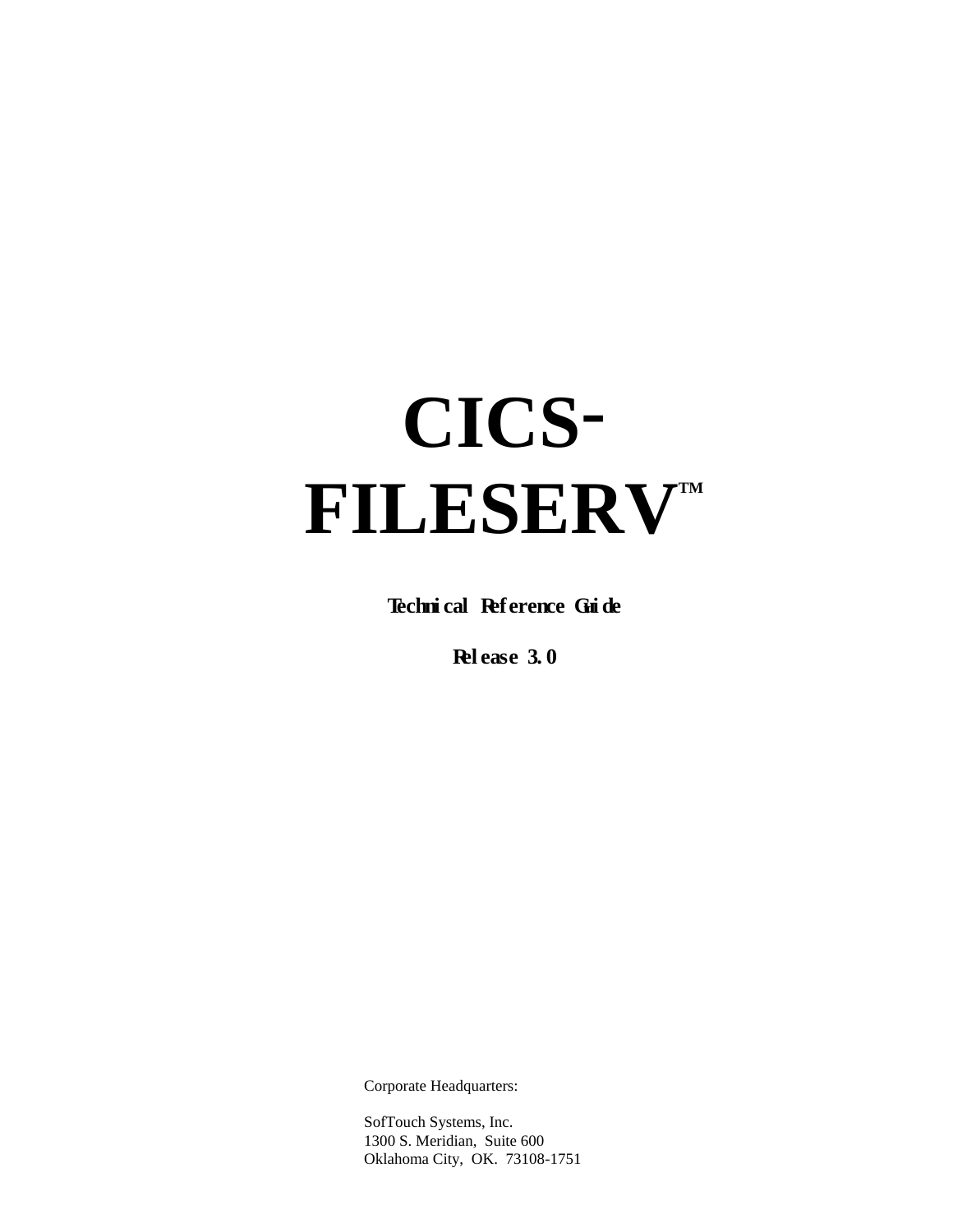(405) 947-8080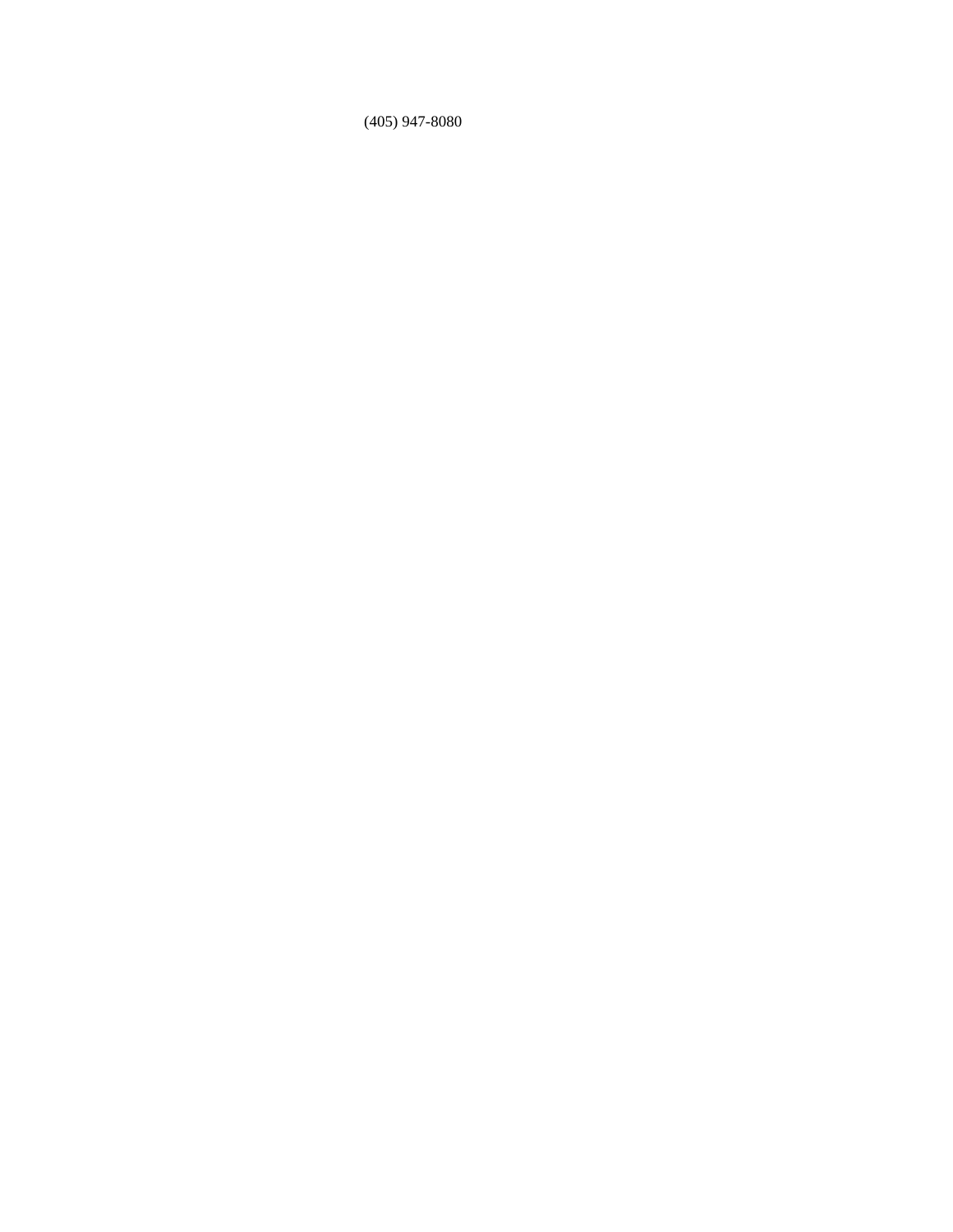*First Edition - February 1994* 

*The information in this document applies to Release 3.0 of the CICS-FILESERV product for MVS CICS/ESA .* 

*Published by SofTouch Systems, Inc. 1300 South Meridian, Suite 600 Oklahoma City, OK. 73108 Phone (405) 947-8080* 

*(C) Copyright SofTouch Systems, Inc.* 

*All rights reserved*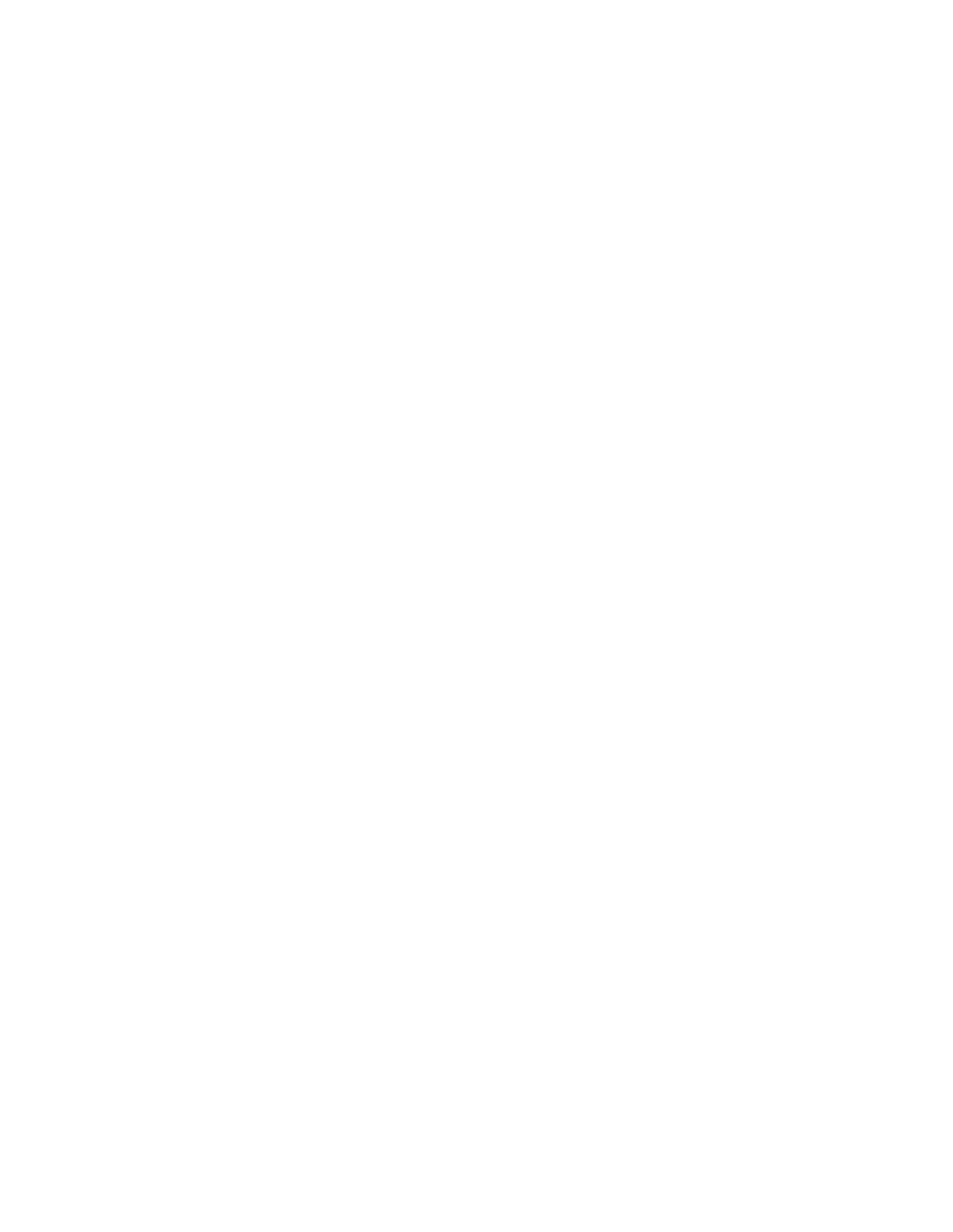# **CICS-FILESERV**

# **Release 3.0.**

# **TABLE OF CONTENTS** SECTION

**PREFACE** 

|                                                            | 01             |
|------------------------------------------------------------|----------------|
|                                                            |                |
|                                                            |                |
|                                                            |                |
|                                                            |                |
|                                                            |                |
|                                                            | 02             |
|                                                            |                |
|                                                            |                |
|                                                            |                |
|                                                            |                |
|                                                            |                |
|                                                            |                |
|                                                            |                |
|                                                            |                |
|                                                            |                |
|                                                            |                |
|                                                            |                |
|                                                            |                |
|                                                            |                |
|                                                            | 03             |
|                                                            |                |
|                                                            |                |
|                                                            |                |
|                                                            |                |
| FILE FAMILIES 17                                           |                |
|                                                            |                |
| ENTERING COMMANDS AT THE FILE FAMILY DEFINITION SCREEN17   |                |
|                                                            |                |
|                                                            |                |
|                                                            |                |
| ENTERING COMMANDS AT A TRANSACTION/PROGRAM FAMILY SCREEN20 |                |
|                                                            |                |
|                                                            |                |
|                                                            | 04             |
|                                                            |                |
|                                                            |                |
|                                                            | 0 <sub>5</sub> |
|                                                            |                |
|                                                            |                |
| ENTERING COMMANDS AT THE AUTO-BACKOUT DISPLAY SCREEN 25    |                |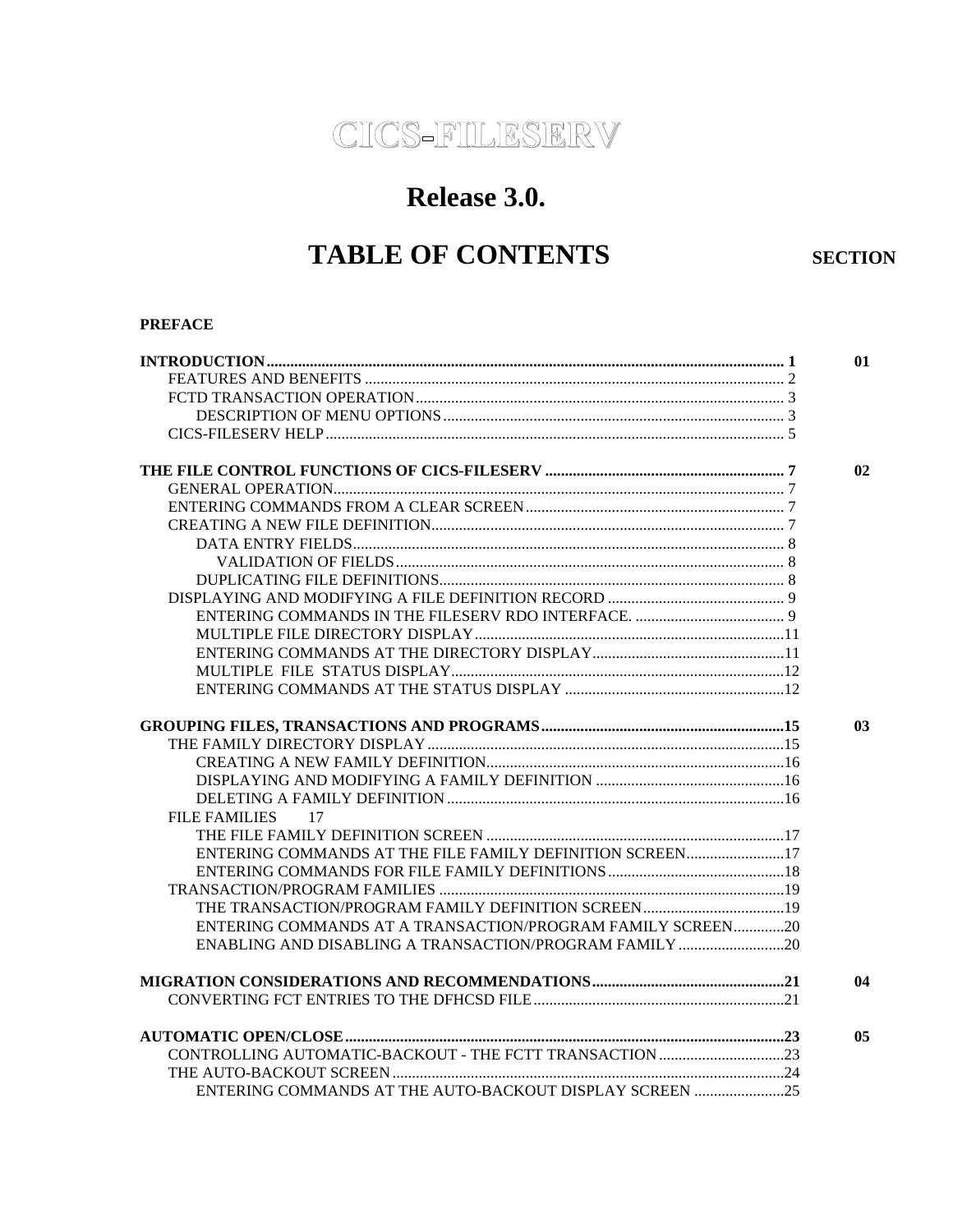# **TABLE OF CONTENTS**

|                                                               | 06 |
|---------------------------------------------------------------|----|
|                                                               |    |
|                                                               |    |
|                                                               |    |
|                                                               |    |
|                                                               |    |
|                                                               |    |
| STARTING A USER TRANSACTION FROM THE BATCH INTERFACE 30       |    |
|                                                               |    |
|                                                               |    |
|                                                               |    |
|                                                               |    |
|                                                               |    |
| ENTERING COMMANDS AT THE BATCH INTERFACE STATISTICS SCREEN 35 |    |
|                                                               |    |
|                                                               | 07 |
|                                                               |    |
|                                                               |    |
|                                                               |    |
|                                                               |    |
|                                                               |    |
|                                                               | 08 |
|                                                               |    |
|                                                               |    |
|                                                               |    |
|                                                               |    |
|                                                               |    |
|                                                               |    |
|                                                               |    |
|                                                               |    |
|                                                               |    |
|                                                               |    |
|                                                               |    |
|                                                               |    |
|                                                               |    |
|                                                               |    |
|                                                               |    |
|                                                               |    |
|                                                               |    |
|                                                               |    |
|                                                               | 09 |
|                                                               |    |
|                                                               |    |
|                                                               |    |
|                                                               |    |
|                                                               |    |
|                                                               |    |
|                                                               |    |
|                                                               |    |
|                                                               |    |
|                                                               |    |
|                                                               |    |
|                                                               |    |
|                                                               |    |
|                                                               |    |
|                                                               |    |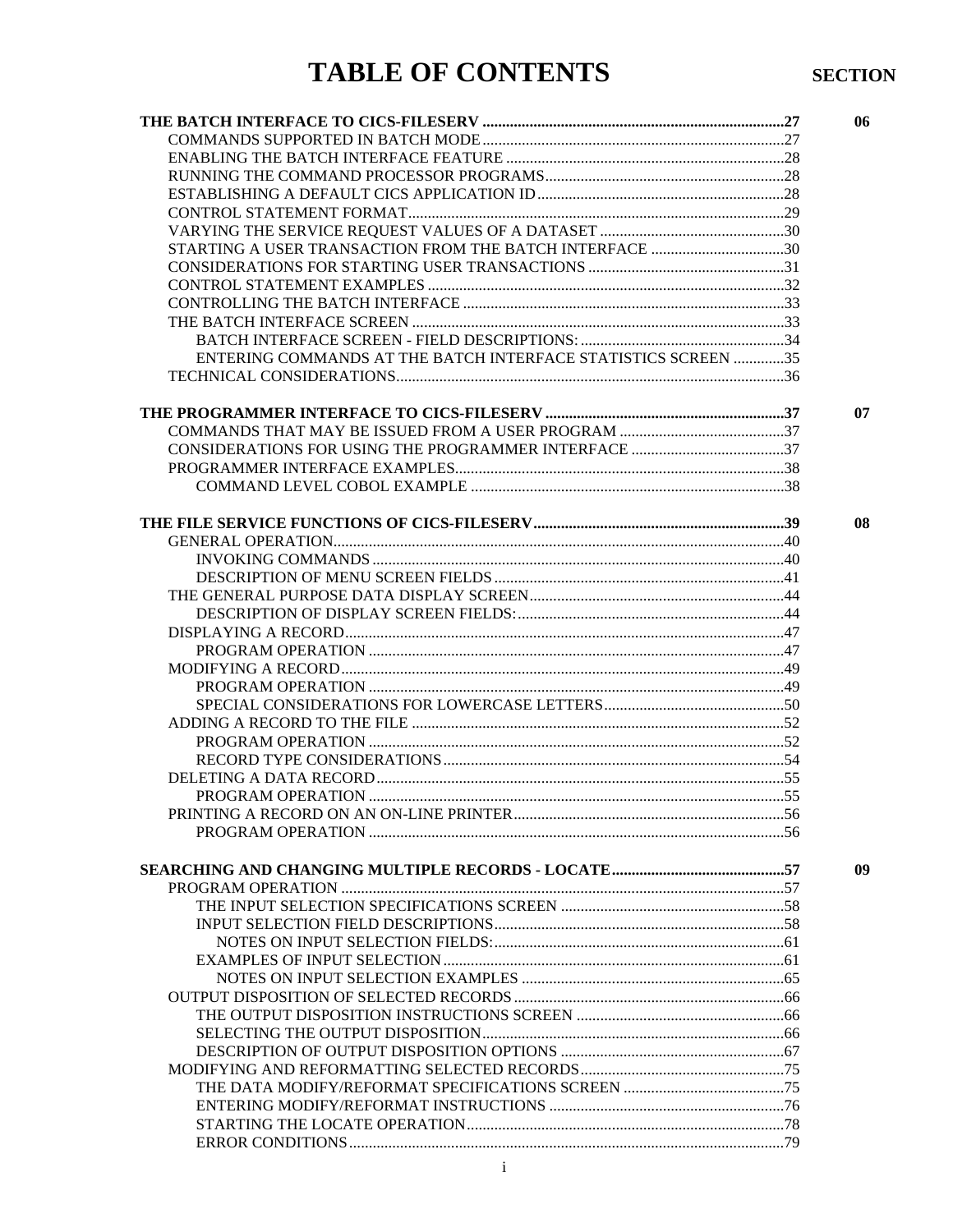# **TABLE OF CONTENTS**

|                                                        | 10 |
|--------------------------------------------------------|----|
|                                                        |    |
|                                                        |    |
|                                                        |    |
|                                                        |    |
|                                                        |    |
|                                                        |    |
|                                                        |    |
|                                                        |    |
|                                                        |    |
|                                                        |    |
|                                                        |    |
|                                                        | 11 |
|                                                        |    |
|                                                        |    |
|                                                        |    |
|                                                        |    |
|                                                        |    |
|                                                        |    |
|                                                        |    |
|                                                        |    |
| 104<br><b>SUMMARY</b>                                  |    |
|                                                        |    |
|                                                        |    |
|                                                        |    |
|                                                        |    |
|                                                        |    |
| <b>MVS USERS</b><br>- 109                              |    |
|                                                        |    |
|                                                        | 12 |
|                                                        |    |
|                                                        |    |
|                                                        |    |
| THE USER OPTIONS DISPLAY SCREEN FIELD DESCRIPTIONS 117 |    |
|                                                        |    |
|                                                        | 13 |
|                                                        |    |
|                                                        |    |
|                                                        |    |
|                                                        |    |
|                                                        | 14 |
| THE 'Z' COMMAND 121                                    |    |
|                                                        |    |
|                                                        |    |
|                                                        |    |
|                                                        |    |
|                                                        |    |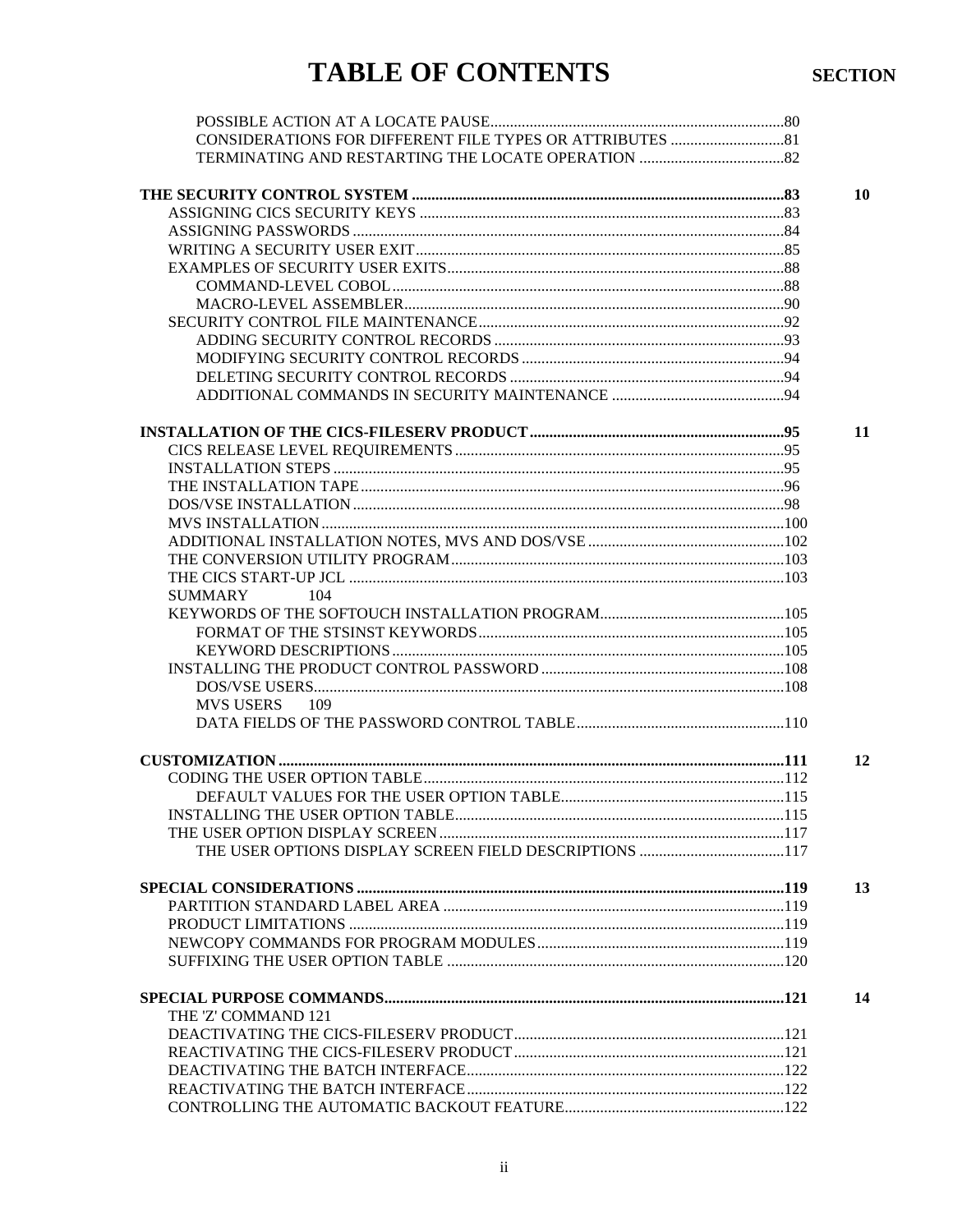# **TABLE OF CONTENTS**

 $15$ 

| APPENDIX A.  SUMMARY OF CICS-FILESERV COMMANDS ………………………………………………161 |  |
|----------------------------------------------------------------------|--|
|                                                                      |  |
|                                                                      |  |
|                                                                      |  |
|                                                                      |  |
|                                                                      |  |
|                                                                      |  |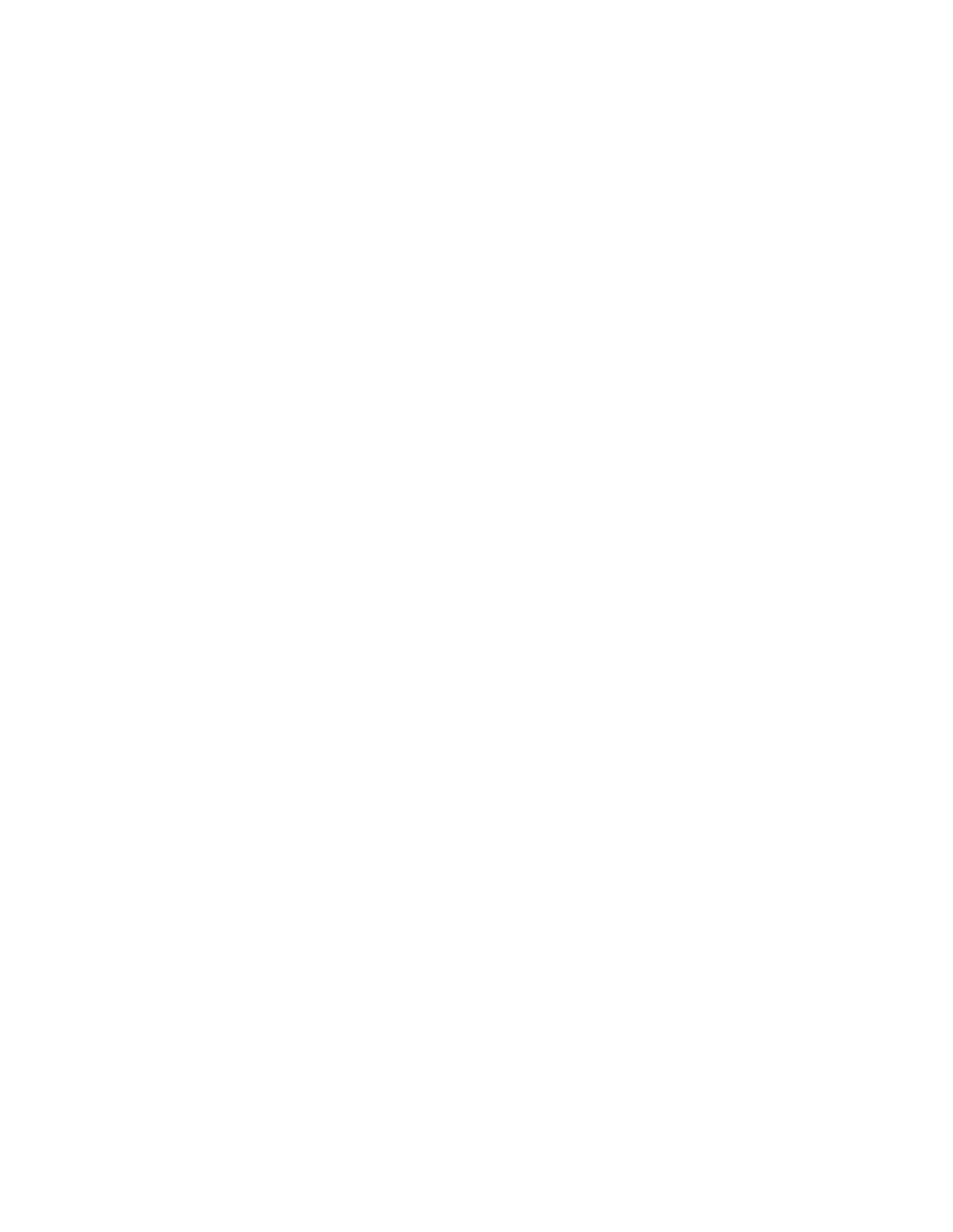# **PREFACE**

This preface is designed to provide a quick overview of the contents of the CICS-FILESERV reference guide. Each major section of the manual is briefly described, along with the starting page number for that section.

# **INTRODUCTION (SECTION 01) Page 1**

This section describes, in very general terms, the capabilities and features of the CICS-FILESERV product. The various features and benefits are presented, along with a comparison of FILESERV and CICS features. General operation of the FILESERV transaction, the opening selection menu and a summary of the available menu options are discussed.

### **THE FILE CONTROL FUNCTIONS OF CICS-FILESERV (SECTION 02) Page 7**

This section discusses the use and operation of the file control functions available in CICS-FILESERV. Included are instructions for creating a new file definition; procedures for locating, displaying, and modifying any existing file definition; and in addition to single file displays, multiple file and generic displays are discussed.

#### **GROUPING FILES, TRANSACTIONS AND PROGRAMS (SECTION 03) Page 15**

This section deals with the two types of family records that can be defined in CICS-FILESERV. File families, along with all of the commands that may be used with them and transaction/program families, with their commands, are presented. The methods of displaying, adding, updating and deleting family records are described.

#### **MIGRATION CONSIDERATIONS / RECOMMENDATIONS (SECTION 04) Page 21**

This section deals with the process of evaluating the CICS-FILESERV product, then the methods for converting your existing FCT entries into the CICS-FILESERV control file. Limitations of the product, along with some of the optional features and methods of operation are discussed.

### **AUTOMATIC OPEN/CLOSE (SECTION 03) Page 23**

 $\overline{a}$ 

This section deals with automatic closing and deallocation of files that have been inactive for a user specified amount to time. This feature allows you to free storage tied up be open files that are not being accessed by the end-users. If the file is requested by an application at a later time, CICS will open it as if it were the first request for that particular dataset.

# **THE BATCH INTERFACE TO CICS-FILESERV (SECTION 06) Page 27 Page 27**

The description, operation, commands, control and technical considerations of the Batch Interface to CICS-FILESERV are presented in this section. Methods for using this feature, with job control examples, are presented.

\_\_\_\_\_\_\_\_\_\_\_\_\_\_\_\_\_\_\_\_\_\_\_\_\_\_\_\_\_\_\_\_\_\_\_\_\_\_\_\_\_\_\_\_\_\_\_\_\_\_\_\_\_\_\_\_\_\_\_\_\_\_\_\_\_\_\_\_\_\_\_\_\_\_\_\_\_\_\_\_\_\_\_\_\_\_\_\_\_\_\_\_

# **THE PROGRAMMER INTERFACE TO CICS-FILESERV (SECTION 07) Page 37**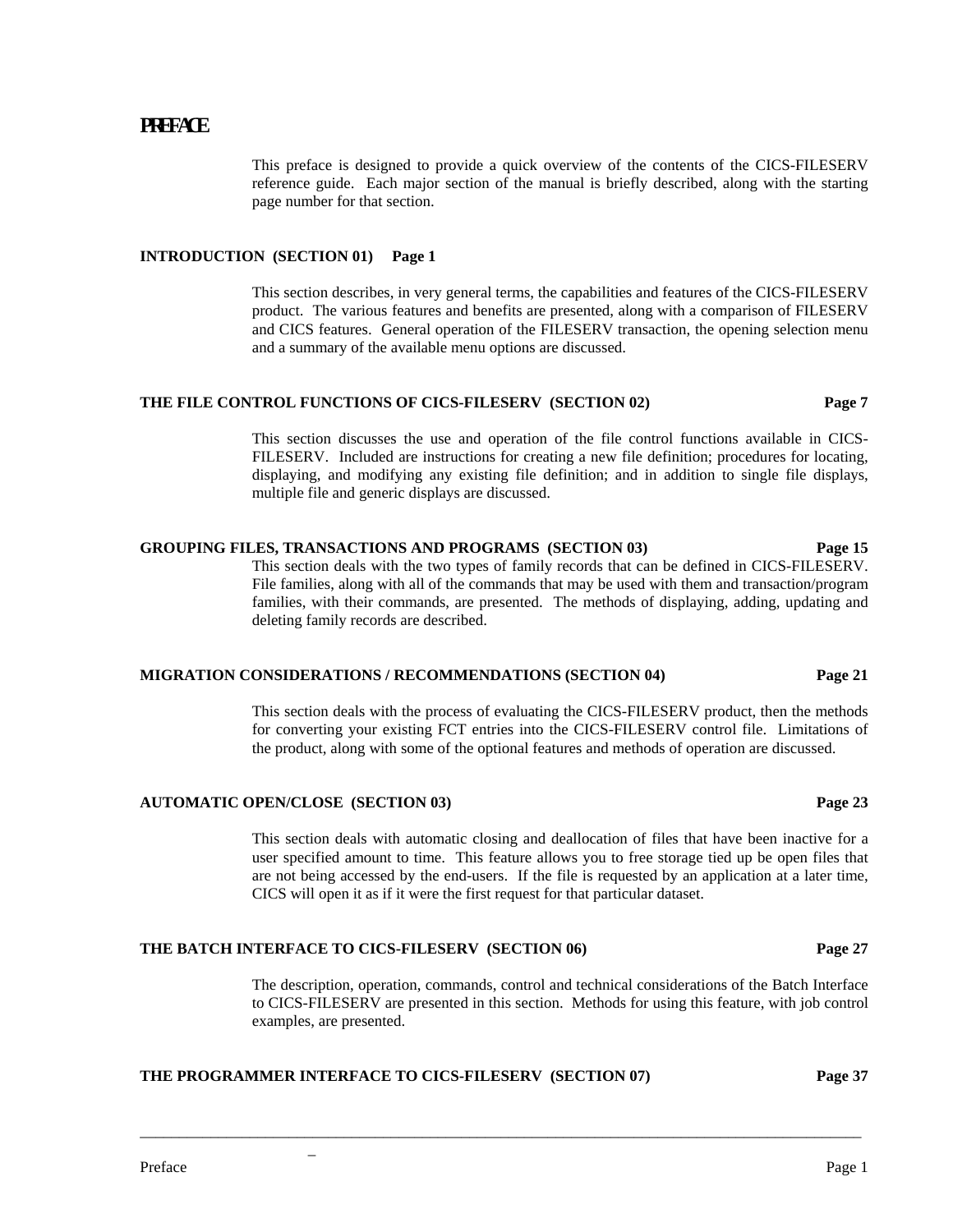CICS-FILESERV may be called from a user program to perform any of the file activation and deactivation commands, as well as enabling and disabling transactions and programs. This section discusses the calling sequence and protocol, then presents fully coded example programs, both in COBOL and ASSEMBLER language.

# **FILE SERVICE FUNCTIONS OF CICS-FILESERV (SECTION 08) Page 39**

This section discusses the use and operation of the file service functions available in CICS-FILESERV. Instructions are given for displaying, modifying, adding and deleting records from any file in CICS.

### **SEARCHING AND CHANGING MULTIPLE RECORDS - LOCATE (SECTION 09) Page 57**

This section describes the powerful record locate command of the file services functions. Procedures for building an input query, directing the selected records, modifying and reformatting records and the execution of the locate query are described.

### **THE SECURITY CONTROL SYSTEM (SECTION 10) Page 83**

The various methods of enforcing security over some of the operational features of CICS-FILESERV are discussed in this section. The on-line security control file maintenance is described, detailing the procedures for adding, updating and deleting security control records. In addition, the process of writing a security control user exit program is presented, along with COBOL and ASSEMBLER examples.

#### **INSTALLATION OF THE CICS-FILESERV PRODUCT (SECTION 9)** Page 95

The process of installing the package is presented in this section. Step by step procedures are set forth, itemizing all actions that must be taken to make the product operational in your environment.

# **CUSTOMIZATION (SECTION 10) Page 111**

This section deals with the methods of tailoring CICS-FILESERV to fit the needs of your specific environment. The process of coding and installing the user option table, along with an explanation of each of the customization features is presented.

#### **SPECIAL CONSIDERATIONS (SECTION 11)** Page 119

This section presents a number of conditions and considerations that the CICS system programmer should be aware of when using CICS-FILESERV.

#### **SPECIAL PURPOSE COMMANDS (SECTION 12)** Page 121

 $\overline{a}$ 

A series of commands designed for use by the system programmer are presented in this section. These are commands used to control the environment as well as monitor the activity of the product.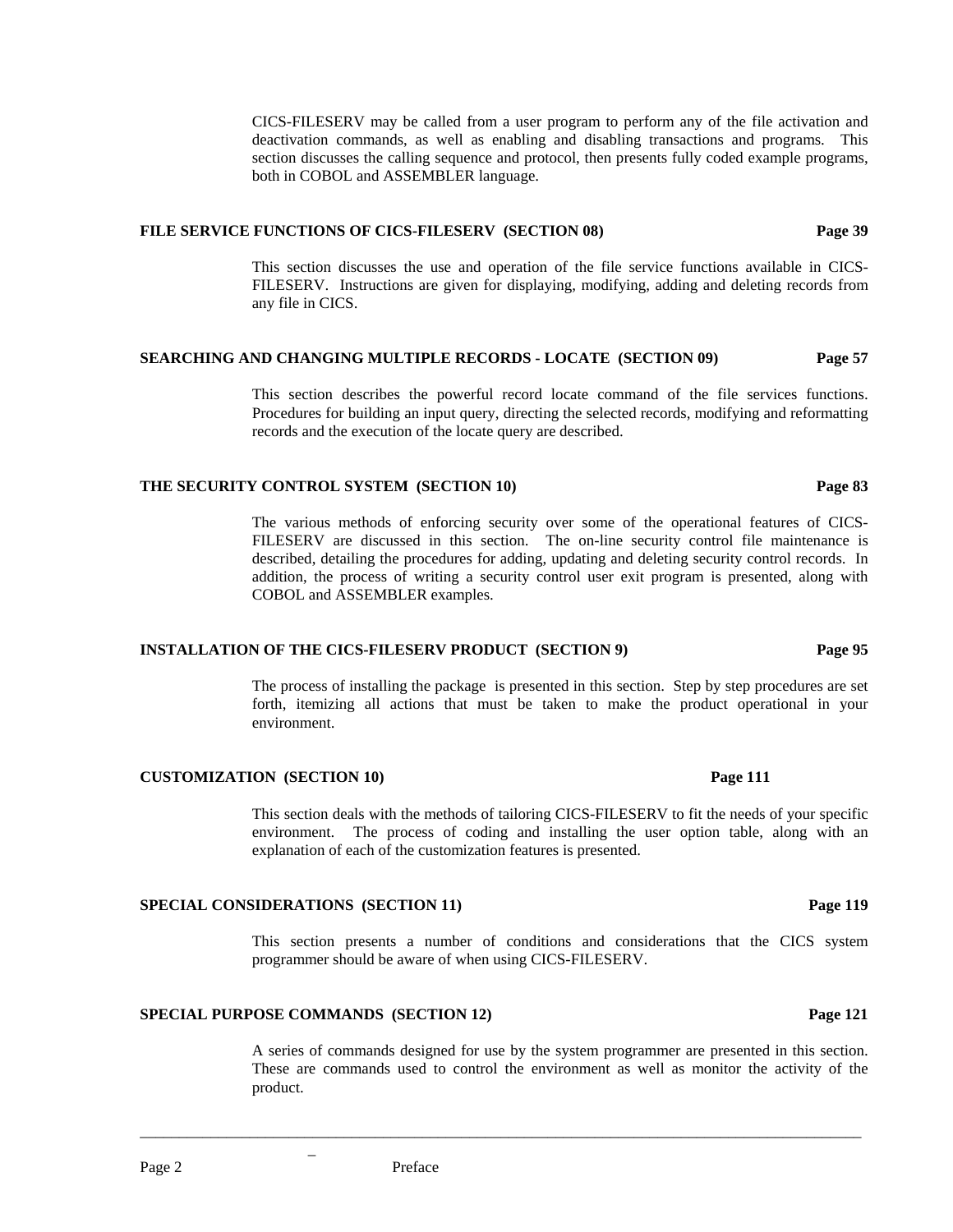The various messages that can be generated from CICS-FILESERV are described here. Messages are divided into nine categories, depending on their point of origin and message number prefix. Each message is presented in its entirety along with a suggested action to be taken.

\_\_\_\_\_\_\_\_\_\_\_\_\_\_\_\_\_\_\_\_\_\_\_\_\_\_\_\_\_\_\_\_\_\_\_\_\_\_\_\_\_\_\_\_\_\_\_\_\_\_\_\_\_\_\_\_\_\_\_\_\_\_\_\_\_\_\_\_\_\_\_\_\_\_\_\_\_\_\_\_\_\_\_\_\_\_\_\_\_\_\_\_

 $\equiv$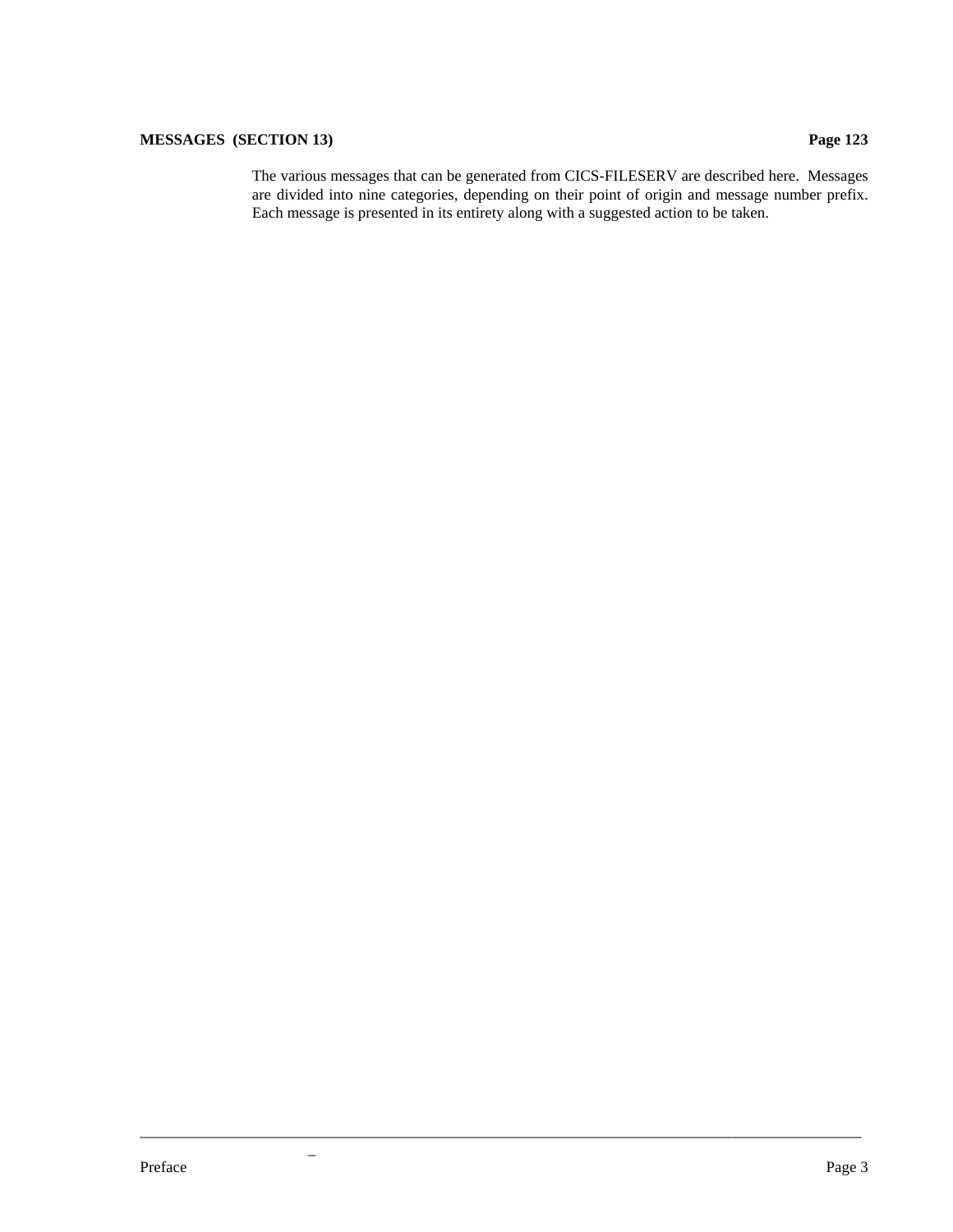# **APPENDICES Page 161**

| <b>APPENDIX A.</b> | Summary of all of the available CICS-FILESERV commands.                                      |
|--------------------|----------------------------------------------------------------------------------------------|
| APPENDIX B.        | Description of the system requirements, storage usage, and other technical data.             |
| <b>APPENDIX C.</b> | Shows the installation documentation that may be printed during the installation<br>process. |
| APPENDIX D.        | Procedures to use if a problem is encountered with the CICS-FILESERV product.                |
| APPENDIX E.        | Description of other SofTouch Systems' products.                                             |
|                    |                                                                                              |

**INDEX** Page 373

 $\equiv$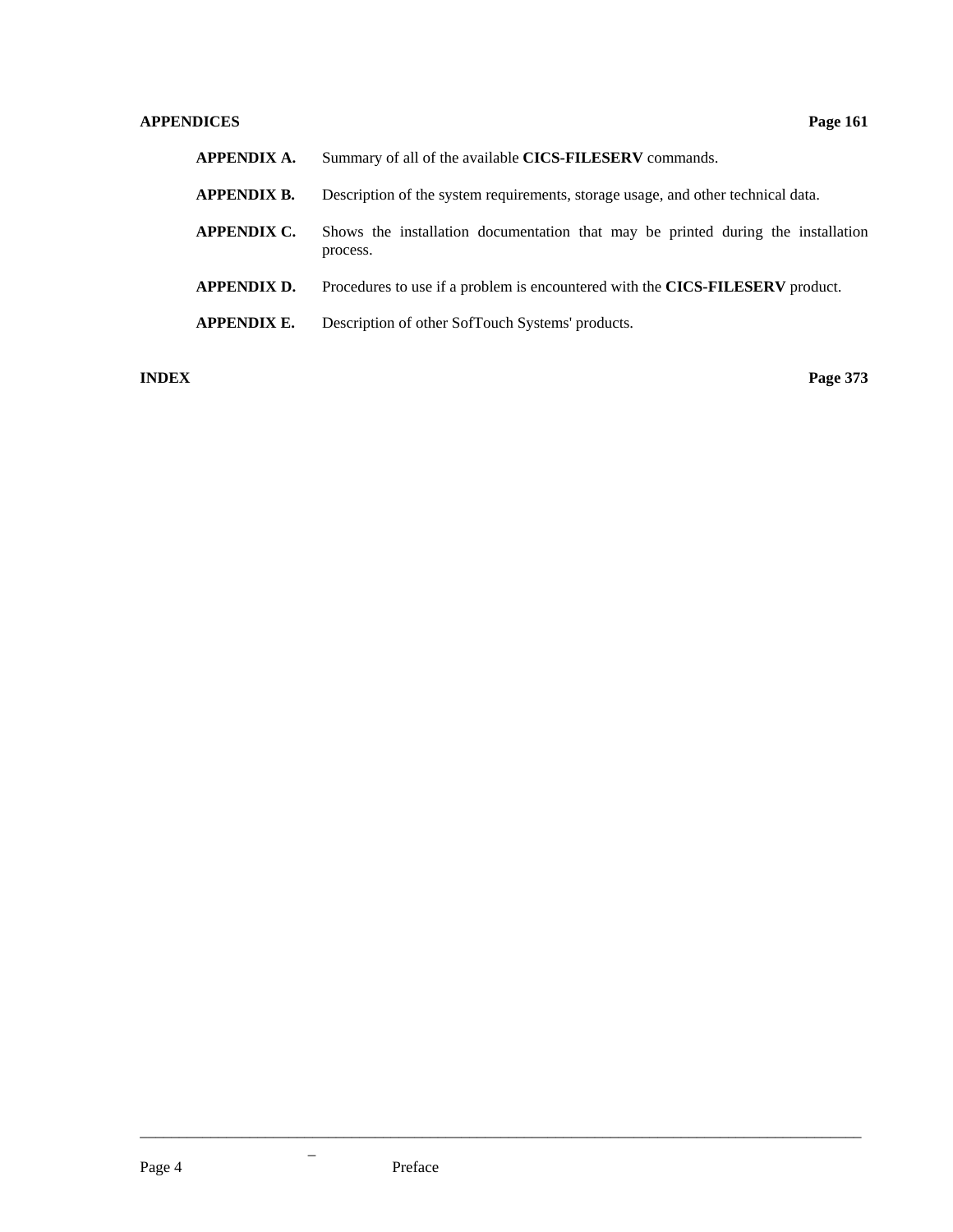# **INTRODUCTION**

**CICS-FILESERV** is an on-line menu-driven system utility, operating under CICS, that provides the means to dynamically create and maintain all file definitions required by CICS by using the **FILESERV** interface to RDO. The interface greatly simplifies the process for the user by doing the following:

- Fits all data for RDO file processing onto one screen rather than three screens required by RDO.
- Provides help in window boxes which appear beside the entry in question by simply pressing PF1 (the CUA standard help key). Help is provided on every field displayed in the **FILESERV** system. RDO does not provide help text.
- **FILESERV** does not require that the user know what RDO group the file resides in. All files within the CICS region are connected to the group they were installed from by **FILESERV** and all inquiries on a file name will automatically display it from the correct group. Group name is only required when doing a delete or define function.
- When a file is viewed using **FILESERV**, the current service requests that are in force are displayed along with the service requests that the file was initially installed with. The status of the file is displayed (open, closed, enabled, disabled).
- One of the more powerful functions of the interface is the ability to page backward and forward through the DFHCSD file in file name sequence without changing group names. **FILESERV** automatically takes care of this for you.
- **FILESERV**, in addition to the single file viewing capabilities, provides two multi-file displays. With the touch of a PF key, all files can be viewed in file name sequence along with their associated group name. To perform RDO functions on a file, simply tab to the desired file, press a PF key and the file is displayed by the interface system ready for processing. The second multi-file display shows files with their dsname, group, current status and a command area to open, close, activate, allocate or deallocate the file or files.

In addition to the RDO interface, **FILESERV** will automatically close and deactivate files which have not been accessed in a specified amount of time (specified by the option table) thereby releasing storage and resources tied up by the unused file.

A powerful batch interface system is provided which allows batch processing to run concurrently with CICS activity.

A file utility is provided which allows manipulation of CICS files: files can be searched for hex/character strings, data may be replaced, files may be merged or created, records can be added, deleted, or modified, record lengths can be modified, and records may be printed. This very abbreviated description of the file maintenance system will be expanded later in the manual.

Files, program names and transaction IDs can be placed in a **FILESERV** "family" file and operated on by family name. For example, up to ninety files can be opened by simply opening the family name; or all transactions that access a given file could be disabled by disabling the family name containing the transaction IDs.

\_\_\_\_\_\_\_\_\_\_\_\_\_\_\_\_\_\_\_\_\_\_\_\_\_\_\_\_\_\_\_\_\_\_\_\_\_\_\_\_\_\_\_\_\_\_\_\_\_\_\_\_\_\_\_\_\_\_\_\_\_\_\_\_\_\_\_\_\_\_\_\_\_\_\_\_\_\_\_\_\_\_\_\_\_\_\_\_\_\_\_\_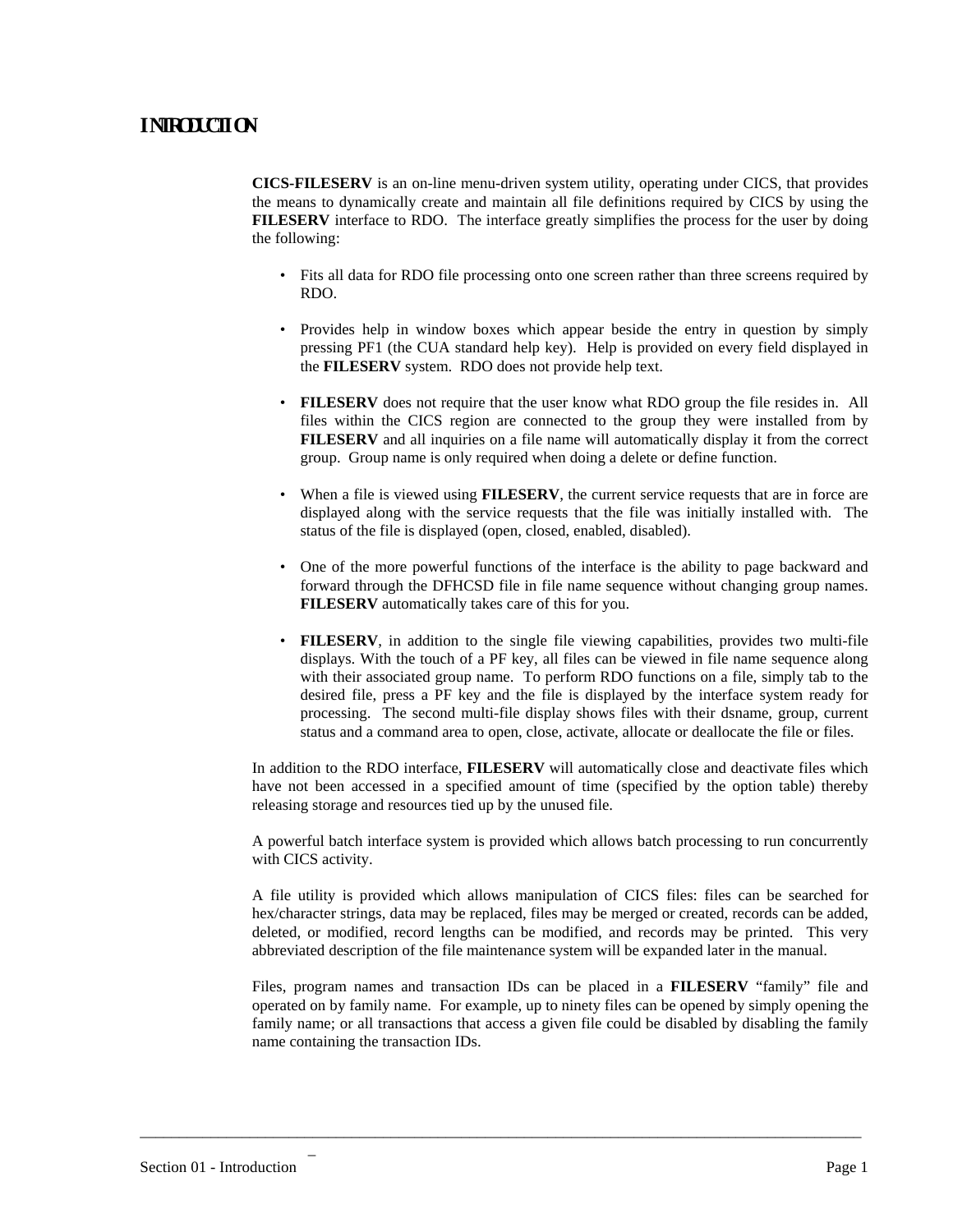# **FEATURES AND BENEFITS**

Some of the major features and benefits **CICS-FILESERV** provides are listed in the following:

- Produces all the required file labels and file assignments needed by CICS.
- Automatically closes and deactivates files which have not been used for a specified interval of time, thereby freeing the resources that were tied up by an inactive file.
- Control over files is easily maintained.
- Complete file status and file definition information is instantly available for inquiry or authorized modification.
- Allows on-line files to be opened or closed from a batch partition or region.
- Allows transactions and/or programs associated with a file to be disabled when the file is closed and enabled when the file is opened.
- File records of any file in CICS may be displayed, altered, added, deleted or browsed with the file service functions.
- Data records are displayed in both hex and character format, allowing changes to be made in either mode.
- Data records may be searched for the presence of a hex or character string.
- An entire file may be searched using the LOCATE function. Queries may be constructed using Boolean logic. Selected records can be displayed, modified, deleted, added to another file, or printed.
- Data records may be reformatted on-line using the LOCATE function.
- Duplicate key data can be isolated using the LOCATE function.
- Non-numeric data fields can be found with the LOCATE function.

\_\_\_\_\_\_\_\_\_\_\_\_\_\_\_\_\_\_\_\_\_\_\_\_\_\_\_\_\_\_\_\_\_\_\_\_\_\_\_\_\_\_\_\_\_\_\_\_\_\_\_\_\_\_\_\_\_\_\_\_\_\_\_\_\_\_\_\_\_\_\_\_\_\_\_\_\_\_\_\_\_\_\_\_\_\_\_\_\_\_\_\_

- The length of variable-length records can be changed with the File Service functions.
- Service requests for files may be varied to UPDATE or NOUPDATE through the Batch Interface program.
- An extensive help system has been included, which provides detailed help displays for every field displayed by the **FILESERV** system.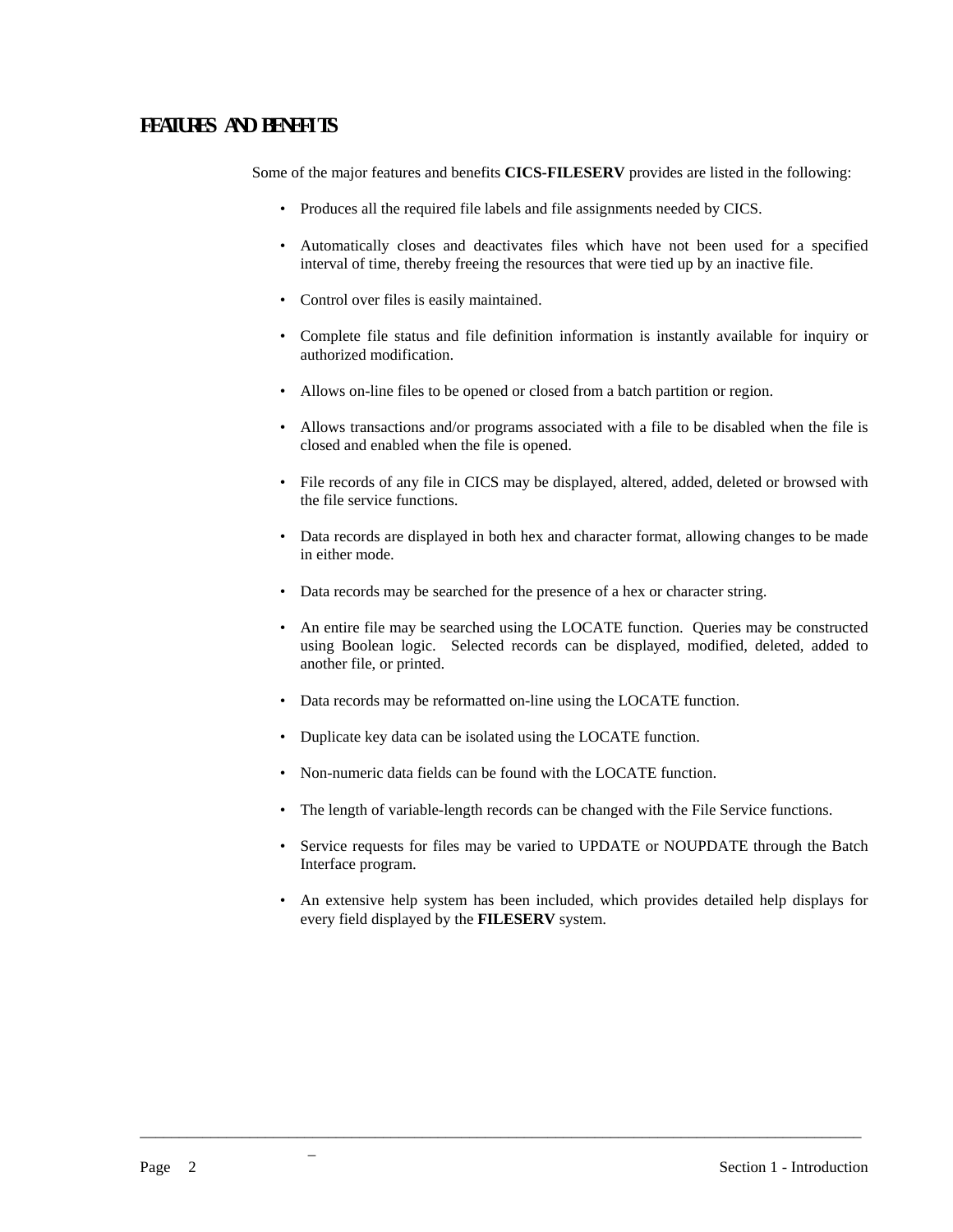# **FCTD TRANSACTION OPERATION**

To invoke the CICS-FILESERV transaction, enter the following transaction code:

FCTD

The FILE SERVICE MANAGER MENU will appear as follows:

|                                          | CICS - FILESERV<br>RELEASE 3.0 PTF-LEVEL 10/01/93                   | DATE<br>: 11/<br>: 12:<br>TIME |
|------------------------------------------|---------------------------------------------------------------------|--------------------------------|
|                                          |                                                                     | TERMID: 2001                   |
|                                          | FILE SERVICE MANAGER                                                | APPLID : CIC                   |
|                                          | -------- SUB FUNCTIONS ------------ ----------- FILE FUNCTIONS ---- |                                |
| $(1)$ HELP                               | (H) ELP                                                             |                                |
| (2) FILE SERVICE UTILITY                 | (AC) TIVATE A FILE (CLO, ENA)                                       |                                |
| $(3)$ EXIT                               | (B) ACKOUT A FILE (CLO, ENA)                                        |                                |
| (4) AUTO-CLOSE ACTIVITY                  | (C)LOSE A FILE (CLO, DIS)                                           |                                |
| (5) BATCH INTERFACE ACTIVITY             | (O) PEN A FILE (OPE, ENA)                                           |                                |
| (6) USER OPTIONS DISPLAY                 | (ALL) OCATE A FILE (CLO)                                            |                                |
| (7) FAMILY PROCESSING                    | (DEA) LLOCATE A FILE (CLO)                                          |                                |
| (8) SECURITY MAINTENANCE                 | (V) IEW A FILE                                                      |                                |
|                                          | (DEL) ETE A FILE                                                    |                                |
|                                          | (DEF) INE A FILE                                                    |                                |
|                                          | (DI) RECTORY OF FILES                                               |                                |
|                                          | (S) TATUS OF FILES                                                  |                                |
| ENTER PFKEY OR FUNCTION                  | FILE<br>GROUP                                                       |                                |
|                                          |                                                                     |                                |
| CICS-FILESERV RELEASE 3.0 SELECTION MENU |                                                                     |                                |
| $1 = (H) ELP$<br>$3 = (E) XIT$           |                                                                     |                                |

# **DESCRIPTION OF MENU OPTIONS**

This is the primary FILESERV menu. All functions of this product can be accessed by passing through this menu. Sub-functions are accessed by pressing the corresponding PF key. File functions are accessed by entering the designated function command, file name (and, optionally, the group name).

| <b>HELP</b>                 | This will display a help overview for this menu.                                                                                                                                                                                 |
|-----------------------------|----------------------------------------------------------------------------------------------------------------------------------------------------------------------------------------------------------------------------------|
| <b>FILE SERVICE UTILITY</b> | This is the menu used for the operation of the file service functions available in<br>CICS-FILESERV. This may be used for displaying, modifying, adding records<br>to, or deleting records from any file in CICS.                |
|                             | This is explained in Section 6 -THE FILE SERVICE FUNCTIONS OF CICS-<br>FILESERV and Section 7 - SEARCHING AND CHANGING MULTIPLE<br><b>RECORDS - LOCATE.</b>                                                                      |
| <b>EXIT</b>                 | This option will exit the FCTD transaction, and return to CICS.                                                                                                                                                                  |
| AUTO-BACKOUT ACTIVITY       | This is used to display the AUTO-BACKOUT statistics screen. This screen is<br>an accumulation of counters on various types of activity in CICS-FILESERV.<br>The AUTO-BACKOUT program can be started or stopped from this screen. |

\_\_\_\_\_\_\_\_\_\_\_\_\_\_\_\_\_\_\_\_\_\_\_\_\_\_\_\_\_\_\_\_\_\_\_\_\_\_\_\_\_\_\_\_\_\_\_\_\_\_\_\_\_\_\_\_\_\_\_\_\_\_\_\_\_\_\_\_\_\_\_\_\_\_\_\_\_\_\_\_\_\_\_\_\_\_\_\_\_\_\_\_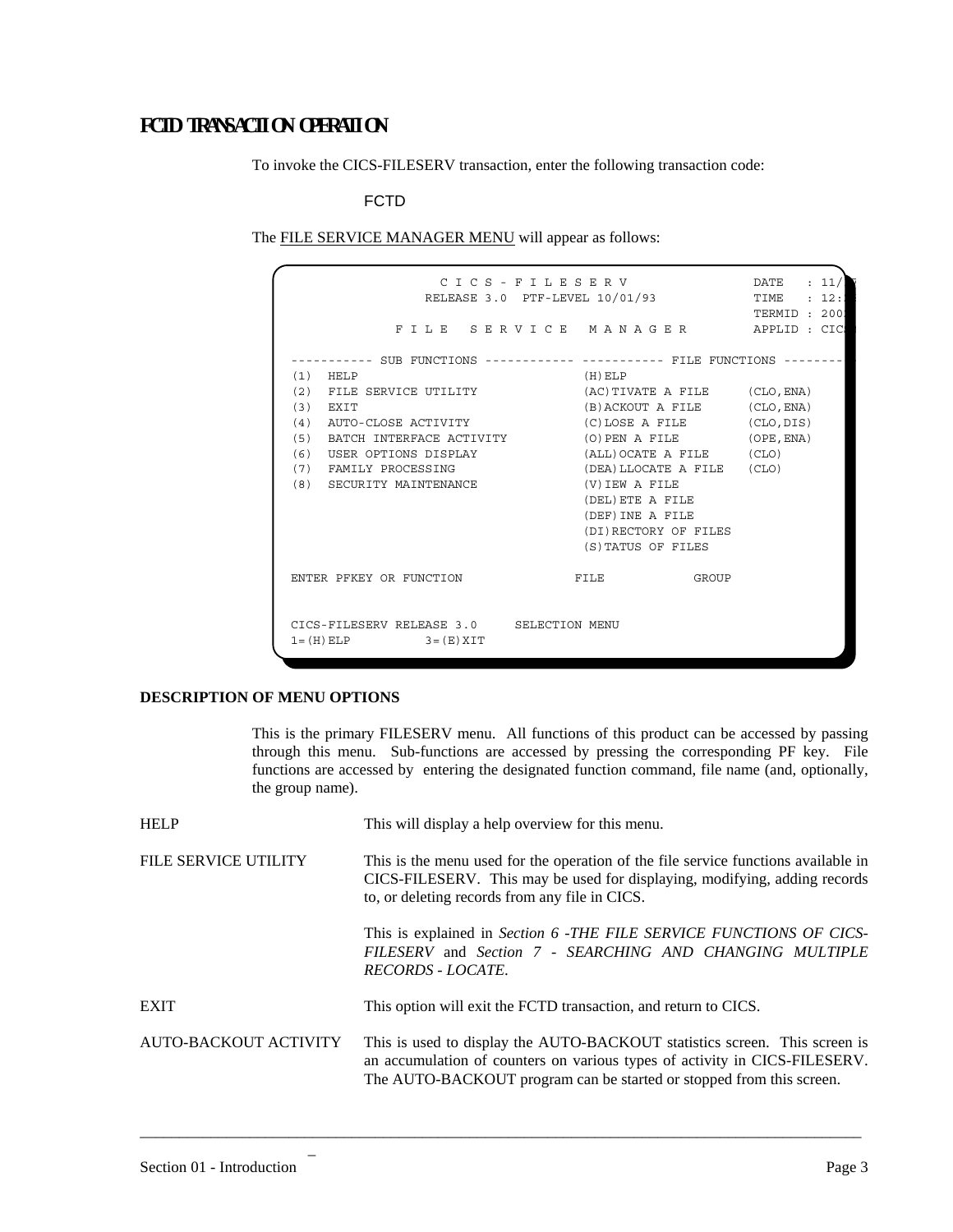This is explained in *Section 5 - Automatic Open/Close*.

\_\_\_\_\_\_\_\_\_\_\_\_\_\_\_\_\_\_\_\_\_\_\_\_\_\_\_\_\_\_\_\_\_\_\_\_\_\_\_\_\_\_\_\_\_\_\_\_\_\_\_\_\_\_\_\_\_\_\_\_\_\_\_\_\_\_\_\_\_\_\_\_\_\_\_\_\_\_\_\_\_\_\_\_\_\_\_\_\_\_\_\_

 $\equiv$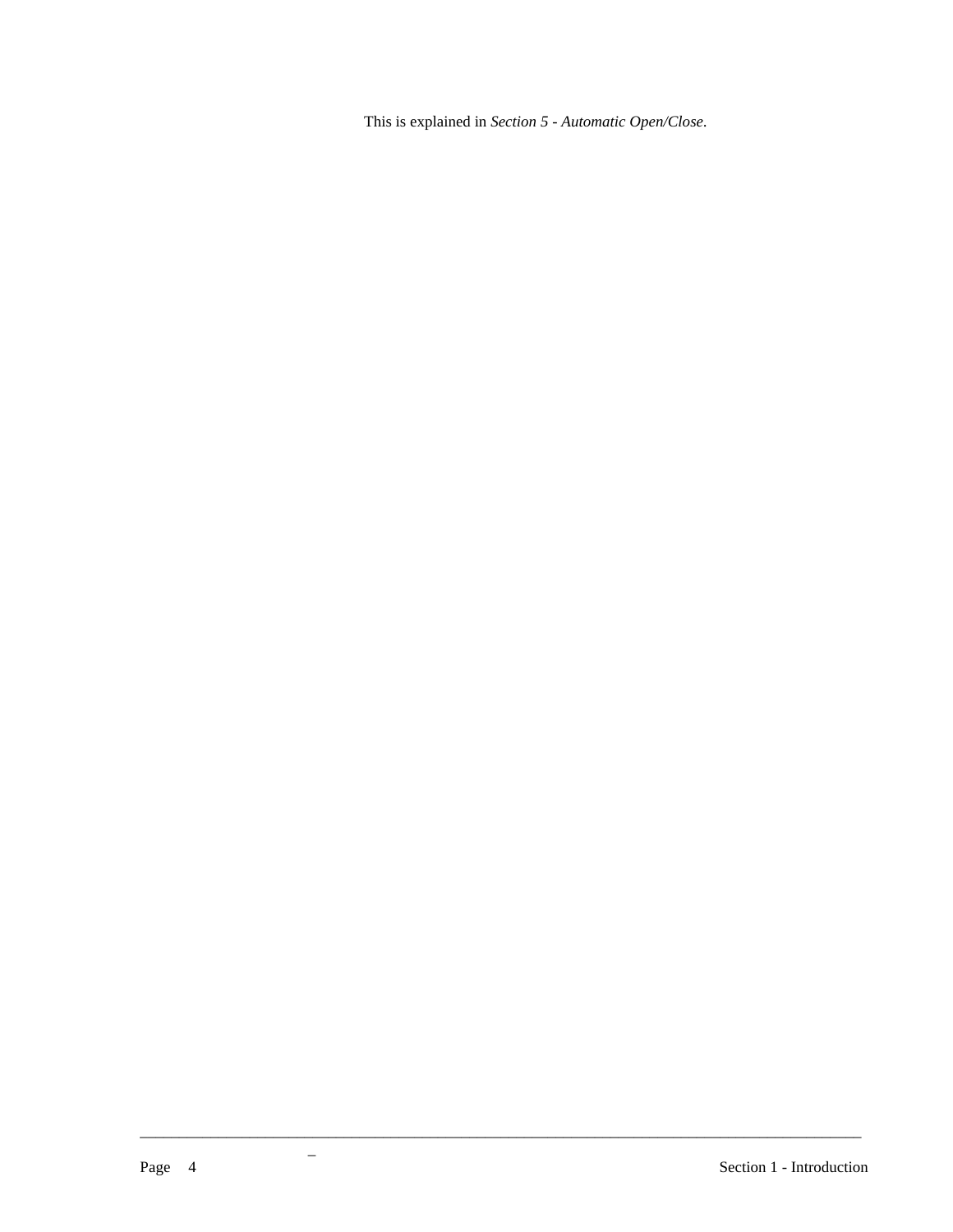BATCH INTERFACE FEATURE This is used to display the BATCH statistics screen. This screen is an accumulation of counters on commands issued from the batch program. This screen may also be used to activate or deactivate the batch program.

> This is explained in *Section 6 - THE BATCH INTERFACE TO CICS-FILESERV*.

USER OPTIONS DISPLAY This is used to display the customization settings that are currently in effect for FILESERV. This display is for informational purposes only. Any customization changes will need to be enacted by recoding and assembling the customization table.

This is explained in *Section 12 - CUSTOMIZATION*.

FAMILY PROCESSING This function is used to display the dataset and transaction/program families, and optionally, the contents of any family. It may also be used to modify, create or delete a family.

> This is explained in *Section 3 - GROUPING FILES, TRANSACTIONS AND PROGRAMS.*

SECURITY MAINTENANCE This is used to display, modify, create, or delete file security records.

This is explained in *Section 10 - THE SECURITY CONTROL SYSTEM*.

ACTIVATE A FILE Set a file to closed, enabled status.

- BACKOUT A FILE Set a file to closed, enabled status. (This command is only used to preserve a function from FILESERV 1.5.)
- CLOSE A FILE Set a file to closed, disabled status.
- OPEN A FILE Set a file to open, enabled status.
- ALLOCATE A FILE Set a file to closed status.
- DEALLOCATE A FILE Set a file to closed status.

 $\overline{a}$ 

VIEW A FILE View a file using the FILESERV RDO interface.

- DELETE A FILE Delete a file from a group using the FILESERV RDO interface.
- DEFINE A FILE Define a file in a group using the FILESERV RDO interface.
- DIRECTORY OF FILES List a directory of files in file name sequence with the associated group name of each file.
- STATUS OF FILES List a multi-file display of files in file name sequence with the dsname, group name and current status.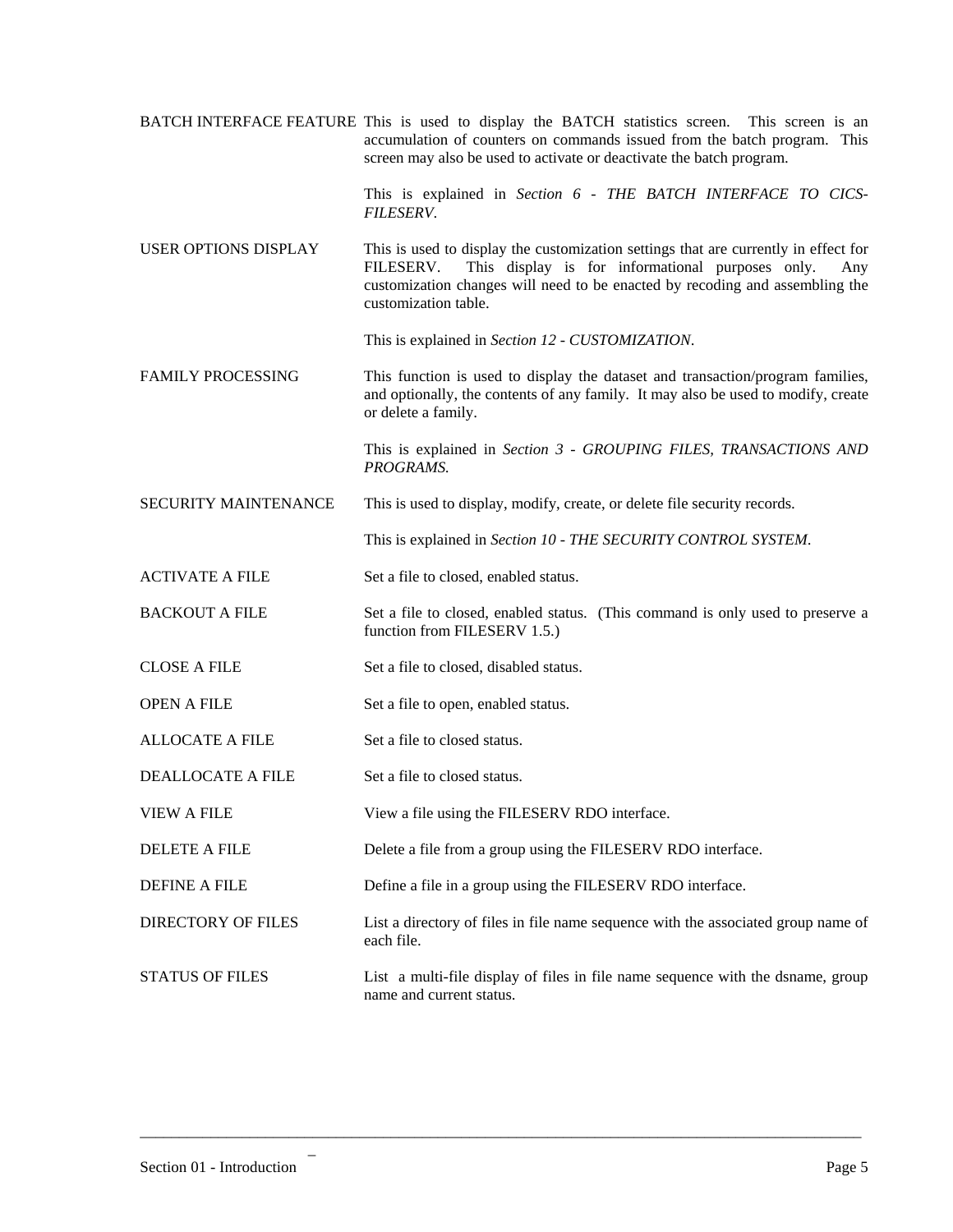# **CICS-FILESERV HELP**

CICS-FILESERV provides an on-line HELP facility for quickly accessing operator instructions without the necessity of this Reference Guide.

Help is invoked by pressing PF1 or by changing the command code in the command line to 'H'.

There are three types of HELP that may be invoked (depending on the point in the FILESERV operation at which the HELP command is issued):

| Field Level Help  | This is specific help that applies to one field of the display. This<br>type of help is accessed by tabbing the cursor to the field for which<br>help is desired, then pressing PF1 (or ENTER if the H command is<br>used.) |
|-------------------|-----------------------------------------------------------------------------------------------------------------------------------------------------------------------------------------------------------------------------|
| Screen Level Help | This is general help that applies to the entire screen from which the<br>help was invoked. For this type of help, the position of the cursor<br>is not important.                                                           |
| Nested Help       | This help appears as a help menu while already in help mode. It is<br>accessed by tabbing to the desired option, then pressing ENTER.                                                                                       |

All types of help may be exited by pressing PF1, PF3 or the CLEAR key.

\_\_\_\_\_\_\_\_\_\_\_\_\_\_\_\_\_\_\_\_\_\_\_\_\_\_\_\_\_\_\_\_\_\_\_\_\_\_\_\_\_\_\_\_\_\_\_\_\_\_\_\_\_\_\_\_\_\_\_\_\_\_\_\_\_\_\_\_\_\_\_\_\_\_\_\_\_\_\_\_\_\_\_\_\_\_\_\_\_\_\_\_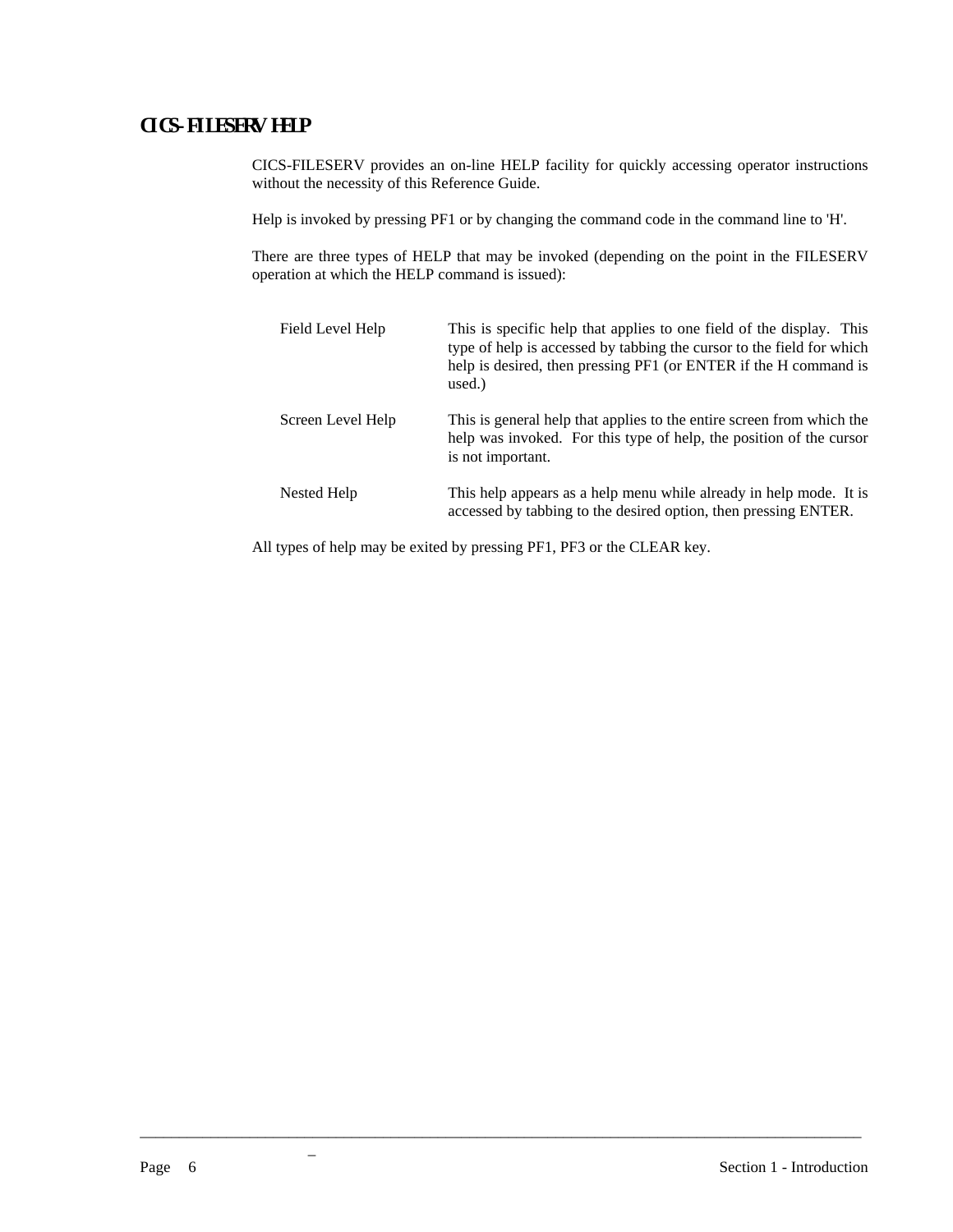# **THE FILE CONFIDENTIONS OF CICS-FILESERV**

# **GENERAL OPERATION**

To invoke the FILESERV menu, enter

FCTD

from a clear screen.

# **ENTERING COMANDS FROM A CLEAR SCREEN**

This same command sequence may be entered from a clear screen in the form

FCTD X DDDDDDDD

Where ...

| <b>FCTD</b>      | $=$ Transaction Code |
|------------------|----------------------|
| X                | $=$ Command Code     |
| <b>DDDDDDDDD</b> | $=$ Dataset Name     |

When entered from a clear screen, separate the transaction code, command and dataset name by a space.

# **CREATING A NEWFILE DEFINITION**

From the FILESERV menu, enter DEFINE, the file name and group name.

\_\_\_\_\_\_\_\_\_\_\_\_\_\_\_\_\_\_\_\_\_\_\_\_\_\_\_\_\_\_\_\_\_\_\_\_\_\_\_\_\_\_\_\_\_\_\_\_\_\_\_\_\_\_\_\_\_\_\_\_\_\_\_\_\_\_\_\_\_\_\_\_\_\_\_\_\_\_\_\_\_\_\_\_\_\_\_\_\_\_\_\_

Following is the FILE INTERFACE screen: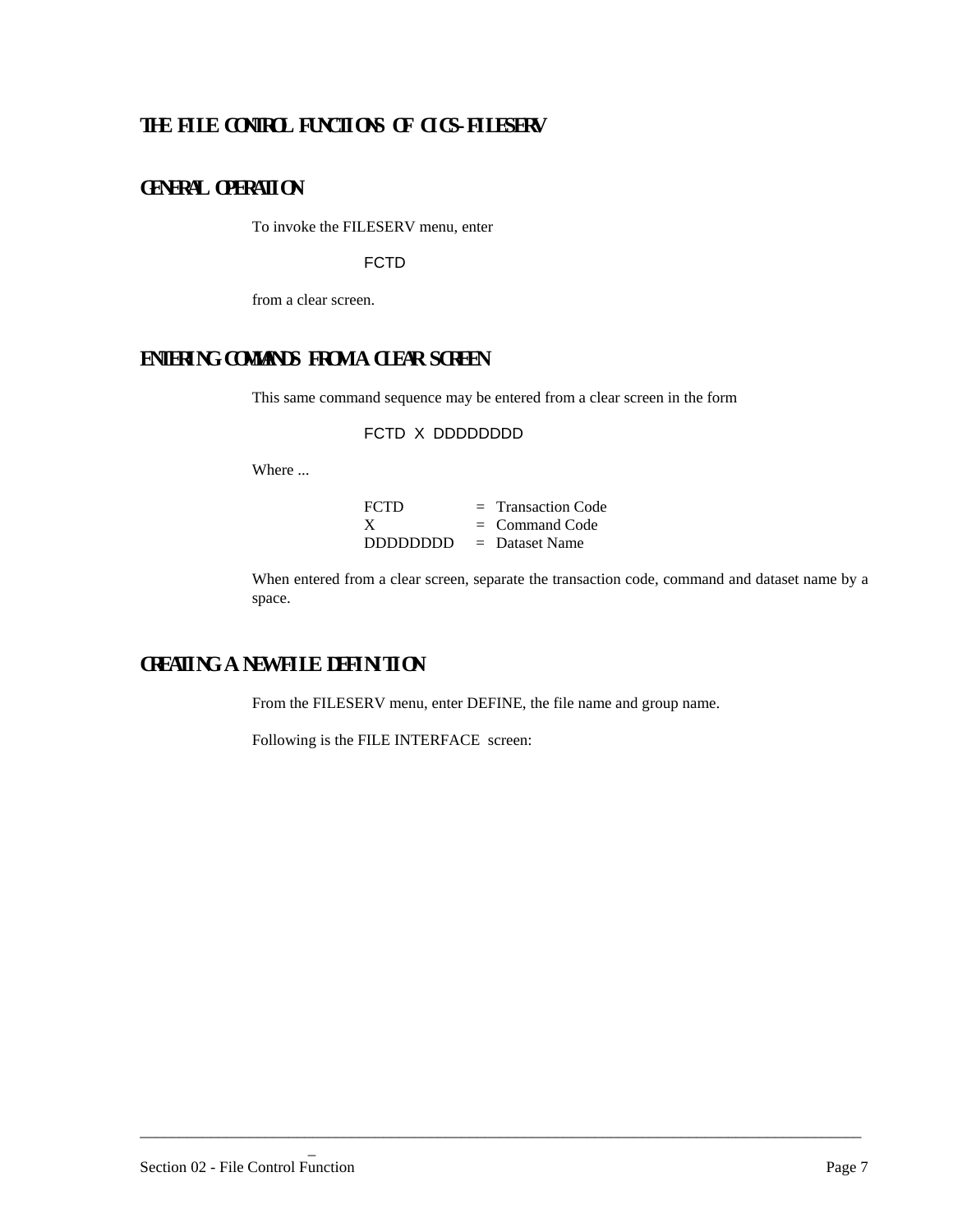| FILE                   | HWN\$TXT                   | FUNCTION                                     |                     |                        |                  |             |
|------------------------|----------------------------|----------------------------------------------|---------------------|------------------------|------------------|-------------|
| GROUP                  | HELPGRP                    | CURRENTLY CLO, ENA - REA, UPD, ADD, DEL, BRO |                     |                        |                  |             |
| DESCRIPT               | HELP-WINDOWS TEXT FILE     |                                              |                     |                        |                  |             |
| <b>VSAM PARAMETERS</b> |                            |                                              |                     |                        |                  |             |
| DSNAME                 | CICS330.HELP30.TEXT.FILE   |                                              |                     |                        |                  |             |
| PASSWORD               |                            |                                              |                     |                        |                  |             |
| LSRPOOLID              | 1                          | <b>BUFFERS</b>                               |                     |                        | OPERATIONS       |             |
| DSNSHARING ALLREOS     |                            | DATABUFF                                     | 00004               | ADD                    |                  | YES         |
| STRINGS                | 003                        | INDEXBUFF                                    | 00003               | <b>BROWSE</b>          |                  | YES         |
| NSRGROUP               |                            | DATATABLE PARAMETERS                         |                     | <b>DELETE</b>          |                  | <b>YES</b>  |
| REMOTE ATTRIBUTES      |                            | TABLE<br>NO.                                 |                     | READ                   |                  | <b>YES</b>  |
| REMOTESYS              |                            | MAXNUMRECS                                   |                     | UPDATE                 |                  | <b>YES</b>  |
| REMOTENAM              |                            | DATA FORMAT                                  |                     |                        | AUTO JOURNALLING |             |
| RECORDSIZ              |                            | RECORDFORM V                                 |                     | <b>JOURNAL</b>         |                  | NO.         |
| KEYLENGTH              |                            | RECOVERY PARAMETERS                          |                     | JNLREAD                |                  | <b>NONE</b> |
| INITIAL STATUS         |                            | RECOVERY                                     | <b>NONE</b>         |                        | JNLSYNCREADJ     | <b>NO</b>   |
| STATUS                 | ENABLED                    | FWDRECOVLO NO                                |                     |                        | <b>JNLUPDATE</b> | NO.         |
| OPENTIME               | FIRSTREF                   |                                              |                     | JNLADD                 |                  | <b>NONE</b> |
| <b>DISP</b>            | SHARE                      |                                              |                     |                        | JNLSYNCWRITE YES |             |
|                        |                            |                                              |                     |                        |                  |             |
|                        | CICS-FILESERV RELEASE 3.0  | FILE INTERFACE                               |                     |                        |                  |             |
| $1 = HELP$             | $2 = VIEN$                 | $3 = EXIT$ $4 = OPEN$                        |                     | 5=ACTIV 6=CLOSE 7=PREV |                  | $8 = NE$    |
| $9 = ALLO$             | $10 = DEAL$<br>$11 = DELE$ | $12 = \text{CEMT}$                           | $13 = \text{ALTER}$ | $14 = DEFIN$           | $15 = INST$      | $16 = DI$   |
| $17 = \text{STAT}$     |                            |                                              |                     |                        |                  |             |
|                        |                            |                                              |                     |                        |                  |             |

\_\_\_\_\_\_\_\_\_\_\_\_\_\_\_\_\_\_\_\_\_\_\_\_\_\_\_\_\_\_\_\_\_\_\_\_\_\_\_\_\_\_\_\_\_\_\_\_\_\_\_\_\_\_\_\_\_\_\_\_\_\_\_\_\_\_\_\_\_\_\_\_\_\_\_\_\_\_\_\_\_\_\_\_\_\_\_\_\_\_\_\_

 $\equiv$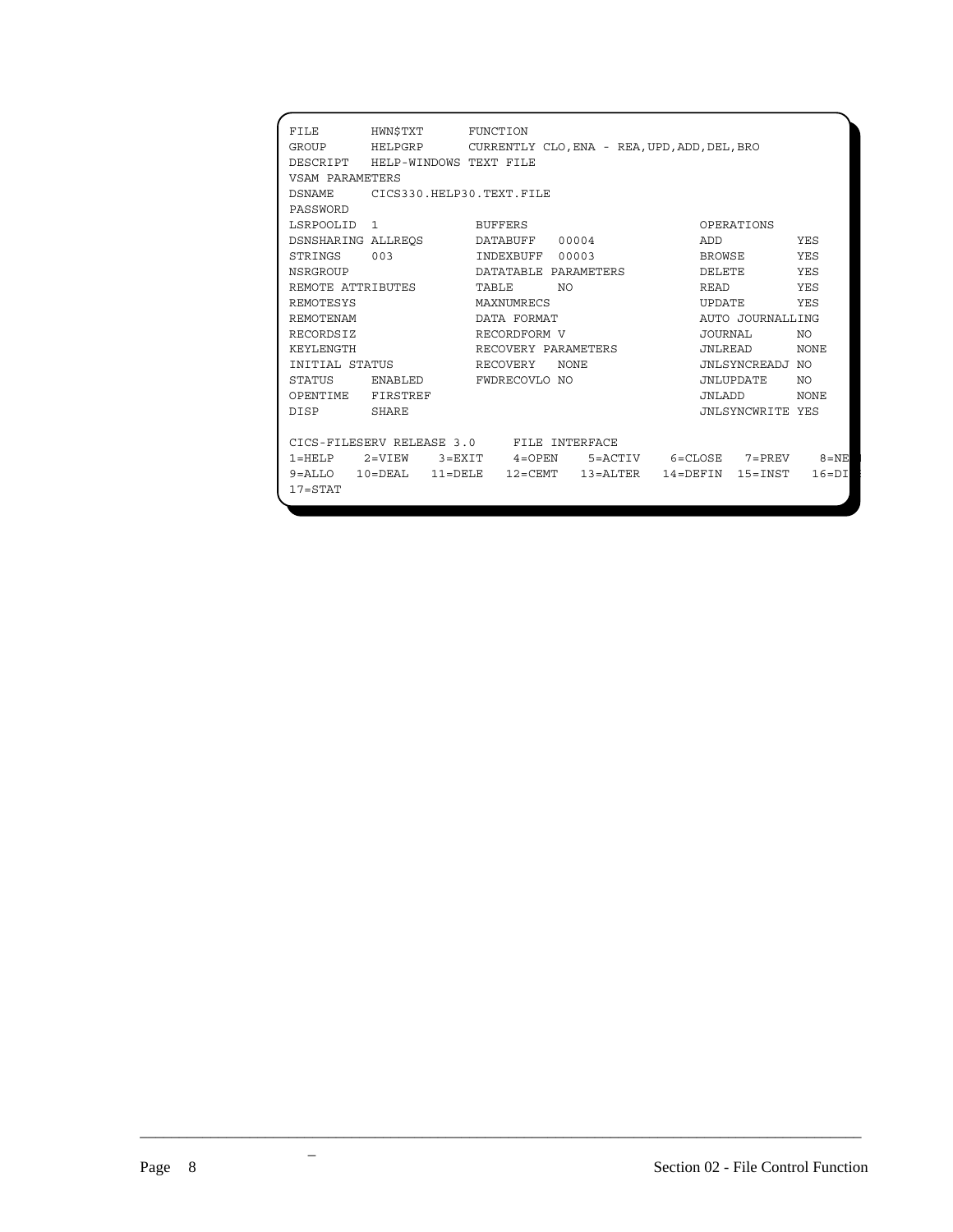#### **DATA ENTRY FIELDS**

Each field description on the FILESERV RDO interface screen is identical to the corresponding field on the RDO screens, except a very long description may have been truncated in order to align the display for ease of viewer use. Each field that may be entered in the definition corresponds to the RDO input. Each field, unlike RDO, has a help display window associated with it. Simply press PF1 and the help display will appear in close proximity to the field giving the acceptable values for input.

## **VALIDATION OF FIELDS**

This concludes the entry of fields for a new File Definition. Once all fields have been keyed, press PF14 or enter DEFINE in the function field and press enter.

Fields will be verified for valid codes or values. Any fields found invalid will trigger a redisplay of the screen with the corresponding message from RDO displayed at the bottom ot the screen. The message may be from one to three lines depending on the response from RDO

If no errors are found, the following message will appear on line 21.

 *F5003. CEDA COMPLETED SUCCESSFULLY* 

#### **DUPLICATING FILE DEFINITIONS**

If possible, view an existing file definition, then change any fields that are unique to the new file such as file name, group name, description and dsname and press PF14 or enter DEFINE in the function field and press ENTER. If an existing definition that closely resembles the new definition does not exist, you may have to enter each new field for the new definition. However, this is seldom the case.

\_\_\_\_\_\_\_\_\_\_\_\_\_\_\_\_\_\_\_\_\_\_\_\_\_\_\_\_\_\_\_\_\_\_\_\_\_\_\_\_\_\_\_\_\_\_\_\_\_\_\_\_\_\_\_\_\_\_\_\_\_\_\_\_\_\_\_\_\_\_\_\_\_\_\_\_\_\_\_\_\_\_\_\_\_\_\_\_\_\_\_\_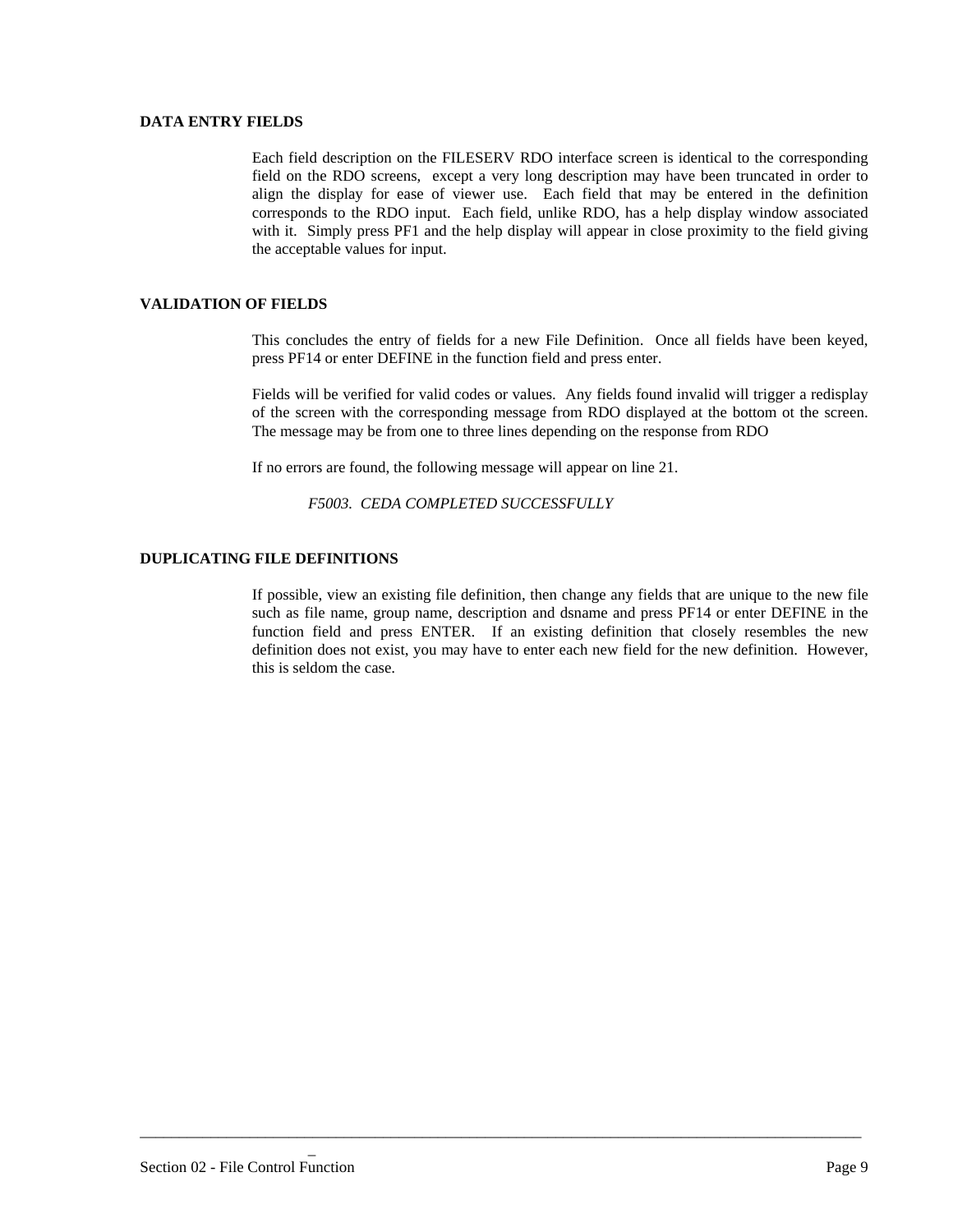# **DISPLAYING AND MODIFYING A FILE DEFINITION RECORD**

Use one of the following methods to display a single File Definition:

Method 1: USING THE MENUS.

From the FILE SERVICE MANAGER menu enter VIEW followed by the file name and press ENTER.

The FILESERV RDO interface screen will display the file. Make the desired modifications and press PF13 or enter ALTER in the function field and press enter. The file definition will be updated in the RDO group.

# Method 2: BYPASSING THE MENUS.

From a clear screen enter the following:

FCTD V xxxxxxxx

Where 'xxxxxxxx' is the DSNAME.

# **ENTERING COMMANDS IN THE FILESERV RDO INTERFACE.**

When a File Definition is displayed on the screen, you may issue any of the commands that are listed on lines 22, 23 and 24.

The available commands at this point are:

| PF1(H)                     | Display a HELP screen. Position the cursor on any field that help<br>is needed and press PF1. To invoke the help overview for the<br>display, position the cursor outside of any input field and press<br>PF1. |
|----------------------------|----------------------------------------------------------------------------------------------------------------------------------------------------------------------------------------------------------------|
| PF2(VIEW)                  | View a file.                                                                                                                                                                                                   |
| PF3(EXIT)                  | Return to the FILE SERVICE MANAGER menu.                                                                                                                                                                       |
| PF4(OPEN)                  | Open this file to CICS. If the file is not yet activated in the FCT it<br>will be activated automatically and then opened. If the file is<br>already open, the command will be ignored.                        |
| PF5(ACTIVATE)              | Activate this record in the FCT.                                                                                                                                                                               |
| PF6(CLOSE)                 | Close this file to CICS. The file will not be deactivated. The file<br>is marked as ineligible for automatic open.                                                                                             |
| PF7(PREVIOUS)              | Browse backward to the previous File Definition and display it.                                                                                                                                                |
| PF8(NEXT)<br>PF9(ALLOCATE) | Browse forward to the next File Definition and display it.<br>Allocate the file to the CICS region.                                                                                                            |
| PF10(DEALLOCATE)           | Deallocate this file from the CICS region.                                                                                                                                                                     |

\_\_\_\_\_\_\_\_\_\_\_\_\_\_\_\_\_\_\_\_\_\_\_\_\_\_\_\_\_\_\_\_\_\_\_\_\_\_\_\_\_\_\_\_\_\_\_\_\_\_\_\_\_\_\_\_\_\_\_\_\_\_\_\_\_\_\_\_\_\_\_\_\_\_\_\_\_\_\_\_\_\_\_\_\_\_\_\_\_\_\_\_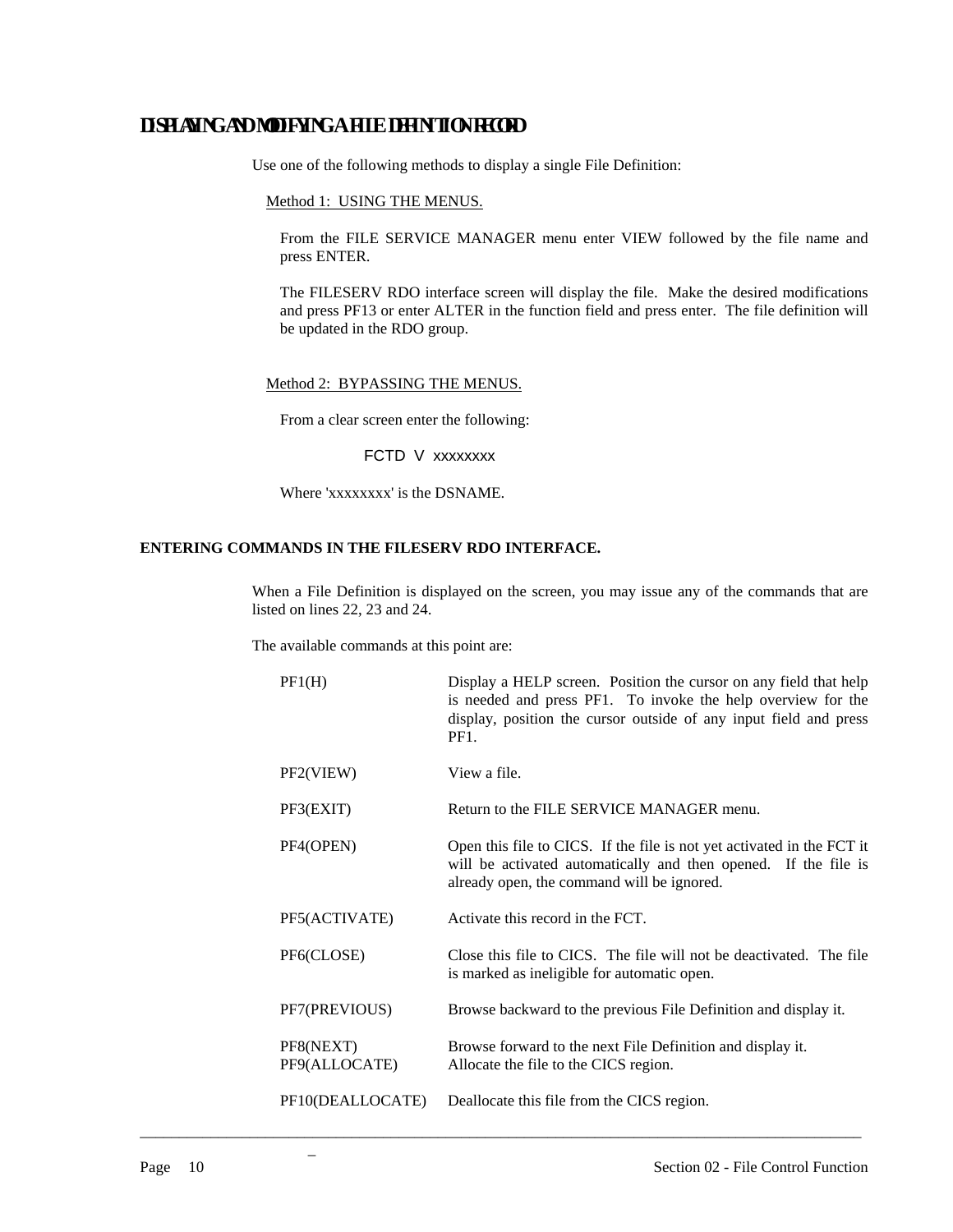| PF11(DELETE)    | Delete this file from the RDO group.                                        |
|-----------------|-----------------------------------------------------------------------------|
| PF12(CEMT)      | Link to CEMT and inquire on the file.                                       |
| PF13(ALTER)     | Alter the file with the changes just keyed on the screen.                   |
| PF14(DEFINE)    | Define a new file definition to the RDO group designated in group<br>field. |
| PF15(INSTALL)   | Install the group designated in group field.                                |
| PF16(DIRECTORY) | List a multi-file directory in file name sequence.                          |
| PF17(STATUS)    | List a multi-file directory in file name sequence.                          |

Two other options are available at this point:

# **• Multi-file Directory Display**

To request a directory display, enter the beginning file name in the file name field and press PF16.

# **• Multi-file Status Display**

To request a status display, enter the beginning file name in the file name field and press PF17.

\_\_\_\_\_\_\_\_\_\_\_\_\_\_\_\_\_\_\_\_\_\_\_\_\_\_\_\_\_\_\_\_\_\_\_\_\_\_\_\_\_\_\_\_\_\_\_\_\_\_\_\_\_\_\_\_\_\_\_\_\_\_\_\_\_\_\_\_\_\_\_\_\_\_\_\_\_\_\_\_\_\_\_\_\_\_\_\_\_\_\_\_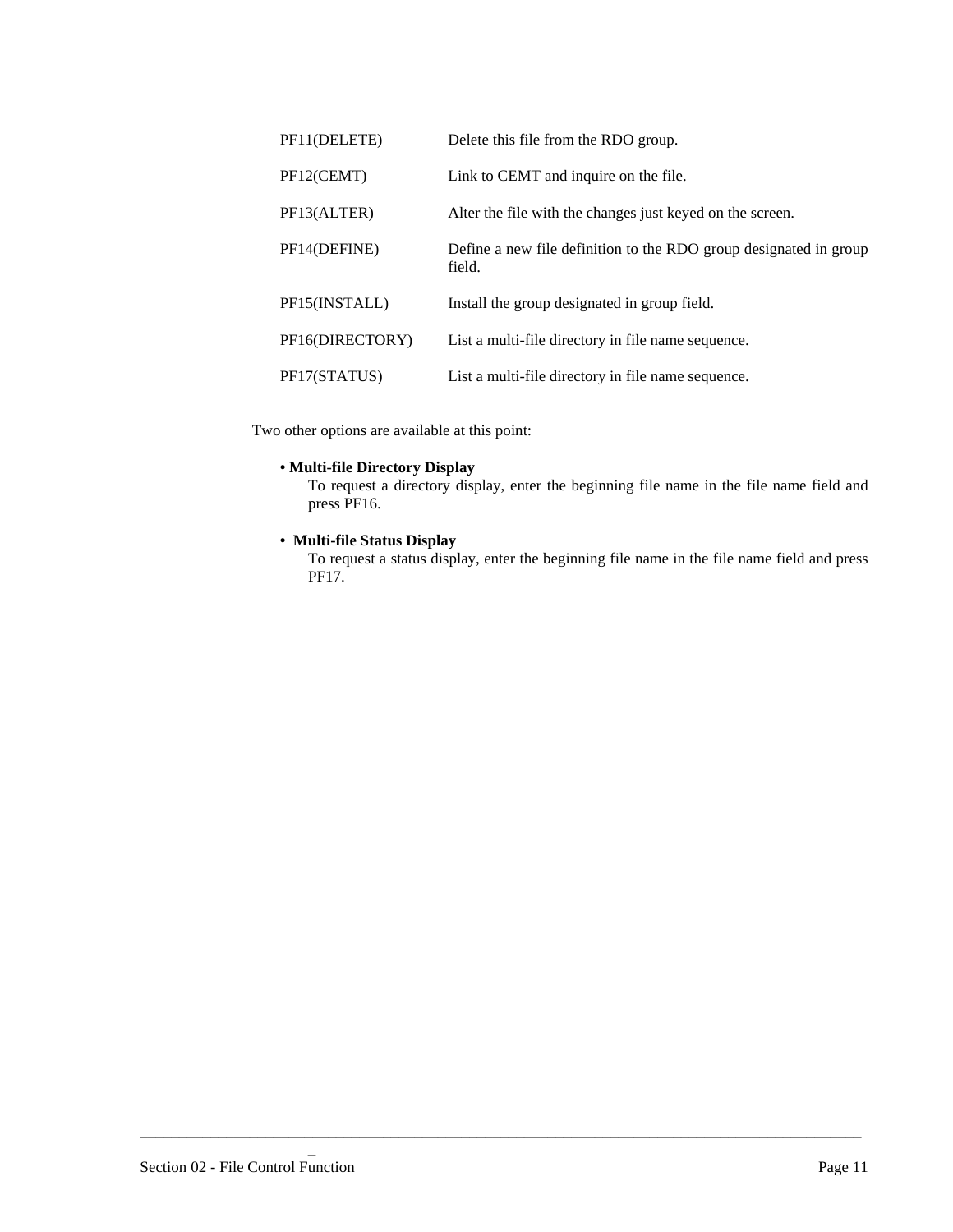# **MULTIPLE FILE DIRECTORY DISPLAY**

| <b>FILE</b>       | GROUP FILE                               |           |                                             | GROUP FILE GROUP | <b>FILE</b> | GROUP |
|-------------------|------------------------------------------|-----------|---------------------------------------------|------------------|-------------|-------|
| HWN\$TXT -HELPGRP | ------ --------                          | - - - - - |                                             |                  |             |       |
| JUGLFIL -JUGLGRP  |                                          |           |                                             |                  |             |       |
| STS\$FIL -FCTDGRP |                                          |           |                                             |                  |             |       |
| WNDOFIL -WNDOGRP  |                                          |           |                                             |                  |             |       |
| ZZZ\$FIL -FCTDGRP |                                          |           |                                             |                  |             |       |
|                   |                                          |           |                                             |                  |             |       |
|                   |                                          |           |                                             |                  |             |       |
|                   |                                          |           |                                             |                  |             |       |
|                   |                                          |           |                                             |                  |             |       |
|                   |                                          |           |                                             |                  |             |       |
|                   |                                          |           |                                             |                  |             |       |
|                   |                                          |           |                                             |                  |             |       |
|                   |                                          |           |                                             |                  |             |       |
|                   |                                          |           |                                             |                  |             |       |
|                   |                                          |           |                                             |                  |             |       |
|                   |                                          |           |                                             |                  |             |       |
|                   |                                          |           |                                             |                  |             |       |
|                   | FC530005. END OF FILES ENCOUNTERED       |           |                                             |                  |             |       |
|                   | CICS-FILESERV RELEASE 3.0 FILE DIRECTORY |           |                                             |                  |             |       |
| $1 = HELP$        |                                          |           | $2 = VIEN$ $3 = EXIT$ $7 = PREV$ $8 = NEXT$ |                  |             |       |
|                   |                                          |           |                                             |                  |             |       |

If this were a generic file display, only those files that matched the first nn characters of the entered dataset (up to the asterisk) would be displayed.

At this point, you may invoke page forward, backward, invoke HELP, exit or place the cursor on a particular file and view the file definition. All of the above functions are invoked by use of the PF key listed on row 24 of the display.

Both of these options are described in the following topic, entitled *ENTERING COMMANDS AT THE MULTI-FILE STATUS DISPLAY*.

# **ENTERING COMMANDS AT THE DIRECTORY DISPLAY**

The available commands at this point are:

| PF1(HELP)     | Display a HELP screen, which describes the available commands<br>and the procedural options at this point. |
|---------------|------------------------------------------------------------------------------------------------------------|
| PF2(VIEW)     | Position the cursor on the desired file and press PF2.                                                     |
| PF3(EXIT)     | Return to the FILE SERVICE MANAGER menu.                                                                   |
| PF7(PREVIOUS) | Browse backward to display the previous screen of files.                                                   |
| PF8(NEXT)     | Browse forward to display the next screen of files.                                                        |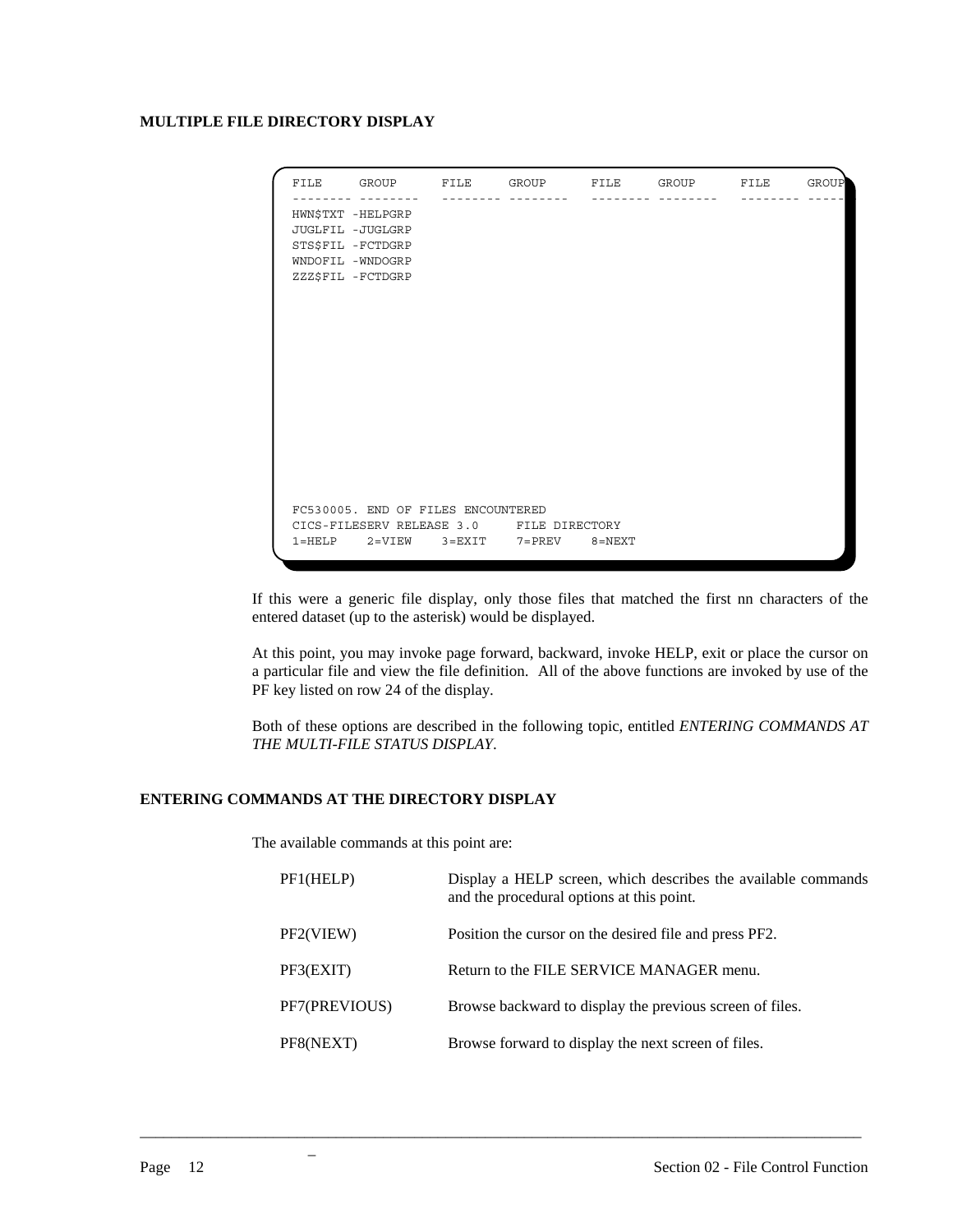# **MULTIPLE FILE STATUS DISPLAY**

| <b>FILE</b> | DSNAME                                               | GROUP   | STATUS   |
|-------------|------------------------------------------------------|---------|----------|
|             | HWN\$TXT CICS330.HELP30.TEXT.FILE                    | HELPGRP | CLO, ENA |
|             | JUGLFIL CICS321.JUGL32.CONTROL.FILE                  | JUGLGRP | CLO, ENA |
|             | STS\$FIL CICS330.FSRV30.FILE                         | FCTDGRP | OPE, ENA |
|             | WNDOFIL CICS321.WNDO32.CONTROL.FILE                  | WNDOGRP | CLO, ENA |
|             | ZZZ\$FIL RADS330.FSRV30.CONTROL.FILE                 | FCTDGRP | CLO, ENA |
|             | CICS-FILESERV RELEASE 3.0 MULTI-FILE STATUS          |         |          |
| $1 = HELP$  | $2 = VIEN$<br>$3 = EXIT$<br>$7 = PREV$<br>$8 = NEXT$ |         |          |

If this were a generic file display, only those files that matched the first nn characters of the entered dataset (up to the asterisk) would be displayed.

At this point, you may invoke one of the six listed PF keys, or their corresponding Command Code, by changing the 'I'' in the command line to the desired function; or you may invoke one of the commands listed at the bottom of the screen, by typing the command code in the corresponding command field beside the file that you wish to effect.

Both of these options are described in the following topic, entitled *ENTERING COMMANDS AT THE MULTIPLE FILE DISPLAY*.

# **ENTERING COMMANDS AT THE STATUS DISPLAY**

The available commands at this point are:

| PF1(HELP)     | Display a HELP screen, which describes the available commands<br>and the procedural options at this point. |
|---------------|------------------------------------------------------------------------------------------------------------|
| PF2(VIEW)     | Position the cursor on the desired file and press PF2.                                                     |
| PF3(EXIT)     | Return to the FILE SERVICE MANAGER menu.                                                                   |
| PF7(PREVIOUS) | Browse backward to display the previous screen of files.                                                   |
| PF8(NEXT)     | Browse forward to display the next screen of files.                                                        |

\_\_\_\_\_\_\_\_\_\_\_\_\_\_\_\_\_\_\_\_\_\_\_\_\_\_\_\_\_\_\_\_\_\_\_\_\_\_\_\_\_\_\_\_\_\_\_\_\_\_\_\_\_\_\_\_\_\_\_\_\_\_\_\_\_\_\_\_\_\_\_\_\_\_\_\_\_\_\_\_\_\_\_\_\_\_\_\_\_\_\_\_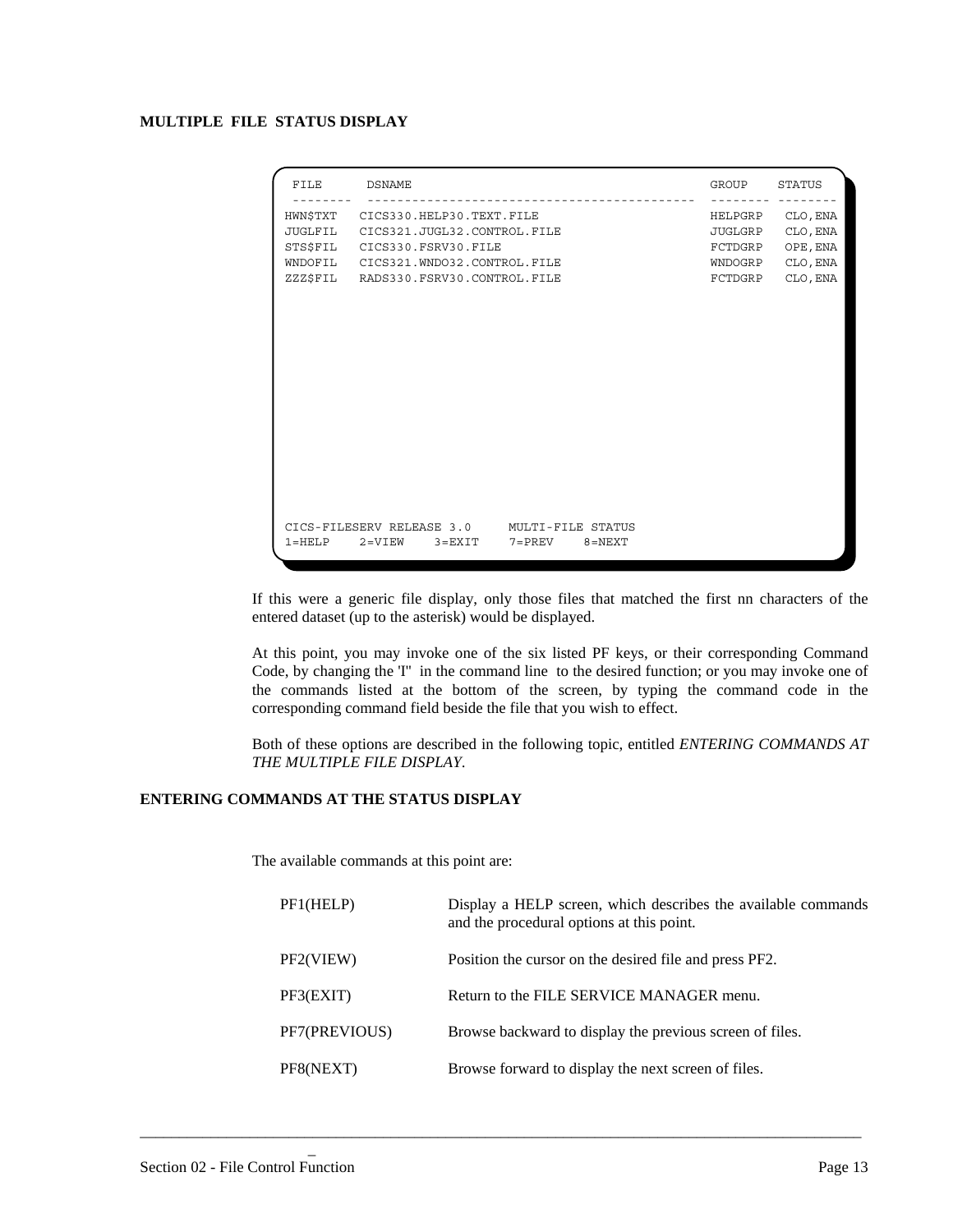You may also enter one of the listed commands to effect one of the file definitions on the display by tabbing to the command field at the end of the desired dataset, then keying the command code and pressing ENTER.

\_\_\_\_\_\_\_\_\_\_\_\_\_\_\_\_\_\_\_\_\_\_\_\_\_\_\_\_\_\_\_\_\_\_\_\_\_\_\_\_\_\_\_\_\_\_\_\_\_\_\_\_\_\_\_\_\_\_\_\_\_\_\_\_\_\_\_\_\_\_\_\_\_\_\_\_\_\_\_\_\_\_\_\_\_\_\_\_\_\_\_\_

 $\equiv$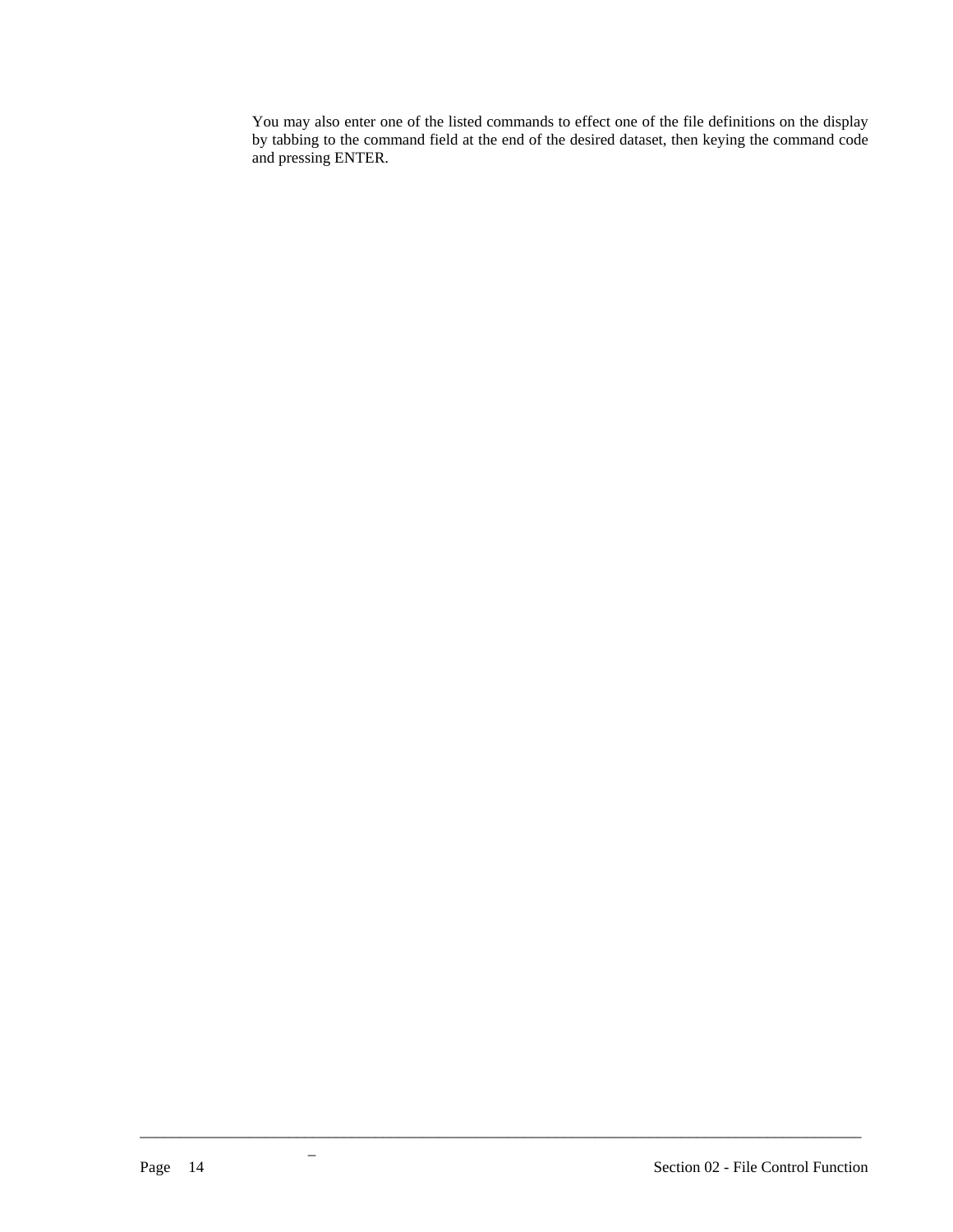### **'O', 'C', 'ACT', 'ALL', and 'DEA' Commands**  (OPEN, CLOSE, ACTIVATE, ALLOCATE AND DEALLOCATE)

For the above commands the action taken is as follows:

1) Each command is processed in the sequence that it appears on the screen.

\_\_\_\_\_\_\_\_\_\_\_\_\_\_\_\_\_\_\_\_\_\_\_\_\_\_\_\_\_\_\_\_\_\_\_\_\_\_\_\_\_\_\_\_\_\_\_\_\_\_\_\_\_\_\_\_\_\_\_\_\_\_\_\_\_\_\_\_\_\_\_\_\_\_\_\_\_\_\_\_\_\_\_\_\_\_\_\_\_\_\_\_

- 2) If all commands are successfully performed, the screen will display the new file status of each file displayed in the STATUS field.
- 3) If the command is 'O' (open) and an open error occurs for a dataset, the dataset in error will be highlighted and the message 'ERRxx' will display in the STATUS FIELD. The 'xx' in the message is the open error code. For VSAM files, this code is documented in "VSAM MESSAGES". For non-VSAM files, this code is the return code from the dynamic open/close program (DFHOCP).
- 4) If an error condition other than an open error occurs while attempting to process a command, the dataset in error will be highlighted, a message describing the error will display on line 24, and any remaining commands on the screen will not be processed.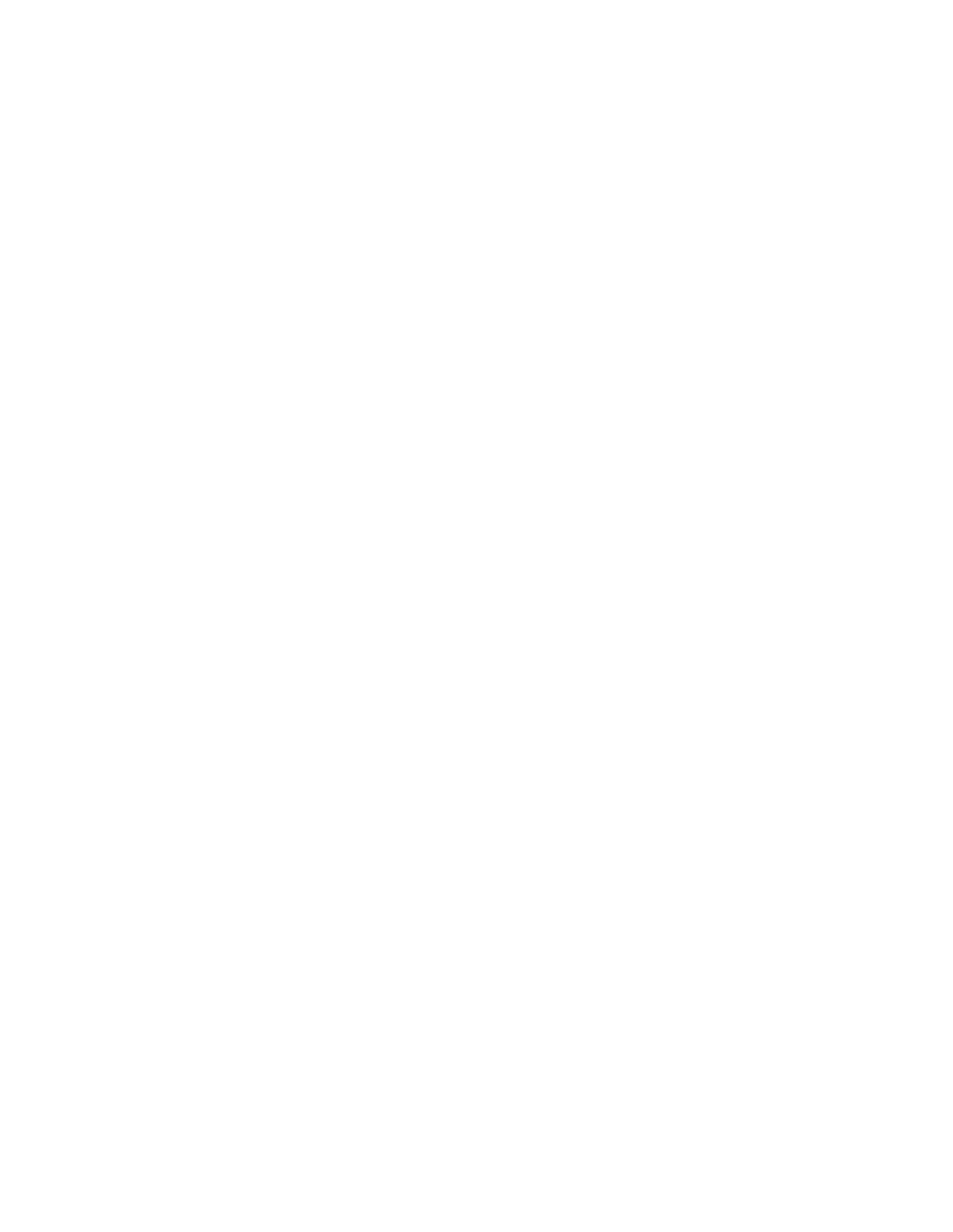# **GROUPING FILES, TRANSACTIONS AND PROGRAMS**

It is often the case that several datasets are related in some way, such as all participating in the same system, and the names of the datasets do not start with the the same common characters. This makes it difficult to issue Multiple File Commands to Open, Close, Backout, Activate, Allocate or Deallocate these files.

A feature is provided with CICS-FILESERV to define a FAMILY of datasets which may or may not be generically equivalent in their naming conventions. After defining a family, the entire family of datasets can participate in one file command.

Two types of families are provided: a FILE family, which is used to relate several datasets together, and a TRANSACTION/PROGRAM family, which is used to relate several transactions and/or programs together. Both types are explained in detail in the remainder of this section.

# **THE FAMILY DIRECTORY DISPLAY**

The FAMILY DIRECTORY display is used to display up to 324 family names (both file and transaction/program families). This screen may be displayed by pressing PF7 from the FILE SERVICE MANAGER menu.

The FAMILY DIRECTORY screen will appear as follows:

|      |                     |                                             |          | FAMILY FAMILY FAMILY FAMILY FAMILY FAMILY FAMILY | FAMI |
|------|---------------------|---------------------------------------------|----------|--------------------------------------------------|------|
| ACCT | --------            |                                             |          |                                                  |      |
|      | <b>DOCUTEST</b>     |                                             |          |                                                  |      |
|      | RADGRP              |                                             |          |                                                  |      |
|      | SMDFG1              |                                             |          |                                                  |      |
|      | SMDFG2              |                                             |          |                                                  |      |
|      | SMDFG5              |                                             |          |                                                  |      |
|      | SMDGROUP            |                                             |          |                                                  |      |
|      | SMDGRP              |                                             |          |                                                  |      |
|      | GRPTPRAD            |                                             |          |                                                  |      |
|      | RADGRPT<br>RADGRPTP |                                             |          |                                                  |      |
|      | SMDTG1              |                                             |          |                                                  |      |
|      | SMDTG2              |                                             |          |                                                  |      |
|      | SMDTRAN             |                                             |          |                                                  |      |
|      |                     |                                             |          |                                                  |      |
|      |                     |                                             |          |                                                  |      |
|      |                     |                                             |          |                                                  |      |
|      |                     |                                             |          |                                                  |      |
|      |                     |                                             |          |                                                  |      |
|      |                     | ENTER FUNCTION, FAMILY NAME, TYPE $(F/T/P)$ |          |                                                  |      |
|      |                     | CICS-FILESERV RELEASE 3.0 FAMILY DIRECTORY  |          |                                                  |      |
|      | $1 = HELP$          | V=VIEW 3=EXIT N=NEW GROUP                   | D=DELETE |                                                  |      |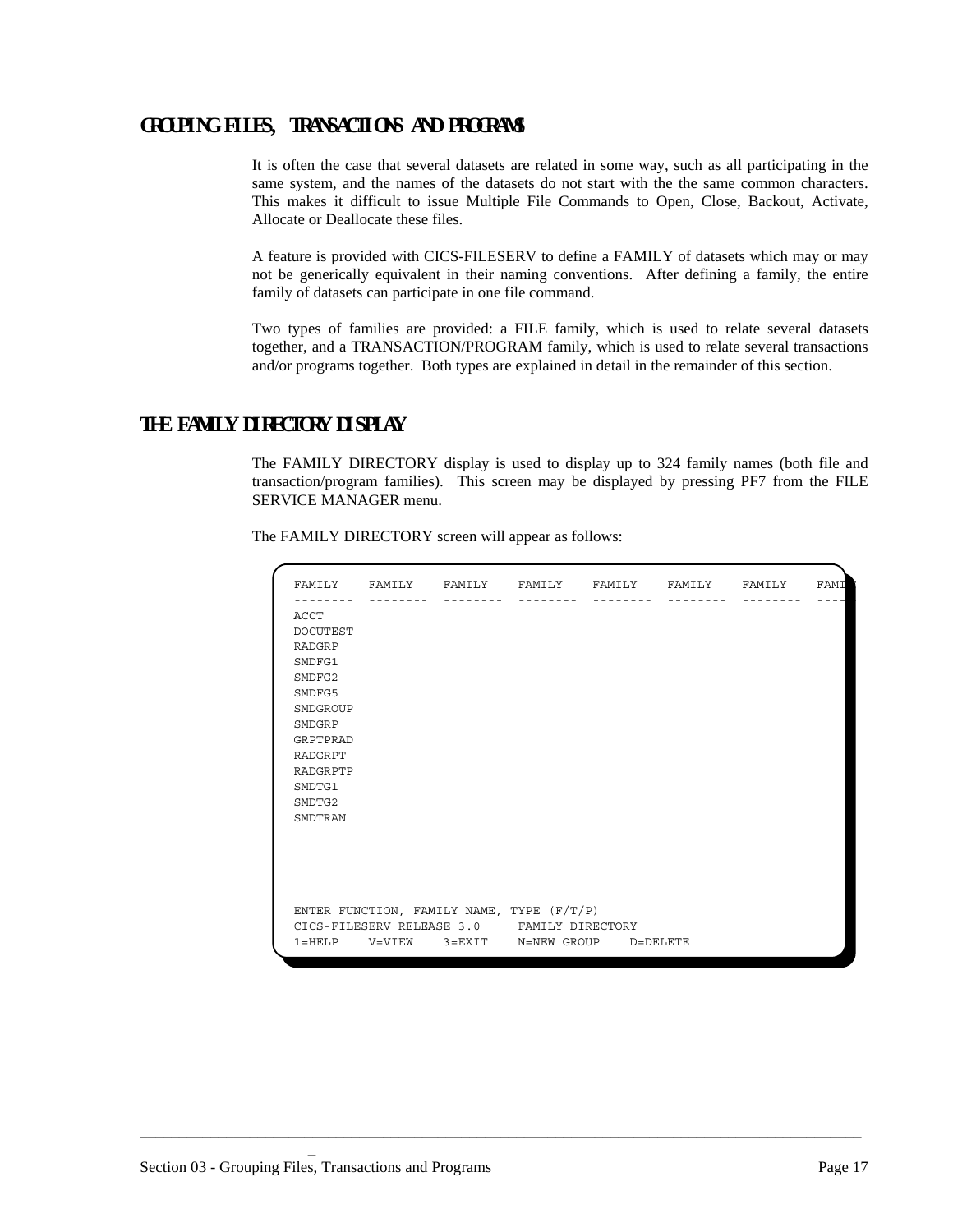### **CREATING A NEW FAMILY DEFINITION**

To create a new family definition, from the FAMILY DIRECTORY SCREEN key an 'N' in the COMMAND field, the name of the family that you wish to create, and the type of family.

Upon pressing ENTER, the FILE FAMILY DISPLAY or the TRAN/PROG FAMILY DISPLAY screen will appear (depending on the type entry). At this point, the screen is ready to accept resource names that make up the family.

Enter dataset IDs (or transactions or programs) in as many fields as desired (up to 90). It does not matter if you skip a field, leaving it blank. All datasets defined on the screen will always be processed; blank fields will be ignored.

On file families, you cannot key anything in the return code (RC) fields. This is a 'display-only' field. When performing a function on the family, if an error occurs the error code will be displayed in the field corresponding to the file that caused the error.

When all desired fields have been keyed, press ENTER. This will cause the Family Record to be updated.

If any other message appears, consult *Section 15 - MESSAGES,* of this manual for an explanation and appropriate action.

# **DISPLAYING AND MODIFYING A FAMILY DEFINITION**

To inquire on an already existing Family Definition, from the FAMILY DIRECTORY screen key the 'V' (View) command code in the COMMAND field and the family name in the NAME field. Upon pressing ENTER, the Family Definition Record will be retrieved and displayed using the FILE FAMILY display screen.

To make changes to any of the fields in the family, tab to the desired fields, key over the data in the fields, then press ENTER.

To delete a field from the famly (or to erase any data), simply erase the data with the SPACE bar.

# **DELETING A FAMILY DEFINITION**

 $\overline{a}$ 

To delete a FAMILY Definition, from the FAMILY DIRECTORY screen, key the 'D' command code in the COMMAND field and the family name in the NAME field.

Upon pressing ENTER, the following message will appear on line 24:

\_\_\_\_\_\_\_\_\_\_\_\_\_\_\_\_\_\_\_\_\_\_\_\_\_\_\_\_\_\_\_\_\_\_\_\_\_\_\_\_\_\_\_\_\_\_\_\_\_\_\_\_\_\_\_\_\_\_\_\_\_\_\_\_\_\_\_\_\_\_\_\_\_\_\_\_\_\_\_\_\_\_\_\_\_\_\_\_\_\_\_\_

 *PRESS ENTER TO DELETE FAMILY (XXXXXXXX)). ANY OTHER KEY TO IGNORE.* 

To delete this Family Definition Record, press ENTER. If deletion is not desired, press any other key. Note that deleting the family definition will only delete the definition. This will not delete the file definitions associated with that RDO group. If you wish to delete the file associated with an RDO Group, you will have to delete them through the usual methods. (See *Section 2 - THE FILE CONTROL FUNCTIONS OF CICS-FILESERV* under the topics: *DESCRIPTION OF CICS-FILESERV COMMANDS*.)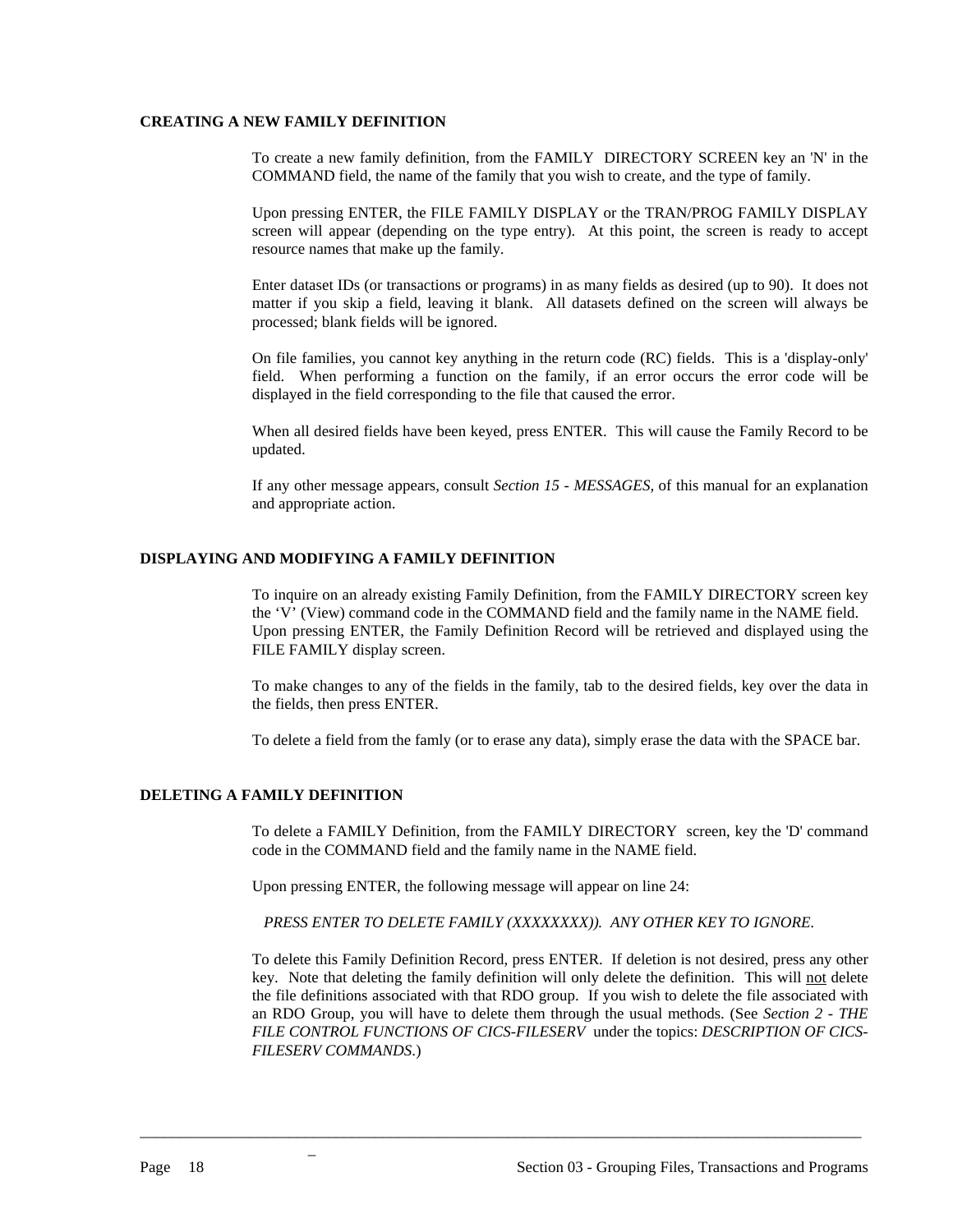# **FILE FAMILIES**

### **THE FILE FAMILY DEFINITION SCREEN**

The FILE FAMILY DEFINITION screen is used to display, create and modify FILE FAMILY definitions. To display this screen you may inquire on a FAMILY definition from the FAMILY DIRECTORY screen.

Upon pressing ENTER, the FILE FAMILY DEFINITION screen will appear as follows:

|                      | DATASET RC DATASET RC | $FAMILY == > RADGRP$ | DATASET RC DATASET RC DAASET RC DATASET                 |  |             |                                                                                                             |  |
|----------------------|-----------------------|----------------------|---------------------------------------------------------|--|-------------|-------------------------------------------------------------------------------------------------------------|--|
| HWN\$TXT<br>HWN\$ROG |                       |                      |                                                         |  |             |                                                                                                             |  |
|                      |                       |                      |                                                         |  |             |                                                                                                             |  |
|                      |                       |                      |                                                         |  |             |                                                                                                             |  |
|                      |                       |                      |                                                         |  |             |                                                                                                             |  |
|                      |                       |                      |                                                         |  |             |                                                                                                             |  |
|                      |                       |                      | (POSITION CURSOR TO PERFORM FUNCTION ON SINGLE DATASET) |  | $=$ $=$ $>$ |                                                                                                             |  |
|                      |                       |                      | CICS-FILESERV RELEASE 3.0 FILE FAMILY DISPLAY           |  |             | $1 = (H) ELP$ $2 = (V) IEW$ $3 = EXIT$ $4 = (O) PEN$ $5 = (A) CTV$ $6 = (C) LOG$ $7 = (P) REV$ $8 = (F) NE$ |  |

The screen is divided into six columns, each column containing 15 sets of two fields. The two fields are:

DATASET This is the DDNAME of the dataset to be included in this FAMILY. There must be a file defined to CICS with this dataset name. RC This field is used to display the return code for each dataset whenever an

# OPEN command is issued for the family. **ENTERING COMMANDS AT THE FILE FAMILY DEFINITION SCREEN**

\_\_\_\_\_\_\_\_\_\_\_\_\_\_\_\_\_\_\_\_\_\_\_\_\_\_\_\_\_\_\_\_\_\_\_\_\_\_\_\_\_\_\_\_\_\_\_\_\_\_\_\_\_\_\_\_\_\_\_\_\_\_\_\_\_\_\_\_\_\_\_\_\_\_\_\_\_\_\_\_\_\_\_\_\_\_\_\_\_\_\_\_

Any of the commands listed at the bottom of the Family Definition screen may be issued at this point by either entering the alpha command code or by pressing the designated PF key. The available commands are:

| PF1(HELP)              | Display a Help window for Family Definition screen.                        |
|------------------------|----------------------------------------------------------------------------|
| PF2(VIEW)              | View the file that the cursor is in when ENTER (or PF2) is<br>pressed.     |
| PF3(EXIT)<br>PF4(OPEN) | Return to the FAMILY DIRECTORY screen.<br>Open all datasets in the family. |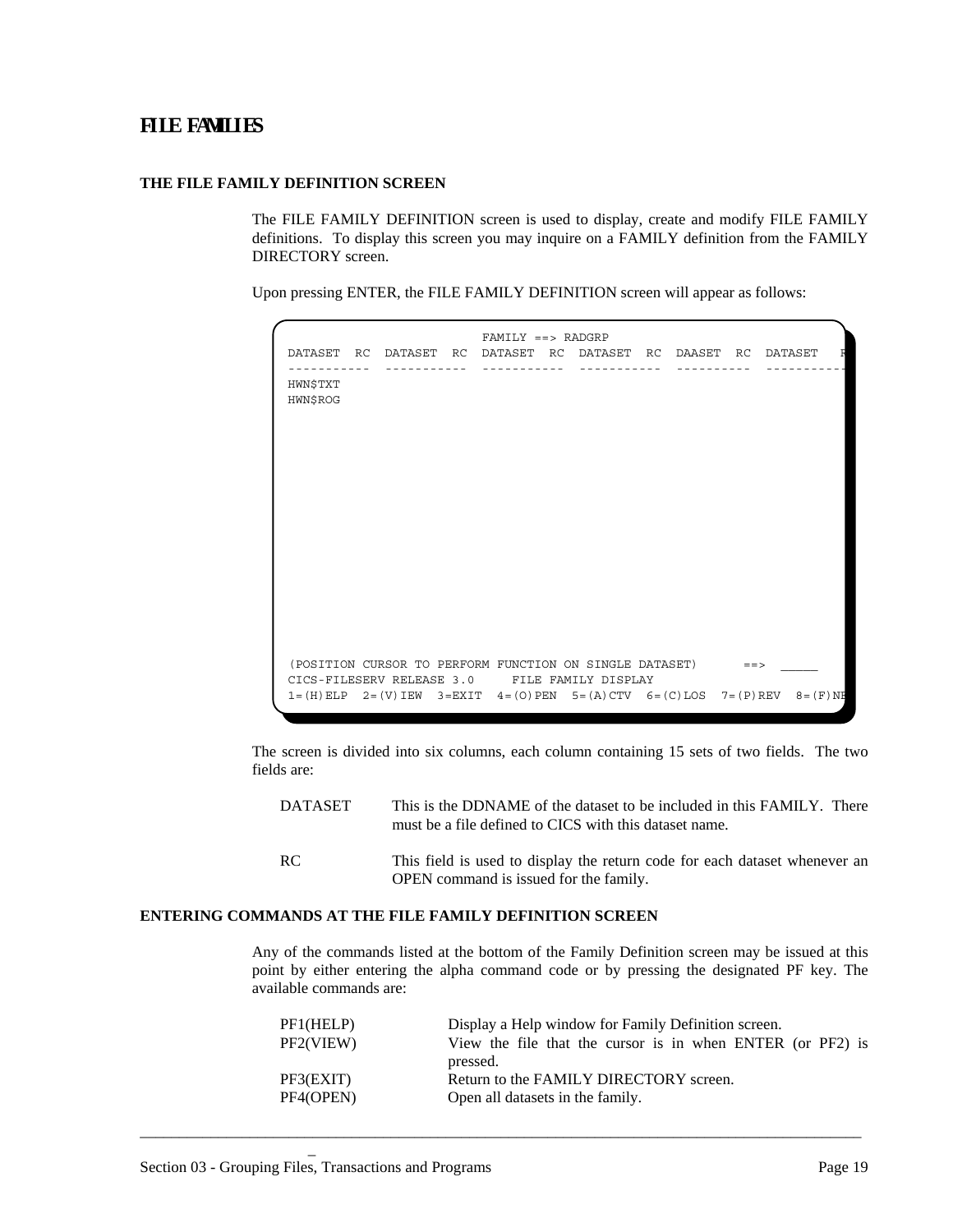PF5(ACTIVATE) Activate all datasets in the family. PF6(CLOSE) Close all datasets in the family. PF7(PREVIOUS) Page to the previous screen. PF8(NEXT) Page to the next screen.

\_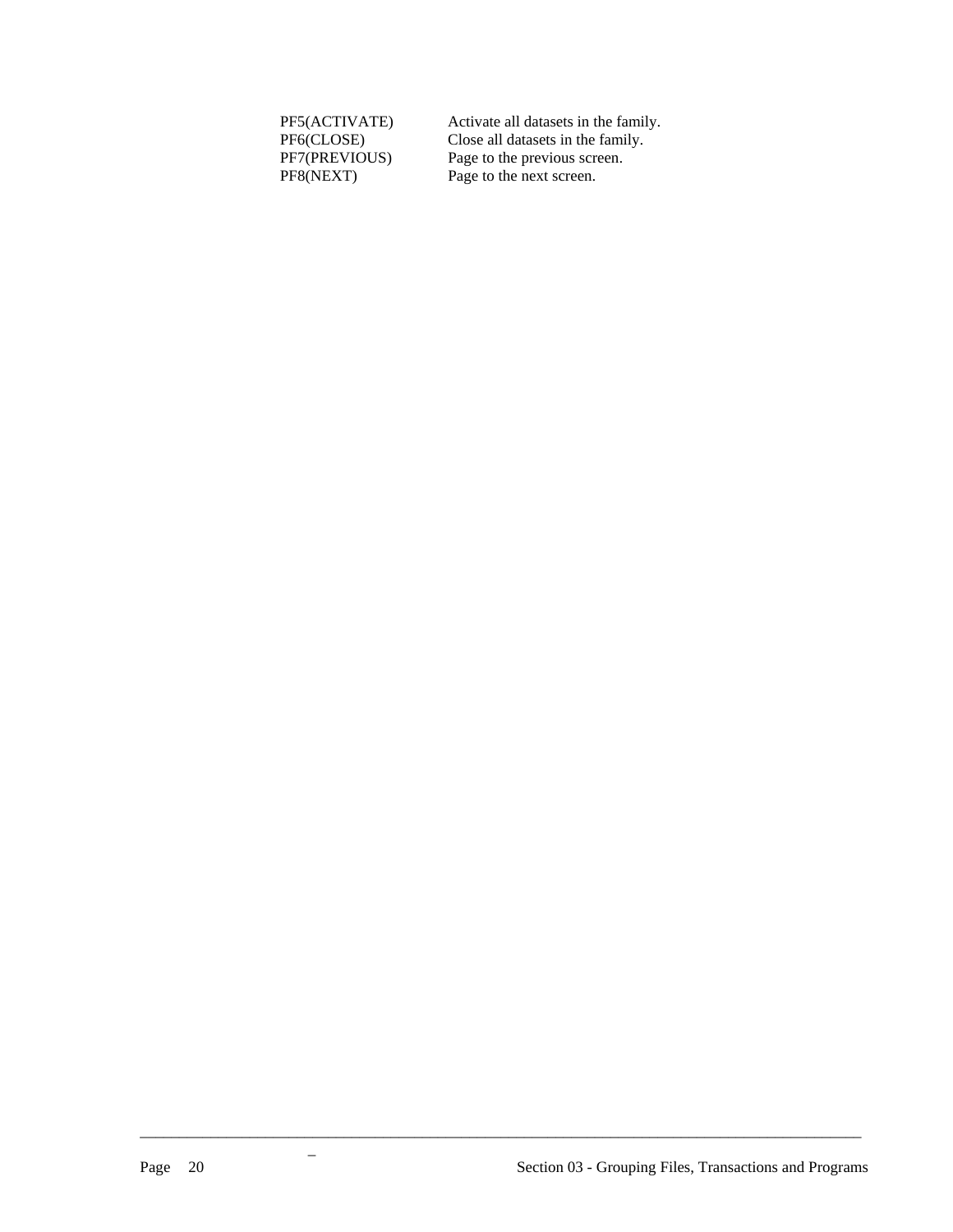When viewing a family definition screen, you can perform any valid command for an individual file in the family in either of the following two ways:

- 1) Enter the command to be performed in the command field, then tab the cursor to the desired file name and press ENTER.
- 2) Tab to the desired file, then press the PF key corresponding to the command to be performed.

For example if you tab to the desired entry and press ENTER while the OPEN command is present, the cursored file will be opened.

# **ENTERING COMMANDS FOR FILE FAMILY DEFINITIONS**

The following commands may be issued for a File Family in order to perform the requested command for every dataset defined in the family. These commands may be issued from a terminal or from the Batch Interface.

- ACT Activate (Set file closed, enabled)
- B Backout (Set file closed, enabled)
- C Close (Set file closed, disabled)
- O Open (Set file open, enabled)
- ALL Allocate the dataset (MVS only)
- DEA Deallocate the dataset (MVS only)

When any of these commands are issued, the following actions are performed:

- 1) The dataset names in the Family Definition Records are scanned left-to-right, top-tobottom.
- 2) The requested command is performed for that file.

If a file open or close error occurs for any field in the family, the operation continues to the end of the family, then the FILE FAMILY DEFINITION screen is displayed with the following message on line 24 of the screen:

#### *F0131. OPEN/CLOSE ERROR HAS OCCURRED*

\_\_\_\_\_\_\_\_\_\_\_\_\_\_\_\_\_\_\_\_\_\_\_\_\_\_\_\_\_\_\_\_\_\_\_\_\_\_\_\_\_\_\_\_\_\_\_\_\_\_\_\_\_\_\_\_\_\_\_\_\_\_\_\_\_\_\_\_\_\_\_\_\_\_\_\_\_\_\_\_\_\_\_\_\_\_\_\_\_\_\_\_

The file(s) that had the error will display the error in the RC field for that file. The return code is the "URESP1" code set by CICS/ESA.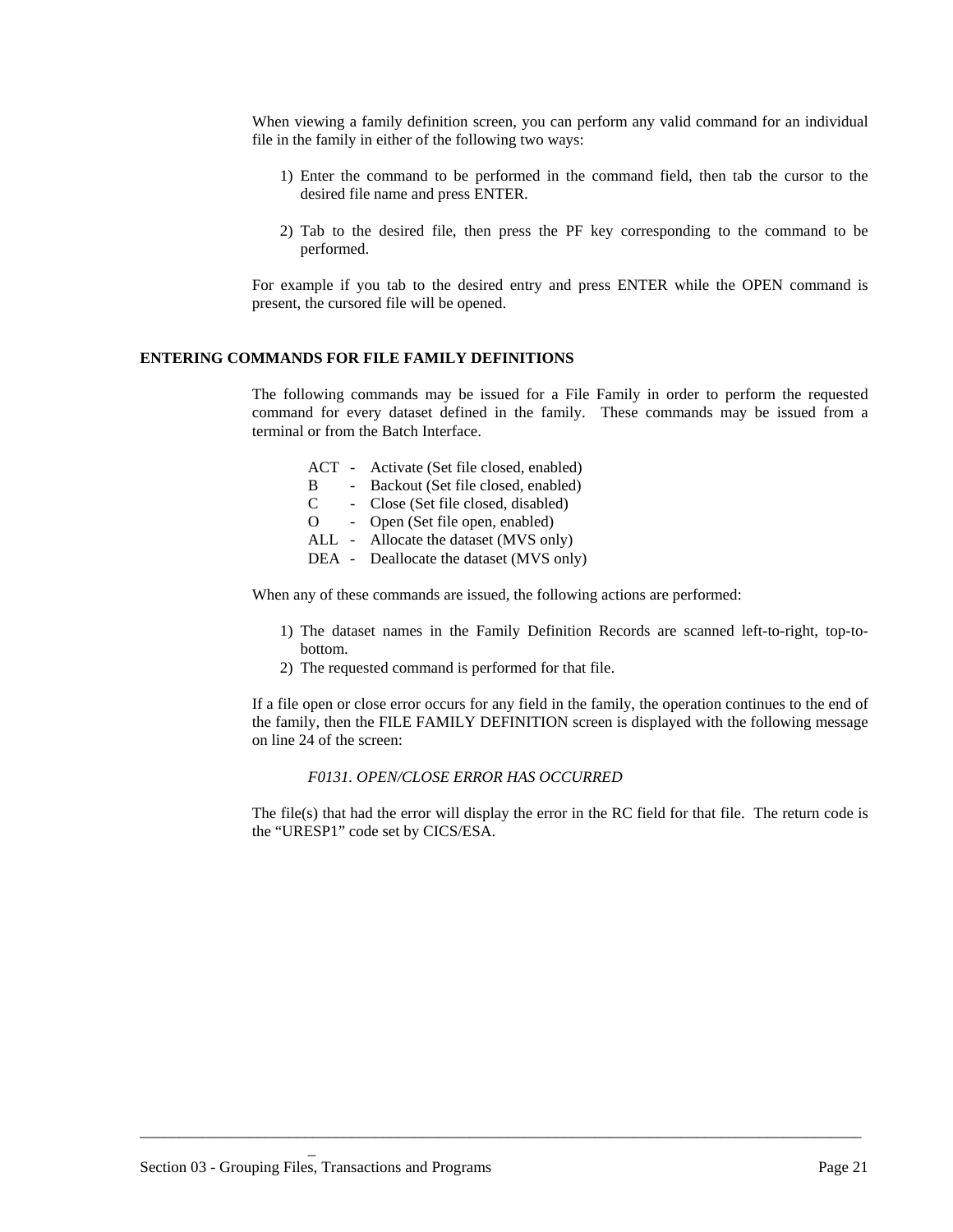# **TRANSACTION/ PROGRAM FAMILIES**

You may also define families of transactions, or families of program names, or a mixed family of transactions and programs. This type of family is used to define a set of resources to be enabled or disabled using the ENABLE or DISABLE commands.

The Transaction/Program Family Definition Screen can be used to define from 1 to 90 transactions and/or programs that belong to one family. A unique 8-position name is given to the family, and the result is a Transaction/Program Family Definition Record that resides in the CICS-FILESERV control file.

Only two commands can be performed on a transaction/program family record. They are:

ENABLE (E) Enable all transactions and/or programs in the family.

DISABLE(DIS) Disable all transactions and/or programs in the family.

# **THE TRANSACTION/PROGRAM FAMILY DEFINITION SCREEN**

The TRANSACTION/PROGRAM FAMILY DEFINITION screen is used to display, create and modify family definitions. To display this screen you may inquire on a family definition from the FAMILY DIRECTORY screen. Upon pressing ENTER, the TRANSACTION/PROGRAM FAMILY DEFINITION screen will appear as follows:

|                      | $FAMILY == > RADGRPT$ |  |  |                                                                |  |  |  |  |  |                                                                 |  |  |  |
|----------------------|-----------------------|--|--|----------------------------------------------------------------|--|--|--|--|--|-----------------------------------------------------------------|--|--|--|
|                      |                       |  |  | TRN/PRG ? TRN/PRG ? TRN/PRG ? TRN/PRG ? TRN/PRG ? TRN/PRG      |  |  |  |  |  |                                                                 |  |  |  |
| -------- -           |                       |  |  |                                                                |  |  |  |  |  |                                                                 |  |  |  |
| HELPWNDO P           |                       |  |  |                                                                |  |  |  |  |  |                                                                 |  |  |  |
| HWIN                 | $\mathbb{T}$          |  |  |                                                                |  |  |  |  |  |                                                                 |  |  |  |
| HELPAUXL P           |                       |  |  |                                                                |  |  |  |  |  |                                                                 |  |  |  |
| HAUX                 | T                     |  |  |                                                                |  |  |  |  |  |                                                                 |  |  |  |
| HELPEXIT P           |                       |  |  |                                                                |  |  |  |  |  |                                                                 |  |  |  |
| HWIX<br>$\mathbb{T}$ |                       |  |  |                                                                |  |  |  |  |  |                                                                 |  |  |  |
|                      |                       |  |  |                                                                |  |  |  |  |  |                                                                 |  |  |  |
|                      |                       |  |  |                                                                |  |  |  |  |  |                                                                 |  |  |  |
|                      |                       |  |  |                                                                |  |  |  |  |  |                                                                 |  |  |  |
|                      |                       |  |  |                                                                |  |  |  |  |  |                                                                 |  |  |  |
|                      |                       |  |  |                                                                |  |  |  |  |  |                                                                 |  |  |  |
|                      |                       |  |  |                                                                |  |  |  |  |  |                                                                 |  |  |  |
|                      |                       |  |  |                                                                |  |  |  |  |  |                                                                 |  |  |  |
|                      |                       |  |  |                                                                |  |  |  |  |  |                                                                 |  |  |  |
|                      |                       |  |  |                                                                |  |  |  |  |  |                                                                 |  |  |  |
|                      |                       |  |  |                                                                |  |  |  |  |  |                                                                 |  |  |  |
|                      |                       |  |  | ENTER TRANID OR PROGRAM FOLLOWED BY (T) RAN OR (P) ROG UNDER ? |  |  |  |  |  |                                                                 |  |  |  |
|                      |                       |  |  | CICS-FILESERV RELEASE 3.0 TRAN/PROG FAMILY DISPLAY             |  |  |  |  |  |                                                                 |  |  |  |
| $1 = (H) ELP$        |                       |  |  |                                                                |  |  |  |  |  | $3 = EXIT$ $4 = (E) NAB$ $6 = (D) ISAB$ $7 = (P) REV$ $8 = (F)$ |  |  |  |
|                      |                       |  |  |                                                                |  |  |  |  |  |                                                                 |  |  |  |

The screen is divided into six columns, each column containing 15 sets of two fields. The two fields are:

\_\_\_\_\_\_\_\_\_\_\_\_\_\_\_\_\_\_\_\_\_\_\_\_\_\_\_\_\_\_\_\_\_\_\_\_\_\_\_\_\_\_\_\_\_\_\_\_\_\_\_\_\_\_\_\_\_\_\_\_\_\_\_\_\_\_\_\_\_\_\_\_\_\_\_\_\_\_\_\_\_\_\_\_\_\_\_\_\_\_\_\_

 $\overline{a}$ 

? This field is used to distinguish between a transaction and a program. A 'T' designates a transaction, 'P' designates a program.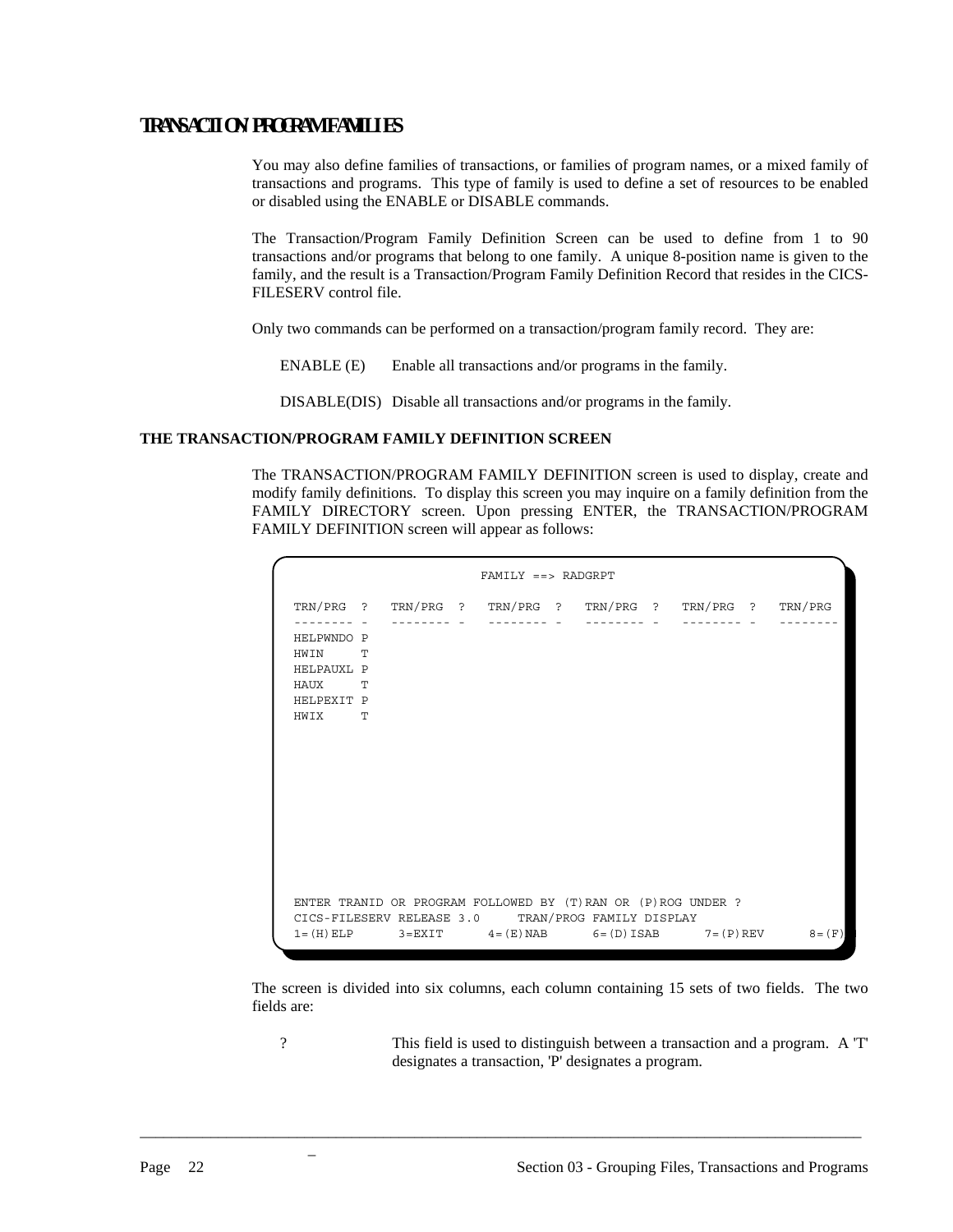TRAN/PROG This is the transaction ID or program name to be included in this family. If the ? field contains a 'T', this must be a 1 to 4 character transaction ID. If the ? field contains a 'P', this must be the 1 to 8 character program ID.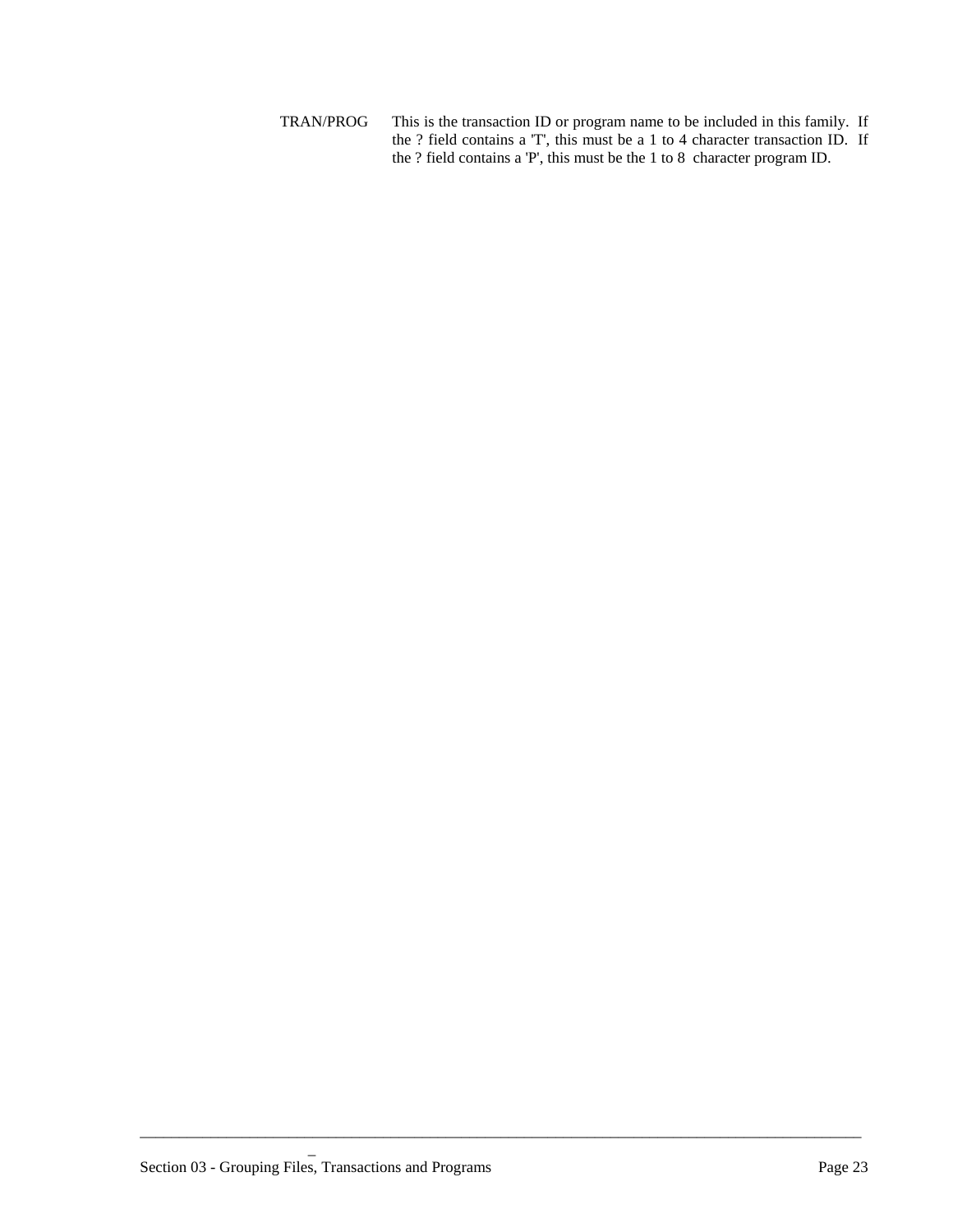### **ENTERING COMMANDS AT A TRANSACTION/PROGRAM FAMILY SCREEN**

Any of the commands listed at the bottom of the Tran/Prog Family Display screen may be issued at this point by either entering the alpha command code or by pressing the designated PF key.

The available commands are:

| PF1(HELP)     | Display a Help window for Family Definition screen. |
|---------------|-----------------------------------------------------|
| PF3(EXIT)     | Return to the FAMILY DIRECTORY screen.              |
| PF4(ENAB)     | Enable the transaction or program.                  |
| PF6(DISABLE)  | Disable the transaction or program.                 |
| PF7(PREVIOUS) | Page to the previous screen.                        |
| PF8(NEXT))    | Page to the next screen.                            |

When viewing a TRAN/PROG Family display screen, you can perform any valid command for an individual transaction or program in the family in either of the following two ways:

- 1) Enter the command to be performed in the command field, then tab the cursor to the desired file name and press ENTER.
- 2) Tab to the desired file, then press the PF key corresponding to the command to be performed.

For example if you tab to the desired entry and press ENTER while the ENABLE command is present, the cursored transaction or program will be enabled.

Any of the commands listed at the bottom of the TRAN/PROG Family Display Screen may be issued at this point by either entering the alpha command code or by pressing the designated PF key.

### **ENABLING AND DISABLING A TRANSACTION/PROGRAM FAMILY**

The following commands may be issued for a Transaction/Program Family Definition in order to perform the requested command for every entry defined in the family. The commands can be issued from a terminal or from the Batch Interface.

- E Enable all entries in the family
- DIS Disable all entries in the family

When either of these commands are issued, the following actions are performed:

\_\_\_\_\_\_\_\_\_\_\_\_\_\_\_\_\_\_\_\_\_\_\_\_\_\_\_\_\_\_\_\_\_\_\_\_\_\_\_\_\_\_\_\_\_\_\_\_\_\_\_\_\_\_\_\_\_\_\_\_\_\_\_\_\_\_\_\_\_\_\_\_\_\_\_\_\_\_\_\_\_\_\_\_\_\_\_\_\_\_\_\_

- 1) The entry names on the TRAN/PROG Family Display are scanned left-to-right, top-tobottom.
- 2) The requested command is performed for each entry.

If an error occurs for any entry in the family, such as a transaction or program not being defined to CICS, the operation continues to the end of the family. The transactions or programs for which the error occurred will be highlighted, and an error message will display at the bottom of the screen.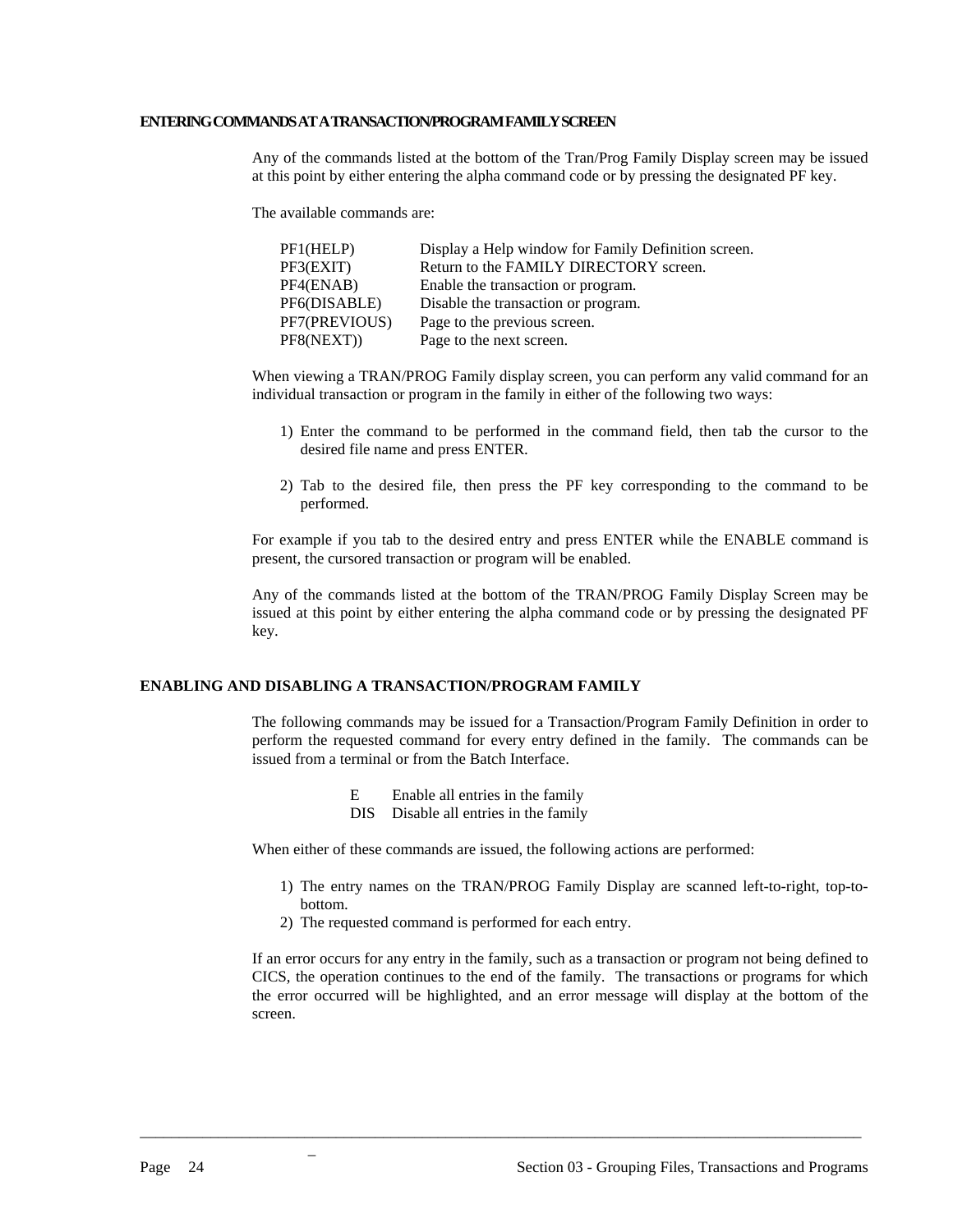# **MIGRATION CONSIDERATIONS AND RECOMMENDATIONS**

If you have been using FILESERV 2.1 and are migrating to CICS/ESA 3.2.1 or greater, you may use the FCTDUTIL program to convert existing file definitions in the FILESERV control file to the DFHCSD file for CICS/ESA.

# **CONFRING FCT ENTRIES TO THE DFHSD FILE**

For users that have FCT definitions currently defined in a FILESERV control file, a migration feature is provided with CICS-FILESERV that eliminates the work of re-coding FCT entries in order to define them to CICS/ESA. (See THE CONVERSION UTILITY PROGRAM in *Section 11 - INSTALLATION OF THE CICS-FILESERV PRODUCT* ).

\_\_\_\_\_\_\_\_\_\_\_\_\_\_\_\_\_\_\_\_\_\_\_\_\_\_\_\_\_\_\_\_\_\_\_\_\_\_\_\_\_\_\_\_\_\_\_\_\_\_\_\_\_\_\_\_\_\_\_\_\_\_\_\_\_\_\_\_\_\_\_\_\_\_\_\_\_\_\_\_\_\_\_\_\_\_\_\_\_\_\_\_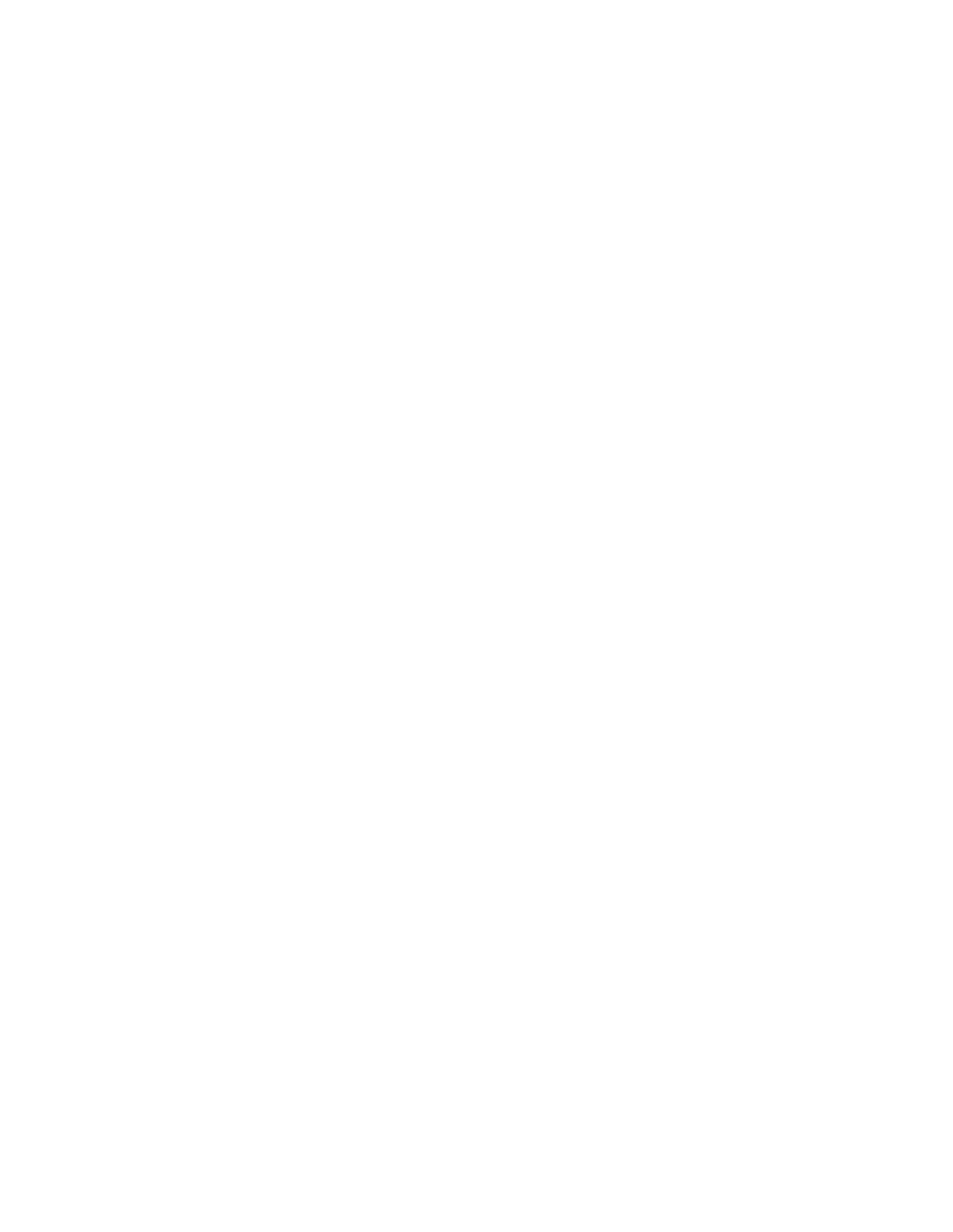# **AUTOMATIC OPEN/ CLOSE**

# **CONTROLLING AUTOMATIC-BACKOUT - THE FCTT TRANSACTION**

The FCTT transaction can be used to control the automatic-backout feature and review statistics for automatic-backout activity.

There are four commands that can be entered with the FCTT transaction. They are:

### 1) FCTT,START

 This command will activate the automatic-backout feature of FILESERV which 'wakes up' at periodic intervals to see if any files need to be backed out. The START command is not necessary if AUTBINT and AUTBOUT were specified in the FCTDTBL macro options.

### 2) FCTT,START,INT=MMSS

 This command can be used to start the automatic-backout feature and temporarily change the 'wake-up' interval coded in the user option table. The wake-up interval is coded in the user option table by means of the AUTBINT keyword, which specifies the interval of time that FCTD1000 will be inactive before checking for anything to process.

 To temporarily (until changed back or until CICS comes down) change the time interval, specify a new number of minutes and seconds following the INT= keyword in the command. Enter the number of minutes as two digits (00 to 60) and seconds as two digits (00 to 59).

 Note that if the automatic-backout feature is already active, the START command used in this option has no effect; however, the wake-up time interval will still be changed.

### 3) FCTT,STOP

 This command is used to deactivate the automatic-backout feature altogether. When the STOP command is issued, no more automatic backouts will occur until the START command is issued again.

The automatic-backout feature may also be started and stopped from the AUTO-BACKOUT screen, which is described in the following topic.

\_\_\_\_\_\_\_\_\_\_\_\_\_\_\_\_\_\_\_\_\_\_\_\_\_\_\_\_\_\_\_\_\_\_\_\_\_\_\_\_\_\_\_\_\_\_\_\_\_\_\_\_\_\_\_\_\_\_\_\_\_\_\_\_\_\_\_\_\_\_\_\_\_\_\_\_\_\_\_\_\_\_\_\_\_\_\_\_\_\_\_\_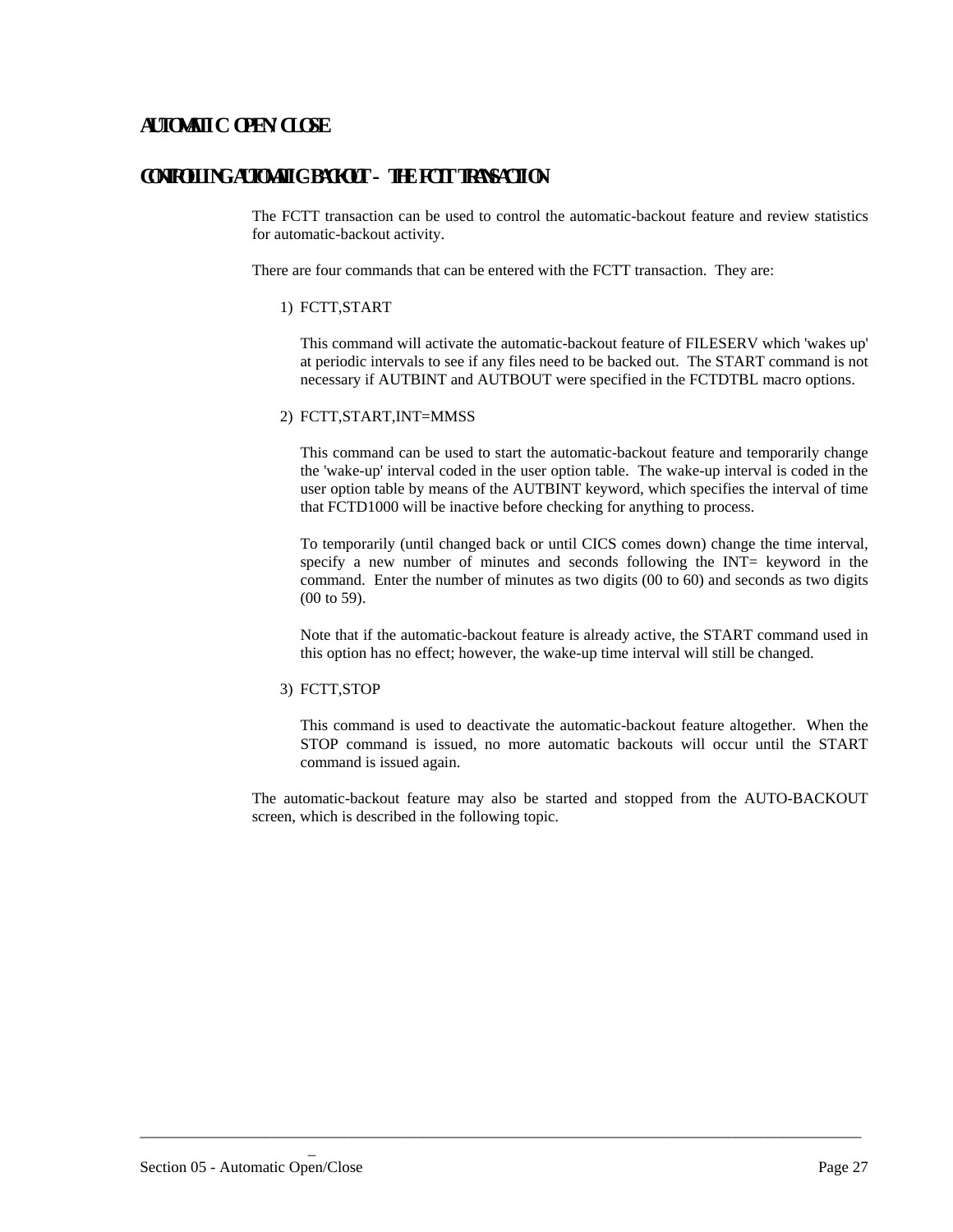# **THE AUTO BACKOUT SCREEN**

This screen is an accumulation of counters on various types of activity in CICS-FILESERV. This screen may also be used to activate and deactivate the automatic-backout feature through the use of the PF10 and PF11 keys, respectively.

To display the AUTO-BACKOUT screen, press PF4 from the FILE SERVICE MANAGER menu.

The screen will appear generally as follows:

|                       |                  | CICS-FILESERV      |                      |                  | DATE<br><b>TIME</b> | : 10/19/90<br>12:11<br>٠ |
|-----------------------|------------------|--------------------|----------------------|------------------|---------------------|--------------------------|
|                       |                  | AUTO CLOSE/BACKOUT |                      |                  | <b>TERMID</b>       | $\cdot$ V001             |
|                       |                  |                    |                      |                  |                     |                          |
|                       |                  |                    |                      |                  |                     |                          |
|                       |                  |                    |                      |                  |                     |                          |
| <b>CURRENT STATUS</b> |                  | <b>INACTIVE</b>    | <b>INTERVAL</b>      |                  | 0000                | (HHMM)                   |
| <b>TOTAL FILES</b>    |                  | 000000             | <b>AUTO BACKOUTS</b> |                  | 000000              |                          |
| <b>TOTAL OPEN</b>     |                  | 000000             | <b>AUTO CLOSES</b>   |                  | 000000              |                          |
| <b>TOTAL CLOSED</b>   |                  | 000000             | <b>AUTO OPENS</b>    |                  | 000000              |                          |
| <b>TOTAL VSAM</b>     |                  | 000000             |                      | PENDING BACKOUTS | 000000              |                          |
| <b>TOTAL BDAM</b>     |                  | 000000             | PENDING CLOSES       |                  | 000000              |                          |
| <b>TOTAL REMOTE</b>   |                  | 000000             |                      |                  |                     |                          |
|                       | <b>F3=RETURN</b> | F10=START          |                      | $F11 = STOP$     |                     |                          |

The following fields are displayed on the FCTT statistics screen:

| <b>DATE</b>   | This is the current date in MM/DD/YY format. |
|---------------|----------------------------------------------|
| <b>TIME</b>   | This is the current time in HH:MM format.    |
| <b>TERMID</b> | This is the terminal ID of this terminal.    |

\_\_\_\_\_\_\_\_\_\_\_\_\_\_\_\_\_\_\_\_\_\_\_\_\_\_\_\_\_\_\_\_\_\_\_\_\_\_\_\_\_\_\_\_\_\_\_\_\_\_\_\_\_\_\_\_\_\_\_\_\_\_\_\_\_\_\_\_\_\_\_\_\_\_\_\_\_\_\_\_\_\_\_\_\_\_\_\_\_\_\_\_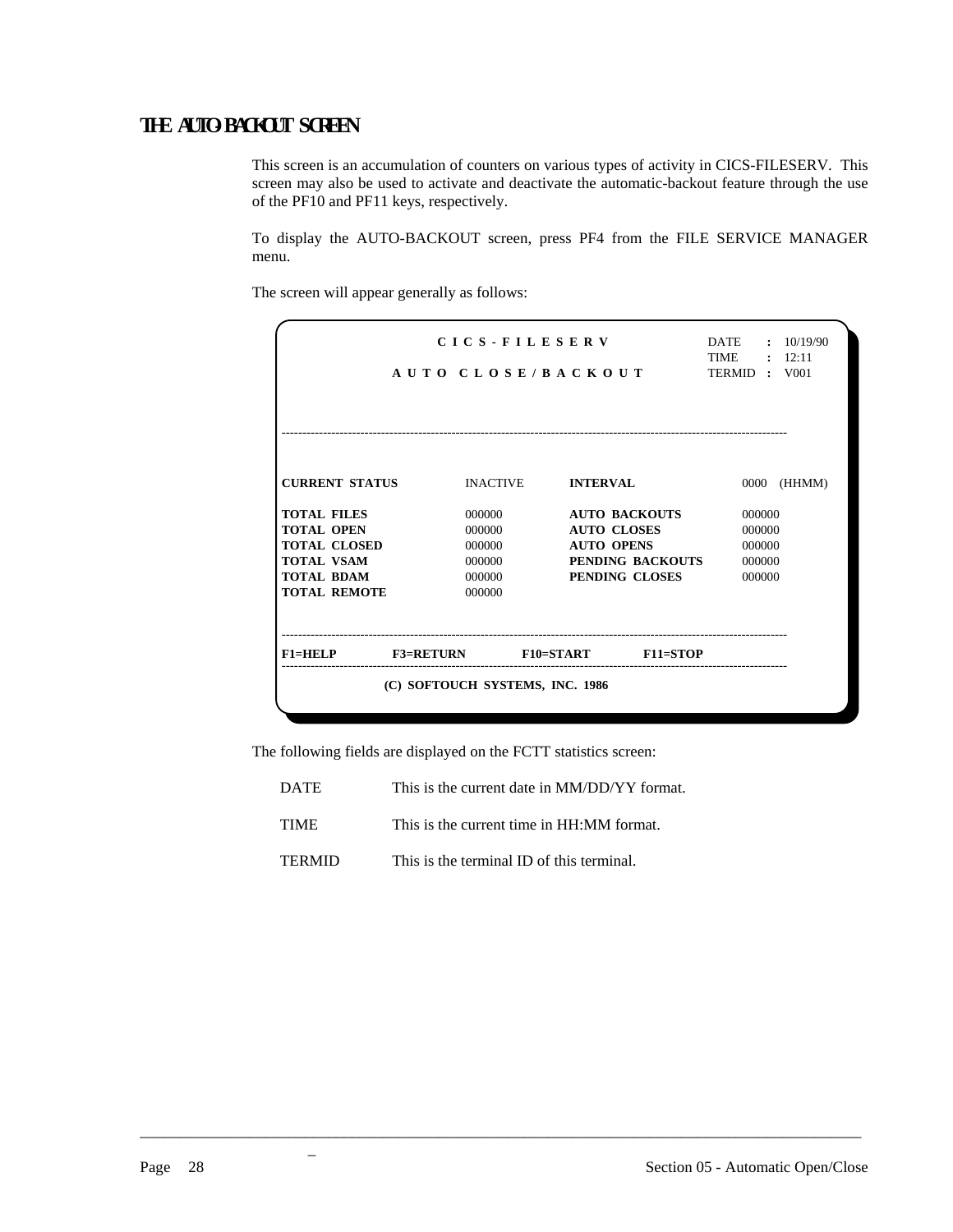## **AUTOMATIC-BACKOUT FEATURE FIELDS:**

STATUS The current status of the automatic-backout feature. One of the following will be displayed:

- ACTIVE The automatic-backout feature has been started with an FCTT,START command or at PLTPI time.
- INACTIVE The automatic-backout feature is currently inactive. It has been stopped with an FCTT,STOP command or was never started.
- INTERVAL This is the wake-up interval for the automatic-backout feature. It is displayed as MMSS, where MM is the total number of minutes and SS is the number of seconds.
- VSAM FILES This is the total number of VSAM files currently in the CICS region along with the number open and the number of files closed.
- BDAM FILES This is the total number of BDAM files currently in the CICS region along with the number open and the of files number closed.
- REMOTE FILES This is the total number of REMOTE files currently in the CICS region along with the number open and the number of files closed.

\_\_\_\_\_\_\_\_\_\_\_\_\_\_\_\_\_\_\_\_\_\_\_\_\_\_\_\_\_\_\_\_\_\_\_\_\_\_\_\_\_\_\_\_\_\_\_\_\_\_\_\_\_\_\_\_\_\_\_\_\_\_\_\_\_\_\_\_\_\_\_\_\_\_\_\_\_\_\_\_\_\_\_\_\_\_\_\_\_\_\_\_

### **ENTERING COMMANDS AT THE AUTO-BACKOUT DISPLAY SCREEN**

The PF key list at the bottom of the screen displays the available options that can be performed at this point.

- PF1=HELP Pressing PF1 will display HELP for the display. PF3=EXIT Pressing PF3 will exit the automatic-backout display screen and return to the FILE SERVICE MANAGER menu. PF10=START Pressing PF10 will activate the automatic-backout feature. This has the
- PF11=STOP Pressing PF11 will deactivate the automatic-backout feature. This has the same effect as issuing the FCTT,STOP command, from a clear screen.

same effect as issuing the FCTT,START command, from a clear screen.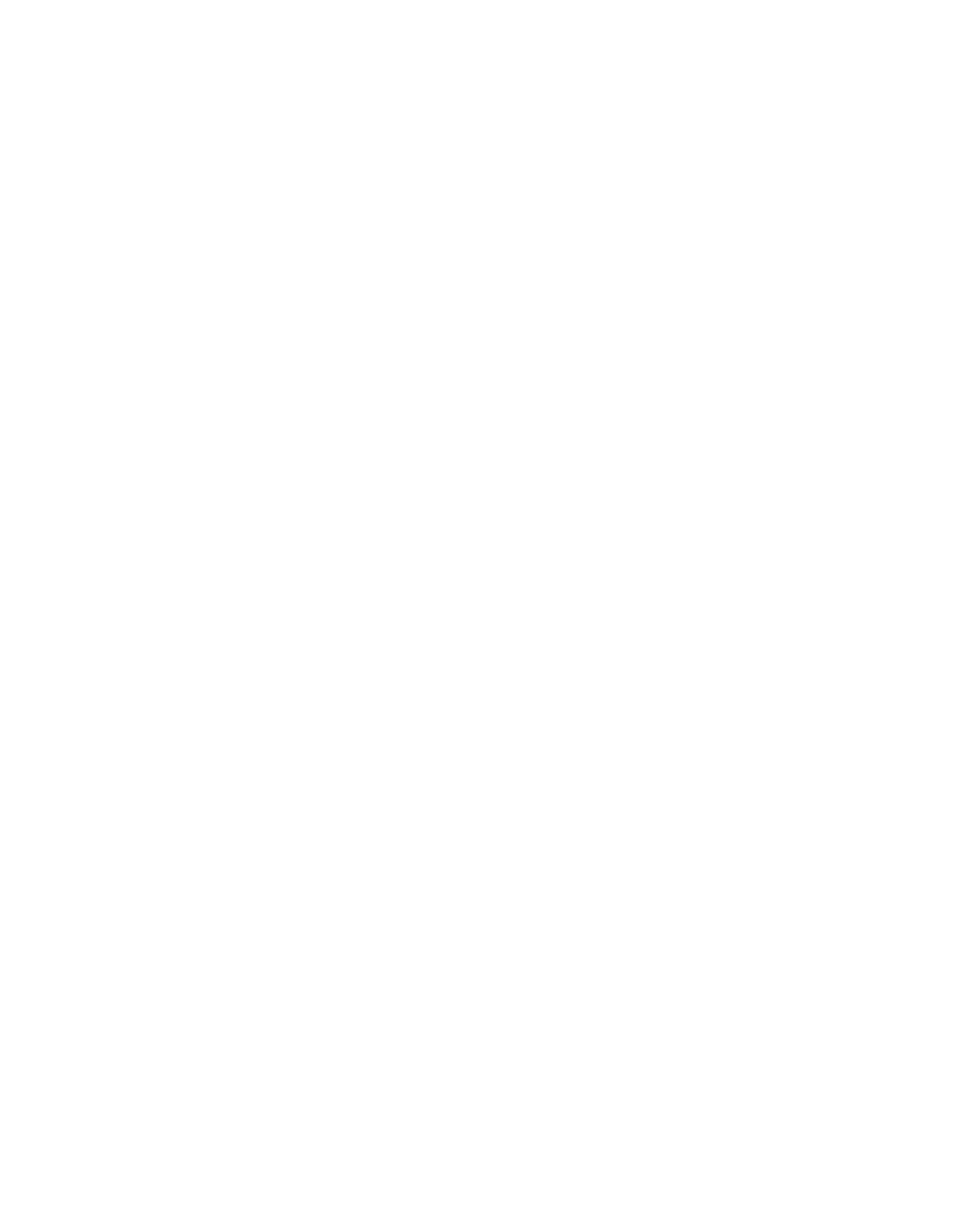# **THE BATCH INTERFACE TO CICS-FILESERV**

A feature of CICS-FILESERV allows FILESERV file commands for CICS to be issued from another region. This allows on-line files running in CICS to be closed, opened, activated, deactivated, allocated or deallocated from within a batch jobstream, eliminating the requirement of operator intervention to close a file in order to run a batch update job. In addition, you may disable or enable one or more transactions and/or programs that are associated with a file.

To use the Batch Interface, FCTDBCHT can be executed at any point in the batch jobstream, as many times as needed. Control statements input to the command processor program are coded in exactly the same format as on-line FILESERV commands, that is, TRANCODE, COMMAND CODE, DATASET ID. All command options supported by the on-line FCTD transaction are supported in batch mode. This includes Generic commands, ALL commands and FAMILY commands.

Multiple CICS systems are supported by the FCTDBCHT program. The CICS system to which a command is directed is designated by means of a special operand, CICS=XXXXXXX on the control statement. XXXXXXXX is the CICS Application ID (APPLID) coded in the CICS-FILESERV User Option Table for that CICS system.

Any number of commands may be input in a single execution of the command processor program. Processing consists of the following three steps for each command:

- 1) The command is displayed on the system console.
- 2) The command is routed to the requested CICS system.
- 3) Upon completion, the command-result message is displayed on the system console.

## **COMANDS SUPPORTED IN BATCH MODE**

The following commands may be issued from a batch partition by using the FCTDBCHT program:

| <b>ACTIVATE (ACT)</b> | Activate one or more files.                                     |
|-----------------------|-----------------------------------------------------------------|
| <b>BACKOUT (B)</b>    | Backout one or more files.                                      |
| CLOSE (C)             | Close one or more files.                                        |
| OPEN (O)              | Open one or more files.                                         |
| ALLOCATE (ALL)        | Allocate one or more files (MVS only).                          |
| DEALLOCATE (DEA)      | Deallocate one or more files (MVS only).                        |
| VARY (V)              | Vary the service request value of a file.                       |
| ENABLE(E)             | Enable a transaction, program or family of transactions and/or  |
|                       | programs.                                                       |
| DISABLE(DIS)          | Disable a transaction, program or family of transactions and/or |
|                       | programs.                                                       |
| Z STOPBCH (Z)         | Deactivate the on-line Batch Interface.                         |
| START (S)             | Start a transaction and optionally pass it a data stream.       |
|                       |                                                                 |

\_\_\_\_\_\_\_\_\_\_\_\_\_\_\_\_\_\_\_\_\_\_\_\_\_\_\_\_\_\_\_\_\_\_\_\_\_\_\_\_\_\_\_\_\_\_\_\_\_\_\_\_\_\_\_\_\_\_\_\_\_\_\_\_\_\_\_\_\_\_\_\_\_\_\_\_\_\_\_\_\_\_\_\_\_\_\_\_\_\_\_\_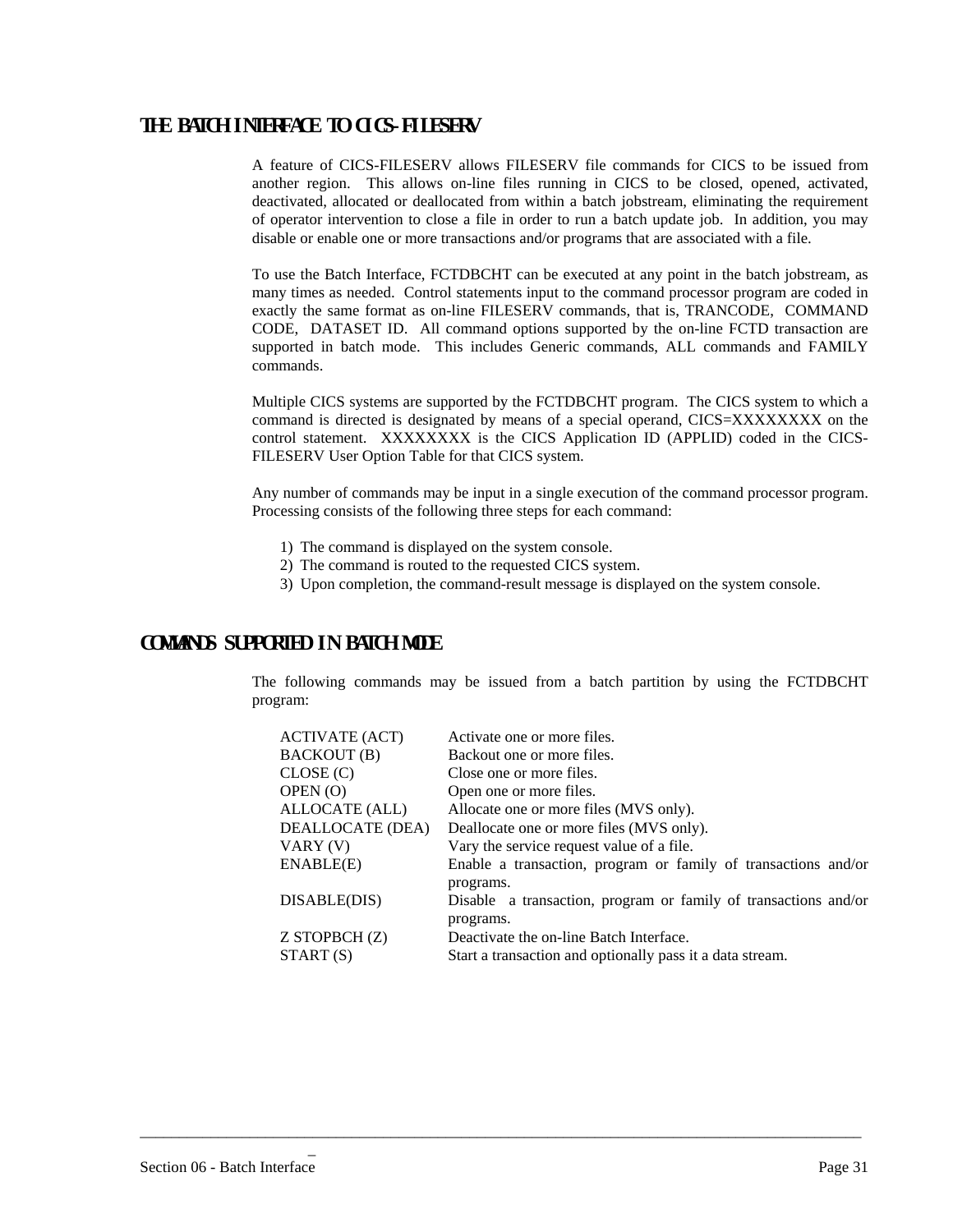## **ENABLING THE BATCH INTERFACE FEATURE**

In order to enable the Batch Interface feature of CICS-FILESERV, the following steps must be performed:

- 1) The FILESERV Control File (FCT\$FIL) must be defined using SHAREOPTIONS (4).
- 2) The User Option Table (FCTDTBL) must be installed with the BCHINTF operand coded YES and the APPLID coded with the identifying name for this CICS system.
- 3) If the preceding two steps are performed while CICS is up with CICS-FILESERV already installed, you may either bring CICS down and back up, or issue a 'Z STRTBCH' command to activate the Batch Interface (see *Section 14 - SPECIAL PURPOSE COMMANDS*).

# **RUNNING THE COMMAND PROCESSOR PROGRAMS**

Following is the **MVS** JCL required to run the FCTDBCHT program:

| //BCHJOB                     |       | JOB1, 'ACCOUNT-ID', MSGCLASS=X                    |
|------------------------------|-------|---------------------------------------------------|
| //STEP1                      | EXEC. | PGM=FCTDBCHT                                      |
| //FCT\$FIL                   |       | DD DSN='CICS.FILESERV.CONTROL.FILE',              |
| $^{\prime\prime}$            |       | DISP=SHR                                          |
| //RDRFIL                     | $DD*$ |                                                   |
|                              |       | CICS=XXXXXXXX,INACTIVE=[BYPASS   CANCEL   IGNORE] |
| (Control Statement(s) Input) |       |                                                   |
| /*                           |       |                                                   |
| $\frac{1}{2}$                |       |                                                   |

# **ESTABLISHING A DEFAULT CICS APPLICATION ID**

 $\overline{a}$ 

Each CICS region is uniquely identified to FILESERV by the FCTDTBL parm APPLID=xxxxxxxx. The CICS=xxxxxxxx statement must correspond to the FCTDTBL APPLID in order for FCTDBCHT to process files.

The following statement must be the first statement encountered by FCTDBCHT:

\_\_\_\_\_\_\_\_\_\_\_\_\_\_\_\_\_\_\_\_\_\_\_\_\_\_\_\_\_\_\_\_\_\_\_\_\_\_\_\_\_\_\_\_\_\_\_\_\_\_\_\_\_\_\_\_\_\_\_\_\_\_\_\_\_\_\_\_\_\_\_\_\_\_\_\_\_\_\_\_\_\_\_\_\_\_\_\_\_\_\_\_

CICS=xxxxxxxx,INACTIVE=[BYPASS | CANCEL | IGNORE]

where xxxxxxxx is the job name for the region. The INACTIVE parameter is used to specify the action to be taken by FCTDBCHT if the CICS is not active or if the Batch Interface Control Record is not found. The operands are described as follows:

BYPASS This will cause FCTDBCHT to bypass all commands for the inactive CICS. Processing will continue, however all commands for the inactive CICS will be ignored. CANCEL This will immediately terminate the FCTDBCHT process if the CICS is not found. IGNORE (VSE users only) This will cause FCTDBCHT to ignore that CICS is inactive. The following commands will be performed for the inactive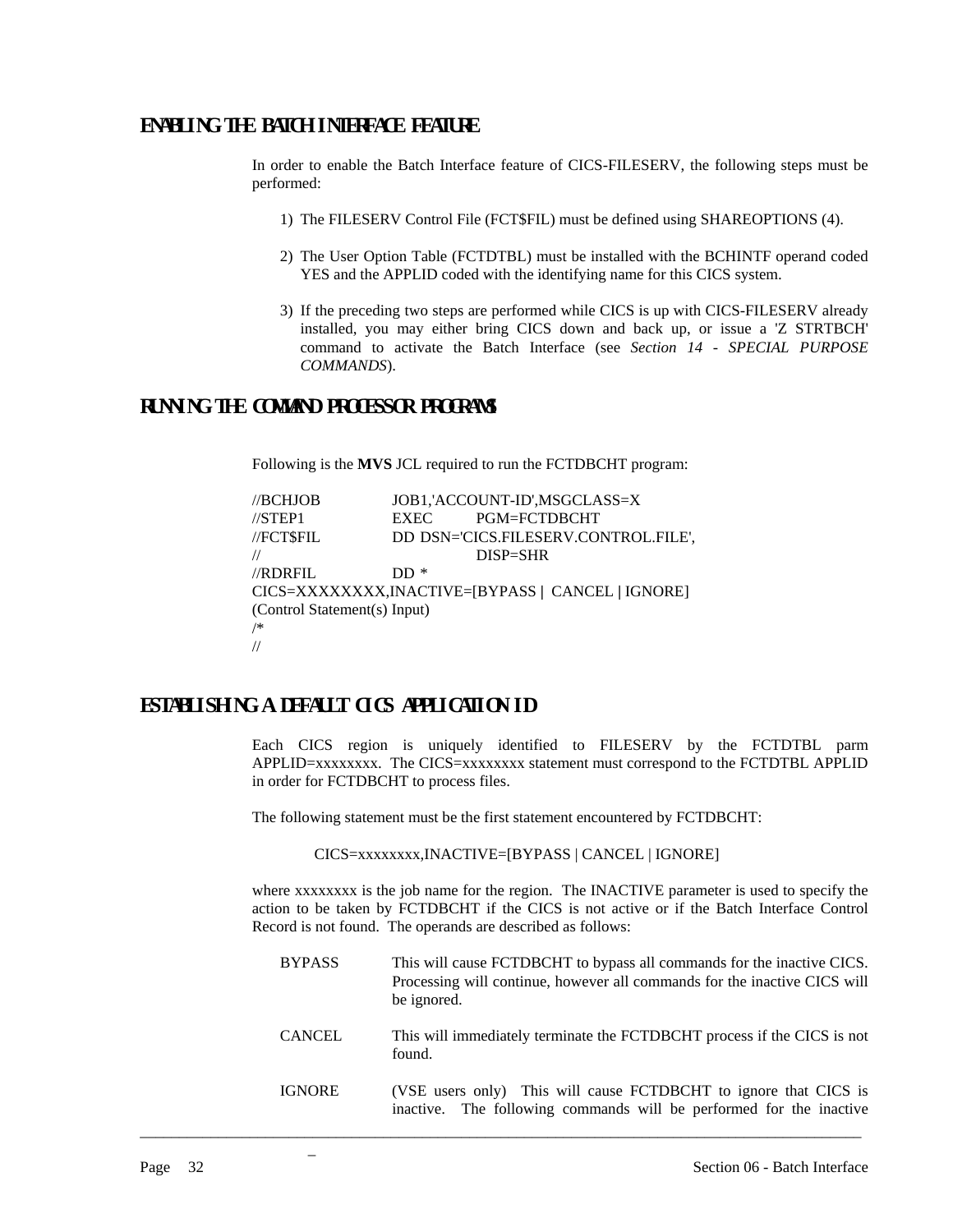CICS. This would be used for sites running VM with multiple VSE guests that are sharing datasets. Note that due to the differences between MVS and VSE, this is action is not valid for MVS.

\_\_\_\_\_\_\_\_\_\_\_\_\_\_\_\_\_\_\_\_\_\_\_\_\_\_\_\_\_\_\_\_\_\_\_\_\_\_\_\_\_\_\_\_\_\_\_\_\_\_\_\_\_\_\_\_\_\_\_\_\_\_\_\_\_\_\_\_\_\_\_\_\_\_\_\_\_\_\_\_\_\_\_\_\_\_\_\_\_\_\_\_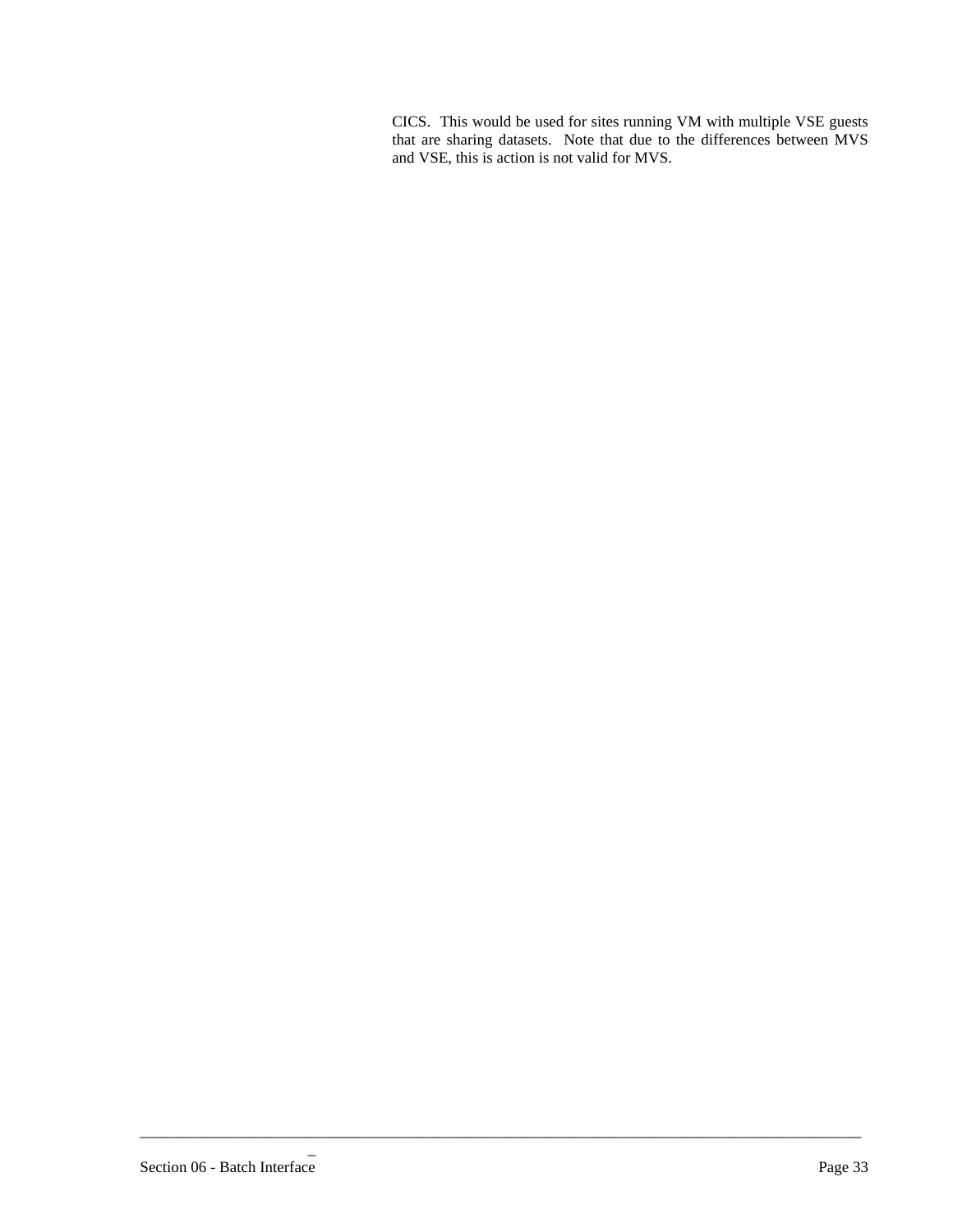INACTIVE is a new keyword. In past releases, the action taken for MVS was to CANCEL, and for VSE to BYPASS. These actions have not changed and are the defaults if the INACTIVE keyword is omitted.

The default Application ID will apply to all control statements until another Default Application ID control statement is encountered, or the end of control statements is reached.

## **CONTROL STATEMENT FORMAT**

Control statements, whether input into the data stream or from the system console, are entered in the following format:

TRANSACTION CODE, COMMAND CODE, DATASET ID

Where ...

 $Transaction code = FCTD$ (followed by one or more spaces)

Command code  $= 'ACT', 'B', 'C', 'E', 'O', 'DIS', 'S', 'V', 'ALL', 'DEA', 'Z'$ (followed by one or more spaces)

- Dataset ID  $=$  This may be any of the following:
	- 1) A single file name
	- 2) A generic name (XX\*)
	- 3) The word 'ALL'
	- 4) A File Family Definition name followed by the word 'GROUP', 'GRP' or 'GRPFL'
	- 5) A Transaction/Program family name followed by the word 'GRPTP'.
	- 6) The word 'STOPBCH' ('Z' command).

**NOTE**: In order to allow past users of FILESERV to utilize the old command formats of previous releases of FILESERV, the old command formats have been retained along with the new command formats. The user is urged to use the newer formats as they are more readily recognized as to the function they perform. The following list shows the old command along with the new command:

| <b>COMMAND</b>    | OLD | <b>NEW</b>   |
|-------------------|-----|--------------|
| <b>ACTIVATE</b>   | A   | (ACT) IVATE  |
| <b>BACKOUT</b>    | B   | (B)ACKOUT    |
| <b>CLOSE</b>      | C   | (C)LOSE      |
| <b>OPEN</b>       | Ω   | (OPEN)       |
| <b>ALLOCATE</b>   | A   | (ALL)OCATE   |
| <b>DEALLOCATE</b> | Y   | (DEA)LLOCATE |
| <b>VARY</b>       | V   | (V)ARY       |
| <b>ENABLE</b>     | E   | (E)NABLE     |
| <b>QUIESCE</b>    | 0   | (DIS)ABLE    |
|                   |     |              |

\_\_\_\_\_\_\_\_\_\_\_\_\_\_\_\_\_\_\_\_\_\_\_\_\_\_\_\_\_\_\_\_\_\_\_\_\_\_\_\_\_\_\_\_\_\_\_\_\_\_\_\_\_\_\_\_\_\_\_\_\_\_\_\_\_\_\_\_\_\_\_\_\_\_\_\_\_\_\_\_\_\_\_\_\_\_\_\_\_\_\_\_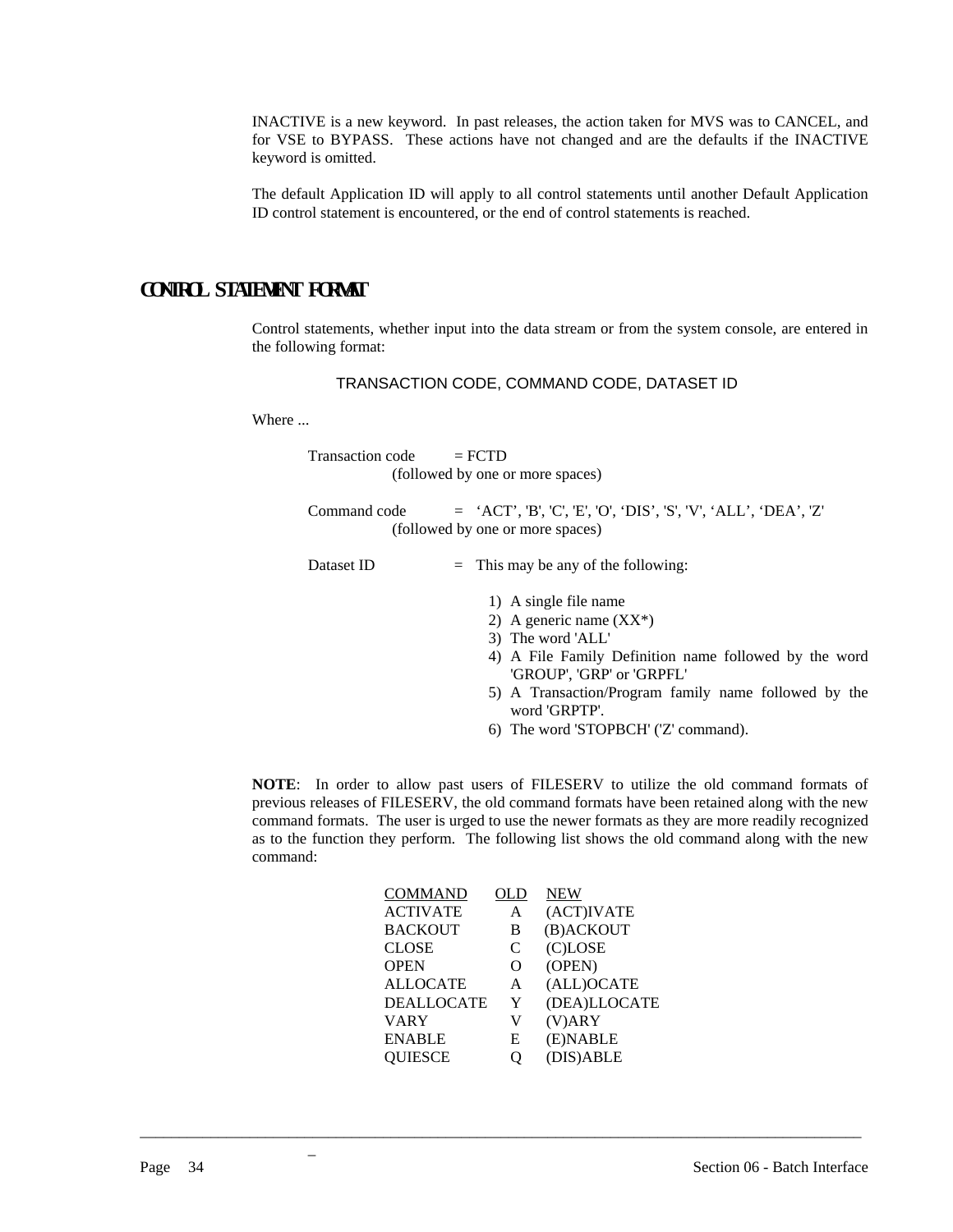# **VARYING THE SERVICE REQUEST VALUES OF A DATASET**

The VARY command may be issued from the batch interface to vary the service request values of a file to UPDATE or NOUPDATE as required. This will allow the batch program to perform its processing on the file and still allow other partitions or regions to access the file (for read only).

This command may be issued from the batch interface in the form:

## FCTD V xxxxxxxx [UPD **|** NOUPD]

where xxxxxxx is the file name to be varied.

The NOUPD operand specifies that the services request values are to be set to BROWSE, READ ONLY. This is the default if omitted.

UPD specifies that the service request values are to be reset to the original state when the file was opened.

## **STARTING A USER TRASACTION FROM THE BATCH INTERFACE**

The Batch Interface can be used to initiate user transactions as well as issuing FILESERV commands. A special command is provided that is only valid when used in the Batch Interface. This is the "S" command, meaning START a transaction. The format of the "S" command in a Batch Interface control statement is as follows:

```
FCTD S TTTT[DATA='xxxxxxxxxx'][TERM=yyyy]
```
where ...

|             | $=$ the command to start a user transaction.                                                                                                                                                                                                                   |
|-------------|----------------------------------------------------------------------------------------------------------------------------------------------------------------------------------------------------------------------------------------------------------------|
| <b>TTTT</b> | $=$ the CICS transaction code to be initiated.<br>$DATA='xxxxxxxx' =$ an optional keyword which allows data to be passed to the                                                                                                                                |
| TERM=yyyy   | invoked transaction via normal Interval Control procedures.<br>The data to be passed must be enclosed in single quotes.<br>$=$ an optional keyword that specifies a terminal to which the user<br>transaction is to be attached. yyyy is the CICS terminal ID. |

You may optionally code the CICS= operand on this statement if desired.

\_\_\_\_\_\_\_\_\_\_\_\_\_\_\_\_\_\_\_\_\_\_\_\_\_\_\_\_\_\_\_\_\_\_\_\_\_\_\_\_\_\_\_\_\_\_\_\_\_\_\_\_\_\_\_\_\_\_\_\_\_\_\_\_\_\_\_\_\_\_\_\_\_\_\_\_\_\_\_\_\_\_\_\_\_\_\_\_\_\_\_\_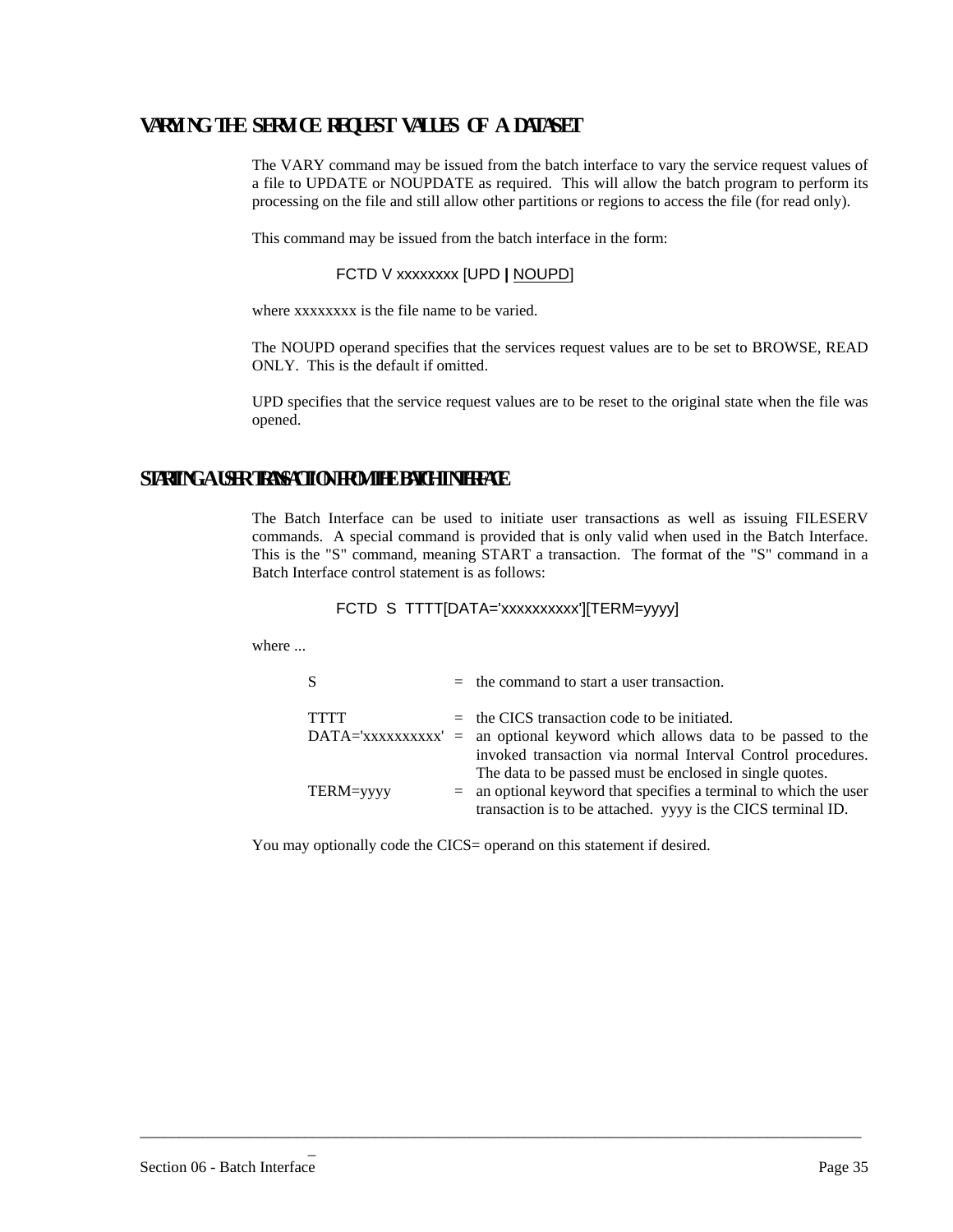# **CONSIDERATIONS FOR STARTING USER TRANSACTIONS**

- 1) CICS-FILESERV will initiate the requested transaction in the requested CICS region using a Command-Level START command). If the TERM operand is omitted, the resultant transaction is not attached to a terminal, therefore no terminal activity can be performed.
- 2) If the invoked program needs to receive data, it must be done using standard Interval Control Procedures. FILESERV will issue the following command to write the data between the quotes of the DATA= operand on the control statement to the Interval Control queue file:

 EXEC CICS START TRANSID(xxxx) FROM(data between quotes) LENGTH(length of data).

 The invoked program must issue an EXEC CICS RECEIVE to retrieve the data. The data is in standard variable-length format as required by CICS Interval Control. That is, the actual data will be preceded by a four-byte record desecrator word (RDW) containing the hexadecimal length (including the RDW length) in the first two bytes and hex zeros in the last two bytes.

- 3) The invoked transaction can perform any Macro-Level or Command-Level CICS functions, such as enabling or disabling transactions, altering the FCT to read-only, etc.
- 4) If the TERM operand is specified, the invoked transaction will be attached to the requested terminal and any terminal commands are valid. The invoked transaction will not receive an input terminal I/O area and therefore should not do an initial terminal RECEIVE command or attempt to address the TIOA. You can, however, output a terminal screen and initiate a conversation on the terminal if desired.
- 5) Since Interval Control is used to initiate the transaction, there are two considerations when the TERM operand is specified:
	- a) The transaction will not be invoked if the terminal is busy.

\_\_\_\_\_\_\_\_\_\_\_\_\_\_\_\_\_\_\_\_\_\_\_\_\_\_\_\_\_\_\_\_\_\_\_\_\_\_\_\_\_\_\_\_\_\_\_\_\_\_\_\_\_\_\_\_\_\_\_\_\_\_\_\_\_\_\_\_\_\_\_\_\_\_\_\_\_\_\_\_\_\_\_\_\_\_\_\_\_\_\_\_

b) The requested transaction must run locally in the designated CICS region. DFHIC will not initiate a remote transaction in an MRO environment.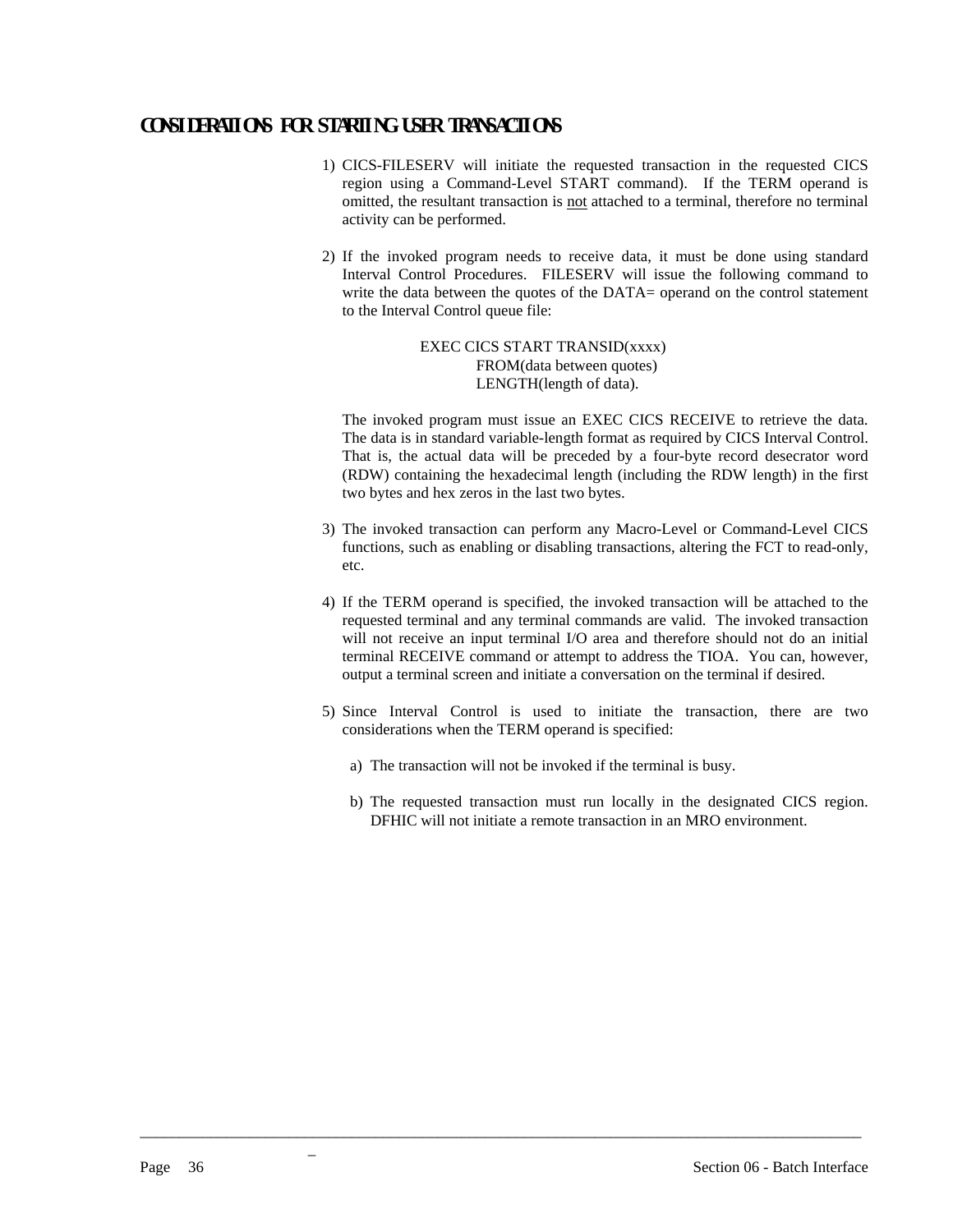## **CONTROL STATEMENT EXAMPLES**

The following examples illustrate several possible types of control statement input to the command processor programs:

#### CICS=TESTCICS,INACTIVE=BYPASS

 *Set TESTCICS as the default CICS, with the bypass action.* 

#### CICS=PRODCICS

 *Set PRODCICS as the default CICS, with the default action for your system.* 

### FCTD O A\* CICS=CICSB

 *Open all files starting with A in CICSB.* 

FCTD C PROSPCT CICS=PCICS  *Close file PROSPCT in PCICS.* 

FCTD B ALL  *Backout all files in TESTCICS.* 

### FCTD A ACCTNG GROUP  *Activate files in the ACCTNG family.*

FCTD C ALL  *Close all files in PRODCICS.* 

FCTD C MASTER CICS=TCICS  *Close MASTER file in TCICS.* 

FCTD VARY MASTER CICS=TCICS  *Vary the service request value of MASTER file in TCICS.* 

### FCTD DIS MAST TRAN

 *Disable transaction MAST in PRODCICS.* 

#### FCTD B MASTER

 *Backout MASTER file in PRODCICS.* 

FCTD ENAB MASTUPD PROG  *Enable program MASTUPD in PRODCICS.* 

### FCTD S DISA

 $\overline{a}$ 

 *Start transaction DISA in PRODCICS.* 

### FCTD S DISA CICS=TCICS

 *Start transaction DISA in TCICS.* 

FCTD S FLCT DATA='MASTER,PROSPCT'  *Start transaction FLCT in PRODCICS passing two file names.* 

\_\_\_\_\_\_\_\_\_\_\_\_\_\_\_\_\_\_\_\_\_\_\_\_\_\_\_\_\_\_\_\_\_\_\_\_\_\_\_\_\_\_\_\_\_\_\_\_\_\_\_\_\_\_\_\_\_\_\_\_\_\_\_\_\_\_\_\_\_\_\_\_\_\_\_\_\_\_\_\_\_\_\_\_\_\_\_\_\_\_\_\_

### FCTD S FLCT,TERM=L77B

 *Start transaction FLCT, connect to terminal L77B in local CICS.*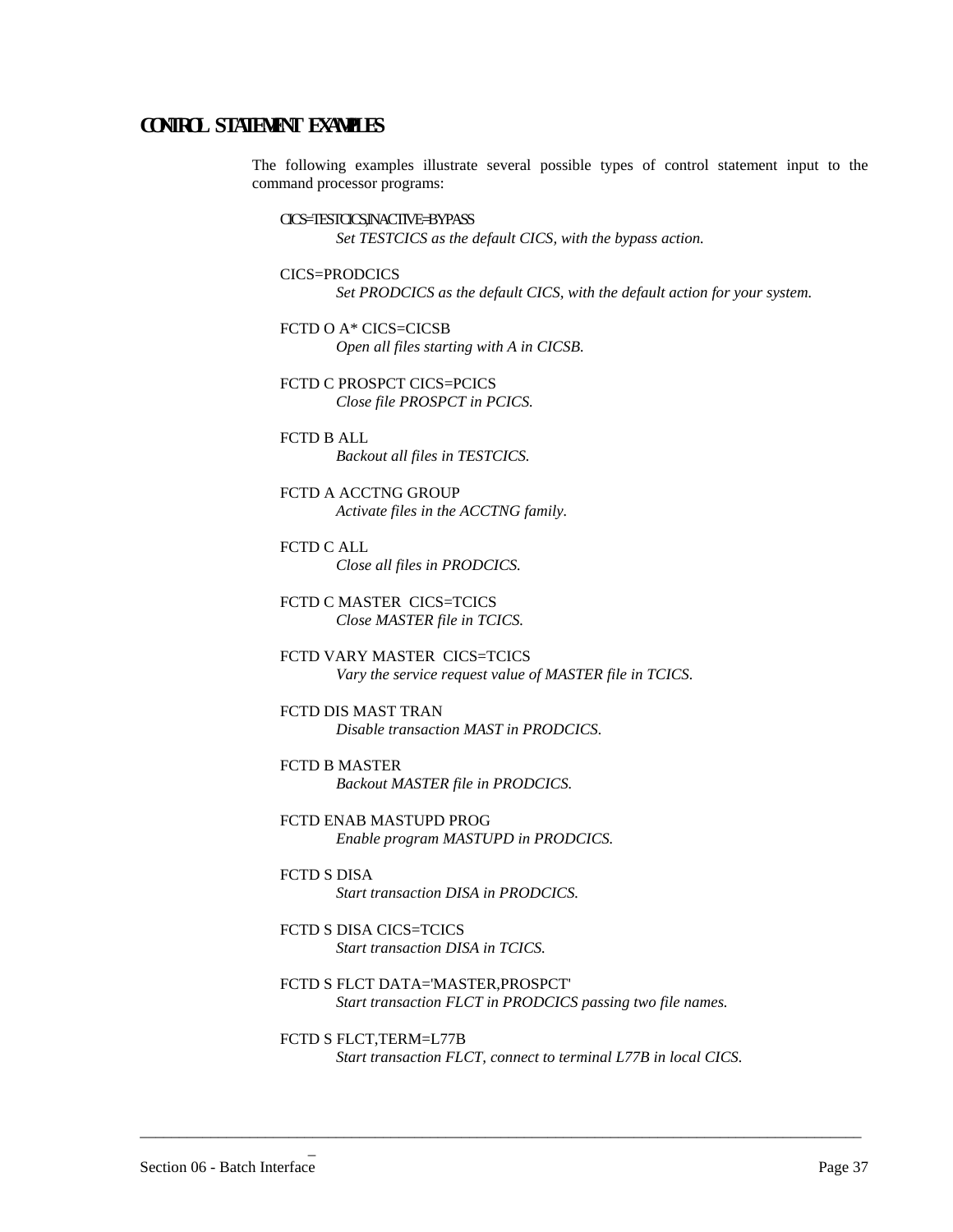**[Note]:** If commands to more than one CICS system are input in one jobstream, all referenced CICS systems must be sharing the same FILESERV control file (FCT\$FIL). Otherwise, separate job steps must be run with the DD statement for the correct VSAM file.

\_\_\_\_\_\_\_\_\_\_\_\_\_\_\_\_\_\_\_\_\_\_\_\_\_\_\_\_\_\_\_\_\_\_\_\_\_\_\_\_\_\_\_\_\_\_\_\_\_\_\_\_\_\_\_\_\_\_\_\_\_\_\_\_\_\_\_\_\_\_\_\_\_\_\_\_\_\_\_\_\_\_\_\_\_\_\_\_\_\_\_\_

 $\equiv$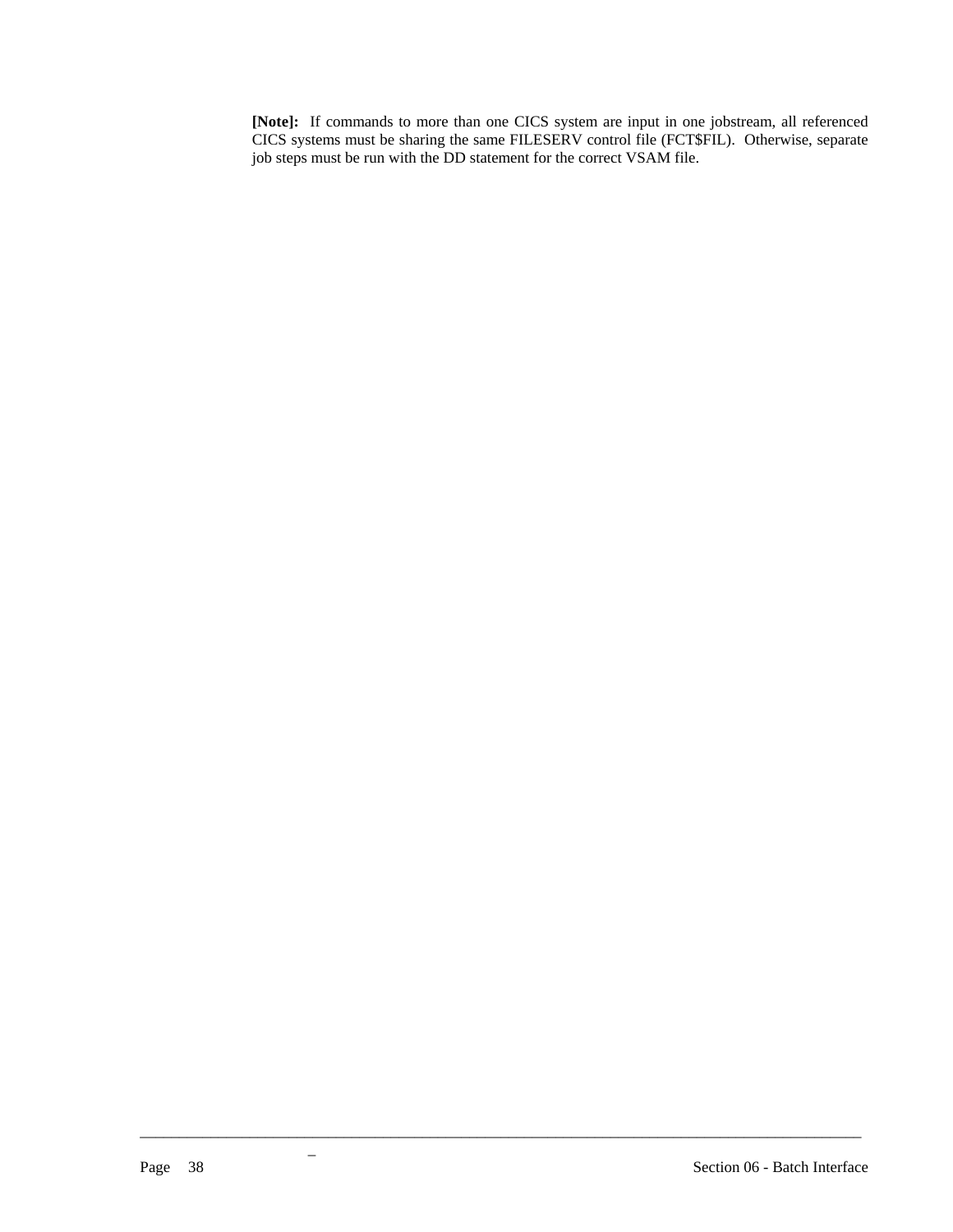# **CONTROLLING THE BATCH INTERFACE**

Two methods are provided to turn the Batch Interface on or off as desired. The first method uses the 'Z' command code, followed by a command word. The commands are:

| 1) FCTD Z STOPBCH | Deactivate the Batch Interface |
|-------------------|--------------------------------|
| 2) FCTD Z STRTBCH | Activate the Batch Interface   |

The STOPBCH command may be entered as an on-line command or through the batch command processor program. When executed, it causes the on-line version of CICS-FILESERV to terminate the Batch Interface program from any further activity.

The STRTBCH command causes the on-line version of CICS-FILESERV to restart the Batch Interface program, which then waits for a command from another region or partition.

The second method of starting and stopping the batch interface is explained in the next topic, *THE BATCH INTERFACE SCREEN*.

## **THE BATCH INTERFACE SCREEN**

This screen is an accumulation of counters on commands issued from the batch program. This screen may also be used to activate or deactivate the Batch Interface.

To display the BATCH INTERFACE screen, from the FILE SERVICE MANAGER menu, press PF5.

The screen will appear as follows:

|                              | CICS - FILESERV     | BATCH INTERFACE DISPLAY | DATE<br>: 11/1<br>: 16:0<br>TIME<br>TERMID: 2002 |
|------------------------------|---------------------|-------------------------|--------------------------------------------------|
| STATUS INACTIVE              |                     | INTERVAL 0010           |                                                  |
|                              |                     |                         |                                                  |
|                              | (A) CTIVATE         | 0000                    |                                                  |
|                              | (B) ACKOUT          | 0000                    |                                                  |
|                              | (C) LOSE            | 0000                    |                                                  |
|                              | $(E)$ NABLE         | 0000                    |                                                  |
|                              | $(O)$ PEN           | 0000                    |                                                  |
|                              | $(Q)$ DISABLE       | 0000                    |                                                  |
|                              | $(S)$ TART          | 0000                    |                                                  |
|                              | (V) ARY             | 0000                    |                                                  |
|                              | $(X)$ ALLOCATE 0000 |                         |                                                  |
|                              | (Y) DEALLOCATE 0000 |                         |                                                  |
|                              |                     |                         |                                                  |
| ENTER PFKEY OR FUNCTION CODE | $=$ $=$ $>$         |                         |                                                  |
| CICS-FILESERV RELEASE 3.0    |                     | BATCH INTERFACE DISPLAY |                                                  |
| $1 = (H) ELP$                | $3 = (E) XIT$       | $10 = (S) TART$         | $11=S(T)OP$                                      |

In addition to the STRTBCH and STOPBCH commands, the Batch Interface may be controlled from this screen using the PF10 and PF11 keys, respectively.

\_\_\_\_\_\_\_\_\_\_\_\_\_\_\_\_\_\_\_\_\_\_\_\_\_\_\_\_\_\_\_\_\_\_\_\_\_\_\_\_\_\_\_\_\_\_\_\_\_\_\_\_\_\_\_\_\_\_\_\_\_\_\_\_\_\_\_\_\_\_\_\_\_\_\_\_\_\_\_\_\_\_\_\_\_\_\_\_\_\_\_\_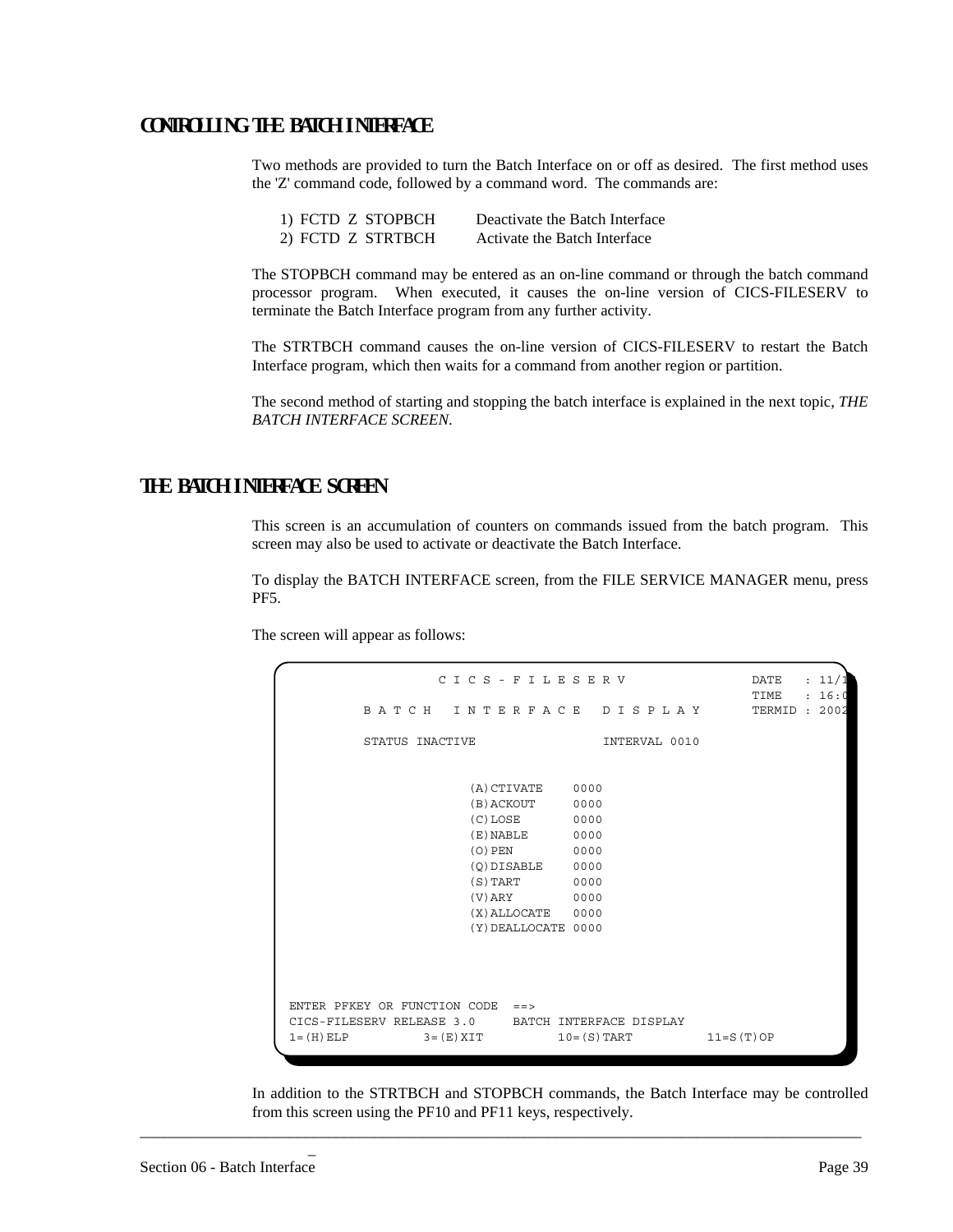$\equiv$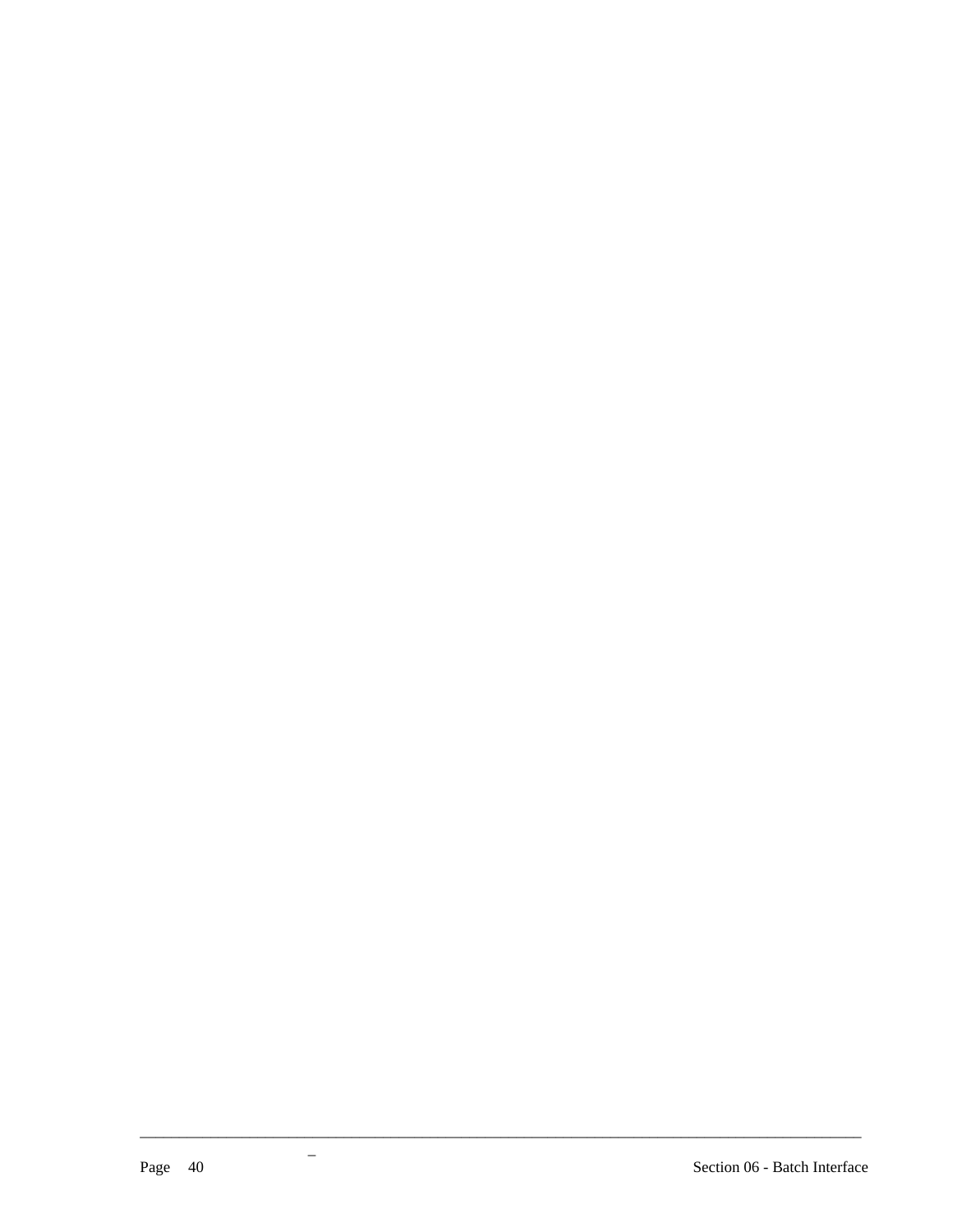#### **BATCH INTERFACE SCREEN - FIELD DESCRIPTIONS:**

- DATE This is the current date in MM/DD/YY format.
- TIME This is the current time in HH:MM format.
- TERMID This is the terminal ID of this terminal.
- STATUS The current status of the or FCTDBCHT program. One of the following will be displayed:
	- ACTIVE The Batch Interface is currently activated. It has been started with an FCTD Z STRTBCH command or a PLTPI entry when CICS was started.
	- INACTIVE The Batch Interface is currently deactivated. It has been stopped with an FCTD Z STOPBCH command or a PLTPI entry was not present when CICS was started and it has not yet been started with an FCTD Z STRTBCH command.
- INTERVAL This is the wake-up interval for the FCTDBCHT program. It is displayed in MMSS format, where:

 $MM =$  minutes  $(0-59)$  $SS = seconds$  (0-59)

- ACTIVATE This is the total number of ACTIVATE commands that have been received from a batch region or partition via the Batch Interface program.
- BACKOUT This is the total number of BACKOUT commands that have been received from a batch region or partition via the Batch Interface program.
- CLOSE This is the total number of CLOSE commands that have been received from a batch region or partition via the Batch Interface program.
- ENABLE This is the total number of ENABLE commands that have been received from a batch region or partition via the Batch Interface program.
- OPEN This is the total number of OPEN commands that have been received from a batch region or partition via the Batch Interface program.
- DISABLE This is the total number of DISABLE commands that have been received from a batch region or partition via the Batch Interface program.
- START This is the total number of START commands that have been received from a batch region or partition via the Batch Interface program.
- VARY This is the total number of VARY commands that have been received from a batch region or partition via the Batch Interface program.
- ALLOCATE This is the total number of ALLOCATE commands that have been received from a batch region or partition via the Batch Interface program.
- DEALLOCATE This is the total number of DEALLOCATE commands that have been received from a batch region or partition via the Batch Interface program.

\_\_\_\_\_\_\_\_\_\_\_\_\_\_\_\_\_\_\_\_\_\_\_\_\_\_\_\_\_\_\_\_\_\_\_\_\_\_\_\_\_\_\_\_\_\_\_\_\_\_\_\_\_\_\_\_\_\_\_\_\_\_\_\_\_\_\_\_\_\_\_\_\_\_\_\_\_\_\_\_\_\_\_\_\_\_\_\_\_\_\_\_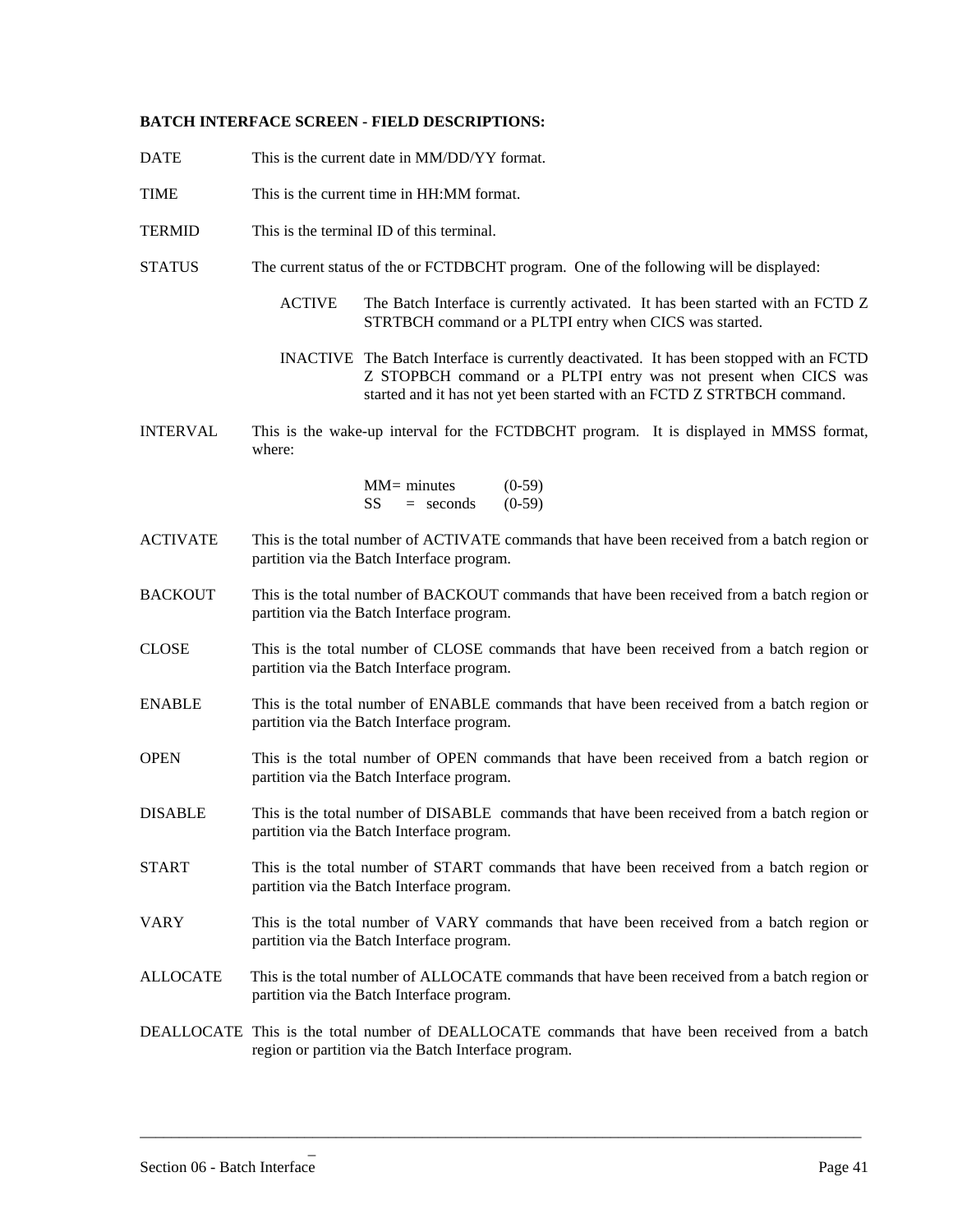## **ENTERING COMMANDS AT THE BATCH INTERFACE STATISTICS SCREEN**

The PF key list at the bottom of the screen displays the available options that can be performed at this point.

| $PF1=HELP$  | Pressing PF1 will display help for the display.                                                                                         |
|-------------|-----------------------------------------------------------------------------------------------------------------------------------------|
| PF3=EXIT    | Pressing PF3 will exit the BATCH INTERFACE screen and return to the<br>FILE SERVICE MANAGER menu.                                       |
| PF10=START  | Pressing PF10 will activate the Batch Interface. This has the same effect as<br>issuing the FCTD Z STRTBCH command from a clear screen. |
| $PF11=STOP$ | Pressing PF11 will deactivate the Batch Interface. This has the same effect                                                             |

as issuing the FCTD Z STOPBCH command from a clear screen.

\_\_\_\_\_\_\_\_\_\_\_\_\_\_\_\_\_\_\_\_\_\_\_\_\_\_\_\_\_\_\_\_\_\_\_\_\_\_\_\_\_\_\_\_\_\_\_\_\_\_\_\_\_\_\_\_\_\_\_\_\_\_\_\_\_\_\_\_\_\_\_\_\_\_\_\_\_\_\_\_\_\_\_\_\_\_\_\_\_\_\_\_

 $\equiv$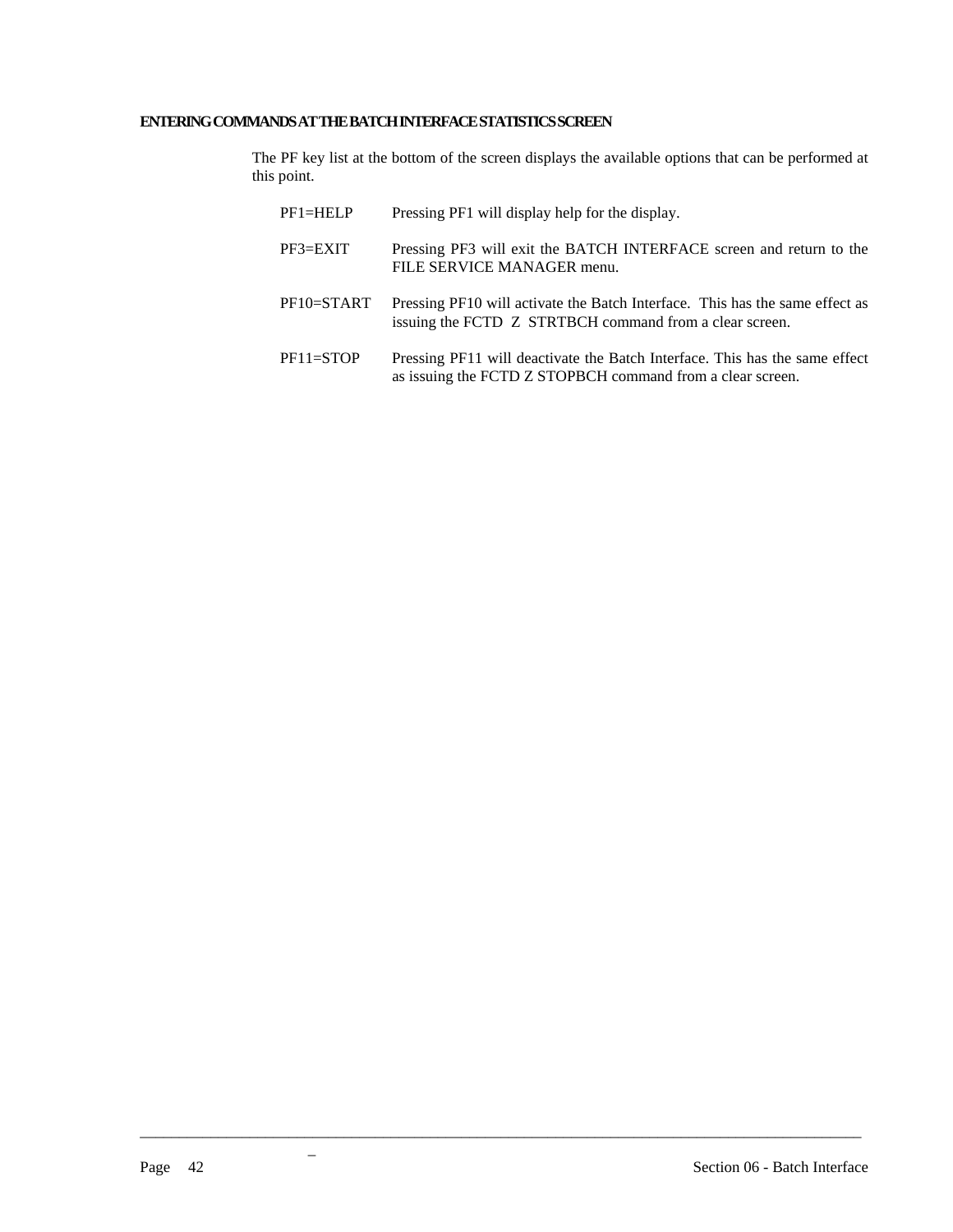# **TECHNICAL CONSIDERATIONS**

The Batch Interface to CICS-FILESERV works as follows:

- 1) When CICS-FILESERV is initialized at CICS Start-up, program module FCTD1000 starts the FCTD transaction with the specified interval (BCHINTV=mmss). The started transaction is not attached to a terminal..
- 2) The FCTD transaction does a WAIT on the interval timer for the number of minutes and seconds specified by BCHINTV in the User Option Table.
- 3) When the FCTDBCHT program is run, it writes all commands to control records in FCT\$FIL, which has a key equal to the APPLID value in the User Option Table.
- 4) When the timer expires in CICS, the control record in FCT\$FIL is read to see if a command has been set by a batch partition or region.
- 5) If any commands have been set, the on-line FILESERV transaction processes all commands before going back into a timer wait.
- 6) The on-line FCTD transaction writes the response from each command back to the file, where the batch program picks it up and displays both the command and the response.

The System Programmer and Operations personnel should be aware of the following considerations and operating procedures when using the Batch Interface:

- 1) The Batch Interface will not show an FCTD transaction on a CEMT TASK display unless the CEMT command is done while FCTDBCHT is actually running.
- 2) If the designated CICS system is not active or if the Batch Interface has been stopped when FCTDBCHT tries to execute a command, a message to that effect will display on the system console and the command will be ignored by the command processor program. It will try each command, then go to end-of-job.
- 3) Multiple-file OPEN commands execute in the Batch Interface just like they do on-line. That is, if a VSAM open error occurs on one of the files being opened, the error is ignored and OPEN is attempted for the remaining files in the command. The IBM VSAM open error message will display on the system console.
- 4) Various error conditions can occur during operation of the Batch Interface because of some of the special commands that are used, or because of conditions in the on-line CICS system. The BATCH INTERFACE MESSAGES in the MESSAGE section provide an explanation of the errors that are unique to the Batch Interface. Any other message number that occurs is the same message that would be received if the command were issued on-line.
- 5) When multiple partitions or regions are running the Batch Interface command processor program simultaneously, the batch interface will interleave the commands, processing them according to system dispatch priority
- 6) FILESERV commands may also be issued through the operator interrupt routine of CICS on the system console (if the console is defined in the TCT). When this option is used, the response on row 24 is all that is displayed back to the console, just as when using the Batch Interface.

\_\_\_\_\_\_\_\_\_\_\_\_\_\_\_\_\_\_\_\_\_\_\_\_\_\_\_\_\_\_\_\_\_\_\_\_\_\_\_\_\_\_\_\_\_\_\_\_\_\_\_\_\_\_\_\_\_\_\_\_\_\_\_\_\_\_\_\_\_\_\_\_\_\_\_\_\_\_\_\_\_\_\_\_\_\_\_\_\_\_\_\_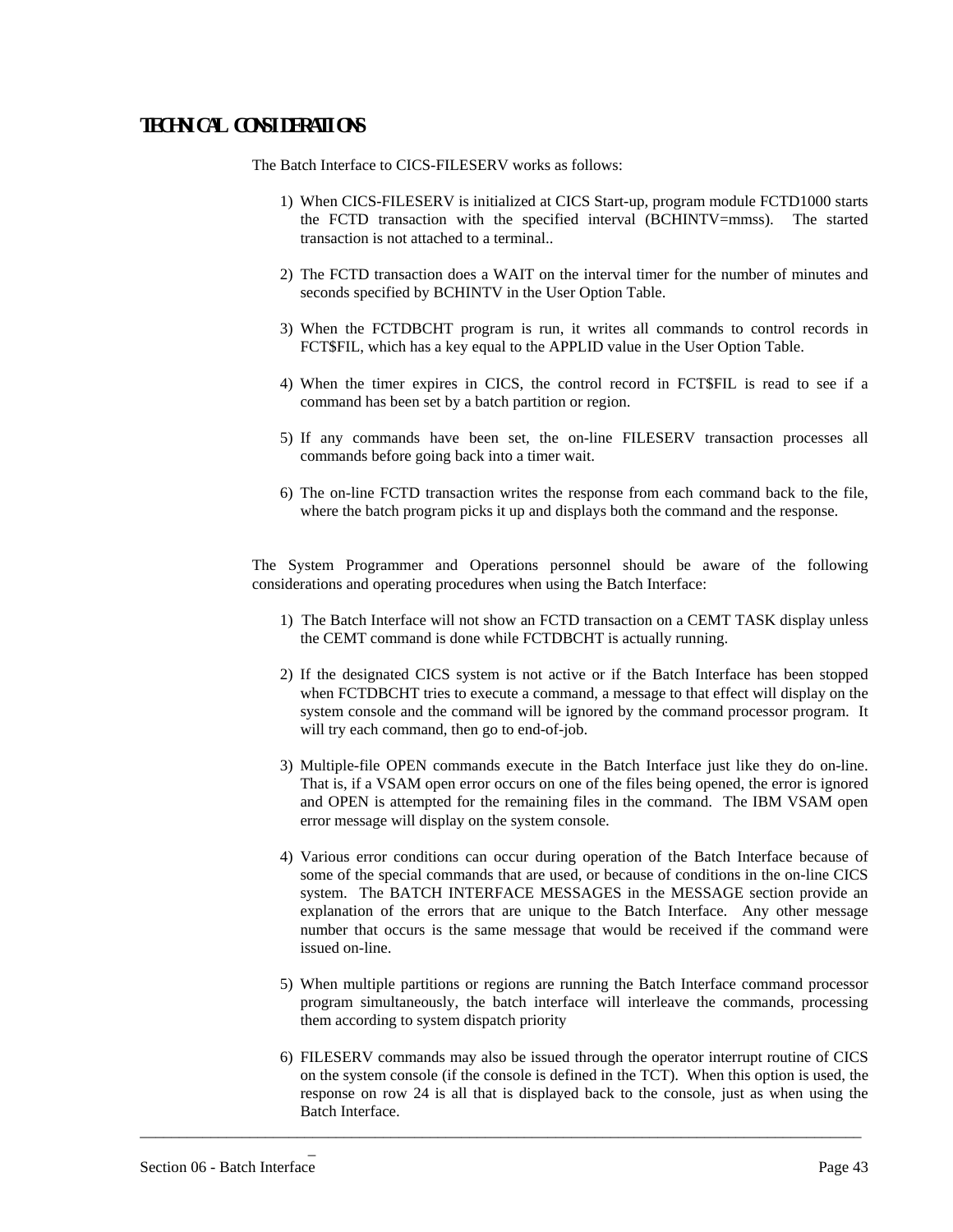$\equiv$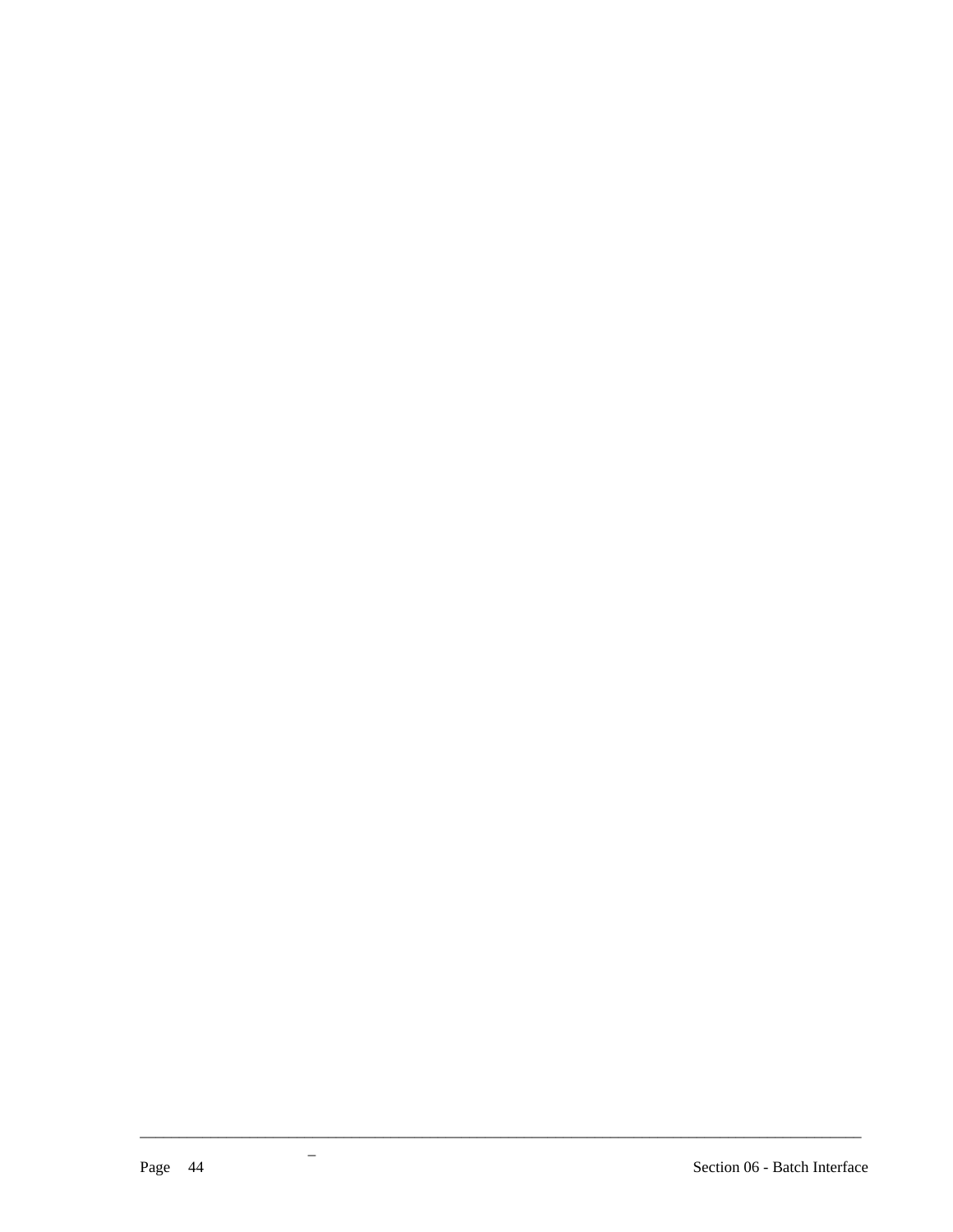# **THE PROGRAMMER INTERFACE TO CICS-FILESERV**

Included is a Programmer Interface to CICS-FILESERV that allows certain FILESERV commands to be issued from a user program. The program may be written in either Macro Level or Command Level CICS. In general the Programmer Interface to CICS-FILESERV works as follows:

- 1) The application program must format any FILESERV command in the CICS Transaction Work Area (TWA) or in a COMMAREA in the same format that it would be entered from a terminal.
- 2) The application performs a LINK to program FCTD1000.
- 3) FILESERV will attempt to perform the requested command.
- 4) The normal message that CICS-FILESERV would produce in response to the command if it were entered from a terminal is returned in the second position of the TWA or the COMMAREA, depending upon which method was used to pass the command.
- 5) The first byte of the TWA or COMMAREA is used as a return code indicating the success or failure of the command. This byte will contain a X'00' (low values) if the command was successful and a X'FF' (high values) if the command failed.

## **COMMANDSTHATMAYBEISSUEDFROMAUSERPROGRAM**

The following FILESERV commands may be issued from a user program using the Programmer Interface to CICS-FILESERV:

| <b>ACTIVATE</b> | Activate one or more files.                                       |
|-----------------|-------------------------------------------------------------------|
| <b>BACKOUT</b>  | Backout one or more files.                                        |
| <b>CLOSE</b>    | Close one or more files.                                          |
| <b>OPEN</b>     | Open one or more files.                                           |
| <b>ENABLE</b>   | Enable a transaction or program or a transaction/program family.  |
| <b>DISABLE</b>  | Disable a transaction or program or a transaction/program family. |
| <b>ALLOCATE</b> | Allocate one or more files (MVS only).                            |
|                 | DEALLOCATE Deallocate one or more files (MVS only).               |

The command must be formatted in the TWA or COMMAREA exactly as it would be if entered from a clear screen. That is, the first four bytes must contain FCTD, then a space (or comma), then the 1-byte command, then a space, then the dataset ID (up to eight bytes).

## CONTI<del>R</del>ATIONS FOR USING THE PRORAMPRING FOR USING THE PROGRAMMER INTERFACE

 $\overline{a}$ 

The following rules apply when issuing FILESERV commands from a user program:

\_\_\_\_\_\_\_\_\_\_\_\_\_\_\_\_\_\_\_\_\_\_\_\_\_\_\_\_\_\_\_\_\_\_\_\_\_\_\_\_\_\_\_\_\_\_\_\_\_\_\_\_\_\_\_\_\_\_\_\_\_\_\_\_\_\_\_\_\_\_\_\_\_\_\_\_\_\_\_\_\_\_\_\_\_\_\_\_\_\_\_\_

- 1) The program can be written in Assembler or COBOL using Command Level.
- 2) CICS-FILESERV will not produce any terminal output displays when it is called from a user program. The completion message, which normally is returned on row 24 of the terminal, is returned to the calling program in positions 2 thru 71 of the COMMAREA.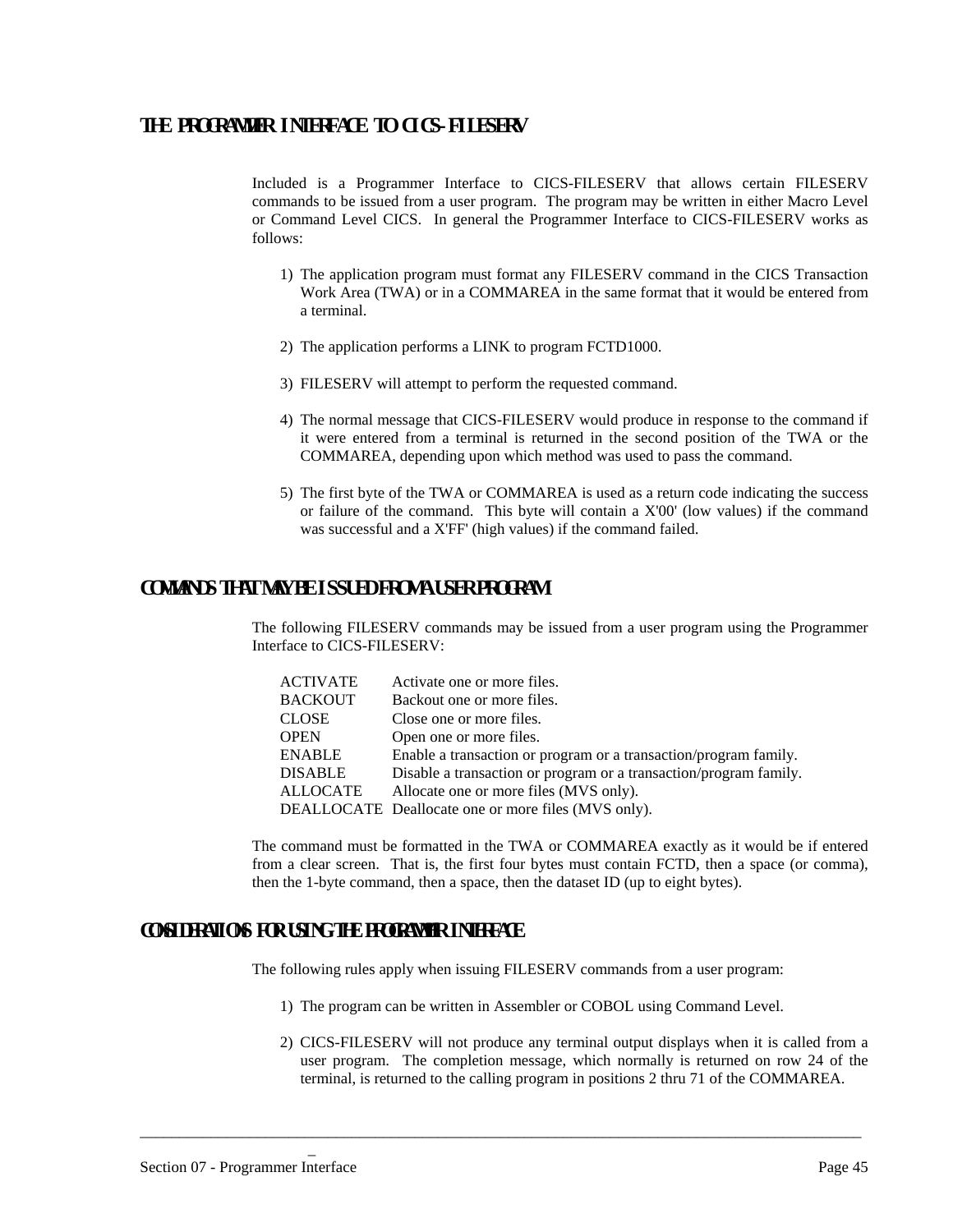3) The completion response code is returned in position 1 of the COMMAREA. Low values (X'00') indicate successful completion. High values (X'FF') indicate unsuccessful completion.

\_

\_\_\_\_\_\_\_\_\_\_\_\_\_\_\_\_\_\_\_\_\_\_\_\_\_\_\_\_\_\_\_\_\_\_\_\_\_\_\_\_\_\_\_\_\_\_\_\_\_\_\_\_\_\_\_\_\_\_\_\_\_\_\_\_\_\_\_\_\_\_\_\_\_\_\_\_\_\_\_\_\_\_\_\_\_\_\_\_\_\_\_\_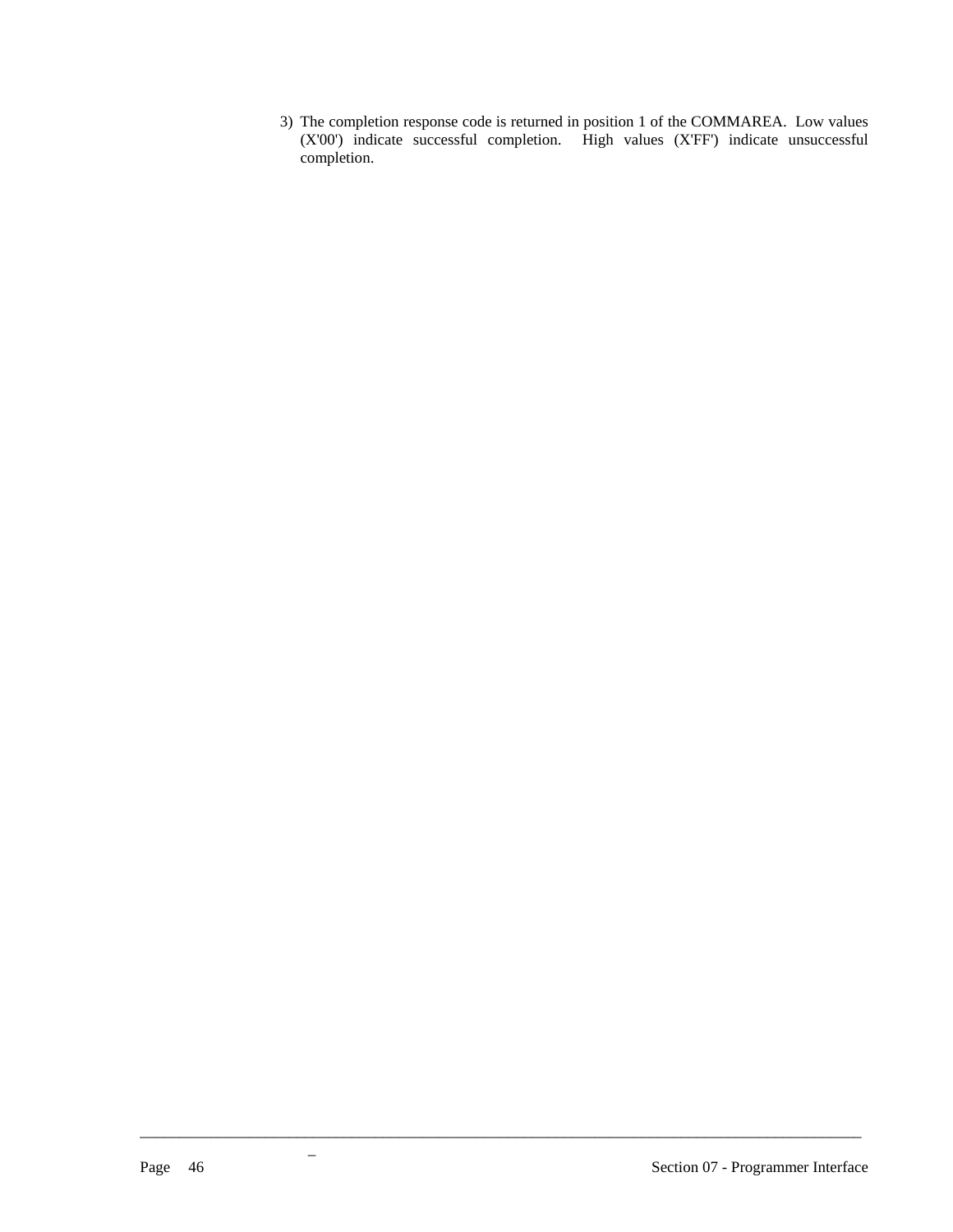## **PROGRAMMER INTERFACE EXAMPLES**

Following are two examples of programs using the CICS-FILESERV Programmer Interface. The first example is using Command Level COBOL, the second uses Macro Level Assembler. Both programs open one file, then, if successful, open another file and display the FILESERV message on the terminal.

## **COMMAND LEVEL COBOL EXAMPLE**

IDENTIFICATION DIVISION. PROGRAM-ID. FCTDCALL. DATA DIVISION. WORKING-STORAGE SECTION. 77 COMMLENG PIC S9(4) COMP. LINKAGE SECTION. 01 DFHBLLDS. 02 FILLER PIC S9(8) COMP.<br>02 COMM-POINTER PIC S9(8) COMP. 02 COMM-POINTER 01 COMM-AREA. 05 FILESERV-COMMAND-AREA. 10 FCTD-TRANCODE PIC X(4). 10 FILLER PIC X. 10 FILESERV-COMMAND PIC X. 10 FILLER PIC X. 10 FILESERV-FILE-ID PIC X(8). 10 FILLER X(56). 05 FILESERV-RESPONSE-AREA REDEFINES FILESERV-COMMAND-AREA. 10 RESPONSE-CODE PIC X. 10 RESPONSE-MESSAGE PIC X(70). PROCEDURE DIVISION. \* \*\*\*\* BUILD FILESERV OPEN COMMANDS AND LINK TO FILESERV \* MOVE 'FCTD' TO FCTD-TRANCODE. MOVE 'O' TO FILESERV-COMMAND. MOVE 'MASTER' TO FILESERV-FILE-ID. EXEC CICS LINK PROGRAM('FCTD1000') COMMAREA(COMM-AREA) LENGTH(COMMLENG) END-EXEC. IF RESPONSE-CODE = HIGH-VALUES GO TO END-OF-COMMANDS. MOVE 'FCTD' TO FCTD-TRANCODE. MOVE 'O' TO FILESERV-COMMAND. MOVE 'PROSPCT' TO FILESERV-FILE-ID. EXEC CICS LINK PROGRAM('FCTD1000') COMMAREA(COMM-AREA) LENGTH(COMMLENG) END-EXEC EXEC CICS SEND FROM(RESPONSE-MESSAGE) END-EXEC. EXEC CICS RETURN END-EXEC.

\_\_\_\_\_\_\_\_\_\_\_\_\_\_\_\_\_\_\_\_\_\_\_\_\_\_\_\_\_\_\_\_\_\_\_\_\_\_\_\_\_\_\_\_\_\_\_\_\_\_\_\_\_\_\_\_\_\_\_\_\_\_\_\_\_\_\_\_\_\_\_\_\_\_\_\_\_\_\_\_\_\_\_\_\_\_\_\_\_\_\_\_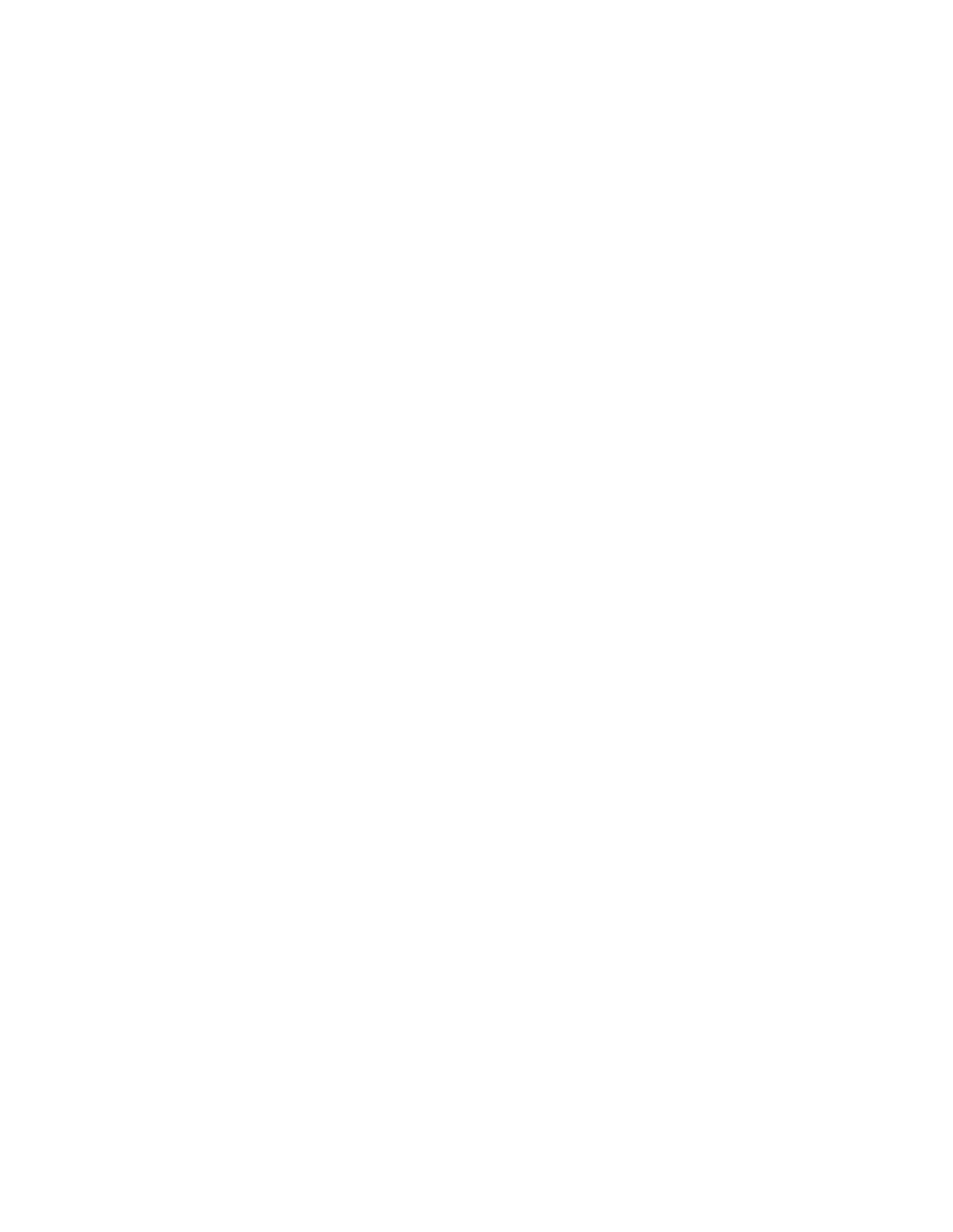# **THE FILE SERVICE FUNCTIONS OF CICS-FILESERV**

File service to any type of file record is fast and easy when using this on-line utility. The user has the ability to create a new record or quickly fetch any existing record for display, modification or deletion.

Record data is conveniently displayed in both character and hex formats. The relative location of the data within the record is indicated on the screen. Scanning, scrolling, paging and search commands make it extremely easy to locate any desired information. Entire files can be browsed both forward and backward for record selection and display.

Records can be retrieved by key, record location or character string searches. VSAM, BDAM or even sequential files may be readily accessed.

Modification of the record data, by authorized utility users, can be performed in either hex or character format. New records may be created on-line and added to files. Undesired existing records can be deleted from files.

The powerful LOCATE functions allows an entire file to be searched for records qualifying for up to ten lines of selection "query" criteria. Selected records may be displayed, printed, deleted, added to another file, modified and rewritten, or modified and added to another file.

Security is maintained at three levels within CICS-FILESERV, in addition to the system's normal security facilities. Record display and update functions may be effectively limited to authorized users only.

Help windows give interactive assistance to the utility user at just the press of a key. Windows are used to give a simultaneous view of both the function in use and the operating instructions.

\_\_\_\_\_\_\_\_\_\_\_\_\_\_\_\_\_\_\_\_\_\_\_\_\_\_\_\_\_\_\_\_\_\_\_\_\_\_\_\_\_\_\_\_\_\_\_\_\_\_\_\_\_\_\_\_\_\_\_\_\_\_\_\_\_\_\_\_\_\_\_\_\_\_\_\_\_\_\_\_\_\_\_\_\_\_\_\_\_\_\_\_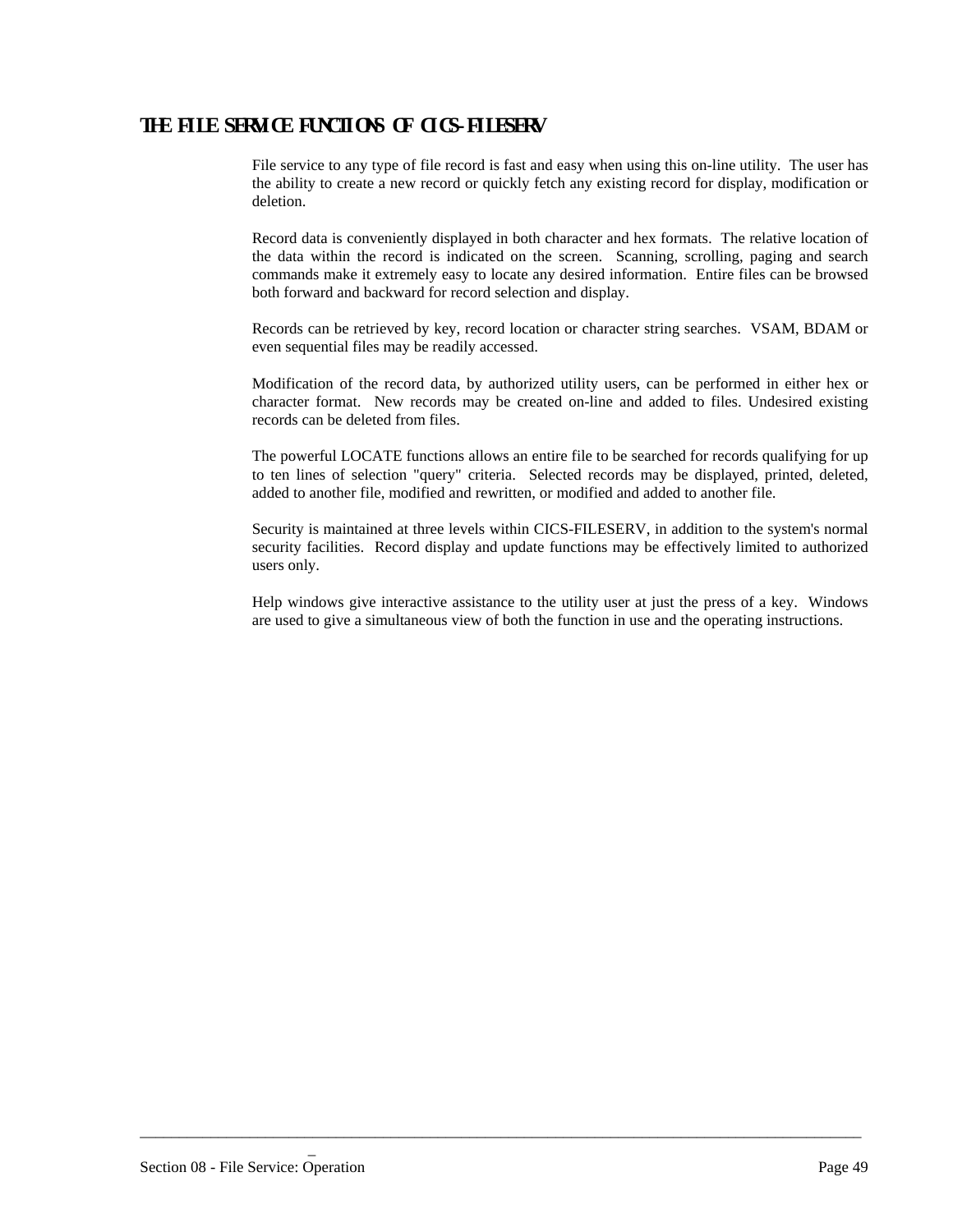# **GENERAL OPERATION**

To invoke the file service functions of CICS-FILESERV, press PF2 from the FILE SERVICE MANAGER menu or enter the following transaction code from a clear screen:

FSRV

The following information screen will be displayed:

| $CICS - FILE S E R V$ DATE : 11/19/90<br>RELEASE 3.0, PTF LEVEL 91xxxx TIME : 10:08<br>FILE SERVICE UTILITY<br>ALLOWS DISPLAY, UPDATE, DELETE, ADDITION TO VSAM, ISAM AND BDAM FILES.<br>FILES MUST EXIST IN THE FCT OR BE DYNAMICALLY ADDED BY FCTD.                                                                                                                                                                                                                                                                                                | TERMID: VOO1 |
|------------------------------------------------------------------------------------------------------------------------------------------------------------------------------------------------------------------------------------------------------------------------------------------------------------------------------------------------------------------------------------------------------------------------------------------------------------------------------------------------------------------------------------------------------|--------------|
| THE FOLLOWING COMMANDS ARE AVAILABLE<br>(H) HELP<br>- REQUEST OPERATOR INSTRUCTIONS NEW - ADD NEW DATA RECORD<br>(I) INQUIRE - DISPLAY A DATA RECORD (D) DELETE - DELETE DATA RECORD<br>(C) CHANGE<br>- CHANGE (MODIFY) DATA RECORD (U) UP - SCROLL UP ONE LINE<br>$(P)$ PAGE<br>- PAGE THROUGH SINGLE RECORD (W) DOWN - SCROLL DOWN ONE LINE<br>(F) FORWARD - BROWSE FORWARD (B) BACK - BROWSE BACKWARD<br>(L) LOCATE - SEARCH FOR OUALIFIED RECORD (Q) OUEUE - PRINT RECORD<br>(R) RETURN - RETURN TO MENU<br>(T) TOGGLE - ALTERNATE HEX/CHAR MODE |              |
| COMMANDS MAY BE ENTERED FROM A CLEAR SCREEN OR FROM THIS SCREEN.<br>YOU MAY FOLLOW THE DATASET ID WITH THE RECORD KEY IN HEX OR CHAR.<br>HEX KEYS MUST BE ENTERED AS X''. FOR PARTIAL KEY, END WITH *.<br>ENTER COMMAND $\Rightarrow$<br>$KEY \Rightarrow$                                                                                                                                                                                                                                                                                           |              |

## **INVOKING COMMANDS**

Enter the COMMAND, DATASET NAME and RECORD KEY in the fields provided on the above screen, or ...

From a clear screen, use the following as a format for any entry to the FSRV Transaction:

## FSRV C DDDDDDDD NNNN....NNNN +PPPP

Where ...

 $\overline{a}$ 

| <b>FSRV</b>     | $=$ Transaction Code           |
|-----------------|--------------------------------|
| C               | $=$ Command Code               |
| <b>DDDDDDDD</b> | $=$ Dataset Name               |
| NNNNNNNN        | $=$ Record Key                 |
| $+$ PPPP        | $=$ Optional starting position |

Each field above must be separated by at least one space when entered. When a record is displayed, the Transaction Code, Command Code, Dataset Name and Record Key are re-displayed in the upper left-hand corner of the screen.

If you omit the Dataset Name or the Record Key, you will be prompted for these values.

\_\_\_\_\_\_\_\_\_\_\_\_\_\_\_\_\_\_\_\_\_\_\_\_\_\_\_\_\_\_\_\_\_\_\_\_\_\_\_\_\_\_\_\_\_\_\_\_\_\_\_\_\_\_\_\_\_\_\_\_\_\_\_\_\_\_\_\_\_\_\_\_\_\_\_\_\_\_\_\_\_\_\_\_\_\_\_\_\_\_\_\_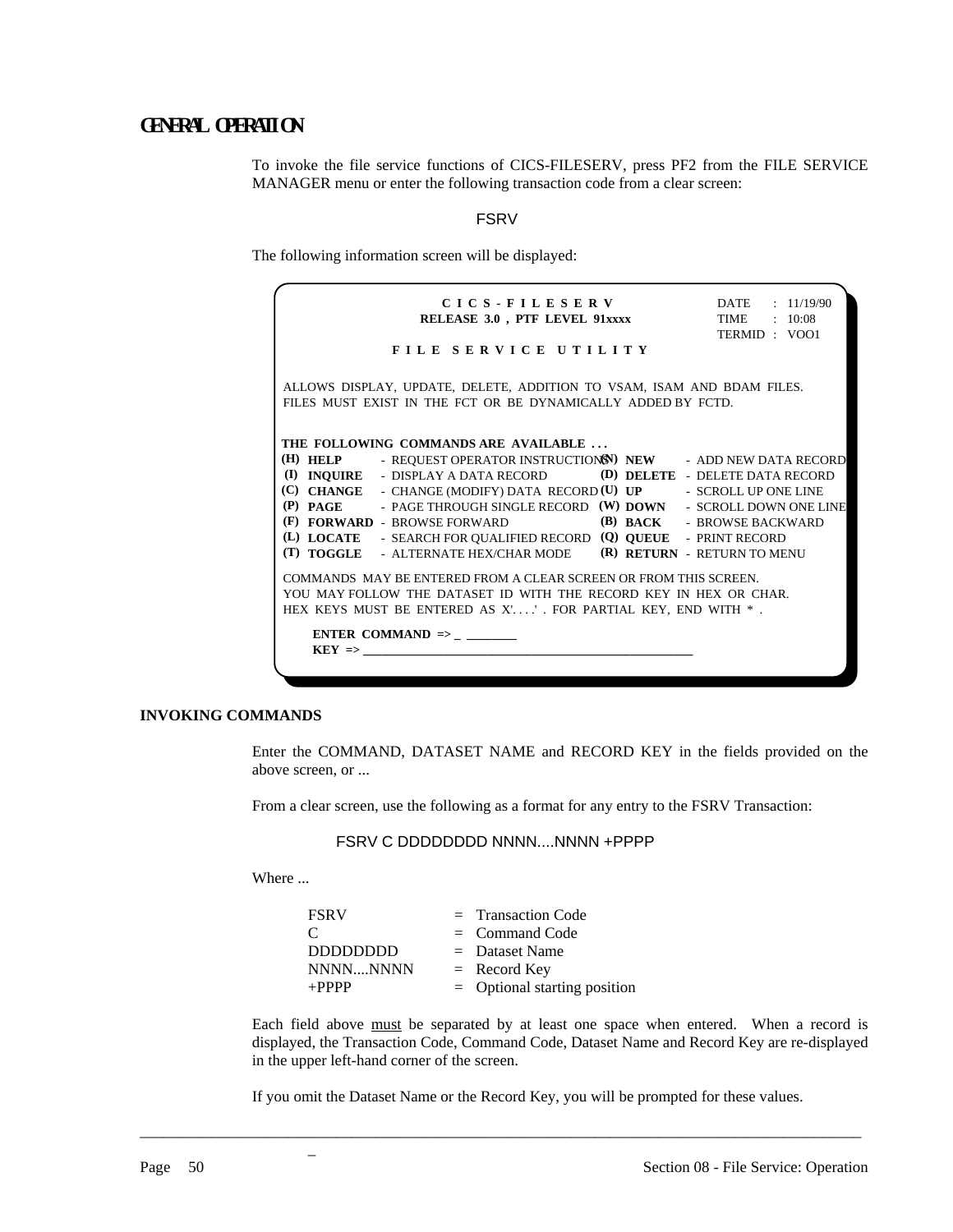To invoke a different Command, Dataset or Record Key at any time, key the change in the command line and press ENTER.

PF3 is used throughout CICS-FILESERV as the RETURN function. PF3 (or the 'R' command) will always return to the next higher level from whatever function you are currently performing. When a RETURN command is issued from the opening menu, above, the FSRV utility is terminated and the FILE SERVICE MANAGER menu is displayed.

Press the CLEAR key at any time to completely exit the FSRV utility.

#### **DESCRIPTION OF MENU SCREEN FIELDS**

### COMMAND CODES

The following table lists the Command Code along with its corresponding PF Key and the Function Description.

| CODE | KEY             | <b>FUNCTION DESCRIPTION</b>                       |
|------|-----------------|---------------------------------------------------|
| В    | PF7             | Browse backward through the file                  |
|      | PF9             | Change (modify) a data record                     |
| D    | <b>PF11</b>     | Delete a data record                              |
| F    | PF <sub>8</sub> | Browse forward through the file                   |
| H    | PF1             | Request a help screen for the current function    |
| I    | <b>PF17</b>     | Inquire and optionally Modify a data record       |
| L    | <b>PF13</b>     | Locate and optionally modify multiple records     |
| N    | <b>PF10</b>     | Add a new data record to the file                 |
| P    | PF4             | Page forward through multiple pages of one record |
| Q    | <b>PF15</b>     | Print the record on an on-line printer            |
| R    | PF3             | Return to the previous logical level              |
| S    | <b>PF12</b>     | Scan a data record for hex or character string    |
| Т    | PF5             | Toggle between hex and character input mode       |
| U    | PF <sub>2</sub> | Scroll the record up one line on the screen       |
| W    | PF <sub>6</sub> | Scroll the record down one line on the screen     |
| X    | PF14            | Toggle uppercase translation on and off           |

Command codes may be entered as an 'alpha' code or by pressing the 'PF' key associated with that command.

#### DATASET NAME

 The Dataset Name is a required field. This is the ID of any dataset that has been previously defined to CICS, either through the standard CICS File Control Table (FCT) or dynamically through the use of CICS-FILESERV.

For **DOS**, the value assigned should not exceed 7 characters. This is the same value used as the file ID in the DLBL statement.

For **OS**, the value assigned should not exceed 8 characters. This value is the same value used as the name field in the DD statement.

\_\_\_\_\_\_\_\_\_\_\_\_\_\_\_\_\_\_\_\_\_\_\_\_\_\_\_\_\_\_\_\_\_\_\_\_\_\_\_\_\_\_\_\_\_\_\_\_\_\_\_\_\_\_\_\_\_\_\_\_\_\_\_\_\_\_\_\_\_\_\_\_\_\_\_\_\_\_\_\_\_\_\_\_\_\_\_\_\_\_\_\_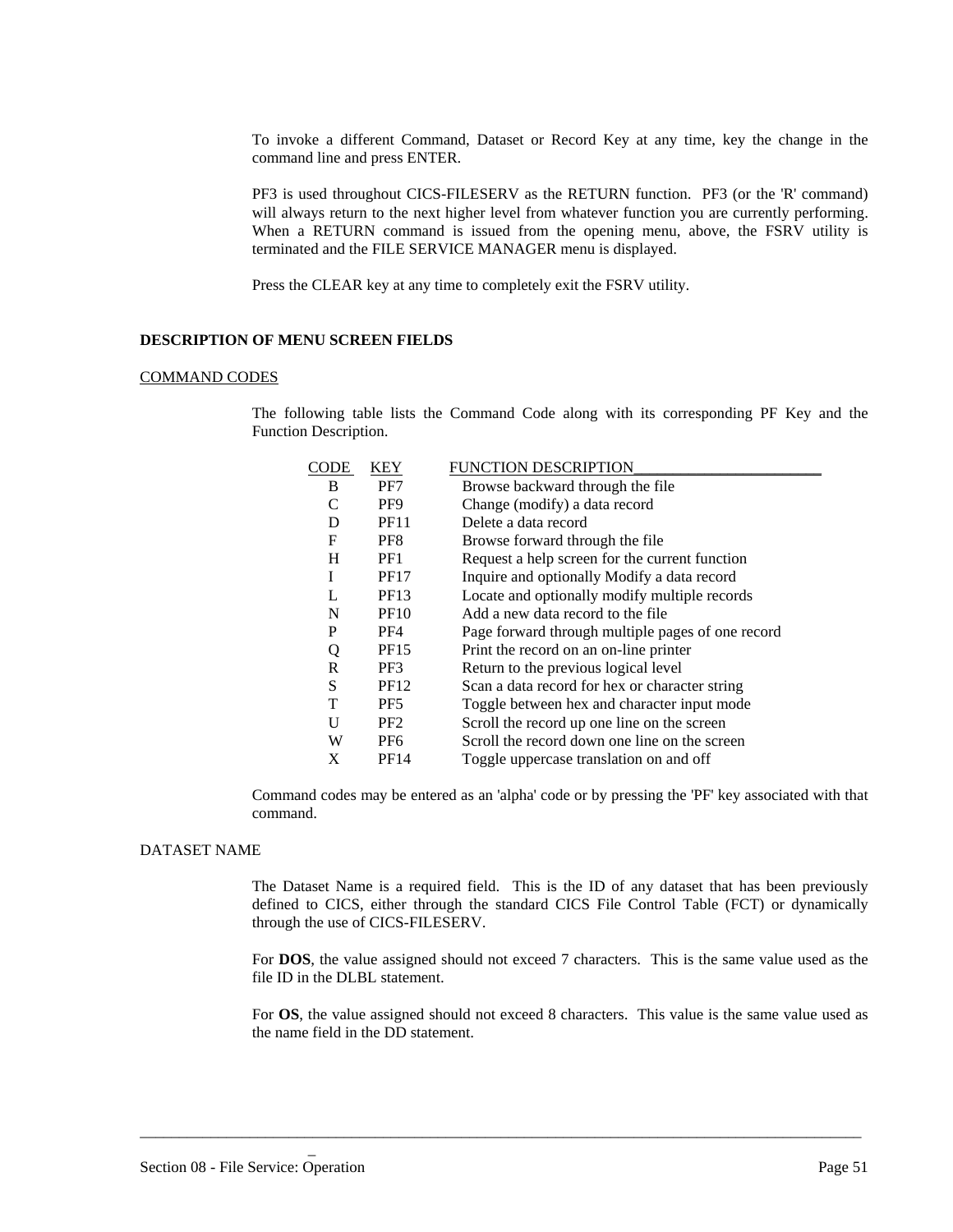## RECORD KEY

 The Record Key is a required field and must be entered for all commands except 'N' (New Record) and 'H' (Help).

The Record Key format is dependent upon the type of file being accessed. The key may be entered in Character or Hex mode.

**[Note]:** For variable block files, this will be the block and relative record specifications.

\_\_\_\_\_\_\_\_\_\_\_\_\_\_\_\_\_\_\_\_\_\_\_\_\_\_\_\_\_\_\_\_\_\_\_\_\_\_\_\_\_\_\_\_\_\_\_\_\_\_\_\_\_\_\_\_\_\_\_\_\_\_\_\_\_\_\_\_\_\_\_\_\_\_\_\_\_\_\_\_\_\_\_\_\_\_\_\_\_\_\_\_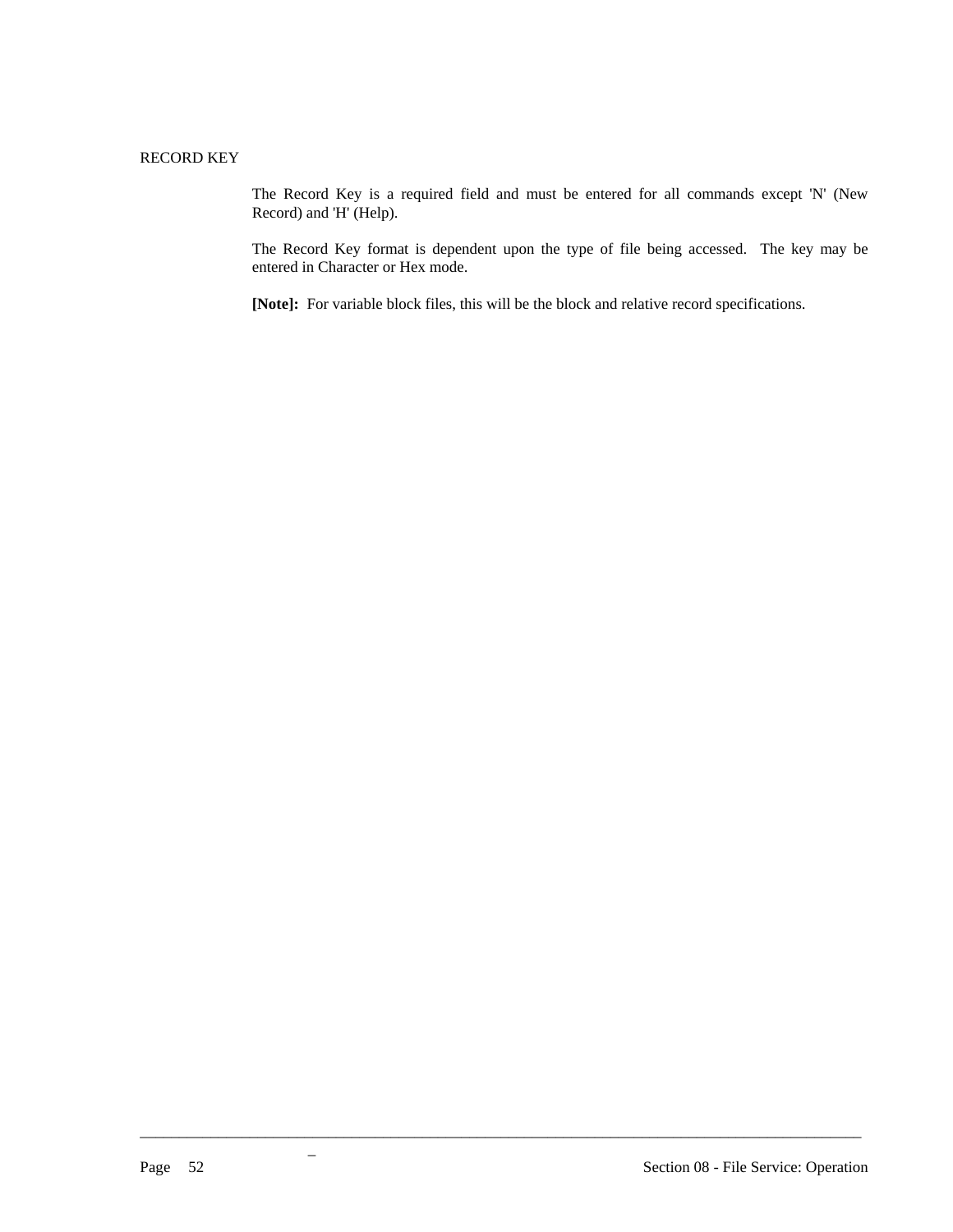CHARACTER MODE

Enter the key in character format using no enclosing delimiters.

Example: A5019X

Enter the key in character format using enclosing quotes if the key contains embedded spaces, single quotes, commas, underscores, etc. In other words, any character that could be construed by FILESERV to be a key input delimeter must be enclosed in quotes in the following manner or entered in hex format.

Example: C'ABC,\_ 'DEF' (contains delimeters)

HEX MODE

Precede the key with X' and terminate with a single quotation mark (').

Example: X'C14040F0F1F20001'

#### MIXED CHARACTER AND HEX MODE

A record key consisting of mixed character and hexadecimal data can be entered by separating each hex and character portion of the key with a command and enclosing the hex portions with the hex delimiters (X'.....'). There must be no imbedded spaces.

> Example: PN50,X'0000',999,X'4001' X'404040',002345

### GENERIC KEY

The Generic Key or partial key is specified by terminating the key field with an asterisk (\*). Records with the exact or closest key will be retrieved and displayed on the screen. For a hexadecimal generic key, replace the ending quote with the asterisk.

Example:  $002*$  $A^*$  X'4040\* P80,X'00\*  $C'678'$ \*

#### RECORD NUMBER

For BDAM, SAM and VSAM RRDS files, the record key is a 1 to 8 byte relative record number. It may be entered without leading zeros.

 Example: 290 001005 1

\_\_\_\_\_\_\_\_\_\_\_\_\_\_\_\_\_\_\_\_\_\_\_\_\_\_\_\_\_\_\_\_\_\_\_\_\_\_\_\_\_\_\_\_\_\_\_\_\_\_\_\_\_\_\_\_\_\_\_\_\_\_\_\_\_\_\_\_\_\_\_\_\_\_\_\_\_\_\_\_\_\_\_\_\_\_\_\_\_\_\_\_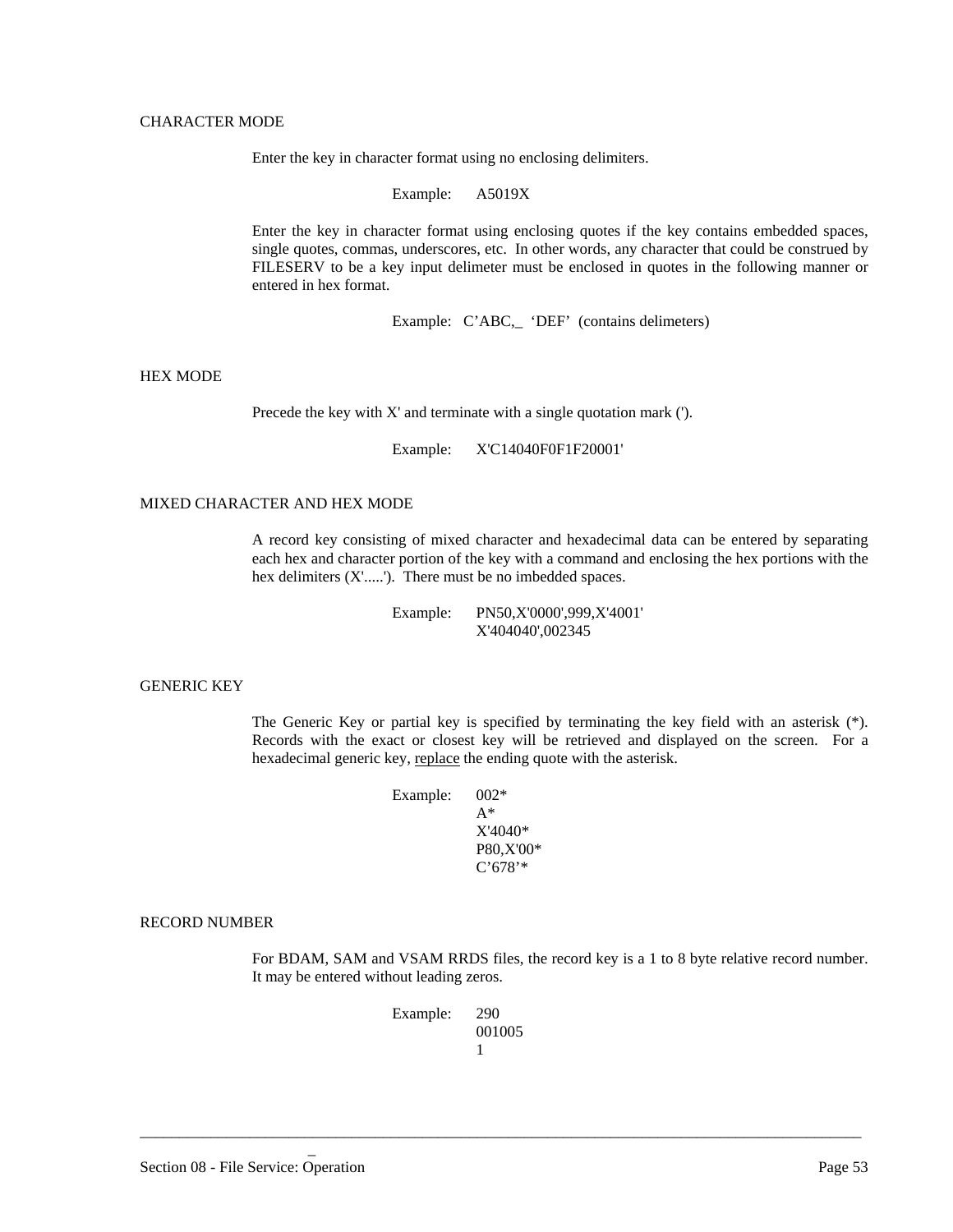## RELATIVE BYTE ADDRESS

For VSAM ESDS files, the record key is the RBA of the requested record. It must be entered as hexadecimal data, with or without leading zeros

```
 Example: X'00A0' 
X'0' 
                 X'CAF4'
```
If a required Record Key is omitted, you will be prompted for the key in the format that is correct for the record type.

The following table describes the Key Format for each file type:

| VSAM KSDS                      | 1 to 64 byte alpha-numeric data    |
|--------------------------------|------------------------------------|
| <b>VSAM RRDS or BDAM FILES</b> | 1 to 8 byte relative record number |
| <b>VSAM ESDS FILES</b>         | 1 to 8 byte relative byte address  |

\_\_\_\_\_\_\_\_\_\_\_\_\_\_\_\_\_\_\_\_\_\_\_\_\_\_\_\_\_\_\_\_\_\_\_\_\_\_\_\_\_\_\_\_\_\_\_\_\_\_\_\_\_\_\_\_\_\_\_\_\_\_\_\_\_\_\_\_\_\_\_\_\_\_\_\_\_\_\_\_\_\_\_\_\_\_\_\_\_\_\_\_

### STARTING RECORD POSITION

If the record to be displayed exceeds 340 positions in length, it will not all display on one page of the screen. You can optionally follow the record key with a plus sign (+) followed by a 1 to 4 digit number, which represents the position in the record where you want the display to start. The record position is considered as relative to 1. That is, the number 1 represents position 1 of the record,  $500 =$  position 500, etc.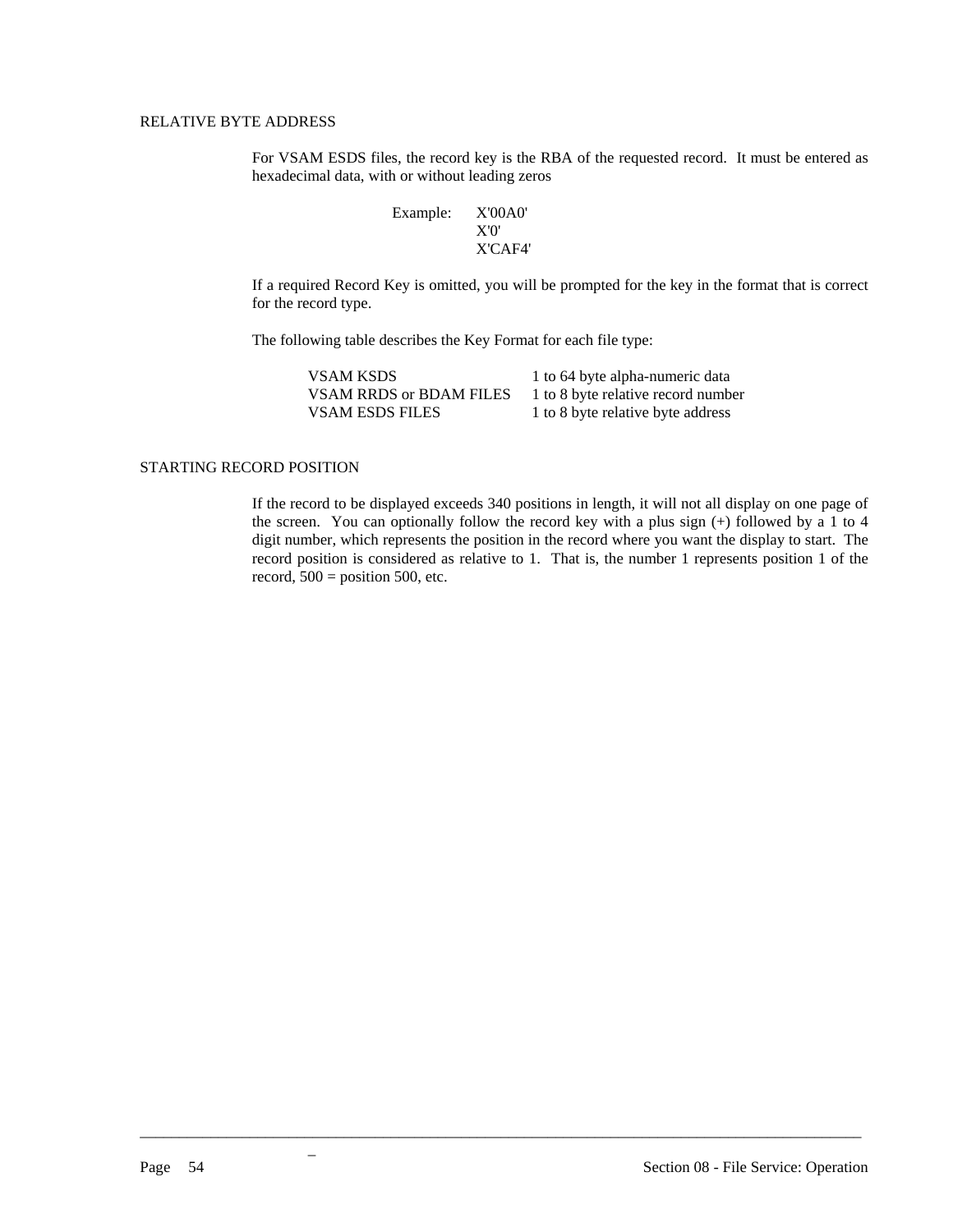# **THE GENERAL PURPOSE DATA DISPLAY SCREEN**

The FSRV transaction has a general purpose record display screen that is used to:

- 1) Display and modify an existing record
- 2) View a record before deletion
- 3) Enter data during the creation of a new record

The command line in the upper left corner of the screen allows the user to specify the function, file name and record key. The PF keys associated with the various functions are also active when using this screen.

The following screen is used for all functions of data record access:

| ÆSRV            | $\mathcal{C}$ |     | DDDDDDDD NNNNNN                                                                         |            |      |                                                                                                                      |      |             |               |             |             |                                                                                                                                                                                                                                                                                                                                                                                    |               |
|-----------------|---------------|-----|-----------------------------------------------------------------------------------------|------------|------|----------------------------------------------------------------------------------------------------------------------|------|-------------|---------------|-------------|-------------|------------------------------------------------------------------------------------------------------------------------------------------------------------------------------------------------------------------------------------------------------------------------------------------------------------------------------------------------------------------------------------|---------------|
| $(1)$ $(2)$     |               | (3) | (4)                                                                                     |            |      |                                                                                                                      |      |             |               |             |             | FSRV RECORD DISPLAY FOR FILE LENGTH=00000                                                                                                                                                                                                                                                                                                                                          |               |
|                 |               |     |                                                                                         |            |      |                                                                                                                      |      |             | (5)           |             | (6)         |                                                                                                                                                                                                                                                                                                                                                                                    |               |
|                 |               |     |                                                                                         |            |      |                                                                                                                      |      |             |               |             |             | HEX .0.1 .2.3 .4.5 .6.7 .8.9 .A.B.C.D.E.F.0.1 .2.3 CHAR 15101520                                                                                                                                                                                                                                                                                                                   |               |
| 000             |               |     | $\overline{\phantom{a}}$ (7)                                                            |            |      |                                                                                                                      |      |             |               |             | (8)         |                                                                                                                                                                                                                                                                                                                                                                                    |               |
| 014             |               |     |                                                                                         |            |      |                                                                                                                      |      |             |               |             |             |                                                                                                                                                                                                                                                                                                                                                                                    |               |
| 028             |               |     |                                                                                         |            |      |                                                                                                                      |      |             |               |             |             |                                                                                                                                                                                                                                                                                                                                                                                    |               |
| 03C             |               |     |                                                                                         |            |      |                                                                                                                      |      |             |               |             |             |                                                                                                                                                                                                                                                                                                                                                                                    |               |
| 050             |               |     |                                                                                         |            |      |                                                                                                                      |      |             |               |             |             |                                                                                                                                                                                                                                                                                                                                                                                    |               |
| 064             |               |     |                                                                                         |            |      |                                                                                                                      |      | 101         |               |             |             |                                                                                                                                                                                                                                                                                                                                                                                    |               |
| 078             |               |     | <u>المستوفي المستقل المستقل المستقل المستقل المستقل المستقل المستقل المستقل المستقل</u> |            |      |                                                                                                                      |      | 121         |               |             |             |                                                                                                                                                                                                                                                                                                                                                                                    |               |
| 08C             |               |     |                                                                                         |            |      | <u> 2000 - 2000 - 2000 - 2000 - 2000 - 2000 - 2000 - 2000 - 2000 - 2000 - 2000 - 2000 - 2000 - 2000 - 2000 - 200</u> |      |             | $_{141}$ (11) |             |             | (12)                                                                                                                                                                                                                                                                                                                                                                               |               |
| 0A0             | (9)           |     |                                                                                         |            | (10) |                                                                                                                      |      | 161         |               |             |             |                                                                                                                                                                                                                                                                                                                                                                                    |               |
| 0B4             |               |     |                                                                                         |            |      | <u> 1989 - Andrea States, amerikansk politik</u>                                                                     |      | 181         |               |             |             | <u> 1989 - Johann Harry Barn, mars and de Branch and de Branch and de Branch and de Branch and de Branch and de B</u>                                                                                                                                                                                                                                                              |               |
| 0C8             |               |     |                                                                                         |            |      |                                                                                                                      |      |             |               |             |             | $201$ $\qquad \qquad$                                                                                                                                                                                                                                                                                                                                                              |               |
| 0DC             |               |     |                                                                                         |            |      |                                                                                                                      |      | 221         |               |             |             | <u> 1980 - Jan Barbarat, manala</u>                                                                                                                                                                                                                                                                                                                                                |               |
| 0 <sub>F0</sub> |               |     |                                                                                         |            |      |                                                                                                                      |      |             |               |             |             | 241                                                                                                                                                                                                                                                                                                                                                                                |               |
| 104             |               |     |                                                                                         |            |      |                                                                                                                      |      |             |               |             |             |                                                                                                                                                                                                                                                                                                                                                                                    |               |
| 118             |               |     |                                                                                         |            |      |                                                                                                                      |      |             |               |             |             | 281                                                                                                                                                                                                                                                                                                                                                                                |               |
| 12C             |               |     |                                                                                         |            |      |                                                                                                                      |      |             |               |             |             | $301 \begin{tabular}{c} \hline \rule[1mm]{1mm}{1.1mm} \rule{2mm}{2.5mm} \rule{2mm}{2.5mm} \rule{2mm}{2.5mm} \rule{2mm}{2.5mm} \rule{2mm}{2.5mm} \rule{2mm}{2.5mm} \rule{2mm}{2.5mm} \rule{2mm}{2.5mm} \rule{2mm}{2.5mm} \rule{2mm}{2.5mm} \rule{2mm}{2.5mm} \rule{2mm}{2.5mm} \rule{2mm}{2.5mm} \rule{2mm}{2.5mm} \rule{2mm}{2.5mm} \rule{2mm}{2.5mm} \rule{2mm}{2.5mm} \rule{2mm$ |               |
| 140             |               |     |                                                                                         |            |      |                                                                                                                      |      |             |               |             |             | 321                                                                                                                                                                                                                                                                                                                                                                                |               |
|                 |               |     |                                                                                         |            |      |                                                                                                                      |      |             |               |             |             |                                                                                                                                                                                                                                                                                                                                                                                    |               |
|                 |               |     |                                                                                         |            |      |                                                                                                                      | (13) |             |               |             |             |                                                                                                                                                                                                                                                                                                                                                                                    |               |
|                 |               |     | $F1=(H)ELP$ $F3=(R)ETN$ $F5=(T)OGL$                                                     |            |      |                                                                                                                      |      | $F7=(B)ACK$ |               |             | $F9=(C)HNG$ |                                                                                                                                                                                                                                                                                                                                                                                    | $F11=(D)ELE1$ |
| $F2=(U)P$       |               |     |                                                                                         | $F4=(O)RG$ |      | $F6=(W)$ DOWN                                                                                                        |      | $F8=(F)WD$  |               | $F10=(N)EW$ |             |                                                                                                                                                                                                                                                                                                                                                                                    | $F12=(S)CAN$  |

### **DESCRIPTION OF DISPLAY SCREEN FIELDS:**

The small bold numbers in parentheses do not appear on the display screen. They are used here to designate the display fields. The following gives a description of each field designated:

- (1) Transaction code (FSRV).
- (2) Command Code

 This is the 'current' command code. The cursor will automatically be positioned in this field for all functions except 'N' (NEW Record).

 The commands available are displayed at the bottom of the screen. A different command code may be entered in this field to request a different function OR the corresponding PF Key may be used.

\_\_\_\_\_\_\_\_\_\_\_\_\_\_\_\_\_\_\_\_\_\_\_\_\_\_\_\_\_\_\_\_\_\_\_\_\_\_\_\_\_\_\_\_\_\_\_\_\_\_\_\_\_\_\_\_\_\_\_\_\_\_\_\_\_\_\_\_\_\_\_\_\_\_\_\_\_\_\_\_\_\_\_\_\_\_\_\_\_\_\_\_

(3) Dataset Name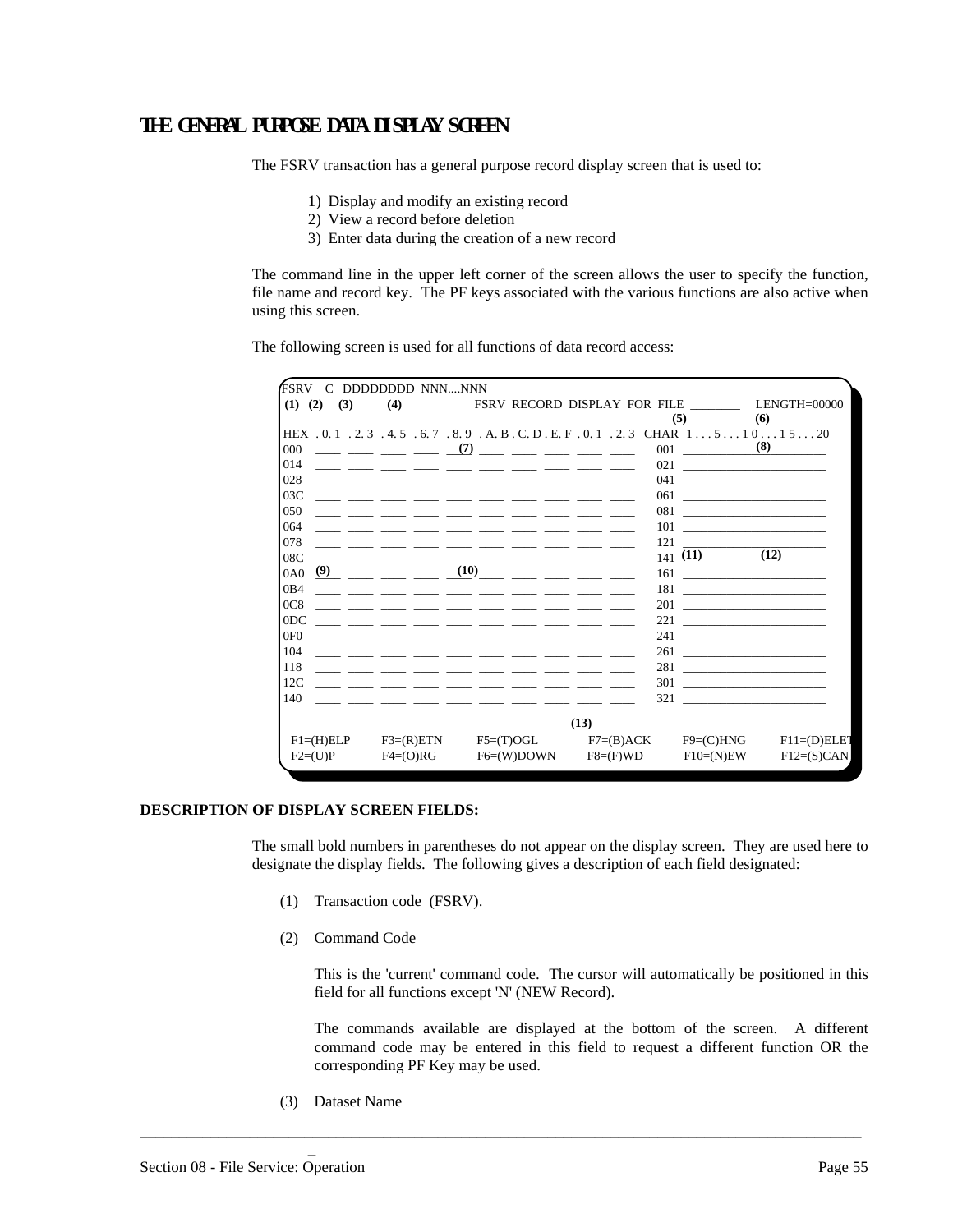This is the Dataset Name of the current record displayed. A different Dataset Name may be entered in this field to request a different Dataset to be used.

(4) Record Key

 This is the Record Key of the current record displayed. A different Record Key may be entered in this field to request a display of the record containing the entered key.

**[Note]:** For variable blocked BDAM files, this will be the BLOCK and RECORD numbers. To the right of these fields will be two additional fields labeled BLKSIZ and RPB, which is the blocksize and records per block.

(5) Current Dataset Name

Displays the current Dataset Name - for informational purposes only.

(6) Record Length

 This is the length of any variable length record being displayed. The length of fixed length records will not be displayed. When creating new records, enter the desired record length or use the default of 340. The record length of any variable length record may be changed by modifying this field.

(7) Hexadecimal Horizontal Scale

 This series of two (2) digit fields designates the position of a hex byte relative to the start of each line. The period (.) marks the first digit of the byte; the number indicates the byte's relative position. The Hexadecimal Horizontal Scale starts with zero.

(8) Character Horizontal Scale

 This series of one (1) digit fields designates the position of a character byte relative to the beginning of each line. The Character Horizontal Scale starts with one.

(9) Hexadecimal Vertical Scale

 This scale designates the position of the first byte of data relative to the start of the record. This scale will change when scrolling or paging is performed. The Hexadecimal Vertical Scale starts with zero.

(10) Hexadecimal Data Lines

 The screen allows up to 17 lines of hex data. Each field contains 20 bytes (40 digits) of data.

(11) Character Vertical Scale

 This scale designates the position of the first byte of data on the line relative to the start of the record. This scale will change when scrolling or paging is performed. The Character Vertical Scale starts with one.

\_\_\_\_\_\_\_\_\_\_\_\_\_\_\_\_\_\_\_\_\_\_\_\_\_\_\_\_\_\_\_\_\_\_\_\_\_\_\_\_\_\_\_\_\_\_\_\_\_\_\_\_\_\_\_\_\_\_\_\_\_\_\_\_\_\_\_\_\_\_\_\_\_\_\_\_\_\_\_\_\_\_\_\_\_\_\_\_\_\_\_\_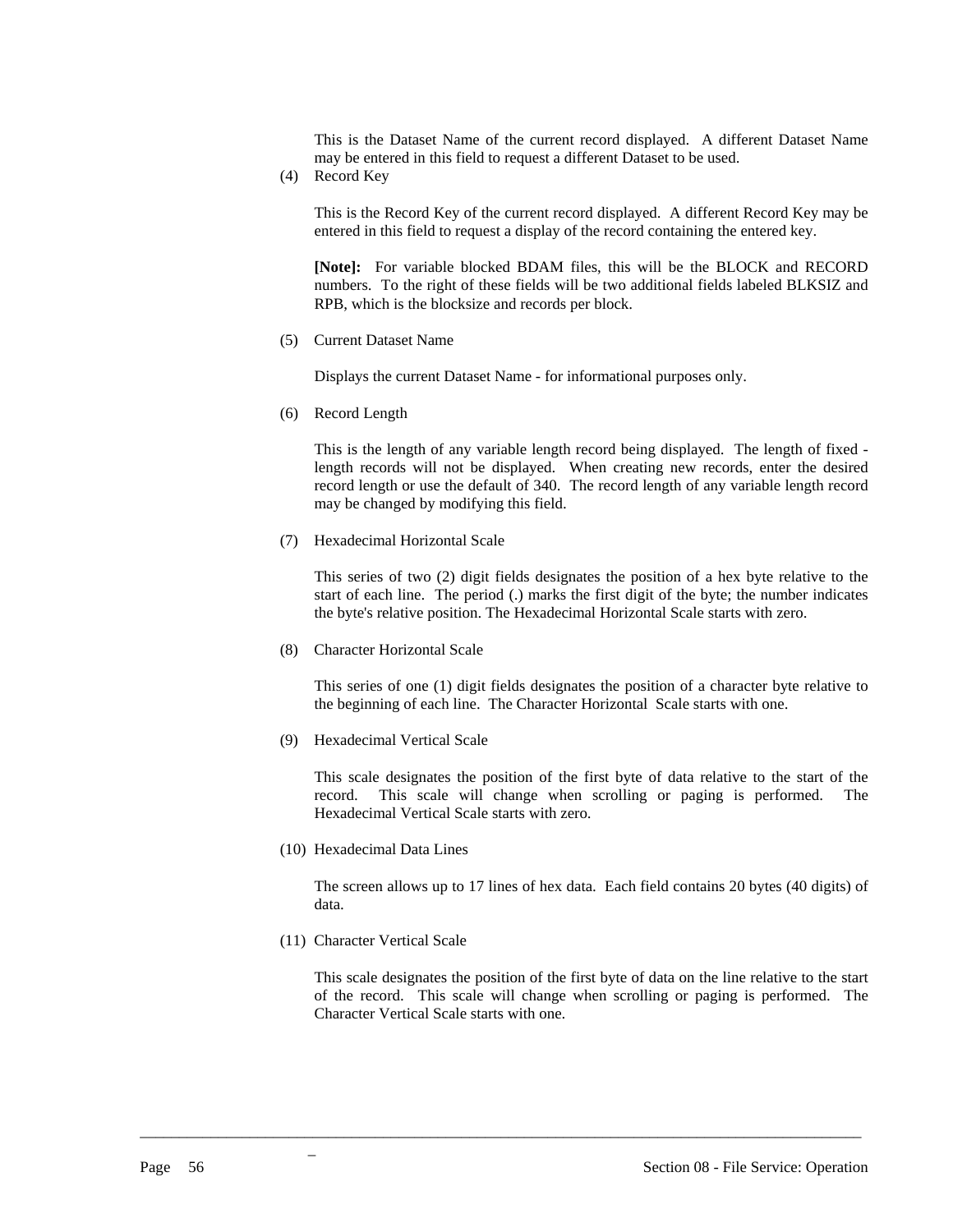(12) Character Data Line

 The same twenty (20) bytes of data displayed on the left side of the screen in 'hex' form are displayed on the right side in 'character' form. Up to 17 lines of data are displayed.

Non-displayable characters are displayed as an underscore (**\_**).

 When re-entering data using the character form, the use of an underscore will prevent the byte from being changed in the record. This prevents destroying non-displayable hex codes.

 If the underscore is blanked out with the space bar, the corresponding byte in the record will be replaced with a space  $(X'40')$ .

Actual underscores in a data record MUST be entered in hex mode as a 6D.

(13) Command Prompts

Displays the available commands that can be issued at this point.

\_\_\_\_\_\_\_\_\_\_\_\_\_\_\_\_\_\_\_\_\_\_\_\_\_\_\_\_\_\_\_\_\_\_\_\_\_\_\_\_\_\_\_\_\_\_\_\_\_\_\_\_\_\_\_\_\_\_\_\_\_\_\_\_\_\_\_\_\_\_\_\_\_\_\_\_\_\_\_\_\_\_\_\_\_\_\_\_\_\_\_\_

 Commands can be invoked by changing the command code in the command line at the top of the screen and pressing ENTER, or by pressing the appropriate PF key.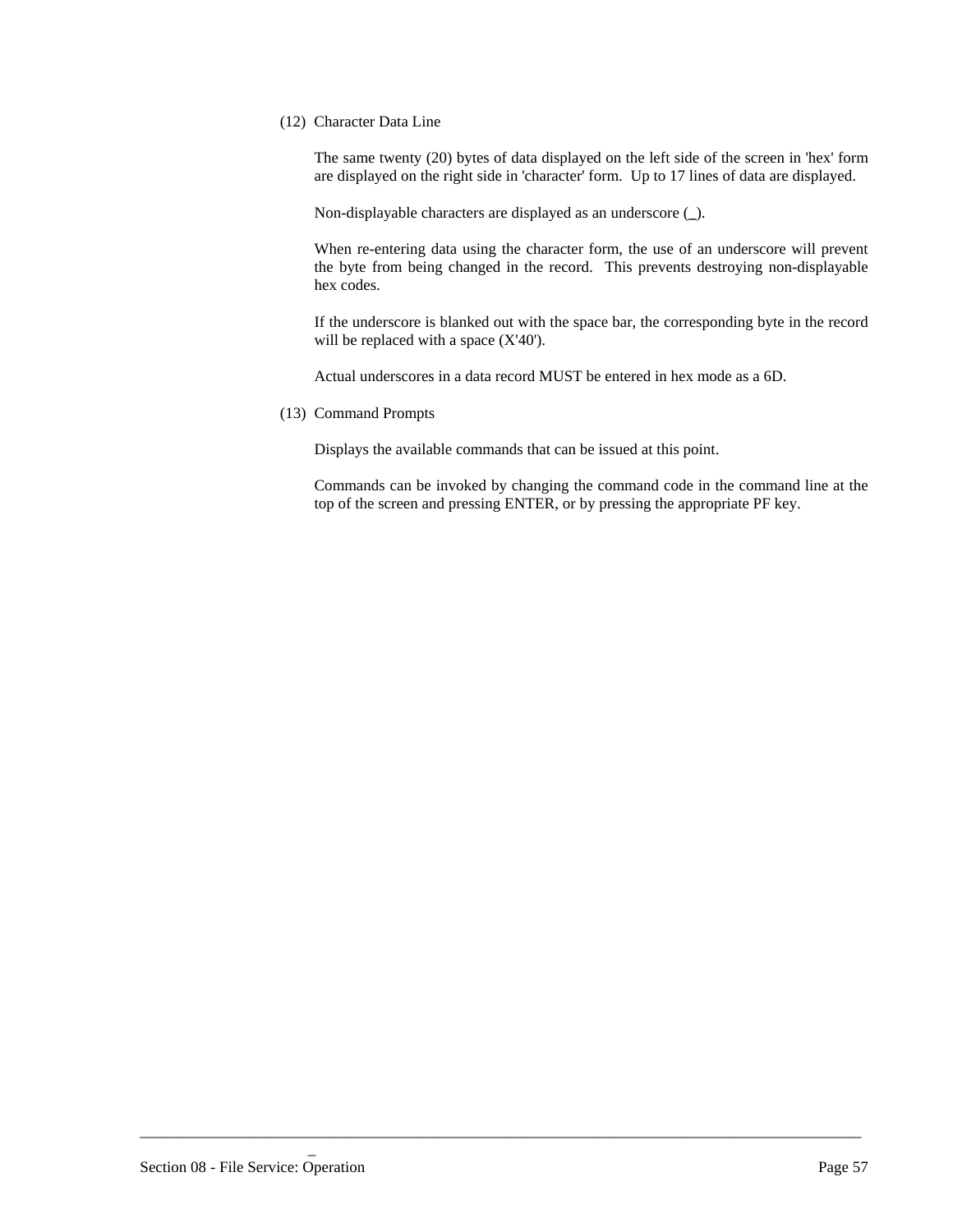# **DISPLAYING A RECORD**

Records from various file types can be displayed, one record at a time, using the INQUIRY (I) function of FSRV.

The INQUIRY function will display the record using the General Purpose Record Display screen.

### **PROGRAM OPERATION**

To display a record in the file, enter the transaction as follows:

### FSRV I DDDDDDDD NNNN....NNNN +PPPP

Where ...

| <b>FSRV</b>     | $=$ Transaction Code                  |
|-----------------|---------------------------------------|
|                 | $=$ Command Code for Inquiry          |
| <b>DDDDDDDD</b> | $=$ Requested Dataset Name            |
| NNNNNNNN        | $=$ Record Key for this file type     |
| $+$ PPPP        | $=$ Optional starting record position |

The Transaction Code, Command Code, and Dataset Name must be separated by at least one space.

**[Note]:** For variable block BDAM files, key only the transaction code, command code and dataset name. You will then be prompted for the block and record number.

Refer to *INVOKING COMMANDS* in the topic entitled *GENERAL OPERATION* in this section, for a detailed description of transaction field entries.

Press ENTER after keying the TRANCODE, FUNCTION, DATASET and KEY.

When in display mode, the following options are available:

PAGE: Page function is used to advance the record information displayed on the screen. When the record exceeds 340 positions in length, you may use paging to display the next 340 positions.

\_\_\_\_\_\_\_\_\_\_\_\_\_\_\_\_\_\_\_\_\_\_\_\_\_\_\_\_\_\_\_\_\_\_\_\_\_\_\_\_\_\_\_\_\_\_\_\_\_\_\_\_\_\_\_\_\_\_\_\_\_\_\_\_\_\_\_\_\_\_\_\_\_\_\_\_\_\_\_\_\_\_\_\_\_\_\_\_\_\_\_\_

- P (PF4) Displays the next 340 positions of record or remainder thereof.
- R (PF3) If you have paged forward one or more pages, PF3 may be used to return to page 1. If no paging has been performed, PF3 will return to the FILE SERVICE UTILITY MENU.
- SCROLL: Scrolling moves the record information up or down on the screen one line at a time.
	- U (PF2) Scrolling up moves the screen up one line so that the next 20 bytes of data within the record appear on the screen. When the end of the record is reached, continued 'UP' commands will have no effect.
	- W (PF6) Scrolling down moves the screen down one line so that the previous 20 bytes of data within the record appear on the screen. When the beginning of the record is reached, continued 'DOWN' commands will have no effect.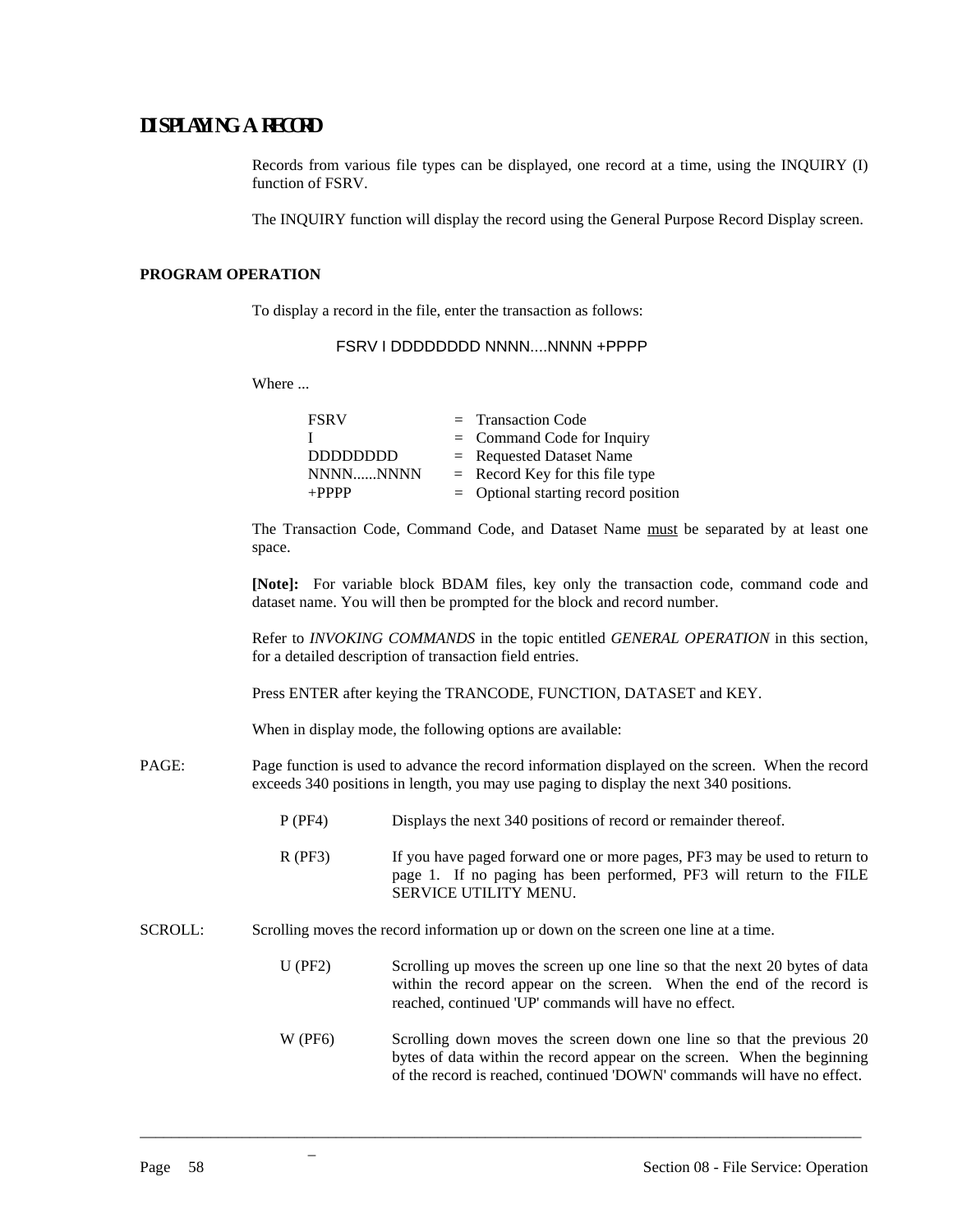- BROWSE: The Browse command allows the user to sequentially browse an entire file one record at a time.
	- F (PF8) Forward browse to display the next sequential record on file.
	- B (PF7) Backward browse to display the previous sequential record on file.
- RETURN: The Return command returns the utility to the main menu or next higher level command within a multiple level command.
	- R (PF3) Return to the next higher level.
- SCAN: This command allows a single record to be scanned for the presence of a particular data string.
	- S (PF12) Scan the record for a data string.

Entry of the command will cause the following message to be displayed:

### F0029 ENTER SCAN DATA

The scan data can then be entered in CHARACTER or HEX Mode.

Hexadecimal data is entered as X'...'.

Up to 64 bytes of data may be entered.

Press ENTER after entry of the scan data and the record will be searched. When the scan data is found, the display will appear with the scan data as the first line of data displayed. The record position counter will reflect the position of the data in the record.

If the scan is not found, the message R0030 will display on row 24.

\_\_\_\_\_\_\_\_\_\_\_\_\_\_\_\_\_\_\_\_\_\_\_\_\_\_\_\_\_\_\_\_\_\_\_\_\_\_\_\_\_\_\_\_\_\_\_\_\_\_\_\_\_\_\_\_\_\_\_\_\_\_\_\_\_\_\_\_\_\_\_\_\_\_\_\_\_\_\_\_\_\_\_\_\_\_\_\_\_\_\_\_

To perform another scan for the same data, press PF6 (or enter command 'W') to scroll UP one line, then enter the SCAN command and data again.

To start or restart a scan from the top of the record, you may press PF3 or enter command 'R' in the command line. This will re-position the record to the beginning and allow another scan to be issued.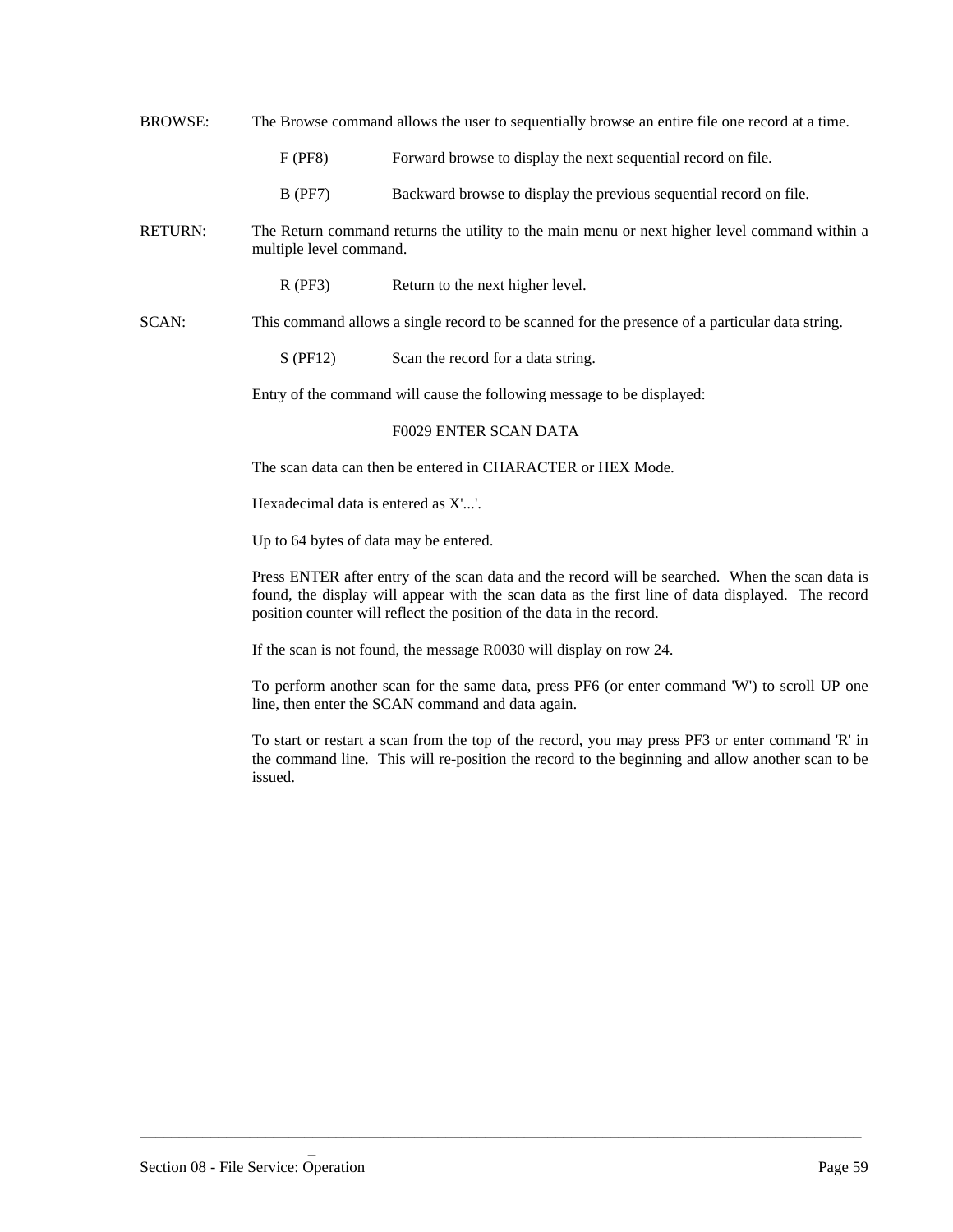# **MODIFYING A RECORD**

Records may be modified by using the CHANGE command of CICS-FILESERV. Data may be changed in either hexadecimal or character format. Any position of the data record may be changed with the exception of the key field of a VSAM KSDS file. CICS-FILESERV will replace the key field with the original data in the field to insure that a record key is not changed.

In addition, the record length of variable length records may be changed to any valid length.

## **PROGRAM OPERATION**

To modify a record in the file, enter the transaction as follows:

## FSRV C DDDDDDDD NNNN ....NNNN +PPPP

Where ...

| <b>FSRV</b>     | $=$ Transaction Code                  |
|-----------------|---------------------------------------|
| C               | $=$ Command Code for CHANGE           |
| <b>DDDDDDDD</b> | $=$ Requested Dataset Name            |
| NNNNNNNN        | $=$ Record Key for this file type     |
| $+$ PPPP        | $=$ Optional starting record position |

The Transaction Code, Command Code, and Dataset Name must be separated by at least one space.

Refer to *INVOKING COMMANDS* in the topic entitled *GENERAL OPERATION* in this section, for a detailed description of transaction field entries.

Press ENTER after keying the TRANCODE, FUNCTION, DATASET and KEY. This will display the record, making the character side of the display unprotected, thereby allowing data to be altered. The following message will appear on row 24 of the screen:

 *R0002. TO MODIFY, MAKE CHANGES AND PRESS ENTER.* 

When in CHANGE mode, the following options are available:

MODIFY: The data anywhere on the currently displayed page may be modified and the record will then be rewritten into the file.

> In order to modify data, move the cursor to the position within the displayed data and key over the existing data.

> When keying data on the CHARACTER side of the display, do not erase the underscore characters unless you intend to insert spaces  $(X'40')$  into the record in those positions.

**[Note]:** The erase-EOF Key will not erase. You must use the space bar.

When all modifications have been keyed, press ENTER to rewrite the record in the file.

\_\_\_\_\_\_\_\_\_\_\_\_\_\_\_\_\_\_\_\_\_\_\_\_\_\_\_\_\_\_\_\_\_\_\_\_\_\_\_\_\_\_\_\_\_\_\_\_\_\_\_\_\_\_\_\_\_\_\_\_\_\_\_\_\_\_\_\_\_\_\_\_\_\_\_\_\_\_\_\_\_\_\_\_\_\_\_\_\_\_\_\_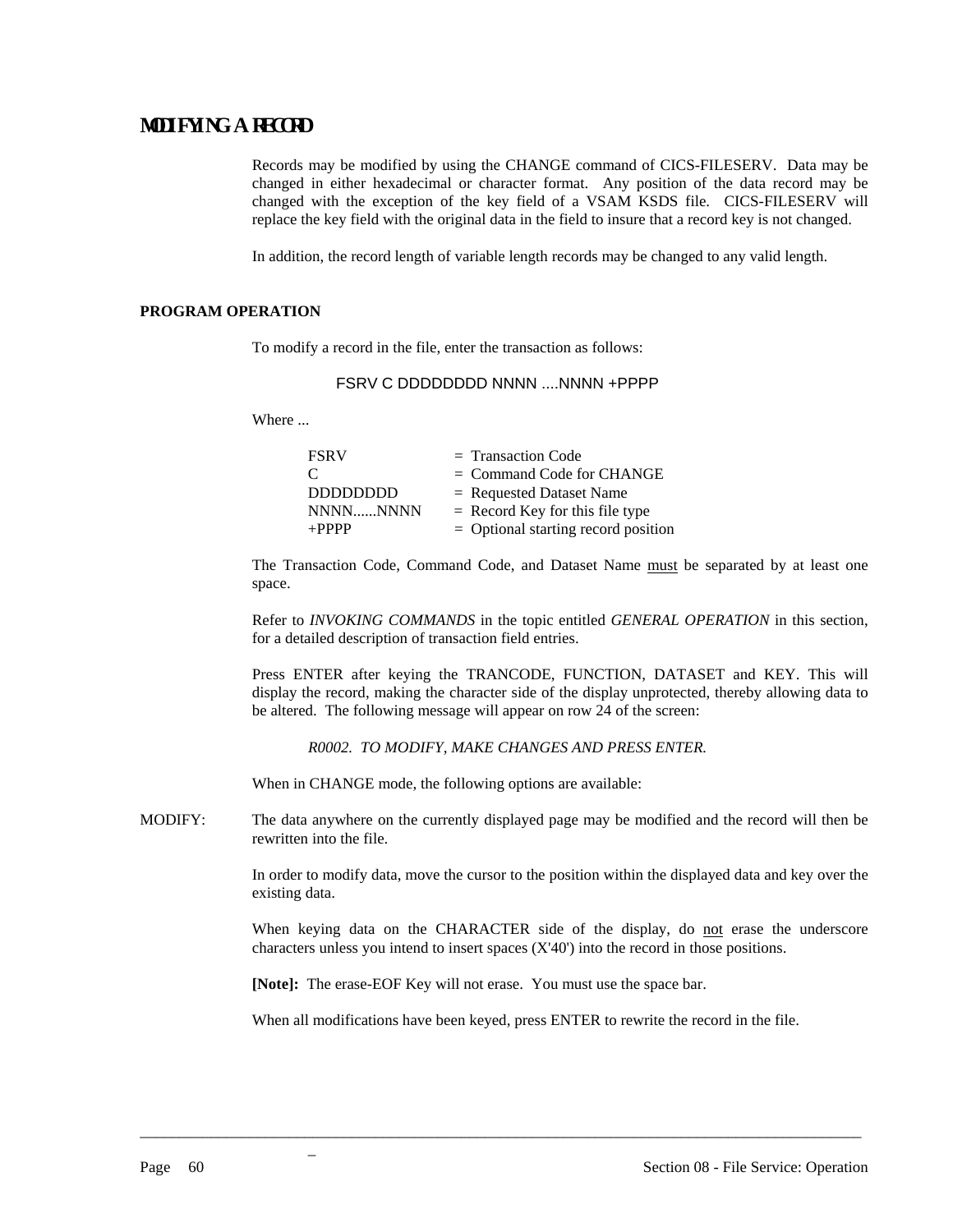#### **SPECIAL CONSIDERATIONS FOR LOWERCASE LETTERS**

When keying data on the CHARACTER side of the display, you may notice that occasionally one or more lines will be protected, preventing you from changing anything on the line. When this happens, it is because there are one or more lower-case characters somewhere on the line. It is often the case that a packed field on the left side of the screen contains hex digits that represent lowercase letters. This would be the hex characters 81 - 89, 91 - 99 and A1 - A9.

If the line were unprotected and you changed some other character on the line, the normal uppercase translation that CICS does for input data would cause the lowercase character to translate to a different hex byte, thereby changing the value of the packed field inadvertently. CICS-FILESERV prevents this situation by protecting the character side on any line that contains lowercase letters. If you need to change something on this line, use the MODE SWITCH command to switch to the hexadecimal side and make the change there.

If you have legitimate lowercase letters in the data record and you wish to make changes on the CHARACTER side, you may use the TRANSLATE (X) command, described below.

#### MODE SWITCH:

|                | T(PF5)                                | Toggle between HEXADECIMAL and CHARACTER mode input.                                                                                                                                                                          |
|----------------|---------------------------------------|-------------------------------------------------------------------------------------------------------------------------------------------------------------------------------------------------------------------------------|
|                | and the HEX side is then unprotected. | The CHARACTER mode is the initial mode for input on the CHANGE screen. Thus, the first<br>time the TOGGLE command is given, the character side of the display screen becomes protected                                        |
|                | HEX side protected.                   | The next issue of the TOGGLE command causes the character side to be unprotected and the                                                                                                                                      |
|                |                                       | You may switch mode between HEX and CHARACTER as often as desired when entering data.                                                                                                                                         |
| PAGE:          |                                       | The PAGE function is used to advance the record information displayed on the screen. When the<br>record exceeds 340 positions in length, you may use paging to display the next 340 positions.                                |
|                | P(PF4)                                | Displays the next 340 positions of record or remainder thereof.                                                                                                                                                               |
|                | $R$ (PF3)                             | If the PAGE key has been pressed, pressing PF3 once will return you to the<br>first page. However if PF3 is pressed again, or if the PAGE key has not<br>been used, PF3 will return you to the FILESERV menu.                 |
| <b>SCROLL:</b> |                                       | Scrolling moves the record information up or down on the screen one line at a time.                                                                                                                                           |
|                | $U$ (PF2)                             | Scrolling up moves the screen up one line so that the next 20 bytes of data<br>within the record appear on the screen. When the end of the record is<br>reached, continued 'UP' commands will have no effect.                 |
|                | $W$ (PF6)                             | Scrolling down moves the screen down one line so that the previous 20<br>bytes of data within the record appear on the screen. When the beginning<br>of the record is reached, continued 'DOWN' commands will have no effect. |
|                |                                       |                                                                                                                                                                                                                               |

\_\_\_\_\_\_\_\_\_\_\_\_\_\_\_\_\_\_\_\_\_\_\_\_\_\_\_\_\_\_\_\_\_\_\_\_\_\_\_\_\_\_\_\_\_\_\_\_\_\_\_\_\_\_\_\_\_\_\_\_\_\_\_\_\_\_\_\_\_\_\_\_\_\_\_\_\_\_\_\_\_\_\_\_\_\_\_\_\_\_\_\_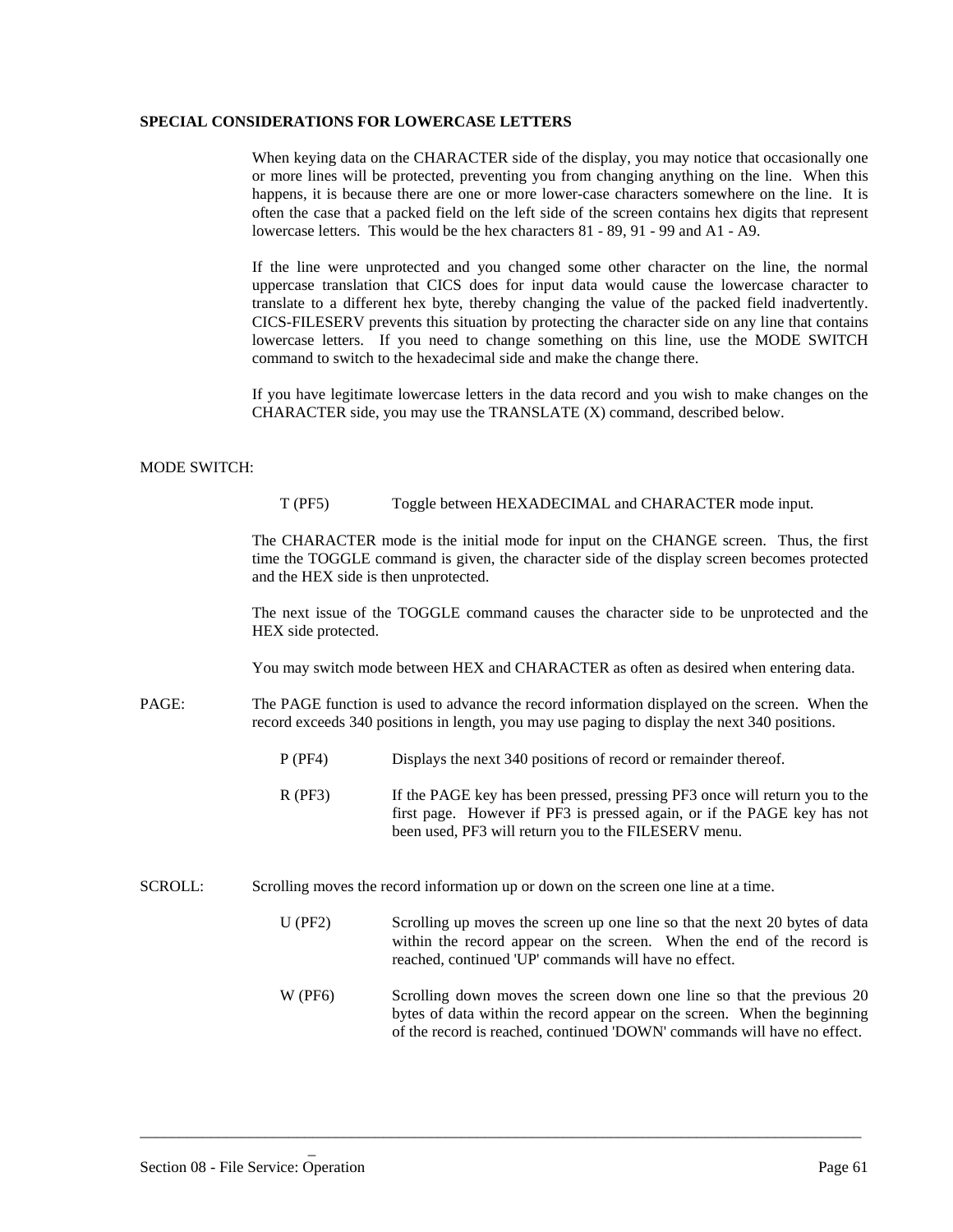X (PF14) This command is provided as alternative to making changes on the HEXADECIMAL side of the display when you have lowercase letters in the data record. The X command will turn OFF the uppercase translation feature of CICS for this terminal and allow the changes to be made on the CHARACTER side of the display.

To use the TRANSLATE command, do the following:

1) Key the 'X' command and press ENTER or press PF14. The following message will display on row 24:

 *R0046. UPPERCASE TRANSLATION IS OFF* 

- 2) Key the 'C' command and press ENTER or press PF9. This puts you back in CHANGE mode and unprotects all lines on the CHARACTER side. (if you're currently on the HEX side, press PF5 or enter 'T' to get back to the character side).
- 3) Make all desired changes. If you need for a character to be in uppercase, you must hold down the SHIFT key as you enter it.
- 4) Press ENTER. The data record will be rewritten with the data exactly as it was keyed.

When you want to turn uppercase translation back on, issue the TRANSLATE command again. It works like a toggle switch; the first occurrence turns translation off, the second turns it back on, etc.

If you exit CICS-FILESERV (via CLEAR or PF3) while uppercase translation is turned off, the following message will display:

 *R0047. RESET UPPERCASE TRANSLATION ? (Y/N) Y* 

\_\_\_\_\_\_\_\_\_\_\_\_\_\_\_\_\_\_\_\_\_\_\_\_\_\_\_\_\_\_\_\_\_\_\_\_\_\_\_\_\_\_\_\_\_\_\_\_\_\_\_\_\_\_\_\_\_\_\_\_\_\_\_\_\_\_\_\_\_\_\_\_\_\_\_\_\_\_\_\_\_\_\_\_\_\_\_\_\_\_\_\_

If you want to turn it back on, press ENTER. Otherwise, enter 'N' and press ENTER to leave uppercase translation off.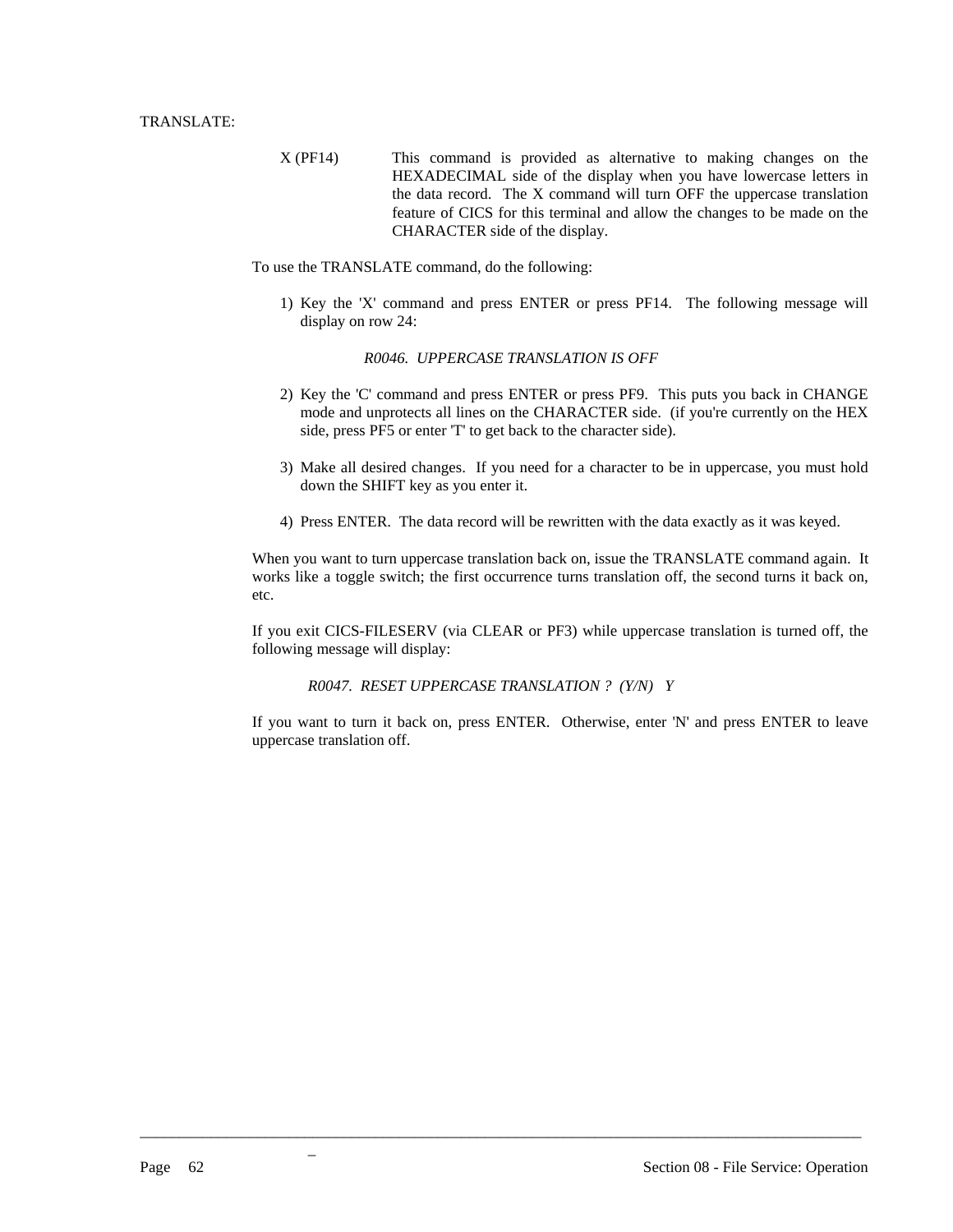# **ADDING A RECORD TO THE FILE**

New records may be added to existing files through the use of this command. Records may be added to VSAM files only.

## **PROGRAM OPERATION**

To add a new record to the file, enter the transaction as follows:

#### FSRV N DDDDDDDD

Where ...

| <b>FSRV</b>     | $=$ Transaction Code            |
|-----------------|---------------------------------|
| N               | $=$ Command Code for new record |
| <b>DODDDDDD</b> | $=$ Requested Dataset Name      |

(Operands Must be separated by at least one space)

Upon pressing ENTER, the GENERAL PURPOSE DISPLAY will appear with the following message on line 24 of the screen.

#### *R0001. KEY DATA FIELDS AND PRESS ENTER TO ADD RECORD*

When in Record Addition mode, the following options are available:

NEW DATA: Key data anywhere on the currently displayed page to create a new record for this file.

When keying data on the CHARACTER side of the display, any omitted data positions will insert spaces (X'40') into the data record in those positions.

When all data has been keyed, press ENTER to add the record to the file.

If lowercase letters need to be entered in the data record, these can be entered on the HEXADECIMAL side by using the MODE SWITCH command or by turning off uppercase translation by using the TRANSLATE command.

#### MODE SWITCH:

T (PF5) Toggle between HEX and CHARACTER Mode input.

\_\_\_\_\_\_\_\_\_\_\_\_\_\_\_\_\_\_\_\_\_\_\_\_\_\_\_\_\_\_\_\_\_\_\_\_\_\_\_\_\_\_\_\_\_\_\_\_\_\_\_\_\_\_\_\_\_\_\_\_\_\_\_\_\_\_\_\_\_\_\_\_\_\_\_\_\_\_\_\_\_\_\_\_\_\_\_\_\_\_\_\_

The CHARACTER mode is the initial mode for input on the NEW RECORD screen. Thus, the first time the TOGGLE command is given, the character side of the display screen becomes protected and the HEX side is then unprotected.

The next issue of the TOGGLE command causes the character side to be unprotected and the HEX side protected.

You may switch mode between HEX and CHARACTER as often as desired when entering data.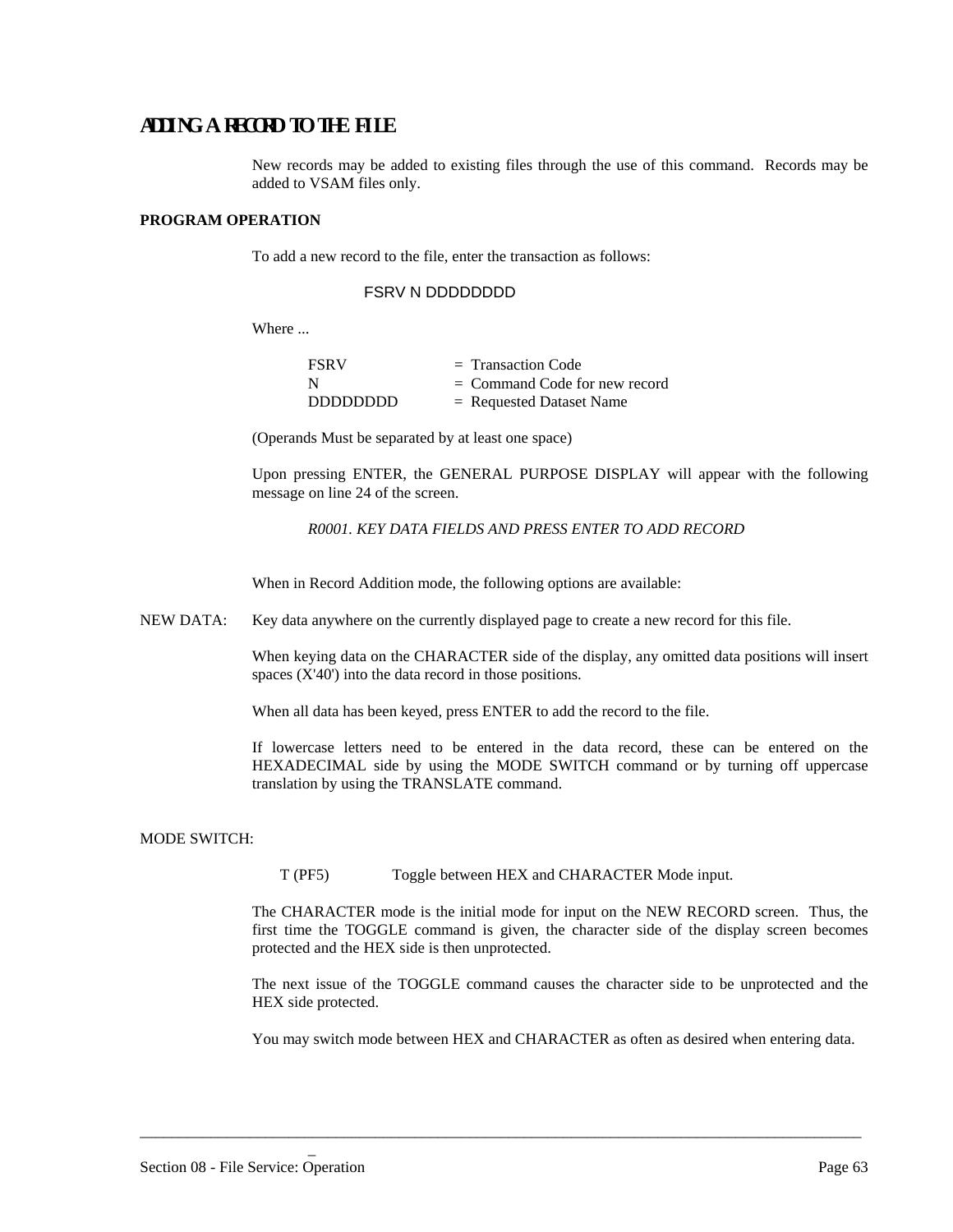X (PF14) This command is provided as alternative to entering data on the HEXADECIMAL side of the display when you have lowercase letters in the data record. The X command will turn OFF the uppercase translation feature of CICS for this terminal and allow the data to be entered on the CHARACTER side of the display.

To use the TRANSLATE command in record addition mode, do the following:

- 1) Key the 'N' command and press ENTER or press PF10. This puts you in NEW RECORD mode and places the cursor at the first CHARACTER field on the screen.
- 2) Prior to keying any other data, key the X command and press ENTER or press PF14. The following message will display on row 24:

 *R0046. UPPERCASE TRANSLATION IS OFF* 

- 3) Enter all desired data. If you need for a character to be in uppercase, you must hold down the SHIFT key as you enter it.
- 4) Press ENTER. The data record will be written with the data exactly as it was keyed.

Note that when the X command is entered, any data that has been keyed in the data record will be cleared if the record has not yet been added. This is why you should issue the TRANSLATE command first, before keying any data. If you have keyed some data and then realize that you need to issue the TRANSLATE command, you should go ahead and press ENTER to add the record, switch to CHANGE mode (enter the 'C' command), then issue the TRANSLATE command and continue entering data.

When you want to turn uppercase translation back on, issue the TRANSLATE command again. It works like a toggle switch: the first occurrence turns translation off, the second turns it back on, etc.

If you exit CICS-FILESERV (via CLEAR or PF3) while uppercase translation is turned off, the following message will display:

 *R0047. RESET UPPERCASE TRANSLATION ? (Y/N) Y* 

\_\_\_\_\_\_\_\_\_\_\_\_\_\_\_\_\_\_\_\_\_\_\_\_\_\_\_\_\_\_\_\_\_\_\_\_\_\_\_\_\_\_\_\_\_\_\_\_\_\_\_\_\_\_\_\_\_\_\_\_\_\_\_\_\_\_\_\_\_\_\_\_\_\_\_\_\_\_\_\_\_\_\_\_\_\_\_\_\_\_\_\_

If you want to turn it back on, press ENTER. Otherwise, enter 'N' and press ENTER to leave uppercase translation off.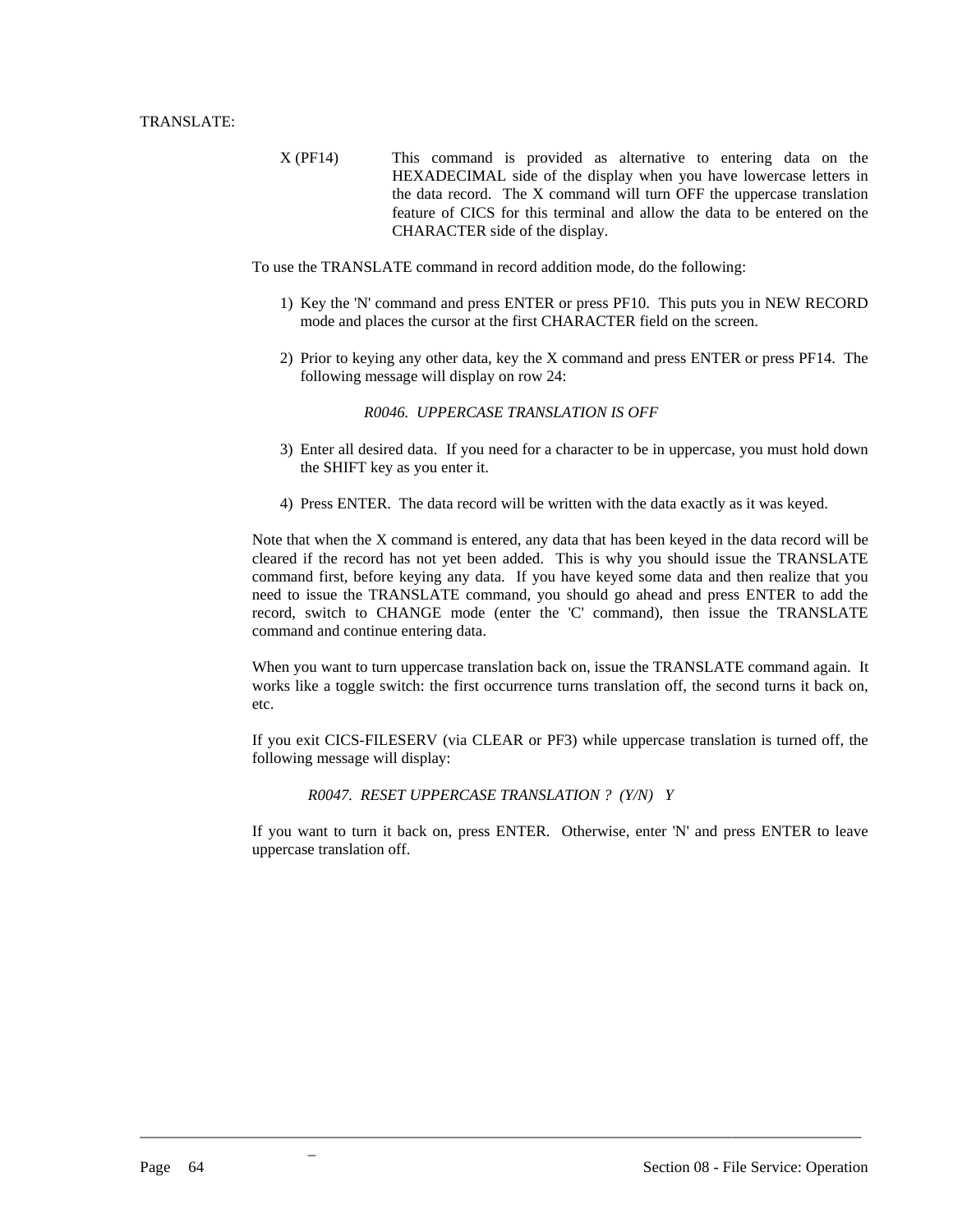## **RECORD TYPE CONSIDERATIONS**

When adding a new record to the file, the following considerations apply:

| <b>MULTIPLE-PAGE RECORDS:</b>   | When the record is longer than 340 positions in length, enter all required<br>data on the first page and press ENTER to ADD the record.                                                                             |
|---------------------------------|---------------------------------------------------------------------------------------------------------------------------------------------------------------------------------------------------------------------|
|                                 | Then scroll (PF6 or 'U') or page (PF4 or 'P') to the next available position,<br>change the command to 'C' and press ENTER (or press PF9), key the<br>remaining data and press ENTER.                               |
| <b>VARIABLE-LENGTH RECORDS:</b> | When the file contains variable-length records, the record length will be<br>requested in the upper left-hand corner of the screen.                                                                                 |
|                                 | The default will be set to 340 positions. Enter the desired record length in<br>this field if other than default.                                                                                                   |
| <b>CHARACTER/HEX MODE:</b>      | The screen is initially set to character input mode. Use the change mode<br>command (PF5 or 'T') for hex mode entry.                                                                                                |
| <b>KEYED FILES:</b>             | Data must be entered in the actual position(s) of the record that will be used<br>as the key. Failure to do this will result in a key field of all spaces.                                                          |
| <b>RRDS FILES:</b>              | The record number must be specified in the key position of the command<br>line following the file name when the file is a VSAM relative record file.                                                                |
|                                 | There must be at least one space between the file name and the Relative<br>Record Number.                                                                                                                           |
| <b>ESDS FILES:</b>              | When the file is a VSAM ESDS file, the record will be added at the next<br>available RBA in the file. The RBA will display when the add is<br>completed.                                                            |
| <b>BDAM FILES:</b>              | The 'N' function can not be used to ADD a record to a BDAM file.                                                                                                                                                    |
|                                 | An empty record must first be retrieved at the desired record number<br>location using the T (INQUIRY) command. The empty record is then filled<br>with data and then updated on the file using the CHANGE command. |

\_\_\_\_\_\_\_\_\_\_\_\_\_\_\_\_\_\_\_\_\_\_\_\_\_\_\_\_\_\_\_\_\_\_\_\_\_\_\_\_\_\_\_\_\_\_\_\_\_\_\_\_\_\_\_\_\_\_\_\_\_\_\_\_\_\_\_\_\_\_\_\_\_\_\_\_\_\_\_\_\_\_\_\_\_\_\_\_\_\_\_\_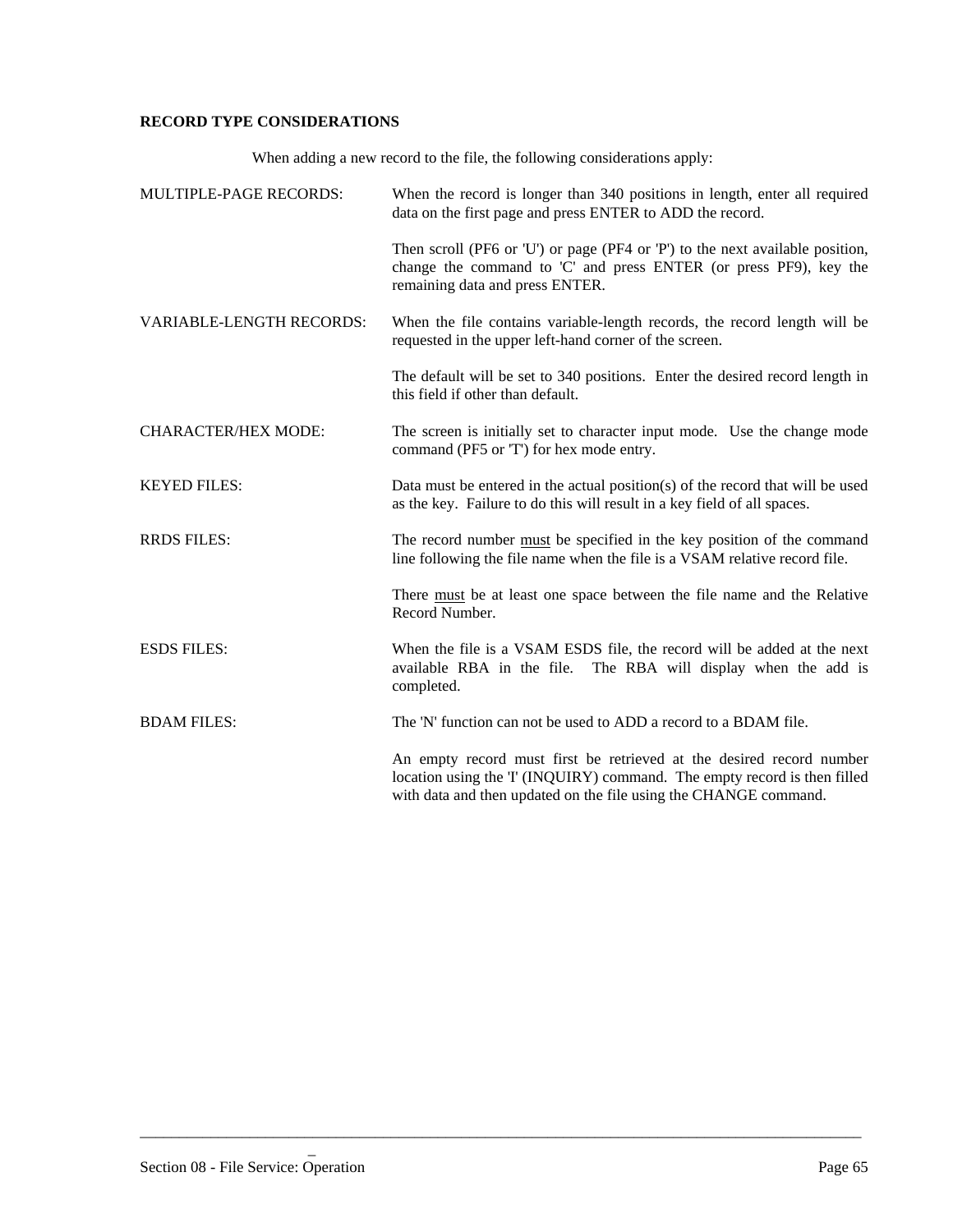# **DELETING A DATA RECORD**

Existing records on files may be deleted through the use of the DELETE command. Deletion is valid for VSAM files only.

## **PROGRAM OPERATION**

To delete a data record, enter the transaction as follows:

## FSRV D XXXXXXXX NNNN...NNNN

Where ...

| <b>FSRV</b> | $=$ Transaction Code                    |
|-------------|-----------------------------------------|
| X           | $=$ Requested Dataset Name              |
| NNNNNNNN    | $=$ Record Key of record to be deleted. |

\_\_\_\_\_\_\_\_\_\_\_\_\_\_\_\_\_\_\_\_\_\_\_\_\_\_\_\_\_\_\_\_\_\_\_\_\_\_\_\_\_\_\_\_\_\_\_\_\_\_\_\_\_\_\_\_\_\_\_\_\_\_\_\_\_\_\_\_\_\_\_\_\_\_\_\_\_\_\_\_\_\_\_\_\_\_\_\_\_\_\_\_

When invoked, the record display screen will appear with the requested record and the following message will display on row 24:

## *R0003. PRESS ENTER TO DELETE THIS RECORD*

If deletion is not desired, change an operand in the command line or press PF3 or CLEAR.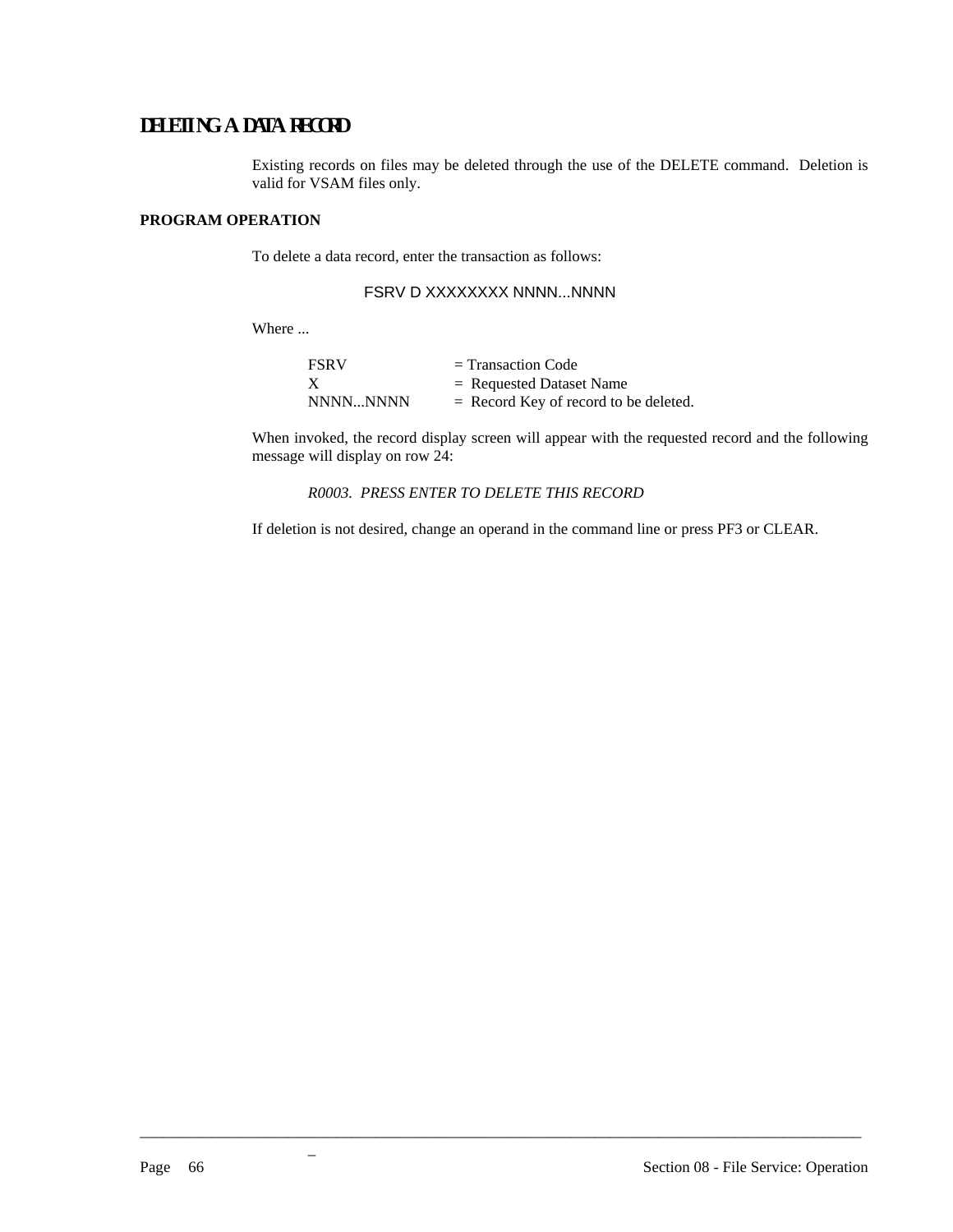# **PRINTING A RECORD ON AN ON-LINE PRINTER**

Any record in a file can be printed on an on-line printer through the use of the QUEUE command. The printer must be a standard terminal printer that is known to CICS by a 4-character ID. It may reside anywhere in the CICS network (it does not have to be on the same control unit with the originating terminal) and may be defined as local or remote.

## **PROGRAM OPERATION**

To print a data record, enter the transaction as follows:

## FSRV Q DDDDDDDD NNNN...NNNN

Where ...

| <b>FSRV</b>      | $=$ Transaction Code.                   |
|------------------|-----------------------------------------|
| -0               | $=$ Command Code for printing a record. |
| <b>DDDDDDDDD</b> | $=$ Requested Dataset Name.             |
| NNNNNNNN         | $=$ Record Key of record to be printed. |

When invoked the following message will display:

 *R0037. ENTER ON-LINE PRINTER ID \_ \_ \_ \_* 

Enter the four-character ID of the terminal printer. If the ID is not known to CICS, you will receive the message

 *R0040. INVALID TERMINAL ID REQUESTED.* 

You must then re-issue the QUEUE command and enter the correct ID.

If the printer is known to CICS, you will receive the message

 *R0039. RECORD PRINT SUCCESSFULLY STARTED.* 

\_\_\_\_\_\_\_\_\_\_\_\_\_\_\_\_\_\_\_\_\_\_\_\_\_\_\_\_\_\_\_\_\_\_\_\_\_\_\_\_\_\_\_\_\_\_\_\_\_\_\_\_\_\_\_\_\_\_\_\_\_\_\_\_\_\_\_\_\_\_\_\_\_\_\_\_\_\_\_\_\_\_\_\_\_\_\_\_\_\_\_\_

This indicates that a print task has been started for the printer. If the printer is currently busy with another task, this record will print when it is finished. Otherwise, the print should commence immediately.

The terminal is now free for any CICS activity.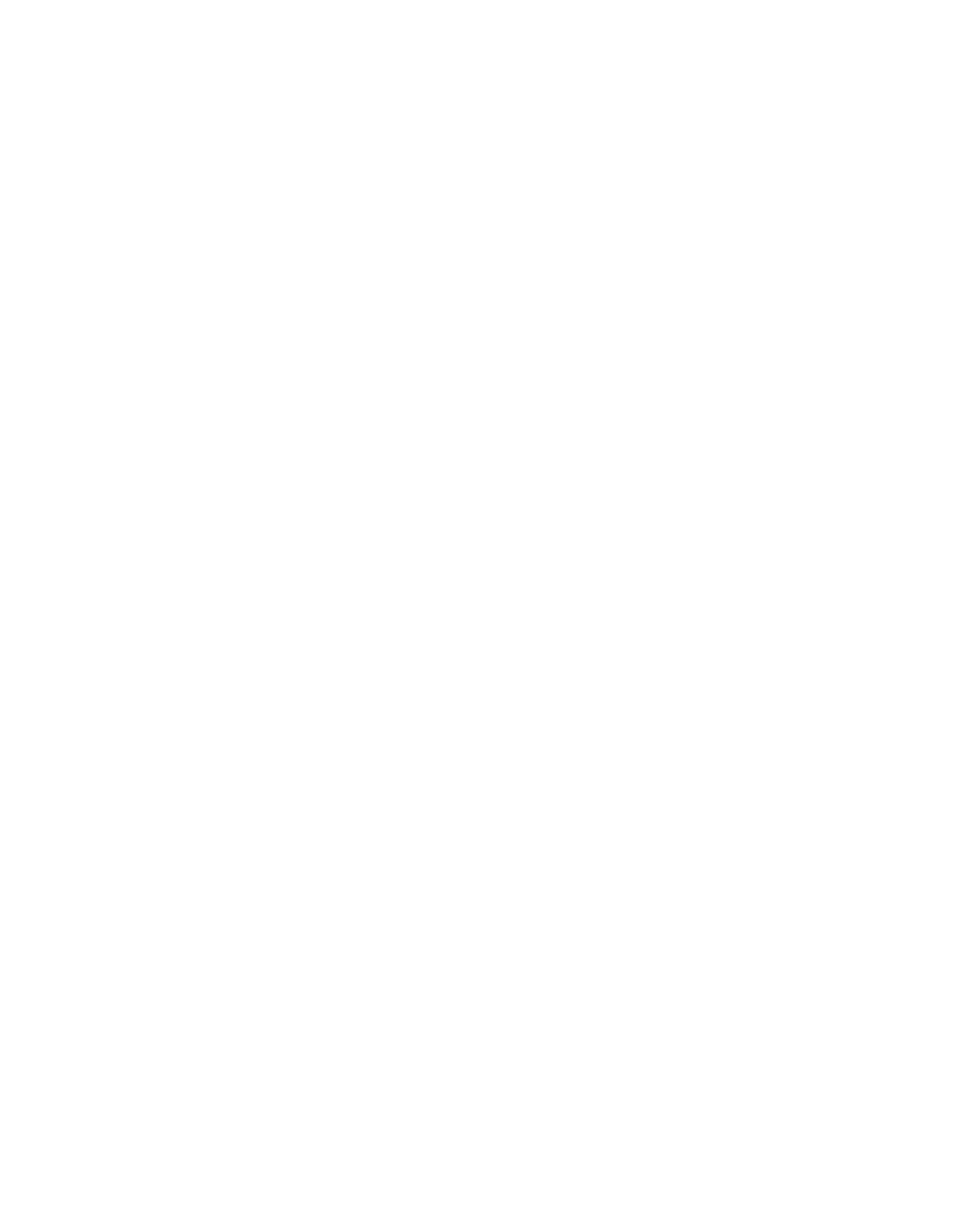# **SEARCHING AND CHING NULTIPLE RECORDS - LOCATE**

The LOCATE command of CICS-FILESERV provides the ability to perform powerful file manipulation functions without the necessity of writing a program.

LOCATE allows you to enter a 'Query' for any VSAM or BDAM file which consists of up to ten fields of selection criteria. Selection information can be connected with AND or OR statements to effectively 'program' the logic to be used in searching the file.

After entering the query and selecting all output options (described below), CICS-FILESERV will proceed sequentially through the file, starting with the beginning key or record number that you specify, searching for records which match the selection criteria.

The OUTPUT DISPOSITION OPTIONS which you choose instruct CICS-FILESERV what to do with the records that match the selection criteria. You may display them on the terminal, print them on an on-line printer, add them to another file, delete them, or perform simple or complex data modification to them.

To effectively use the LOCATE function, you need to be familiar with the record format of the records in the file to be queried. Fields are identified according to their relative position and length in the record. You should know the data format of the record fields so that you will know when to enter selection data in character or hexadecimal. You may need to know if the file contains variable length records or multiple format records.

## **PROGRAM OPERATION**

To initiate the LOCATE function, enter the transaction as follows:

## FSRV L DDDDDDDD NNN....NNN

Where ...

| <b>FSRV</b>     | $=$ Transaction Code                   |
|-----------------|----------------------------------------|
| Ι.              | $=$ Command Code Locate                |
| <b>DDDDDDDD</b> | $=$ Requested Dataset Name             |
| NNNNNN          | $=$ The starting key or record number. |

The starting key or record number will position the file to a certain point prior to beginning the search. All of the rules for key entry which are used in displaying records apply here as well. If you want to start the search at the beginning of the file, enter the key of the first record in the file (this could be a generic key, if desired).

When invoked, the INPUT SELECTION SPECIFICATIONS screen will appear with the following message on line 24 of the screen.

 *SUPPLY LOCATE SPECIFICATIONS AND PRESS ENTER* 

The cursor is automatically positioned at the first POSITION field, ready for entry.

\_\_\_\_\_\_\_\_\_\_\_\_\_\_\_\_\_\_\_\_\_\_\_\_\_\_\_\_\_\_\_\_\_\_\_\_\_\_\_\_\_\_\_\_\_\_\_\_\_\_\_\_\_\_\_\_\_\_\_\_\_\_\_\_\_\_\_\_\_\_\_\_\_\_\_\_\_\_\_\_\_\_\_\_\_\_\_\_\_\_\_\_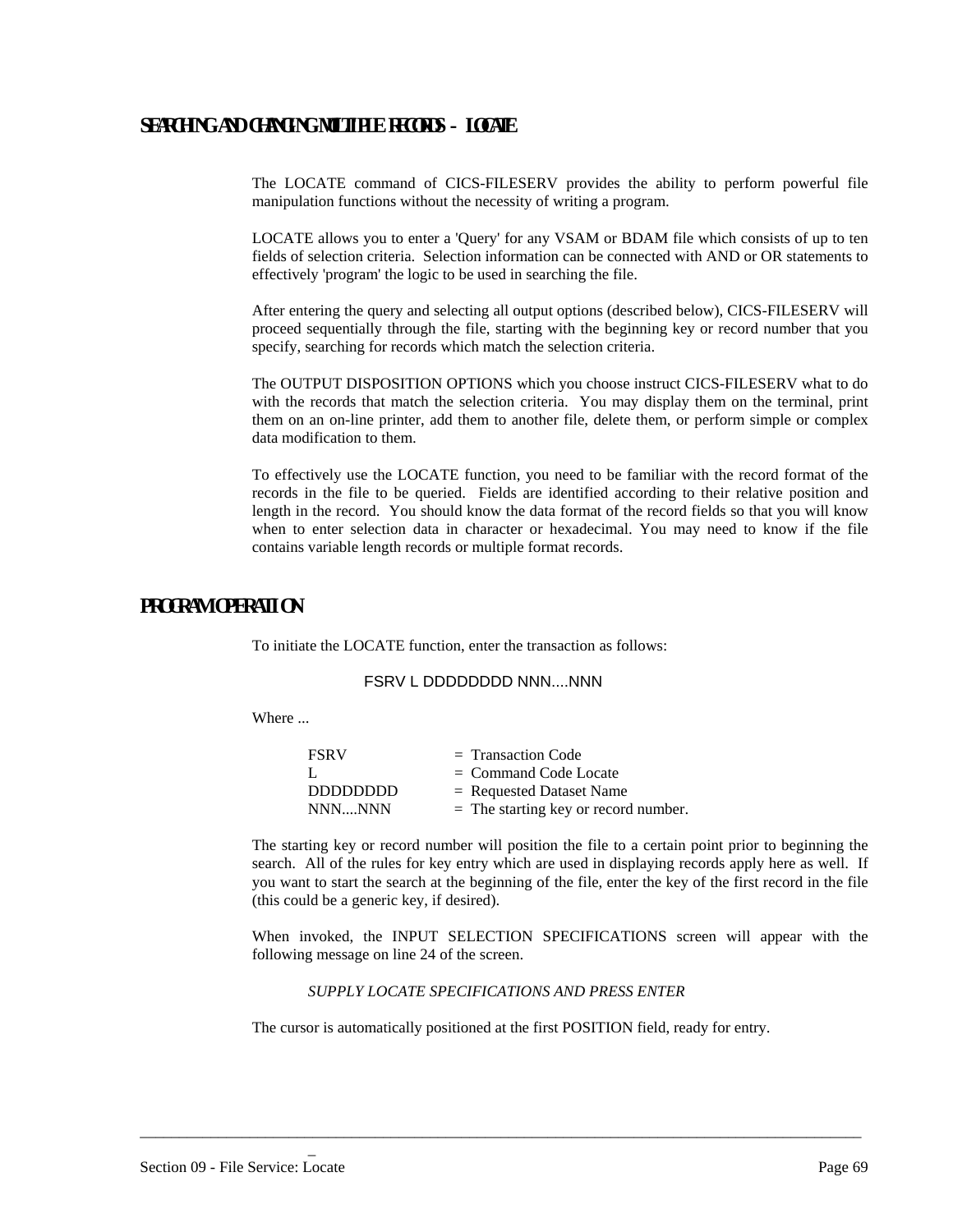## **THE INPUT SELECTION SPECIFICATIONS SCREEN**

The following screen is used to construct the Query, which controls the selection of records from the input file:

| <b>FSRV L CPXCSL</b> 00000001                       |               |                                                                                                                                                                                   |
|-----------------------------------------------------|---------------|-----------------------------------------------------------------------------------------------------------------------------------------------------------------------------------|
|                                                     |               | <b>CICS-FILESERV LOCATE FUNCTION</b><br><b>INPUT SELECTION SPECIFICATIONS</b>                                                                                                     |
| POSITION LENGTH OPERATOR COMPARISON DATA            |               | <b>CONNECTOR</b>                                                                                                                                                                  |
|                                                     |               |                                                                                                                                                                                   |
|                                                     |               |                                                                                                                                                                                   |
|                                                     |               |                                                                                                                                                                                   |
|                                                     |               |                                                                                                                                                                                   |
|                                                     |               |                                                                                                                                                                                   |
|                                                     |               |                                                                                                                                                                                   |
|                                                     |               |                                                                                                                                                                                   |
|                                                     |               |                                                                                                                                                                                   |
|                                                     |               |                                                                                                                                                                                   |
| <b>POSITION</b><br><b>LENGTH</b><br><b>OPERATOR</b> |               | RECORD POSITION, RELATIVE TO (1).<br>REQUIRED FOR NUMERIC COMPARISON DATA ONLY.<br>$= (EOUAL),$ $\langle (LESS) THAN),$ $> (GREATER) THAN),$                                      |
| <b>COMPARISON DATA</b><br><b>CONNECTOR</b>          | 'AND' OR 'OR' | $\equiv$ (NOT EQUAL), $\sim$ (NOT LESS THAN), $\Rightarrow$ (NOT GREATER THAN<br>L (RANGE) SEPARATE LOW-HIGH LIMITS WITH (-)<br>MAY BE ENTERED IN CHARACTER OR HEX $(X', \ldots)$ |
|                                                     |               | R0035. SUPPLY LOCATE SPECIFICATIONS AND PRESS ENTER                                                                                                                               |

## **INPUT SELECTION FIELD DESCRIPTIONS**

You may enter up to ten field selection entries. If more than one line is entered, all lines except the last one must contain a CONNECTOR field (AND or OR). Following is a description of each of the fields and the acceptable entries:

POSITION Enter a number which represents the position of the first byte of the data field to be compared. The number can be entered without leading zeros. The field position must be entered relative to '1'. That is, byte 1 of the record is position 1, byte 2 is position 2, etc.

> If an asterisk (\*) is entered in the POSITION field (with no other numbers) it signifies a 'record scan'. In this case, each entire record will be scanned for the COMPARISON DATA.

LENGTH Length is not required (but may be entered) if the COMPARISON DATA for this field is alphanumeric. In this case, the length of the COMPARISON DATA is used as the field length.

\_\_\_\_\_\_\_\_\_\_\_\_\_\_\_\_\_\_\_\_\_\_\_\_\_\_\_\_\_\_\_\_\_\_\_\_\_\_\_\_\_\_\_\_\_\_\_\_\_\_\_\_\_\_\_\_\_\_\_\_\_\_\_\_\_\_\_\_\_\_\_\_\_\_\_\_\_\_\_\_\_\_\_\_\_\_\_\_\_\_\_\_

If the data to be compared is all numbers, or if alpha-numeric data has trailing spaces, the length must be entered. One or two characters may be entered. The maximum field length for one compare is 35 bytes.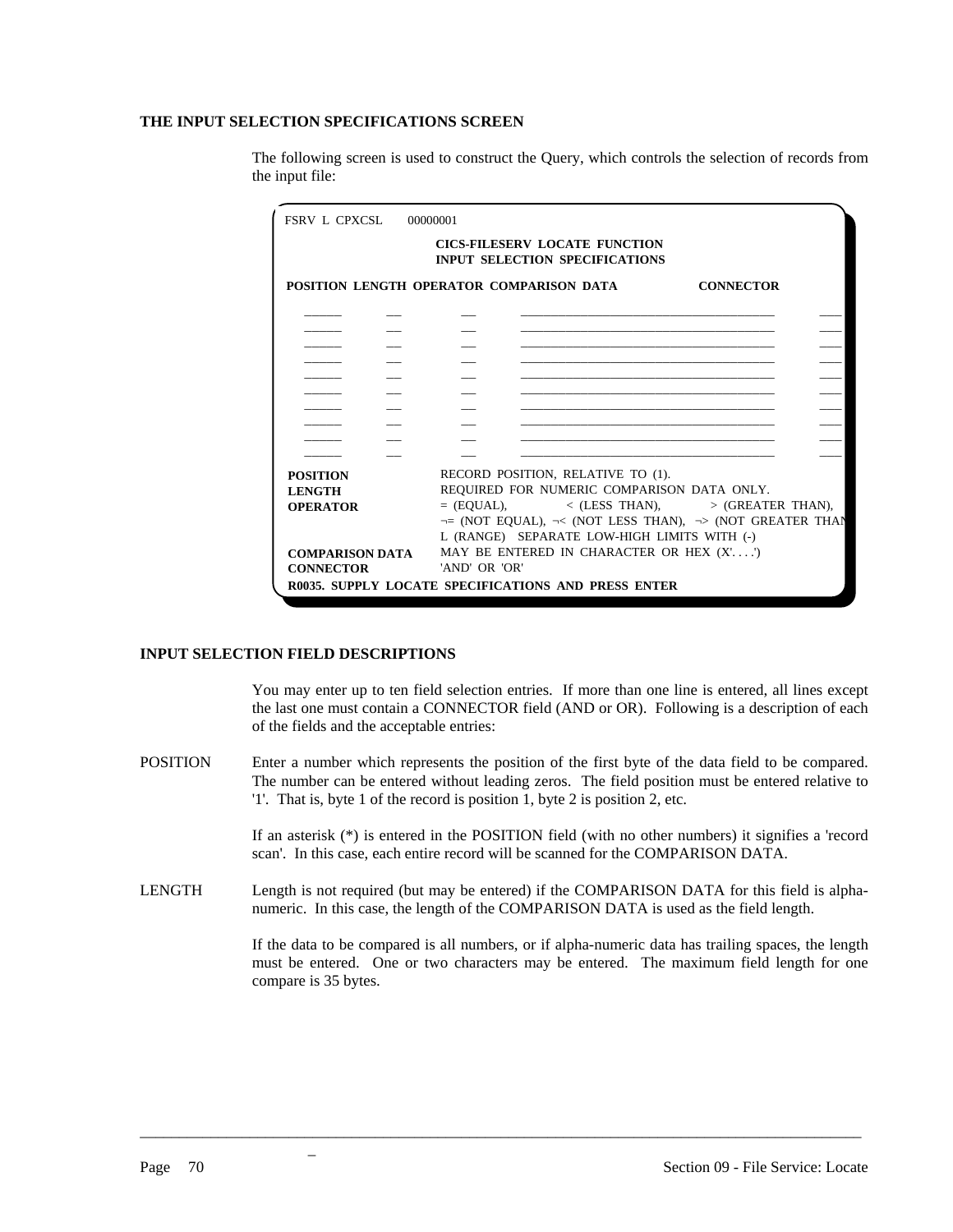#### OPERATOR The OPERATOR is the type of compare to be done for this field. OPERATOR codes are :

- = (equals sign) Indicates that the condition will be TRUE for this field if the data at the INPUT POSITION for the specified LENGTH is equal to the COMPARISON DATA.
- $\neg$  = (not sign, equals sign) Indicates that the condition will be TRUE for this field if the data at the INPUT POSITION for the specified LENGTH is not equal to the COMPARISON DATA.
- < (left arrow) Indicates that the condition will be TRUE for this field if the data at the INPUT POSITION for the specified LENGTH is less than the COMPARISON DATA.
- > (right arrow) Indicates that the condition will be TRUE for this field if the data at the INPUT POSITION for the specified LENGTH is greater than the COMPARISON DATA.
- $\neg$  (not sign, left arrow) Indicates that the condition will be TRUE for this field if the data at the INPUT POSITION for the specified LENGTH is not less than the COMPARISON DATA.
- $\rightarrow$  (not sign, right arrow) Indicates that the condition will be TRUE for this field if the data at the INPUT POSITION for the specified LENGTH is not greater than the COMPARISON DATA.
- L (low-high limits) Indicates that the condition will be TRUE for this field if the data at the INPUT POSITION for the specified LENGTH is within the range of the first and second comparison data fields.

 The first and second comparison data fields are specified by entering the LOW value, followed by a slash  $($ ) and the high value in the COMPARISON DATA field. Both comparison values must be the same length unless @FIELD specification is used (see COMPARISON DATA).

 The condition will be TRUE if the data at the INPUT POSITION for the specified LENGTH is equal to or greater than the first comparison value AND less than or equal to the second comparison value.

## COMPARISON DATA

The comparison data is the constant value to be compared to the data in the record field at the specified POSITION for the specified LENGTH. Up to 35 bytes of comparison data may be entered. The COMPARISON DATA may be entered in any of the following five ways:

1) CHARACTER CONSTANT - A character constant is entered as 1 to 35 bytes of alphanumeric data or 1 to 16 bytes of numeric data. No quotes or other delimiters need be keyed. Negative numeric values are entered by preceding the number with a minus sign (- ).

| Example: | ABCD    |
|----------|---------|
|          | 247.XY  |
|          | 105     |
|          | $-3300$ |

\_\_\_\_\_\_\_\_\_\_\_\_\_\_\_\_\_\_\_\_\_\_\_\_\_\_\_\_\_\_\_\_\_\_\_\_\_\_\_\_\_\_\_\_\_\_\_\_\_\_\_\_\_\_\_\_\_\_\_\_\_\_\_\_\_\_\_\_\_\_\_\_\_\_\_\_\_\_\_\_\_\_\_\_\_\_\_\_\_\_\_\_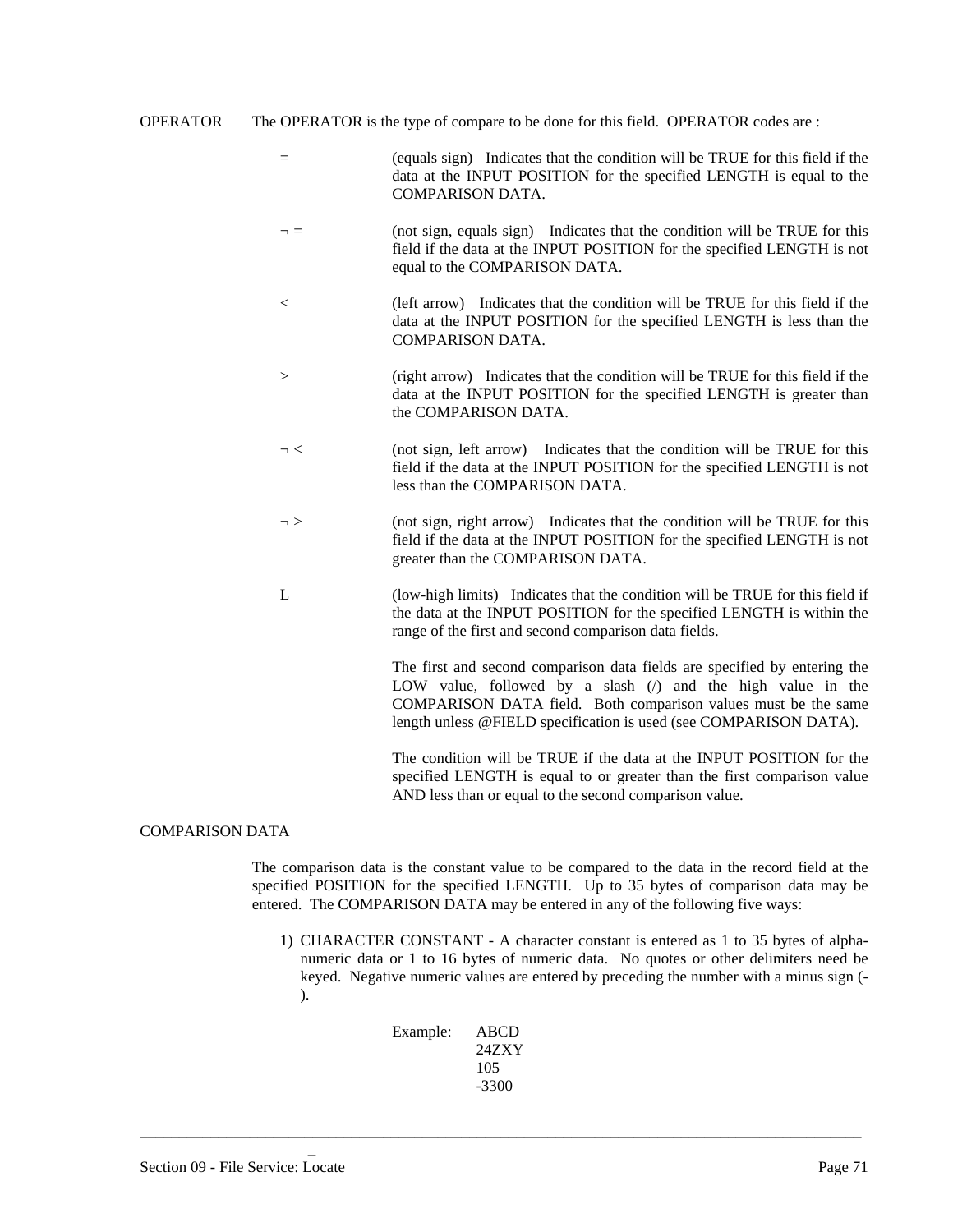2) DELIMITED CHARACTER CONSTANT - If spaces are to be included in the comparison value, or numeric data is to be compared as if it were alpha-numeric, enclose the CHARACTER CONSTANT (as described above) in single quotes ('). In this case, up to 33 bytes of data (either numeric or alpha-numeric) may be entered.

> Example: 'ABCD ' '24 ZXY' '000000111112222244444'

3) HEXADECIMAL DATA - Hexadecimal comparison data can be entered by preceding the value with X' and following the last digit with a single quotation mark ('). Up to 32 digits may be keyed, representing up to 16 bytes of hexadecimal data.

> Example: X'0001052C' X'F0F140400000'

4) @FIELD SPECIFICATION - If it is desired that the comparison data be another field in the record rather than a data constant, this can be accomplished by entering an 'at' sign  $(\mathcal{Q})$ followed by the POSITION specification for the comparison field. The position is entered as 1 to 5 digits, the value of which represents the starting byte of the field to be compared.

Example: @120 @00350

5) LOW-HIGH LIMITS - If the OPERATOR code for this field is 'L', the comparison data must be entered as two numeric or alpha-numeric values, separated by a slash (/). The two values must both be the same type (hex, character, etc.) and may be entered in any of the forms discussed above. In all cases except @FIELD specification, the two values must be the same length.

> Example: 100/500 X'00100C'/X'00500C' LLLL/HHHHH @103/@218 ' '/' ZZ'

CONNECTOR The connector field must be entered if more than one line of selection data is specified. All selection lines except the last line must contain a connector. Connector values are:

> AND A connector of AND means that both the current selection line and the next selection line must be TRUE in order for the record to be selected. The word 'AND' or the first letter 'A' can be entered.

> OR A connector of OR means that either the current selection line or the next selection line must be TRUE in order for the record to be selected. The word 'OR' or the first letter 'O' can be entered.

If all connectors are AND, every specified condition must be TRUE for the record to be selected.

If all connectors are OR, the record will be selected if any of the specified conditions are TRUE.

 When both AND and OR connectors are present, selection logic proceeds from the first condition to the last condition evaluating the condition as follows:

1) If the condition is TRUE and the connector is OR, the record is selected.

\_\_\_\_\_\_\_\_\_\_\_\_\_\_\_\_\_\_\_\_\_\_\_\_\_\_\_\_\_\_\_\_\_\_\_\_\_\_\_\_\_\_\_\_\_\_\_\_\_\_\_\_\_\_\_\_\_\_\_\_\_\_\_\_\_\_\_\_\_\_\_\_\_\_\_\_\_\_\_\_\_\_\_\_\_\_\_\_\_\_\_\_

2) If the condition is TRUE and the connector is AND, evaluation continues with the next condition.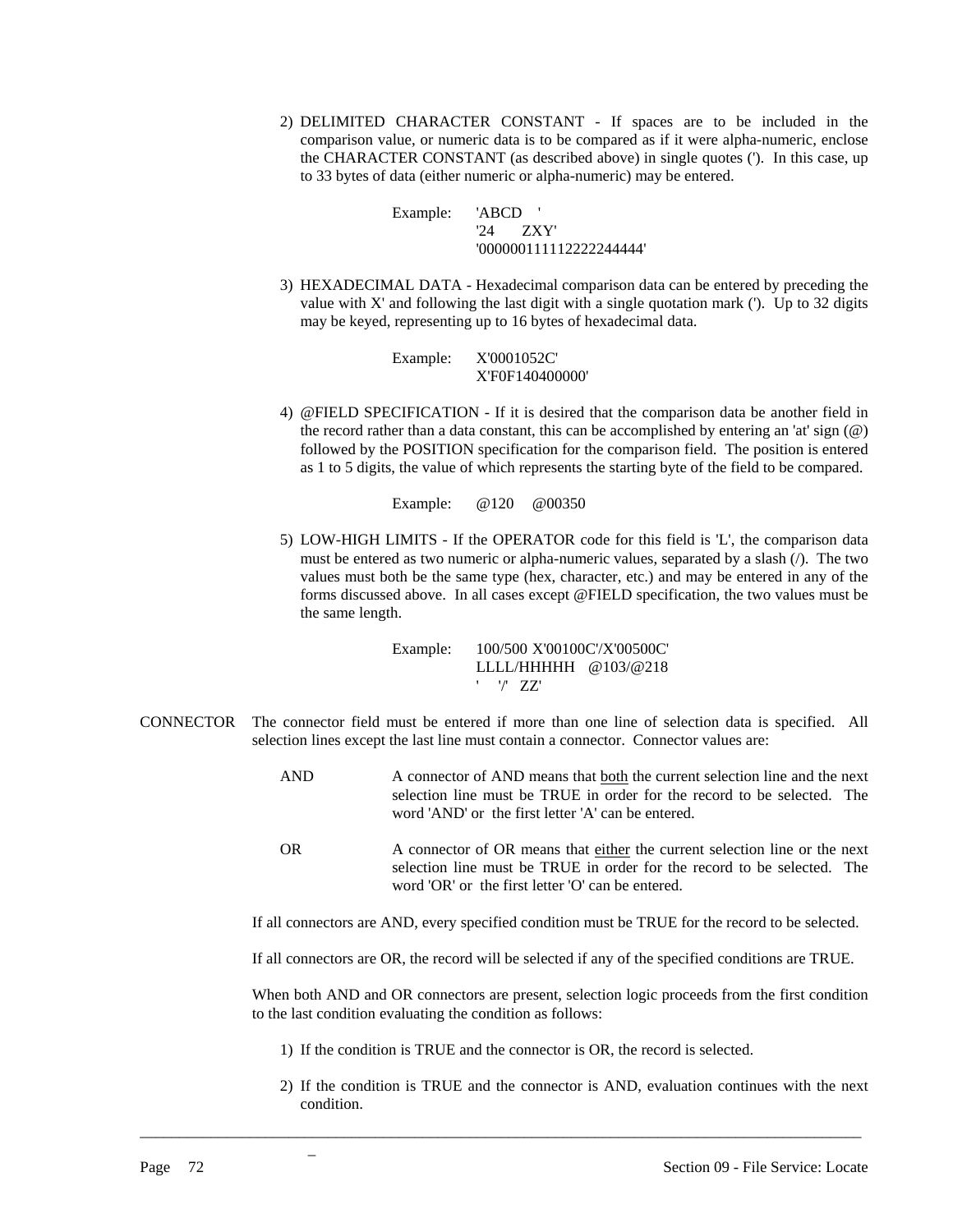- 3) If the condition is FALSE and the connector is OR, evaluation continues with the next condition.
- 4) If the condition is FALSE and the connector is AND, the record is not selected.

\_\_\_\_\_\_\_\_\_\_\_\_\_\_\_\_\_\_\_\_\_\_\_\_\_\_\_\_\_\_\_\_\_\_\_\_\_\_\_\_\_\_\_\_\_\_\_\_\_\_\_\_\_\_\_\_\_\_\_\_\_\_\_\_\_\_\_\_\_\_\_\_\_\_\_\_\_\_\_\_\_\_\_\_\_\_\_\_\_\_\_\_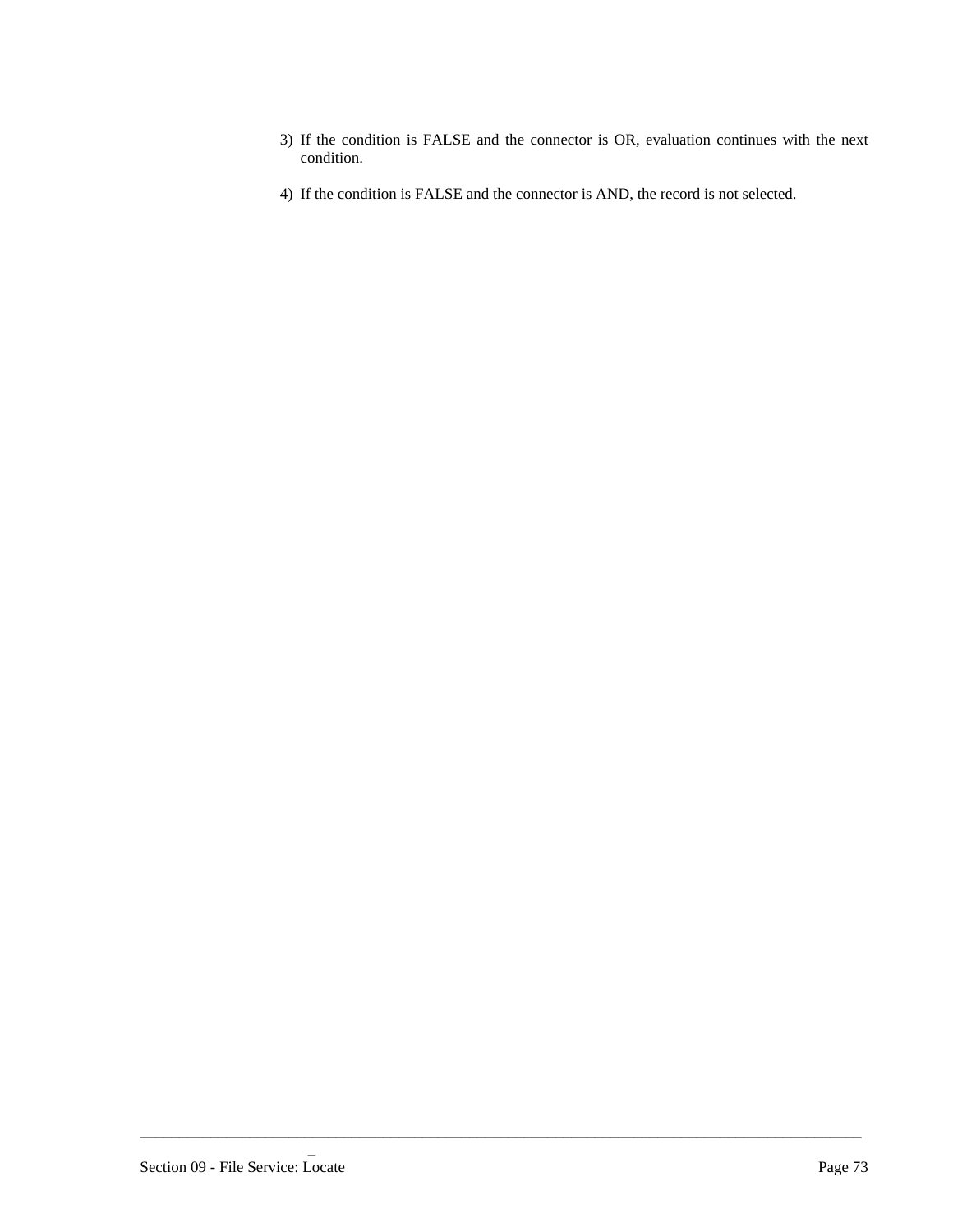## **NOTES ON INPUT SELECTION FIELDS:**

- 1) Alpha-numeric data is compared left-to-right for the specified LENGTH, or the length of the comparison data, if LENGTH is omitted.
- 2) Numeric data is compared algebraically. Both the field data and the comparison data are converted to binary integers and compared. Negative fields will always compare lower than positive fields. A negative value of 200 will compare lower than a negative value of 100.
- 3) When the COMPARISON DATA is numeric, you may specify a negative value by preceding the value with a minus sign (**-**).
- 4) When the COMPARISON DATA is numeric, CICS-FILESERV validates that the field POSITION contains a numeric value before attempting the compare. The numeric value can be Packed or Zoned-Decimal in format. If a valid numeric value is not present in the field, the selection will stop and an error to that effect displayed. You may bypass the record and continue from that point if desired.
- 5) To compare to binary numbers in a data record, use hexadecimal specification for the COMPARISON DATA.
- 6) The characters **'** (quote), @ (at-sign) and **/** (slash) can not be used for COMPARISON DATA since they will be interpreted as special delimiters by CICS-FILESERV. If you need to compare to these characters you must specify them in hexadecimal.
- 7) When the Record Scan option is used (\* in POSITION), it takes CICS-FILESERV longer to evaluate each record to see if it should be selected, since every byte of the input record must be compared to every selection entry. You can expect a slower response using this function, particularly if the records in the file are large.

## **EXAMPLES OF INPUT SELECTION**

 $\overline{a}$ 

The following examples illustrate the coding for various types of selection queries. An explanation follows each example.



This is a simple query. Position 100 of the data record is compared for the value 'PARTNUM'. The length of the compare will be six bytes. All records which are EQUAL will be selected.

\_\_\_\_\_\_\_\_\_\_\_\_\_\_\_\_\_\_\_\_\_\_\_\_\_\_\_\_\_\_\_\_\_\_\_\_\_\_\_\_\_\_\_\_\_\_\_\_\_\_\_\_\_\_\_\_\_\_\_\_\_\_\_\_\_\_\_\_\_\_\_\_\_\_\_\_\_\_\_\_\_\_\_\_\_\_\_\_\_\_\_\_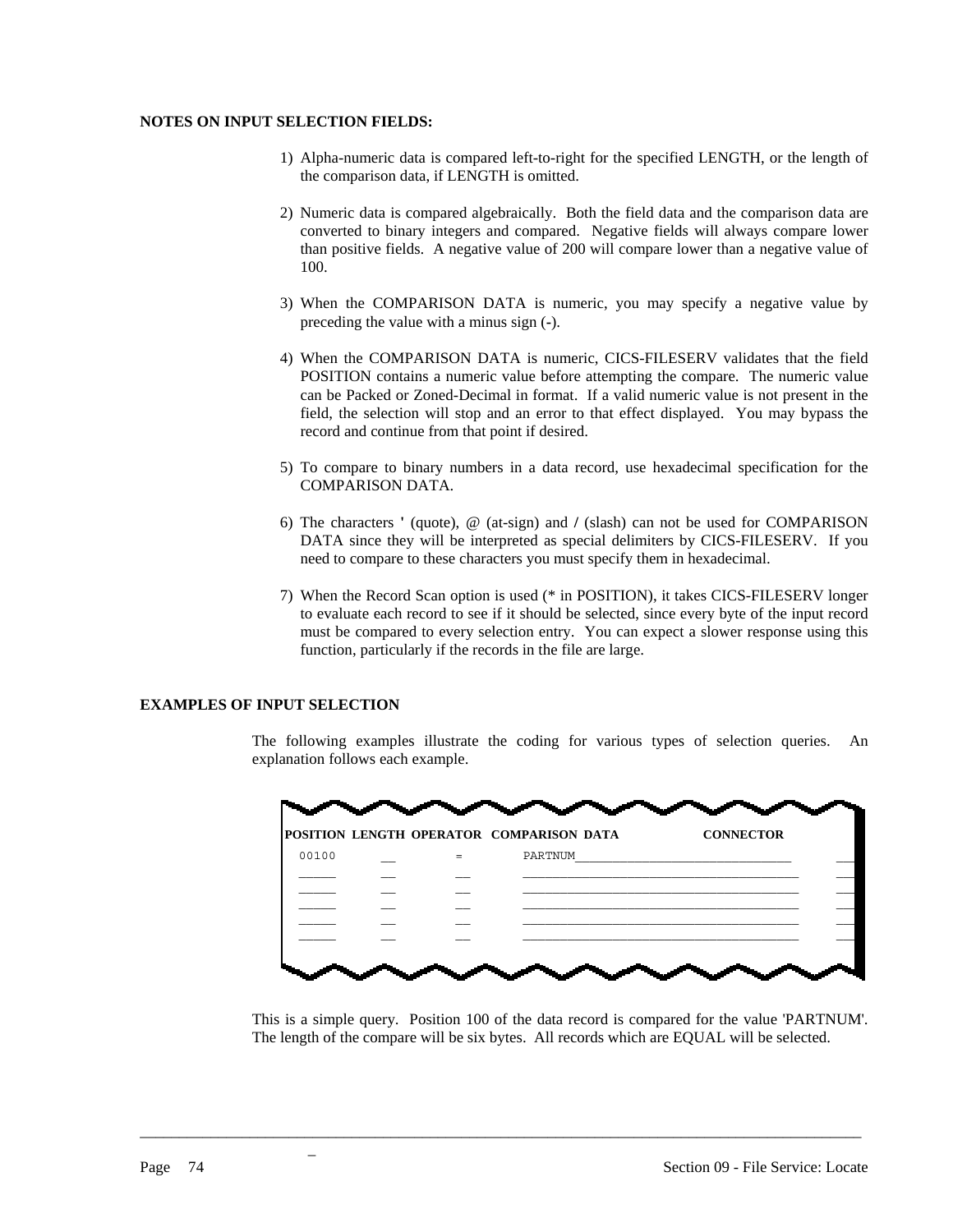|       |   |        | POSITION LENGTH OPERATOR COMPARISON DATA | <b>CONNECTOR</b> |
|-------|---|--------|------------------------------------------|------------------|
| 00100 | 5 | $\geq$ | 300                                      |                  |
|       |   |        |                                          |                  |
|       |   |        |                                          |                  |
|       |   |        |                                          |                  |
|       |   |        |                                          |                  |

This is a simple numeric query. The 5-byte field at position 100 of the data record is compared for a numeric value of '300' All records which contain a positive number of '301' or greater will be selected. The data field in the record may be packed or unpacked.

|       |        | POSITION LENGTH OPERATOR COMPARISON DATA | <b>CONNECTOR</b> |
|-------|--------|------------------------------------------|------------------|
| 00085 | $\,<$  | 1000                                     |                  |
| 00085 | $\geq$ | 5000                                     |                  |
|       |        |                                          |                  |
|       |        |                                          |                  |
|       |        |                                          |                  |
|       |        |                                          |                  |

In this example, the 3-byte field at position 85 of the data record is compared for a numeric value which is less-than 10,000 and greater-than 5,000 All records which contain a positive number of 5,001 through 9,999 or will be selected. The data field in the record must be packed since a 3 byte unpacked field could not contain these values.

| <b>CONNECTOR</b> | POSITION LENGTH OPERATOR COMPARISON DATA |     |           |       |
|------------------|------------------------------------------|-----|-----------|-------|
|                  | 5000/10000                               | L   |           | 00085 |
|                  |                                          | $=$ | $\bigcap$ | 00085 |
|                  |                                          |     |           |       |
|                  |                                          |     |           |       |
|                  |                                          |     |           |       |
|                  |                                          |     |           |       |

In this example, the 3-byte field at position 85 of the data record is compared for a numeric value which is equal-to or greater-than 5,000 and equal-to or less-than 10,000, or is equal-to zero. All records which contain zeros or a positive number of 5,000 through 10,000 or will be selected. The data field in the record must be packed since a 3-byte unpacked field could not contain these values.

\_\_\_\_\_\_\_\_\_\_\_\_\_\_\_\_\_\_\_\_\_\_\_\_\_\_\_\_\_\_\_\_\_\_\_\_\_\_\_\_\_\_\_\_\_\_\_\_\_\_\_\_\_\_\_\_\_\_\_\_\_\_\_\_\_\_\_\_\_\_\_\_\_\_\_\_\_\_\_\_\_\_\_\_\_\_\_\_\_\_\_\_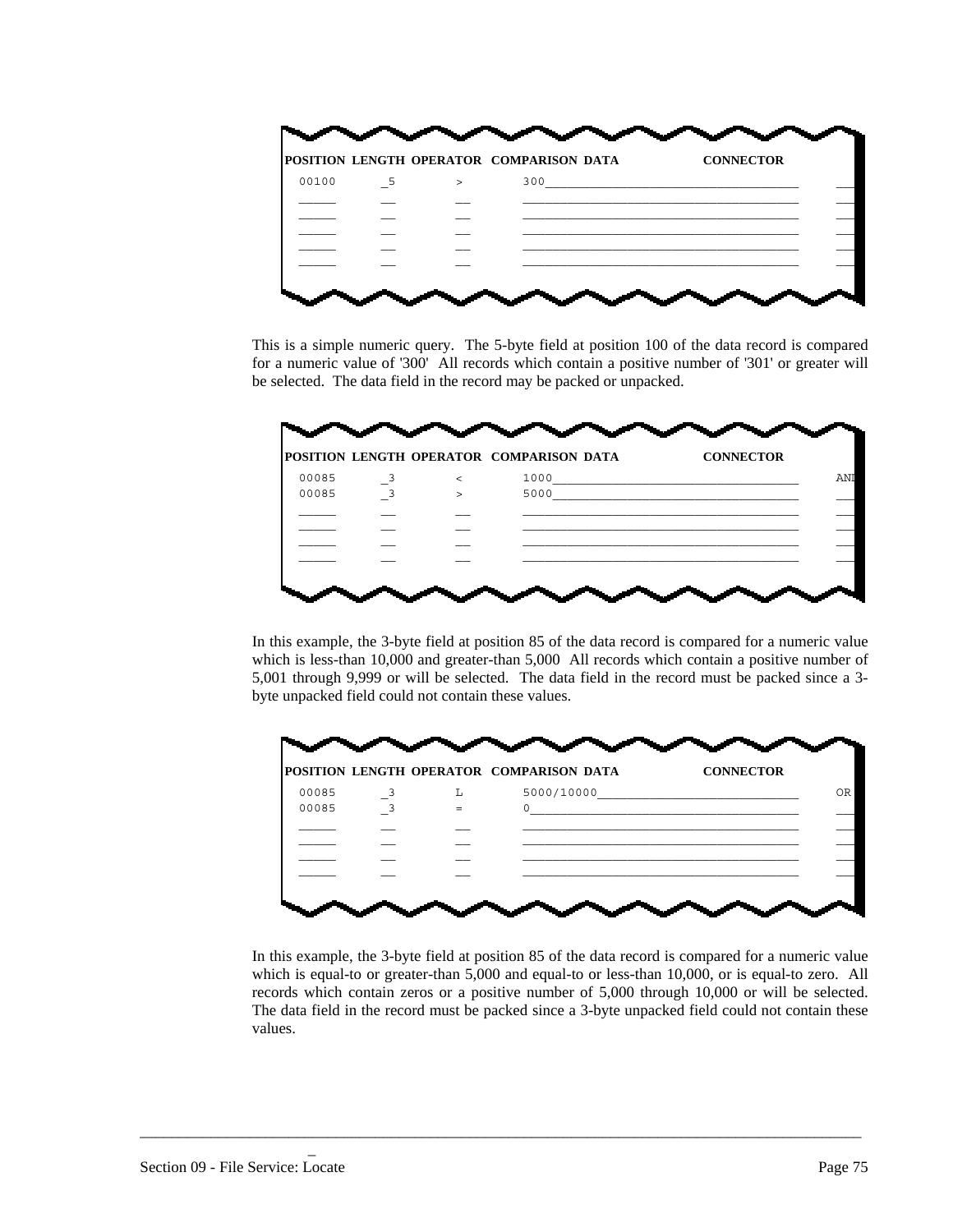|       |    |                  | POSITION LENGTH OPERATOR COMPARISON DATA | <b>CONNECTOR</b> |   |
|-------|----|------------------|------------------------------------------|------------------|---|
| 00210 | 8  | $\blacksquare =$ | X'0000000000000000'X                     |                  | Α |
| 00062 | 10 | $\blacksquare =$ | 'ALPHA BETA'                             |                  |   |
| 130   |    | L.               | 120/320                                  |                  |   |
|       |    |                  |                                          |                  |   |
|       |    |                  |                                          |                  |   |
|       |    |                  |                                          |                  |   |

In order for a record to be selected using this query, position 210 for 8 bytes must NOT consist entirely of binary zeros AND position 62 for 10 bytes must NOT contain 'ALPHA BETA'. If this condition is TRUE, the record will be selected. If this condition is FALSE (210 for 8 bytes contains only binary zeros or 62 contains 'ALPHA BETA'), the record can still be selected if position 130 contains a 4-byte numeric value in the range or 120 through 320.

Remember that multiple NOT EQUAL conditions (of the same position) must always be connected by AND. NOT EQUAL conditions connected by OR will always be TRUE, resulting in record selection of unwanted records (see *NOTES ON EXAMPLES*, below).

|         |     | POSITION LENGTH OPERATOR COMPARISON DATA | <b>CONNECTOR</b> |
|---------|-----|------------------------------------------|------------------|
| $\star$ | $=$ | X'507D'                                  |                  |
| $\star$ | $=$ | 'POLICY'                                 |                  |
|         |     |                                          |                  |
|         |     |                                          |                  |
|         |     |                                          |                  |
|         |     |                                          |                  |

In this example, the entire record will be scanned for a hexadecimal value of 507D occurring in any two consecutive bytes OR a character value of 'POLICY' occurring in any six consecutive bytes. The record will be selected if either value is found.



In this query, the 6-byte field at position 540 of the data record is compared to position 235 of the data record. If position 540 contains an alpha-numeric value which is less-than the 6-byte value at position 235 AND if it contains a non-zero numeric value it will be selected.

\_\_\_\_\_\_\_\_\_\_\_\_\_\_\_\_\_\_\_\_\_\_\_\_\_\_\_\_\_\_\_\_\_\_\_\_\_\_\_\_\_\_\_\_\_\_\_\_\_\_\_\_\_\_\_\_\_\_\_\_\_\_\_\_\_\_\_\_\_\_\_\_\_\_\_\_\_\_\_\_\_\_\_\_\_\_\_\_\_\_\_\_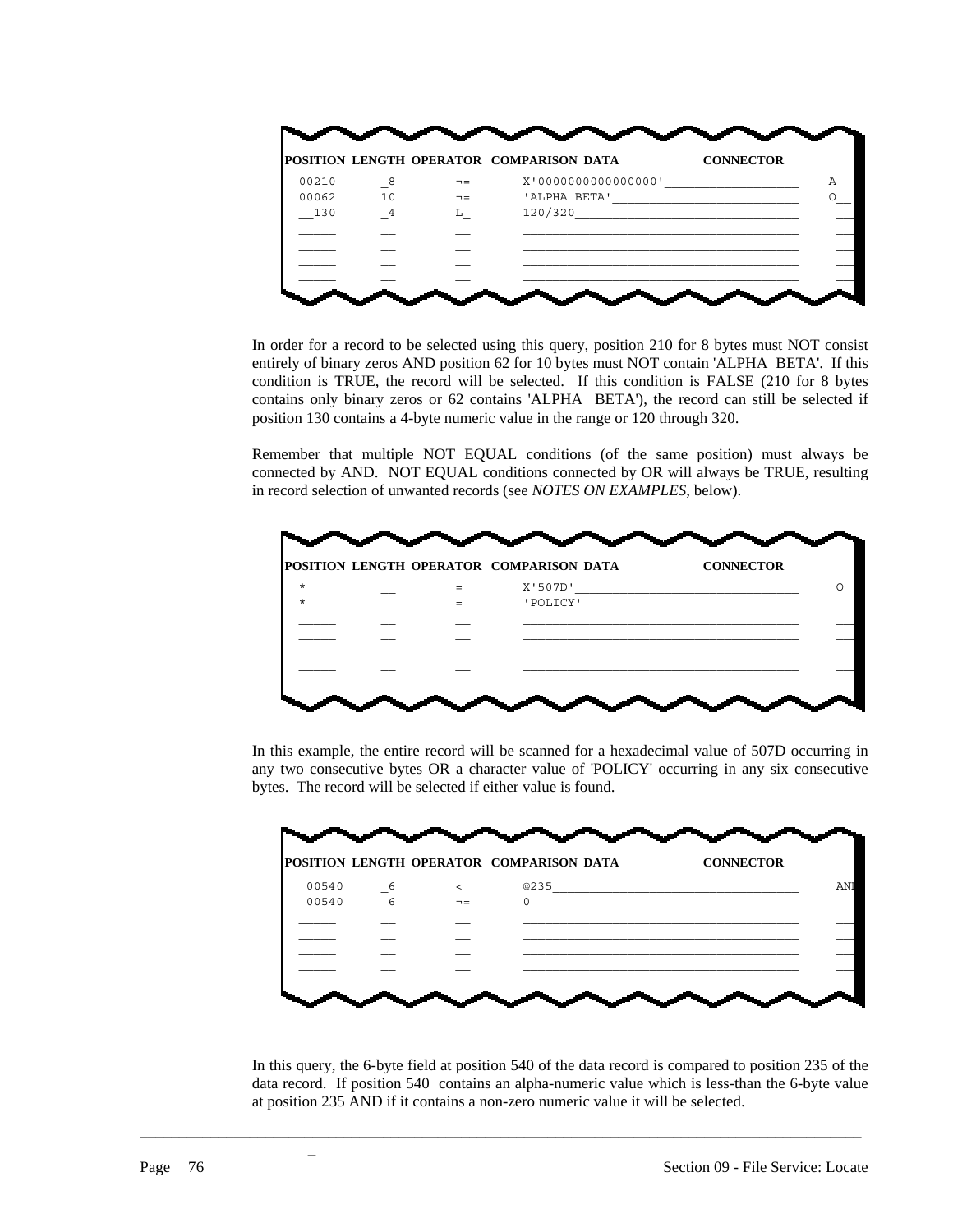Note that when using @FIELD specification, it is not possible to specify a numeric compare.

\_\_\_\_\_\_\_\_\_\_\_\_\_\_\_\_\_\_\_\_\_\_\_\_\_\_\_\_\_\_\_\_\_\_\_\_\_\_\_\_\_\_\_\_\_\_\_\_\_\_\_\_\_\_\_\_\_\_\_\_\_\_\_\_\_\_\_\_\_\_\_\_\_\_\_\_\_\_\_\_\_\_\_\_\_\_\_\_\_\_\_\_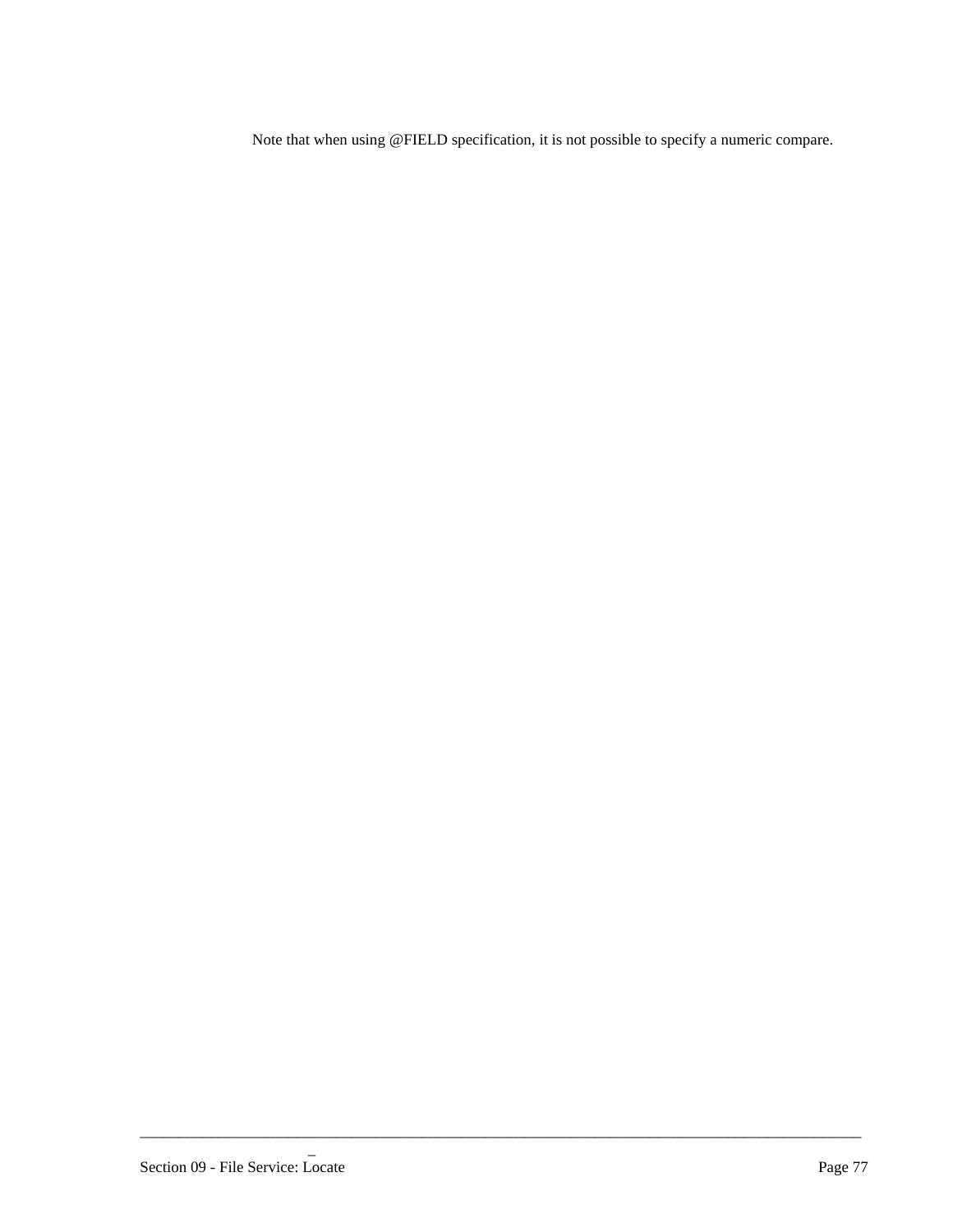|       |                         |   | POSITION LENGTH OPERATOR COMPARISON DATA | <b>CONNECTOR</b> |
|-------|-------------------------|---|------------------------------------------|------------------|
| 00085 |                         | ⋗ | 00 <sub>o</sub>                          |                  |
| 00085 | $\overline{\mathbf{a}}$ |   | $-100$                                   |                  |
|       |                         |   |                                          |                  |
|       |                         |   |                                          |                  |
|       |                         |   |                                          |                  |
|       |                         |   |                                          |                  |

In this example, the 3-byte field at position 85 of the data record is compared for a positive numeric value (greater-than zero) OR a negative value of -100. The record will be selected if either condition is met.



This is an example of @FIELD specification and LOW/HIGH limit checking. The 5-byte field at position 18 must be equal-to or greater-than the 5-byte value at position 25 AND equal-to or lessthan the value at position 30 in order to be selected.

\_\_\_\_\_\_\_\_\_\_\_\_\_\_\_\_\_\_\_\_\_\_\_\_\_\_\_\_\_\_\_\_\_\_\_\_\_\_\_\_\_\_\_\_\_\_\_\_\_\_\_\_\_\_\_\_\_\_\_\_\_\_\_\_\_\_\_\_\_\_\_\_\_\_\_\_\_\_\_\_\_\_\_\_\_\_\_\_\_\_\_\_

\_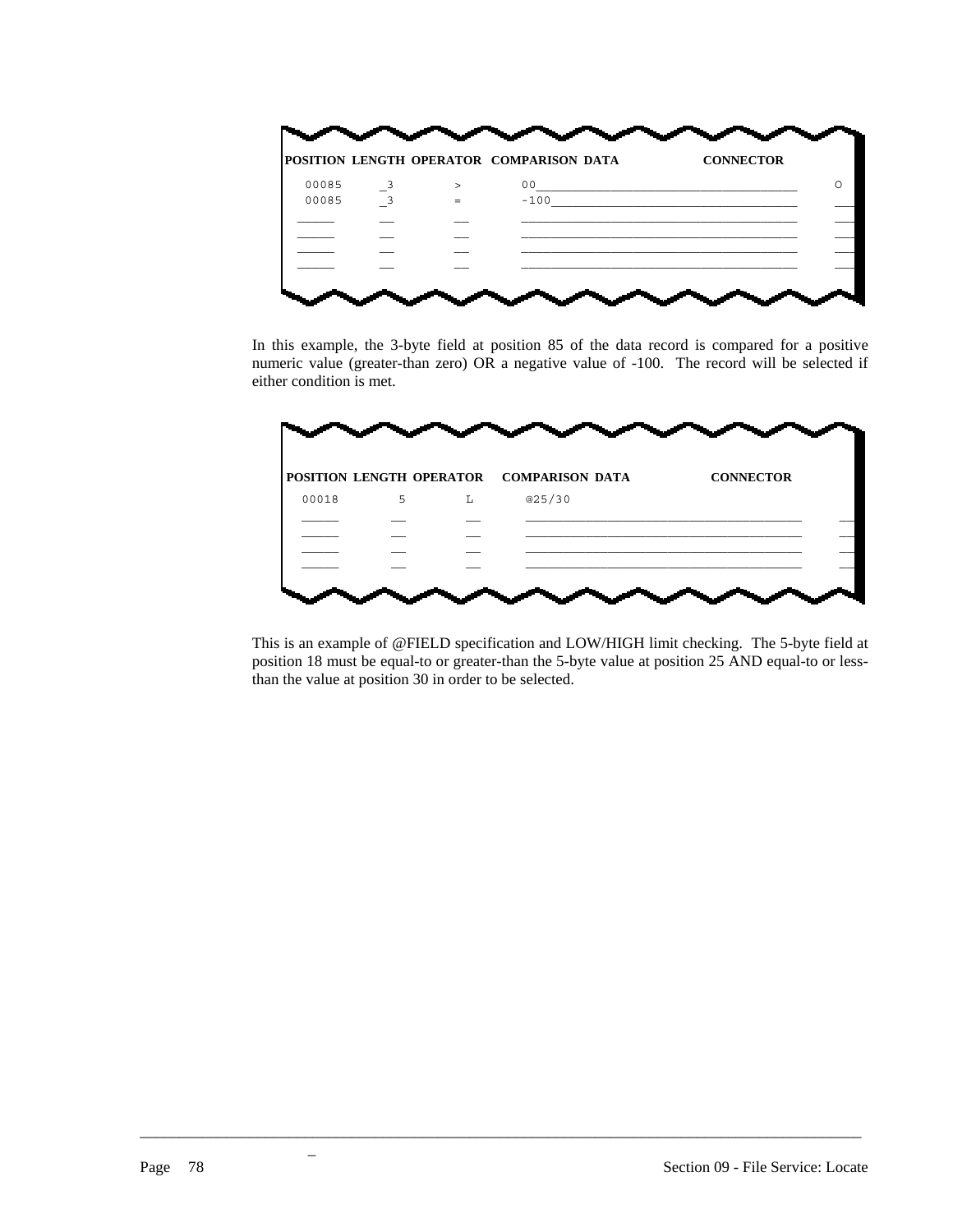#### **NOTES ON INPUT SELECTION EXAMPLES**

1) When using NOT-EQUAL  $(\neg z)$  operators for multiple conditions for the same position, always use AND as the connector. Using OR will cause unwanted records to be selected. The following decision logic shows why this is so:

## QUERY - POSITION 10 NOT EQUAL 'AAA' OR POSITION 10 NOT EQUAL 'BBB'

intended to be selected.

| Assume: | Position 10 contains 'BBB'                                 |
|---------|------------------------------------------------------------|
| Logic:  | Does position 10 contain 'AAA' ?                           |
| Answer: | N <sub>0</sub>                                             |
|         | First condition result: TRUE                               |
| Logic:  | Is connector OR ?                                          |
| Answer: | Yes                                                        |
| Result: | Select the record since a TRUE condition was found with an |

OR connector. In fact, the field contains 'BBB' and was not

 If the connector were AND, the second condition would be tested and found FALSE, therefore the record would not be selected.

- 2) When using @FIELD specification, you cannot specify that a numeric compare be done.
- 3) When using the Record Scan option (\* in POSITION), it is illogical to use the @FIELD specification since every byte of the record is being compared. The @FIELD position will ultimately be compared to itself.
- 4) When comparing to 1-byte numeric fields, it is advisable to use the DELIMITED CONSTANT specification (enclose the comparison data byte in quotes). This is because CICS-FILESERV allows the last byte of a numeric field to contain a 'C' or 'D' in the zone portion of the byte. This is interpreted as the sign (positive or negative) of a zoneddecimal numeric field.

 A 1-byte numeric field, therefore, could validly contain the hexadecimal characters 'F0' through 'F9', 'C0' through 'C9' and 'D0' through 'D9'. Thus the alpha characters 'A' through 'I' and 'J' through 'R' will be interpreted as numeric characters. 'A' through 'I' would compare equal-to a positive '1' through '9' and 'J' through 'R' would compare equal-to a negative '1' through '9'.

 If you know for sure that the data field in the record contains only numeric data there is no problem. If there is any doubt, however, enclosing the comparison data byte in quotes will force an alpha-numeric compare which would give the correct results.

5) The following method is used to determine if a field in the data record contains all numeric data:

\_\_\_\_\_\_\_\_\_\_\_\_\_\_\_\_\_\_\_\_\_\_\_\_\_\_\_\_\_\_\_\_\_\_\_\_\_\_\_\_\_\_\_\_\_\_\_\_\_\_\_\_\_\_\_\_\_\_\_\_\_\_\_\_\_\_\_\_\_\_\_\_\_\_\_\_\_\_\_\_\_\_\_\_\_\_\_\_\_\_\_\_

• If every byte in the field except the last byte contains X<sup>'</sup>F0' through X<sup>'F9'</sup> and the last byte contains X'F0' - X'F9', X'C0' - X'C9' or X'D0' - X'D9' it is a valid zoneddecimal numeric field.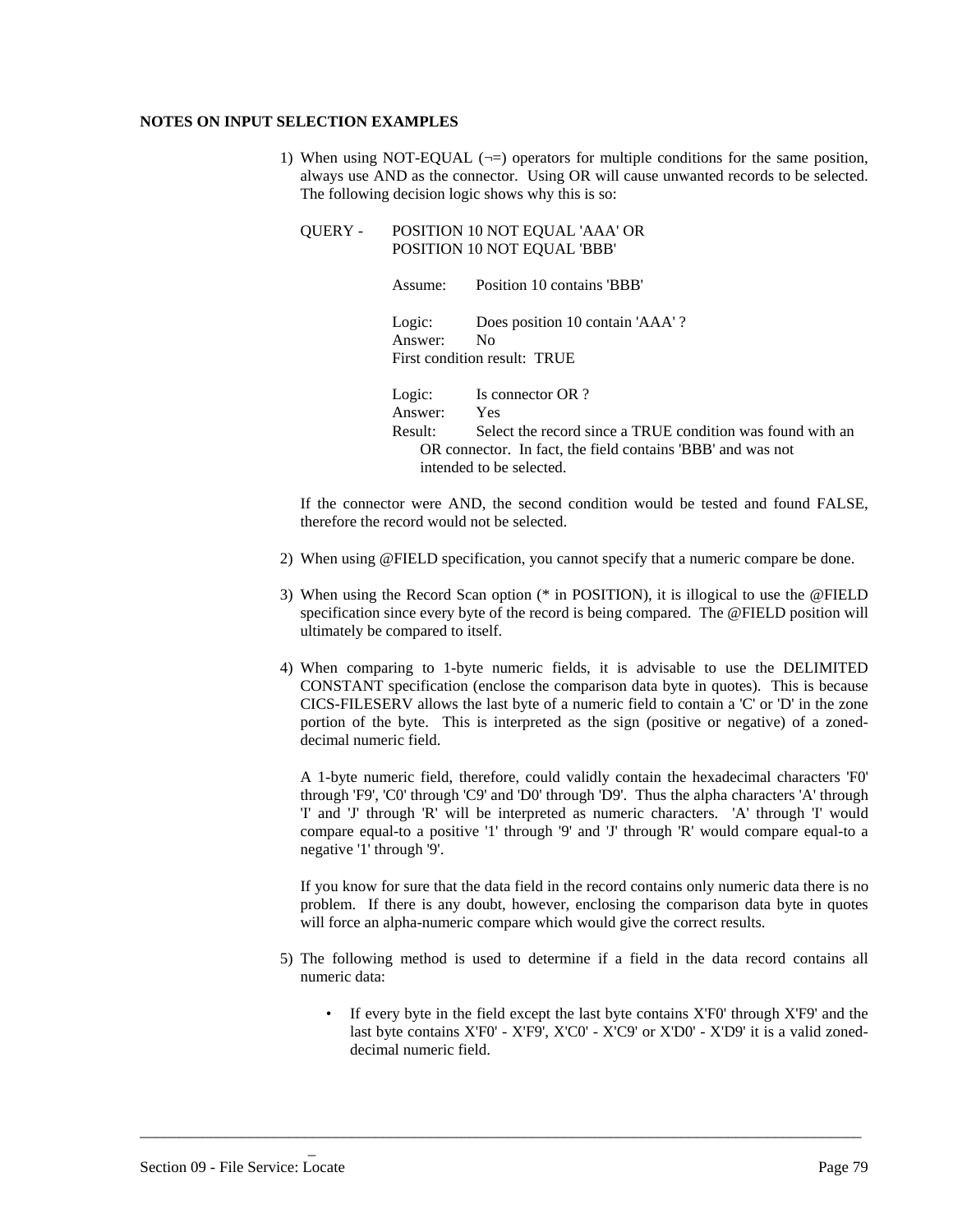- If every byte except the last byte contains a zone portion of 0 to 9 and a numeric portion of 0 to 9 and the last byte contains a zone portion of 0 to 9 and and a numeric portion of C, D or F it is a valid packed-decimal numeric field.
- CICS-FILESERV can not determine if a field is a valid binary number. You must use hexadecimal representation for these fields.

 $\overline{\phantom{0}}$ 

\_\_\_\_\_\_\_\_\_\_\_\_\_\_\_\_\_\_\_\_\_\_\_\_\_\_\_\_\_\_\_\_\_\_\_\_\_\_\_\_\_\_\_\_\_\_\_\_\_\_\_\_\_\_\_\_\_\_\_\_\_\_\_\_\_\_\_\_\_\_\_\_\_\_\_\_\_\_\_\_\_\_\_\_\_\_\_\_\_\_\_\_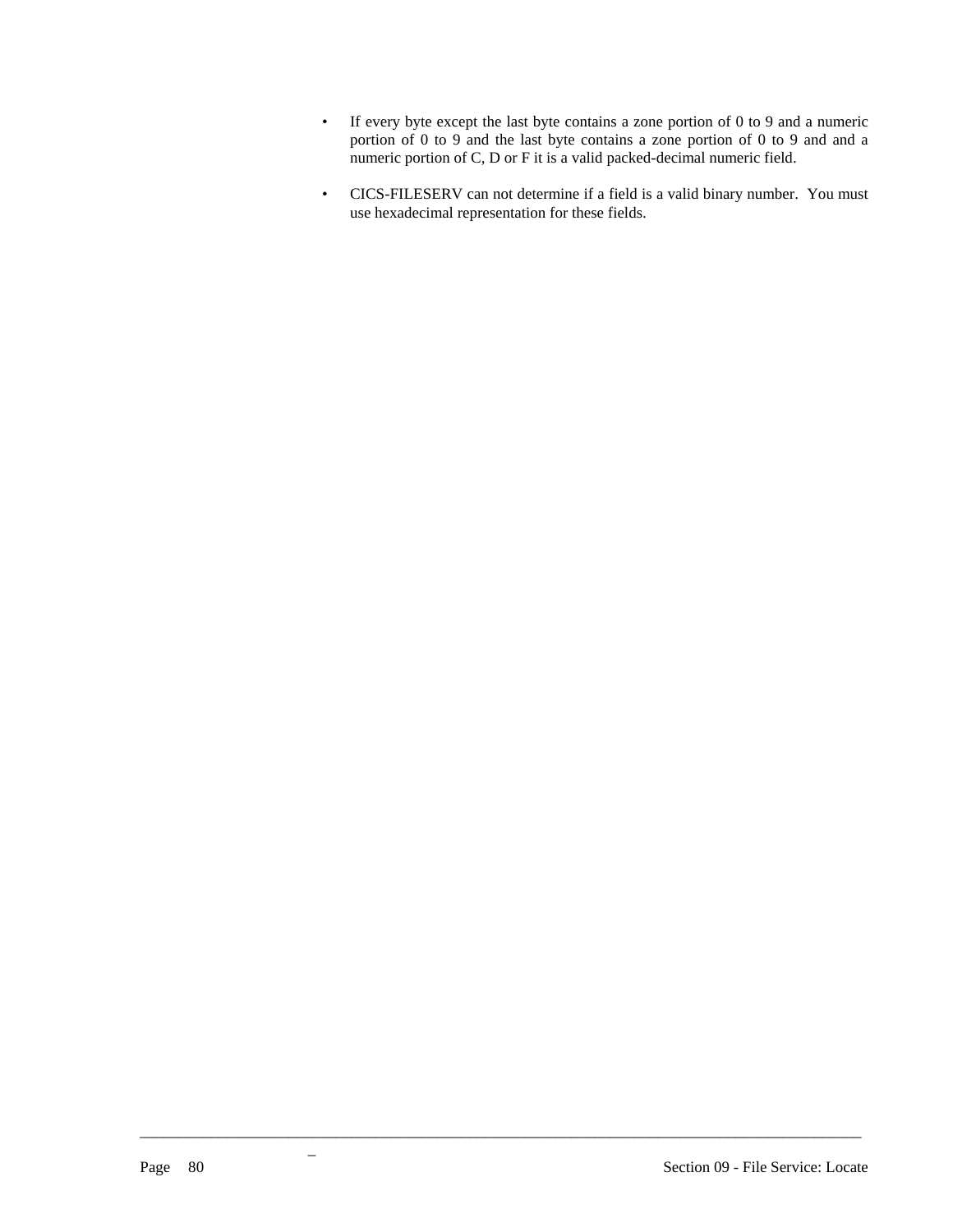# **OUTPUT DISPOSITION OF SELECTED RECORDS**

Following completion of the INPUT SELECTION SPECIFICATION SCREEN, the next screen to appear is the OUTPUT DISPOSITION INSTRUCTIONS SCREEN. On this screen, you instruct CICS-FILESERV as to what you want to do with the records which match the input query. Depending on your selection, this may be the last input required for the LOCATE function, or you may need to provide the MODIFY/REFORMAT SPECIFICATIONS.

## **THE OUTPUT DISPOSITION INSTRUCTIONS SCREEN**

The following screen is used to direct the disposition of all records that are selected from the file:

| FSRV L CPXCSL X'4040404040404040404040401<br><b>CICS-FILESERV LOCATE FUNCTION</b><br><b>OUTPUT DISPOSITION INSTRUCTIONS</b>                                                                                                                                                                                                                                                                                                                                                                                                                                      |
|------------------------------------------------------------------------------------------------------------------------------------------------------------------------------------------------------------------------------------------------------------------------------------------------------------------------------------------------------------------------------------------------------------------------------------------------------------------------------------------------------------------------------------------------------------------|
| <b>CHOOSE ONE OF THE FOLLOWING OPTIONS FOR THE SELECTED RECORDS:</b>                                                                                                                                                                                                                                                                                                                                                                                                                                                                                             |
| DISPLAY THE RECORD AND OPTIONALLY CONTINUE SEARCH<br>ADD THE UNALTERED RECORD TO FILE AND CONTINUE SEARCH<br>DISPLAY THE RECORD AND OPTIONALLY ADD IT TO FILE<br>MODIFY OR REFORMAT THE RECORD AND REWRITE IT INTO SAME FILE<br>_ MODIFY OR REFORMAT, DISPLAY AND OPTIONALLY REWRITE IT<br>MODIFY OR REFORMAT THE RECORD AND ADD IT TO FILE<br>MODIFY OR REFORMAT, DISPLAY AND OPTIONALLY ADD IT TO FILE<br>DELETE THE SELECTED RECORD FROM THE FILE<br>DISPLAY THE RECORD AND OPTIONALLY DELETE IT<br>PRINT THE RECORD USING ONLINE PRINTER AND CONTINUE SEARCH |
| ENTER A "Y" FOR THE DESIRED OPTION AND SUPPLY FILENAME<br>OR PRINTER IDENTIFICATION AS NEEDED.                                                                                                                                                                                                                                                                                                                                                                                                                                                                   |
| ENTER MAXIMUM RECORDS TO SEARCH WITHOUT PAUSING IF NO MATCHES FOUND<br>DUPLICATE RECORD OPTION (B=BYPASS, R=REPLACE, P=PROMPT) P<br>ENTER STARTING RELATIVE RECORD NUMBER FOR RRDS ADDITION                                                                                                                                                                                                                                                                                                                                                                      |
| R0035. SUPPLY LOCATE SPECIFICATIONS AND PRESS ENTER                                                                                                                                                                                                                                                                                                                                                                                                                                                                                                              |

#### **SELECTING THE OUTPUT DISPOSITION**

Choose the output disposition desired, then TAB to the selection field to the left of the option and enter a 'Y'. If your selection contains a field for the OUTPUT FILENAME or PRINTER ID, enter the CICS name of the receiving file or printer in that field.

If desired, change the MAXIMUM RECORDS TO SEARCH WITHOUT PAUSING. This provides a limit to the number of records which will be searched without finding a record that matches the INPUT SELECTION SPECIFICATIONS. When the limit is reached, FILESERV will issue a message to that effect then ask if you wish to continue the search.

If you chose an option that will add records to another file, enter the desired DUPLICATE RECORD OPTION. This option determines the action to be taken if a duplicate record is found in the output file. The choices are:

B - Bypass the duplicate record without adding it to the file.

\_\_\_\_\_\_\_\_\_\_\_\_\_\_\_\_\_\_\_\_\_\_\_\_\_\_\_\_\_\_\_\_\_\_\_\_\_\_\_\_\_\_\_\_\_\_\_\_\_\_\_\_\_\_\_\_\_\_\_\_\_\_\_\_\_\_\_\_\_\_\_\_\_\_\_\_\_\_\_\_\_\_\_\_\_\_\_\_\_\_\_\_

R - Replace the duplicate record with the selected record.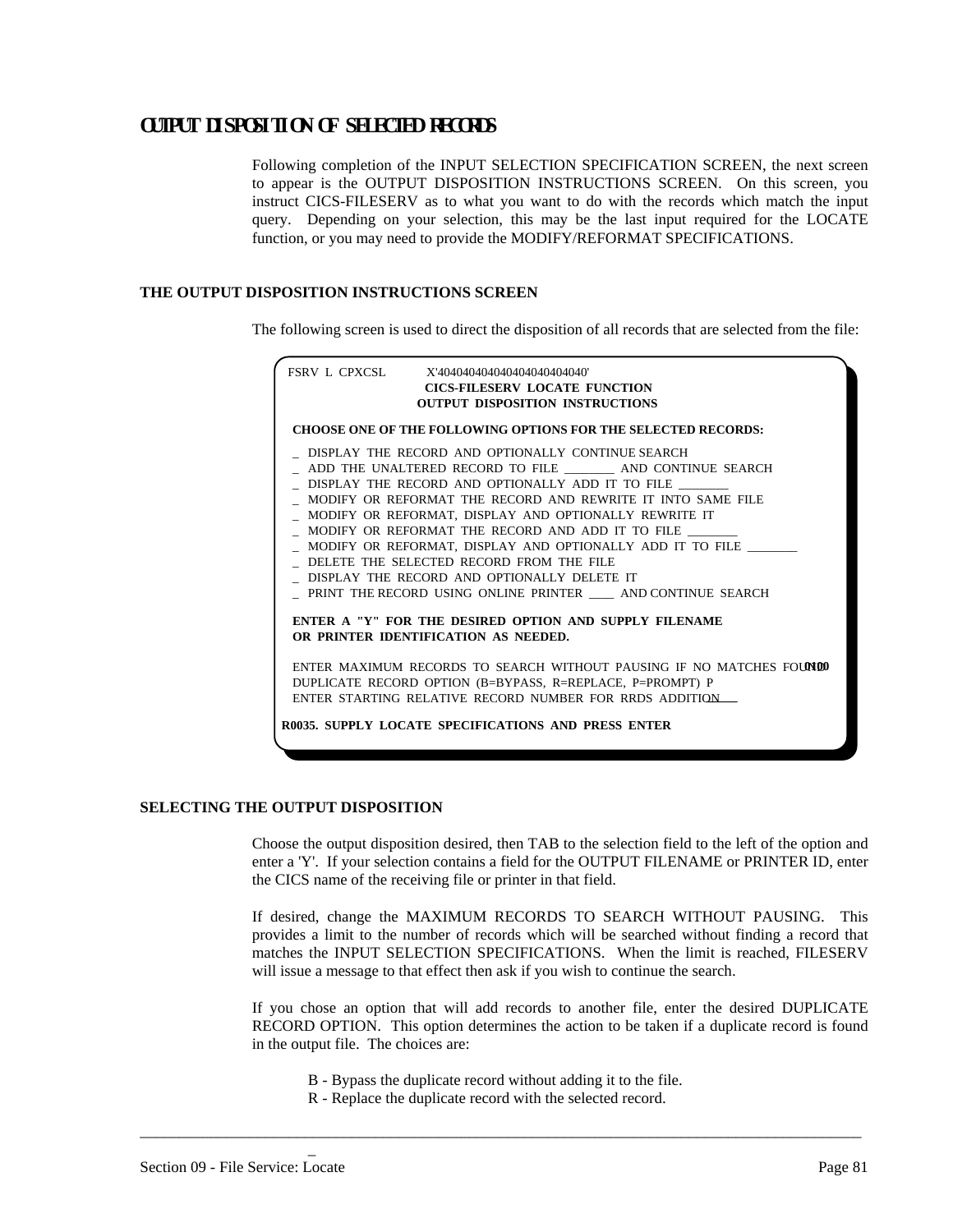P - Prompt the operator for the decision, displaying the record

\_\_\_\_\_\_\_\_\_\_\_\_\_\_\_\_\_\_\_\_\_\_\_\_\_\_\_\_\_\_\_\_\_\_\_\_\_\_\_\_\_\_\_\_\_\_\_\_\_\_\_\_\_\_\_\_\_\_\_\_\_\_\_\_\_\_\_\_\_\_\_\_\_\_\_\_\_\_\_\_\_\_\_\_\_\_\_\_\_\_\_\_

 $\equiv$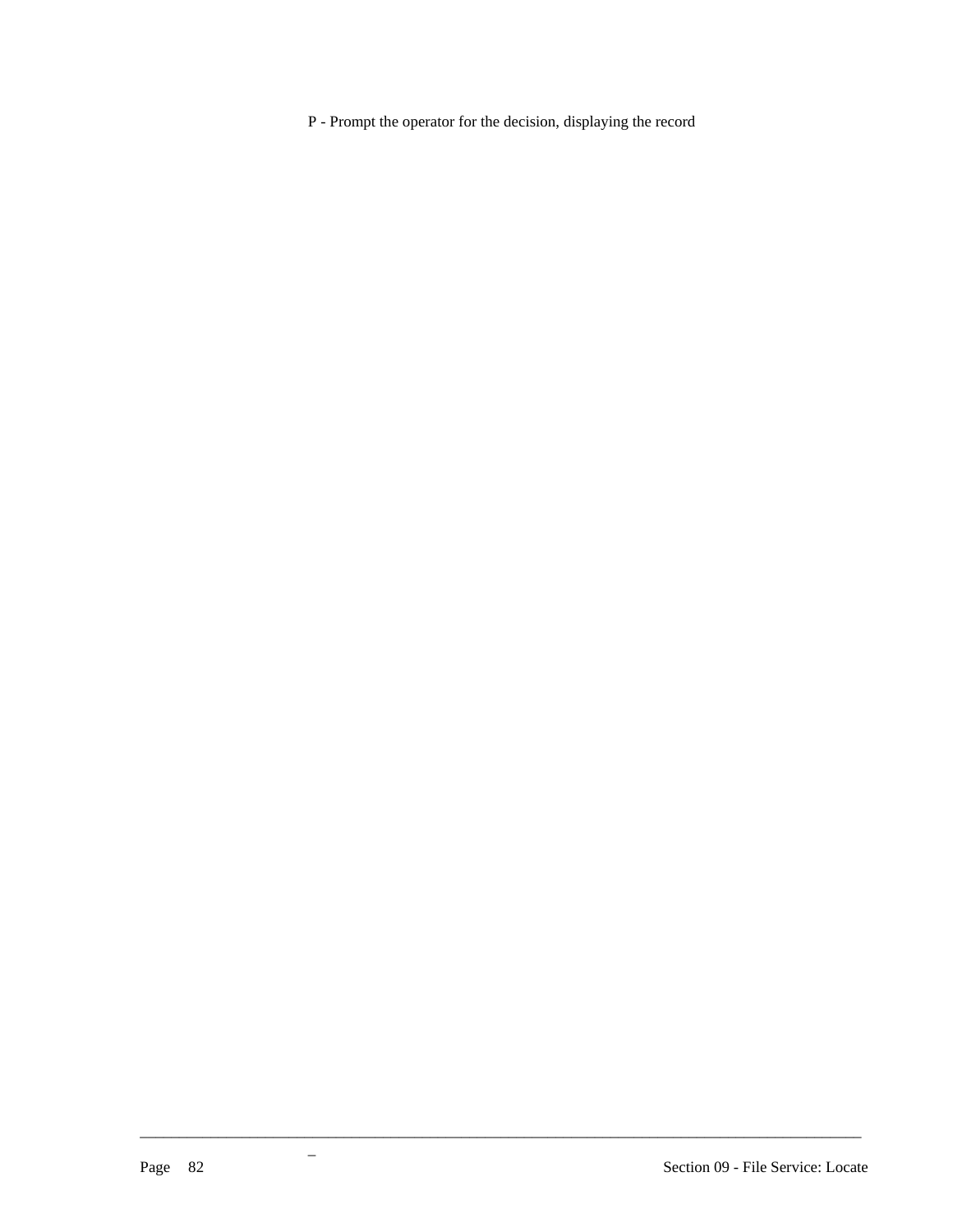If you chose an option that will add records to another file and that file is a VSAM RRDS file, you may want to supply the STARTING RELATIVE RECORD NUMBER FOR RRDS ADDITION. With this option, the first selected record is added using the specified starting number, then each subsequent selected record is added at the previous record number +1. If you omit this option, you will be prompted for the record number when the record is selected.

If you selected one of the MODIFY/ REFORMAT options, you will next receive the DATA MODIFY/REFORMAT SPECIFICATIONS SCREEN. Otherwise, the LOCATE function will begin upon pressing ENTER.

### **DESCRIPTION OF OUTPUT DISPOSITION OPTIONS**

The following discussion details the results of each of the Output Disposition Options.

1) DISPLAY THE RECORD AND OPTIONALLY CONTINUE SEARCH

 With this option, each record that qualifies for selection based on the input query will be displayed on the terminal. The record is displayed using the General Purpose Data Display Screen. When displayed, the data which matched the query is highlighted on both the hex and character side of the screen. The following message is displayed on row 24 of the screen:

### *PRESS ENTER TO CONTINUE LOCATE, PF3 TO END LOCATE*

At this point you may respond with any of the following:

- Press ENTER. This causes the LOCATE function to continue through the file, searching for the next record that matches the input query.
- Perform any valid CICS-FILESERV function on this data record and then continue or terminate the LOCATE function. To perform another function, change the command code (which is currently 'L') or press the PF key which invokes the desired function. For instance, to update this record, change the command code to 'I' and press ENTER or press PF9. Make the desired change and press ENTER to update the record. You may then change the command code back to 'L' and press ENTER to continue the LOCATE function.
- Press PF3. This terminates the LOCATE function, producing the following message:

#### *LOCATE FUNCTION TERMINATED*

• Press CLEAR. This terminates the LOCATE function and exits from CICS-FILESERV. You will be prompted with an option to save or purge the LOCATE specifications. (see *EXITING CICS-FILESERV WHEN LOCATE IS ACTIVE*)

## 2) ADD THE UNALTERED RECORD TO FILE \_\_\_\_\_\_\_\_ AND CONTINUE SEARCH

\_\_\_\_\_\_\_\_\_\_\_\_\_\_\_\_\_\_\_\_\_\_\_\_\_\_\_\_\_\_\_\_\_\_\_\_\_\_\_\_\_\_\_\_\_\_\_\_\_\_\_\_\_\_\_\_\_\_\_\_\_\_\_\_\_\_\_\_\_\_\_\_\_\_\_\_\_\_\_\_\_\_\_\_\_\_\_\_\_\_\_\_

 With this option, each record that qualifies for selection based on the input query will be added to another file. The output file name must be entered in the space provided.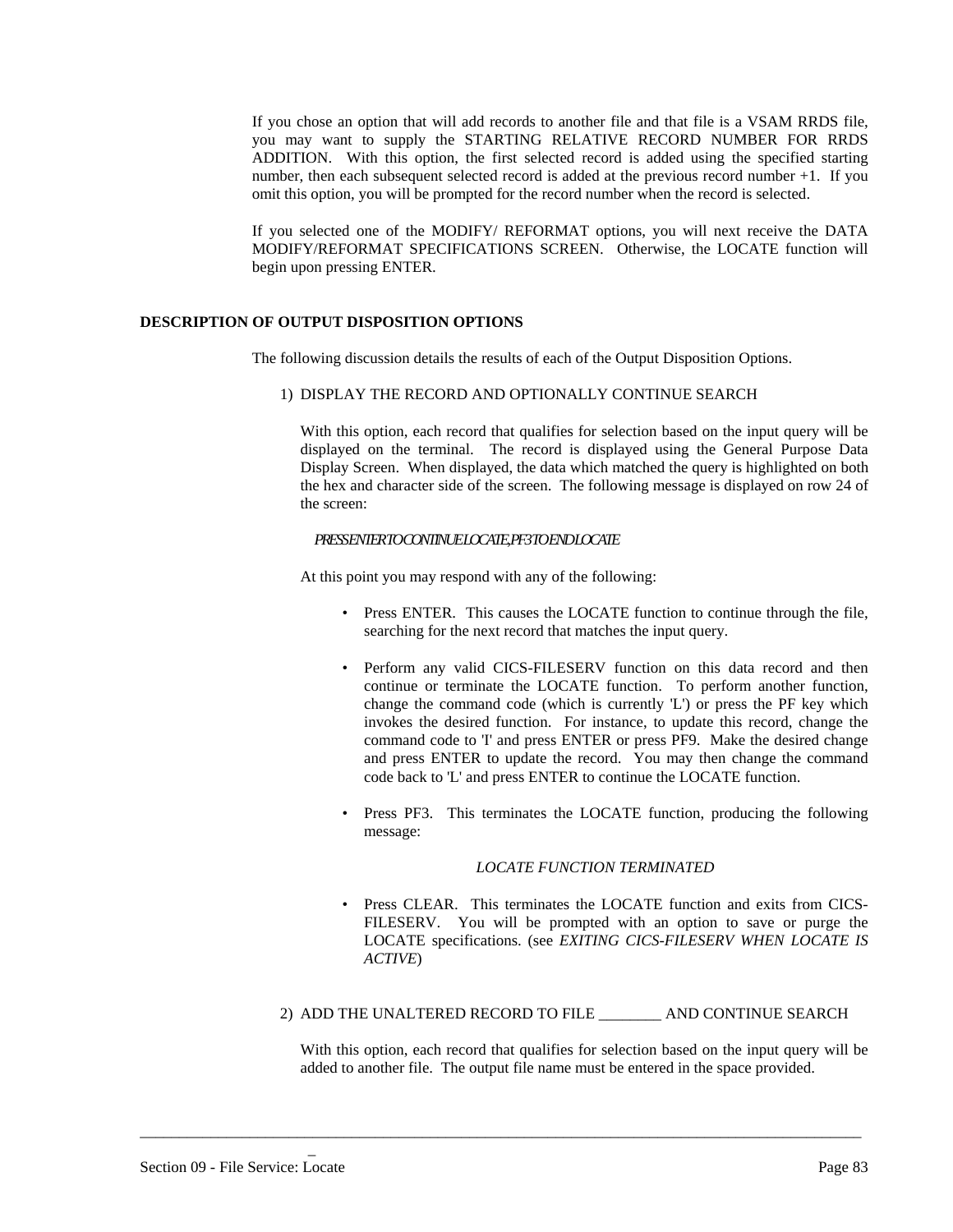The output file must be a VSAM KSDS, RRDS or ESDS file. Records can not be added to a BDAM file. When the record is added to the output file, CICS-FILESERV will determine the file type of the output file and add the record according to the following logic:

- 1) For KSDS files, the key location is determined from the CICS File Control Table and the portion of the record that corresponds to the key location and length is used as the record key for addition.
- 2) For ESDS files, the record is added at the next available RBA.
- 3) For RRDS file, you will be prompted for a relative record number to use to add the record unless you provide the starting relative record number in the space provided on this screen.

 If a duplicate record is found in the output file (KSDS or RRDS files), it is handled according to the DUPLICATE RECORD OPTION selected on this screen.

 If you select 'B' (Bypass), the selected record is bypassed and the LOCATE function continues uninterrupted.

 If you select 'R' (Replace), the duplicate record is over-written with the selected record and the LOCATE function continues uninterrupted.

If you select 'P' (Prompt), the following message

## *DUPLICATE FOUND, ENTER TO REPLACE IT, PF3 TO BYPASS*

\_\_\_\_\_\_\_\_\_\_\_\_\_\_\_\_\_\_\_\_\_\_\_\_\_\_\_\_\_\_\_\_\_\_\_\_\_\_\_\_\_\_\_\_\_\_\_\_\_\_\_\_\_\_\_\_\_\_\_\_\_\_\_\_\_\_\_\_\_\_\_\_\_\_\_\_\_\_\_\_\_\_\_\_\_\_\_\_\_\_\_\_

 will be displayed on row 24 along with the selected record, which is displayed using the General Purpose Data Display Screen. At this time, you may respond as follows:

- 1) Press ENTER. This causes the duplicate record on file to be over-written with the selected record. The LOCATE function then continues through the file, searching for the next record which matches the input query.
- 2) Press PF3. This causes the LOCATE function to continue after bypassing the selected record without adding it to the file.
- 3) Press CLEAR. This terminates the LOCATE function and exits from CICS-FILESERV. You will be prompted with an option to save or purge the LOCATE specifications. (see *EXITING CICS-FILESERV WHEN LOCATE IS ACTIVE*)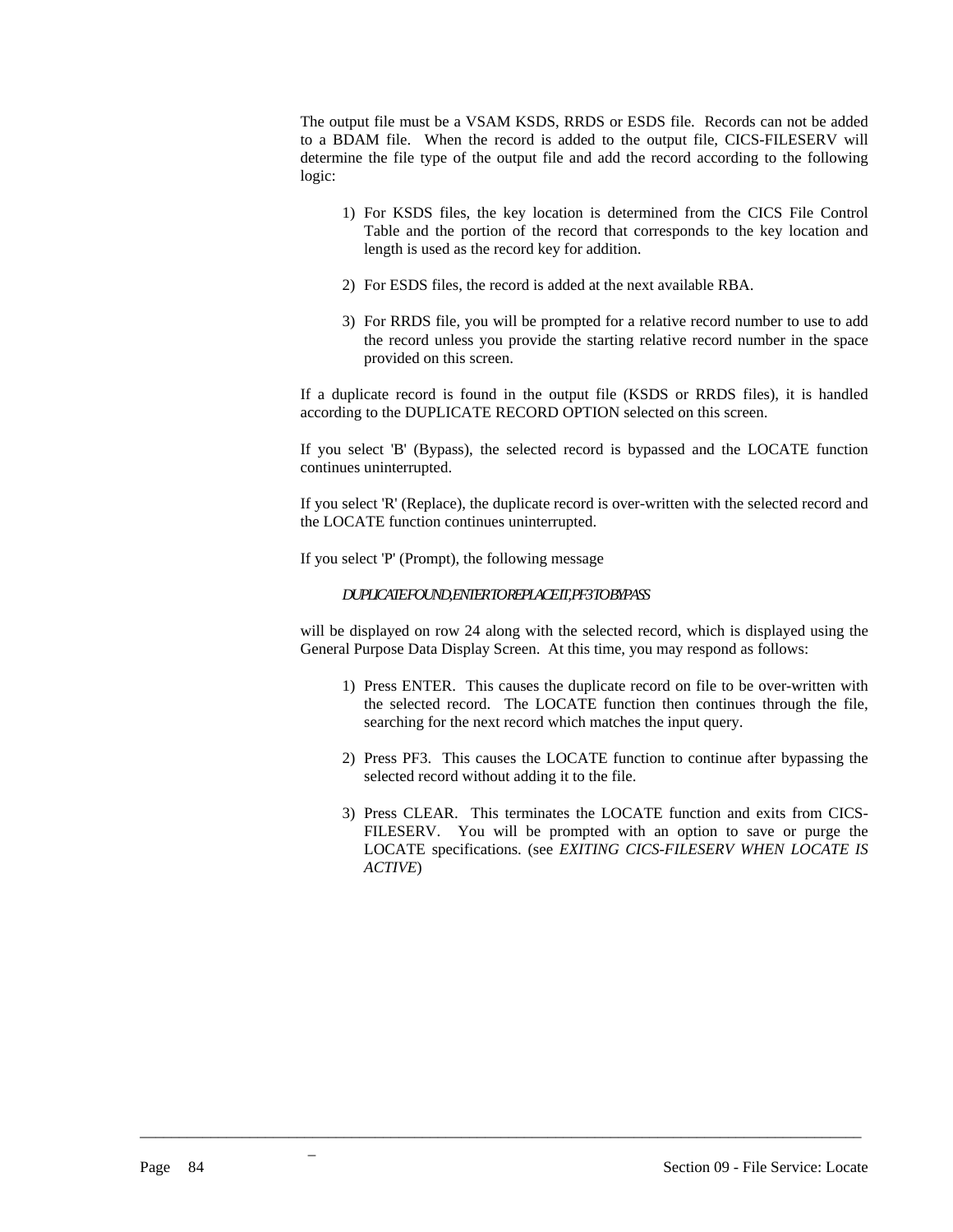#### 3) DISPLAY THE RECORD AND OPTIONALLY ADD IT TO FILE \_\_\_\_\_\_\_\_

 With this option, each record that qualifies for selection based on the input query will be displayed on the terminal, then, based on the operator response, either bypassed or added to another file. The output file name must be entered in the space provided.

 When a record is selected, it is displayed using the General Purpose Data Display Screen. When displayed, the data that matched the query is highlighted on both the hex and character side of the screen. The message

*PRESS ENTER TO ADD THIS RECORD, PF3 TO BYPASS* 

 is displayed on row 24 of the screen. At this point you may respond with any of the following:

- 1) Press ENTER. This causes the record to be added to the output file using the logic described below, then the LOCATE continues.
- 2) Press PF3. This causes the LOCATE to continue after bypassing this record without adding it to the file.
- 3) Press CLEAR. This terminates the LOCATE function and exits from CICS-FILESERV. You will be prompted with an option to save or purge the LOCATE specifications. (see *EXITING CICS-FILESERV WHEN LOCATE IS ACTIVE*)

 The output file must be a VSAM KSDS, RRDS or ESDS file. Records can not be added to a BDAM file. When the record is added to the output file, CICS-FILESERV will determine the file type of the output file and add the record according to the following logic:

- For KSDS files, the key location is determined from the CICS FCT and the portion of the record that corresponds to the key location and length is used as the record key for addition.
- For ESDS files, the record is added at the next available RBA for the file.
- For RRDS file, you will be prompted for a relative record number to use to add the record unless you provide the starting relative record number in the space provided on this screen.

 If a duplicate record is found in the output file (KSDS or RRDS files), it is handled according to the DUPLICATE RECORD OPTION selected on this screen.

 If you select 'B' (Bypass), the selected record is bypassed and the LOCATE function continues.

 If you select 'R' (Replace), the duplicate record is over-written with the selected record and the LOCATE function continues.

\_\_\_\_\_\_\_\_\_\_\_\_\_\_\_\_\_\_\_\_\_\_\_\_\_\_\_\_\_\_\_\_\_\_\_\_\_\_\_\_\_\_\_\_\_\_\_\_\_\_\_\_\_\_\_\_\_\_\_\_\_\_\_\_\_\_\_\_\_\_\_\_\_\_\_\_\_\_\_\_\_\_\_\_\_\_\_\_\_\_\_\_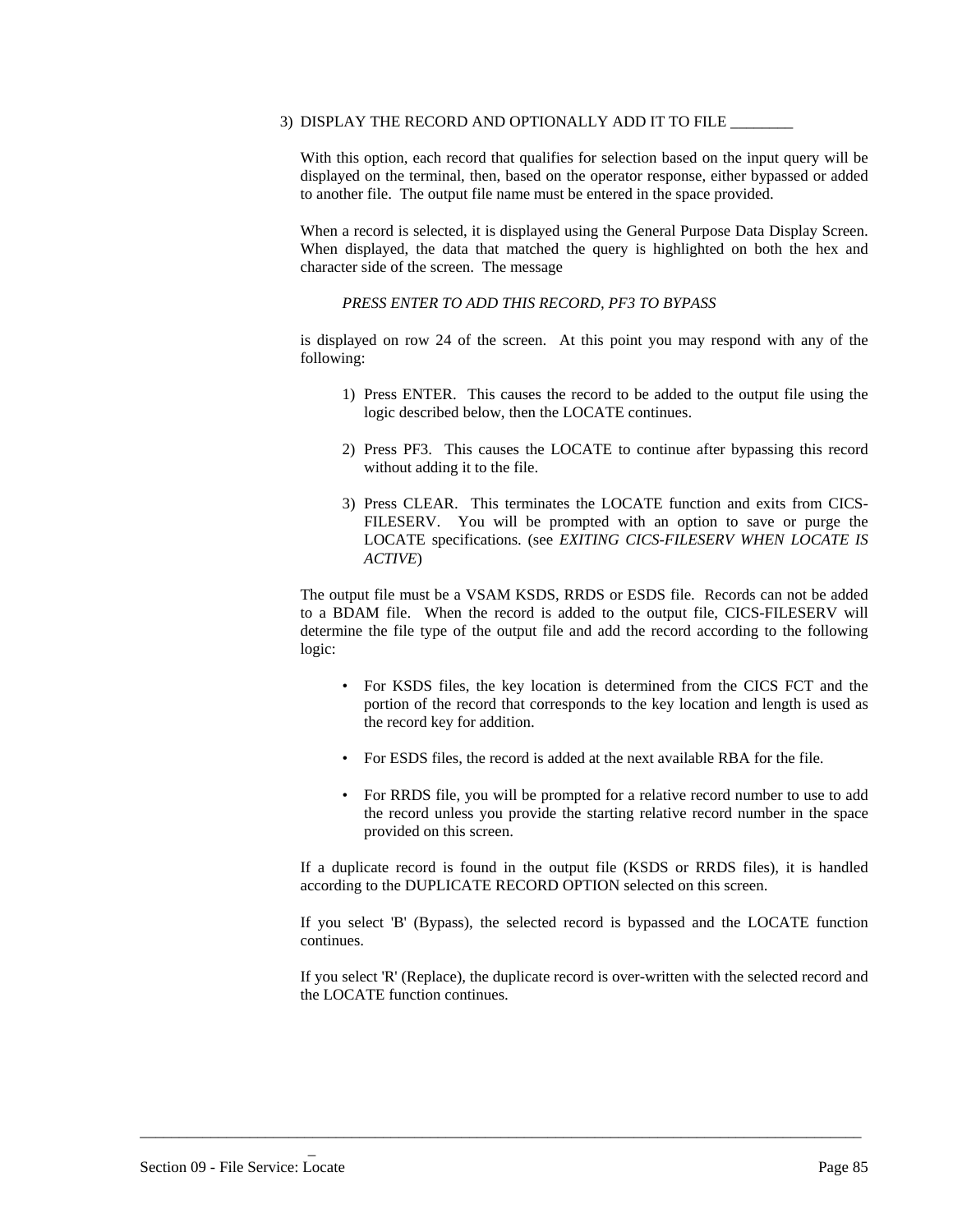If you select 'P' (Prompt), the message

### *DUPLICATE FOUND, ENTER TO REPLACE IT, PF3 TO BYPASS*

will be displayed on row 24. You may respond as follows:

- 1) Press ENTER. This causes the duplicate record on file to be over-written with the selected record. The LOCATE function then continues through the file, searching for the next record which matches the input query.
- 2) Press PF3. This causes the LOCATE function to continue after bypassing the selected record without adding it to the file.
- 3) Press CLEAR. This terminates the LOCATE function and exits from CICS-FILESERV. You will be prompted with an option to save or purge the LOCATE specifications. (see @*EXITING CICS-FILESERV WHEN LOCATE IS ACTIVE*)

## 4) MODIFY OR REFORMAT THE RECORD AND REWRITE IT INTO THE SAME FILE

 With this option, each record that qualifies for selection is altered according to the DATA MODIFY/REFORMAT SPECIFICATIONS, then re-written in the input file.

 The entire record or only selected fields can be changed using MODIFY/REFORMAT. With this option, the only data that can not be changed is the key field in a KSDS file. CICS-FILESERV will replace the key field with the original data prior to re-writing it to insure that the key is not changed.

**[Note]:** You should use this option with discretion. Since the records are to be modified in-place, you should be very sure that the selection criteria and modify/reformat specifications have been entered correctly. If a mistake is made it could corrupt the input file. You will receive a warning message to this effect whenever you choose this option.

## 5) MODIFY OR REFORMAT, DISPLAY AND OPTIONALLY REWRITE IT

 With this option, each record that qualifies for selection is altered according to the DATA MODIFY/REFORMAT SPECIFICATIONS, displayed on the terminal, then, depending on the operator response, bypassed or re-written in the input file.

 When a record is selected, it is displayed using the General Purpose Data Display Screen. When displayed, the changes specified by the DATA MODIFY/REFORMAT SPECIFICATIONS have been made in memory only. The file record has not been changed. The message

#### *PRESS ENTER TO REWRITE THIS RECORD, PF3 TO BYPASS*

\_\_\_\_\_\_\_\_\_\_\_\_\_\_\_\_\_\_\_\_\_\_\_\_\_\_\_\_\_\_\_\_\_\_\_\_\_\_\_\_\_\_\_\_\_\_\_\_\_\_\_\_\_\_\_\_\_\_\_\_\_\_\_\_\_\_\_\_\_\_\_\_\_\_\_\_\_\_\_\_\_\_\_\_\_\_\_\_\_\_\_\_

 is displayed on row 24 of the screen. At this point you may respond with any of the following:

- 1) Press ENTER. This causes the record to be re-written into the input file, then the LOCATE continues.
- 2) Press PF3. This causes the LOCATE to continue after bypassing this record without rewriting it.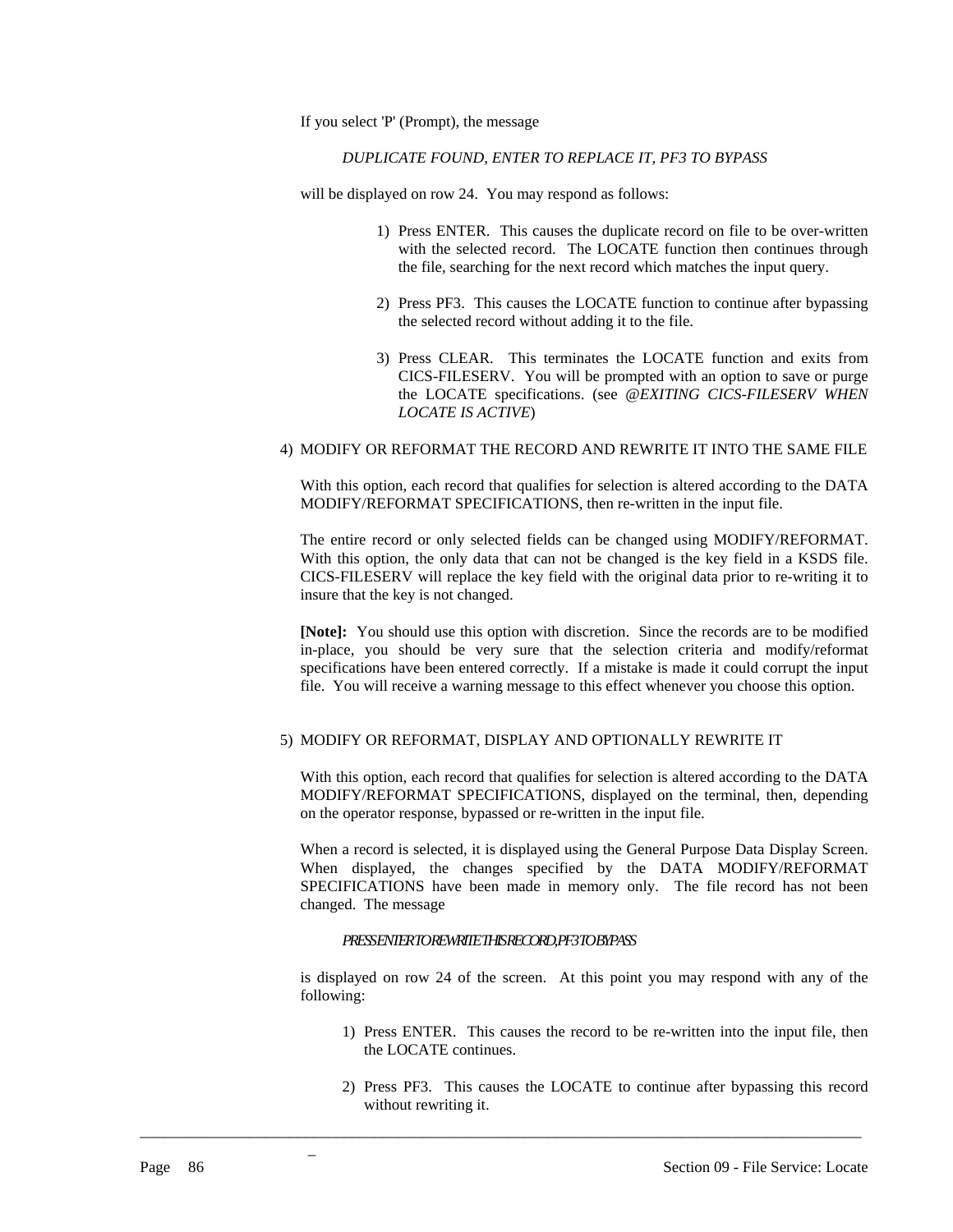3) Press CLEAR. This terminates the LOCATE function and exits from CICS-FILESERV. You will be prompted with an option to save or purge the LOCATE specifications. (see *EXITING CICS-FILESERV WHEN LOCATE IS ACTIVE*)

 The entire record or only selected fields can be changed using MODIFY/REFORMAT. With this option, CICS-FILESERV will replace the key field with the original data prior to re-writing it to insure that the key is not changed.

6) MODIFY OR REFORMAT THE RECORD AND ADD IT TO FILE

 With this option, each record that qualifies for selection is altered according to the DATA MODIFY/REFORMAT SPECIFICATIONS, then added to another file. The entire record or only selected fields may be altered. The output file name must be entered in the space provided.

 The output file must be a VSAM KSDS, RRDS or ESDS file. Records can not be added to a BDAM file. When the record is added to the output file, CICS-FILESERV will determine the file type of the output file and add the record according to the following logic:

- 1) For KSDS files, the key location is determined from the CICS File Control Table and the portion of the record which corresponds to the key location and length is used as the record key for addition.
- 2) For ESDS files, the record is added at the next available RBA for the file.
- 3) For RRDS file, you will be prompted for a relative record number to use to add the record unless you provide the starting relative record number in the space provided on this screen.

 If a duplicate record is found in the output file (KSDS or RRDS files), it is handled according to the DUPLICATE RECORD OPTION selected on this screen.

 If you select 'B' (Bypass), the selected record is bypassed and the LOCATE function continues un-interrupted.

 If you select 'R' (Replace), the duplicate record is over-written with the selected record and the LOCATE function continues un-interrupted.

If you select 'P' (Prompt), the message

## *DUPLICATE FOUND, ENTER TO REPLACE IT, PF3 TO BYPASS*

\_\_\_\_\_\_\_\_\_\_\_\_\_\_\_\_\_\_\_\_\_\_\_\_\_\_\_\_\_\_\_\_\_\_\_\_\_\_\_\_\_\_\_\_\_\_\_\_\_\_\_\_\_\_\_\_\_\_\_\_\_\_\_\_\_\_\_\_\_\_\_\_\_\_\_\_\_\_\_\_\_\_\_\_\_\_\_\_\_\_\_\_

 will be displayed on row 24 along with the selected record, which is displayed using the General Purpose Data Display Screen. At this time, you may respond as follows:

- 1) Press ENTER. This causes the duplicate record on file to be over-written with the selected record. The LOCATE function then continues through the file, searching for the next record which matches the input query.
- 2) Press PF3. This causes the LOCATE to continue after bypassing the selected record without adding it to the file.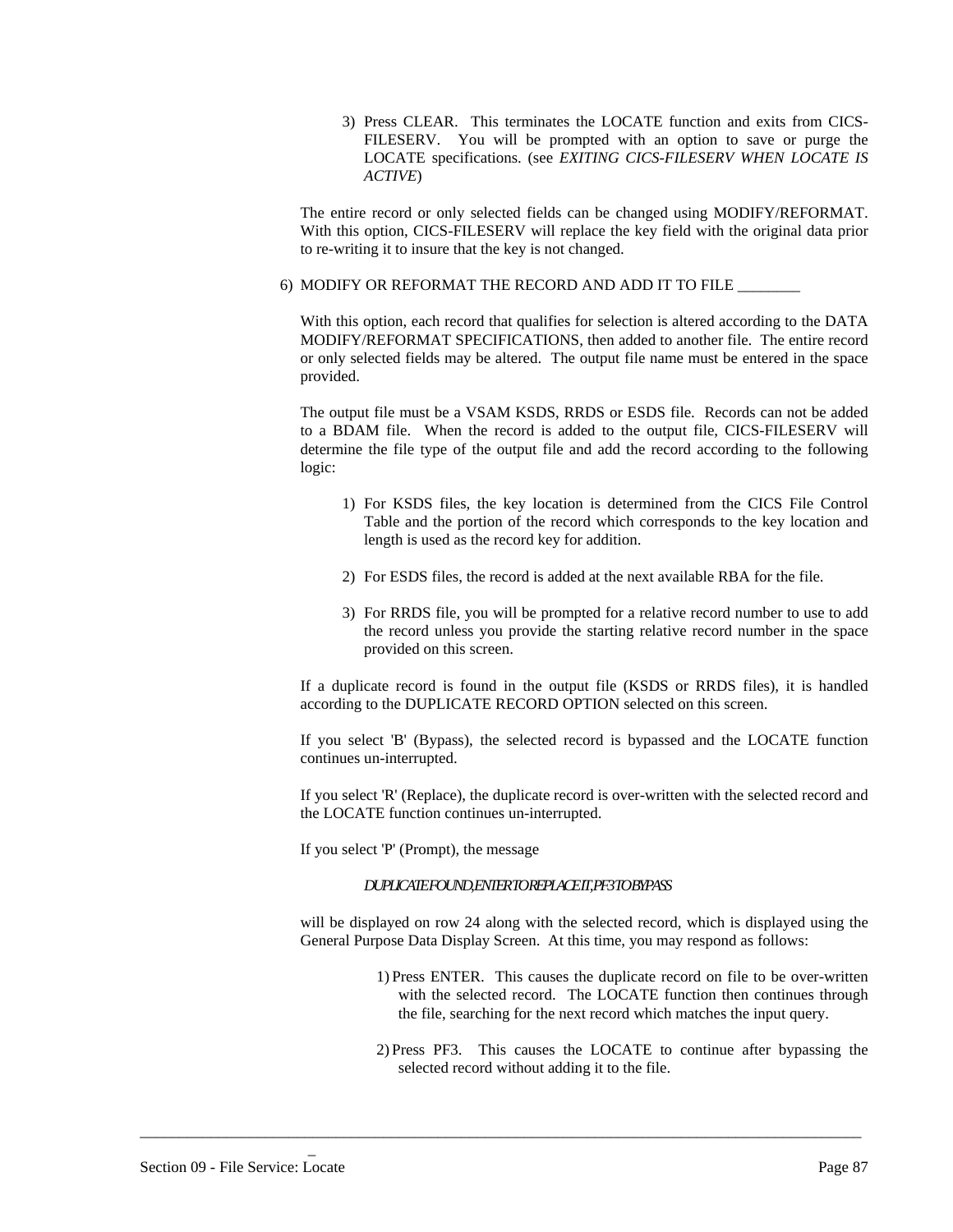3) Press CLEAR. This terminates the LOCATE function and exits from CICS-FILESERV. You will be prompted with an option to save or purge the LOCATE specifications. (see *EXITING CICS-FILESERV WHEN LOCATE IS ACTIVE*)

 $\equiv$ 

\_\_\_\_\_\_\_\_\_\_\_\_\_\_\_\_\_\_\_\_\_\_\_\_\_\_\_\_\_\_\_\_\_\_\_\_\_\_\_\_\_\_\_\_\_\_\_\_\_\_\_\_\_\_\_\_\_\_\_\_\_\_\_\_\_\_\_\_\_\_\_\_\_\_\_\_\_\_\_\_\_\_\_\_\_\_\_\_\_\_\_\_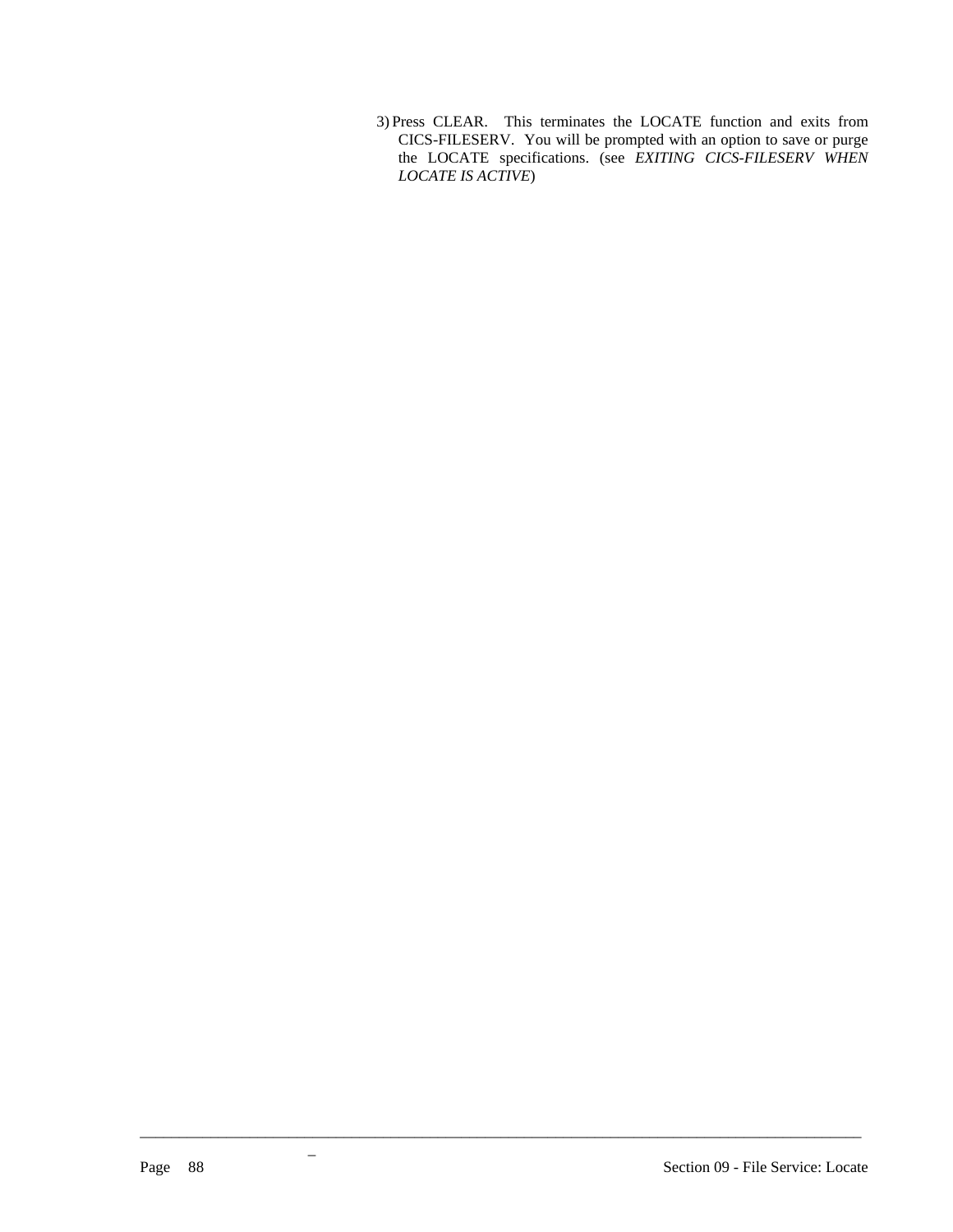### 7) MODIFY OR REFORMAT, DISPLAY AND OPTIONALLY ADD IT TO  $FILE$

With this option, each record that qualifies for selection is altered in memory according to the DATA MODIFY/REFORMAT SPECIFICATIONS, displayed on the terminal, then, according to the operator response, bypassed or added to another file. The entire record or only selected fields may be altered. The output file name must be entered in the space provided.

 When a record is selected, it is displayed using the General Purpose Data Display Screen. When displayed, the changes specified by the DATA MODIFY/REFORMAT SPECIFICATIONS have been made in memory only. The message

*PRESS ENTER TO ADD THIS RECORD, PF3 TO BYPASS* 

 is displayed on row 24 of the screen. At this point you may respond with any of the following:

- 1) Press ENTER. This causes the record to be added to the output file using the logic described below, then the LOCATE continues.
- 2) Press PF3. This causes the LOCATE to continue after bypassing this record without adding it to the file.
- 3) Press CLEAR. This terminates the LOCATE function and exits from CICS-FILESERV. You will be prompted with an option to save or purge the LOCATE specifications. (see @*EXITING CICS-FILESERV WHEN LOCATE IS ACTIVE*)

 The output file must be a VSAM KSDS, RRDS or ESDS file. Records can not be added to a BDAM file. When the record is added to the output file, CICS-FILESERV will determine the file type of the output file and add the record according to the following logic:

- 1) For KSDS files, the key location is determined from the CICS File Control Table and the portion of the record that corresponds to the key location and length is used as the record key for addition.
- 2) For ESDS files, the record is added at the next available RBA for the file.
- 3) For RRDS file, you will be prompted for a relative record number to use to add the record unless you provide the starting relative record number in the space provided on this screen.

 If a duplicate record is found in the output file (KSDS or RRDS files), it is handled according to the DUPLICATE RECORD OPTION selected on this screen.

 If you select 'B' (Bypass), the selected record is bypassed and the LOCATE function continues un-interrupted.

 If you select 'R' (Replace), the duplicate record is over-written with the selected record and the LOCATE function continues uninterrupted.

\_\_\_\_\_\_\_\_\_\_\_\_\_\_\_\_\_\_\_\_\_\_\_\_\_\_\_\_\_\_\_\_\_\_\_\_\_\_\_\_\_\_\_\_\_\_\_\_\_\_\_\_\_\_\_\_\_\_\_\_\_\_\_\_\_\_\_\_\_\_\_\_\_\_\_\_\_\_\_\_\_\_\_\_\_\_\_\_\_\_\_\_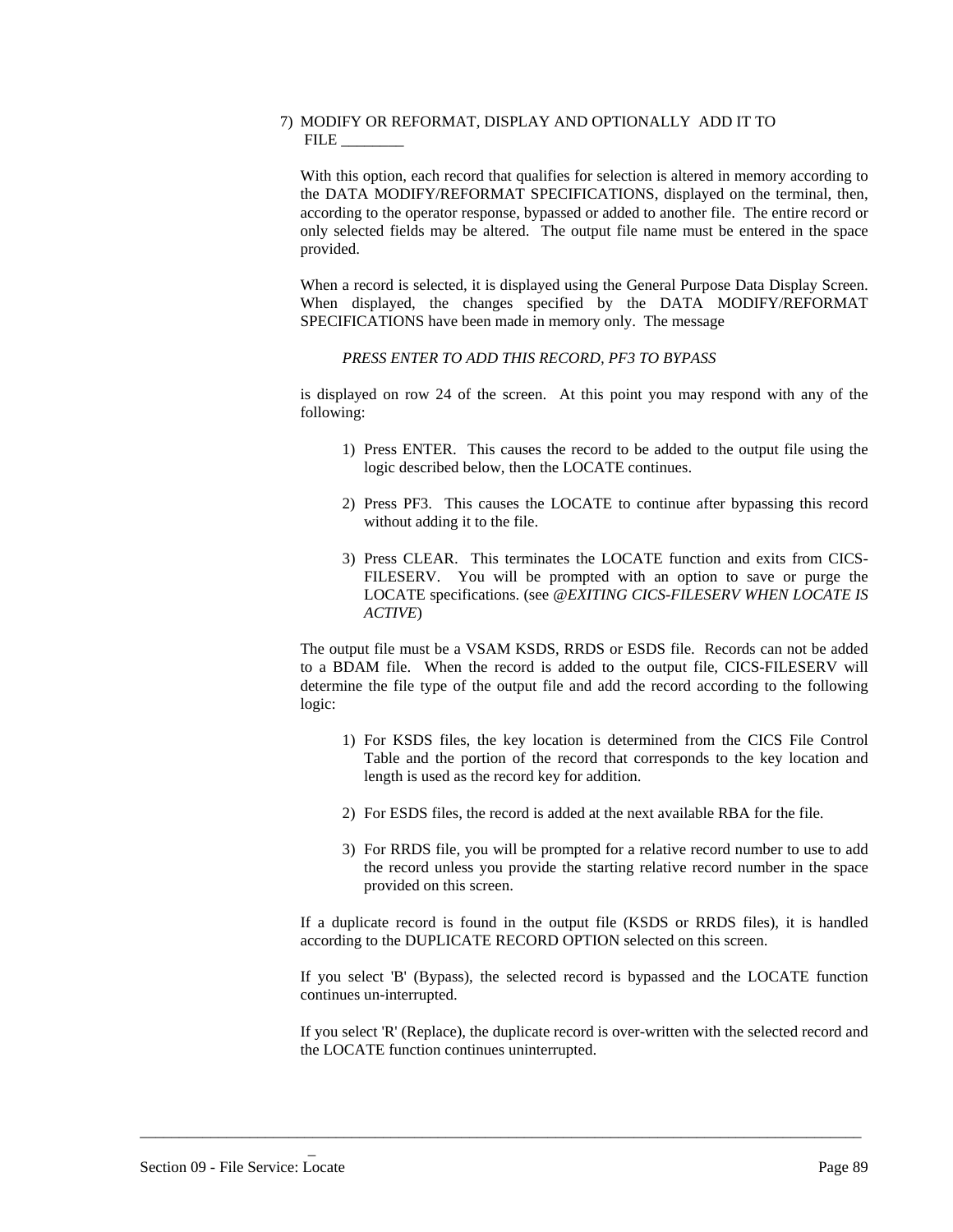If you select 'P' (Prompt), the message

### *DUPLICATE FOUND, ENTER TO REPLACE IT, PF3 TO BYPASS*

will be displayed on row 24. At this time, you may respond as follows:

- 1) Press ENTER. This causes the duplicate record on file to be over-written with the selected record. The LOCATE function then continues through the file, searching for the next record which matches the input query.
- 2) Press PF3. This causes the LOCATE to continue after bypassing the selected record without adding it to the file.
- 3) Press CLEAR. This terminates the LOCATE function and exits from CICS-FILESERV. You will be prompted with an option to save or purge the LOCATE specifications. (see @*EXITING CICS-FILESERV WHEN LOCATE IS ACTIVE*)

#### 8) DELETE THE SELECTED RECORD FROM THE FILE

 With this option, each record that qualifies for selection based on the input query will be deleted from the input file. This option applies to VSAM files only, records can not be deleted from a BDAM file.

**[Note]:** You should use this option with discretion. Since the records are to be deleted from the input file, you should be very sure that the selection criteria has been entered correctly. If a mistake is made it could corrupt the input file. You will receive a warning message to this effect whenever you choose this option.

## 9) DISPLAY THE RECORD AND OPTIONALLY DELETE IT

 With this option, each record that qualifies for selection based on the input query will be displayed on the terminal, then, depending on the operator response, bypassed or deleted from the input file.

 The record is displayed using the General Purpose Data Display Screen. When displayed, the data that matched the query is highlighted on both the hex and character side of the screen. The message

### *PRESS ENTER TO DELETE THIS RECORD, PF3 TO BYPASS*

\_\_\_\_\_\_\_\_\_\_\_\_\_\_\_\_\_\_\_\_\_\_\_\_\_\_\_\_\_\_\_\_\_\_\_\_\_\_\_\_\_\_\_\_\_\_\_\_\_\_\_\_\_\_\_\_\_\_\_\_\_\_\_\_\_\_\_\_\_\_\_\_\_\_\_\_\_\_\_\_\_\_\_\_\_\_\_\_\_\_\_\_

 is displayed on row 24 of the screen. At this point you may respond with any of the following:

- 1) Press ENTER. This causes the record to be deleted from the file, then the LOCATE function will continue through the file, searching for the next record which matches the input query.
- 2) Press PF3. This causes the LOCATE function to continue after bypassing this record without deleting it.
- 3) Press CLEAR. This terminates the LOCATE function and exits from CICS-FILESERV. You will be prompted with an option to save or purge the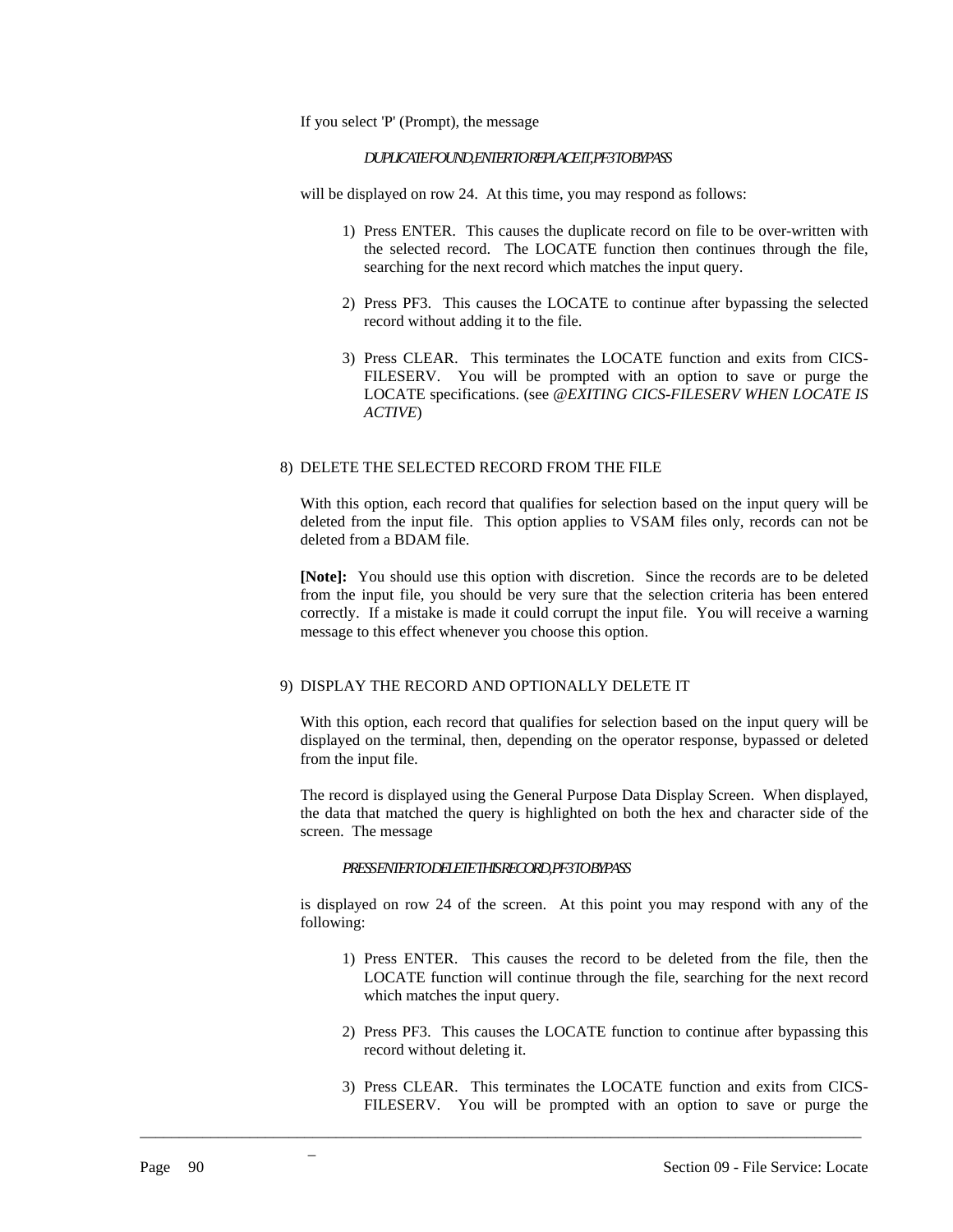LOCATE specifications. (see *EXITING CICS-FILESERV WHEN LOCATE IS ACTIVE*)

 $\overline{a}$ 

\_\_\_\_\_\_\_\_\_\_\_\_\_\_\_\_\_\_\_\_\_\_\_\_\_\_\_\_\_\_\_\_\_\_\_\_\_\_\_\_\_\_\_\_\_\_\_\_\_\_\_\_\_\_\_\_\_\_\_\_\_\_\_\_\_\_\_\_\_\_\_\_\_\_\_\_\_\_\_\_\_\_\_\_\_\_\_\_\_\_\_\_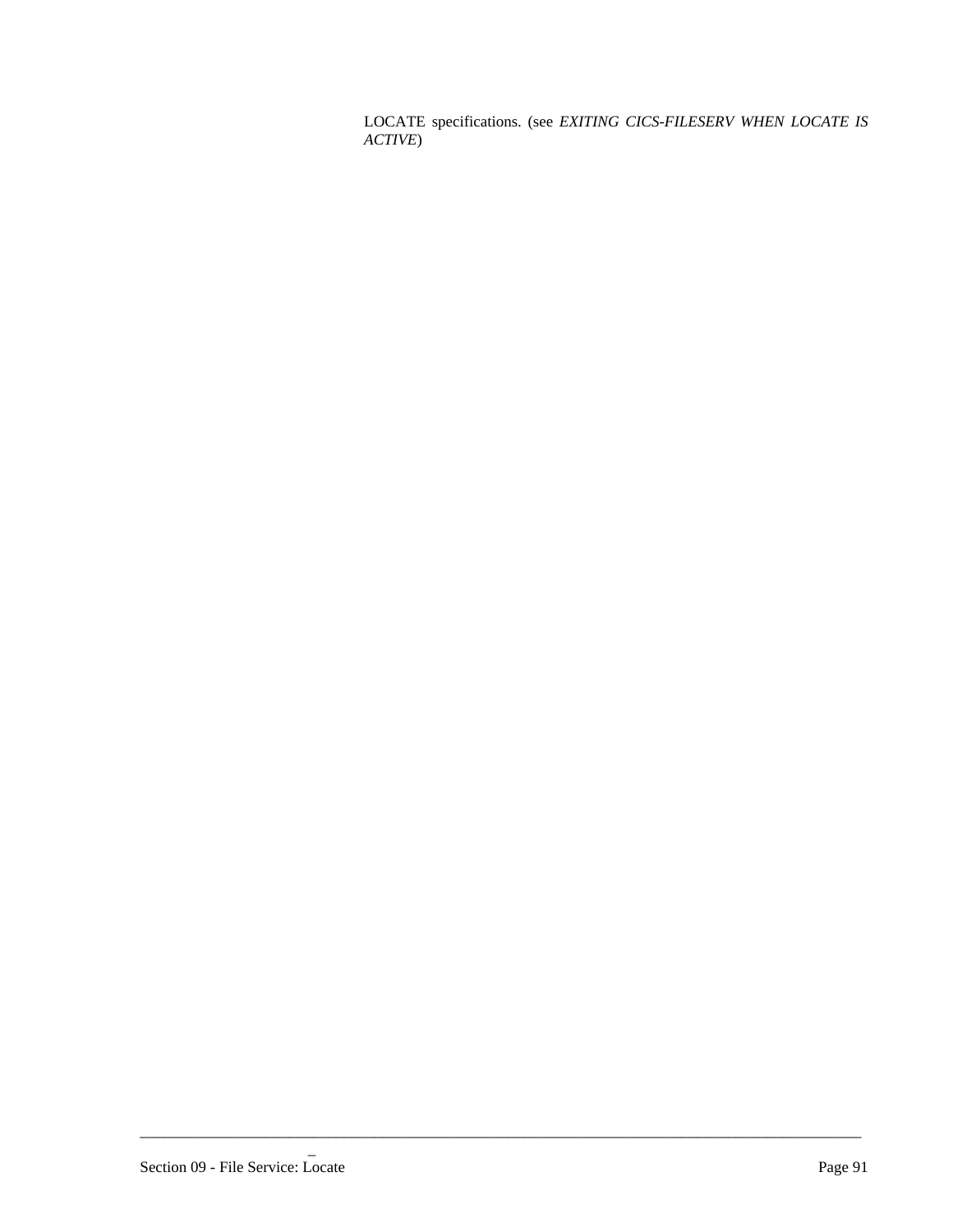With this option, each record that qualifies for selection based on the input query will be printed on an on-line terminal printer, the ID of which is entered in the space provided. Record print is continuous; all selected records are sent to the printer without interruption.

 As each record is selected, it is displayed on the terminal with a running count of the number of records selected and sent to the printer. You do not need to respond to the display, it is for informational purposes only.

 Records are printed in character and hex format, similar to the General Purpose Data Display screen.

Upon completion of the OUTPUT DISPOSITION INSTRUCTIONS screen input, the LOCATE function will begin, unless you selected one of the options which involve modifying or reformatting the record. In this case, the DATA MODIFY/REFORMAT SPECIFICATIONS screen will be presented. The input to this screen is described on the following pages.

\_\_\_\_\_\_\_\_\_\_\_\_\_\_\_\_\_\_\_\_\_\_\_\_\_\_\_\_\_\_\_\_\_\_\_\_\_\_\_\_\_\_\_\_\_\_\_\_\_\_\_\_\_\_\_\_\_\_\_\_\_\_\_\_\_\_\_\_\_\_\_\_\_\_\_\_\_\_\_\_\_\_\_\_\_\_\_\_\_\_\_\_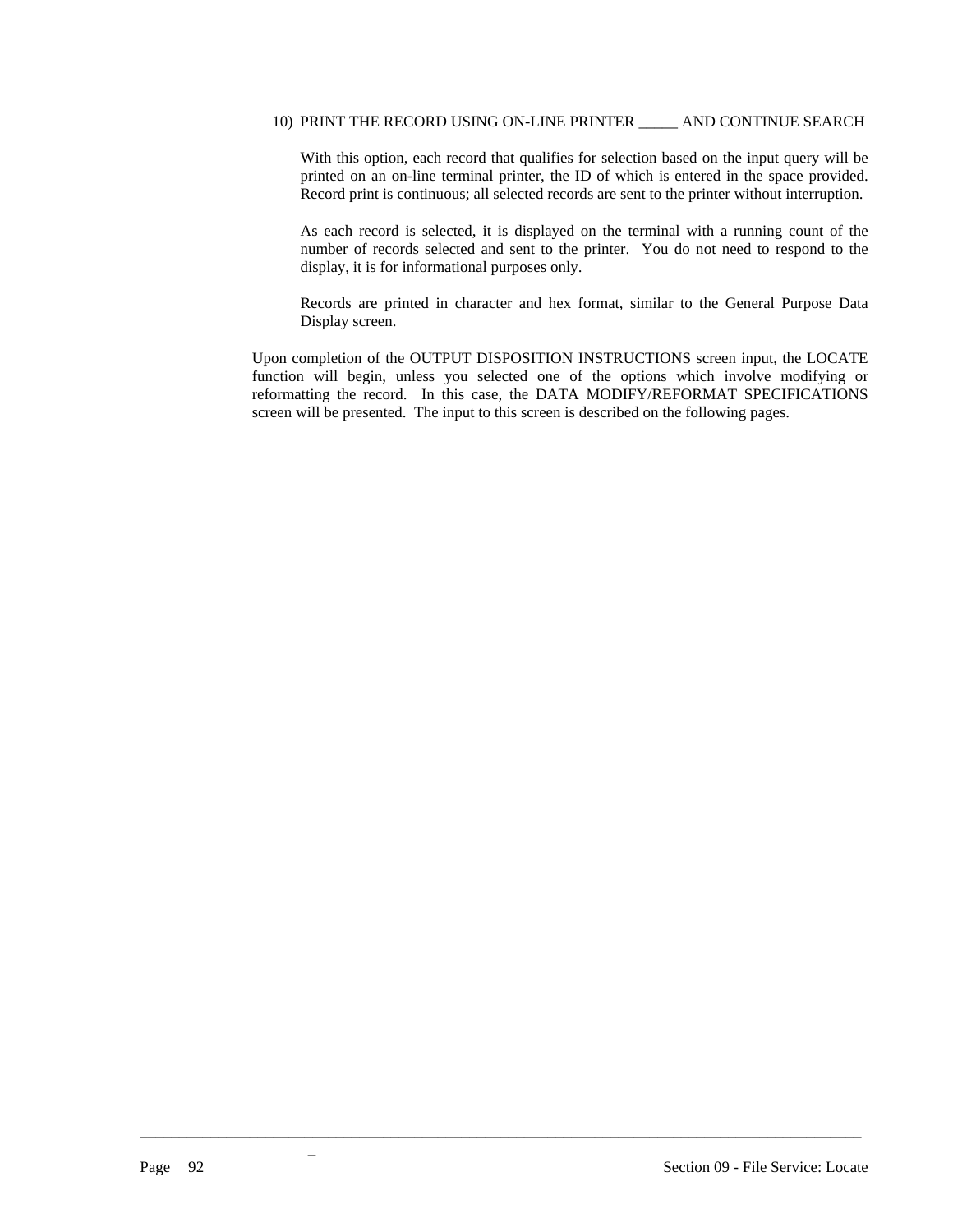# **MODIFYING AND REFORMATTING SELECTED RECORDS**

Following completion of the OUTPUT DISPOSITION INSTRUCTIONS SCREEN, if you selected an output option that involves modifying or reformatting of data records, the next screen to appear is the DATA MODIFY/REFORMAT SPECIFICATIONS SCREEN. On this screen, you instruct CICS-FILESERV how to modify each selected record prior to completing the selected output disposition.

## **THE DATA MODIFY/REFORMAT SPECIFICATIONS SCREEN**

The following screen is used to describe the modifications to be made to each selected record. Note that each screen allows up to ten lines of modification instructions. You may enter instructions on up to four of these screens, providing a total of forty lines for modification instructions.

| FSRV L CPXCSL                    |                               | X'404040404040404040404040'   | MODIFY/REFORMAT SPECIFICATIONS                                               |    |
|----------------------------------|-------------------------------|-------------------------------|------------------------------------------------------------------------------|----|
| <b>OUTPUT</b><br><b>POSITION</b> | <b>FIELD</b><br><b>LENGTH</b> | INPUT (OR)<br><b>POSITION</b> | <b>CONSTANT DATA TO BE MOVED</b><br><b>INTO THE OUTPUT FIELD</b>             |    |
|                                  |                               |                               |                                                                              |    |
|                                  |                               |                               |                                                                              |    |
|                                  |                               |                               |                                                                              |    |
|                                  |                               |                               |                                                                              |    |
|                                  |                               |                               |                                                                              |    |
|                                  |                               |                               |                                                                              |    |
| <b>OUTPUT POSITION</b>           |                               |                               |                                                                              |    |
| FIELD LENGTH                     |                               |                               | POSITION IN RECORD TO RECIEVE INPUT FIELD OR CONSTANT DATA                   |    |
| <b>INPUT POSITION</b>            |                               | LENGTH OF DATA TO BE MOVED    |                                                                              |    |
| CONSTANT DATA                    |                               |                               | POSITION IN RECORD TO BE MOVED INTO OUTPUT POSITION                          |    |
|                                  |                               |                               | DATA TO BE MOVED TO OUTPUT POSITION, HEX OR CHARACTER                        |    |
|                                  |                               |                               | (SPECIFY CONSTANT DATA OR INPUT POSITION FOR EACH OUTPUT F.                  | IJ |
|                                  |                               |                               | CLEAR UNMODIFIED INPUT FIELDS? (Y/N) N INCREASE LNGTH TO OUTPUT RESULT? (Y/I | I٢ |
|                                  |                               |                               | SET LENGTH TO OUTPUT RESULT? (Y/N) N MORE REFORMAT SPECIFICATIONS? (Y/N)     | N  |
|                                  |                               |                               | R0035. SUPPLY LOCATE SPECIFICATIONS AND PRESS ENTER                          |    |

\_\_\_\_\_\_\_\_\_\_\_\_\_\_\_\_\_\_\_\_\_\_\_\_\_\_\_\_\_\_\_\_\_\_\_\_\_\_\_\_\_\_\_\_\_\_\_\_\_\_\_\_\_\_\_\_\_\_\_\_\_\_\_\_\_\_\_\_\_\_\_\_\_\_\_\_\_\_\_\_\_\_\_\_\_\_\_\_\_\_\_\_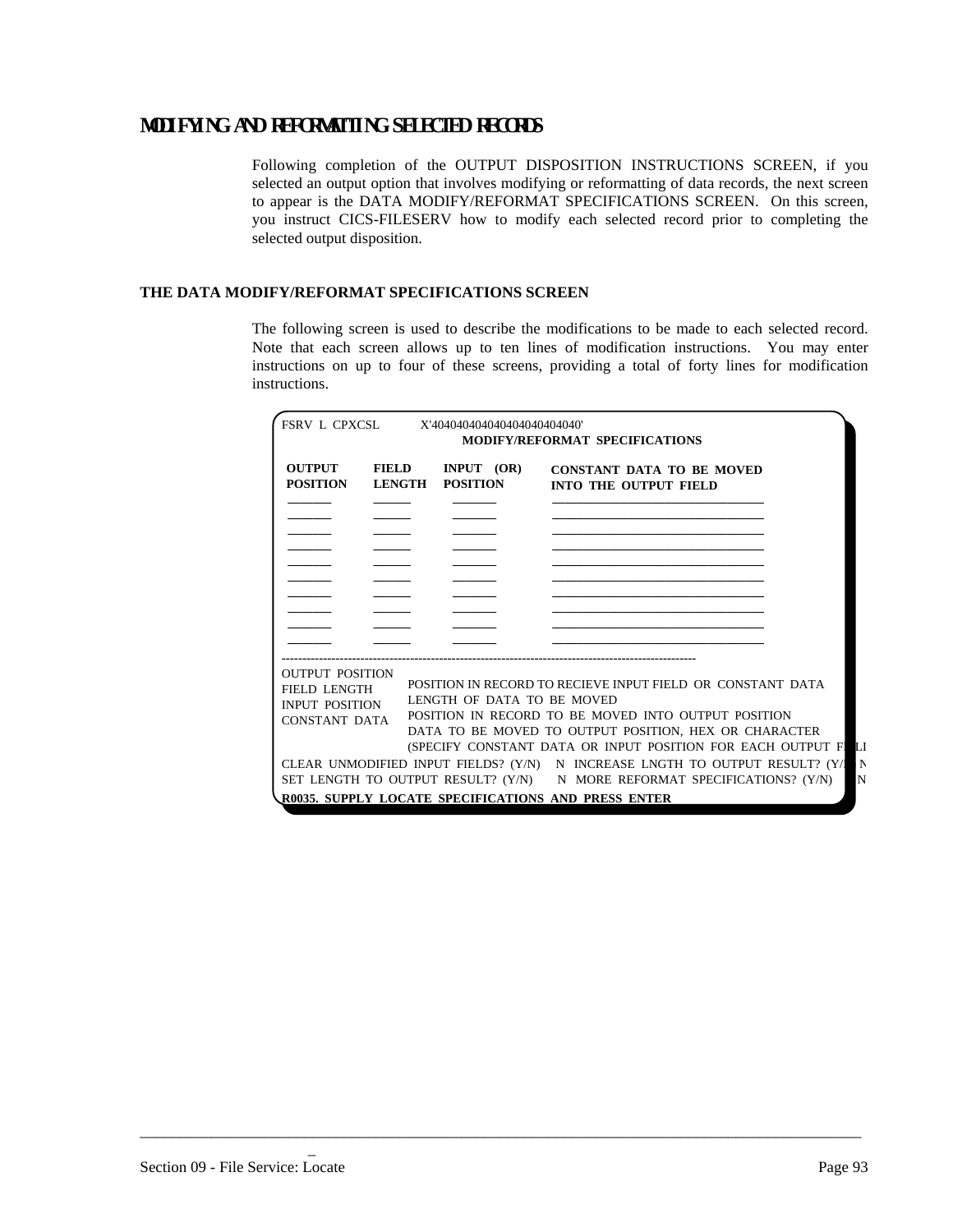### **ENTERING MODIFY/REFORMAT INSTRUCTIONS**

You may enter up to ten lines of modify/reformat instructions on each screen. Each line must contain an OUTPUT POSITION, a FIELD LENGTH, and either an INPUT POSITION or a CONSTANT DATA field.

Following is a description of each of these fields:

#### OUTPUT POSITION

This is the starting position in the record (relative to 1) that will contain either the CONSTANT DATA field or the data from the INPUT POSITION. Up to five digits may be entered. Leading zeros are not necessary.

### FIELD LENGTH

 This is the length of the data to be moved into the OUTPUT POSITION field. Up to four digits may be entered. Leading zeros are not necessary.

### INPUT POSITION

 Either this field or the CONSTANT DATA field, but not both, must be entered. If this field is entered you are specifying the starting position in the record for the data that is to be moved to the OUTPUT POSITION field. The data will be moved from left to right for the specified FIELD LENGTH.

## CONSTANT DATA

 Either this field or the INPUT POSITION field, but not both, must be entered. If this field is entered it is the actual data which is to be moved to the OUTPUT POSITION field. The data may be entered as a character constant or as hexadecimal data.

Character constants are entered as consecutive bytes of alpha-numeric data. Do not enclose the constant in quotes. If the constant contains imbedded spaces, use the SPACE bar to enter these. Up to 40 bytes of data may be keyed.

Hexadecimal data must be preceded by X' and followed by a closing quote (**'**). Up to 32 digits, representing up to 16 bytes of hex data, may be keyed.

The data will be moved from left to right for the specified FIELD LENGTH.

\_\_\_\_\_\_\_\_\_\_\_\_\_\_\_\_\_\_\_\_\_\_\_\_\_\_\_\_\_\_\_\_\_\_\_\_\_\_\_\_\_\_\_\_\_\_\_\_\_\_\_\_\_\_\_\_\_\_\_\_\_\_\_\_\_\_\_\_\_\_\_\_\_\_\_\_\_\_\_\_\_\_\_\_\_\_\_\_\_\_\_\_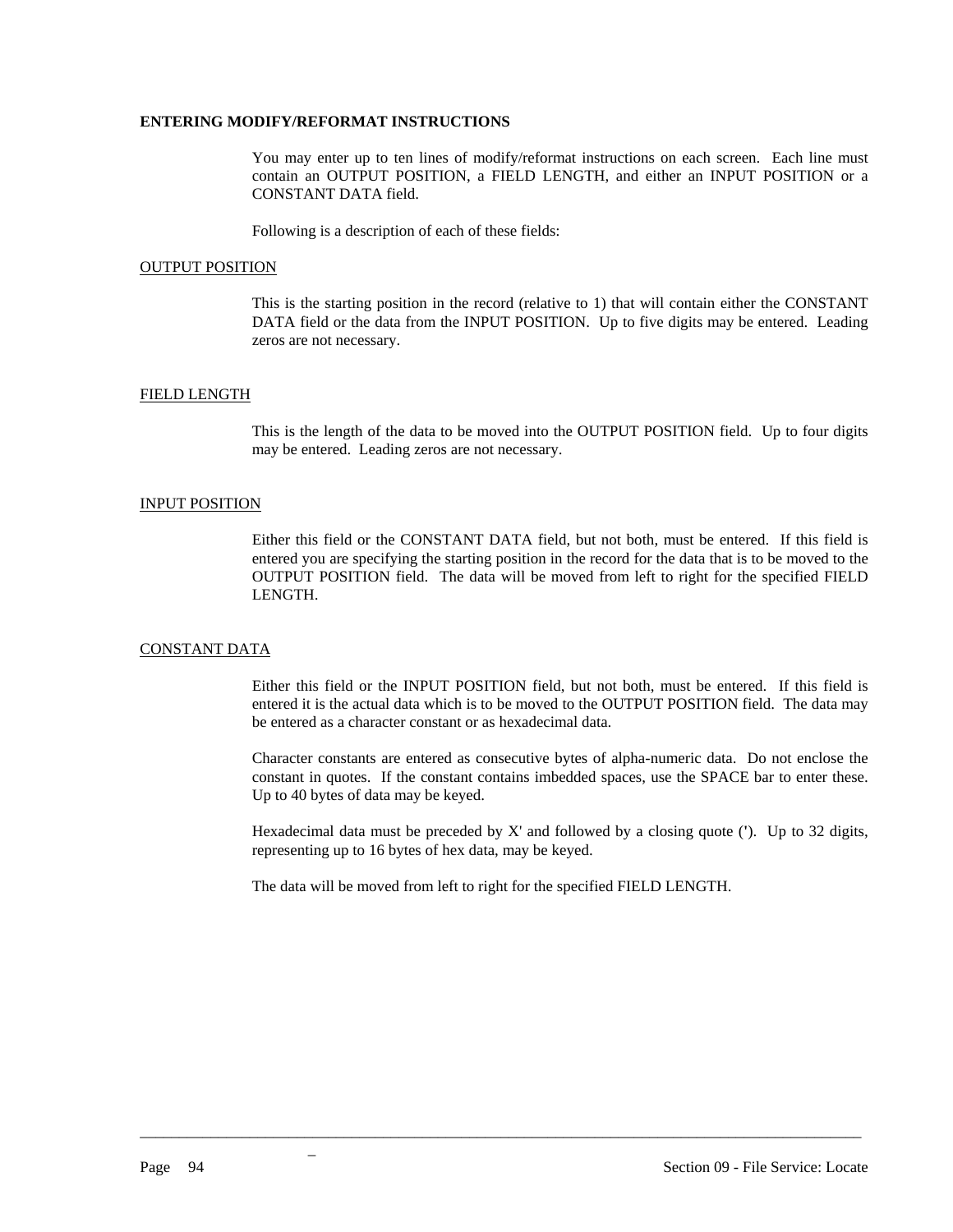Three of the YES/NO fields at the bottom of the screen provide additional instructions for the MODIFY/REFORMAT operation. These are:

#### CLEAR UNMODIFIED INPUT FIELDS

If you are doing a record reformat which involves moving several selected fields from the input record to the output record, entering a 'Y' for this option will cause CICS-FILESERV to clear the entire output record prior to moving the specified fields. The record will be cleared with spaces (X'40').

#### INCREASE LENGTH TO OUTPUT RESULT

If the output record is for a variable length file, entering a 'Y' in this field provides that for any records in the file whose length is shorter than the highest OUTPUT POSITION plus FIELD LENGTH of all of the specified fields, those records will have their length set to that result value. Records whose length exceeds the highest OUTPUT POSITION plus FIELD LENGTH of all of the specified fields will not have their length changed.

This option insures that the specified modification will be made to all qualifying records, even if a length change is involved.

Specifying 'N' for this options means that you do not want to change any record lengths in a variable length file. If a record is too short to contain all of the modification, any modification beyond the end of the record will not be made. Modifications up to the end of the record will be made.

#### SET LENGTH TO OUTPUT RESULT

If the output record is for a variable length file, entering a 'Y' in this field provides that the resultant record length will be set to the highest OUTPUT POSITION plus FIELD LENGTH of all of the specified fields.

This option provides for both lengthening and truncation of records. If a record is shorter than the computed result length, it will be increased to that length. If it is longer, it will be decreased to that length.

This option insures that the specified modification will be made to all qualifying records, even if a length change is involved.

Specifying 'N' for this options means that you do not want to change any record lengths in a variable length file. If a record is too short to contain all of the modification, any modification beyond the end of the record will not be made. Modifications up to the end of the record will be made.

#### MORE REFORMAT SPECIFICATIONS

Enter a 'Y' in this field if you need to enter more modify/reformat specifications. This will provide another screen, on which up to ten more fields can be entered. You may enter a total of forty fields (four full screens).

\_\_\_\_\_\_\_\_\_\_\_\_\_\_\_\_\_\_\_\_\_\_\_\_\_\_\_\_\_\_\_\_\_\_\_\_\_\_\_\_\_\_\_\_\_\_\_\_\_\_\_\_\_\_\_\_\_\_\_\_\_\_\_\_\_\_\_\_\_\_\_\_\_\_\_\_\_\_\_\_\_\_\_\_\_\_\_\_\_\_\_\_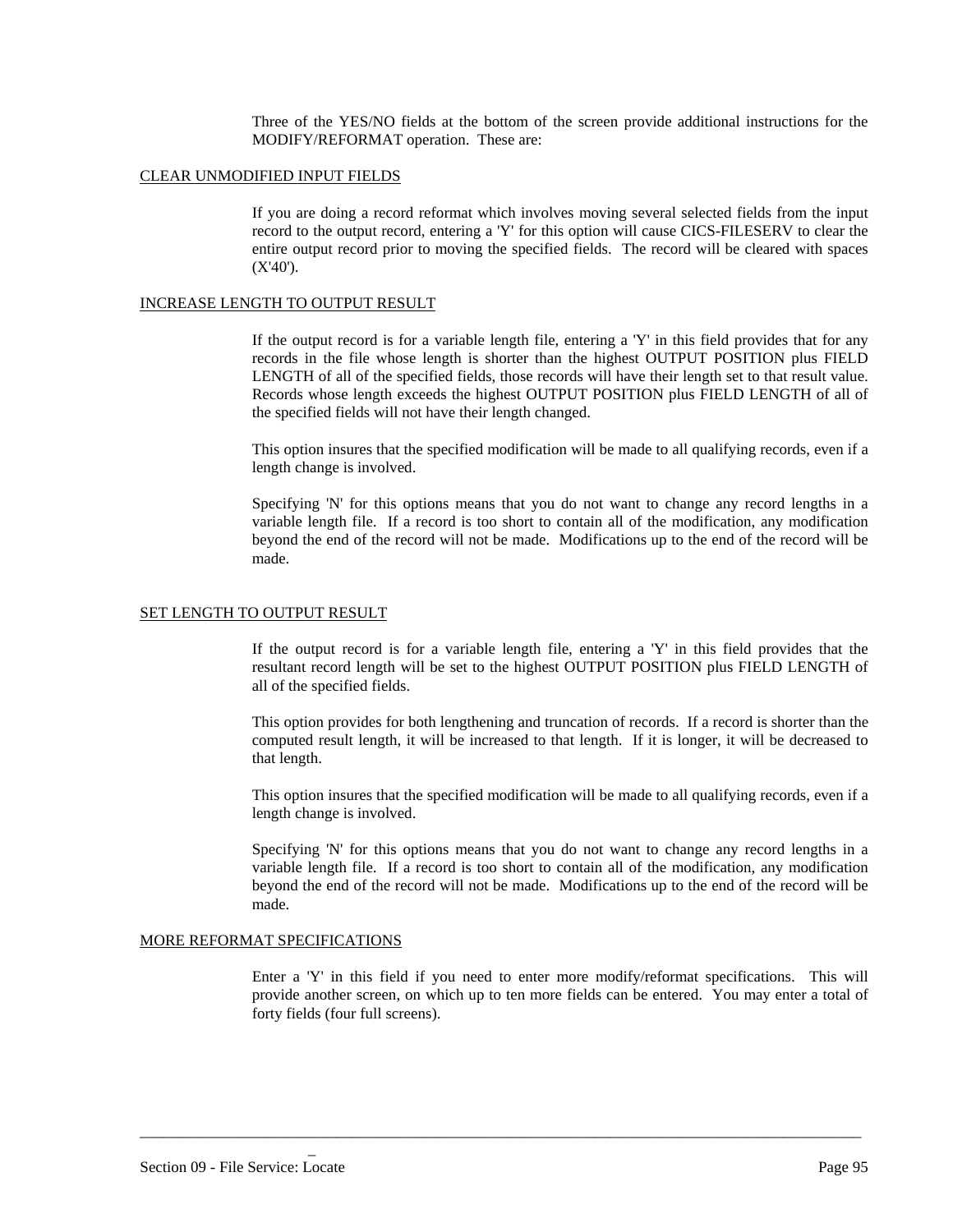## **STARTING THE LOCATE OPERATION**

Upon completion of all MODIFY/REFORMAT specifications, or if an output option was selected that does not involve modify/reformat, the LOCATE operation will commence.

Control will proceed sequentially through the file, beginning with the starting record key or record number that you provided. Each input record is evaluated according to the selection criteria and a decision is made as to whether the record qualifies for selection or not.

If a record does not qualify, the next input record is read. Consecutive non-qualifying records are counted and when the count reaches the value specified for MAXIMUM RECORDS TO SEARCH WITH NO QUALIFIERS, the current record is displayed, with the message

 *L1006. XXXX RECORDS REACHED WITH NO QUALIFIERS, ENTER TO CONTINUE, PF3 TO END LOCATE* 

on row 24. If you wish to continue the search, press ENTER. To terminate the Locate function at this point, press PF3 or CLEAR.

If a record qualifies, the output disposition option is taken. You may receive one of the following messages, depending on the output option selected:

 *L1001. PRESS ENTER TO CONTINUE LOCATE, PF3 TO END LOCATE L1002. PRESS ENTER TO ADD THIS RECORD, PF3 TO BYPASS L1003. PRESS ENTER TO REWRITE THIS RECORD, PF3 TO BYPASS L1004. PRESS ENTER TO DELETE THIS RECORD, PF3 TO BYPASS* 

\_\_\_\_\_\_\_\_\_\_\_\_\_\_\_\_\_\_\_\_\_\_\_\_\_\_\_\_\_\_\_\_\_\_\_\_\_\_\_\_\_\_\_\_\_\_\_\_\_\_\_\_\_\_\_\_\_\_\_\_\_\_\_\_\_\_\_\_\_\_\_\_\_\_\_\_\_\_\_\_\_\_\_\_\_\_\_\_\_\_\_\_

In all cases, pressing ENTER causes the output disposition option to be taken, while pressing PF3 (or changing the command to 'R') causes the output disposition option to not be taken for this record.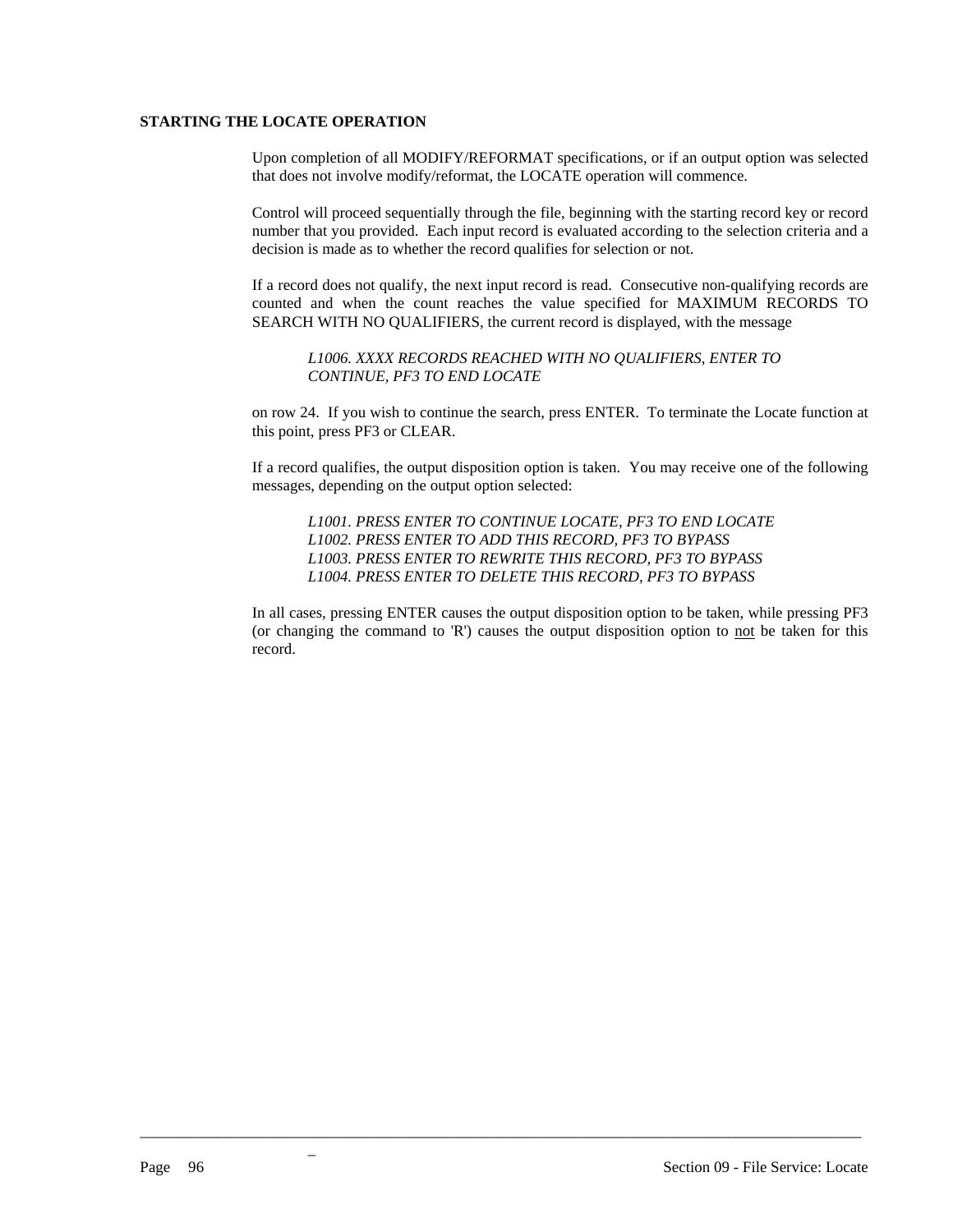#### **ERROR CONDITIONS**

There are two other conditions that can interrupt the Locate operation with a message on row 24. The messages involved are:

#### *DUPLICATE FOUND, ENTER TO REPLACE IT, PF3 TO BYPASS*

This message occurs if a record with a duplicate key or record number is found in the output file for one of the output options that add records to another file. The message will only appear if you chose 'P' (Prompt) for the DUPLICATE RECORD OPTION on the Output Dispositions screen.

The record displayed at this point is the duplicate record from the output file. It is not the input record. If you choose to replace the duplicate record with the input record, press ENTER. Pressing PF3 will leave the output record intact and continue with the record selection process.

 *L1008. NON-NUMERIC DATA AT POSITION xxxx, LENGTH=yy, ENTER= CONTINUE, PF3=END* 

This message can occur if one or more of the COMPARISON DATA fields from the Selection Specifications screen was a numeric constant. CICS-FILESERV has determined that the data in the record at the corresponding position and length is not a valid numeric field (either zoneddecimal or packed-decimal). xxxx in the message indicates the record position, yy is the field length.

Pressing ENTER at this point will cause the Locate operation to continue, but this record will not be selected. Non-numeric data present for a numeric compare will make the specified condition untrue, since an algebraic compare can not be done. You may want to review the process that CICS-FILESERV goes through to recognize valid numeric data, which is documented under *NOTES ON INPUT SELECTION FIELDS* in the subject entitled *INPUT SELECTION FIELD DESCRIPTIONS* earlier in this section.

Pressing PF3 at this point will terminate the Locate operation.

You can correct the non-numeric field at this point, if desired, by entering the CHANGE command ('C' or PF9) and then altering the data at the location. If you do this and want the record to be re-evaluated for selection, back-up one record in the file using the 'B' (or PF7) command before changing the command back to 'L' to continue. This will cause the record to be read again and re-evaluated for selection.

\_\_\_\_\_\_\_\_\_\_\_\_\_\_\_\_\_\_\_\_\_\_\_\_\_\_\_\_\_\_\_\_\_\_\_\_\_\_\_\_\_\_\_\_\_\_\_\_\_\_\_\_\_\_\_\_\_\_\_\_\_\_\_\_\_\_\_\_\_\_\_\_\_\_\_\_\_\_\_\_\_\_\_\_\_\_\_\_\_\_\_\_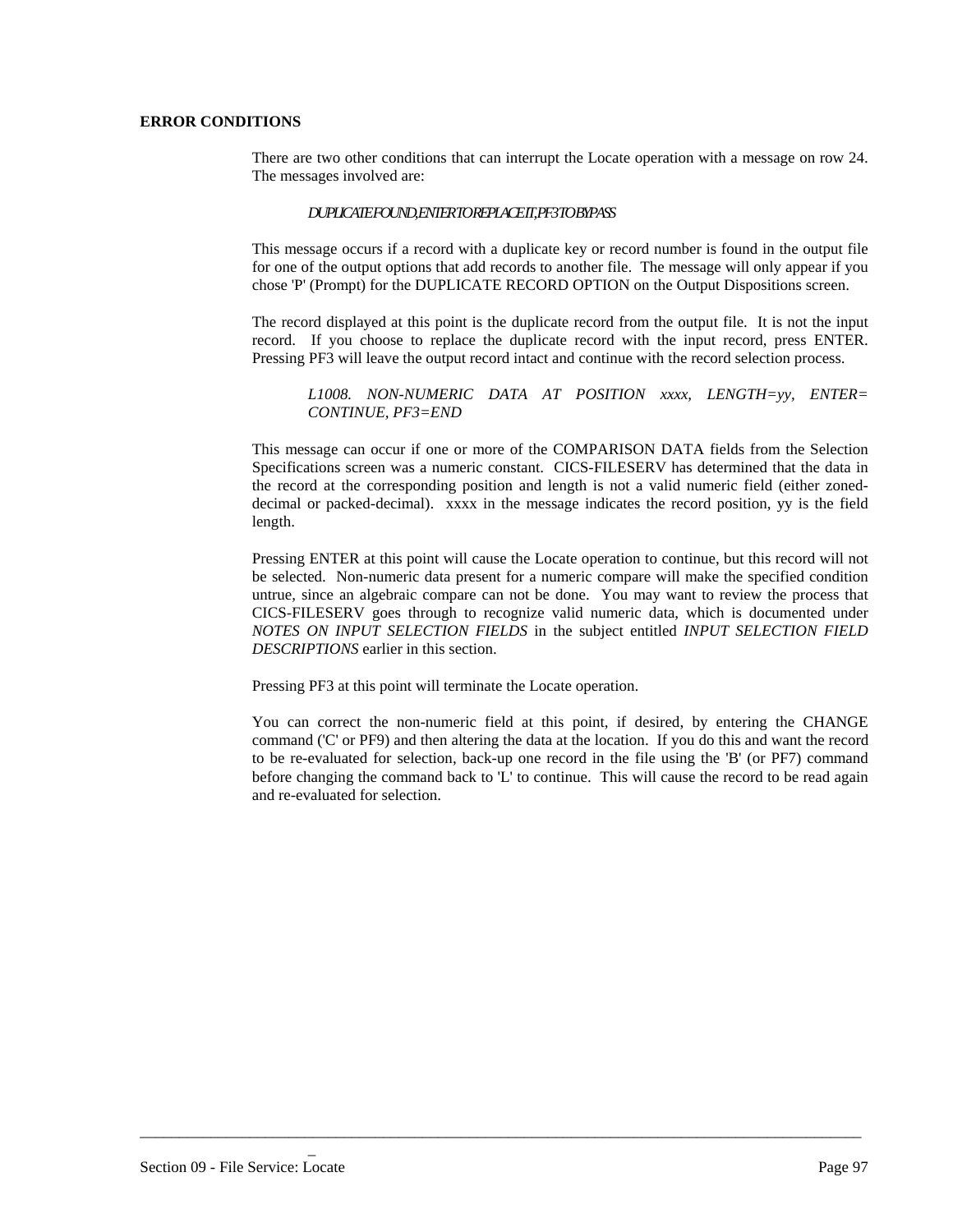## **POSSIBLE ACTION AT A LOCATE PAUSE**

When the Locate operation pauses for any of the reasons described above, there are several actions that can be taken. These are:

- 1) Respond to the pause with ENTER or PF3 to take the indicated action.
- 2) Perform any valid CICS-FILESERV command on the currently displayed record, then continue the Locate operation.

 You might want to CHANGE the displayed record, PAGE forward in the record, SCROLL up or down, DELETE the record or even add a NEW record at this point. You can do any of these things, then change the command code back to 'L' and press ENTER to continue the Locate operation. The selection process will proceed from that point; you do not have to re-specify the selection criteria.

**[Note]:** When you continue the Locate operation, the currently displayed record will not be evaluated again for selection. It will be skipped and the operation continued with the next sequential record. If you want it to be re-evaluated, back-up one record in the file ('B' or PF7) before changing the command to 'L' and pressing ENTER.

3) Skip forward or backward in the file. You can change the currently displayed record key or record number at any Locate pause, then continue the Locate operation. You can move forward or backward in the file. To do this, simply change the currently displayed key and press ENTER.

 If the Locate pause that you are at is one that expects a response concerning the action to take for the currently displayed record (messages L102, L103, L104, L105), CICS-FILESERV will recognize the fact that you changed the record key and treat it as if you had pressed PF3. That is, it will not take the action that would normally have resulted from pressing ENTER (adding, rewriting, deleting the record). It will continue the Locate operation with the new key or record number.

4) Switch to another input file. You can effectively search more than one file at a time by changing the currently displayed dataset name at a Locate Pause. If you have two files that have similar record formats (so that the selection criteria would apply to both) you could search one file until a pause occurs, change the dataset name and optionally the record key, press ENTER (command code 'L' must still be there) and continue the search in the other file.

 When the Dataset name is changed, CICS-FILESERV takes the same action as described above for a key change.

\_\_\_\_\_\_\_\_\_\_\_\_\_\_\_\_\_\_\_\_\_\_\_\_\_\_\_\_\_\_\_\_\_\_\_\_\_\_\_\_\_\_\_\_\_\_\_\_\_\_\_\_\_\_\_\_\_\_\_\_\_\_\_\_\_\_\_\_\_\_\_\_\_\_\_\_\_\_\_\_\_\_\_\_\_\_\_\_\_\_\_\_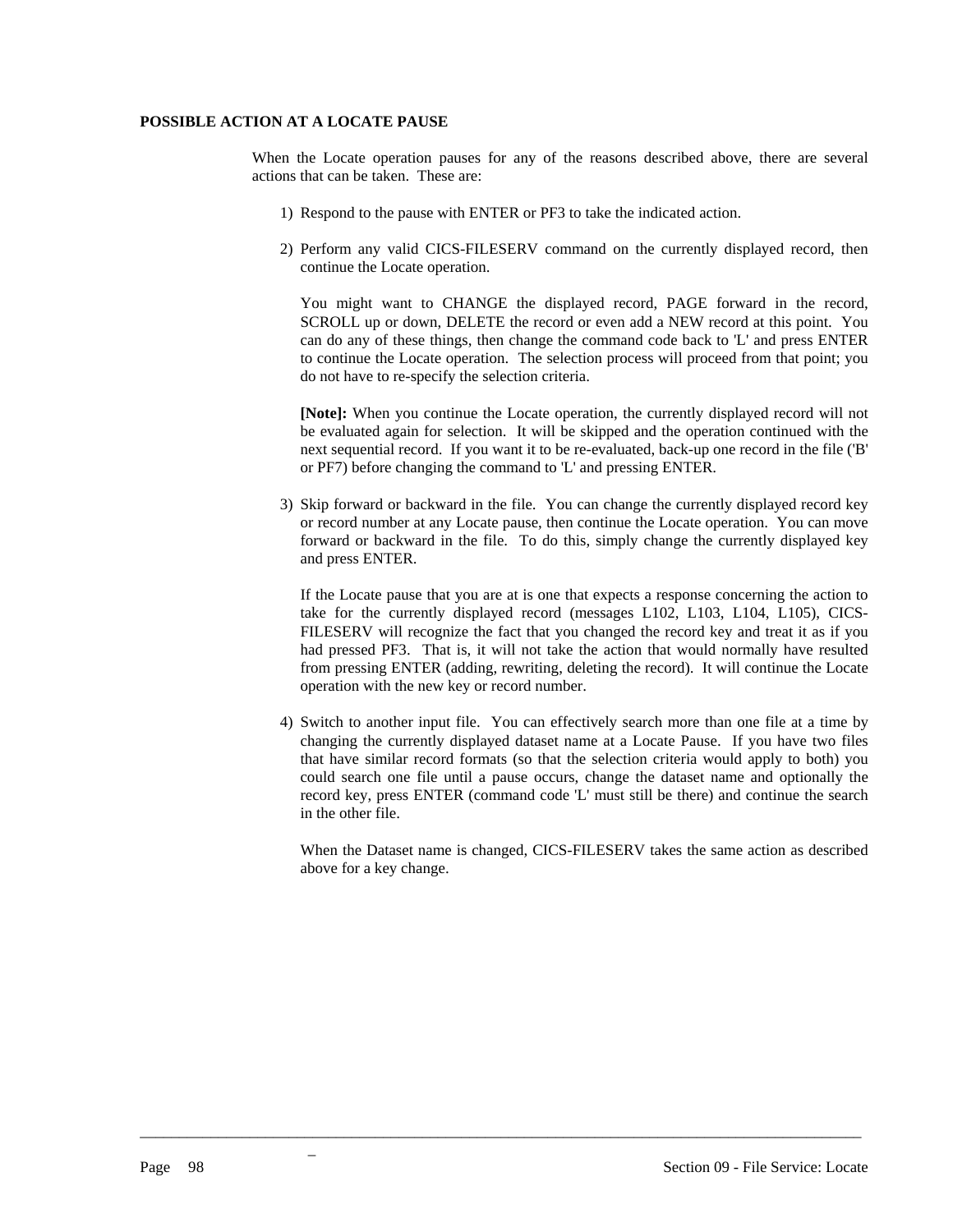## **CONSIDERATIONS FOR DIFFERENT FILE TYPES OR ATTRIBUTES**

When the OUTPUT DISPOSITION OPTION selected is one that adds records to another file, the output file can be a different file type or have different attributes than the input file.

For instance, you can select from a BDAM file and add to a VSAM file. Or select from a VSAM RRDS file and add to a VSAM KSDS file. Any combination is acceptable.

Likewise, you can select from a fixed-length file and add to a variable-length file or vice-versa. Or the key location and length of an output KSDS file could be different from the input file.

All of these situations are valid, but you must be aware of the logic used by CICS-FILESERV to handle each case.

The following chart describes the technique used for each situation:

| <b>INPUT</b>    | <b>OUTPUT</b>         |                                                                  |
|-----------------|-----------------------|------------------------------------------------------------------|
| <b>FILE</b>     | <b>FILE</b>           | <b>ACTION TAKEN</b>                                              |
| Non-keyed       | Keyed                 | The data in the output record (after any                         |
| (BDAM, RRDS,    | (KSDS)                | modifications) at the key location for key length                |
| ESDS)           |                       | of the output file is used as the record key.                    |
|                 |                       |                                                                  |
| Keyed           | Non-keyed             | For RRDS, the record number must be                              |
| (KSDS)          | (RRDS, ESDS)          | supplied. For ESDS, the high-RBA is used<br>to write the record. |
| Keyed           | Keyed with            | The data in the output record (after any                         |
| (KSDS)          | different key         | modifications) at the key location for key                       |
|                 | location<br><b>or</b> | length of the output file is used as the                         |
|                 | length.               | record key.                                                      |
| Fixed-length    | Fixed-length          | The excess data beyond the end of the input                      |
|                 | with<br>larger        | (or modified) record is padded with spaces.                      |
|                 | record size.          |                                                                  |
| Fixed-length    | Fixed-length          | The excess data beyond the end of the output                     |
|                 | with smaller          | record is truncated to the output record size.                   |
|                 | record size.          |                                                                  |
| Fixed-length    | Variable Length       | The size of the input record or the com-                         |
|                 |                       | puted result size after modifications (if chosen)                |
|                 |                       | is used as the output record length. If this                     |
|                 |                       | exceeds the maximum for the output file, the                     |
|                 |                       | maximum is used and the excess is truncated.                     |
| Variable Length | Fixed length          | If the input (or modified) record length length                  |
|                 |                       | is shorter than the output record length,                        |
|                 |                       | the excess is padded with spaces. If it is                       |
|                 |                       | longer, the excess is truncated.                                 |
| Variable Length | Variable Length       | The size of the input record or the com-                         |
|                 |                       | puted result size after modifications (if chosen)                |
|                 |                       | is used as the output record length. If this                     |

\_\_\_\_\_\_\_\_\_\_\_\_\_\_\_\_\_\_\_\_\_\_\_\_\_\_\_\_\_\_\_\_\_\_\_\_\_\_\_\_\_\_\_\_\_\_\_\_\_\_\_\_\_\_\_\_\_\_\_\_\_\_\_\_\_\_\_\_\_\_\_\_\_\_\_\_\_\_\_\_\_\_\_\_\_\_\_\_\_\_\_\_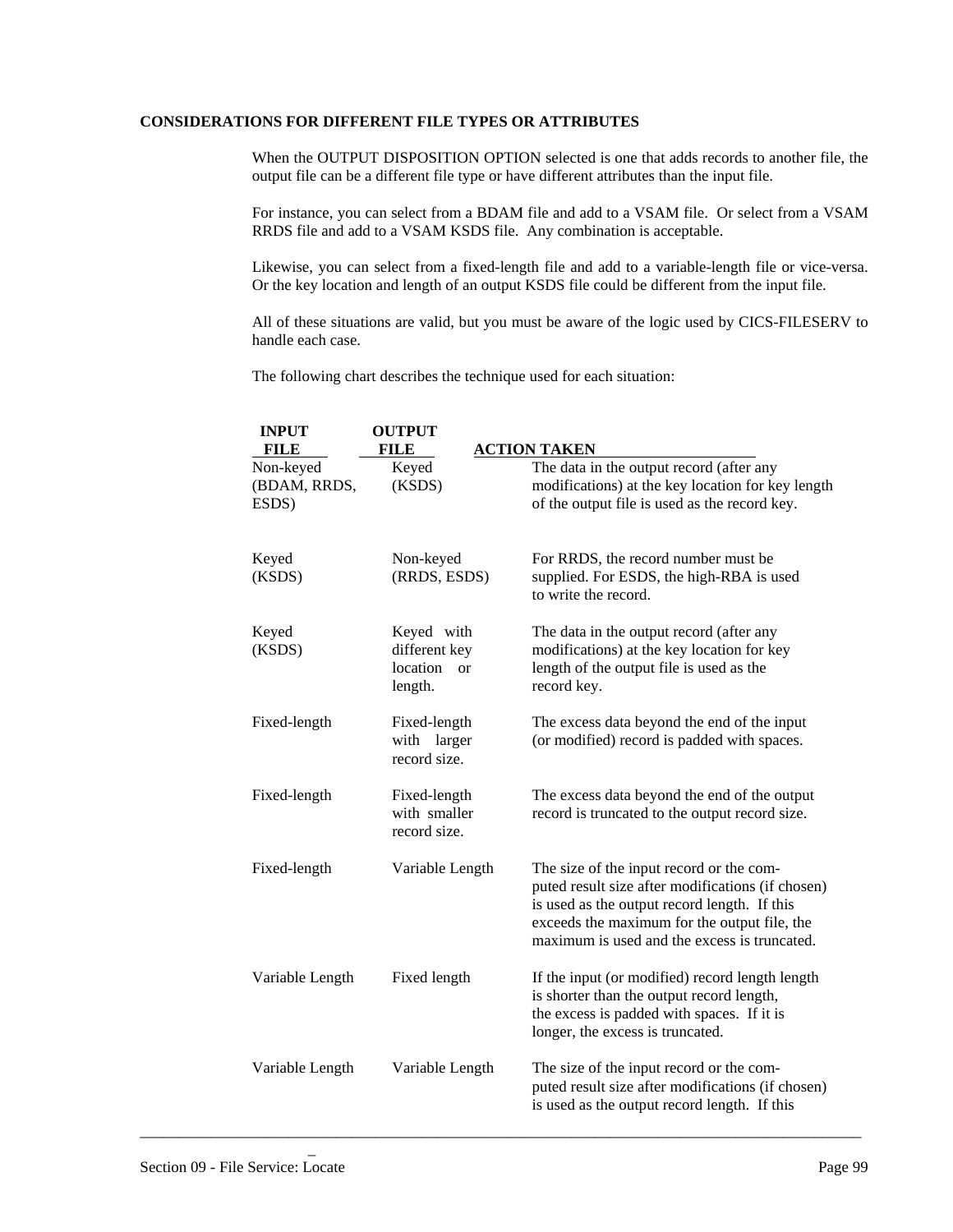exceeds the maximum for the output file, the maximum is used and the excess is truncated.

\_

\_\_\_\_\_\_\_\_\_\_\_\_\_\_\_\_\_\_\_\_\_\_\_\_\_\_\_\_\_\_\_\_\_\_\_\_\_\_\_\_\_\_\_\_\_\_\_\_\_\_\_\_\_\_\_\_\_\_\_\_\_\_\_\_\_\_\_\_\_\_\_\_\_\_\_\_\_\_\_\_\_\_\_\_\_\_\_\_\_\_\_\_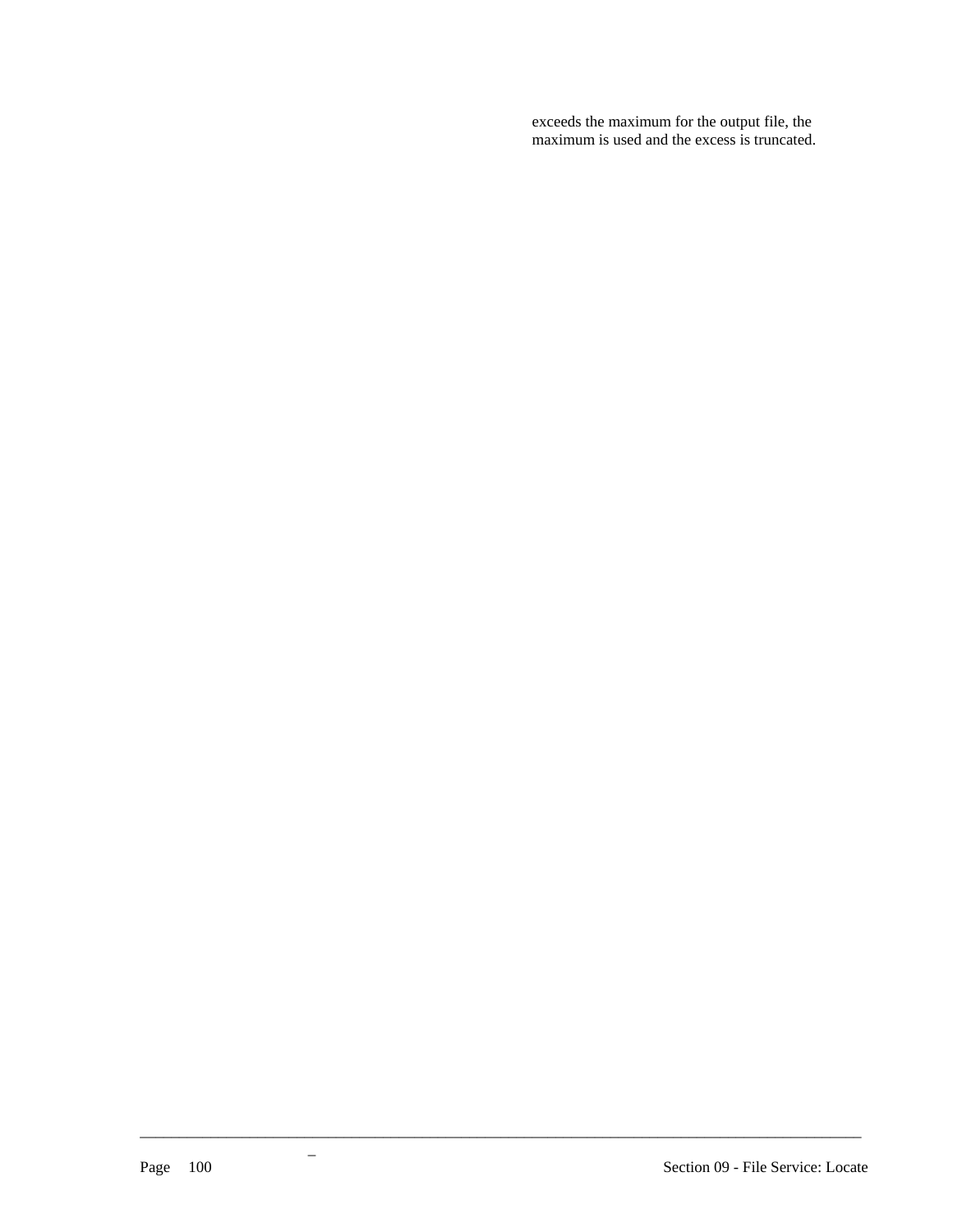## **TERMINATING AND RESTARTING THE LOCATE OPERATION**

At any Locate pause, you may terminate the Locate operation by pressing the CLEAR key. When this is done, the message

 *R0036. PURGE LOCATE SPECIFICATIONS ? (Y/N) Y* 

will display. If you press ENTER (leaving the 'Y' as the response), the Selection, Output Disposition and Modify/Reformat specifications are purged.

If you change the response to 'N' and press ENTER, all specifications are saved. This means that the next time you enter a LOCATE command, the previously entered Locate specifications are restored and the various specification screens are displayed with the data filled in.

This feature allows you to re-run a particular Locate several times without re-keying the specifications each time.

**[Note]:** The Locate specifications are only saved for the duration that CICS is up.

\_\_\_\_\_\_\_\_\_\_\_\_\_\_\_\_\_\_\_\_\_\_\_\_\_\_\_\_\_\_\_\_\_\_\_\_\_\_\_\_\_\_\_\_\_\_\_\_\_\_\_\_\_\_\_\_\_\_\_\_\_\_\_\_\_\_\_\_\_\_\_\_\_\_\_\_\_\_\_\_\_\_\_\_\_\_\_\_\_\_\_\_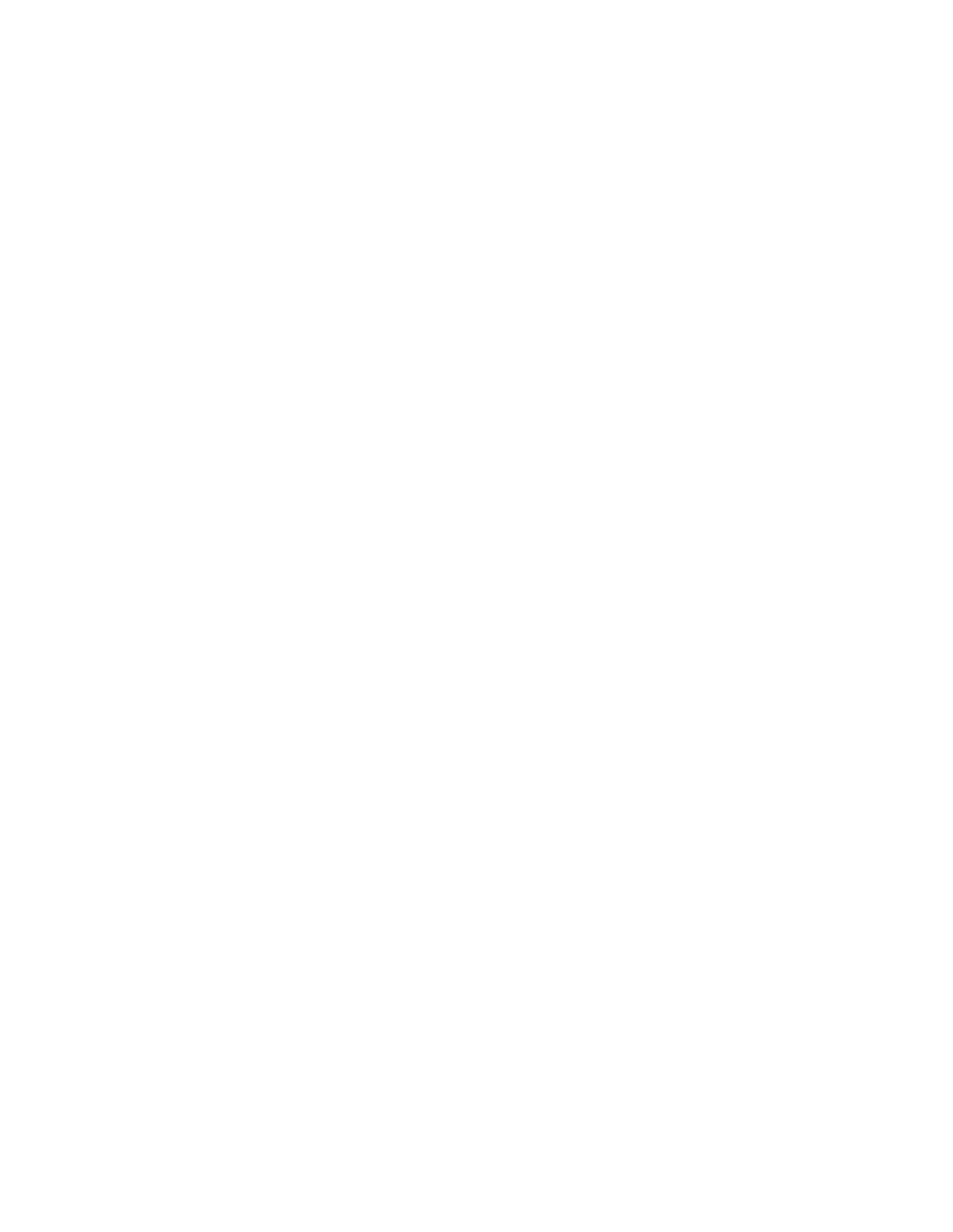# **THE SECURITY CONTROL SYSTEM**

Since CICS-FILESERV provides instant access to any file known to CICS, dataset security from unauthorized persons may be an important consideration in your installation.

This need is met by the Security Control System, which is part of the CICS-FILESERV package.

With the Security Control System, security can be implemented in three ways. You may optionally choose which method or combination of methods best suits your environment. These three methods are:

- 1) Assigning CICS security keys to the various I/O functions (Inquire, Modification, Addition, Deletion) which may be performed on a File Definition or record.
- 2) Assigning passwords to File Definitions or CICS files.
- 3) Writing a Security User Exit.

**[Note]:** You may use any combination or all three of these methods concurrently.

## **ASSIGNING CICS SECURITY KEYS**

If your installation uses normal RACF security, the TCT will have security key values stored in it by the system. These keys are still accessible by FILESERV and can be used to allow or limit access to files when using the FCTD and FSRV transactions.

RACF allows you to assign a security key to each transaction. The operator must have that key in their list of security keys to use that transaction.

This type of security works at the transaction level. Use this technique to limit access of CICS-FILESERV to only those operators who have a need for this transaction.

An operator could be allowed to INQUIRE into a particular file definition, but may not be allowed to CREATE, UPDATE, or DELETE it.

This is accomplished using the Security Control System. To define a security control record in the SECURITY CONTROL FILE:

- 1) Key from one to forty-four positions of the dataset label of the file to be controlled.
- 2) Assign a security key value for the INQUIRE, UPDATE, NEW RECORD and DELETE functions. A key value of zero means security is not checked for that function.

Once assigned, the operator issues a command to FILESERV for a particular function. FILESERV will ensure that the security key assigned to that function (for any file definition with this label) is contained in the operator's list of security keys before allowing the command to proceed.

The following example illustrates this method for two datasets and three operations:

\_\_\_\_\_\_\_\_\_\_\_\_\_\_\_\_\_\_\_\_\_\_\_\_\_\_\_\_\_\_\_\_\_\_\_\_\_\_\_\_\_\_\_\_\_\_\_\_\_\_\_\_\_\_\_\_\_\_\_\_\_\_\_\_\_\_\_\_\_\_\_\_\_\_\_\_\_\_\_\_\_\_\_\_\_\_\_\_\_\_\_\_

FCTD or FSRV transaction is assigned security key 12:

Dataset PAYROLL.FILE is assigned the keys: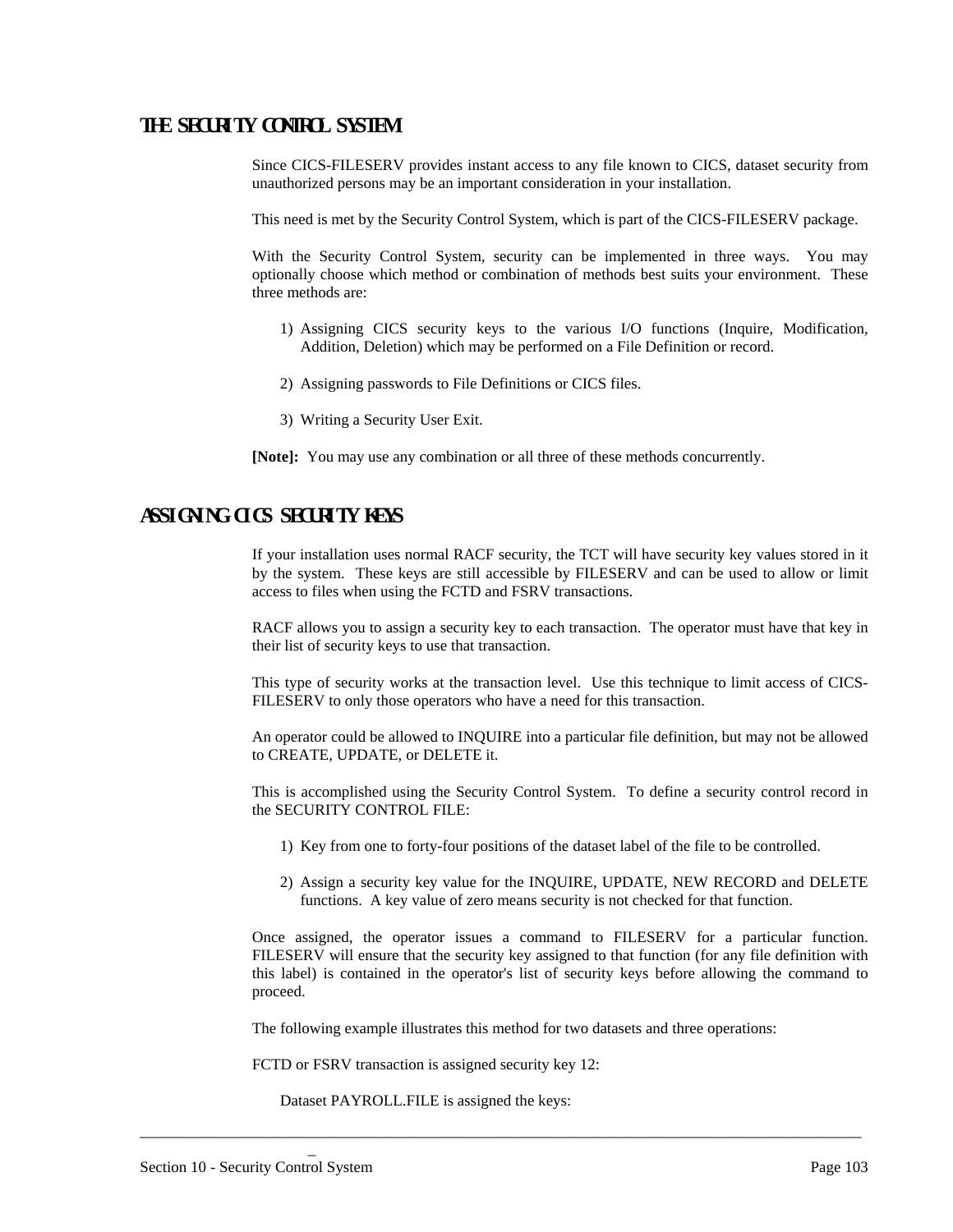| <b>INOUIRE</b>    | $= 06$   |
|-------------------|----------|
| <b>UPDATE</b>     | $= 0.09$ |
| NEW RECORD $= 07$ |          |
| <b>DELETE</b>     | $= 0.09$ |

 $\equiv$ 

\_\_\_\_\_\_\_\_\_\_\_\_\_\_\_\_\_\_\_\_\_\_\_\_\_\_\_\_\_\_\_\_\_\_\_\_\_\_\_\_\_\_\_\_\_\_\_\_\_\_\_\_\_\_\_\_\_\_\_\_\_\_\_\_\_\_\_\_\_\_\_\_\_\_\_\_\_\_\_\_\_\_\_\_\_\_\_\_\_\_\_\_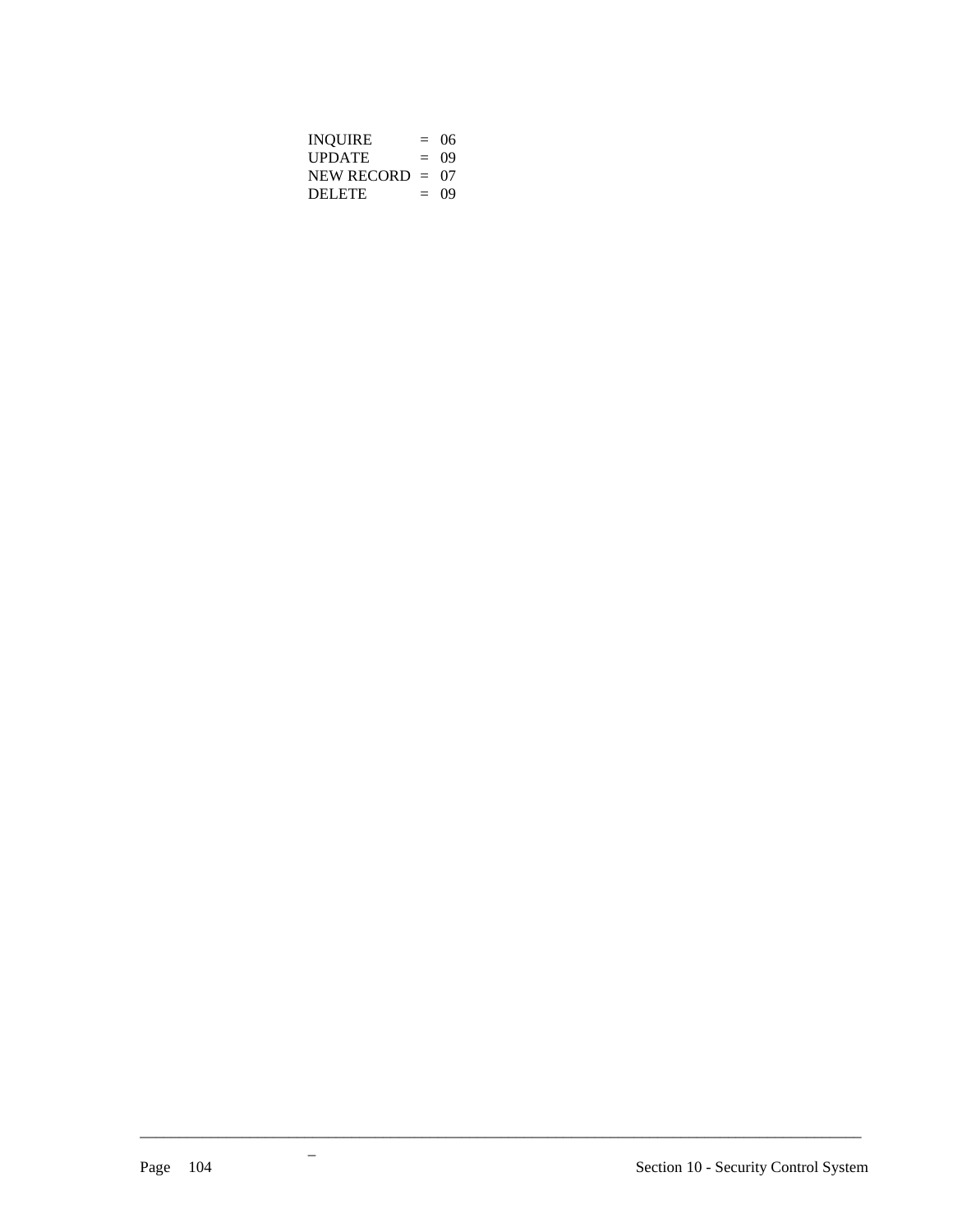Dataset VENDOR.FILE is assigned the keys:

 $INQUIRE = 00$  $UPDATE = 08$ NEW RECORD  $= 07$  $DELETE = 07$ 

Operator A has RACF security keys of 01, 06, 12, and 14: Operator B has RACF security keys 06, 07, 08 and 12. Operator C has RACF security keys 06, 07 and 09.

### RESULTS:

Operator A can inquire and perform Open/Close commands on PAYROLL.FILE and VENDOR.FILE but can not update, add or delete on either file definition.

Operator B can inquire and perform Open/Close commands on both files, update, add and delete on VENDOR.FILE, but only add on PAYROLL.FILE.

Operator C can not do anything because he does not have security key 12 which allows access to the FCTD transaction.

The procedure for assigning security keys is described under SECURITY CONTROL FILE MAINTENANCE later in this section.

## **ASSIGNING PASSWORDS**

When setting up the dataset records in the SECURITY CONTROL FILE, you may optionally assign a 1 to 8 character PASSWORD for access to a particular file-definition or family of file definitions.

You may further designate:

- 1) If the password is to be required for ANY access to the file.
- 2) If the password is to be required for ONLY update-type functions (Update, Add, Delete).

If a password is assigned to the file, any time a file definition is accessed containing the corresponding label, FILESERV will request the password with the message:

 *S1924. PASSWORD REQUIRED FOR xxxxxxxxxxxxxxxxxxx* 

where xxxxxxx is the dataset label in question.

If the operator enters the correct password (password is a non-display field), the operation is allowed to continue; and, as long as the operator keeps working with the same file definition, the password will not be requested again.

If an incorrect password is entered, the following message will display:

\_\_\_\_\_\_\_\_\_\_\_\_\_\_\_\_\_\_\_\_\_\_\_\_\_\_\_\_\_\_\_\_\_\_\_\_\_\_\_\_\_\_\_\_\_\_\_\_\_\_\_\_\_\_\_\_\_\_\_\_\_\_\_\_\_\_\_\_\_\_\_\_\_\_\_\_\_\_\_\_\_\_\_\_\_\_\_\_\_\_\_\_

#### *S1932. SECURITY VIOLATION, TRANSACTION TERMINATED*

and the operation will terminate.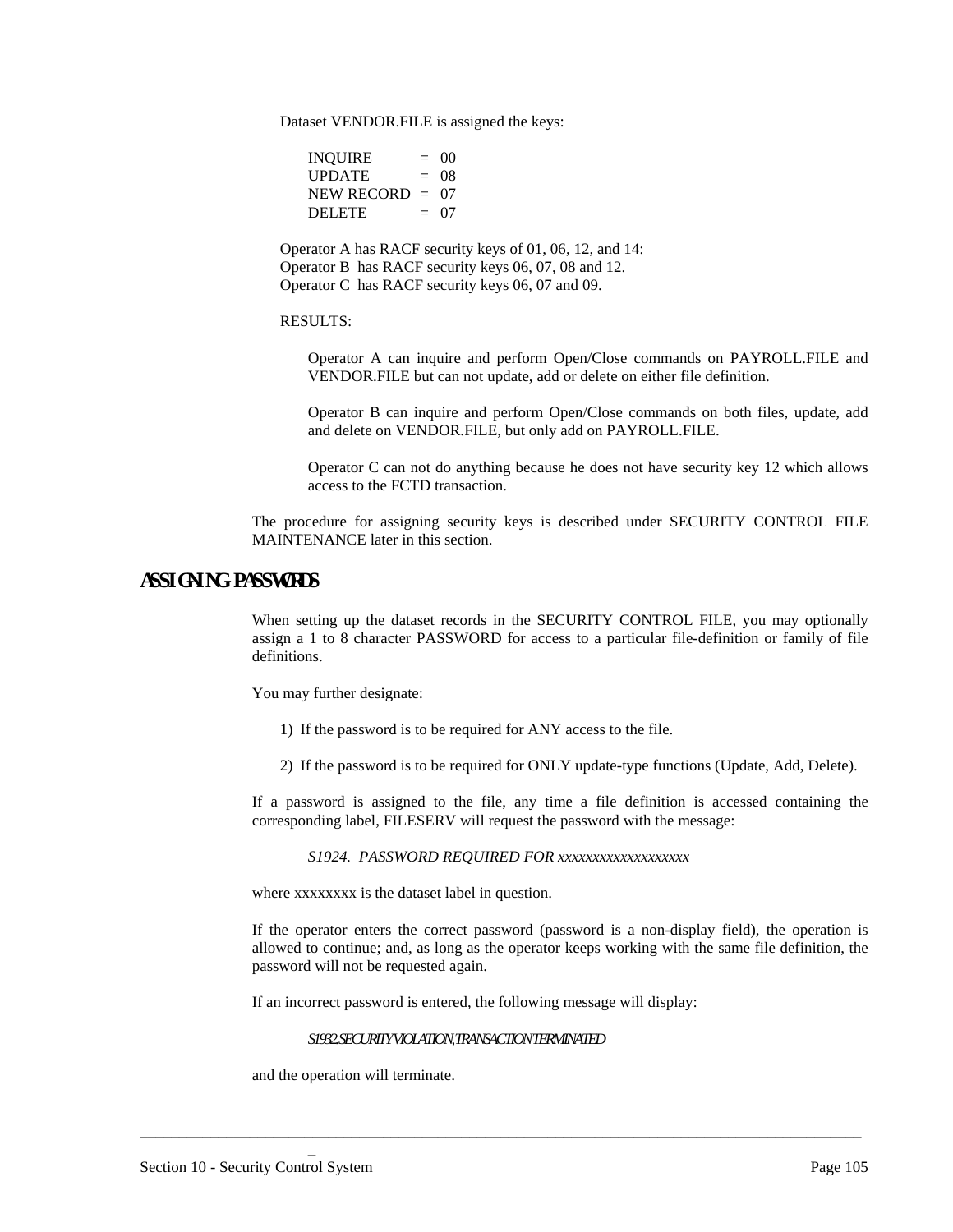The use of passwords on highly sensitive files, in combination with CICS security keys by function, ensures a high degree of dataset security.

 $\equiv$ 

\_\_\_\_\_\_\_\_\_\_\_\_\_\_\_\_\_\_\_\_\_\_\_\_\_\_\_\_\_\_\_\_\_\_\_\_\_\_\_\_\_\_\_\_\_\_\_\_\_\_\_\_\_\_\_\_\_\_\_\_\_\_\_\_\_\_\_\_\_\_\_\_\_\_\_\_\_\_\_\_\_\_\_\_\_\_\_\_\_\_\_\_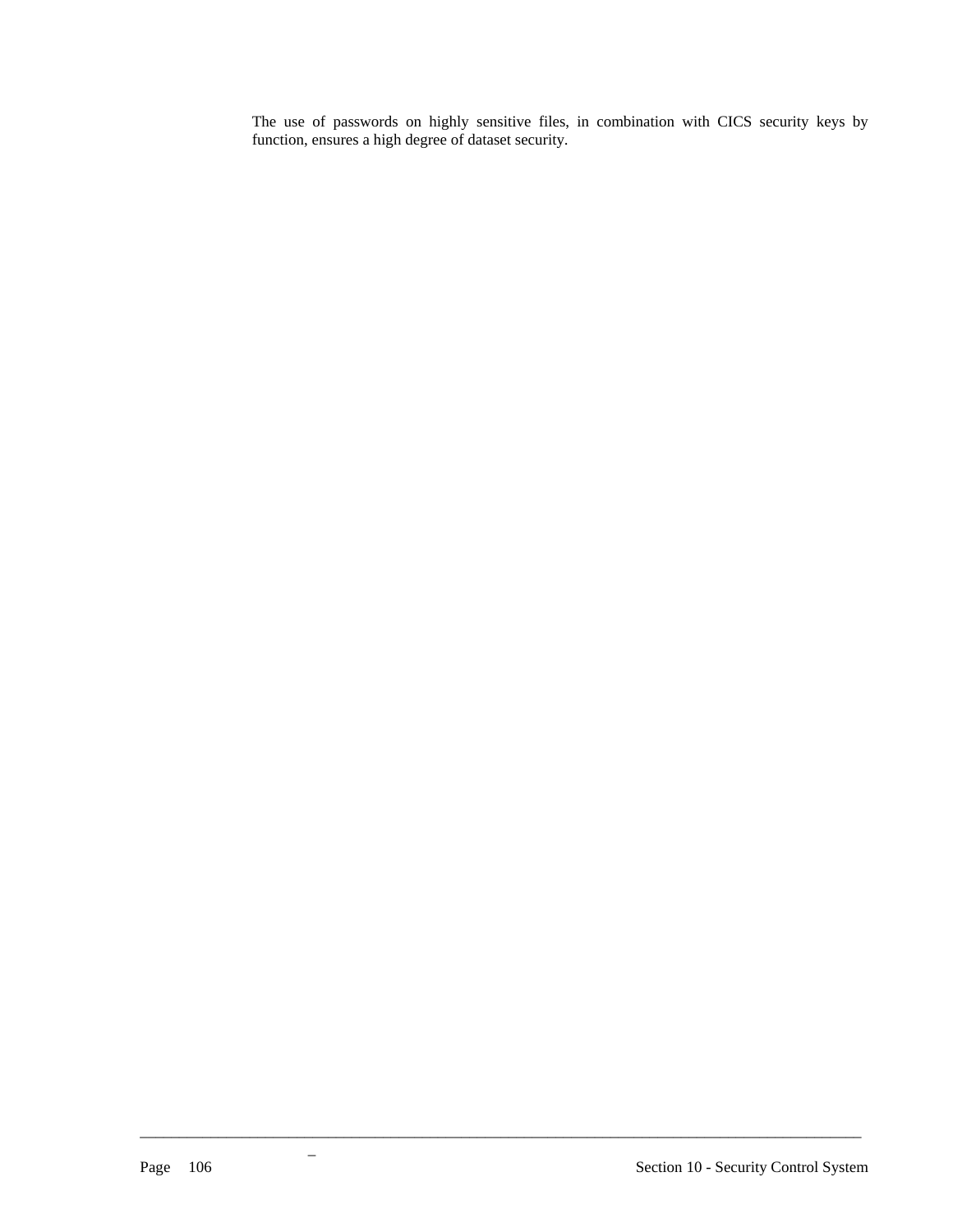## **WRITING A SECURITY USER EXIT**

A Macro-Level or Command-Level user exit program can be developed to communicate with CICS-FILESERV for installations that have special security packages.

Most security packages provide a program subroutine that can be called to interrogate the security parameters for a particular resource. If you have this situation, or perhaps you have a userdeveloped security system, the FILESERV SECURITY USER EXIT will allow you to access your security system in whatever manner required.

A SECURITY USER EXIT can be implemented globally to access all FILESERV files or locally by dataset label. In either case, FILESERV will link to the user exit program prior to each type of access: INQUIRE, MODIFY, ADD, and DELETE. The user-exit program will inform FILESERV whether to allow or prevent the requested function.

The SECURITY USER EXIT is implemented as a CICS program defined in the DFHCSD file. It may be written in any CICS-supported language, Macro-Level or Command Level.

Also, there may be more than one security exit if desired when implemented by dataset-label.

When FILESERV links to the exit program, FILERSERV checks to see if a TWA area is available. The following information is passed in a COMMAREA, unless a TWA is available, in which case the address of the information is passed in the TWA.

Address of a communication area in FILESERV that contains the following data fields:

**Pos 1** The function byte - this 1-byte character code designates the type of function that FILESERV is about to issue for this file definition. Values are:

- 0 Inquiry: a definition has been retrieved from the file.
- 1 First call of the NEW command (see Note).
- 2 Second call of the NEW command, ready to write the definition (see Note).
- 3 Update: the operator has made changes to the definition.
- 4 Delete: the operator has requested deletion of the definition in memory.

\_\_\_\_\_\_\_\_\_\_\_\_\_\_\_\_\_\_\_\_\_\_\_\_\_\_\_\_\_\_\_\_\_\_\_\_\_\_\_\_\_\_\_\_\_\_\_\_\_\_\_\_\_\_\_\_\_\_\_\_\_\_\_\_\_\_\_\_\_\_\_\_\_\_\_\_\_\_\_\_\_\_\_\_\_\_\_\_\_\_\_\_

- 5 ENABLE command.
- 6 DISABLE command.
- 7 START command (from Batch Interface).

**[Note]:** For NEW RECORD creation, the security exit is called twice: once when the NEW command is issued (no record is built yet), and again after the record is built, prior to writing it in the file.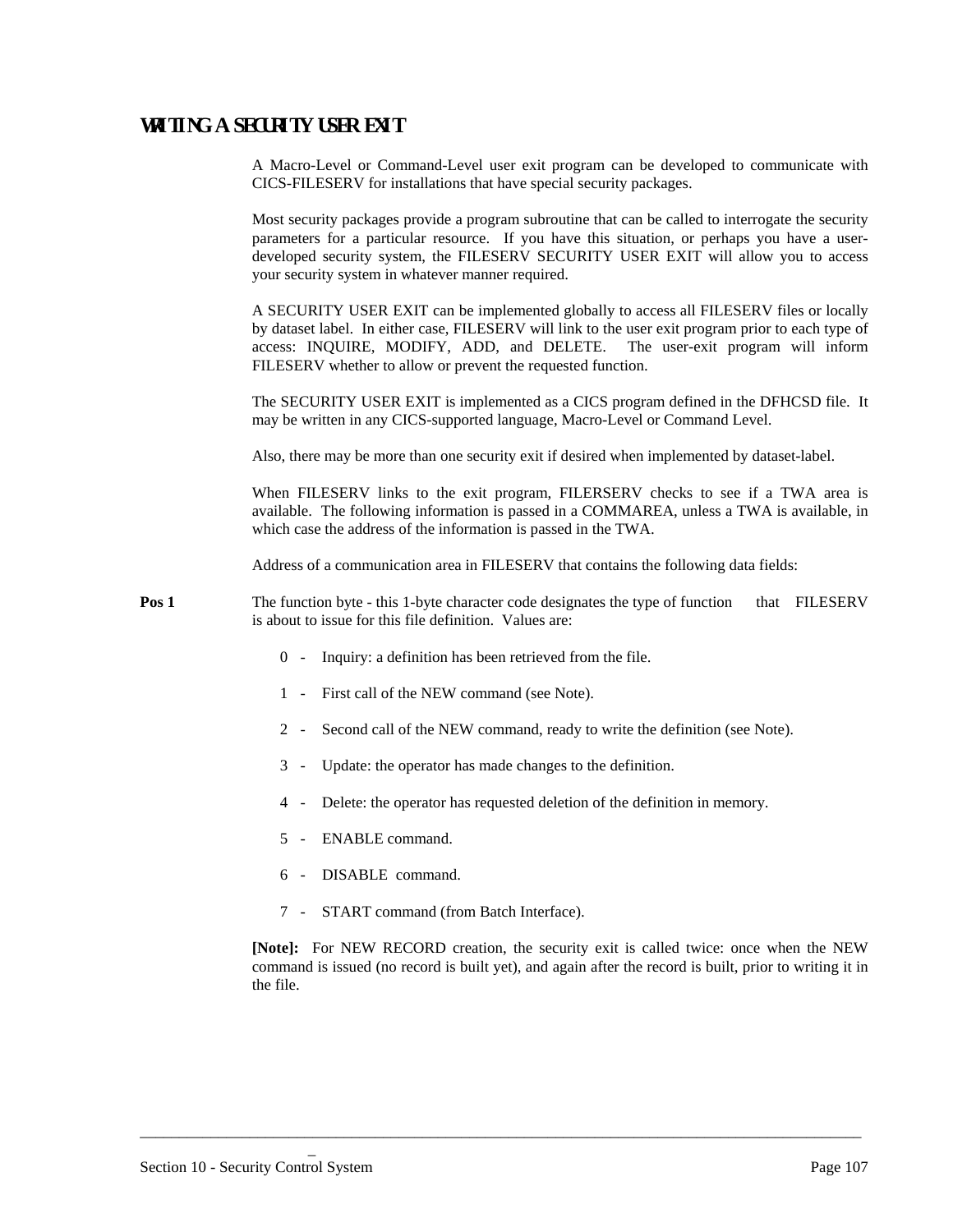- **Pos 2** The operator command code. This is the 1 byte command code entered by the operator to invoke this function: The command codes are:
	- I Inquire
	- C Change this record (FSRV only)
	- N New File Definition creation (record add for FSRV)
	- D File Definition deletion (record deletion for FSRV)
	- F Browse forward
	- P Browse backward
	- O Open the file
	- C Close the file
	- A Activate the file
	- B Backout the file
	- E Enable a transaction, program or family
	- Q Disable a transaction, program or family
	- S Start a user transaction
- **Pos 3** The 8-byte dataset, family, transaction or program name.
- **Pos 11** The 3-byte operator ID (USERID) from the sign-on table (DFHSNT).
- **Pos 14** The 20-byte operator name (NAME) from the sign-on table (DFHSNT).
- **Pos 34** The 8-byte password (PASSWORD) from the sign-on table (DFHSNT).
- **Pos 42** The 4-byte terminal identification field from the Terminal Control Table.
- **Pos 46** A 75-byte message area where the exit program may place an error message to be displayed rather than message F132.
- **Pos 121** A 1-byte field used to identify FAMILY commands. This field will contain a 'D' if the 8-byte field at position 3 is a single entity (file, transaction or program) and will contain a 'G' if name (either a file or a transaction/program family, depending upon the command).
- **Pos 122** The 44-byte file label. This enables security processing to allow or reject users from modifying the file label in FCTD description displays.
- **Pos 166** For VSE, this is the 8-byte APPLID in the FCTDTBL macro for this CICS. For MVS, this is the 8-byte CICSNAM in the FCTDTBL macro.

\_\_\_\_\_\_\_\_\_\_\_\_\_\_\_\_\_\_\_\_\_\_\_\_\_\_\_\_\_\_\_\_\_\_\_\_\_\_\_\_\_\_\_\_\_\_\_\_\_\_\_\_\_\_\_\_\_\_\_\_\_\_\_\_\_\_\_\_\_\_\_\_\_\_\_\_\_\_\_\_\_\_\_\_\_\_\_\_\_\_\_\_

**Pos 174** 4-byte Transaction ID. This will be 'FCTD' or 'FSRV'.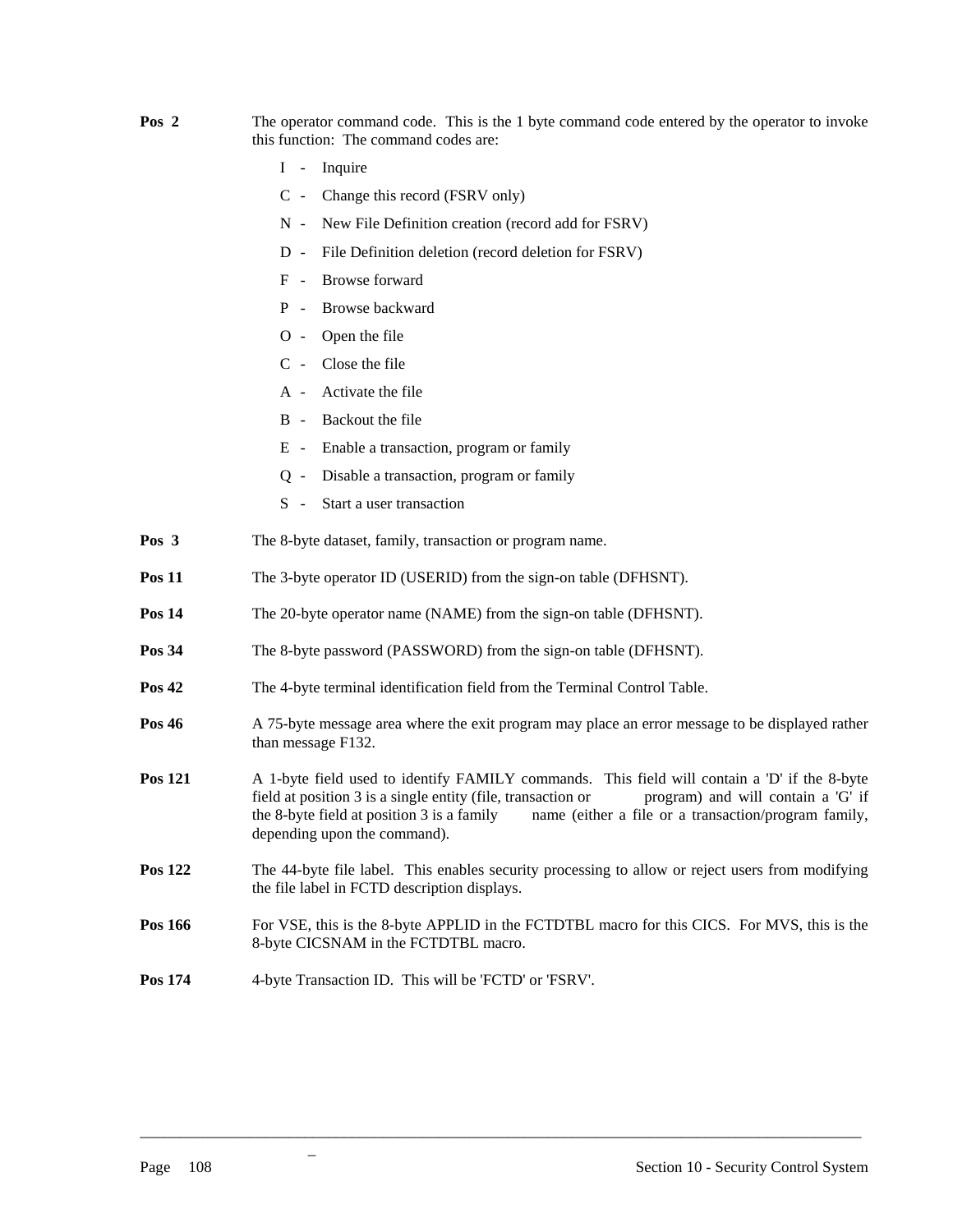The user exit program must address these parameter fields by moving them to BLL-CELLS (COBOL) or loading them into registers (Assembler), as demonstrated in the examples below.

The exit program performs any desired logic to determine the authorization of the requested function, such as call a security package subroutine, access external security tables or files, etc.

The function byte (pos. 1 of the passed parameter) is used to communicate back to FILESERV. The exit program must place one of the following values in the function byte before returning to FILESERV. These codes are character values.

- 0 Access permitted, continue with the requested function.
- 1 Access denied, issue message F132.
- 2 Access denied, issue the 75-byte user message that has been placed in the Message Area.

To install the User Exit, do the following:

- 1) Compile the program and link-edit it into the CICS Core-Image or Load library.
- 2) Add an entry to the CICS Processing Program Table (PPT) for the program name.

\_\_\_\_\_\_\_\_\_\_\_\_\_\_\_\_\_\_\_\_\_\_\_\_\_\_\_\_\_\_\_\_\_\_\_\_\_\_\_\_\_\_\_\_\_\_\_\_\_\_\_\_\_\_\_\_\_\_\_\_\_\_\_\_\_\_\_\_\_\_\_\_\_\_\_\_\_\_\_\_\_\_\_\_\_\_\_\_\_\_\_\_

- 3) If the Exit is to be Global, that is, pertaining to every access to a File Definition by CICS-FILESERV, add the program name to the User Option Table by coding the SECGBL operand of the FCTDTBL macro. (See Section 12 - *CUSTOMIZATION* ).
- 4) If the Exit is to be Local, pertaining only to certain datasets, add a Security Control record with the program name in the USER EXIT field for each dataset to which it applies. (See *SECURITY CONTROL FILE MAINTENANCE* later in this section).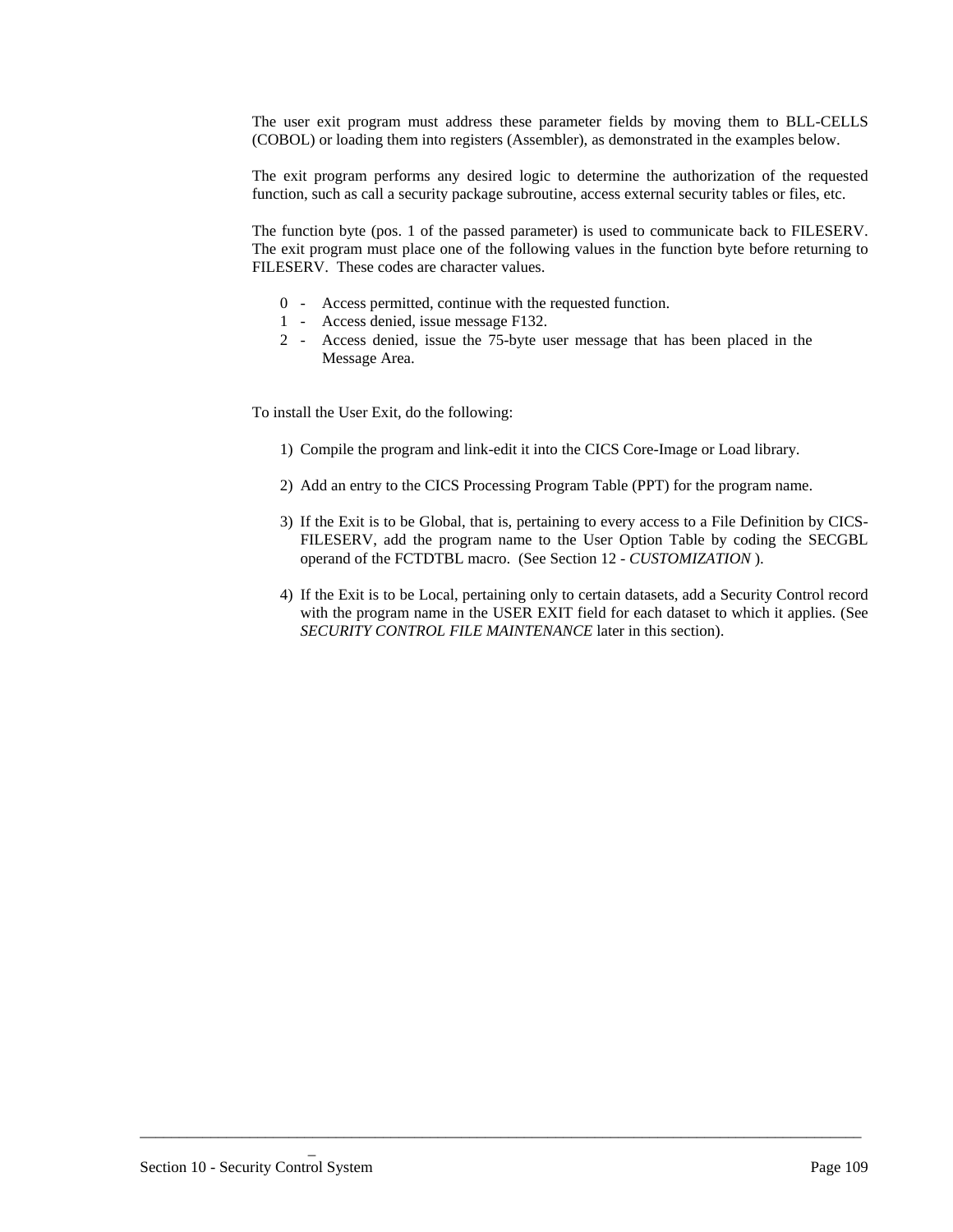# **EXAMPLES OF SECURITY USER EXITS**

The following example is a Command-Level Cobol program that consults a table of terminal IDs to authorize or refuse the requested function. Following that is a Macro-Level Assembler Program that does the same thing.

### **COMMAND-LEVEL COBOL**

| <b>IDENTIFICATION DIVISION.</b><br>PROGRAM-ID. FCTDSECX.<br>ENVIRONMENT DIVISION.<br>DATA DIVISION.<br>WORKING-STORAGE SECTION.                                                                                                                |                                                                                                                                                            |
|------------------------------------------------------------------------------------------------------------------------------------------------------------------------------------------------------------------------------------------------|------------------------------------------------------------------------------------------------------------------------------------------------------------|
| 77 SUB<br>01 SECURITY-TABLE.<br>02 FILLER PIC X(4) VALUE 'T001'.<br>02 FILLER PIC X(4) VALUE 'T002'.<br>02 FILLER PIC X(4) VALUE 'T003'.<br>02 FILLER PIC X(4) VALUE 'T004'.                                                                   | PIC S9(4) COMP.                                                                                                                                            |
| 01 SEC-TAB REDEFINES SECURITY-TABLE.<br>02 SEC-TERM                                                                                                                                                                                            | PIC X(4) OCCURS 4 TIMES.                                                                                                                                   |
| 01 DFHBLLDS.<br>02 FILLER<br>PIC S9(8) COMP.<br>02 TWA-POINTER<br>02 SEC-WORK-POINTER                                                                                                                                                          | PIC S9(8) COMP.<br>PIC S9(8) COMP.                                                                                                                         |
| 01 TWA-AREA.<br>02 TWA-BLL-CELLS                                                                                                                                                                                                               | PIC S9(8) COMP.                                                                                                                                            |
| 01 SEC-WORKAREA.<br>02 FUNCTION-CODE<br>02 OPER-COMMAND<br>02 DATASET-NAME<br>02 OPERATOR-ID<br>02 OPERATOR-NAME<br>02 PASSWORD<br>02 TERMINAL-ID<br>02 MESSAGE-AREA<br>02 FAMILY-TYPE<br>02 FILE-LABEL<br>02 APPLID PIC X(8).<br>02 TRAN-CODE | PIC X(1).<br>PIC X(1).<br>PIC $X(8)$ .<br>$PIC X(3)$ .<br>PIC X(20).<br>PIC $X(8)$ .<br>PIC $X(4)$ .<br>PIC X(75).<br>PIC X.<br>PIC X(44).<br>PIC $X(4)$ . |
| $PIC X(5)$ .<br>02 FILLER                                                                                                                                                                                                                      |                                                                                                                                                            |

PROCEDURE DIVISION.

\* \*\*\*\* ADDRESS TRANSACTION WORKAREA

 $\overline{a}$ 

EXEC CICS ADDRESS TWA (TWA-POINTER) END-EXEC.

\_\_\_\_\_\_\_\_\_\_\_\_\_\_\_\_\_\_\_\_\_\_\_\_\_\_\_\_\_\_\_\_\_\_\_\_\_\_\_\_\_\_\_\_\_\_\_\_\_\_\_\_\_\_\_\_\_\_\_\_\_\_\_\_\_\_\_\_\_\_\_\_\_\_\_\_\_\_\_\_\_\_\_\_\_\_\_\_\_\_\_\_

\*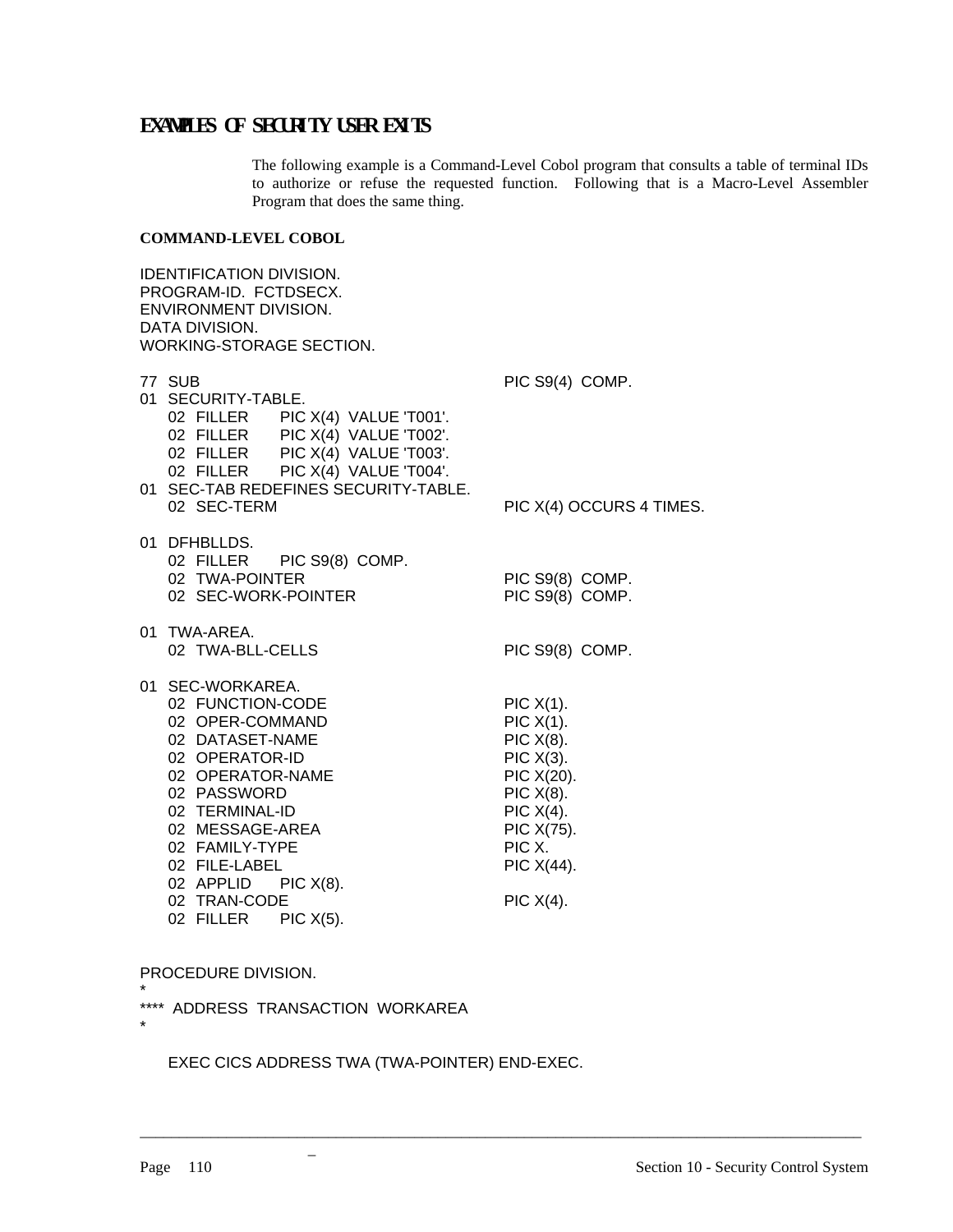\*

\*\*\*\* ADDRESS PASSED PARAMETER AREA

\*

 MOVE TWA-BLL-CELLS TO SEC-WORK-POINTER. MOVE 0 TO SUB.

FIND-TERM.

 ADD 1 TO SUB. IF SUB IS GREATER THAN 4 GO TO ERR-TERM. IF SEC-TERM (SUB) NOT = TERMINAL-ID GO TO FIND-TERM.

\*

\*\*\*\* TERMINAL FOUND IN TABLE

\*

 MOVE 0 TO FUNCTION-CODE. GO TO RETURN-GOBACK.

\*

\*\*\*\* INVALID TERMINAL USER \*

ERR-TERM.

 MOVE '2' TO FUNCTION-CODE. MOVE 'THIS TERMINAL IS NOT AUTHORIZED TO USE CICS-FCTD' TO MESSAGE-AREA.

\_\_\_\_\_\_\_\_\_\_\_\_\_\_\_\_\_\_\_\_\_\_\_\_\_\_\_\_\_\_\_\_\_\_\_\_\_\_\_\_\_\_\_\_\_\_\_\_\_\_\_\_\_\_\_\_\_\_\_\_\_\_\_\_\_\_\_\_\_\_\_\_\_\_\_\_\_\_\_\_\_\_\_\_\_\_\_\_\_\_\_\_

RETURN-GOBACK.

EXEC CICS RETURN END-EXEC.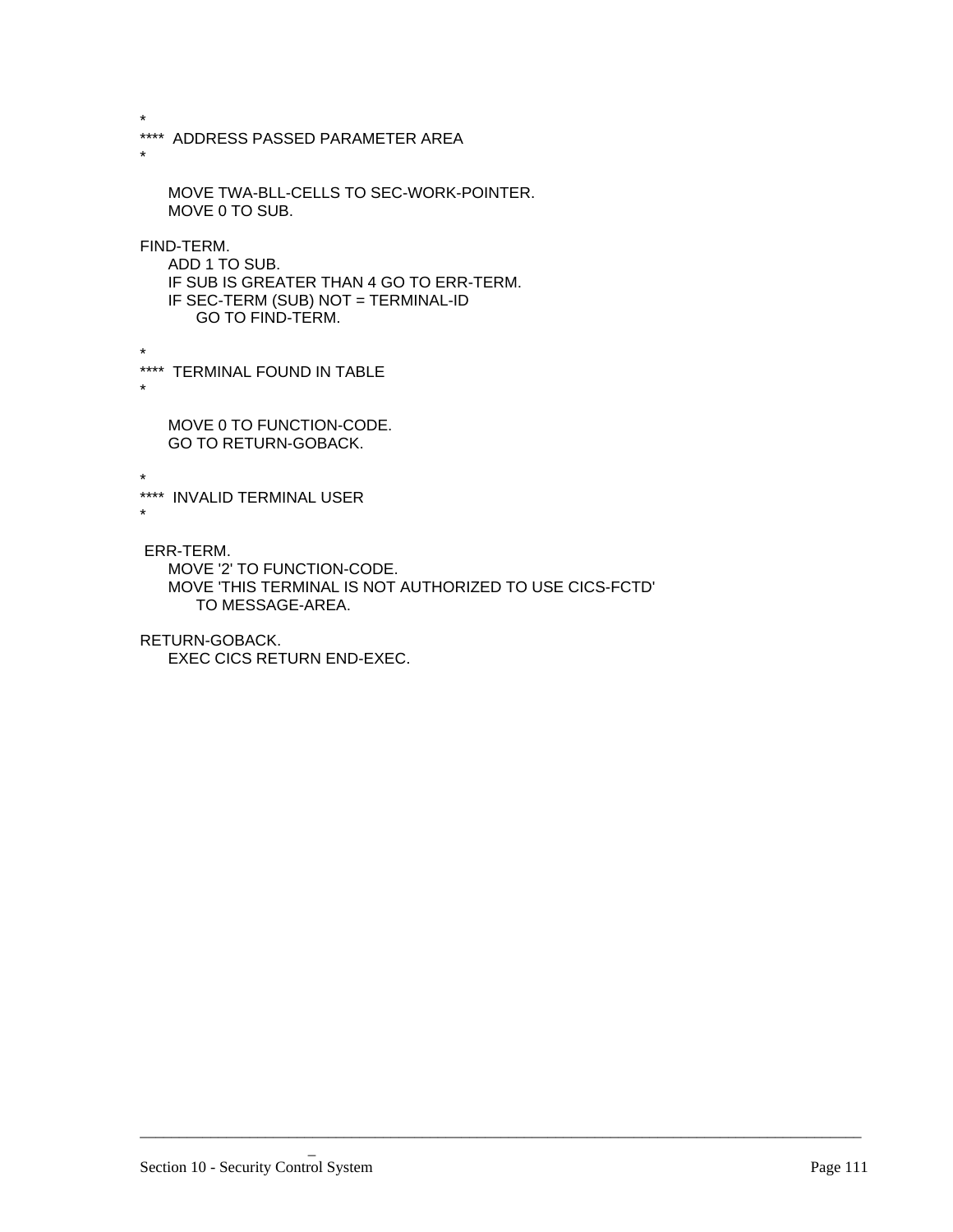## **MACRO-LEVEL ASSEMBLER**

|                  | <b>TITLE</b>       |                 | 'CICS-FILESERV SECURITY EXIT'           |                            |
|------------------|--------------------|-----------------|-----------------------------------------|----------------------------|
| R <sub>0</sub>   | EQU                | $\theta$        |                                         |                            |
| R1               | EQU                | 1               |                                         |                            |
| R2               | EQU                | $\mathfrak{2}$  |                                         |                            |
| R <sub>3</sub>   | EQU                | 3               |                                         |                            |
| R <sub>4</sub>   | EQU                | $\overline{4}$  |                                         |                            |
| R <sub>5</sub>   | EQU                | 5               |                                         |                            |
| R <sub>6</sub>   | EQU                | 6               |                                         |                            |
| R7               | EQU                | $\overline{7}$  |                                         |                            |
| R8               | EQU                | 8               |                                         |                            |
| R9               | EQU                | 9               |                                         |                            |
| R10              | EQU                | 10              |                                         |                            |
| R11              | EQU                | 11              |                                         |                            |
| R12              | EQU                | 12              |                                         |                            |
| R13              | EQU                | 13              |                                         |                            |
| R14              | EQU                | 14              |                                         |                            |
| R15              | EQU                | 15              |                                         |                            |
|                  | SPACE 2            |                 |                                         |                            |
|                  | <b>COPY</b>        |                 | DEHTCADSCOPY TCA                        |                            |
|                  | SPACE <sub>2</sub> |                 |                                         |                            |
| ∗                |                    |                 |                                         |                            |
| *****            |                    |                 | PARAMETER WORKAREA PASSED FROM FILESERV |                            |
| *                |                    |                 |                                         |                            |
| PARMAREA         |                    | <b>DSECT</b>    |                                         |                            |
| <b>FUNCTION</b>  |                    | DS              | <b>CL1 FUNCTION CODE</b>                |                            |
| <b>OPERCMD</b>   |                    | DS              | <b>CL1 OPERATOR COMMAND CODE</b>        |                            |
| <b>DDNAME</b>    |                    | DS              | <b>CL8 DATASET NAME</b>                 |                            |
| <b>OPERID</b>    |                    | DS              | <b>CL3 OPERATOR ID</b>                  |                            |
| <b>OPERNAME</b>  |                    | DS              | CL20                                    | <b>OPERATOR NAME</b>       |
| <b>PASSWORD</b>  |                    | DS              | <b>CL8 SIGN-ON PASSWORD</b>             |                            |
| <b>TERMID</b>    |                    | DS              | <b>CL4 TERMINAL ID</b>                  |                            |
| <b>MSGAREA</b>   |                    | DS              | CL75                                    | <b>MESSAGE AREA</b>        |
| <b>FAMILYTYP</b> |                    | DS              | CL1 "D" OR "G"                          |                            |
| <b>FILELBL</b>   |                    | DS              | CL <sub>44</sub>                        | <b>FILE LABEL</b>          |
| <b>APPLIDDS</b>  |                    | CL <sub>8</sub> | <b>APPLID</b>                           |                            |
| <b>TRANCODE</b>  |                    | DS              | <b>CL4 "FCTD" OR "FSRV"</b>             |                            |
|                  | DS                 |                 | CL <sub>5</sub>                         | <b>FILLER</b>              |
|                  |                    | SPACE 3         |                                         |                            |
| <b>FCTDSECX</b>  |                    | <b>CSECT</b>    |                                         |                            |
|                  |                    | <b>USING</b>    | $*, R11$                                |                            |
|                  |                    | LR              | R <sub>11</sub> ,R <sub>14</sub>        | <b>LOAD BASE REG</b>       |
|                  |                    | L               | R9,TWACOBA                              | ADDRESS PASSED PARM        |
|                  |                    | <b>USING</b>    | PARMAREA, R9                            |                            |
|                  |                    | <b>SPACE</b>    |                                         |                            |
| <b>GETTERM</b>   |                    | EQU             | $\ast$                                  |                            |
|                  |                    | LA              | R1,TERMCNT                              | $R1 = TERMINAL TABLECOUNT$ |
|                  |                    | LA              | R <sub>2</sub> , TERMTBL                | $R2 = TERMINAL TABLE$      |
|                  |                    | <b>SPACE</b>    |                                         |                            |
| <b>SEARCH</b>    |                    | EQU             | $\ast$                                  |                            |
|                  |                    | <b>CLC</b>      | TERMID, 0(R2)                           | LOCATE TERMINAL IN TABLE   |
|                  |                    | BE              | <b>TERMFND</b>                          | <b>BR IF FOUND</b>         |
|                  |                    | LA              | R2,4(R2)                                | <b>BUMP TABLE REG</b>      |
|                  |                    | <b>BCT</b>      | R1, SEARCH                              | <b>CONTINUE SEARCH</b>     |

\_\_\_\_\_\_\_\_\_\_\_\_\_\_\_\_\_\_\_\_\_\_\_\_\_\_\_\_\_\_\_\_\_\_\_\_\_\_\_\_\_\_\_\_\_\_\_\_\_\_\_\_\_\_\_\_\_\_\_\_\_\_\_\_\_\_\_\_\_\_\_\_\_\_\_\_\_\_\_\_\_\_\_\_\_\_\_\_\_\_\_\_

 $\equiv$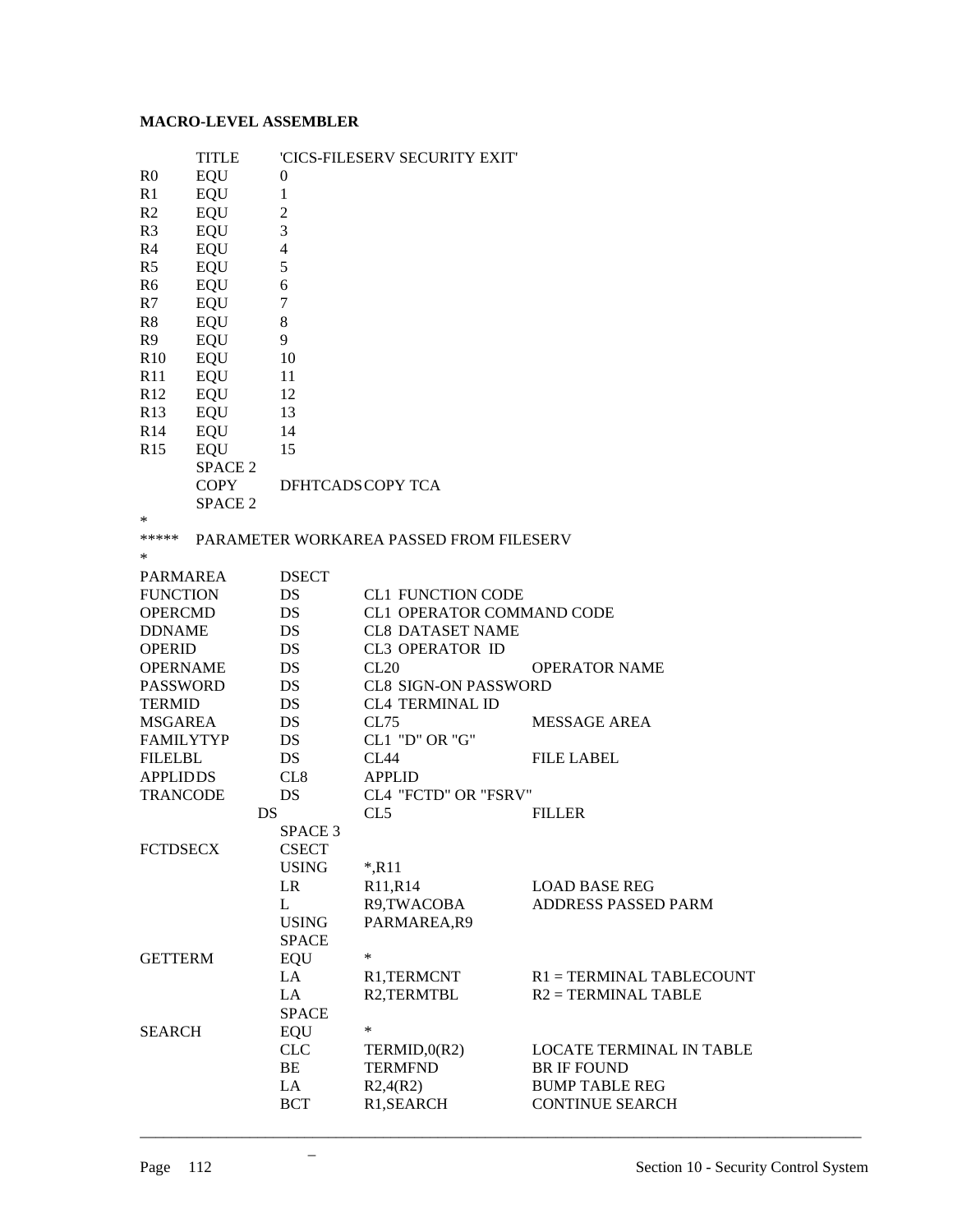SPACE

 $\overline{a}$ 

\_\_\_\_\_\_\_\_\_\_\_\_\_\_\_\_\_\_\_\_\_\_\_\_\_\_\_\_\_\_\_\_\_\_\_\_\_\_\_\_\_\_\_\_\_\_\_\_\_\_\_\_\_\_\_\_\_\_\_\_\_\_\_\_\_\_\_\_\_\_\_\_\_\_\_\_\_\_\_\_\_\_\_\_\_\_\_\_\_\_\_\_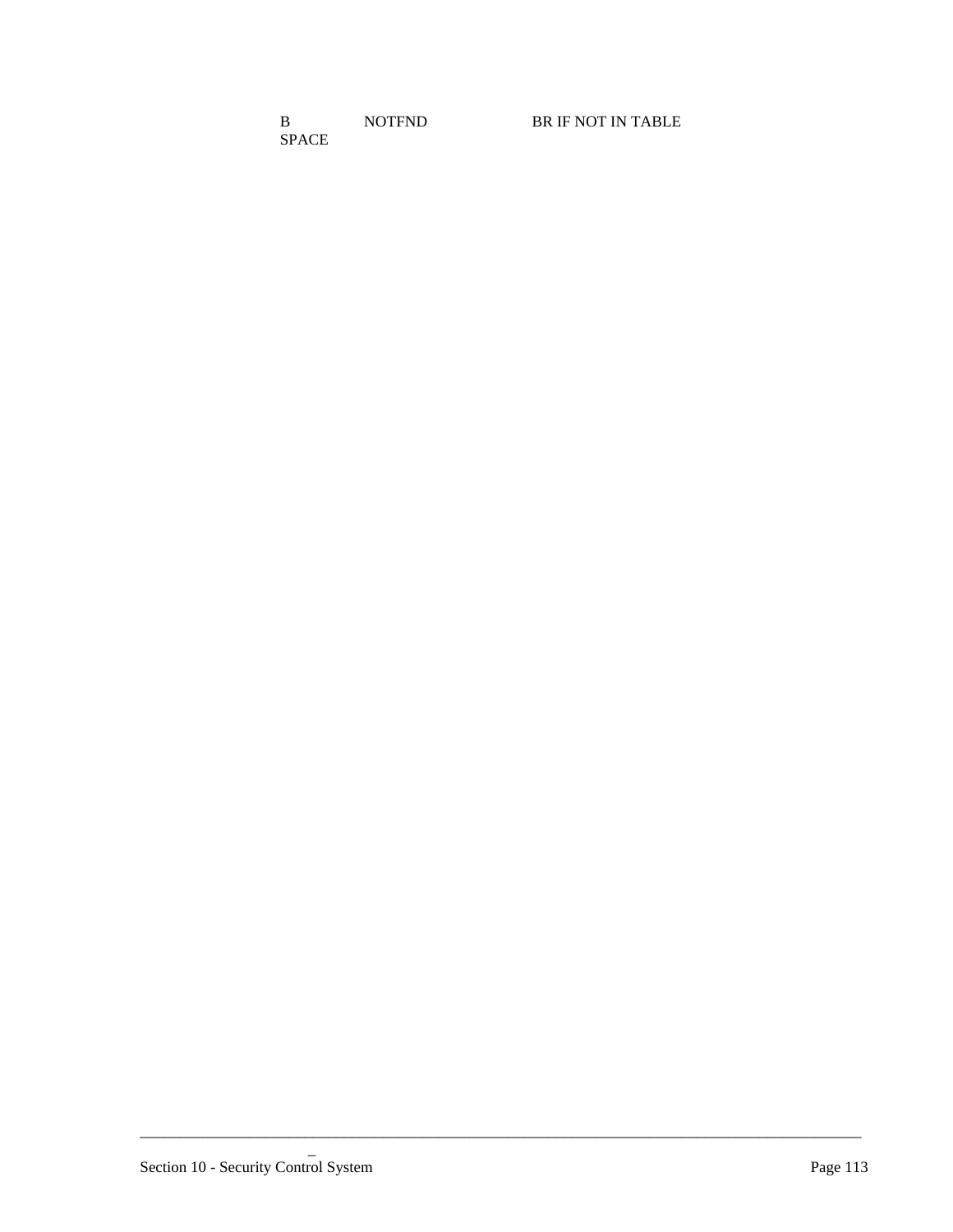| <b>TERMFND</b> | EQU          | $\ast$                                     | <b>TERMINAL IS AUTHORIZED</b>               |
|----------------|--------------|--------------------------------------------|---------------------------------------------|
|                | <b>MVI</b>   | FUNCTION,C'0'                              | <b>SET AUTHORIZED CODE</b>                  |
|                | B            | <b>RETURN</b>                              | <b>EXIT</b>                                 |
|                | <b>SPACE</b> |                                            |                                             |
| <b>NOTFND</b>  | EQU          | $\ast$                                     | <b>TERMINAL NOT IN TABLE</b>                |
|                | <b>MVI</b>   | FUNCTION,C'2'                              | <b>SET USER MESSAGE CODE</b>                |
|                | <b>MVC</b>   | MSGAREA, USERMSG MOVE THE MESSAGE          |                                             |
|                | <b>SPACE</b> |                                            |                                             |
| <b>RETURN</b>  | EQU          | $\ast$                                     |                                             |
|                | <b>DFHPC</b> | TYPE=RETURN                                | <b>RETURN TO FILESERV</b>                   |
|                | <b>EJECT</b> |                                            |                                             |
| $\ast$         |              |                                            |                                             |
| ****           |              | TABLE OF TERMINALS AUTHORIZED FOR FILESERV |                                             |
| $\ast$         |              |                                            |                                             |
| <b>TERMTBL</b> | EQU          | $\ast$                                     |                                             |
|                | DC           | C'T001'                                    |                                             |
|                | DC           | C'T002'                                    |                                             |
|                | DC           | C'T003'                                    |                                             |
|                | DC           | C'T004'                                    |                                             |
| <b>TERMCNT</b> | EQU          | $(*-TERMTBL)/4$                            |                                             |
|                | <b>SPACE</b> |                                            |                                             |
| <b>USERMSG</b> | DC           |                                            | CL75'USER NOT AUTHORIZED FOR FILESERV ADDS' |
|                | <b>SPACE</b> |                                            |                                             |
|                | <b>LTORG</b> |                                            |                                             |
|                | <b>END</b>   | <b>FCTDSECX</b>                            |                                             |
|                |              |                                            |                                             |

\_\_\_\_\_\_\_\_\_\_\_\_\_\_\_\_\_\_\_\_\_\_\_\_\_\_\_\_\_\_\_\_\_\_\_\_\_\_\_\_\_\_\_\_\_\_\_\_\_\_\_\_\_\_\_\_\_\_\_\_\_\_\_\_\_\_\_\_\_\_\_\_\_\_\_\_\_\_\_\_\_\_\_\_\_\_\_\_\_\_\_\_

 $\equiv$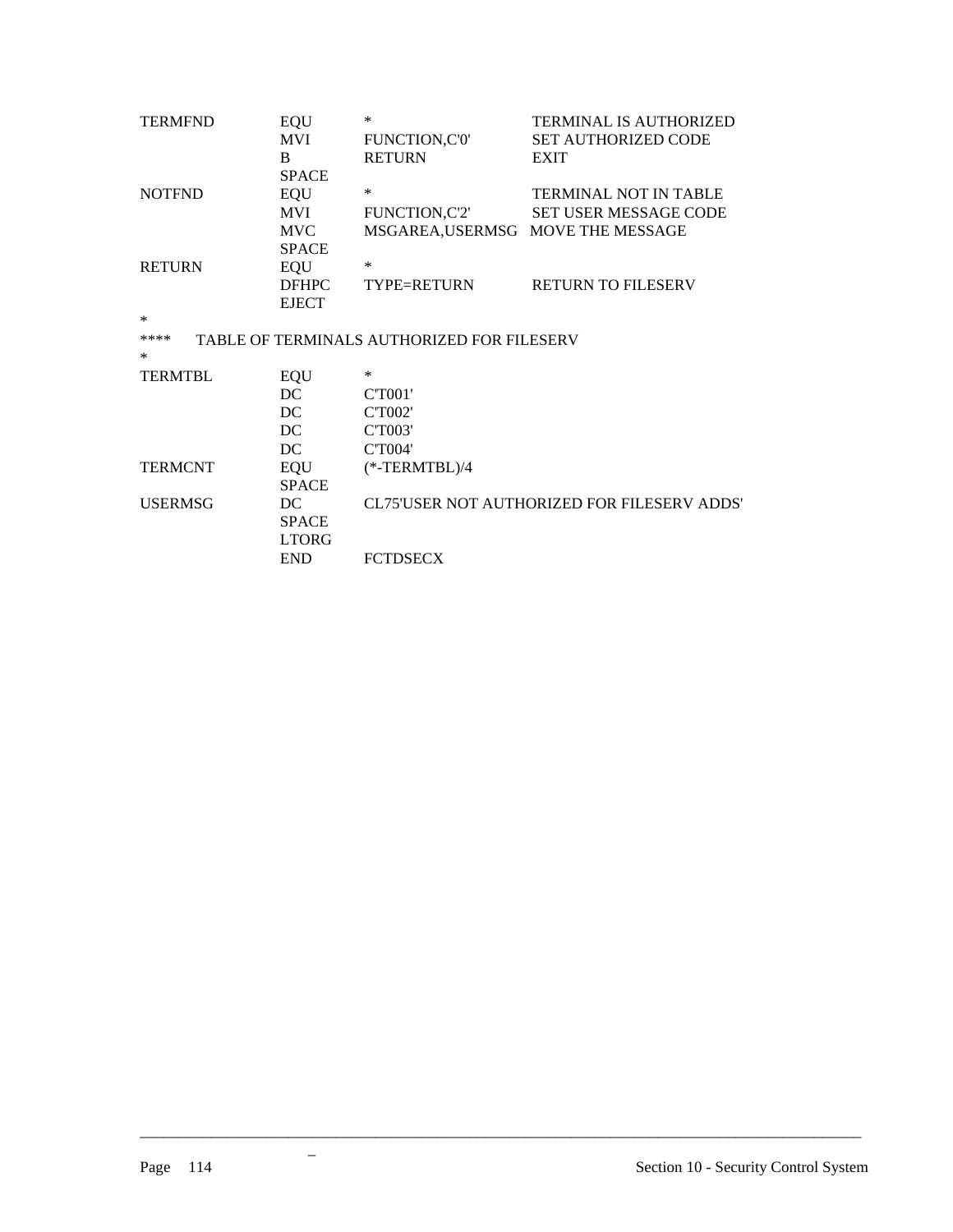# **SECURITY CONTROL FILE MAINTENANCE**

In order to use any of the three methods of security control, you must define security control records for any datasets that need security control. Security maintenance is also used to define global security exits.

Entry to the security maintenance system can be accomplished by pressing PF8 from the FILE SERVICE MANAGER menu. Upon doing so, the following message will display:

## *ENTER PASSWORD FOR SECURITY MAINTENANCE ACCESS*

To access the Security Control File, the system requires a one to eight character password be entered. This is the password that is coded in the SECPSW operand of the customization table. If SECPSW is not coded, the default password will be in use (for more information, see Section 12 - *CUSTOMIZATION.* It is suggested that these passwords be changed as described in that section).

Enter the password in the non-display field provided. The following is the next message to display:

### *ENTER UP TO 8 BYTES OF DATASET LABEL*

If this is the first time security control records have been defined, simply press ENTER.

If this is a subsequent access after previously adding security control records, any entry will cause the file to be positioned to the dataset name in the Security Control File closest to your entry.

After responding, the following screen will be displayed:

| CICS FILESERV                                                                                                                   |                                                        | DATE : 11/<br>TIME : 16: |
|---------------------------------------------------------------------------------------------------------------------------------|--------------------------------------------------------|--------------------------|
| DATASET SECURITY                                                                                                                |                                                        | TERMID : 200             |
| DATASET LABEL (DSNAME)                                                                                                          | PASSWORD SECURITY KEYS<br>AND OPTION INQ UPD ADD DEL E | U.                       |
|                                                                                                                                 |                                                        |                          |
|                                                                                                                                 |                                                        |                          |
|                                                                                                                                 |                                                        |                          |
| TO DELETE, POSITION CURSOR ON DSNAME<br>TO UPDATE, MODIFY AND PRESS ENTER ==><br>CICS-FILESERV RELEASE 3.0 SECURITY MAINTENANCE |                                                        |                          |
| $1 = (H) ELP$ $3 = (E) XIT$ $7 = (P) REVIOUS$ $9 = (F) NEXT$ $10 = (N) EW$ $11 = (D) ELE'$                                      |                                                        |                          |

At this point, you may ADD, MODIFY or DELETE security control records as described on the following pages.

\_\_\_\_\_\_\_\_\_\_\_\_\_\_\_\_\_\_\_\_\_\_\_\_\_\_\_\_\_\_\_\_\_\_\_\_\_\_\_\_\_\_\_\_\_\_\_\_\_\_\_\_\_\_\_\_\_\_\_\_\_\_\_\_\_\_\_\_\_\_\_\_\_\_\_\_\_\_\_\_\_\_\_\_\_\_\_\_\_\_\_\_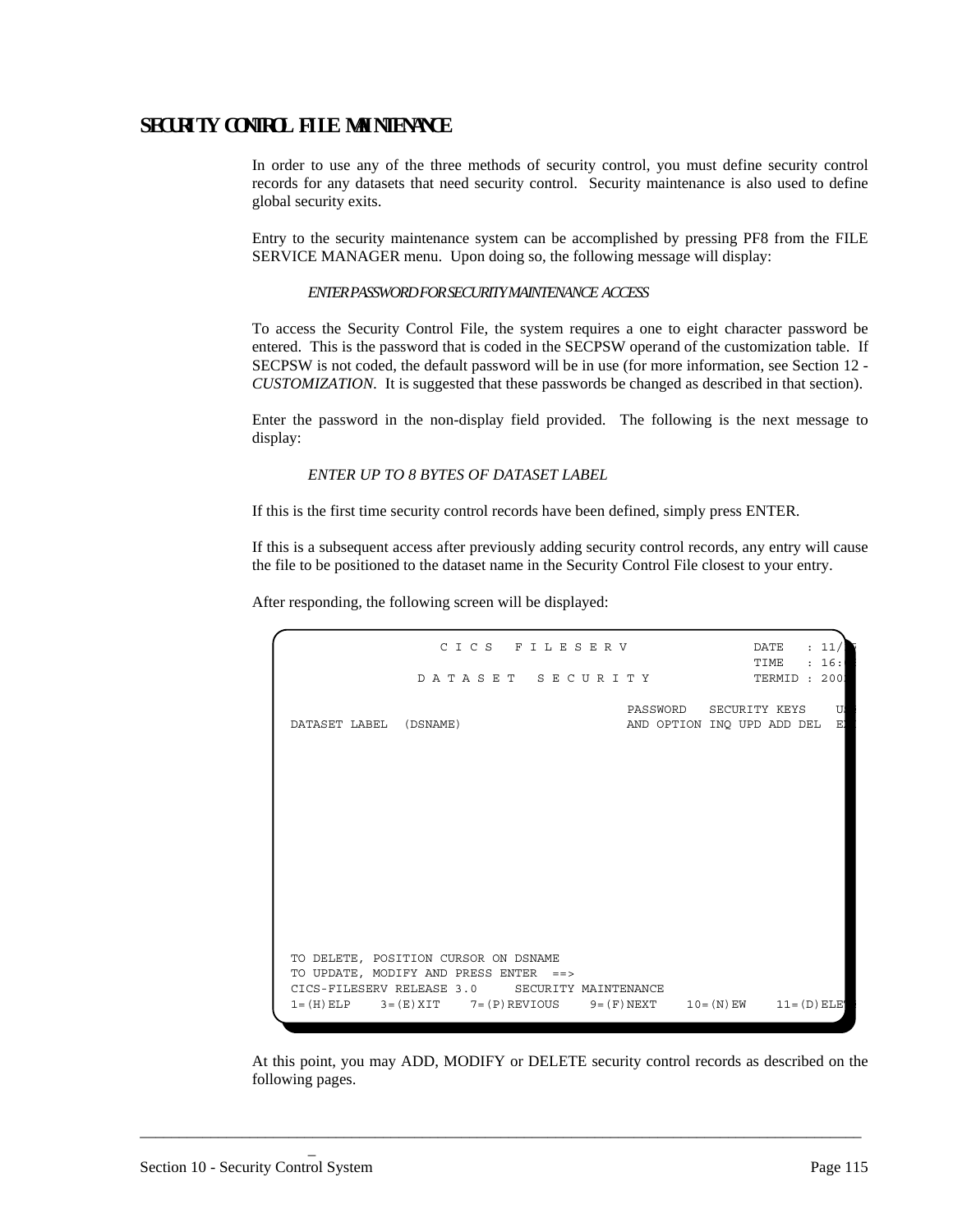### **ADDING SECURITY CONTROL RECORDS**

If additional records need to be added, press PF10, or change the command code to 'N' and press ENTER.

The Security Control Maintenance screen will display with the following message on row 20:

 *S1801. KEY DATA FIELDS AND PRESS ENTER* 

Each row of fields on the screen represents one security control record. Up to 12 records may be entered from one screen. Following is a description of each data field of the record:

### DATASET LABEL (DSNAME)

 Enter the full dataset label of the file to be secured; or, enter from one to 43 characters followed by an asterisk (\*).

 In the latter case, the asterisk indicates a generic dataset label, which means that the security attributes assigned to this entry apply to all files which have the same letters in their label, up to the asterisk.

### PASSWORD AND OPTION

 If password entry is to be required for access to this file, enter the 1 to 8 character password that will be required for this file. If the password is to be required for Inquiry functions of CICS-FILESERV (Inquire, Open, Close, Backout) as well as file modification functions (New, Update, Delete), enter 'A' (for ALL) in the one-byte Option field following the password.

 If PASSWORD was omitted or if the password is to apply only to file modification functions, leave the OPTION field blank.

## SECURITY KEYS

 For each of the four fields, INQUIRE, UPDATE, NEW and DELETE, enter the CICS sign-on security key to be associated with this function for this file. Note that Inquire Security includes the open, close, activate and backout command.

 The use of security keys is described in more detail under ASSIGNING CICS SECURITY KEYS, earlier in this section. If any or all of the functions are to be left unsecured, enter zeros for the field or leave it blank.

USER EXIT If a local User Security Exit program is used for FCTD or FSRV access to this file, enter the exit program name here. Otherwise leave the field blank.

\_\_\_\_\_\_\_\_\_\_\_\_\_\_\_\_\_\_\_\_\_\_\_\_\_\_\_\_\_\_\_\_\_\_\_\_\_\_\_\_\_\_\_\_\_\_\_\_\_\_\_\_\_\_\_\_\_\_\_\_\_\_\_\_\_\_\_\_\_\_\_\_\_\_\_\_\_\_\_\_\_\_\_\_\_\_\_\_\_\_\_\_

Once all desired records have been keyed onto the screen, press ENTER to Add the records.

You may enter any of the commands listed at the bottom of the screen.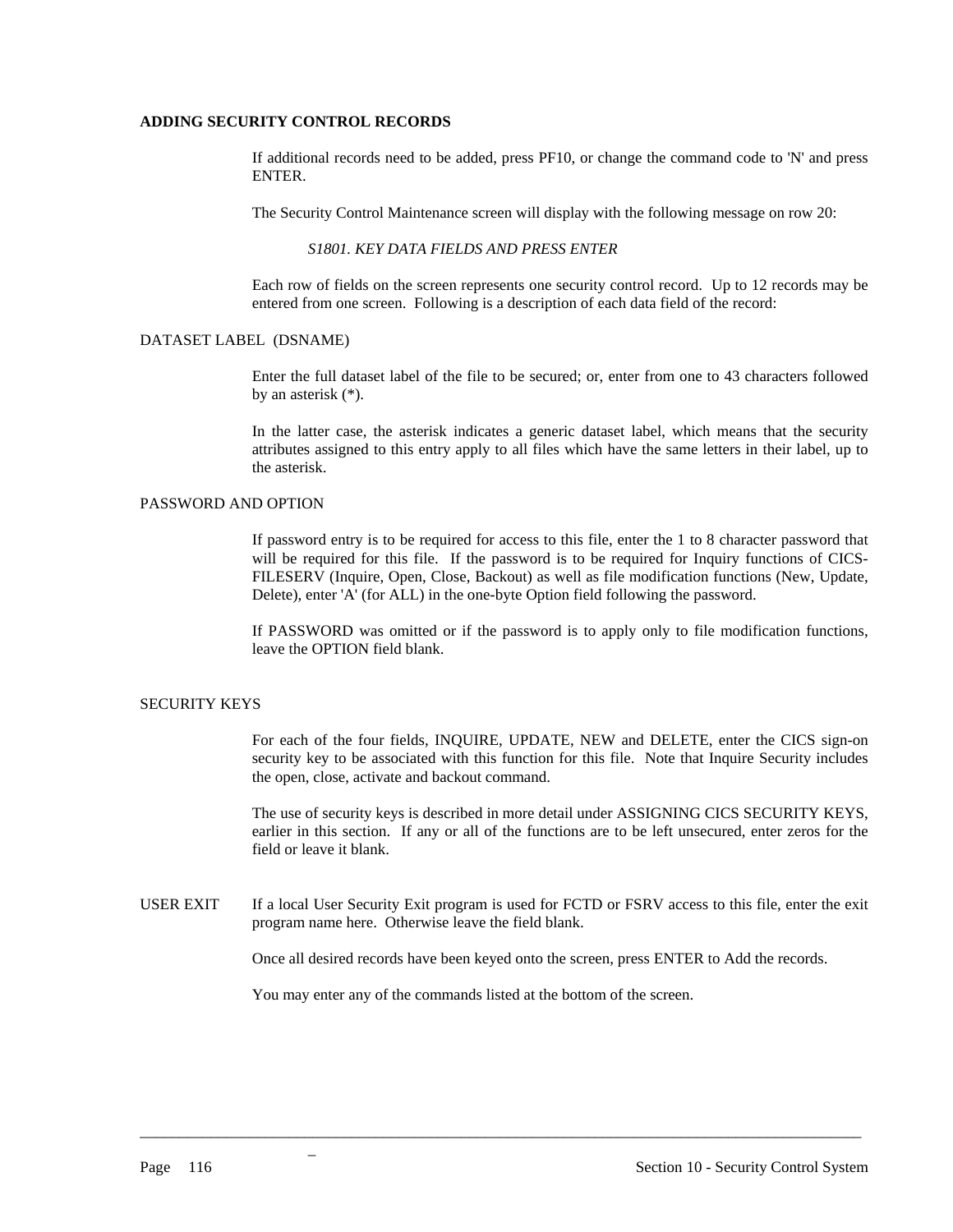## **MODIFYING SECURITY CONTROL RECORDS**

To make changes to security control records, simply tab to the record and key the modifications.

#### **DELETING SECURITY CONTROL RECORDS**

To delete a security control record you can key the 'D' command in the command area, position the cursor to the record to be deleted, then press ENTER; or, you can position the cursor to the record to be deleted then press PF11.

The screen will re-display with the record hilighted and the following message on row 24:

 *PRESS ENTER TO DELETE RECORD. ANY OTHER KEY TO IGNORE.* 

Upon pressing ENTER, the security control record will be deleted.

### **ADDITIONAL COMMANDS IN SECURITY MAINTENANCE**

The remaining commands in security maintenance mode work in a similar fashion to normal FILESERV dataset maintenance. These commands are described below:

| <b>Command PFKey</b> |             | <b>Description</b>                              |
|----------------------|-------------|-------------------------------------------------|
| Н                    |             | PF1 Display help for the screen.                |
| E                    | PF3         | Return to FILE SERVICE MANAGER menu             |
| P                    | PF7         | Browse backward 12 records at a time            |
| F                    | PF8         | Browse forward 12 records at a time             |
| N                    | <b>PF10</b> | Add a new record                                |
| D                    | <b>PF11</b> | Delete the security control record to which the |
|                      |             | cursor is pointing when ENTER (or PF11) is      |
|                      |             | pressed                                         |

\_\_\_\_\_\_\_\_\_\_\_\_\_\_\_\_\_\_\_\_\_\_\_\_\_\_\_\_\_\_\_\_\_\_\_\_\_\_\_\_\_\_\_\_\_\_\_\_\_\_\_\_\_\_\_\_\_\_\_\_\_\_\_\_\_\_\_\_\_\_\_\_\_\_\_\_\_\_\_\_\_\_\_\_\_\_\_\_\_\_\_\_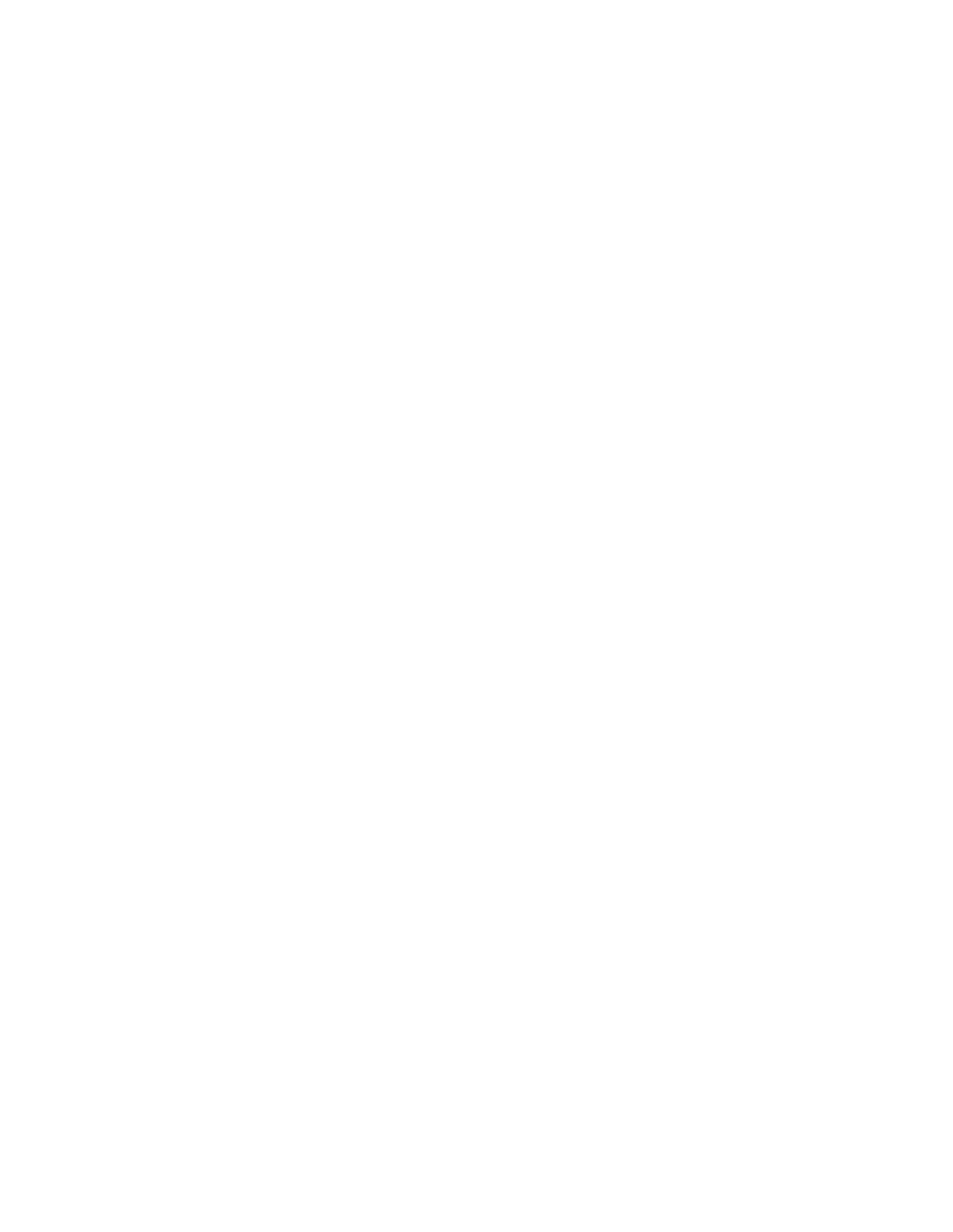# **INSTALLATION OF THE CICS-FILESERV PRODUCT**

This section describes the procedures for installing CICS-FILESERV in your CICS environment.

# **CICS RELEASE LEVEL REQUIREMENTS**

If you are running a release of CICS prior to 3.2.1, the programs on this tape will not run. Please call SofTouch Systems Technical Support to discuss receiving a version that will run on your release.

# **INSTALLATION STEPS**

Installation of CICS-FILESERV consists of the following steps:

- 1) Link-edit the installation program, STSINST from the first file of the tape.
- 2) Run the STSINST program to print the full installation instructions and create the installation JCL.
- 3) Tailor the installation JCL for your library names.
- 4) Run the installation JCL to load all programs and files.
- 5) If this is a subsequent installation of CICS-FILESERV, you will need to run the conversion utility at this time.
- 6) Define the required CICS table entries. If this is a subsequent installation of CICS-FILESERV, for the PCT entries FCTD, FCTT, FSRV and FSPR, you must reduce the TWA size from 1500 to 20.
- 7) If this is a subsequent installation of CICS-FILESERV, you must code and assemble a new FCTDTBL macro. The previous FCTDTBL will not operate with this release of FILESERV.
- 8) If this is a subsequent installation and you have been starting the FCTD1010 program in the PLT, the entry must be changed to FCTD1000.
- 9) Add the necessary JCL statements to the CICS start-up JCL.

\_\_\_\_\_\_\_\_\_\_\_\_\_\_\_\_\_\_\_\_\_\_\_\_\_\_\_\_\_\_\_\_\_\_\_\_\_\_\_\_\_\_\_\_\_\_\_\_\_\_\_\_\_\_\_\_\_\_\_\_\_\_\_\_\_\_\_\_\_\_\_\_\_\_\_\_\_\_\_\_\_\_\_\_\_\_\_\_\_\_\_\_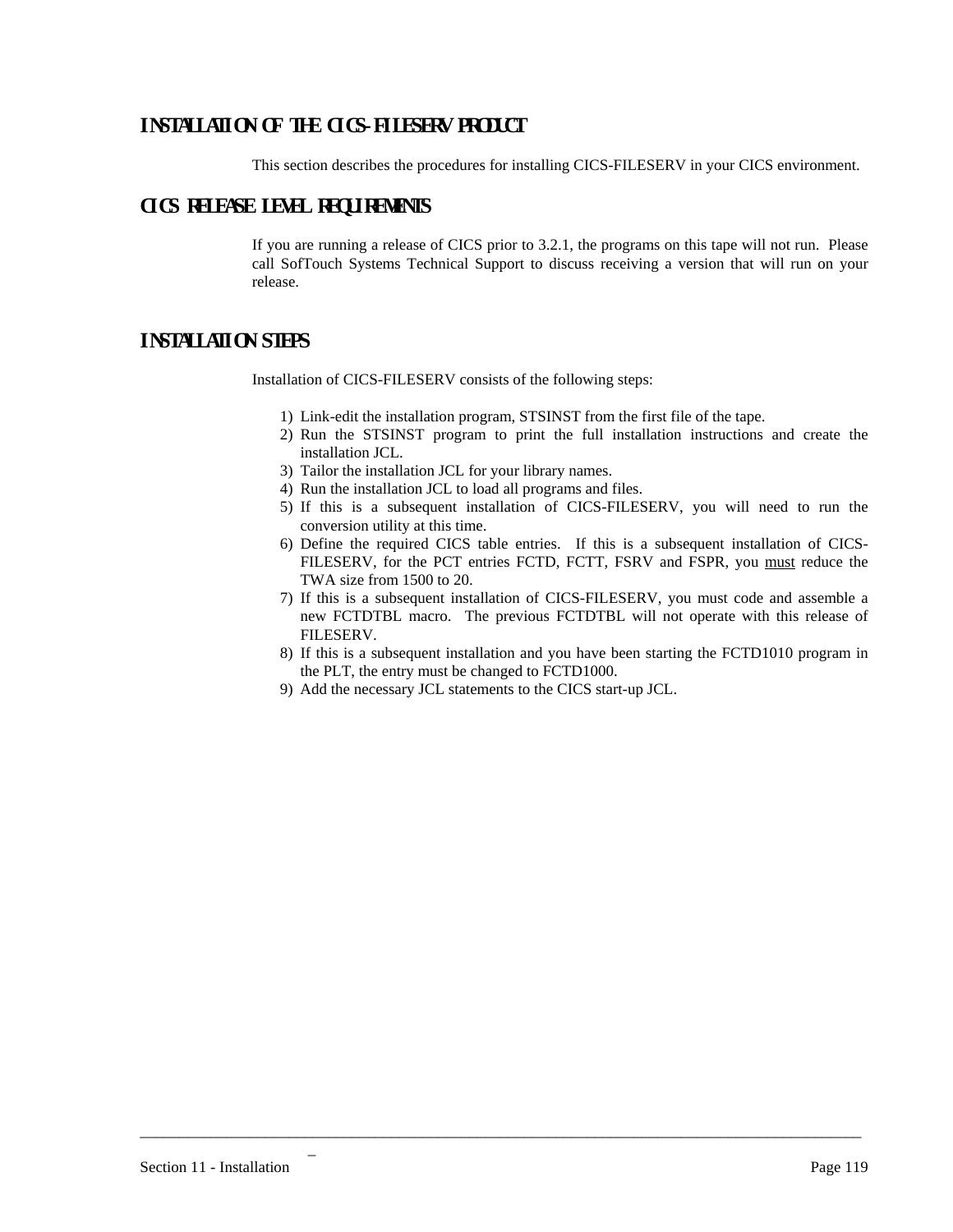# **THE INSTALLATION TAPE**

The installation tape consists of two files.

## **FILE 1:**

The first file is the object records for program modules, which are used both to finish the installation process and to provide the temporary expiration password. These programs are:

|            | 1) STSINST - The installation program.                                      |
|------------|-----------------------------------------------------------------------------|
|            | 2) STS0100 - The password processor program.                                |
|            | 3) STSPASS - The password table. This module is pre-loaded with a temporary |
|            | password that will expire in approximately 30 days.                         |
| 4) STSCORE | - Core display module. Useful for problem resolution.                       |

 **[Note]:** The product control password requires the following:

- 1) STS0100, STSPASS and STSHELP must reside in a CICS LOADLIB.
- 2) DFHCSD program definition for STSPASS, STSCORE, STS0100.
- 3) DFHCSD transaction definition for STSC.

Initialization of any SofTouch software product will first process the password (STSPASS). If an error condition results, the following message will be displayed:

### *F1019. CICS-FILESERV PASSWORD ERROR ==> CODE(x)*

The "x" in the above message will be one of the following error codes:

- 1 The current date is greater than the password expiration date.
- 2 Module "STSPASS" is not defined to CICS or could not be found in a CICS library.
- 3 The product ID could not be located in STSPASS.
- 4 The password in STSPASS is invalid.
- 5 Module "STS0100" is not defined to CICS or could not be found in a CICS library.
- 6 STSPASS contains a CPU ID that is invalid for the machine that it is installed on.
- 7 The password is not valid for the requested product.

\_\_\_\_\_\_\_\_\_\_\_\_\_\_\_\_\_\_\_\_\_\_\_\_\_\_\_\_\_\_\_\_\_\_\_\_\_\_\_\_\_\_\_\_\_\_\_\_\_\_\_\_\_\_\_\_\_\_\_\_\_\_\_\_\_\_\_\_\_\_\_\_\_\_\_\_\_\_\_\_\_\_\_\_\_\_\_\_\_\_\_\_

9 - An undetermined error has been encountered. Please call SofTouch Systems Technical Support at 1-(405)-947-8080.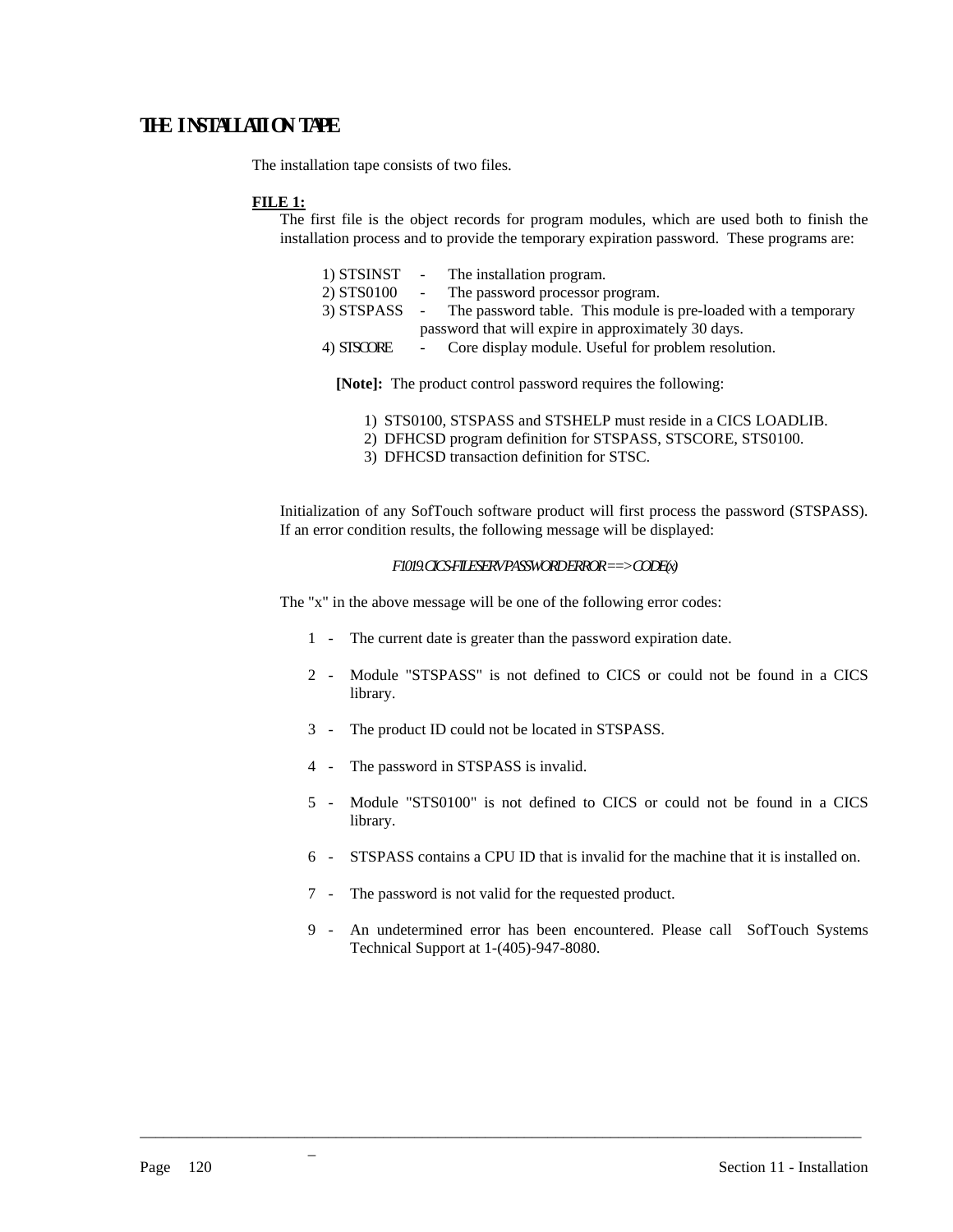## **FILE 2:**

The second file contains the object, documentation members and VSAM file records for seven of the products available from SofTouch Systems. This file contains blocked records with control headers separating the various products. You must use the STSINST program to extract and deblock the product to be installed.

The products present in file 2 are:

- 1) CICS-WINDOWS 2) CICS-JUGGLER
- 3) CICS-FILESERV
- 4) HELP-WINDOWS
- 5) VTAM-WINDOWS
- 6) VTAM-EXPRESS

Even though you are ready to install the CICS-FILESERV product, feel free to install any of the other products on the tape. Each product has an associated documentation member that describes both the installation procedure and a brief overview of the product.

If you choose to install one of the other products and need the complete documentation in order to evaluate it properly, a technical reference guide for that product can be obtained from your sales representative at SofTouch Systems.

\_\_\_\_\_\_\_\_\_\_\_\_\_\_\_\_\_\_\_\_\_\_\_\_\_\_\_\_\_\_\_\_\_\_\_\_\_\_\_\_\_\_\_\_\_\_\_\_\_\_\_\_\_\_\_\_\_\_\_\_\_\_\_\_\_\_\_\_\_\_\_\_\_\_\_\_\_\_\_\_\_\_\_\_\_\_\_\_\_\_\_\_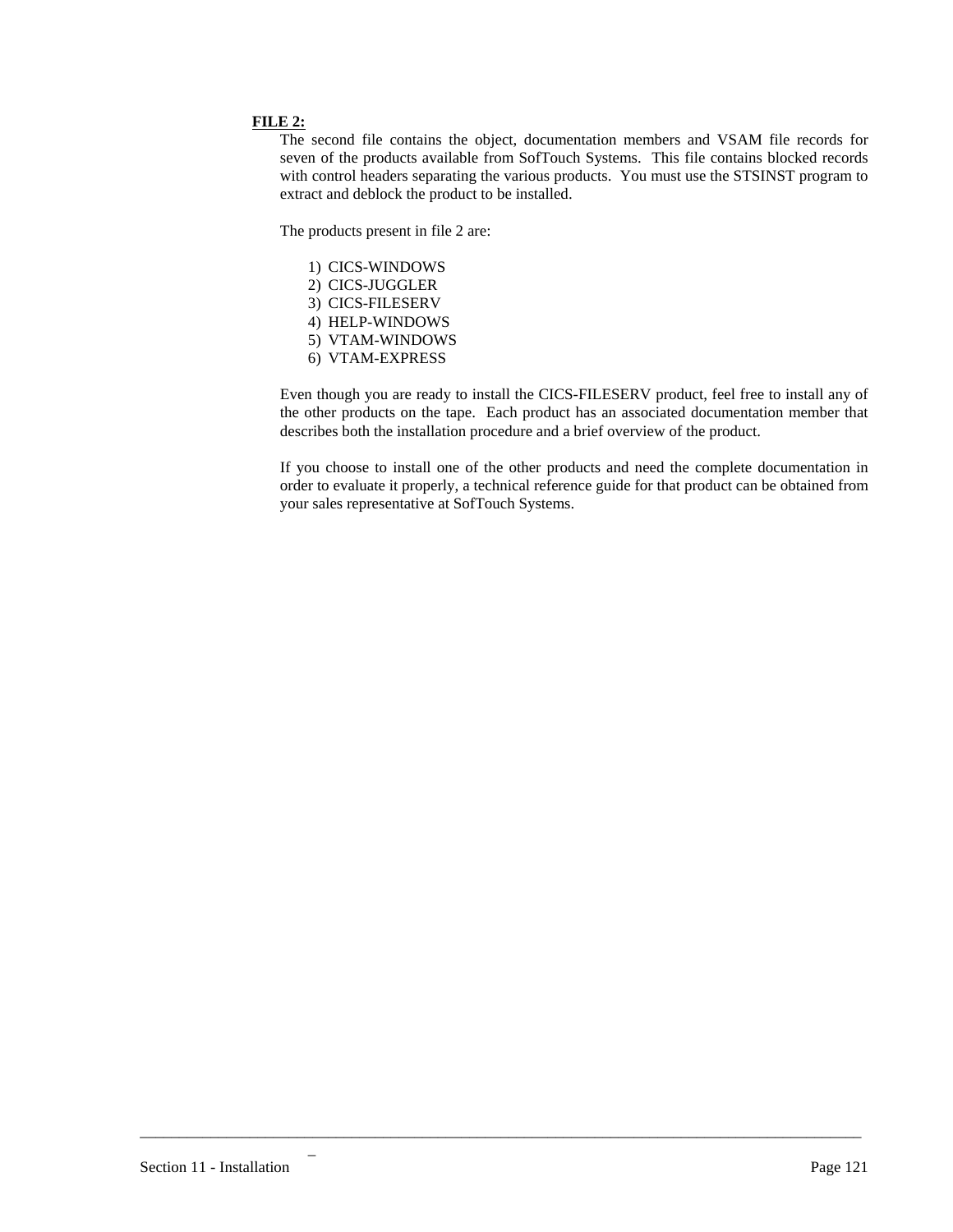# **DOS/ VSE INSTALLATION**

For DOS/VSE, you must prepare initial JCL for two steps:

## **Step 1. Load the installation program and password table**

The following JCL can be used to install the first file of the tape for DOS/VSE users:

| * \$\$ JOB JNM=STSINST,CLASS=C |              |
|--------------------------------|--------------|
| * \$\$ PRT CLASS=A, DISP=D     |              |
| $\frac{1}{2}$ JOB LOAD         |              |
| // ASSGN SYSIPT,XXX            | [Note 1]     |
| // MTC REW, SYSIPT             |              |
| // LIBDEF PHASE, CATALOG=L.S   | [Note $21$ ] |
| // OPTION CATAL                |              |
| <b>INCLUDE</b>                 |              |
| // EXEC LNKEDT                 |              |
| $\mathcal{U}$ RESET SYSIPT     |              |
| /*                             |              |

**[Notes]:**

- 1. Assign SYSIPT to a tape drive that can read the BPI of your installation tape.
- 2. This LIBDEF is for DOS/VSE/SP, where L.S = Library, Sub-library

If you are running DOS/VSE, the LIBDEF would be:

// LIBDEF CL,TO=xxxxxx

where  $xxxxxx =$  the core-image library to be used.

The library for the install program, password processor and password table must be a CICS library.

This step will link edit four programs, which are:

| STSINST        | - The installation processor.                                  |
|----------------|----------------------------------------------------------------|
| <b>STS0100</b> | - The password processor program.                              |
| STSPASS        | - The password table containing an initial temporary password. |
| <b>STSHELP</b> | -The SofTouch internal help module.                            |
|                |                                                                |

\_\_\_\_\_\_\_\_\_\_\_\_\_\_\_\_\_\_\_\_\_\_\_\_\_\_\_\_\_\_\_\_\_\_\_\_\_\_\_\_\_\_\_\_\_\_\_\_\_\_\_\_\_\_\_\_\_\_\_\_\_\_\_\_\_\_\_\_\_\_\_\_\_\_\_\_\_\_\_\_\_\_\_\_\_\_\_\_\_\_\_\_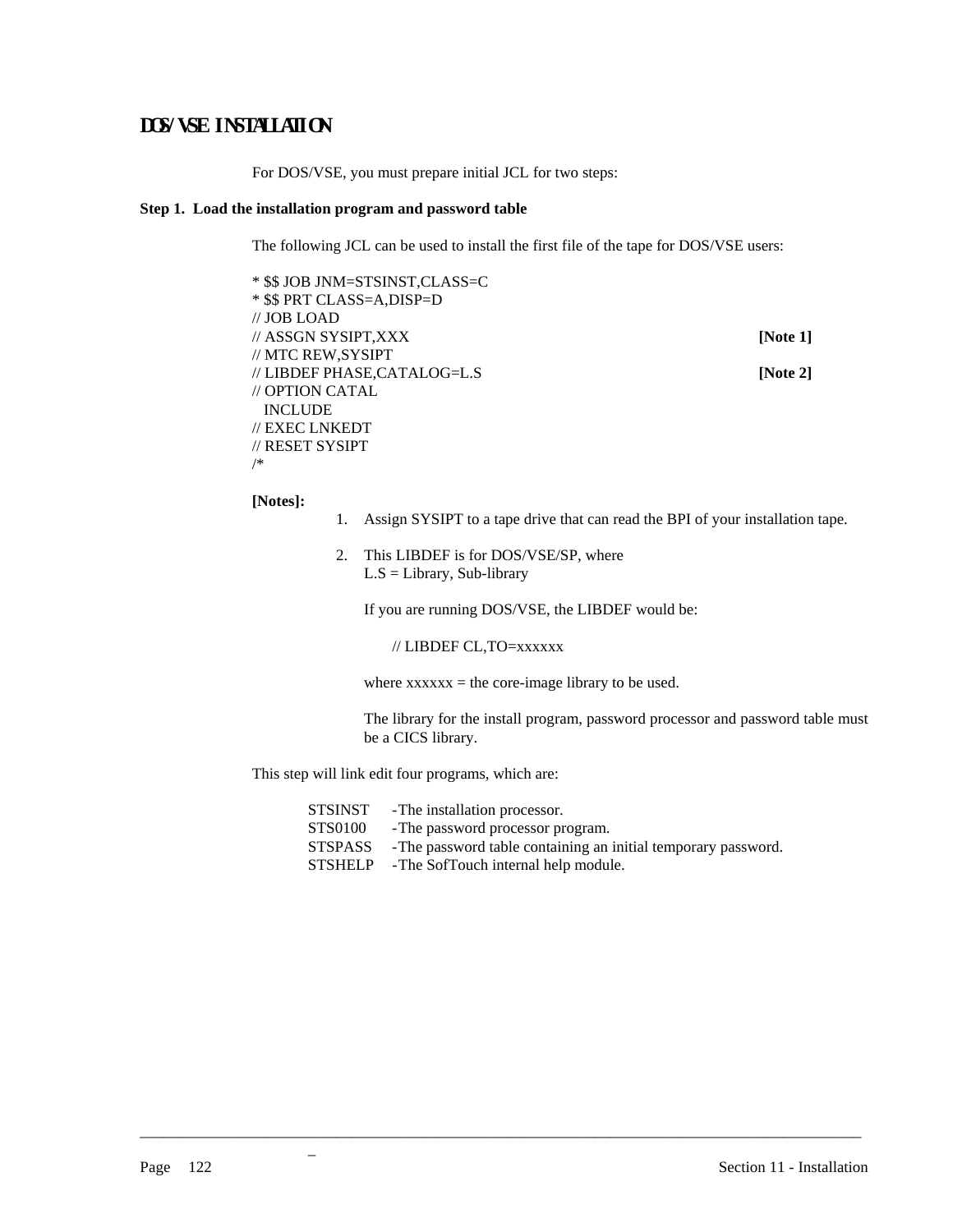#### **Step 2. Print installation instructions and punch installation JCL**

The following JCL executes the STSINST program to print the full installation documentation and punch the installation JCL:

| // ASSGN SYS011.XXX     | [Note 1]    |
|-------------------------|-------------|
| // LIBDEF *,SEARCH=L.S  | [Note $2$ ] |
| // EXEC STSINST         |             |
| <b>PRODUCT=FILESERV</b> |             |
| MODE=PRINT              |             |
| OPSYS=DOS               |             |
| $CICS=X.X$              | [Note 3]    |
| $LINES = 56$            | [Note $4$ ] |
| <b>JCL=INSTALL</b>      | [Note $5$ ] |
| /*                      |             |
| $/8$ z                  |             |
| * \$\$ EOJ              |             |

#### **[Notes]:**

- 1. Assign SYS011 to a tape drive that can read the BPI of your installation tape.
- 2. The LIBDEF must identify the library where STSINST was link-edited as a search library.  $L.S = Library$ , Sub-library.
- 3. This is the release level of your CICS system. Valid entries are 321 and 330.
- 4. The LINES keyword may be omitted if desired, in which case 56 lines per printed page is the default.
- 5. If this is the first installation of the product, or if you intend to define and load new VSAM files, you should specify JCL=INSTALL. If you are installing a subsequent version of the product using existing VSAM files, you should specify JCL=REINSTALL. If you prefer to key all of the installation JCL yourself, omit the JCL keyword altogether. In this case, only the required JCL will be printed.

At this point, the full installation instructions will be printed. The installation JCL will be punched into the POWER punch queue. Retrieve or view the printed installation documentation and follow the instructions provided there to complete the installation of CICS-FILESERV.

\_\_\_\_\_\_\_\_\_\_\_\_\_\_\_\_\_\_\_\_\_\_\_\_\_\_\_\_\_\_\_\_\_\_\_\_\_\_\_\_\_\_\_\_\_\_\_\_\_\_\_\_\_\_\_\_\_\_\_\_\_\_\_\_\_\_\_\_\_\_\_\_\_\_\_\_\_\_\_\_\_\_\_\_\_\_\_\_\_\_\_\_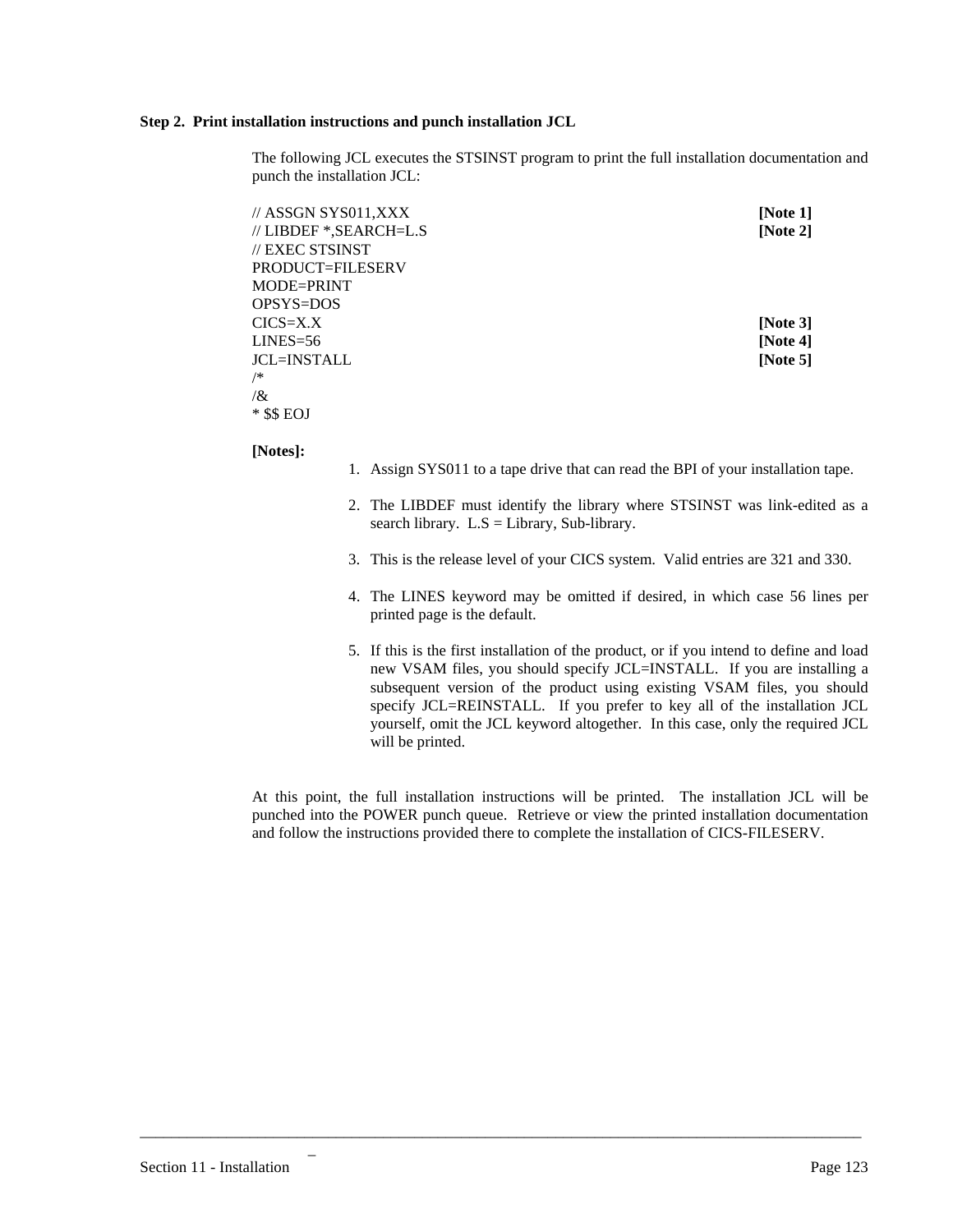# **MS INSTALLATION**

For MVS, you must prepare initial JCL for two steps:

## **Step 1. Load the installation program and password table**

The following JCL can be used to install the first file of the tape for MVS users:

| //LOADSTS      |                | JOB1, 'ACCOUNT-ID', MSGCLASS=X |          |
|----------------|----------------|--------------------------------|----------|
| $\sqrt{STEP1}$ | EXEC           | PGM=IEWL,PARM='LIST,LET,XREF'  |          |
| //SYSPRINT     | DD SYSOUT= $*$ |                                |          |
| //SYSLIB       |                | DD DSN=CICS.STEPLIB,           | [Note 1] |
| //             |                | DISP=SHR                       |          |
| //SYSLIN       |                | DD DSN=MASTER.TAPE,            |          |
| //             |                | UNIT=TAPE.                     |          |
| //             |                | VOL=(,RETAIN,,,SER=INPUT),     |          |
| //             |                | $LABEL=(1, NL),$               |          |
| //             |                | DCB=(RECFM=FB,LRECL=80,        |          |
| //             |                | BLKSIZE=80).                   |          |
| 11             |                | $DISP = (SHR, PASS)$           |          |
| //SYSUT1       |                | DD UNIT=SYSDA.                 |          |
| //             |                | $SPACE=(1024,(20,20))$         |          |
| //SYSLMOD      |                | DD DSN=CICS.STEPLIB,           | [Note 1] |
| //             |                | DISP=SHR                       |          |

## **[Notes]:**

1. The library for the install program, password processor and password table must be a CICS load library.

This step link edits three programs. They are:

| STSINST - The installation processor.                                  |
|------------------------------------------------------------------------|
| STS0100 - The password processor program.                              |
| STSPASS - The password table containing an initial temporary password. |
| STSHELP - The SofTouch internal help module.                           |

\_\_\_\_\_\_\_\_\_\_\_\_\_\_\_\_\_\_\_\_\_\_\_\_\_\_\_\_\_\_\_\_\_\_\_\_\_\_\_\_\_\_\_\_\_\_\_\_\_\_\_\_\_\_\_\_\_\_\_\_\_\_\_\_\_\_\_\_\_\_\_\_\_\_\_\_\_\_\_\_\_\_\_\_\_\_\_\_\_\_\_\_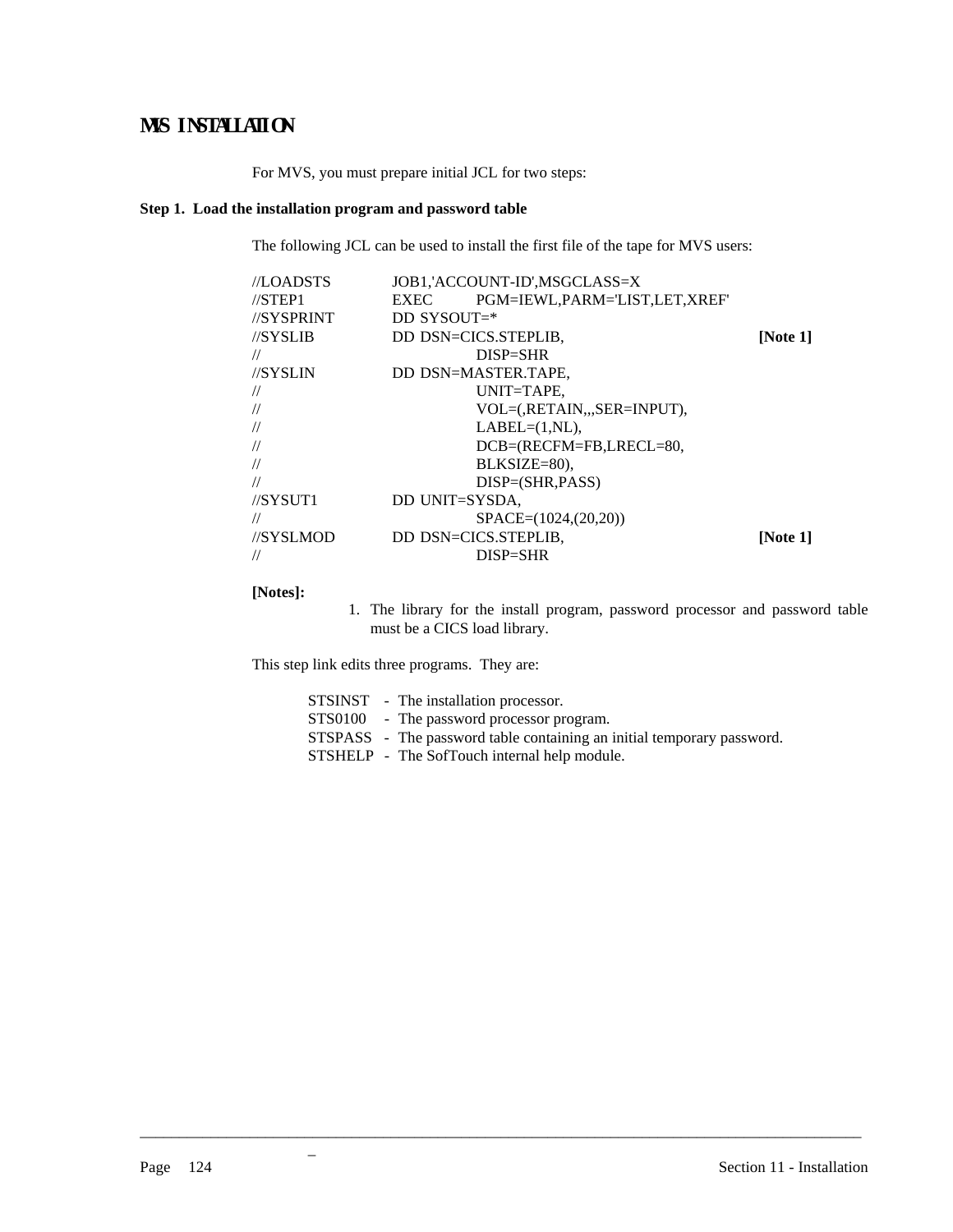#### **Step 2. Print installation instructions and create installation JCL**

The following JCL executes the STSINST program to print the full installation documentation and create the installation JCL:

| //STEP2                   | <b>EXEC</b>    | <b>PGM=STSINST</b>               |          |
|---------------------------|----------------|----------------------------------|----------|
| //SYSPRINT                | DD SYSOUT= $*$ |                                  |          |
| $\sqrt{\text{STEPLIB}}$   |                | DD DSN=CICS.STEPLIB.             | [Note 1] |
| //                        |                | DISP=SHR                         |          |
| //MPRDIN                  |                | DD DSN=MASTER.TAPE,              |          |
| $\frac{1}{2}$             |                | UNIT=TAPE,                       |          |
| $\frac{1}{2}$             |                | VOL=SER=INPUT.                   |          |
| $\frac{1}{2}$             |                | $LABEL=(2, NL)$ ,                |          |
| $\frac{1}{2}$             |                | DCB=BLKSIZE=32000.               |          |
| $^{\prime\prime}$         |                | $DISP = (SHR, PASS)$             |          |
| //SYSPCH                  |                | DD $DSN=????$ . $????(STSJCL)$ . | [Note 2] |
| $\frac{1}{2}$             |                | DCB=BLKSIZE=????,DISP=SHR        |          |
| $\frac{\sqrt{S} }{S}$ SIN | DD *           |                                  |          |
| <b>PRODUCT=FILESERV</b>   |                |                                  |          |
| MODE=PRINT                |                |                                  |          |
| OPSYS=MVS                 |                |                                  |          |
| $CICS = X.X$              |                |                                  | [Note 3] |
| $LINES = 56$              |                |                                  | [Note 4] |
| <b>JCL=INSTALL</b>        |                |                                  | [Note 5] |
| $^{\prime\prime}$         |                |                                  |          |

**[Notes]:**

- 1. The STEPLIB must identify the library where STSINST was link-edited in step 1.
- 2. This is any PDS where you want to load the installation JCL. You must specify a member name for your JCL and you must specify the blocksize of the PDS on the DCB parameter.
- 3. This is the release level of your CICS system. Valid entries are 3.2.1 or 3.3.0.
- 4. The LINES keyword may be omitted if desired, in which case 56 lines per printed page is the default.
- 5. If this is the first installation of the product, or if you intend to define and load new VSAM files, you should specify JCL=INSTALL. If you are installing a subsequent version of the product using existing VSAM files, you should specify JCL=REINSTALL. If you prefer to key all of the installation JCL yourself, omit the JCL keyword altogether. In this case, only the required JCL will be printed.

At this point, the full installation instructions will be printed. The installation JCL will be loaded into the member name of the PDS specified by SYSPCH. Retrieve or view the printed installation documentation and follow the instructions provided there to complete the installation of CICS-FILESERV.

\_\_\_\_\_\_\_\_\_\_\_\_\_\_\_\_\_\_\_\_\_\_\_\_\_\_\_\_\_\_\_\_\_\_\_\_\_\_\_\_\_\_\_\_\_\_\_\_\_\_\_\_\_\_\_\_\_\_\_\_\_\_\_\_\_\_\_\_\_\_\_\_\_\_\_\_\_\_\_\_\_\_\_\_\_\_\_\_\_\_\_\_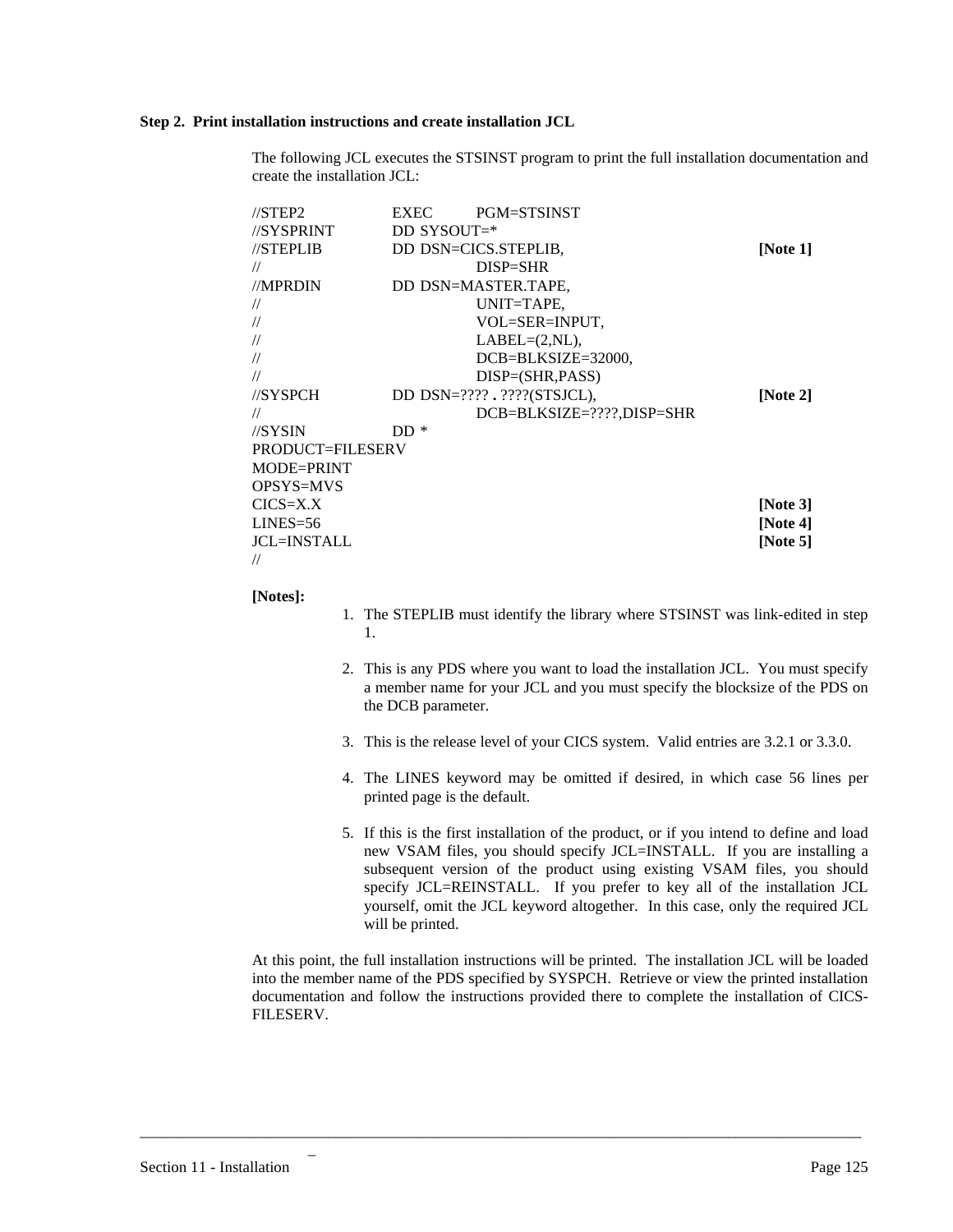# A**DITIONAL INSTALLATION NOTES, MIS AND DOS/ VSE**

- 1) Be sure to specify ASSEMBLER as the language.
- 2) If the Batch Interface is to be used, you must not code LOG=YES on the FCT entry. An invalid request condition will occur if it is present.
- 3) Do not put transaction security on the entry for FSPR. This trancode is used for the online print function and if security is present, it will require the on-line printer to be signedon in order to print a record.
- 4) If you plan to use suffixed option tables, the FCTDBCHT program must be link-edited into an authorized library with AC=1 as a link-edit PARM statement.

\_\_\_\_\_\_\_\_\_\_\_\_\_\_\_\_\_\_\_\_\_\_\_\_\_\_\_\_\_\_\_\_\_\_\_\_\_\_\_\_\_\_\_\_\_\_\_\_\_\_\_\_\_\_\_\_\_\_\_\_\_\_\_\_\_\_\_\_\_\_\_\_\_\_\_\_\_\_\_\_\_\_\_\_\_\_\_\_\_\_\_\_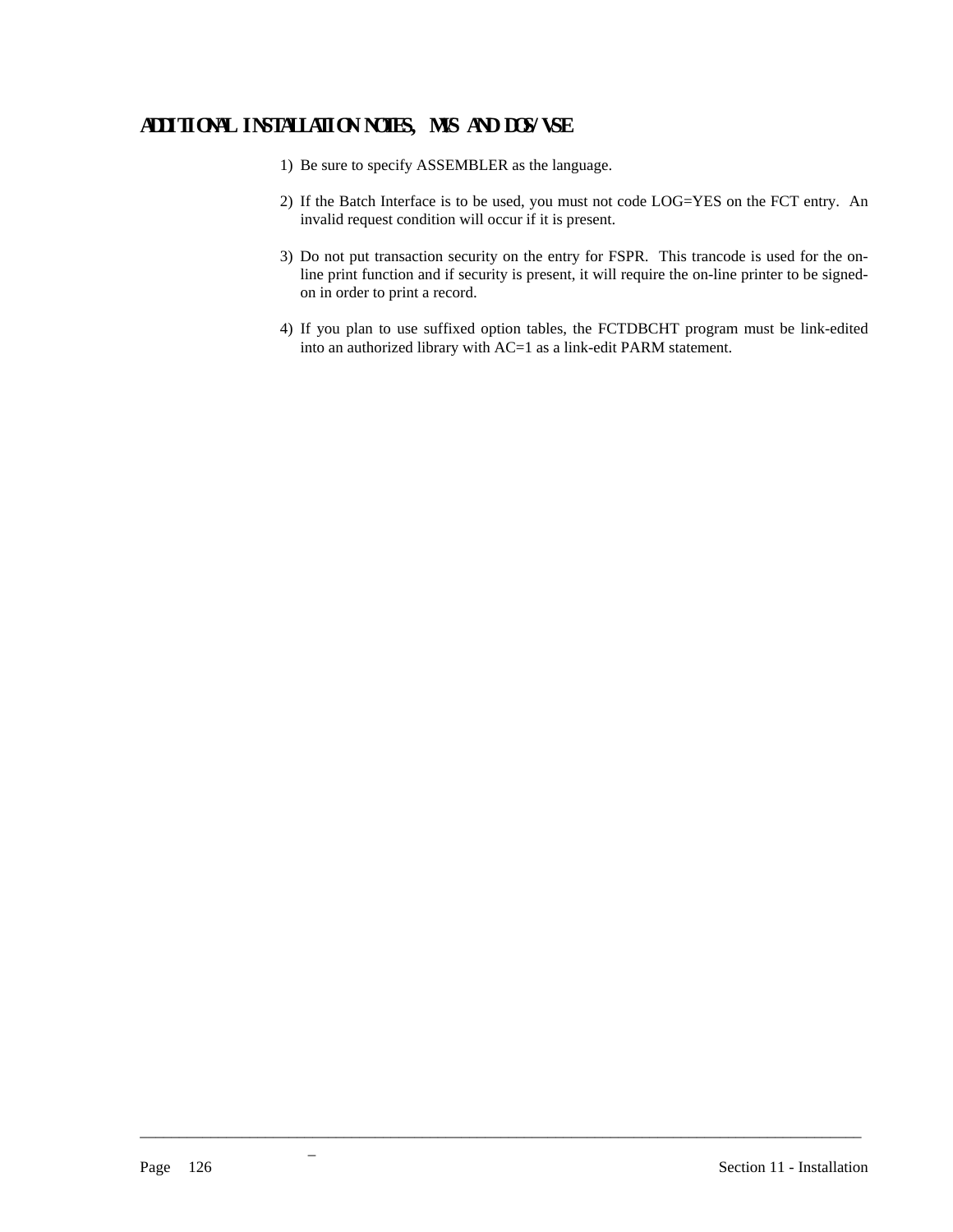# **THE CONFISION UTILITY PROFAM**

An additional program, FCTDUTIL, is provided for conversion of the FILESERV Control File from one release of CICS-FILESERV to another.

For **MVS** the JCL required to run the program is as follows:

| //CONVERT             |                | JOB1,'ACCOUNT',MSGCLASS=X      |             |
|-----------------------|----------------|--------------------------------|-------------|
| $\sqrt{\text{STEP1}}$ | <b>EXEC</b>    | PGM=FCTDUTIL                   |             |
| $//$ STEPLIB          |                | DD DSN=CICS.SDFHLOAD,          |             |
| $\frac{1}{2}$         |                | DISP=SHR                       | [Note 1]    |
| //FCT\$FIL            |                | DD DSN=OLD.CICS.FILESERV.FILE, |             |
| $\frac{1}{2}$         |                | DISP=SHR                       | [Note 2]    |
| $\sqrt{P}$ CHFIL      |                | DD DSN=YOUR.TSO.LIB(YOURFIL),  |             |
| $\frac{1}{2}$         |                | DISP=SHR                       | [Note $3$ ] |
| //RDRFIL              | $DD*$          |                                |             |
| $\sqrt{PRTFIL}$       | DD SYSOUT= $*$ |                                |             |
| RDO,GROUP=XXXXXXXX    | [Note $4$ ]    |                                |             |
|                       |                |                                |             |

**[Notes]:** 

- 1. This is the loadlib containing the FCTDUTIL program.
- 2. This is the FILESERV control file input to this process.
- 3. This is the TSO library and member name that you want the punched output to be stored in. The member can then be editted and customized to your installation's needs.
- 4. This is the DFHCSD group name that will be assigned to each file definition. If group names other than this one are desired, the output from this process will need to be editted and the correct group name entered for those files targeted for groups other than the default.

The output from this process is included in a DFHCSDUP batch run to add the file definitions to the DFHCSD file.

## **THE CICS START-UP JCL**

Add the following DLBL (DOS users) or DD (MVS users) statement to the CICS Start-up JCL or add it to the Partition Standard or Standard Labels:

// DLBL FCT\$FIL,'CICS.FILESERV.CONTROL.FILE',,VSAM

//FCT\$FIL DD DSN=CICS.FILESERV.CONTROL.FILE, // DISP=SHR

If you are not currently using a Start-up System Initialization Program List Table, add the following parameter(s) to the System Initialization Table overrides, or add them to the System Initialization Table (DFHSIT):

## PLTPI=xx

Where xx is the suffix code used in the system initialization DFHPLT TYPE=INITIAL macro.

\_\_\_\_\_\_\_\_\_\_\_\_\_\_\_\_\_\_\_\_\_\_\_\_\_\_\_\_\_\_\_\_\_\_\_\_\_\_\_\_\_\_\_\_\_\_\_\_\_\_\_\_\_\_\_\_\_\_\_\_\_\_\_\_\_\_\_\_\_\_\_\_\_\_\_\_\_\_\_\_\_\_\_\_\_\_\_\_\_\_\_\_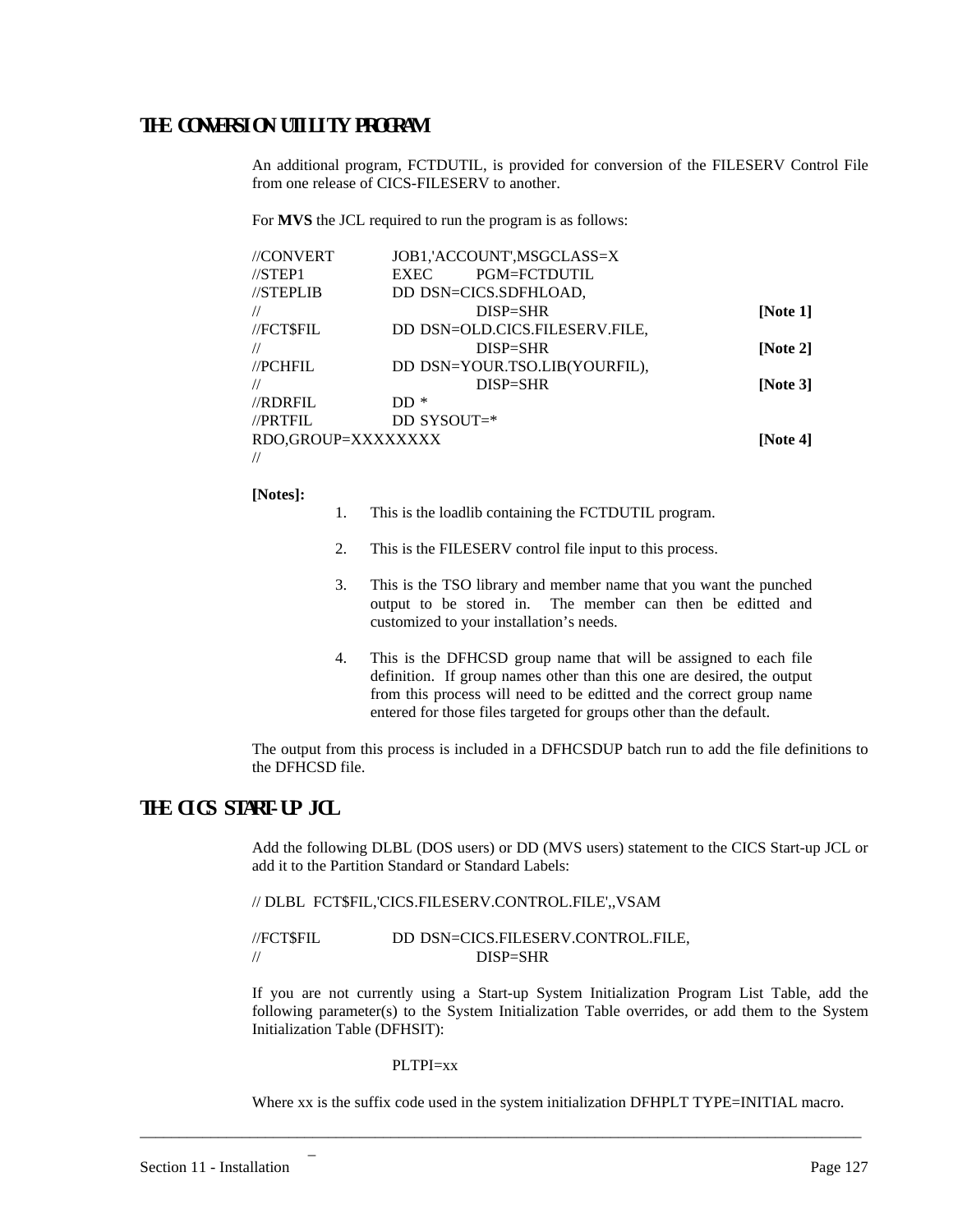$\equiv$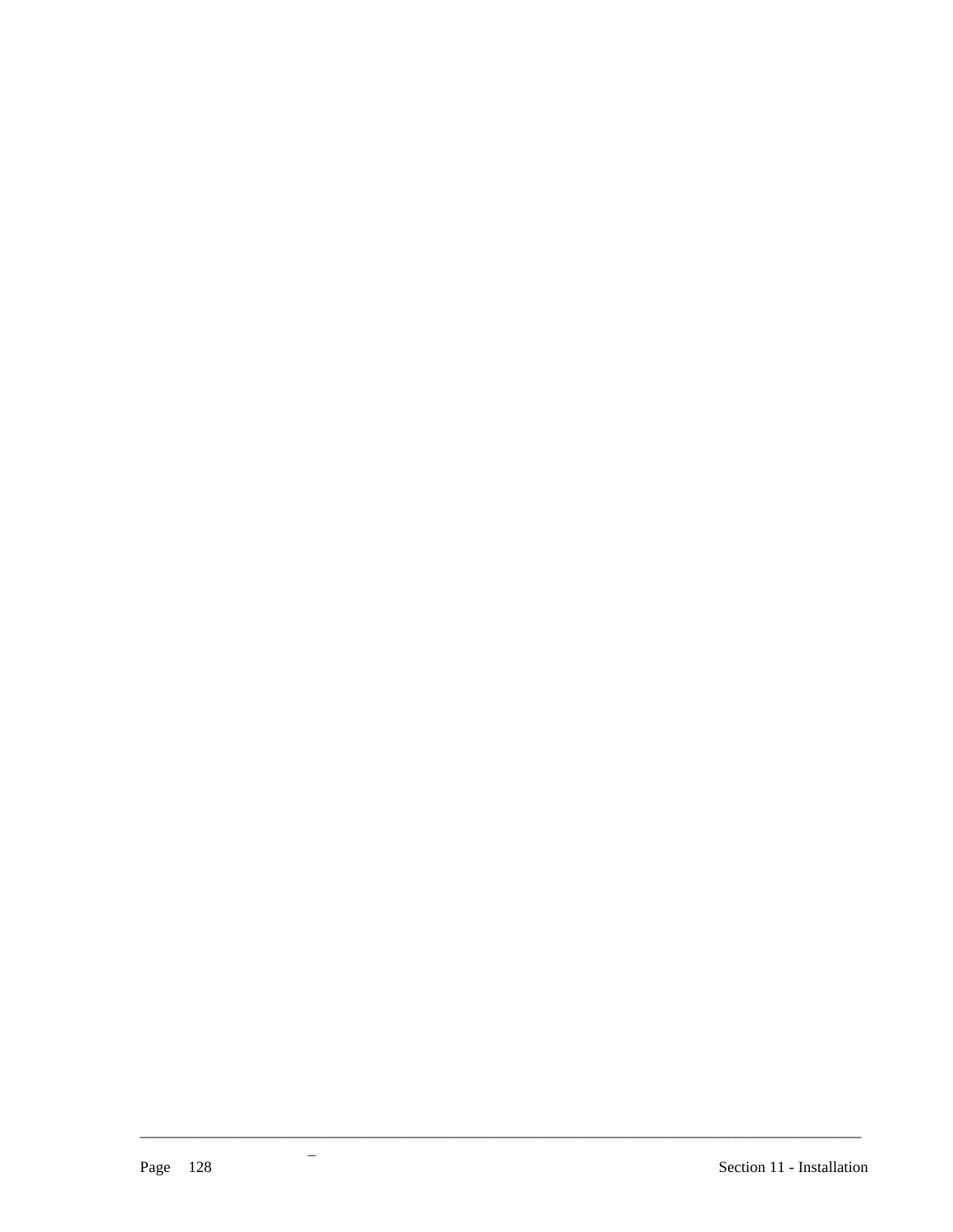# **SUMMARY**

At this point, the basic CICS-FILESERV product is installed. It can be activated by entering "FCTD" and pressing enter or (if you are starting it in the PLTPI) it well automatically activate on the next CICS startup.

You may want to tailor the product to fit your environmental needs, as described in the section on *CUSTOMIZATION*, however the product is operational without doing so.

\_\_\_\_\_\_\_\_\_\_\_\_\_\_\_\_\_\_\_\_\_\_\_\_\_\_\_\_\_\_\_\_\_\_\_\_\_\_\_\_\_\_\_\_\_\_\_\_\_\_\_\_\_\_\_\_\_\_\_\_\_\_\_\_\_\_\_\_\_\_\_\_\_\_\_\_\_\_\_\_\_\_\_\_\_\_\_\_\_\_\_\_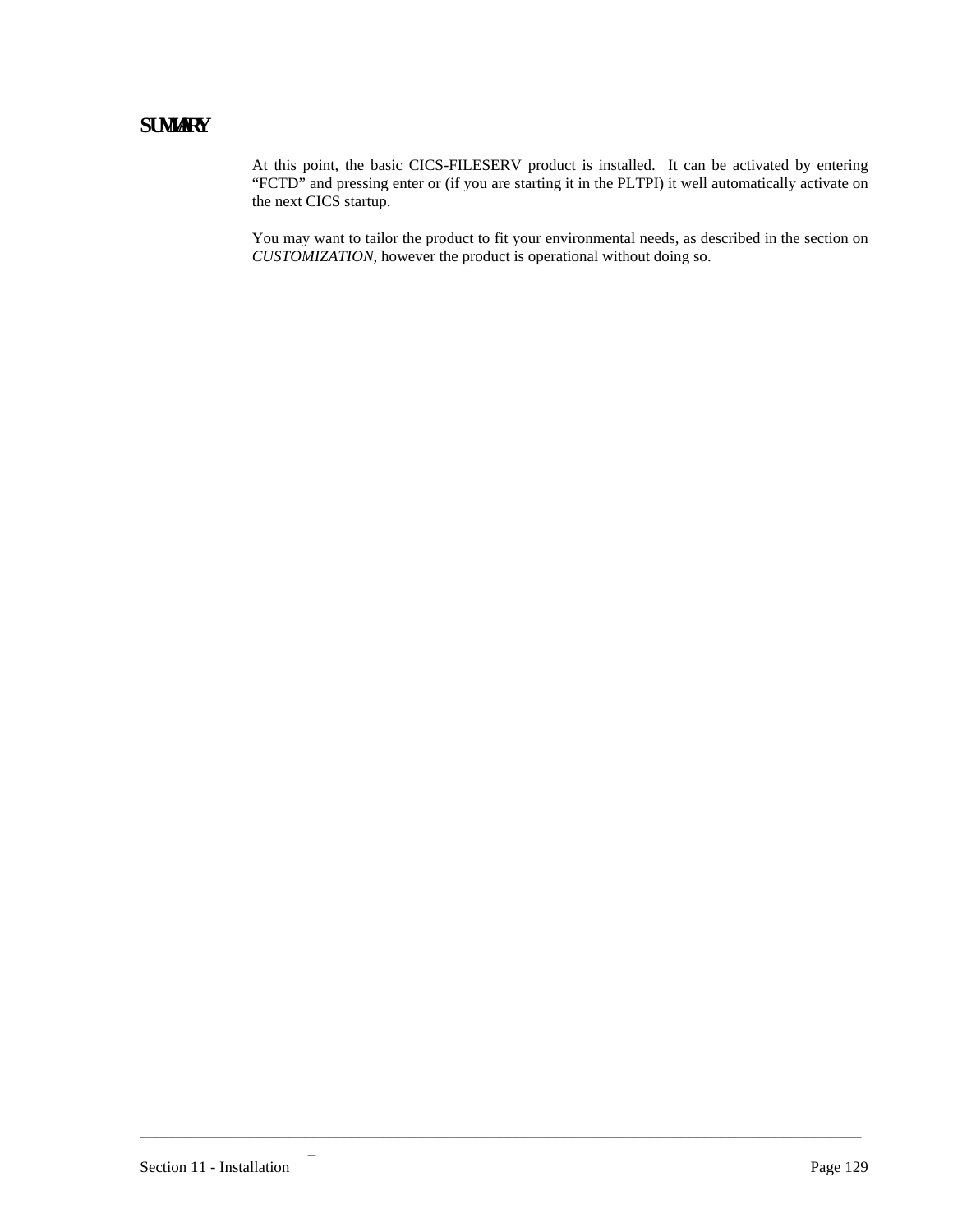# **KEYWADS OF THE SOFTOUCH INSTALLATION PROGRAM**

The installation program, STSINST, which is provided on the first file of the installation tape, can be used to print the documentation or perform a complete install for any of the products on the master installation tape.

The individual installation instructions of each product provide the necessary JCL and keyword parameters that are specific to that product.

This topic describes all of the available keywords of the STSINST program, plus the coding format used.

#### **FORMAT OF THE STSINST KEYWORDS**

All keywords and operands of the STSINST program are coded in the SYSIN (MVS) or SYSIPT (DOS) dataset.

Each keyword and operand occupies one statement. You cannot concatenate multiple keywords on one line.

Each keyword must begin in position one.

Following are all of the possible keywords and operands of the STSINST program, listed in alphabetical order. A detailed explanation of each keyword and operand follows.

Underlined values listed are the default values if the associated operand is omitted. Values separated by a bold vertical bar ( **|** ) indicate mutually exclusive values that may be coded.

## **KEYWORD DESCRIPTIONS**

#### **DIRECTORY**

 The DIRECTORY keyword requires no operands. If present, it will causes STSINST to pass the master installation tape and print a directory of its contents.

#### CICS=3.2.1,3.3.0

 The CICS keyword defines the release level of CICS where the specified product is to operate. Valid entries are 3.2.1 and 3.3.0 for MVS.

### FSRVFILE=xxxxxx

 The FSRVFILE keyword identifies the name of the DLBL or DD statement in the job control statements for this execution of STSINST that names the VSAM file for CICS-FILESERV. The xxxxxx is the 1-7 byte file ID of the DLBL statement (DOS) or 1-8 byte DDNAME of the DD statement (MVS).

## HELPSCRN=xxxxx

 The HELPSCRN keyword identifies the name of the DLBL or DD statement in the job control statements for this execution of STSINST that names the VSAM screen file for CICS-FILESERV. The xxxxxx is the 1-7 byte file ID of the DLBL statement (DOS) or 1-8 byte DDNAME of the DD statement (MVS).

#### HELPTEXT=xxxxxx

 $\overline{a}$ 

 The HELPTEXT keyword identifies the name of the DLBL or DD statement in the job control statements for this execution of STSINST that names the VSAM text file for CICS-FILESERV.

\_\_\_\_\_\_\_\_\_\_\_\_\_\_\_\_\_\_\_\_\_\_\_\_\_\_\_\_\_\_\_\_\_\_\_\_\_\_\_\_\_\_\_\_\_\_\_\_\_\_\_\_\_\_\_\_\_\_\_\_\_\_\_\_\_\_\_\_\_\_\_\_\_\_\_\_\_\_\_\_\_\_\_\_\_\_\_\_\_\_\_\_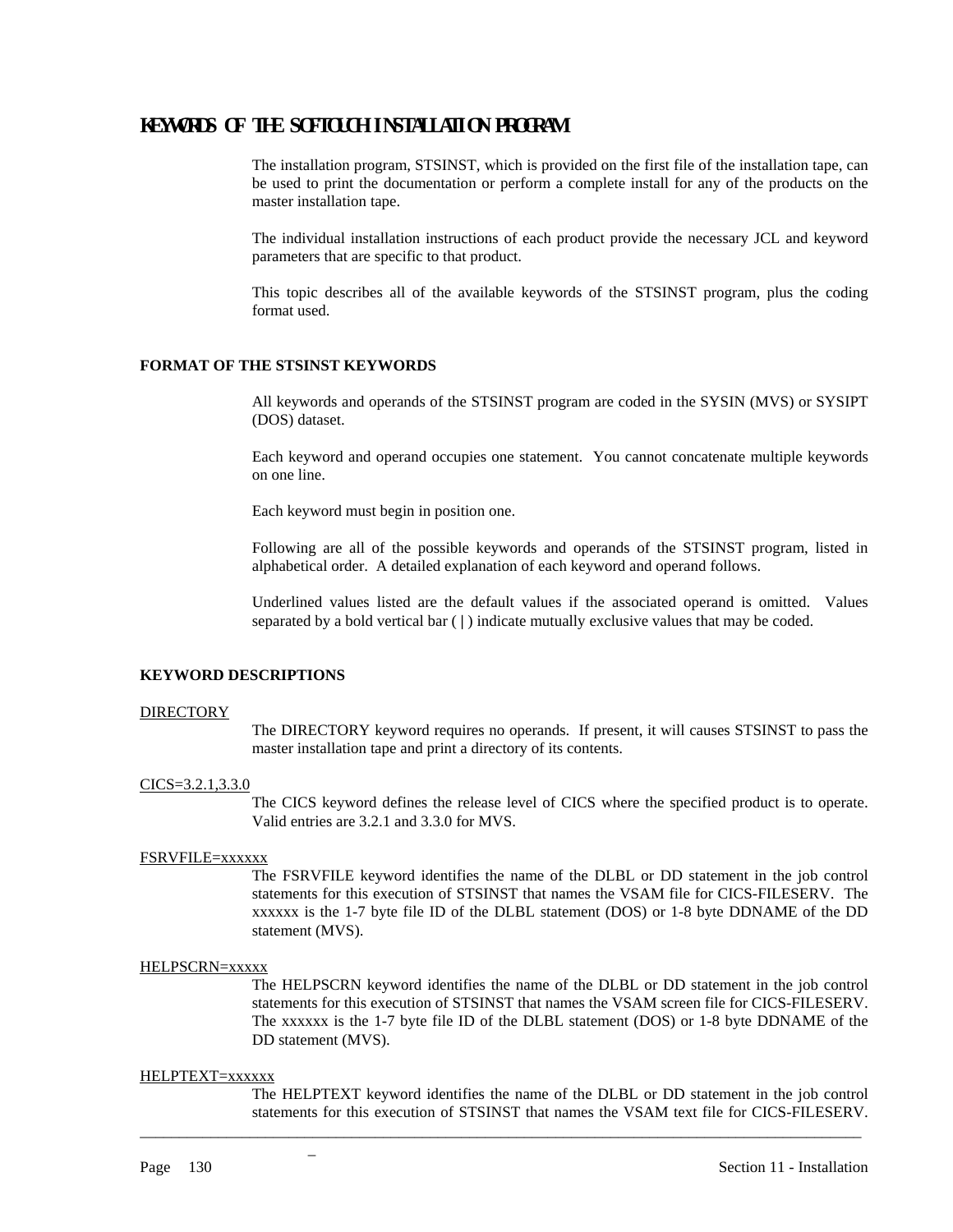The xxxxxx is the 1-7 byte file ID of the DLBL statement (DOS) or 1-8 byte DDNAME of the DD statement (MVS).

\_\_\_\_\_\_\_\_\_\_\_\_\_\_\_\_\_\_\_\_\_\_\_\_\_\_\_\_\_\_\_\_\_\_\_\_\_\_\_\_\_\_\_\_\_\_\_\_\_\_\_\_\_\_\_\_\_\_\_\_\_\_\_\_\_\_\_\_\_\_\_\_\_\_\_\_\_\_\_\_\_\_\_\_\_\_\_\_\_\_\_\_

\_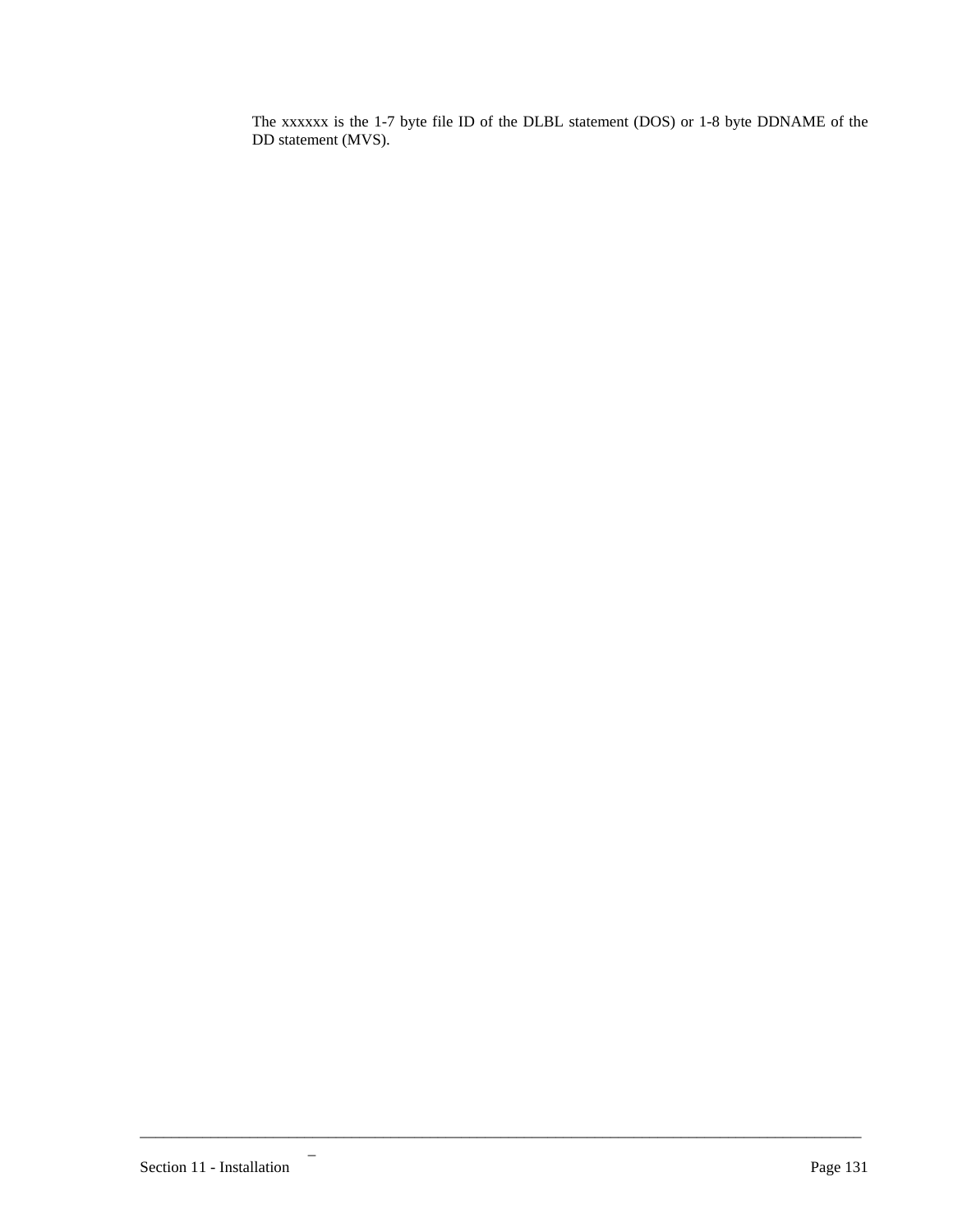#### JCL=INSTALL**|**REINSTALL

 The JCL keyword defines the action to be taken for the installation job control statements. Valid operands are:

INSTALL Create JCL that will delete and redefine the VSAM file(s).

REINSTALL Create JCL that will neither delete nor redefine the VSAM file(s).

 If the JCL keyword is omitted, the installation JCL will be printed only. If either INSTALL or REINSTALL is specified, the JCL will be punched to the POWER punch queue (DOS) or written to the PDS member identified by the SYSPCH DD statement (MVS).

#### JUGLFILE=xxxxxx

 The JUGLFILE keyword identifies the name of the DLBL or DD statement in the job control statements for this execution of STSINST that names the VSAM file for CICS-JUGGLER or CICS-JUGGLER/SVT. The xxxxxx is the 1-7 byte file ID of the DLBL statement (DOS) or 1-8 byte DDNAME of the DD statement (MVS).

#### LINES=56**|**nn

 The LINES keyword defines the number of lines to print on the system printer before skipping to a new page. If omitted, 56 is the default.

## MODE=PRINT**|**CREATE**|**INSTALL**|**REINSTALL**|**DOCUMENT

The MODE keyword defines the action to be taken by STSINST. Valid mode operands are:

| <b>PRINT</b>     | Print the installation instructions for the specified product.                                                                                                                                                                                                           |
|------------------|--------------------------------------------------------------------------------------------------------------------------------------------------------------------------------------------------------------------------------------------------------------------------|
| <b>CREATE</b>    | Create an installation file on the work tape for the specified<br>product.                                                                                                                                                                                               |
| <b>INSTALL</b>   | Load the VSAM files associated with the specified product.<br>MODE=INSTALL indicates that this is a new installation,<br>loading to an empty VSAM file.                                                                                                                  |
| <b>REINSTALL</b> | Load the VSAM files associated with the specified product.<br>MODE=REINSTALL indicates that this is a subsequent<br>installation, reloading the system records to an existing<br>VSAM file that contains user data.                                                      |
| <b>DOCUMENT</b>  | Print the overview documentation for the specified product.<br>The overview document is a short preview of the product,<br>telling you how to get started using it. If you need the<br>complete reference guide, that can be obtained from your<br>sales representative. |

#### OPSYS=DOS**|**MVS**|**MVS/XA**|**MVS/SP

 $\overline{a}$ 

 The OPSYS keyword defines the operating system where the specified product is to reside. For all products except VTAM-EXPRESS, you need only to specify DOS or MVS. For the MVS version of EXPRESS you must specify either MVS/XA or MVS/SP. FOR MVS/ESA, specify MVS/XA.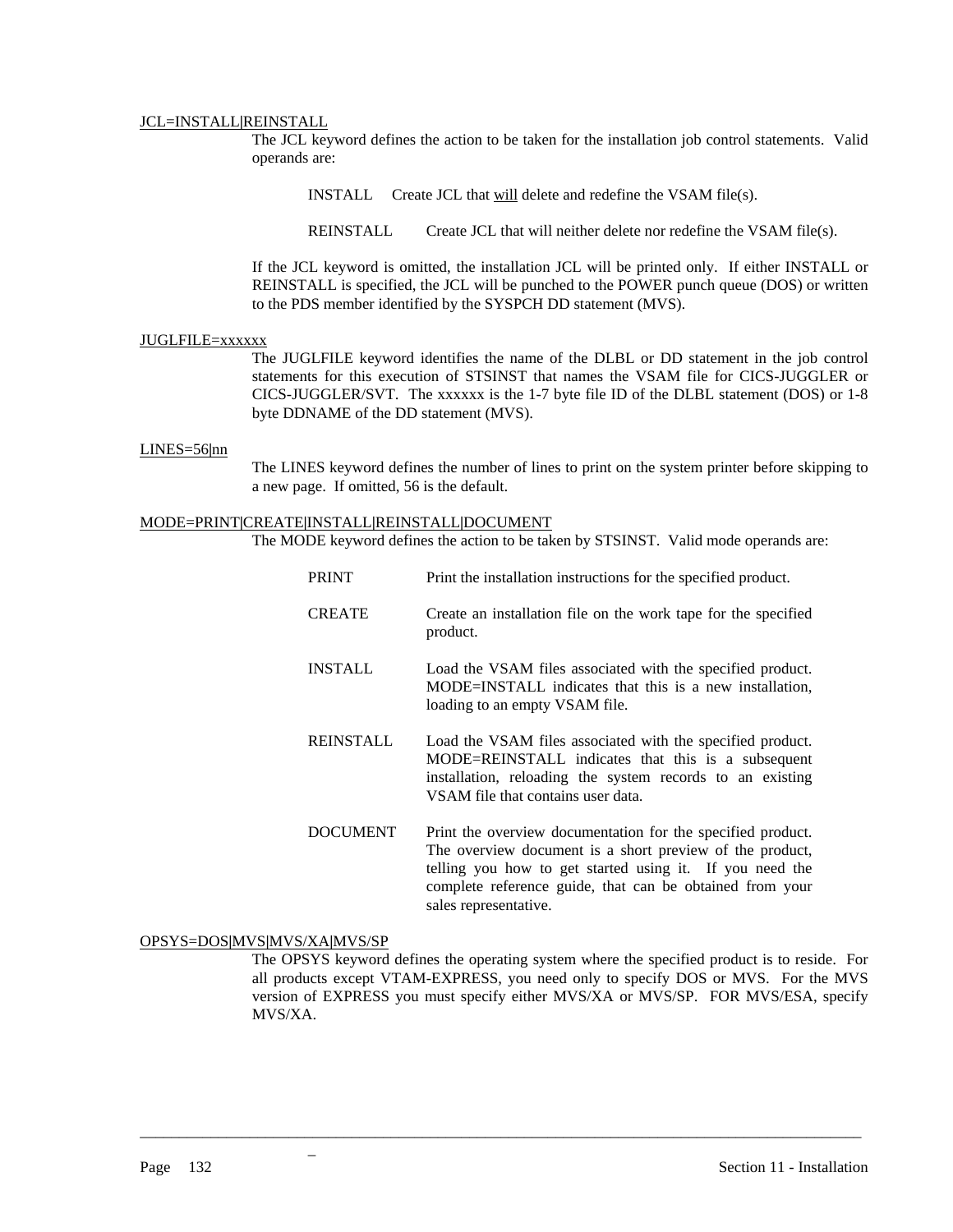## PRODUCT=WINDOWS**|**JUGGLER**|**SVT**|**HELP**|**FILESERV**|**VWINDOWS**|**EXPRESS

 The PRODUCT keyword identifies the product to be installed, or for which the documentation is to be printed. A brief description of each of the products is contained in the appendix of this document.

The full product name corresponding to each keyword is:

|                | WINDOWS - CICS-WINDOWS  |
|----------------|-------------------------|
| <b>JUGGLER</b> | - CICS-JUGGLER          |
| <b>SVT</b>     | - CICS-JUGGLER/SVT      |
| <b>HELP</b>    | - HELP-WINDOWS          |
| FILESERV       | - CICS-FILESERV         |
|                | VWINDOWS - VTAM-WINDOWS |
| <b>EXPRESS</b> | - VTAM-EXPRESS          |
|                |                         |

\_\_\_\_\_\_\_\_\_\_\_\_\_\_\_\_\_\_\_\_\_\_\_\_\_\_\_\_\_\_\_\_\_\_\_\_\_\_\_\_\_\_\_\_\_\_\_\_\_\_\_\_\_\_\_\_\_\_\_\_\_\_\_\_\_\_\_\_\_\_\_\_\_\_\_\_\_\_\_\_\_\_\_\_\_\_\_\_\_\_\_\_

## WNDOFILE=xxxxx

 The WNDOFILE keyword identifies the name of the DLBL or DD statement in the job control statements for this execution of STSINST that names the VSAM file for CICS-WINDOWS. The xxxxxx is the 1-7 byte file ID of the DLBL statement (DOS) or 1-8 byte DDNAME of the DD statement (MVS).

## VTWOFILE=xxxxxx

 The VTWOFILE keyword identifies the name of the DLBL or DD statement in the job control statements for this execution of STSINST that names the VSAM file for VTAM-WINDOWS. The xxxxxx is the 1-7 byte file ID of the DLBL statement (DOS) or 1-8 byte DDNAME of the DD statement (MVS).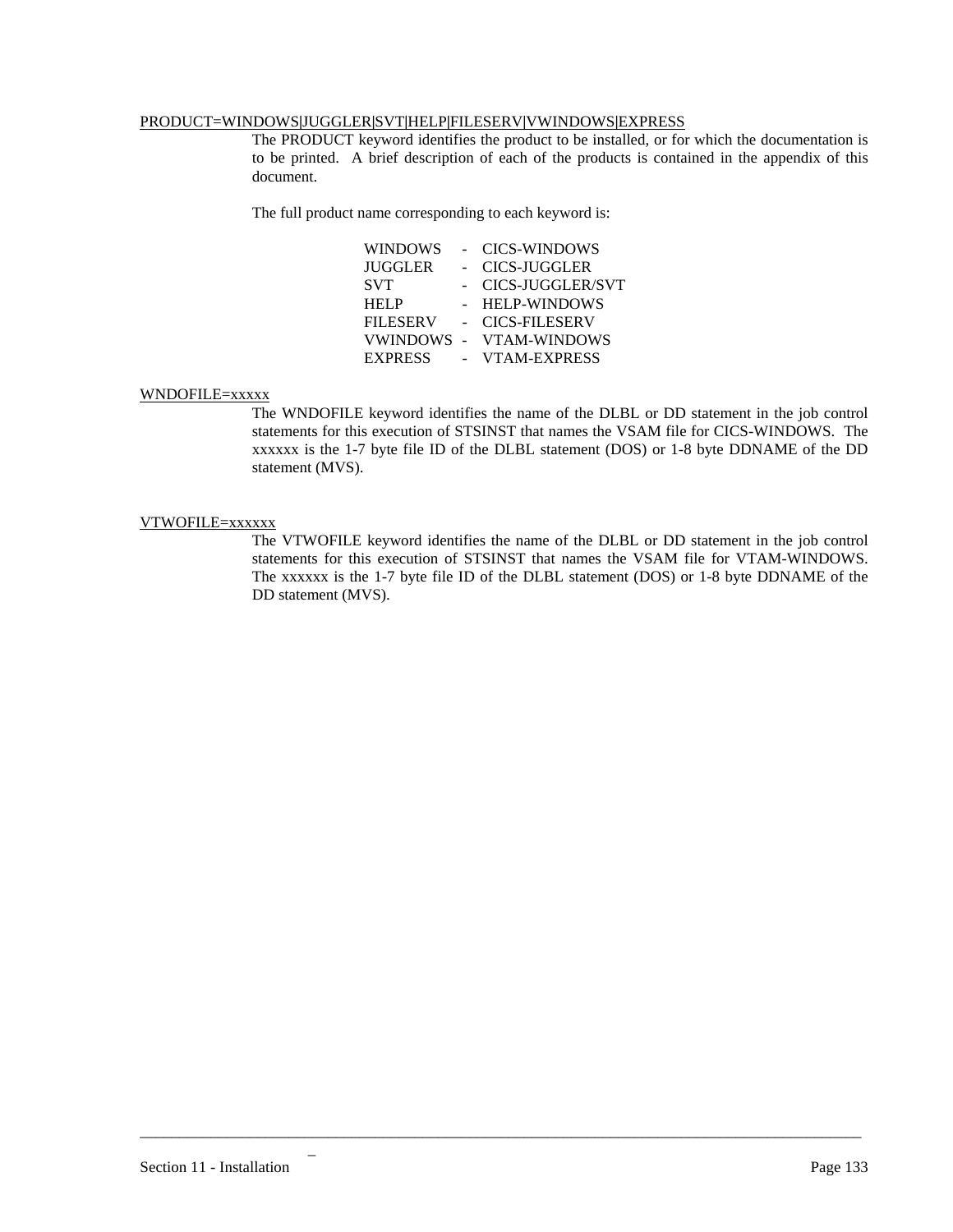# **INSTALLING THE PRODUCT CONTROL PASSWORD**

The product control password is a special code that controls the authorized use of any product from SofTouch Systems. During the trial evaluation period, the product control password defines the date at which the trial version of the product will expire and can no longer be used.

For licensed users, the product control password defines all the CPUs where the product may be used. Passwords for lease or lease-purchase licenses contain both an expiration date and CPU ID.

When you initially receive an installation tape, whether for a trial evaluation or not, the tape contains a temporary password that will keep the product from expiring for approximately 30 days. If you are a licensed user, part of the re-install procedure is to assemble your permanent password table after installing the new tape.

If you are evaluating the product and have received a new temporary password from your sales representative, you must assemble the password table with the new password to keep the product from expiring.

The following job control is used to assemble and catalog the password control table, STSPASS.

## **DOS/VSE USERS**

|                  | // JOB PASSWORD ASSEMBLY     |                        |
|------------------|------------------------------|------------------------|
|                  | // LIBDEF PHASE, CATALOG=L.S | [Note 1]               |
| // OPTION CATAL  |                              |                        |
| PHASE STSPASS,*  |                              | [Note 2]               |
| // EXEC ASSEMBLY |                              |                        |
|                  | DC CL6'000000'               | <b>CPU ID</b>          |
|                  | DC CL4'xxxx'                 | Product ID             |
|                  | DC CL6'mmddyy'               | <b>Expiration Date</b> |
|                  | DC CL16'xxxxxxxxxxx'         | Password               |
|                  |                              |                        |
|                  |                              |                        |
|                  | DC CL6'000000'               | <b>CPU ID</b>          |
|                  | DC CL4'xxxx'                 | Product ID             |
|                  | DC CL6'mmddyy'               | <b>Expiration Date</b> |
|                  | DC CL16'xxxxxxxxxxx'         | Password               |
|                  | <b>END</b>                   |                        |
| /*               |                              |                        |
| // EXEC LNKEDT   |                              |                        |
| /&               |                              |                        |

\_\_\_\_\_\_\_\_\_\_\_\_\_\_\_\_\_\_\_\_\_\_\_\_\_\_\_\_\_\_\_\_\_\_\_\_\_\_\_\_\_\_\_\_\_\_\_\_\_\_\_\_\_\_\_\_\_\_\_\_\_\_\_\_\_\_\_\_\_\_\_\_\_\_\_\_\_\_\_\_\_\_\_\_\_\_\_\_\_\_\_\_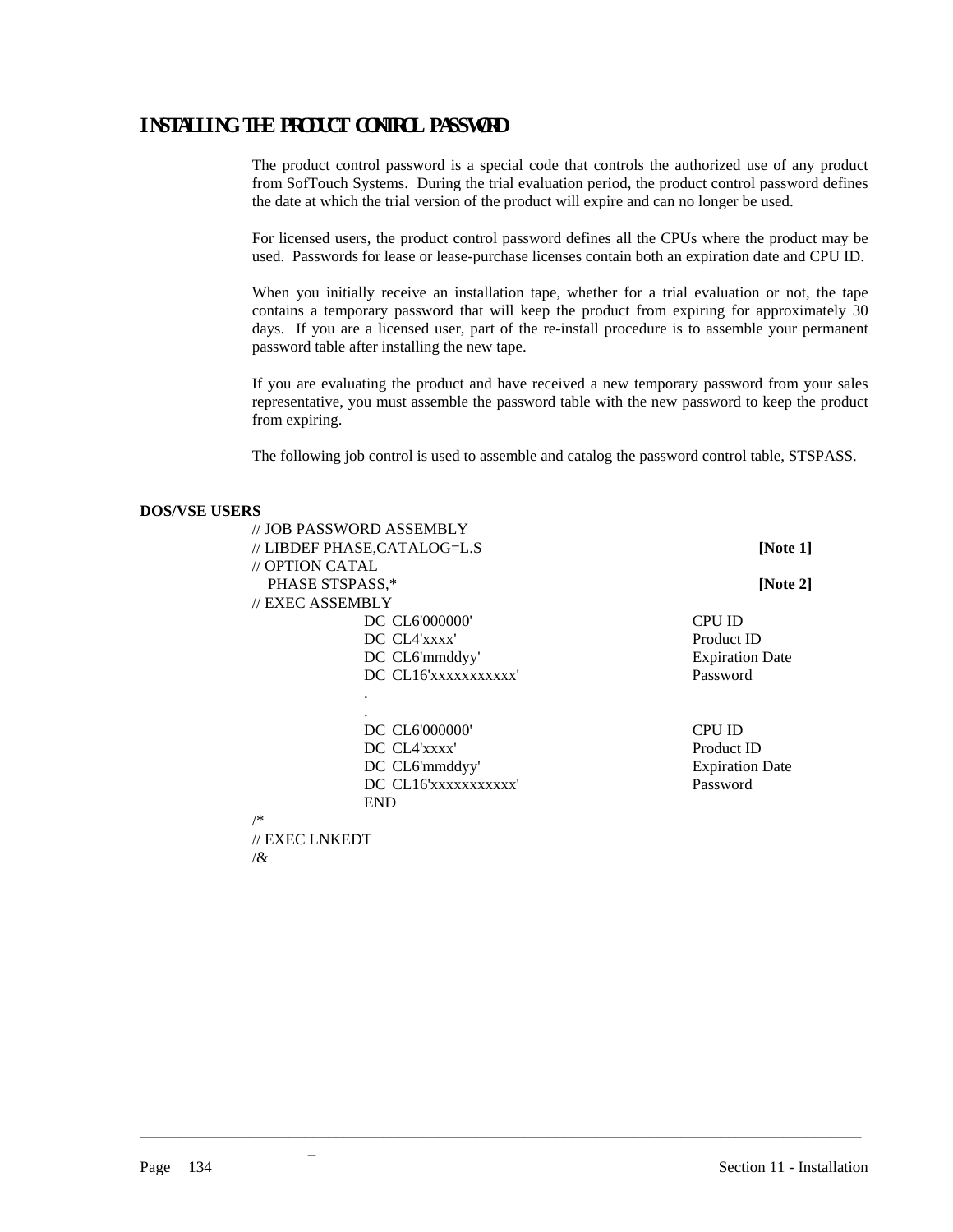## **MVS USERS**

| //PASSTBL                 | JOB1, 'ACCOUNT DATA', MSGCLASS=X     |                        |
|---------------------------|--------------------------------------|------------------------|
| // <sub>ASM</sub>         | EXEC PGM=IEV90, PARM='DECK'          |                        |
| //SYSPRINT                | DD SYSOUT= $*$                       |                        |
| //SYSLIN                  | <b>DD DUMMY</b>                      |                        |
| $\frac{\sqrt{S}YSUT1}{S}$ | DD UNIT=SYSDA, SPACE= $(CYL, (1,1))$ |                        |
| //SYSPUNCH                | DD UNIT=SYSDA, DISP=(, PASS),        |                        |
| $\frac{1}{2}$             | $SPACE=(CYL,(1,1)),$                 |                        |
| $\frac{1}{2}$             | DSN=&&TEMP1,                         |                        |
| $\frac{1}{2}$             | DCB=BLKSIZE=3200                     |                        |
| $\frac{\sqrt{S}YSIN}{S}$  | $DD*$                                |                        |
|                           | DC CL6'000000' CPU ID                |                        |
|                           | DC CL4'xxxx' Product ID              |                        |
|                           | DC CL6'mmddyy'                       | <b>Expiration Date</b> |
|                           | DC CL16'xxxxxxxxxxx'                 | Password               |
|                           |                                      |                        |
|                           |                                      |                        |
|                           | DC CL6'000000' CPU ID                |                        |
|                           | DC CL4'xxxx' Product ID              |                        |
|                           | DC CL6'mmddyy'                       | <b>Expiration Date</b> |
|                           | DC CL16'xxxxxxxxxxx'                 | Password               |
|                           | <b>END</b>                           |                        |
| /*                        |                                      |                        |
| //LINK                    | EXEC PGM=IEWL, PARM=(LIST, XREF),    |                        |
| $\frac{1}{2}$             | $COND=(4,LT)$                        |                        |
| $\frac{\sqrt{S}YSLIB}{S}$ | <b>DD DUMMY</b>                      |                        |
| //SYSPRINT                | DD SYSOUT=*                          |                        |
| //SYSLIN                  | DD DSN=&&TEMP1,DISP=(OLD,DELETE)     |                        |
| //SYSLMOD                 | DD DSN=CICS.STEPLIB(STSPASS),        | [Note $1$ ]            |
| $\frac{1}{2}$             | $DISP = SHR$                         | [Note $2$ ]            |
| $/$ /SYSUT1               | DD UNIT=SYSDA, SPACE= $(CYL, (1,1))$ |                        |

#### **[Notes]:**

- 1. The library containing the link-edited module must be a CICS load library.
- 2. The link-edited module name must be STSPASS

\_\_\_\_\_\_\_\_\_\_\_\_\_\_\_\_\_\_\_\_\_\_\_\_\_\_\_\_\_\_\_\_\_\_\_\_\_\_\_\_\_\_\_\_\_\_\_\_\_\_\_\_\_\_\_\_\_\_\_\_\_\_\_\_\_\_\_\_\_\_\_\_\_\_\_\_\_\_\_\_\_\_\_\_\_\_\_\_\_\_\_\_

 $\equiv$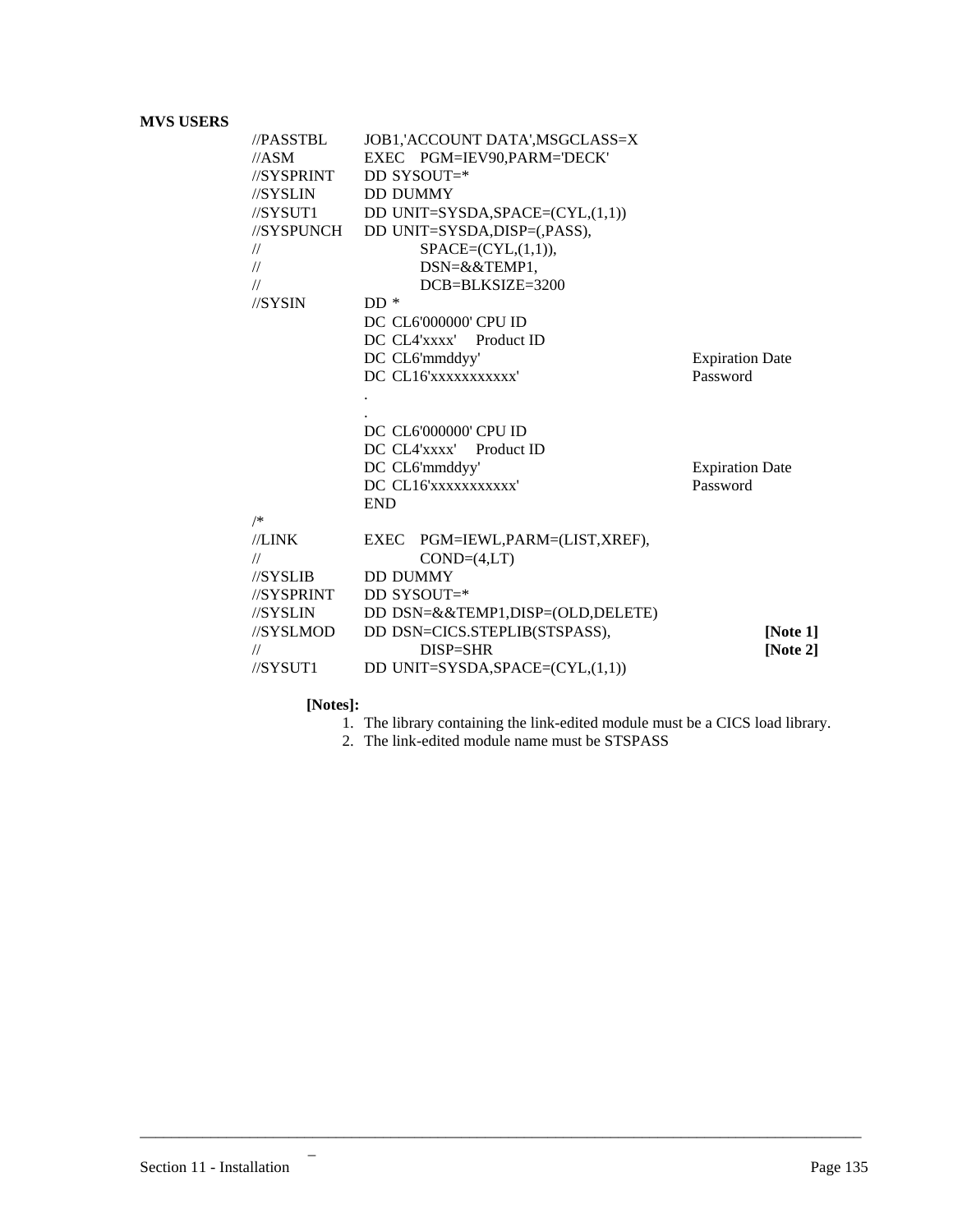## **DATA FIELDS OF THE PASSWORD CONTROL TABLE**

The password table is a series of define constant instructions. The same password table is used for all products from SofTouch Systems.

There are four DC statements required for each product, or for each occurrence of the same product on multiple CPUs. There is no limit to the number of product entries that may be present. The four DC instructions define the following values:

> 1) The first entry in the table is a 6-position CPU ID. For temporary passwords, code this as all zeros. For licensed users, code the full 6-position CPU ID where the product will operate.

 If you are a VM user and have multiple guest machines on the same CPU, you can get by with a single entry if the last five positions of the CPU ID on each guest machine is the same. If this is the case, code zero as the first digit, followed by the five identifying digits. If each guest CPU ID is different, you must make an entry for each unique CPU ID.

2) The second entry is a 4-position product ID. The valid product IDs are:

WNDO - CICS-WINDOWS JUGL - CICS-JUGGLER SVT - CICS-JUGGLER/SVT FSRV - CICS-FILESERV HELP - HELP-WINDOWS VTWO - VTAM-WINDOWS EXPR - VTAM-EXPRESS

\_\_\_\_\_\_\_\_\_\_\_\_\_\_\_\_\_\_\_\_\_\_\_\_\_\_\_\_\_\_\_\_\_\_\_\_\_\_\_\_\_\_\_\_\_\_\_\_\_\_\_\_\_\_\_\_\_\_\_\_\_\_\_\_\_\_\_\_\_\_\_\_\_\_\_\_\_\_\_\_\_\_\_\_\_\_\_\_\_\_\_\_

- 3) The third entry is the expiration date. For temporary passwords or for lease and lease-purchase licenses, you will be given a date when the product will expire along with your password. That date must be coded here in MMDDYY format. For perpetual licenses, code this as all zeros.
- 4) The last entry is the password itself. You must define it as a 16-byte field, although the total number of characters in the password may not reach 16. Code the password that you have been given which corresponds to the CPU ID, product and expiration date of this entry.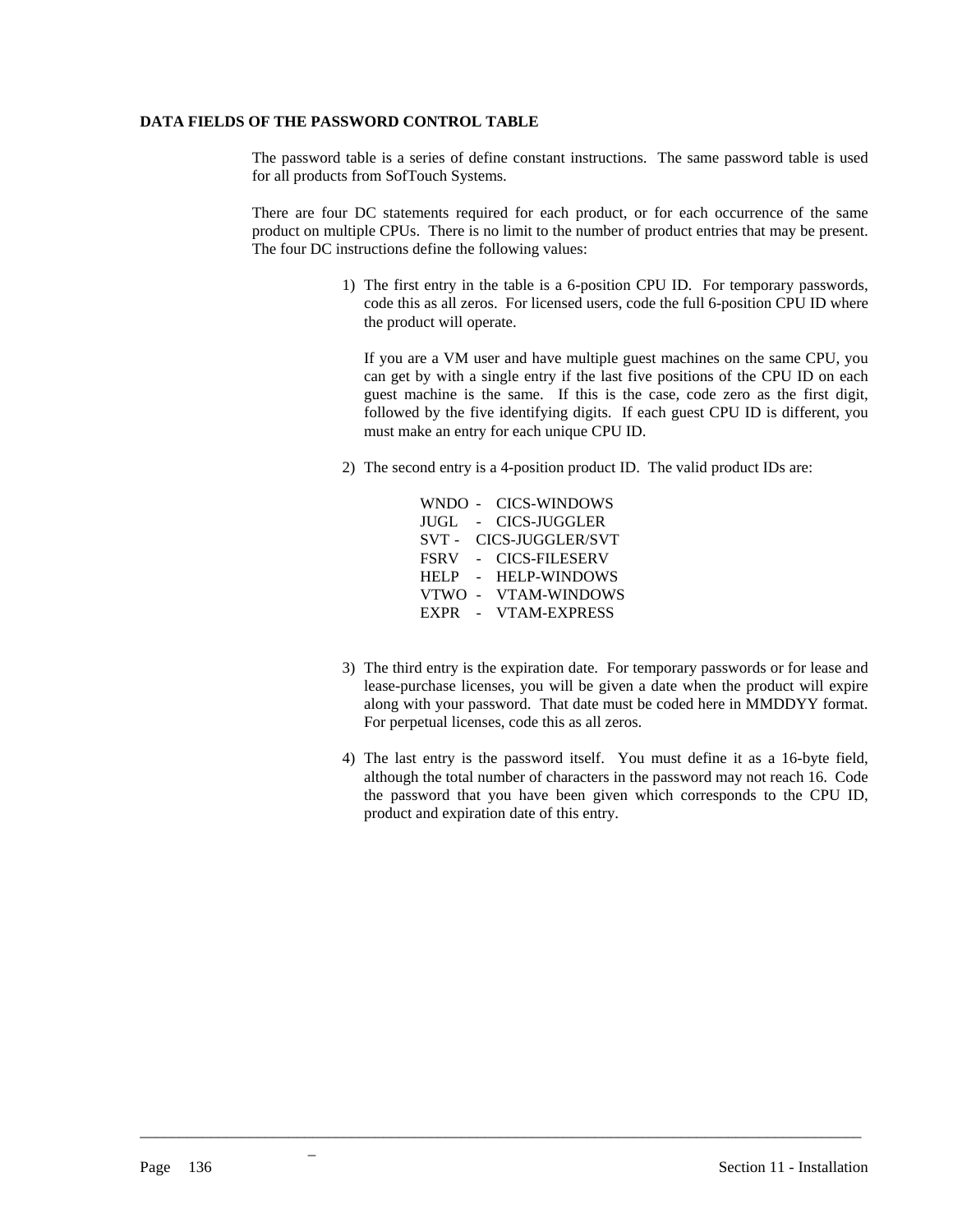# **CUSTOMIZATION**

Certain default options in CICS-FILESERV may be modified by the System Programmer, if desired, and features of the product may be enabled or disabled.

Customization is done by coding the applicable operands of the FCTDTBL macro.

The options that can be tailored by the FCTDTBL macro are as follows:

- 1) Activate support for the Auto-backout feature (AUTBOUT).
- 2) Specify a 'wake-up' time interval for the Auto-Backout program (AUTBINT).
- 3) Activate support for the Batch Interface (BCHINTF).
- 4) Specify whether messages are to be logged to the system console for functions performed on-line to satisfy batch processing requests (BINTMSG).
- 5) Specify the name of a list that contains all RDO groups which have file definitions for the CICS which will be running this FILESERV.
- 6) Define the 'wake-up' time interval for the Batch interface (BCHINTV).
- 7) Define the CICS APPLID to be used by the Batch Interface.
- 8) Suppress or enable Security checking (SECURTY).
- 9) Define a Global Security Exit (SECGBL).
- 10) Change the default password for Security Control Maintenance (SECPSW).
- 11) Adjust the size of the Generic Label Security Table (SECGEN).

\_\_\_\_\_\_\_\_\_\_\_\_\_\_\_\_\_\_\_\_\_\_\_\_\_\_\_\_\_\_\_\_\_\_\_\_\_\_\_\_\_\_\_\_\_\_\_\_\_\_\_\_\_\_\_\_\_\_\_\_\_\_\_\_\_\_\_\_\_\_\_\_\_\_\_\_\_\_\_\_\_\_\_\_\_\_\_\_\_\_\_\_

- 12) Specify a different control file name to be used, rather than FCT\$FIL.
- 13) Specify whether a message is to be displayed on the system console every time a file is manually opened using an FCTD command (OPENMSG).
- 14) Specify whether a message is to be displayed on the system console every time a file is manually closed using an FCTD command (CLOSMSG).
- 15) Specify whether operators may use the CEMT inquire function (PF12) from the File Definition Display (CEMTINQ).
- 16) Specify the maximum number of files that will be defined in the CICS region (unless your CICS is very static and no new files will defined using RDO, it is a good practice to add 10 to 20% expansion).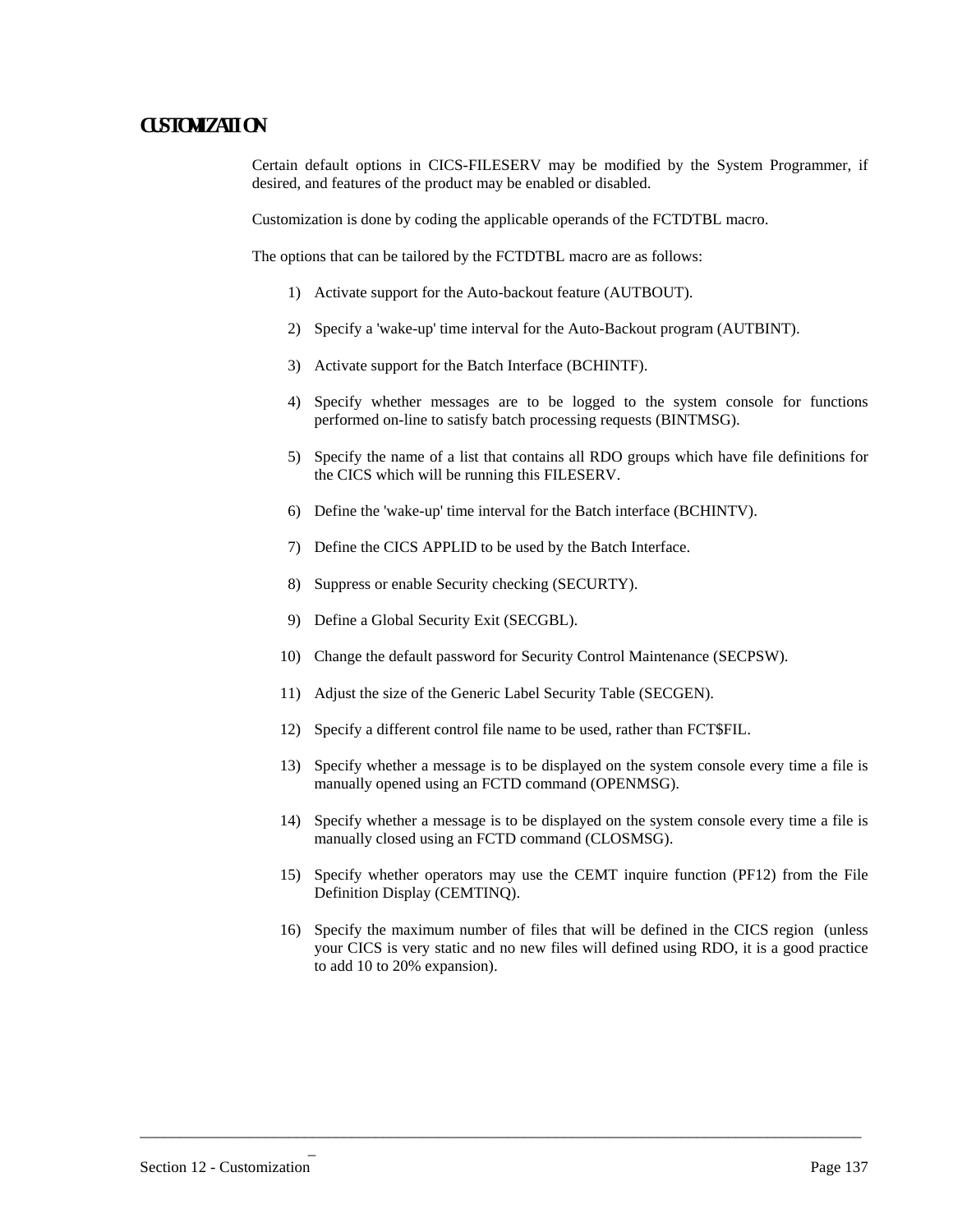# **CODING THE USER OPTION TABLE**

The format of the User Option Table macro, FCTDTBL, is as follows:

| FCTDTBL                         | X |
|---------------------------------|---|
| $APPLID = [CICSFCTD   symbol],$ | X |
| AUTBOUT=[NO] YES],              | X |
| $AUTBINT=[0030   mmss],$        | X |
| BCHINTF=[NO   YES],             | X |
| $BCHINTV=[0020   mmss],$        | X |
| $BCHPLT=[NO   YES],$            | X |
| $BINTMSG=[NO   YES],$           | X |
| CEMTINQ=[NO   YES],             | X |
| CLOSMSG=[NO   YES],             | X |
| FCT=[FCT\$FIL   symbol],        | X |
| FILELST=[list name]             |   |
| OPENMSG=[NO   YES],             | X |
| RELEASE=[30].                   | X |
| SECURTY=[NO   YES],             | X |
| $SECGEN=[29]$   number],        | X |
| SECGBL=[symbol],                | X |
| SECPSW=[SOFTOUCH   symbol],     | X |
| SUFFIX=[number],                | X |
| $TOTFILS = [300   nnnn]$        |   |
| VARY=[NOWAIT   WAIT   FORCE]    |   |

One of the source members loaded from file 3 during installation is called 'FCOPT'. This member is a skeleton user option table with all keywords present. If desired, you may copy this member into your editor and use it as a basis for your version of the user option table. The operands of the FCTDTBL macro may be coded as follows:

APPLID This operand only applies to DOS users only, if BCHINTF is coded YES. This a one to eight position name used by program FCTDBCHT to identify the CICS system where CICS-FILESERV is running. The value coded for APPLID corresponds to the name used in the CICS= operand of a FILESERV command submitted in a batch partition or region.

> Any alphanumeric value may be coded for APPLID, but a recommended value, for consistency's sake, is the value coded for APPLID in the CICS System Initialization Table (SIT), or the SYSIDNT value from the Terminal Control Table (TCT).

> If BCHINTF=NO or is omitted, the APPLID is ignored. If BCHINTF=YES and APPLID is omitted, the default APPLID is 'CICSFCTD'.

AUTBOUT This keyword is used to activate or suppress the automatic backout feature of CICS-FILESERV. The auto-backout feature can be used to automatically backout specified files after a designated period of inactivity.

> Code YES (or omit this operand) if you want the auto-backout feature to be activated, and code the AUTBINT keyword to specify the desired wake-up interval. Code 'NO' if you do not want the auto-backout feature to be active.

For more information on the auto-backout feature, see *Section 5 - Automatic Oprn/Close.*

\_\_\_\_\_\_\_\_\_\_\_\_\_\_\_\_\_\_\_\_\_\_\_\_\_\_\_\_\_\_\_\_\_\_\_\_\_\_\_\_\_\_\_\_\_\_\_\_\_\_\_\_\_\_\_\_\_\_\_\_\_\_\_\_\_\_\_\_\_\_\_\_\_\_\_\_\_\_\_\_\_\_\_\_\_\_\_\_\_\_\_\_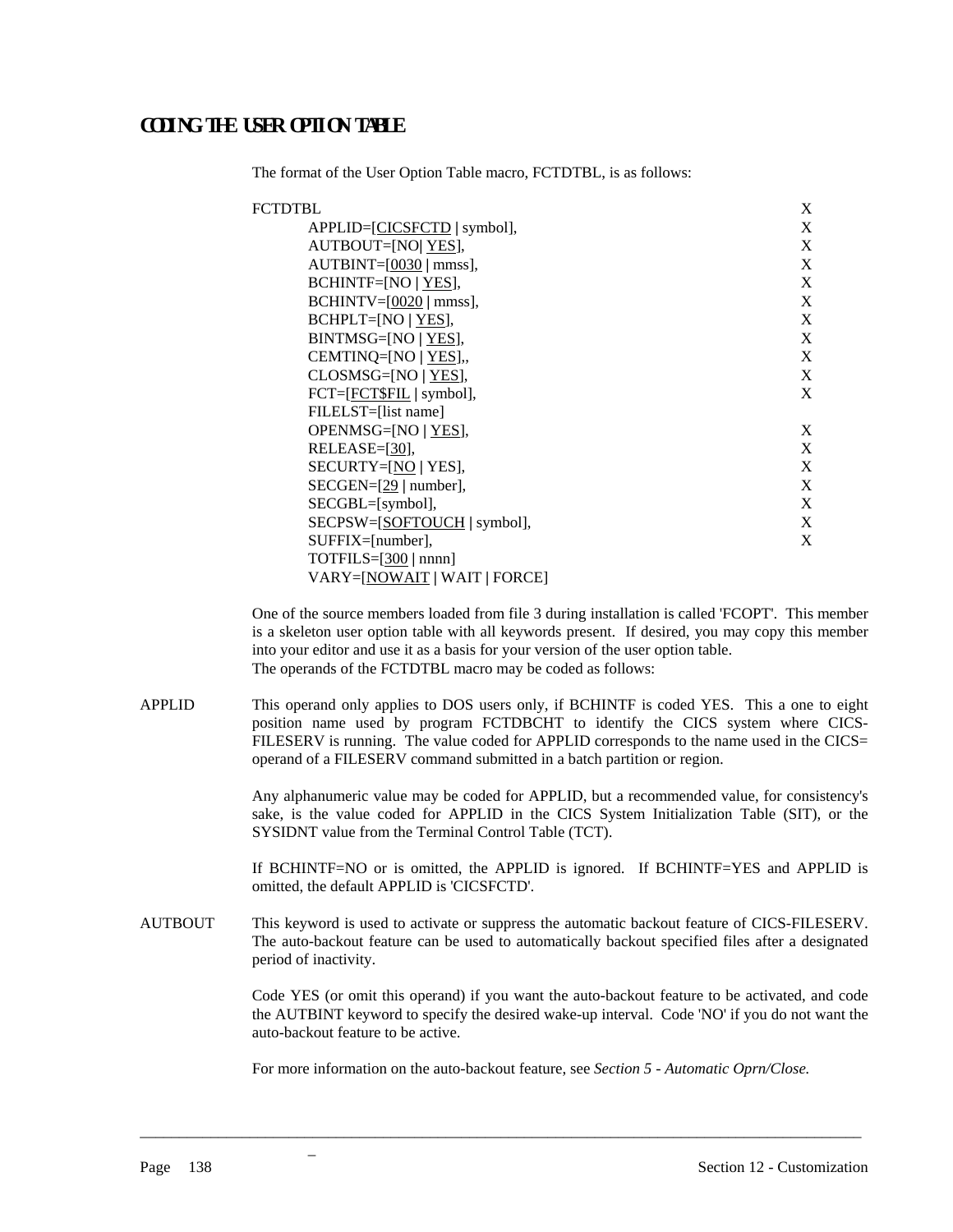- AUTBINT Code this keyword if AUTBOUT is coded YES. This is the time interval (in MMSS format) to be used by the auto-backout program. This is the length of time that the on-line FCTT program will wait before 'waking up' to check for any files to be deactivated. If omitted, the default is 3000, which is 30 minutes. This operand does not apply if AUTBOUT is coded 'NO'. See *Section 5* -*Automatic Open/Close* for details of this option.
- AUTOMSG Code YES for this operand if you want a message to be displayed on the system console any time an automatic open is performed for a file. The message displayed will be number 1019. If omitted, NO is the default.
- BCHINTF Code YES for this operand if you want to use the BATCH INTERFACE to CICS-FILESERV. The Batch Interface allows CICS file commands (Open, Close, Backout, etc.) to be issued from a jobstream running in a Batch partition or region. See *Section 6 - THE BATCH INTERFACE TO CICS-FILESERV* for details of this option.

If Batch Interface support is not desired, code NO or omit this operand.

- BCHINTV This is the time interval (in MMSS format) to be used by the 'timer' version of the Batch Interface. This is the length of time that the on-line FILESERV program will wait before 'waking up' to check for batch activity. If omitted, the default is '0020'. This operand does not apply if BCHTIMR is coded 'NO'. See *Section 6 - THE BATCH INTERFACE TO CICS-FILESERV* for details of this option.
- BCHPLT Code NO if you do not want the batch interface to be activated by FILESERV in the PLTPI initialization.
- BINTMSG Code NO if you do not want messages to be logged to the system console for functions performed on-line to satisfy batch processing requests. Code 'YES', or omit this operand, if you do want the messages to be logged to the system console.
- CEMTINQ Code NO if you do not want the CEMT inquire function (PF12) to be allowed from the File Definition Display. If omitted, the default is YES.
- APPLID (MVS users only)

 This operand only applies to MVS users only, if BCHINTF is coded YES. This is a one to eight position name used by program FCTDBCHT to identify the CICS system where CICS-FILESERV is running. The value coded for APPLID corresponds to the name used in the CICS= operand of a FILESERV command submitted in a batch partition or region.

The value coded for APPLID corresponds to the name used in the MVS JOB card used to initiate this CICS.

If BCHINTF=NO or is omitted, the APPLID is ignored. If BCHINTF=YES and APPLID is omitted, the default name is 'CICSFCTD'.

- CLOSMSG Code NO for this operand if you do not want a message displayed on the system console every time a file is manually closed using an FCTD command. If omitted, the default is 'YES'.
- FCT The FCT keyword can be used to specify a different file name to be used, rather than FCT\$FIL, for the CICS-FILESERV VSAM file. If coded, there must be an entry in the DFHCSD file with the same name.

\_\_\_\_\_\_\_\_\_\_\_\_\_\_\_\_\_\_\_\_\_\_\_\_\_\_\_\_\_\_\_\_\_\_\_\_\_\_\_\_\_\_\_\_\_\_\_\_\_\_\_\_\_\_\_\_\_\_\_\_\_\_\_\_\_\_\_\_\_\_\_\_\_\_\_\_\_\_\_\_\_\_\_\_\_\_\_\_\_\_\_\_

If FCT\$FIL is to be used as the file name, omit this keyword.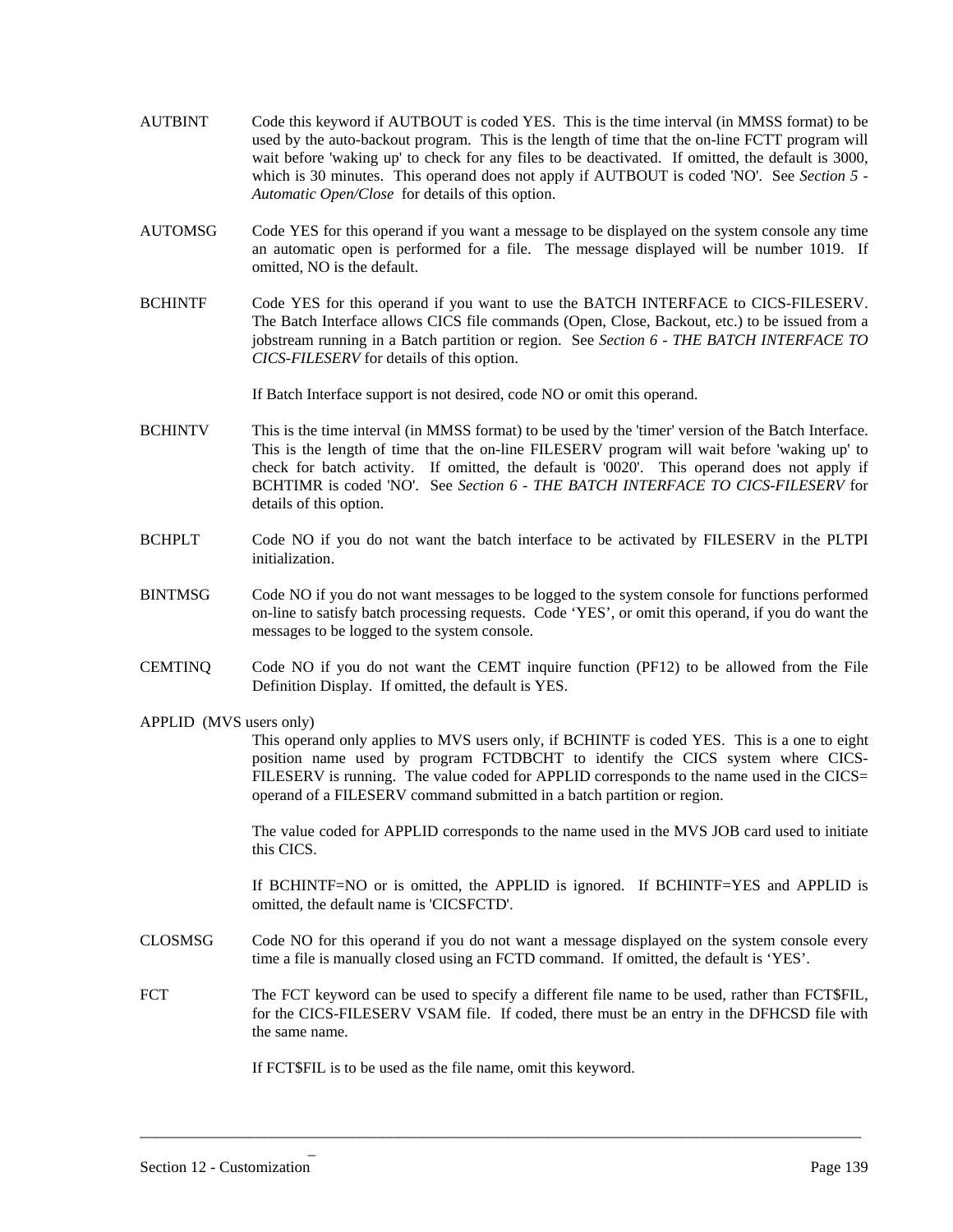FILELST Enter the name of a DFHCSD list that contains all groups that reference files. The FILELST is used at initialization time to process the DFHCSD file and table all files with their corresponding group names. If FILELST is omitted, FILESERV must process all groups in the DFHCSD file, regardless of whether they contain files or not; creating a DFHCSD list of all groups that reference files and specifying the list to FILESERV allows FILESERV to more efficiently acquire the names of all files.

\_\_\_\_\_\_\_\_\_\_\_\_\_\_\_\_\_\_\_\_\_\_\_\_\_\_\_\_\_\_\_\_\_\_\_\_\_\_\_\_\_\_\_\_\_\_\_\_\_\_\_\_\_\_\_\_\_\_\_\_\_\_\_\_\_\_\_\_\_\_\_\_\_\_\_\_\_\_\_\_\_\_\_\_\_\_\_\_\_\_\_\_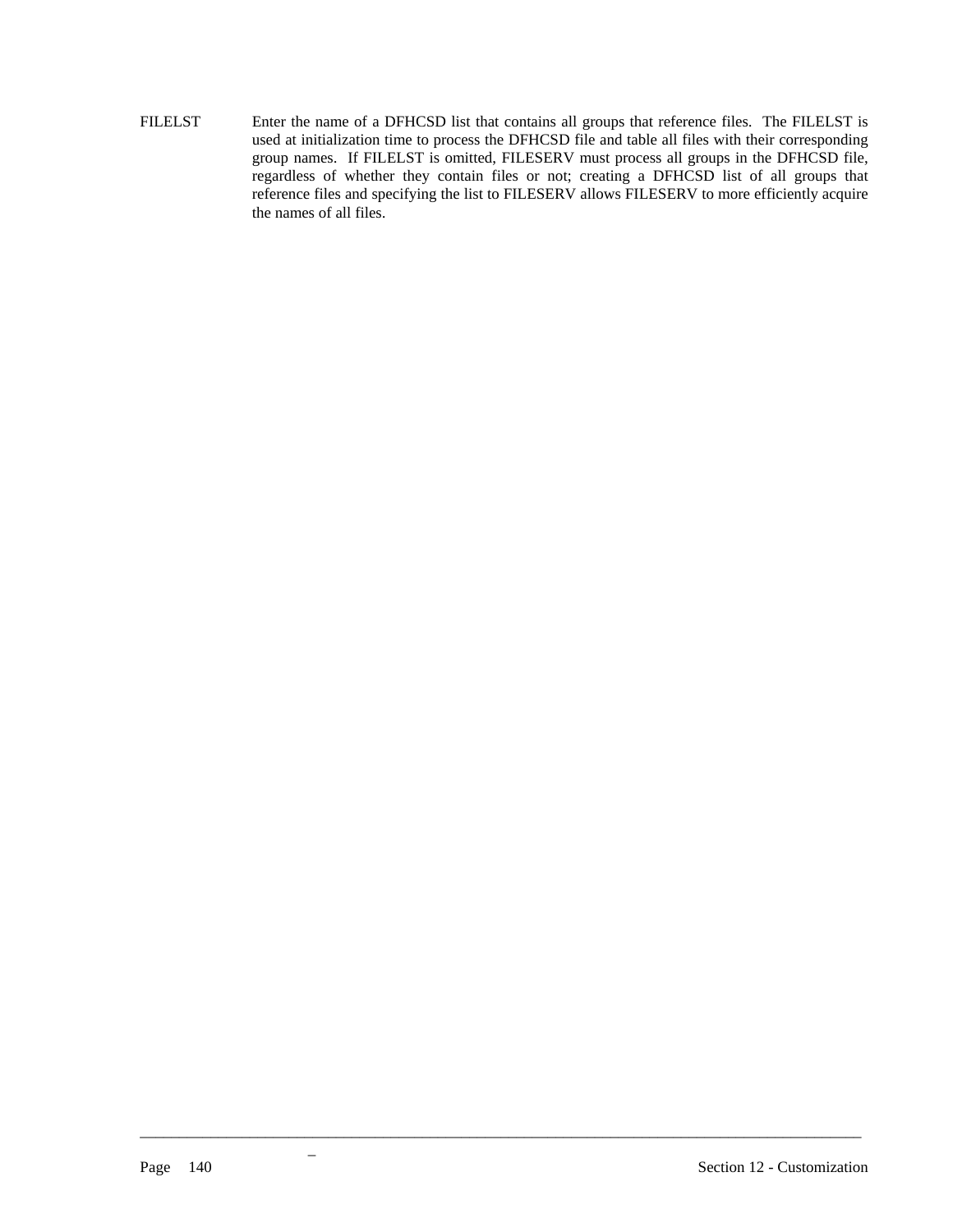- OPENMSG Code NO for this operand if you do not want a message to be displayed on the system console every time a file is manually opened using an FCTD command. If omitted, the default is 'YES'.
- RELEASE Code this with the release of CICS-FILESERV that will be utilizing this option table. This is used as a check point to ensure that FILESERV does not attempt to use an outdated option table.

If omitted, the default is 30.

SECGEN Code a number that represents the maximum number of generic dataset label security records that have been created with the Security Control System. Generic dataset label security records are those security records where the label ends with an asterisk( $*$ ). If omitted, 29 is the default.

> If generic dataset label security records are not in use, or if SECURTY is coded NO, omit this operand.

- SECGBL Code the 1 to 8-character name of the Global Security User exit program, if one is in use. The Global Security Exit program will be invoked for every access to a File Definition with the FCTD transaction. See *Section 10 - SECURITY CONTROL SYSTEM* for instructions for writing a Security Exit program. If a Global Security Exit program is not desired, omit this operand.
- SECPSW Code the 1 to 8-character password that is to be required for access to the Security Control System. This is the password that is needed in response to message S120. If omitted, the default is 'SOFTOUCH'.

If the default password is acceptable or if SECURTY=NO, omit this operand.

SECURTY Code YES, if CICS-FILESERV is to perform security checking using security control records created with the Security Control Maintenance system (see *Section 10 - SECURITY CONTROL SYSTEM*), or if a Global Security Exit is in use.

> Code NO or omit to suppress security checking. This will result in a slightly improved response time for the FCTD transaction, particularly on the Multiple File Display.

SUFFIX Code the two digit suffix name that is to be used for this table. If you intend to have multiple FCTDTBL macros, you may name the table FCTDTBxx, where xx is a suffix. In turn, if FILESERV encounters a problem with the table, FILESERV will generate a message describing the problem included with the correct table name.

If you do not want to use table suffixing, omit this operand.

- TOTFILS Specify the maximum number of files that this CICS will have defined to it (normally it is a good procedure to allow for a 10 to 20% expansion). 300 is the default value.
- VARY Code NOWAIT or omit, if a VARY command is issued from the Batch Interface and you want the vary command to take effect immediately.

Code WAIT if FILESERV is to defer the vary process until the file is available.

\_\_\_\_\_\_\_\_\_\_\_\_\_\_\_\_\_\_\_\_\_\_\_\_\_\_\_\_\_\_\_\_\_\_\_\_\_\_\_\_\_\_\_\_\_\_\_\_\_\_\_\_\_\_\_\_\_\_\_\_\_\_\_\_\_\_\_\_\_\_\_\_\_\_\_\_\_\_\_\_\_\_\_\_\_\_\_\_\_\_\_\_

Code FORCE if the vary process is to override all exceptions or waits.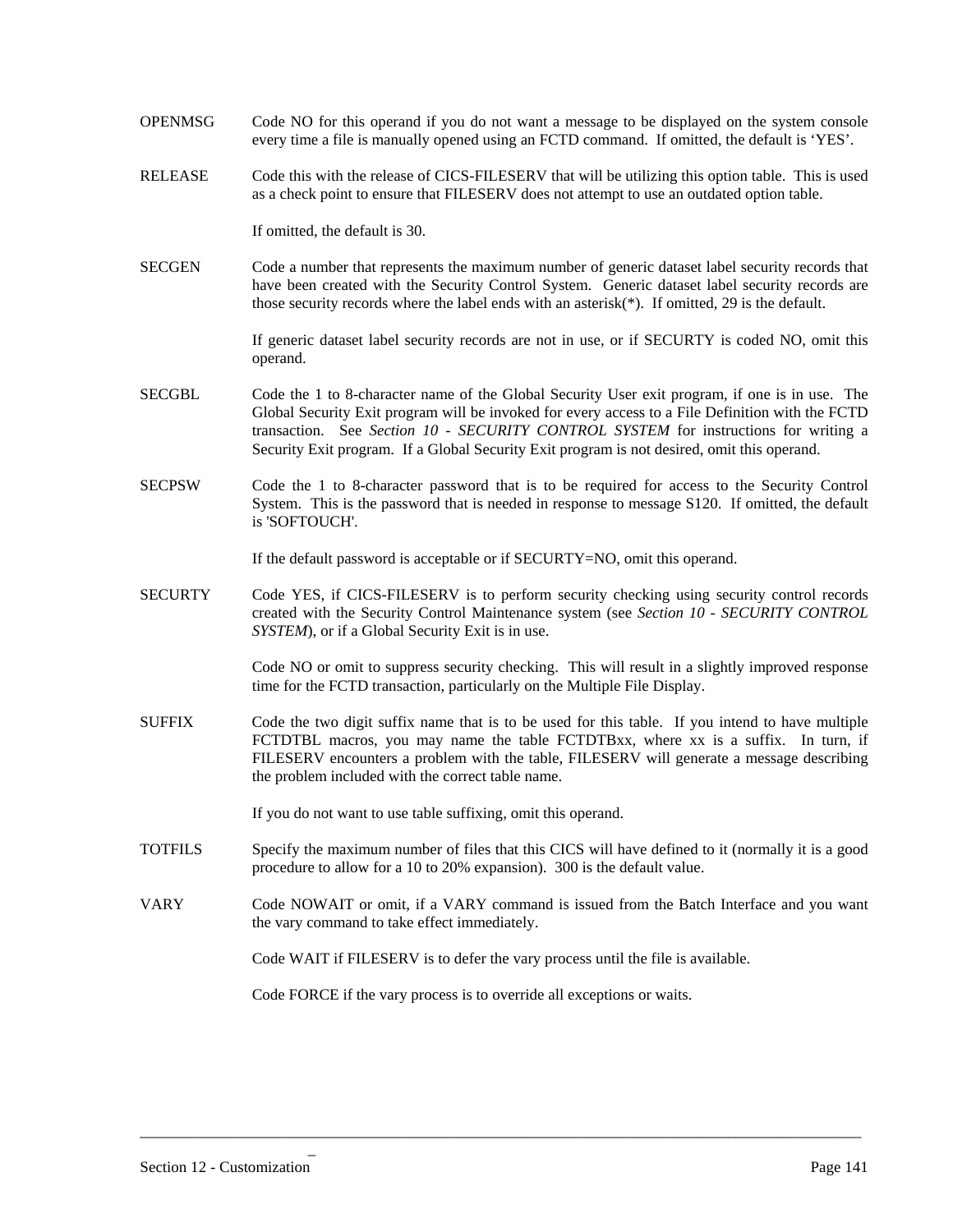## **DEFAULT VALUES FOR THE USER OPTION TABLE**

If the User Option Table is not installed, or if any of the operands are omitted, the following default values will apply:

| FCTDTBL           | X |
|-------------------|---|
| APPLID=CICSFCTD.  | X |
| AUTBOUT=YES.      | X |
| AUTBINT=0030,     | X |
| BCHINTF=YES.      | X |
| BCHINTV=0020,     | X |
| BCHPLT=YES,       | X |
| BINTMSG=YES,      | X |
| CEMTINQ=YES,      | X |
| CICSNAM=CICSFCTD, | X |
| CLOSMSG=YES.      | X |
| FCT=FCT\$FIL,     | X |
| OPENMSG=YES.      | X |
| RELEASE=30,       | X |
| SECGEN=29.        | X |
| SECPSW=SOFTOUCH.  | X |
| SECURTY=NO.       | X |
| TOTFILS=300.      | X |
| VARY=NOWAIT       | X |

# **INSTALLING THE USER OPTION TABLE**

The User Option Table is installed by assembling and link-editing it into the CICS Core-Image or Load library.

The following example is a DOS assemble and link-edit of the User Option Table:

| $\frac{1}{2}$     | <b>JOB FCTDTBL ASSEMBLY</b> |                    |
|-------------------|-----------------------------|--------------------|
| $\frac{1}{2}$     | LIBDEF CL,TO=XXXXXXXX       | Core-Image library |
| $\frac{1}{2}$     | <b>OPTION CATAL</b>         |                    |
|                   | PHASE FCTDTBL,*             | [Note 1]           |
| $^{\prime\prime}$ | <b>EXEC ASSEMBLY</b>        |                    |
|                   | <b>FCTDTBL</b>              | X                  |
|                   | SECURTY=YES.                | X                  |
|                   | SECGEN=50,                  | X                  |
|                   | SECPSW=SYSTEM.              | X                  |
|                   | TOTFILS=250                 |                    |
|                   | <b>END</b>                  |                    |
| /*                |                             |                    |
| $\frac{1}{2}$     | <b>EXEC LNKEDT</b>          |                    |
| /8                |                             |                    |

\_\_\_\_\_\_\_\_\_\_\_\_\_\_\_\_\_\_\_\_\_\_\_\_\_\_\_\_\_\_\_\_\_\_\_\_\_\_\_\_\_\_\_\_\_\_\_\_\_\_\_\_\_\_\_\_\_\_\_\_\_\_\_\_\_\_\_\_\_\_\_\_\_\_\_\_\_\_\_\_\_\_\_\_\_\_\_\_\_\_\_\_

 $\overline{\phantom{0}}$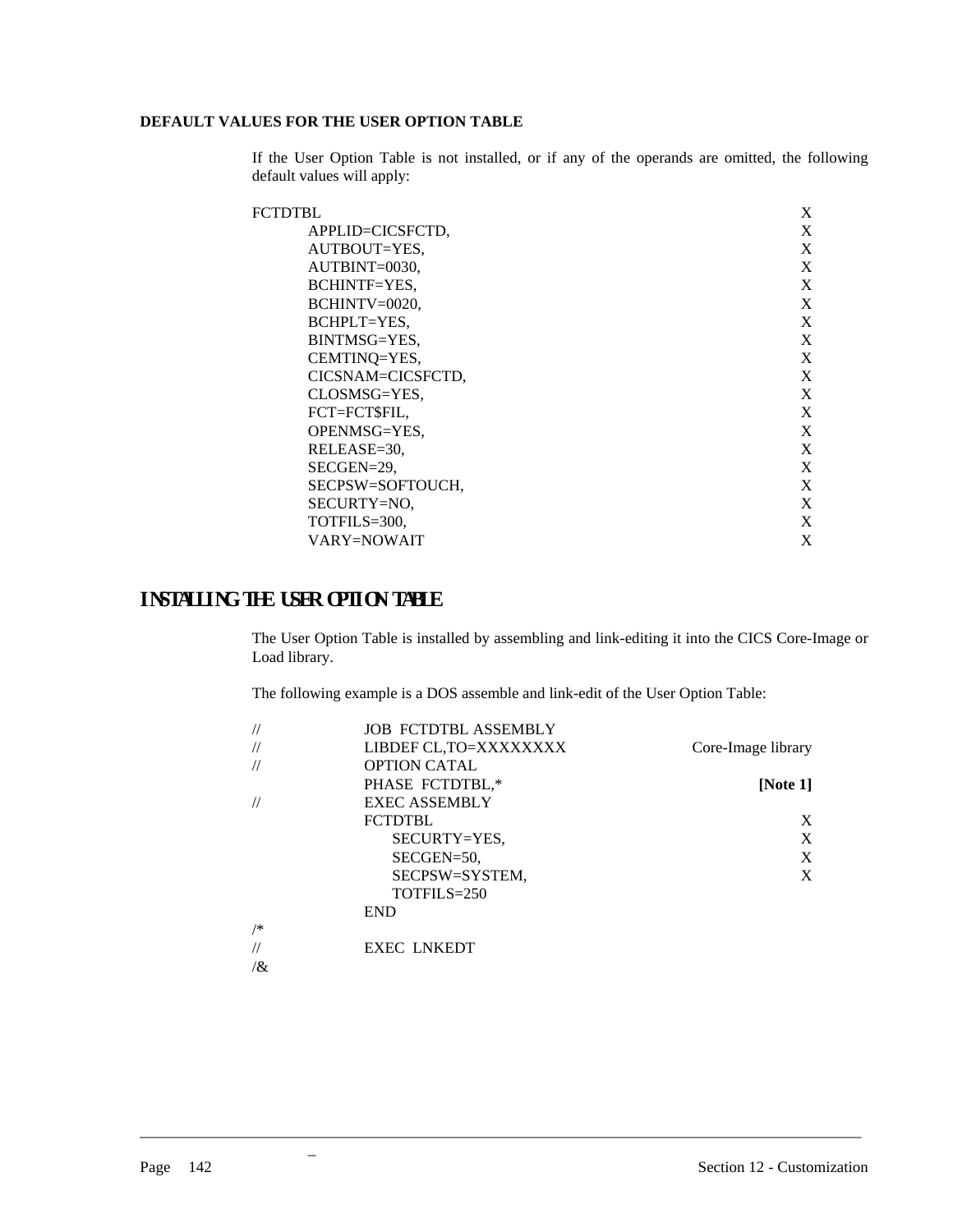| Following is an MVS example for installing the User Option Table: |  |  |
|-------------------------------------------------------------------|--|--|
|                                                                   |  |  |

| //FCTDTBL                      |                 | JOB1.'ACCOUNT-DATA', MSGCLASS=X      |              |
|--------------------------------|-----------------|--------------------------------------|--------------|
| $\frac{\text{N}}{\text{A}}$ SM | <b>EXEC</b>     | PGM=IEV90,PARM='DECK'                |              |
| $\frac{\sqrt{S}YSLIB}{S}$      |                 | DD DSN=CICS.MACLIB,                  |              |
| $\frac{1}{2}$                  |                 | DISP=SHR                             | [Note $21$ ] |
| $\frac{1}{2}$                  |                 | DD DSN=SYS1.MACLIB,                  |              |
| $\frac{1}{2}$                  |                 | $DISP = SHR$                         | [Note $3$ ]  |
| //SYSPRINT                     | DD SYSOUT= $*$  |                                      |              |
| //SYSLIN                       | <b>DD DUMMY</b> |                                      |              |
| $\frac{\sqrt{S}YSUT1}{S}$      |                 | DD UNIT=SYSDA, SPACE= $(CYL, (1,1))$ |              |
| //SYSPUNCH                     |                 | DD UNIT=SYSDA, DISP=(, PASS),        |              |
| $\frac{1}{2}$                  |                 | $SPACE=(CYL,(1,1)),$                 |              |
| $\frac{1}{2}$                  |                 | DSN=&&TEMP1,                         |              |
| $\frac{1}{2}$                  |                 | $DCB = BLKSIZE = 3200$               |              |
| //SYSIN                        | $DD*$           |                                      |              |
|                                |                 | <b>FCTDTBL</b>                       | X            |
|                                |                 | SECURTY=YES,                         | X            |
|                                |                 | SECGEN=50,                           | X            |
|                                |                 | SECPSW=SYSTEM,                       | X            |
|                                |                 | TOTFILS=150.                         |              |
|                                |                 | <b>END</b>                           |              |
| /*                             |                 |                                      |              |
| //LINK                         | <b>EXEC</b>     | PGM=IEWL,PARM=(LIST,XREF),           |              |
| $\frac{1}{2}$                  |                 | $COND=(4,LT)$                        |              |
| $//$ SYSLIB                    | <b>DD DUMMY</b> |                                      |              |
| //SYSPRINT                     | DD SYSOUT=*     |                                      |              |
| //SYSLIN                       |                 | DD DSN=&&TEMP1,DISP=(OLD,DELETE)     |              |
| //SYSLMOD                      |                 | DD DSN=CICS.LOADLIB(FCTDTBL),        | [Note 1]     |
| $\frac{1}{2}$                  |                 | $DISP = SHR$                         | [Note $4$ ]  |
| $\frac{\sqrt{S}YSUT1}{S}$      |                 | DD UNIT=SYSDA, SPACE= $(CYL, (1,1))$ |              |

## **[Notes]:**

1. If a suffixed table is to be used, the name should be

#### FCTDTBxx

 where xx is the desired suffix. (*See SUFFIXING THE USER OPTION TABLE*, in the section entitled *SPECIAL CONSIDERATIONS*)

- 2. Macro library for CICS (where FCTDTBL macro was loaded).
- 3. MVS System macro library.
- 4. Load library for CICS applications.

\_\_\_\_\_\_\_\_\_\_\_\_\_\_\_\_\_\_\_\_\_\_\_\_\_\_\_\_\_\_\_\_\_\_\_\_\_\_\_\_\_\_\_\_\_\_\_\_\_\_\_\_\_\_\_\_\_\_\_\_\_\_\_\_\_\_\_\_\_\_\_\_\_\_\_\_\_\_\_\_\_\_\_\_\_\_\_\_\_\_\_\_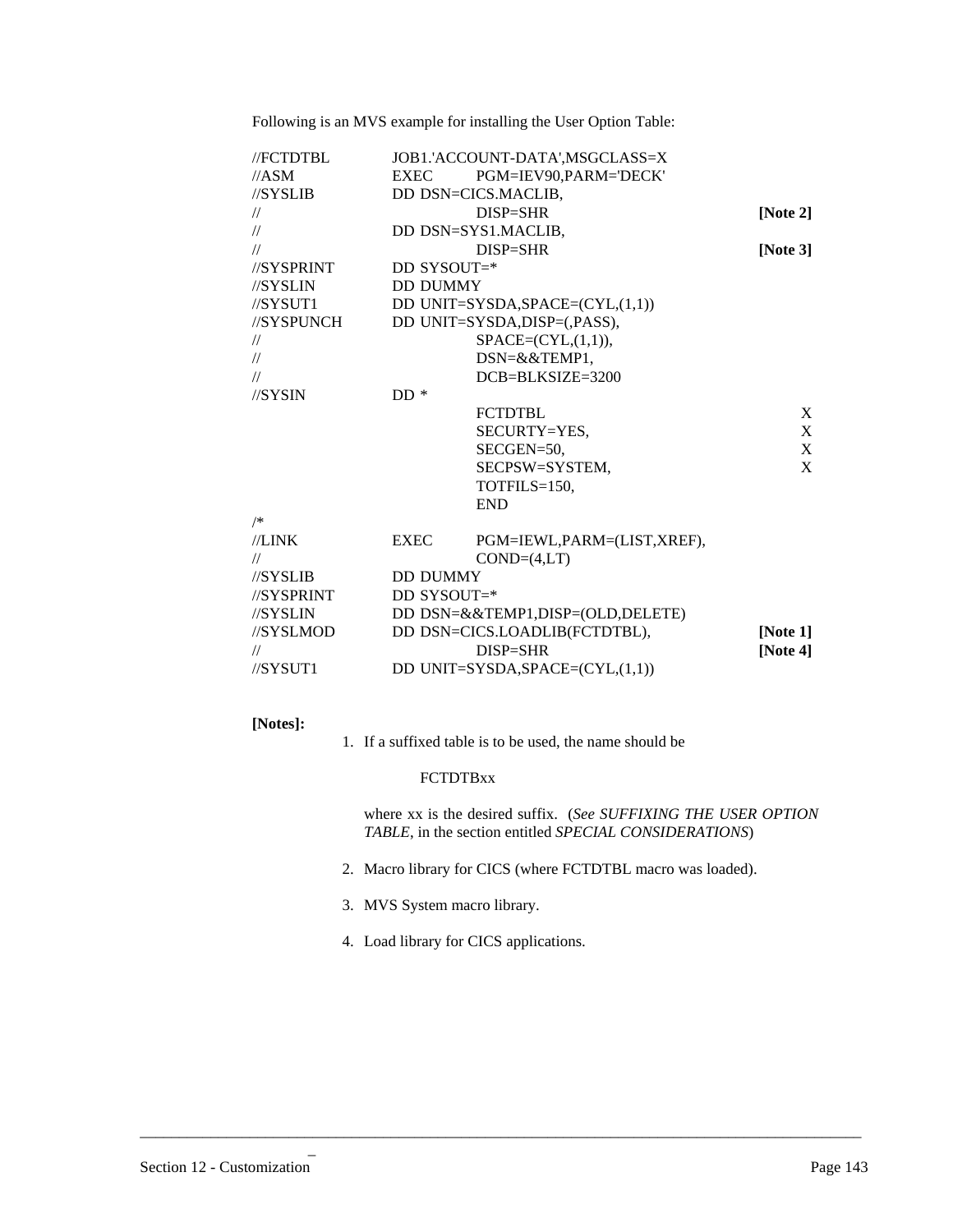# **THE USER OPTION DISPLAY SCREEN**

To display the USER OPTIONS DISPLAY screen, press PF7 from the FILE SERVICE MANAGER menu.

| TABLE NAME $==$                                                                                                                                              |                                                                                                                          | $FCTDTHFQT$ UTILIZATION ==>                                                                                                                             |                                                                                                       | $10^{96}$                                                                                                            |                                                                        |
|--------------------------------------------------------------------------------------------------------------------------------------------------------------|--------------------------------------------------------------------------------------------------------------------------|---------------------------------------------------------------------------------------------------------------------------------------------------------|-------------------------------------------------------------------------------------------------------|----------------------------------------------------------------------------------------------------------------------|------------------------------------------------------------------------|
| <b>APPLID</b><br><b>AUTBINT</b><br><b>AUTBOUT</b><br><b>AUTOFCT</b><br><b>AUTOMSG</b><br><b>BCHINTF</b><br><b>BCHINTV</b><br><b>BCHPLT</b><br><b>BCHTIMR</b> | TESTC <sub>17</sub><br>0030<br>N <sub>O</sub><br>N <sub>O</sub><br><b>YES</b><br><b>YES</b><br>0030<br>YES<br><b>YES</b> | <b>BINTMSG</b><br><b>CEMTINQ</b><br><b>CLOSMSG</b><br><b>FCT</b><br><b>FCTSYNC</b><br><b>LABELS</b><br><b>LABPAR</b><br><b>LABSYS</b><br><b>OPENMSG</b> | <b>EXERC</b><br>NO.<br><b>YES</b><br><b>FCT\$FIL</b><br>NO.<br><b>YES</b><br>NO.<br>NO.<br><b>YES</b> | <b>RELEASE</b><br><b>SECGBL</b><br><b>SECGEN</b><br><b>SECURTY</b><br><b>SUFFIX</b><br><b>TOTFILS</b><br><b>VARY</b> | <b>YES</b><br>N/A<br>35<br>N <sub>O</sub><br>17<br>20<br><b>NOWAIT</b> |
|                                                                                                                                                              | F1=HELP F3=RETURN                                                                                                        |                                                                                                                                                         |                                                                                                       |                                                                                                                      |                                                                        |

The USER OPTIONS DISPPLAY screen will appear generally as follows:

## **THE USER OPTIONS DISPLAY SCREEN FIELD DESCRIPTIONS**

 The USER OPTIONS TABLE screen is for informational purposes only. Any customization changes will need to be made by recoding and recompiling the customization table (explained earlier in this section).

The following fields are displayed:

- DATE This is the current date in MM/DD/YY format.
- TIME This is the current time in HH/MM format.
- TERMID This is the terminal ID of the terminal in use.

 $\overline{a}$ 

- TABLE NAME This is the name of the customization table that was used to set the options that are currently in effect for this transaction.
- APPLID This is the CICS application ID where FILESERV may be accessed by the Batch Interface. This only applies if BCHINTF=YES.
- AUTBINT This is the time interval (in MMSS format) that the on-line FCTT program will wait before 'waking-up' to check for any files to be deactivated. This only applies if AUTBOUT=YES.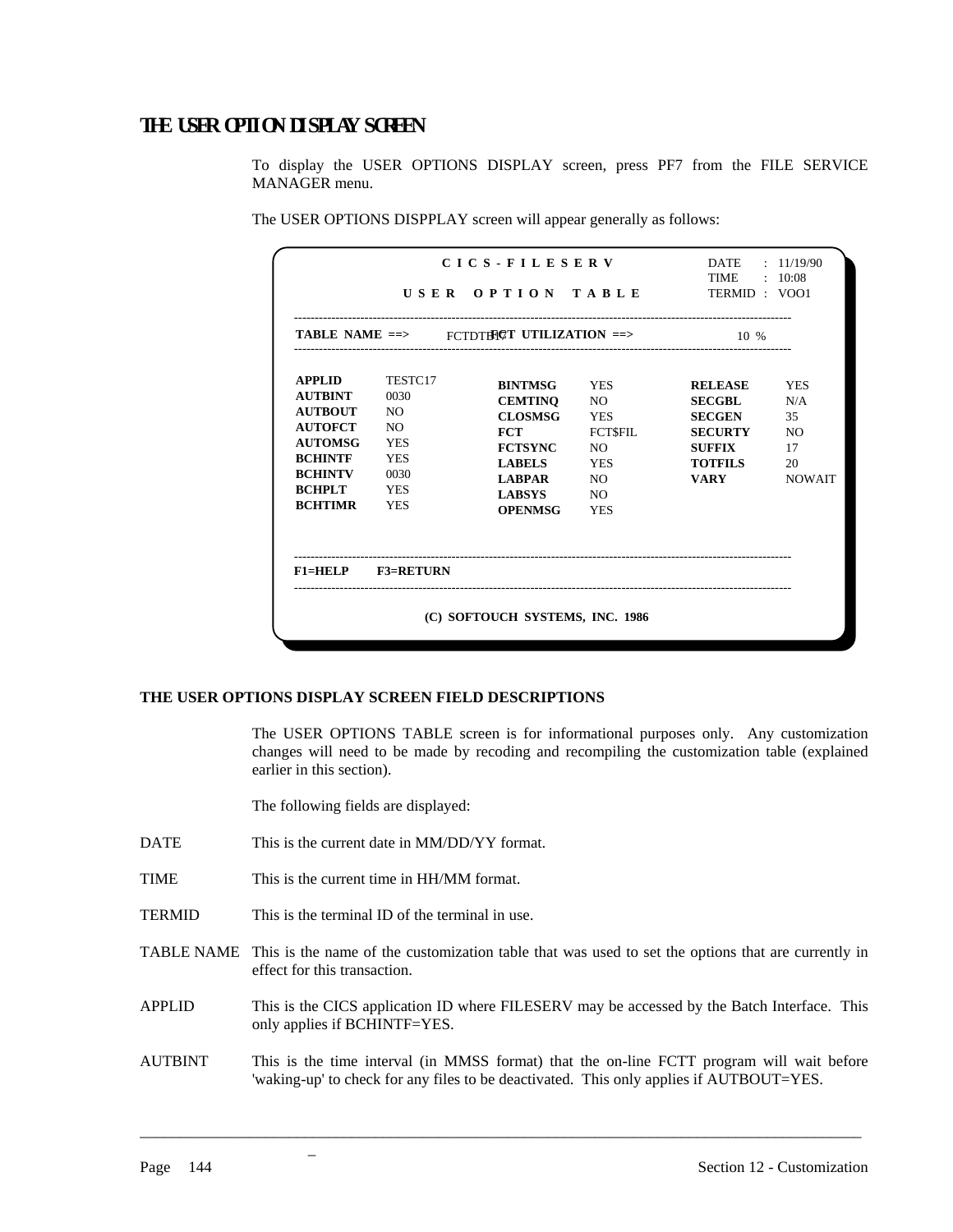AUTBOUT This specifies whether the auto backout feature of FILESERV is active or not. If AUTBOUT=YES, the auto backout feature can be used to automatically backout specified files after a designated period of inactivity.

\_\_\_\_\_\_\_\_\_\_\_\_\_\_\_\_\_\_\_\_\_\_\_\_\_\_\_\_\_\_\_\_\_\_\_\_\_\_\_\_\_\_\_\_\_\_\_\_\_\_\_\_\_\_\_\_\_\_\_\_\_\_\_\_\_\_\_\_\_\_\_\_\_\_\_\_\_\_\_\_\_\_\_\_\_\_\_\_\_\_\_\_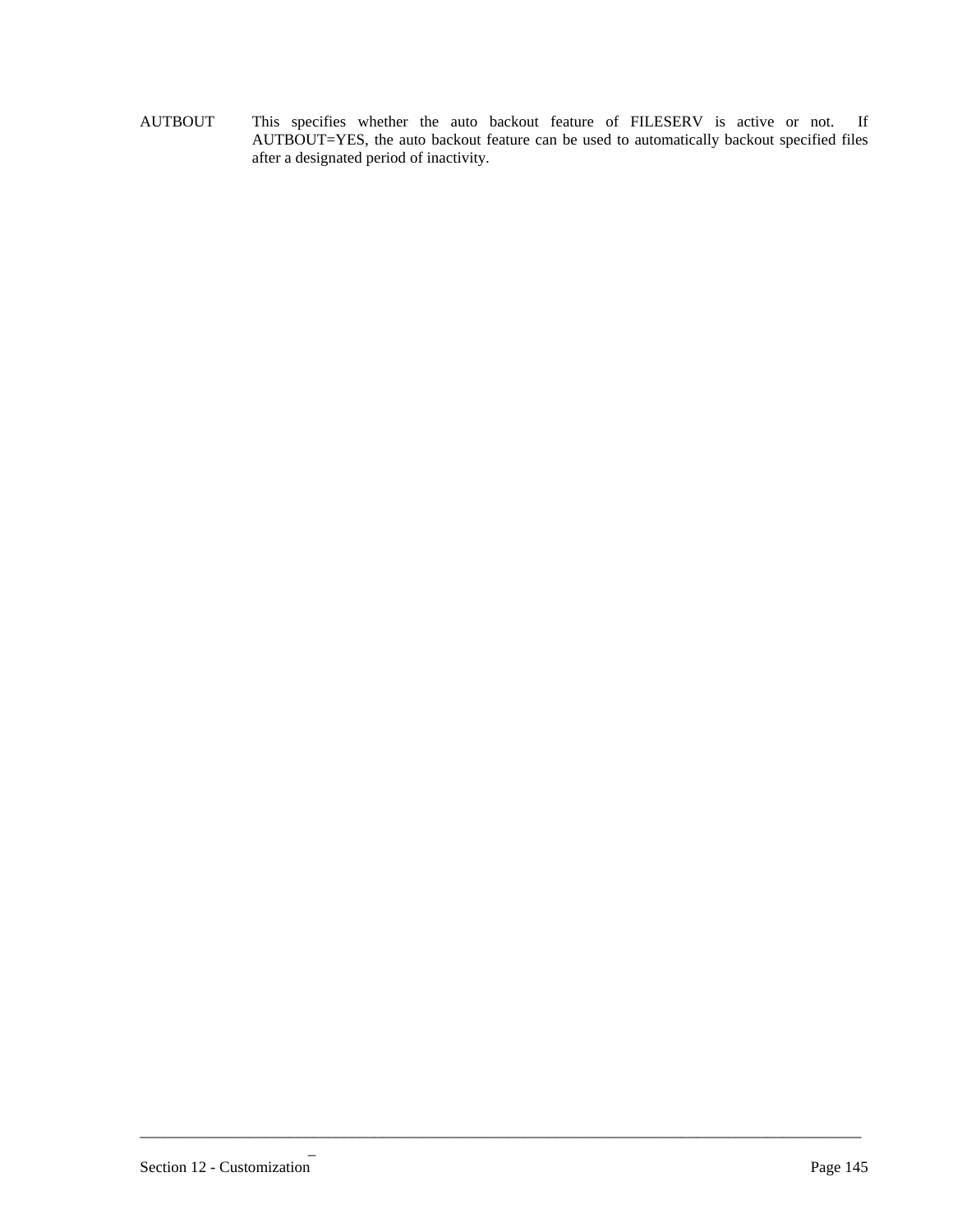| <b>BCHINTF</b> | This specifies whether the Batch Interface is available or not.                                                                                       |
|----------------|-------------------------------------------------------------------------------------------------------------------------------------------------------|
| <b>BCHINTV</b> | This is the time interval (in MMSS format) to be used by the 'timer' version of the Batch Interface.<br>This only applies if BCHINTF is coded as YES. |
| <b>BINTMSG</b> | This specifies whether messages are logged to the console for functions performed on-line that<br>satisfy batch processing requests.                  |
| <b>CEMTINQ</b> | This specifies whether CEMT inquire function (PF12) from the File Definition Display is active<br>or not.                                             |
| <b>CLOSMSG</b> | This specifies whether or not a message will be displayed on the system console any time a<br>manual close is performed on a file.                    |
| <b>FCT</b>     | This specifies the file to be used for the CICS-FILESERV VSAM file.                                                                                   |
| <b>OPENMSG</b> | This specifies whether or not a message will be displayed on the system console any time a<br>manual open is performed on a file.                     |
| <b>RELEASE</b> | This is the release of CICS-FILESERV.                                                                                                                 |
| <b>SECGBL</b>  | This is the 1 to 8 character name of the Global Security User Exit. If no User Exit is present this<br>field will contain 'N/A'.                      |
| <b>SECGEN</b>  | This number represents the maximum number of generic dataset label security records that have<br>been created with the Security Control System.       |
| <b>SECURTY</b> | This specifies whether or not CICS-FILESERV will perform security checking.                                                                           |
| <b>SUFFIX</b>  | This is the suffix of the FCTDTBL macro that is in use for this CICS.                                                                                 |
| <b>TOTFILS</b> | This is the maximum number of files in the CICS region.                                                                                               |
| <b>VARY</b>    | This specifies whether the WAIT, NOWAIT or FORCE option is in affect for vary commands<br>issued form the batch interface.                            |

\_\_\_\_\_\_\_\_\_\_\_\_\_\_\_\_\_\_\_\_\_\_\_\_\_\_\_\_\_\_\_\_\_\_\_\_\_\_\_\_\_\_\_\_\_\_\_\_\_\_\_\_\_\_\_\_\_\_\_\_\_\_\_\_\_\_\_\_\_\_\_\_\_\_\_\_\_\_\_\_\_\_\_\_\_\_\_\_\_\_\_\_

 $\equiv$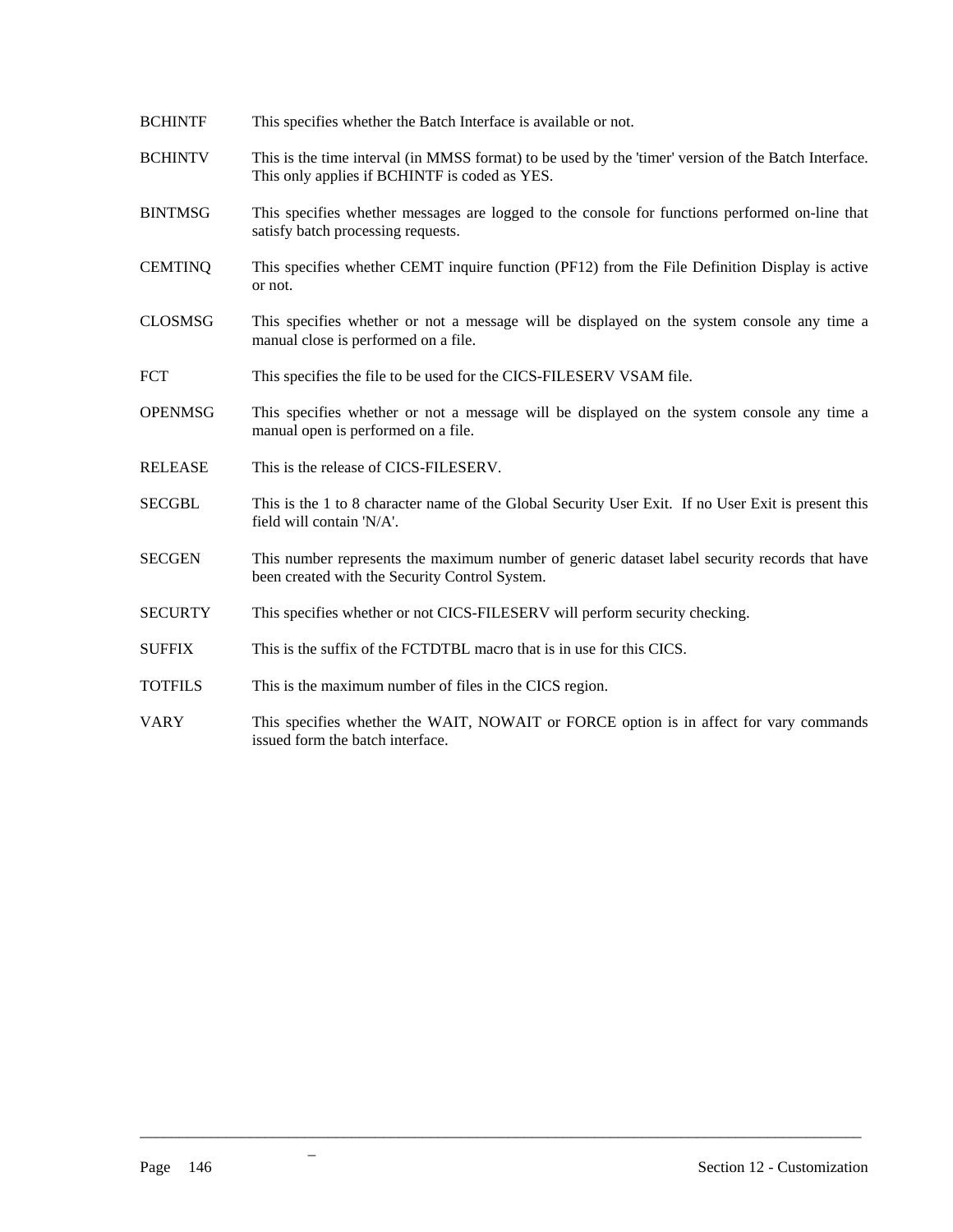## **SPECIAL CONSIDERATIONS**

This section deals with certain functions of CICS-FILESERV operation of which the system programmer should be aware, as well as the limitations of the current version of the package.

## **PARTITION STANDARD LABEL AREA**

For **DOS/VSE** users only, CICS-FILESERV uses the Partition Standard (PARSTD) label area to create the labels required to activate and open files. If you are currently using the PARSTD area for other (non-FILESERV) labels, you may experience a longer response time than necessary to open a FILESERV file, due to excessive I/O in the label processing. If the PARSTD area is quite full it can even cause AICA transaction abends.

It may be desirable, therefore, to move the labels currently in the PARSTD area to either the Temporary label area (include them in the CICS start-up JCL) or the Standard Label area.

It is also a good idea to clear the PARSTD area prior to starting CICS. This can be accomplished by inserting the following two statements at the beginning of the start-up JCL:

```
 // OPTION PARSTD 
/*
```
If the PARSTD area fills up during CICS operation with CICS-FILESERV active (if message 1506 is displayed), you can alleviate the problem by coding DLBL statements for some or all of the frequently-used files and including them in the CICS start-up JCL or storing them in the Standard Label area. This will cause CICS-FILESERV to use the existing label rather than add another label to the PARSTD area.

## **PRODUCT LIMITATIONS**

Certain types of file definitions are not currently supported by CICS-FILESERV and must be coded in the FCT. These are:

- DL/I definitions.
- RECFORM=UNDEF for BDAM files.
- Keyed BDAM files (SERVREQ=KEY).

\_\_\_\_\_\_\_\_\_\_\_\_\_\_\_\_\_\_\_\_\_\_\_\_\_\_\_\_\_\_\_\_\_\_\_\_\_\_\_\_\_\_\_\_\_\_\_\_\_\_\_\_\_\_\_\_\_\_\_\_\_\_\_\_\_\_\_\_\_\_\_\_\_\_\_\_\_\_\_\_\_\_\_\_\_\_\_\_\_\_\_\_

- **INDIRECT ACCESS** files definitions.
- SEGMENTED file definitions.
- ICIP files (OS only).

## **NEWCPY COMANDS FOR PROGRAMMODULES**

 $\overline{a}$ 

The FCTDTBL module is permanently resident and kept perpetually 'in-use' in order to prevent a new copy of the module from being loaded after the initialization of FILESERV has been completed. Special-purpose commands are provided to 'unhook' CICS-FILESERV in order to allow a NEWCOPY command to be executed. These commands are discussed in detail in *Section 14 - SPECIAL PURPOSE COMMANDS*.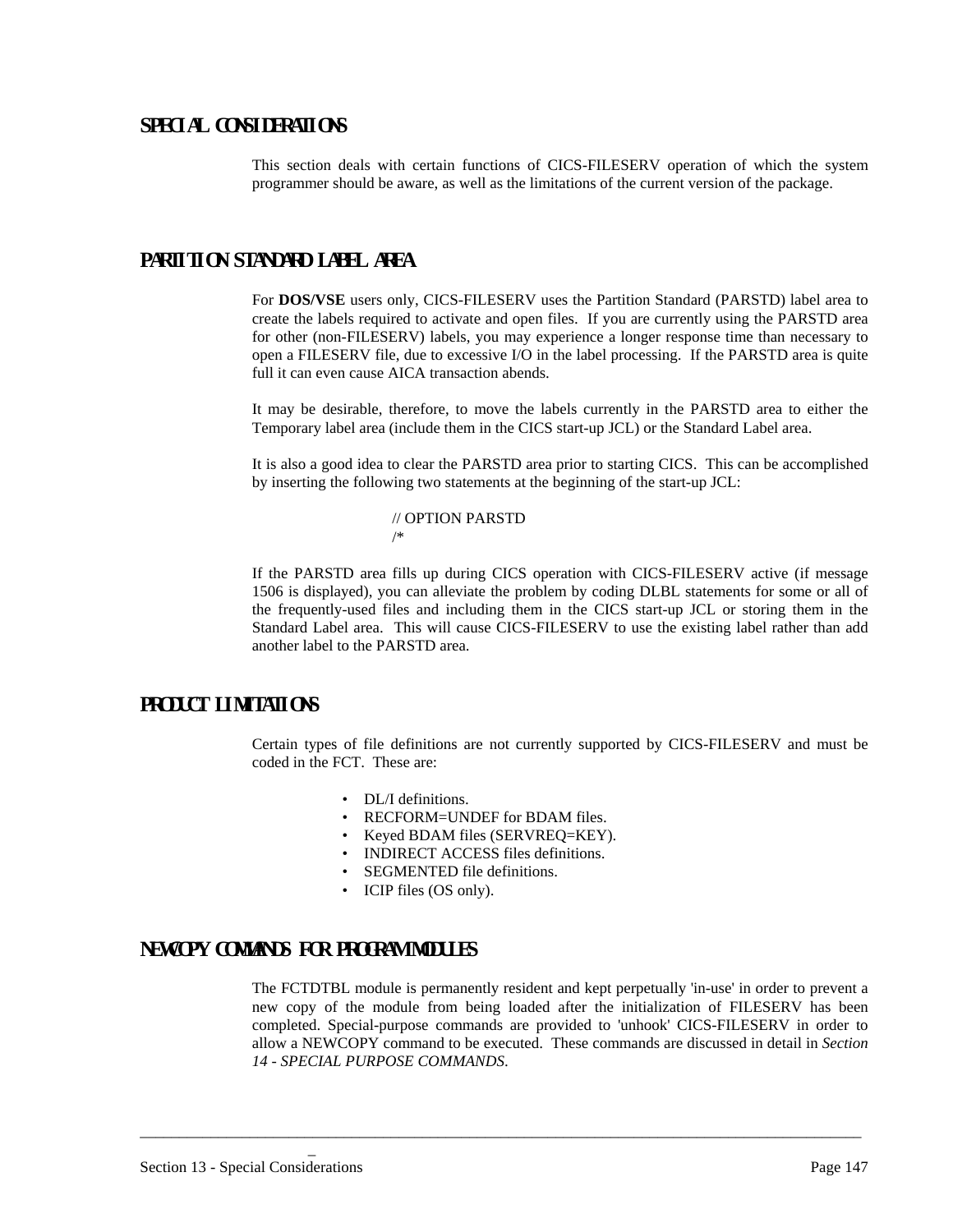FCTD1000 and FSRV1000 can be new copied at any time. FCTDTBL can only be new copied after doing an FCTD Z UNHOOK command. If the Batch Interface is active, issue the 'Z STOPBCH' command prior to the UNHOOK command.

\_\_\_\_\_\_\_\_\_\_\_\_\_\_\_\_\_\_\_\_\_\_\_\_\_\_\_\_\_\_\_\_\_\_\_\_\_\_\_\_\_\_\_\_\_\_\_\_\_\_\_\_\_\_\_\_\_\_\_\_\_\_\_\_\_\_\_\_\_\_\_\_\_\_\_\_\_\_\_\_\_\_\_\_\_\_\_\_\_\_\_\_

 $\equiv$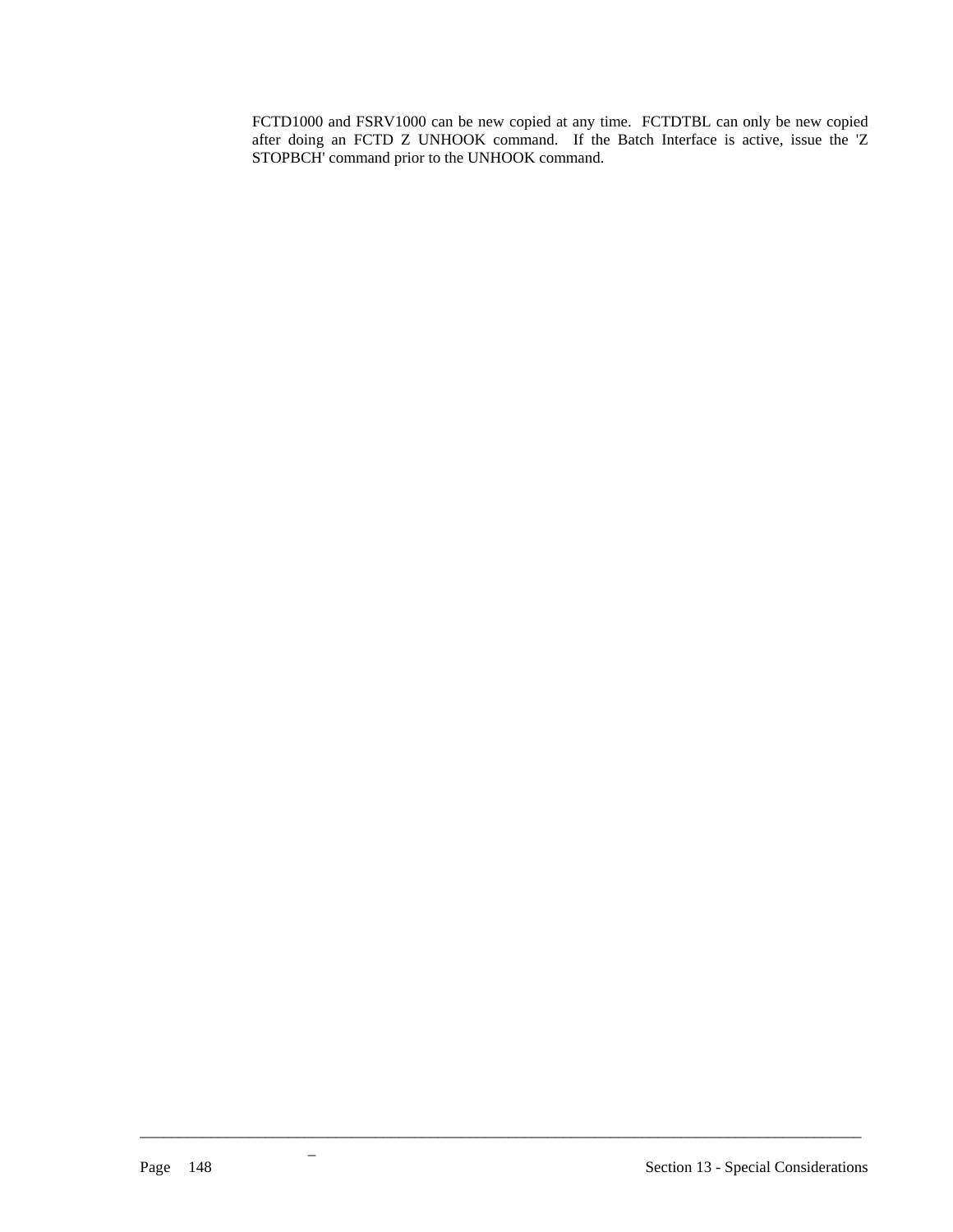# **SUFFIXING THE USER OPTION TABLE**

It may be desirable to have multiple versions of the user option table in the same CICS library, with different versions accessed by different CICS systems. This can be done by adding a suffix code as the last two characters of the table name. The procedure for using suffixed tables is as follows:

- 1) Link-edit the user option table under the name FCTDTBxx, where xx is any two alphanumeric characters.
- 2) Add a PPT entry for the table using the suffixed name.
- 3) Run the following job step prior to bringing up the CICS system that is to use the suffixed table. Be sure to point the DLBL or DD statement to the correct FILESERV control file for this CICS system. (Note that the xx in the PARM statement is the 2-character suffix code in the table name).

## **DOS/VSE:**

 // JOB TBLSUFX // DLBL FCT\$FIL,'CICS-FILESERV.CONTROL.FILE',,VSAM // EXEC FCTDBCHT,SIZE=AUTO,PARM='FTBL=xx'

## **MVS:**

| //SUFX        |          | EXEC PGM=FCTDBCHT,                            |
|---------------|----------|-----------------------------------------------|
| $\frac{1}{2}$ |          | $PARN = 'FTBI = xx'$                          |
|               |          | //FCT\$FIL DD DSN=CICS-FILESERV.CONTROL.FILE, |
| $\frac{1}{2}$ | DISP=SHR |                                               |

\_\_\_\_\_\_\_\_\_\_\_\_\_\_\_\_\_\_\_\_\_\_\_\_\_\_\_\_\_\_\_\_\_\_\_\_\_\_\_\_\_\_\_\_\_\_\_\_\_\_\_\_\_\_\_\_\_\_\_\_\_\_\_\_\_\_\_\_\_\_\_\_\_\_\_\_\_\_\_\_\_\_\_\_\_\_\_\_\_\_\_\_

 **[Note]:** This job step must be part of the regular CICS startup JCL if table suffixing is used.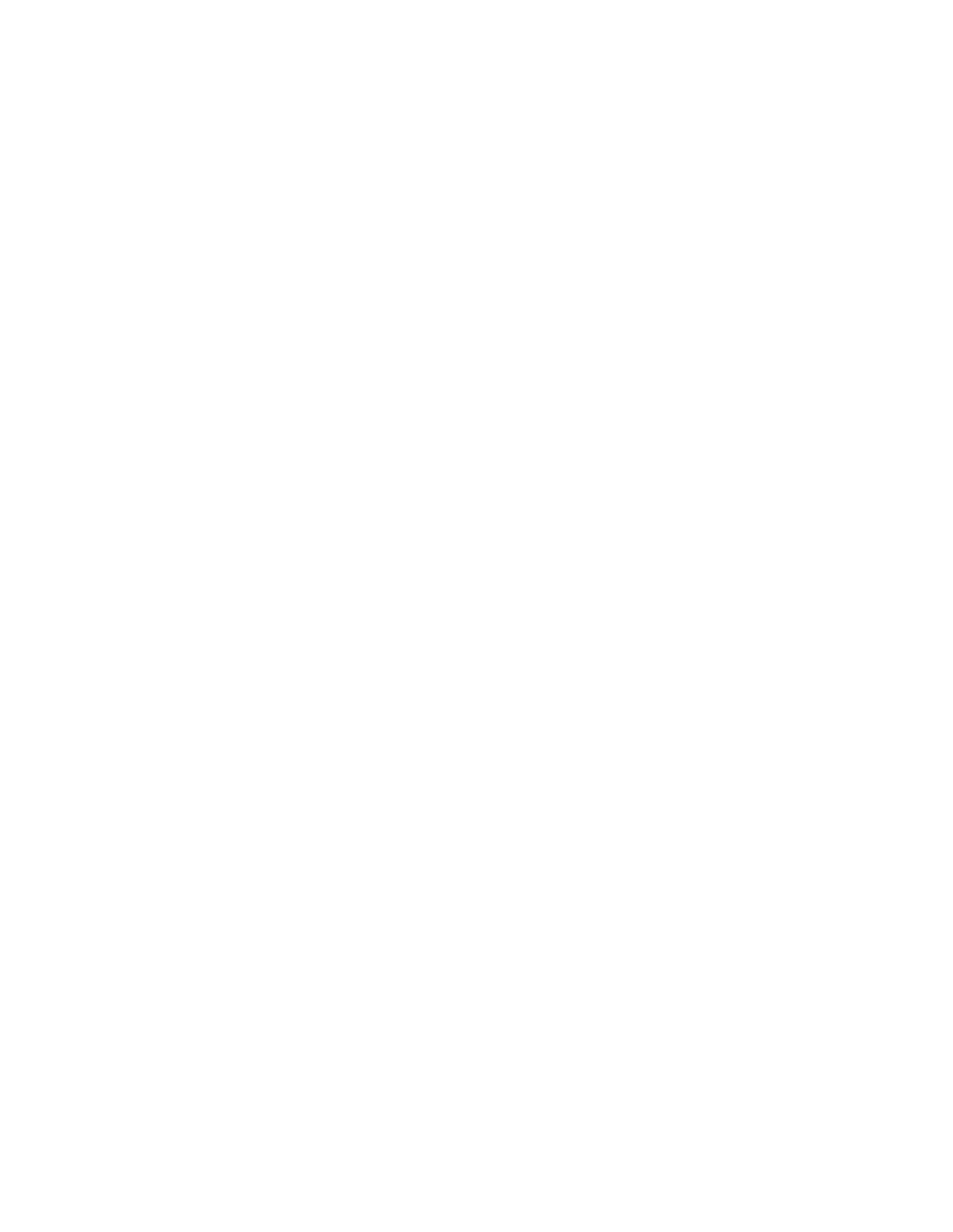## **SPECIAL PURPOSE COMMANDS**

Some commands that are available for special purposes are not present on the FILE CONTROL TABLE MENU. These are:

- 1) Deactivating the CICS-FILESERV product.
- 2) Disabling the Batch Interface program.
- 3) Enabling the Batch Interface program

# **THE ' Z' COMAND**

The alpha command code for the listed items above, is 'Z'. There is no PF key equivalent for it. The command may be entered from a clear screen or a File Control display in the form:

FCTD Z xxxxxxx

where xxxxxxx is one of the following special command words:

|  | UNHOOK - Deactivate the CICS-FILESERV product entirely. |
|--|---------------------------------------------------------|
|  | STOPBCH - Deactivate the Batch Interface.               |
|  | <b>STRTBCH</b> - Reactivate the Batch Interface.        |

# **DEACTIVATING THE CICS-FILESERV PRODUCT**

There may be times when it is desirable to deactivate CICS-FILESERV. The most common reason would be to install a new version of the product or apply a PTF, which requires that a NEWCOPY of the program modules be performed. Another reason might be to restore CICS File Control activity to its normal unaltered state in order to diagnose some sort of system problem.

Whatever the reason, full deactivation of the product can be accomplished by use of the 'Z UNHOOK' command.

## FCTD Z UNHOOK

from a clear screen or a File Control display.

The UNHOOK command will perform the following functions:

- 1) The File Control Table is reset to its original status after compilation. Only the fixed FCT entries will be present.
- 2) The 'in-use' condition for module FCTDTBL is reset so that a CEMT NEWCOPY can be performed on it.

# **REACTIVATING THE CICS-FILESERV PRODUCT**

 $\overline{a}$ 

After deactivation of CICS-FILESERV by the UNHOOK command, the first FILESERV command of any kind will automatically reactivate it.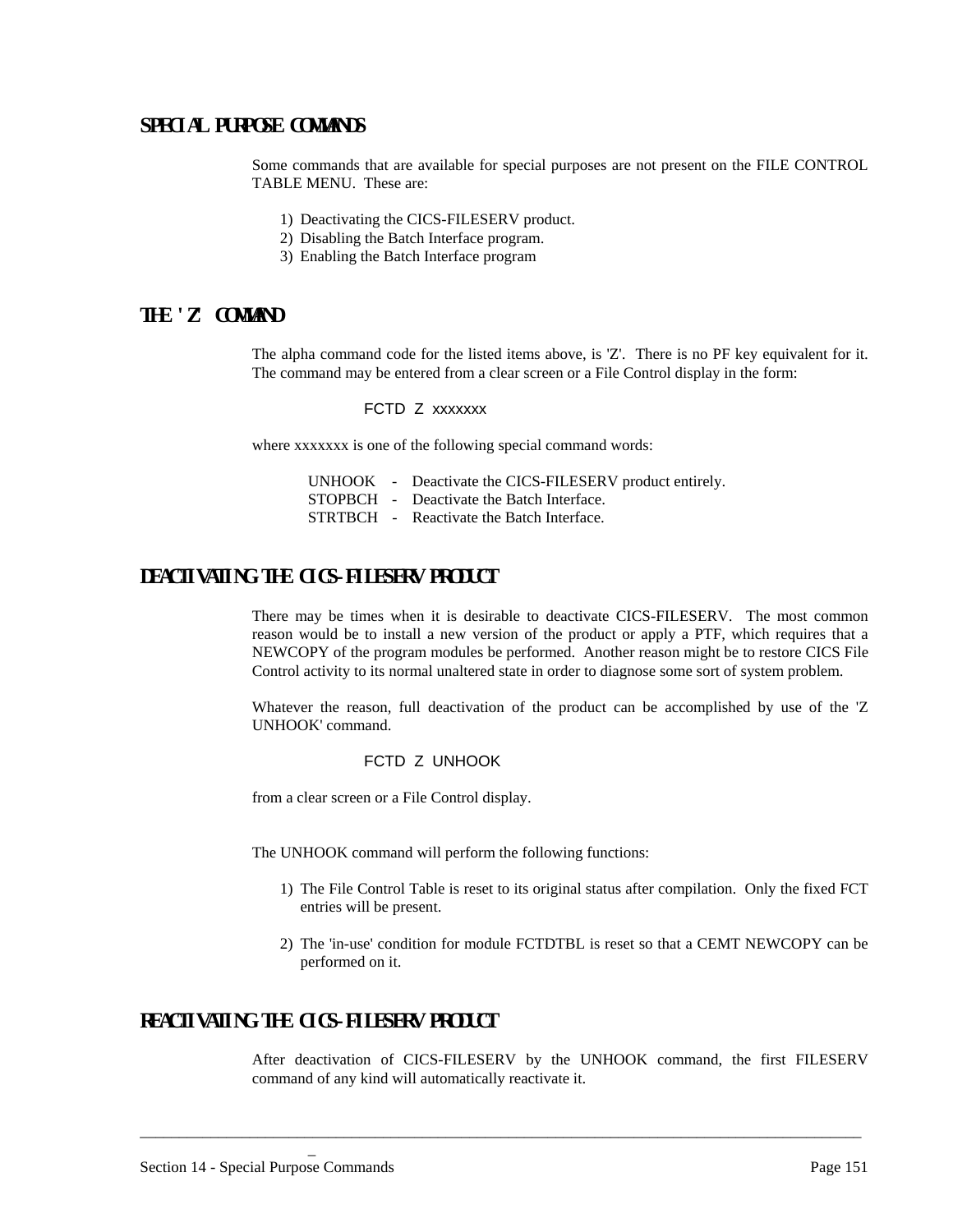# **DEACTIVATING THE BATCH INTERFACE**

If the Batch Interface is in use (BCHINTF=YES in the User Option Table), there is always a suspended FILESERV transaction present in the system. This is the FCTD1000 program that has started an interval control initialted task (FCTD1000) and is waiting for it to expire.

The Batch Interface can be deactivated and this suspended transaction terminated by issuing the 'STOPBCH' command, in the following form:

## FCTD Z STOPBCH

which may be issued from a clear screen or a File Control display.

## **REACTIVATING THE BATCH INTERFACE**

After deactivating the Batch Interface by the STOPBCH command, it may be re-activated by means of the STRTBCH command, in the form:

## FCTD Z STRTBCH

which can be entered from a clear screen or a File Control display.

## **CONTROLLING THE AUTOMATIC BACKOUT FEATURE**

The FCTT transaction can be used to control the automatic backout feature, as well as review statistics for the automatic backout feature.

There are three commands that can be entered with the FCTT transaction. They are:

#### 1) FCTT,START

 This command will activate the FCTD1000 program, which 'wakes up' at periodic intervals to see if any files need to be backed out. The START command is not necessary if the FCTDTBL was compiled with BCHINTF=YES.

#### 2) FCTT,START,INT=MMSS

 This command can be used to start the FCTD1000 program and temporarily change the 'wake-up' interval coded in the user option table. The wake-up interval is coded in the user option table by means of the AUTBINT keyword, which specifies the interval of time that FCTD1000 will be inactive before checking for anything to process.

 To temporarily (until changed back or until CICS comes down) change the time interval, specify a new number of minutes and seconds following the INT= keyword in the command.

 Note that if the FCTD1000 program is already active, the START command used in this option has no effect, however, the wake-up time interval will be changed.

## 3) FCTT,STOP

 This command is used to deactivate the FCTD1000 program altogether. When the STOP command is issued, no more automatic backouts will occur until the START command is issued again.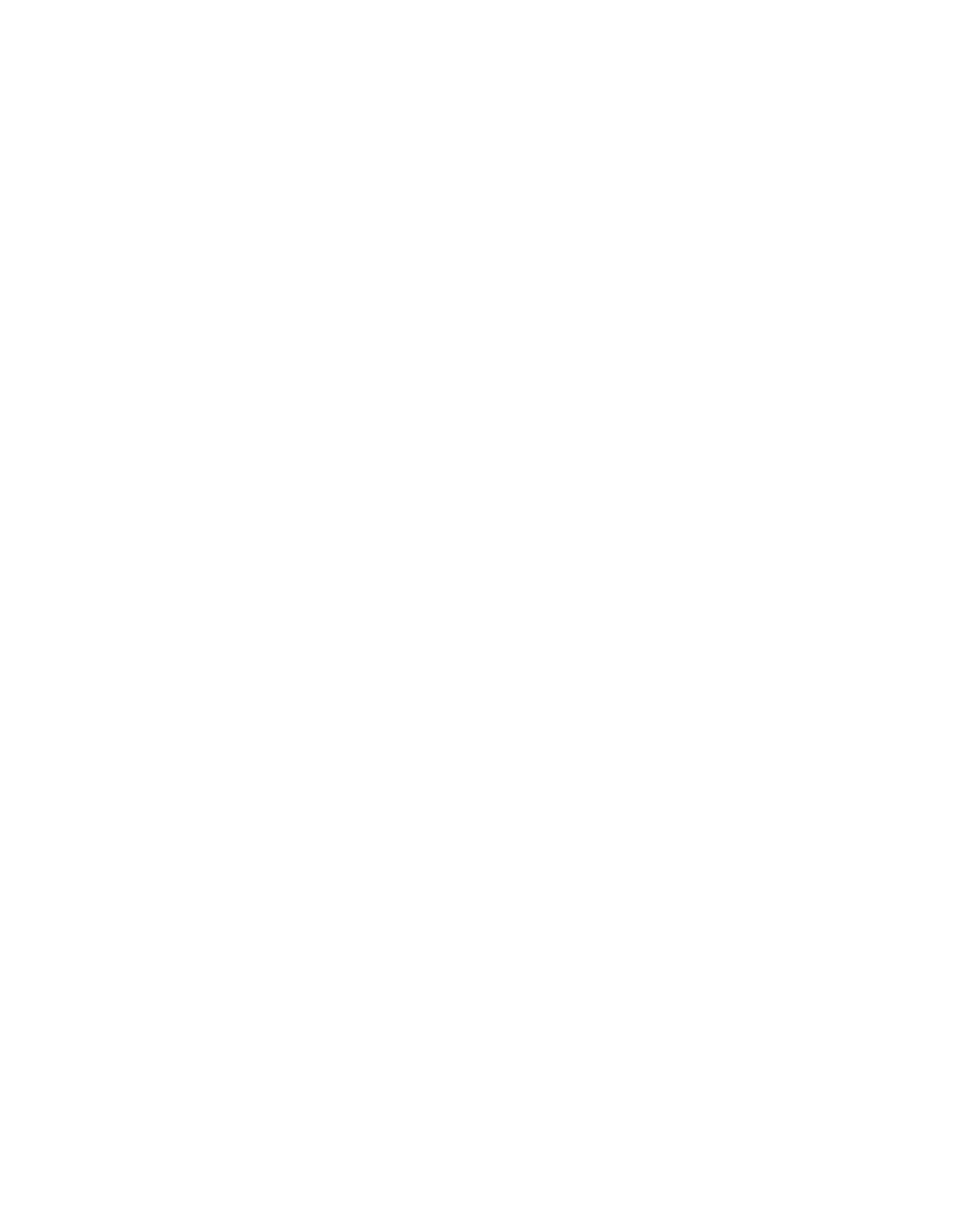## **MESSAGES**

Each error message produced by CICS-FILESERV is prefixed by a 4-character message ID. If the message occurred on the system console, the message number is prefixed by 'FCTD'. The messages are presented in this section in message number sequence for ease of reference. The full message is listed, followed by an explanation of the cause of the message and the recommended action.

## BATCH INTERFACE MESSAGES (' FCTDB' PREFIX)

These messages are produced by program FCTDBCHT.

#### FCTDB001. ERROR OCCURRED ON VSAM REQUEST MACRO xxxxxx, R15=yy, ERROR CODE=zz

While accessing the Batch Interface Control record in the VSAM control file (FCT\$FIL), an error occurred on a VSAM request macro.

In the message, xxxxxx indicates the type of macro, yy indicates the return code in R15 and zz indicates the VSAM error code.

ACTION: Look up the error code in the VSAM MESSAGES manual. Correct the error condition if possible, otherwise call SofTouch Systems Technical Support at 1-(405)-947-8080.

#### FCTDB002. JOB CANCELLED BY OPERATOR

This message indicates controlled cancellation of the FCTDBCH program. This could be a result of some error condition which was indicated by a previous message or a response of CANCEL by the system console operator to a FILESERV message.

ACTION: No action required.

#### FCTDB003. INVALID TRANCODE - xxxx

The transaction code for all batch FILESERV commands must be 'FCTD'. The previous command was entered incorrectly.

ACTION: Re-enter the command with the FCTD transaction code as the first 4 characters.

\_\_\_\_\_\_\_\_\_\_\_\_\_\_\_\_\_\_\_\_\_\_\_\_\_\_\_\_\_\_\_\_\_\_\_\_\_\_\_\_\_\_\_\_\_\_\_\_\_\_\_\_\_\_\_\_\_\_\_\_\_\_\_\_\_\_\_\_\_\_\_\_\_\_\_\_\_\_\_\_\_\_\_\_\_\_\_\_\_\_\_\_

## FCTDB004. INVALID COMMAND CODE - x

 $\overline{a}$ 

In the previous command, the command code was not one of the acceptable commands for program FCTDBCHT. Valid commands are:

A - ACTIVATE B - BACKOUT C - CLOSE O - OPEN V - VARY X - ALLOCATE (MVS only) Y - DEALLOCATE (MVS only) Z - (Only the STOPBCH command is accepted.

ACTION: Correct and re-enter the command.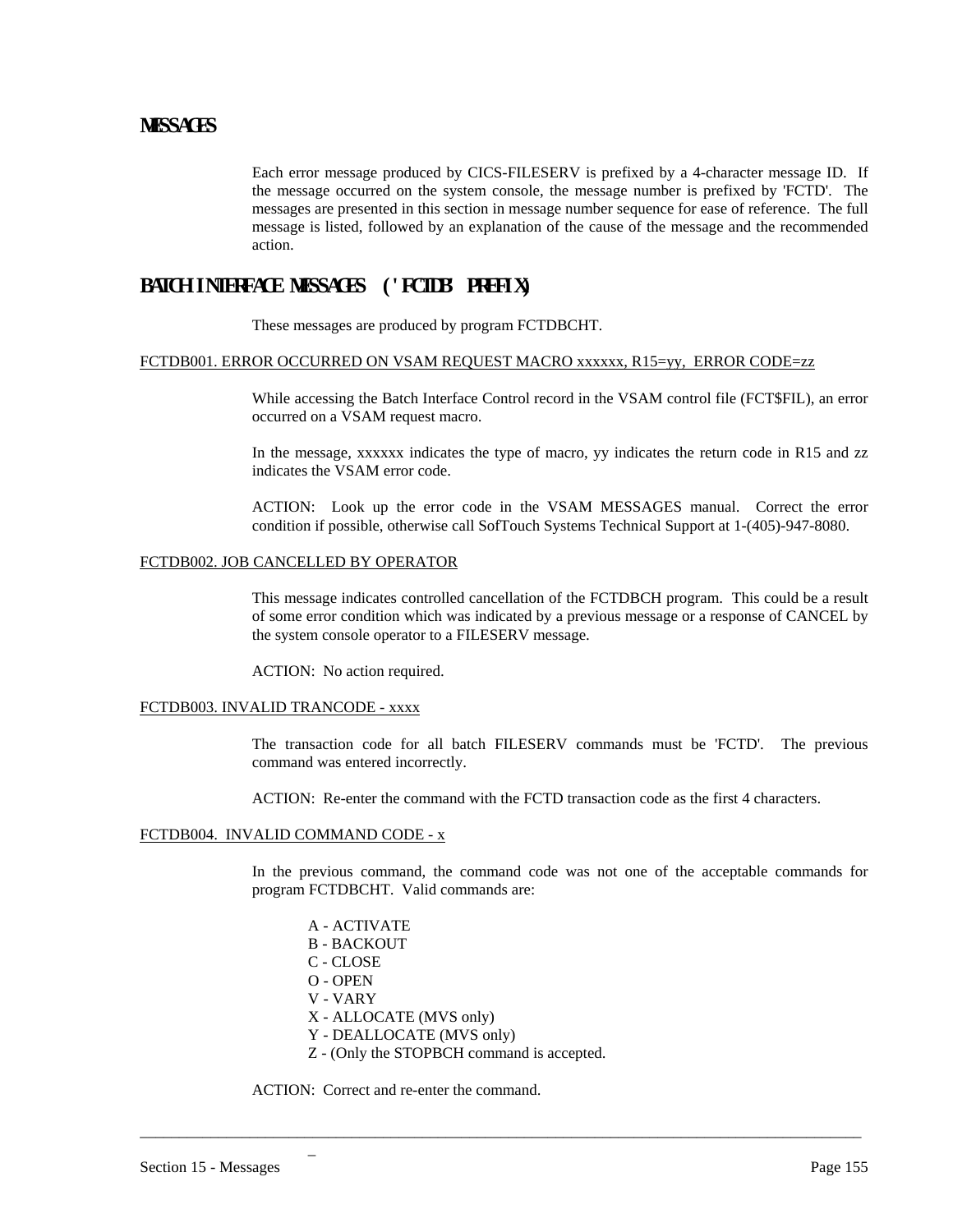#### FCTDB005. DATASET NAME NOT PRESENT OR INVALID

The dataset name in the previous FILESERV command was omitted or entered without a preceding space.

ACTION: Correct and re-enter the command.

#### FCTDB006. UNKNOWN KEYWORD IN COMMAND - xxxxxxxxxxxxxxx

The transaction code, command code and dataset name in the previous command was entered correctly but the data following the dataset name (indicated by xxxxxxxxxxxxxxxx) could not be recognized as valid command data.

ACTION: The only acceptable entries following the dataset name are GROUP, GRP and CICS=xxxxxxxx. Correct the command and re-enter.

#### FCTDB007. REPLY CANCEL, IGNORE OR CORRECT STATEMENT

This message appears following any incorrect FILESERV batch command, whether entered on the console or through a jobstream.

ACTION: Enter one of the following on the system console:

CANCEL - Cancel the FCTDBCH job at this point. IGNORE - Ignore the statement in error and process the next statement.

Re-enter the statement in error for reprocessing.

#### FCTDB008. CICS SYSTEM 'xxxxxxxx' NOT WAITING OR INACTIVE

The CICS system designated by the CICS= keyword (either entered on the previous command or previously established as the default) does not have an cross-partition wait outstanding. One of the following conditions is true:

- 1) The CICS= keyword was omitted or entered in error.
- 2) The designated CICS system is inactive.
- 3) The FILESERV Batch Interface is not active in the designated CICS system.

ACTION: If the application ID has not been entered correctly by means of the CICS=xxxxxxxx keyword, either re-enter the command with the CICS= keyword on it or establish a default CICS ID by a stand-alone CICS=xxxxxxxx command.

If the designated CICS system is not active, no action is required since the batch jobstream to be run will have no interference from CICS.

If the designated CICS system is up, the Batch Interface should be activated by means of an online FCTD Z STRTBCH command, then the FCTDBCH command can be re-entered.

This message will always be followed by messages FCTDB009 and FCTDB010.

\_\_\_\_\_\_\_\_\_\_\_\_\_\_\_\_\_\_\_\_\_\_\_\_\_\_\_\_\_\_\_\_\_\_\_\_\_\_\_\_\_\_\_\_\_\_\_\_\_\_\_\_\_\_\_\_\_\_\_\_\_\_\_\_\_\_\_\_\_\_\_\_\_\_\_\_\_\_\_\_\_\_\_\_\_\_\_\_\_\_\_\_

#### FCTDB009. CICS INACTIVE=**[**BYPASS **|** CANCEL **|** IGNORE**]** IS IN EFFECT

 $\overline{a}$ 

The specified CICS is inactive or the Batch Interface Control Record for the partition or region could not be located. This message specifies the action taken by FCTDBCHT. For more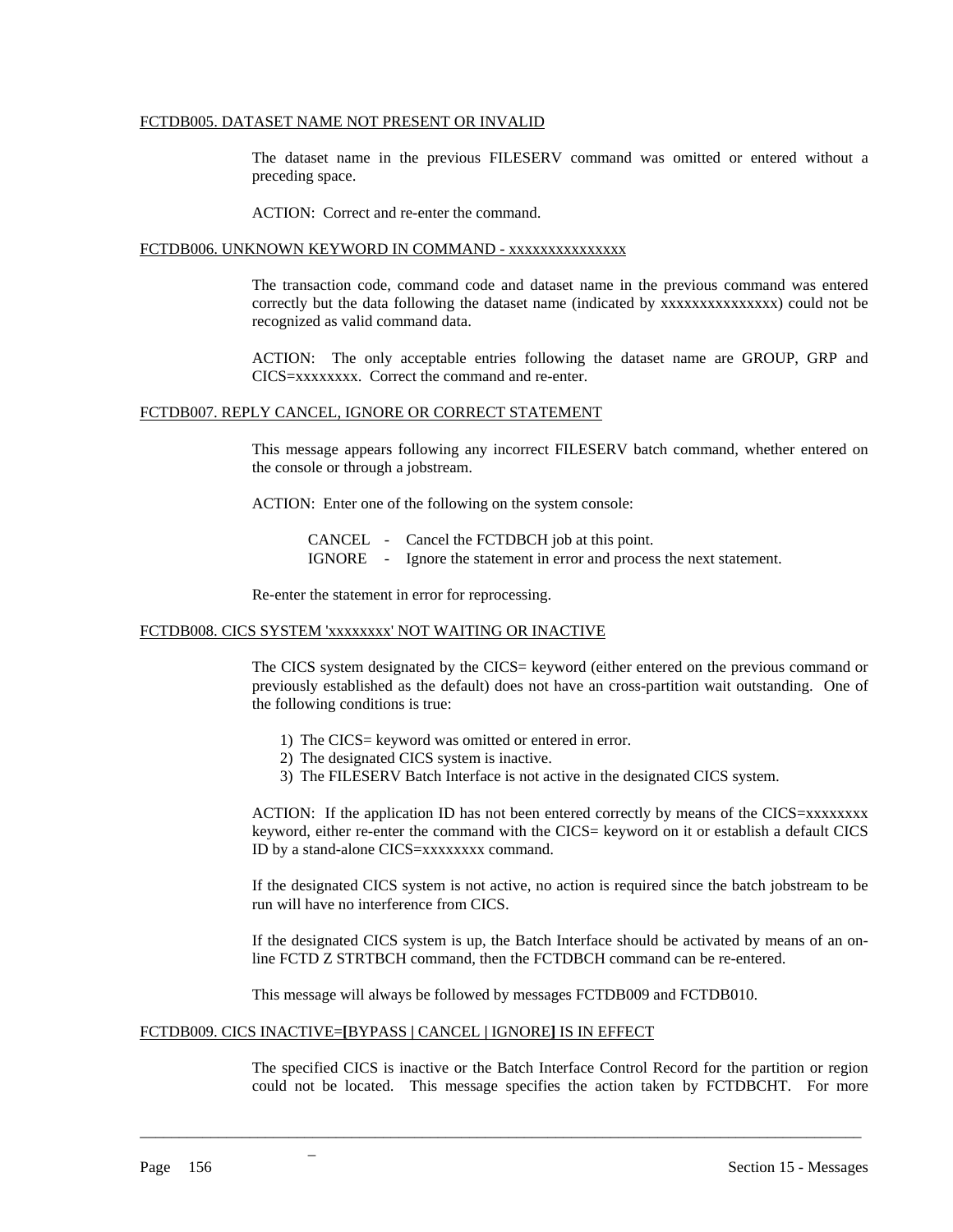information see *ESTABLISHING A DEFAULT CICS APPLICATION ID* in *Section 06 - THE BATCH INTERFACE TO CICS-FILESERV.*

\_\_\_\_\_\_\_\_\_\_\_\_\_\_\_\_\_\_\_\_\_\_\_\_\_\_\_\_\_\_\_\_\_\_\_\_\_\_\_\_\_\_\_\_\_\_\_\_\_\_\_\_\_\_\_\_\_\_\_\_\_\_\_\_\_\_\_\_\_\_\_\_\_\_\_\_\_\_\_\_\_\_\_\_\_\_\_\_\_\_\_\_

ACTION: No action is required.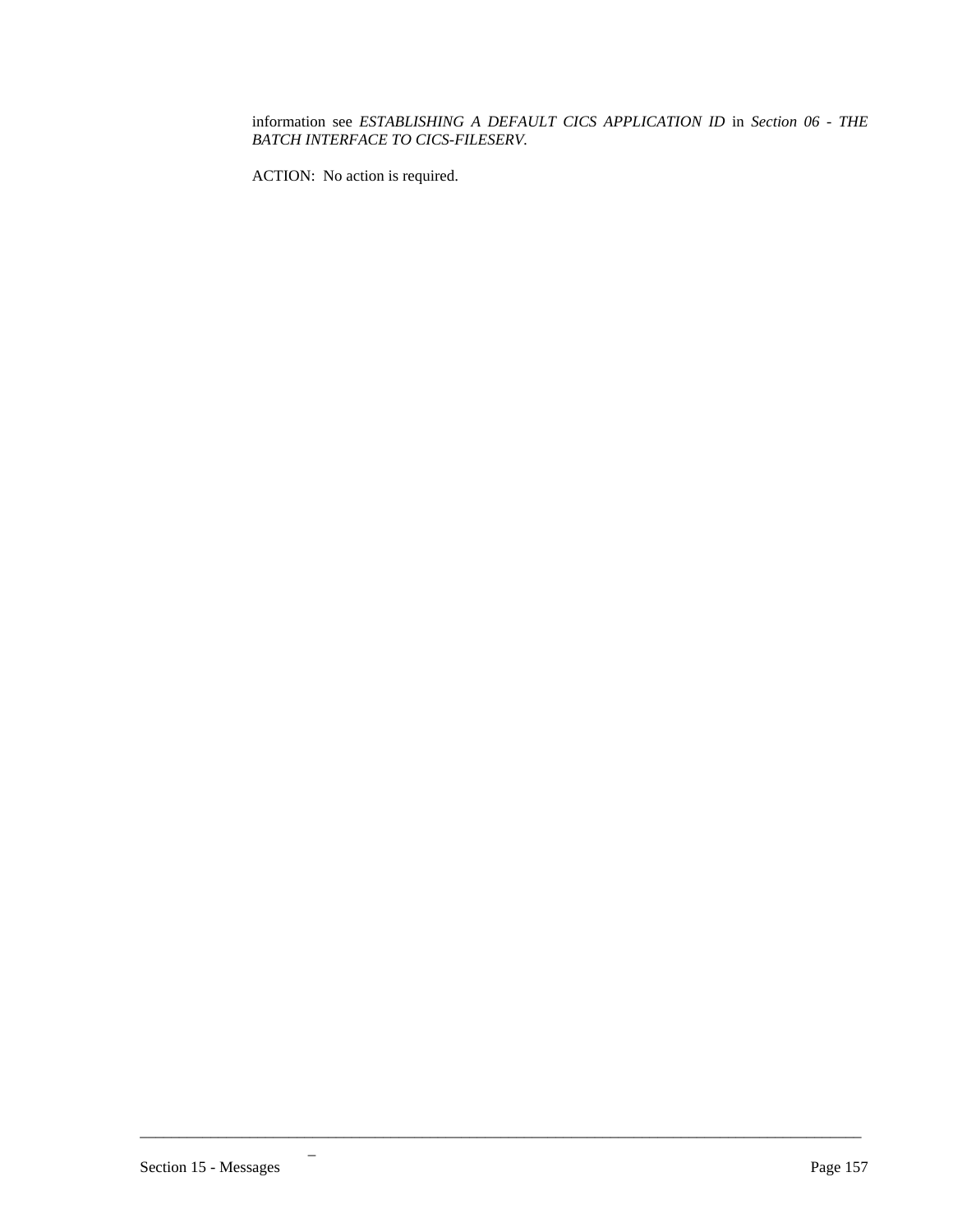## FCTDB010. BYPASSING FOLLOWING COMMANDS FCTDB010. - - - - END OF BYPASS - - - -

The specified CICS is inactive or the Batch Interface Control Record for the partition or region could not be located. This message displays the commands that were not executed, then displays the *END OF BYPASS* message. FCTDBCHT will take the action specified by the INACTIVE keyword that is in effect. For more information see *ESTABLISHING A DEFAULT CICS APPLICATION ID* in *Section 06 - THE BATCH INTERFACE TO CICS-FILESERV.*

ACTION: No action is required.

## FCTDB011. "INACTIVE=" PARM MUST BE "IGNORE", "BYPASS" OR "CANCEL", USING DEFAULT

A CICS=xxxxxxxx, INACTIVE=[BYPASS | CANCEL | IGNORE] control statement was encountered with an invalid specification for the INACTIVE operand.

Processing will continue with the default action for your operating system. For MVS, the default action is CANCEL. For VSE, the default action is BYPASS. For more information see *ESTABLISHING A DEFAULT CICS APPLICATION ID* in section 06 - *THE BATCH INTERFACE TO CICS-FILESERV.*

ACTION: Correct the keyword in the FCTDBCHT jobstream.

## FCTDB012. ENTER FCTD COMMAND, EOB TO END

When using console input to FCTDBCH (// UPSI 1), this message indicates that FCTDBCH is ready to accept a command.

ACTION: Either enter a valid FCTDBCH command or terminate the program by pressing the ENTER/END key. Note that you may also terminate FCTDBCH by entering a  $/*$ , / $\&$  or //. You may also enter CANCEL to cancel the program.

## FCTDB014. MESSAGE QUEUE FULL FOR xxxxxxxx

 $\overline{a}$ 

All available message records for the CICS region with APPLID xxxxxxxx are in use and no more FILESERV commands can be issued from the FCTDBCHT program. There are 256 message queue records available for each CICS region. You can not issue more than 256 commands from any one execution of FCTDBCHT.

ACTION: If this message occurs, it probably means that the on-line Batch Interface program (FILESERV) was terminated by some means other than by a STOPBCH command. If this is the case, restart the Batch Interface with a STRTBCH command. This will cause the unused message queue records to be freed.

This condition could also occur if several executions of FCTDBCHT are running concurrently and the total number of commands for all executions exceed 256. If this is the case, let some of the the other partitions or regions complete, then restart this one.

## FCTDB015. THE FOLLOWING COMMANDS HAVE NOT COMPLETED FCTDB016. DESTINATION CICS SYSTEM = xxxxxxxx

These two messages appear when the FCTDBCHT program has waited for two minutes without further processing of the remaining commands for CICS region xxxxxxxx. All unprocessed commands are listed following these messages. This probably means that the on-line Batch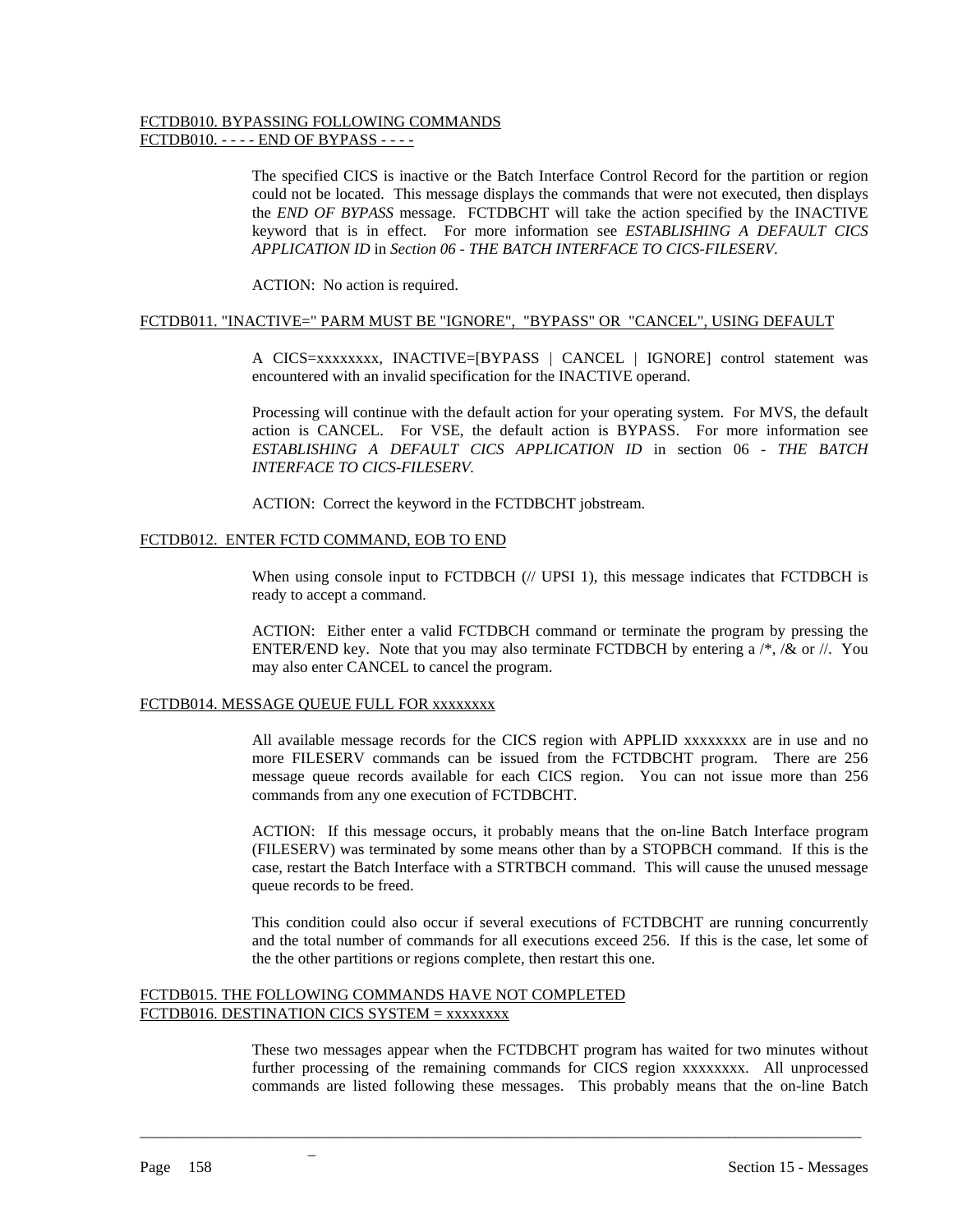Interface program (FILESERV) was terminated by some means, including a STOPBCH command.

ACTION: If the CICS region is down, reply CANCEL to message FCTDB017. If CICS is up, issue a STRTBCH command to restart the Batch Interface, then respond with RETRY or CONTINUE (depending on your needs) to message FCTDB017.

\_\_\_\_\_\_\_\_\_\_\_\_\_\_\_\_\_\_\_\_\_\_\_\_\_\_\_\_\_\_\_\_\_\_\_\_\_\_\_\_\_\_\_\_\_\_\_\_\_\_\_\_\_\_\_\_\_\_\_\_\_\_\_\_\_\_\_\_\_\_\_\_\_\_\_\_\_\_\_\_\_\_\_\_\_\_\_\_\_\_\_\_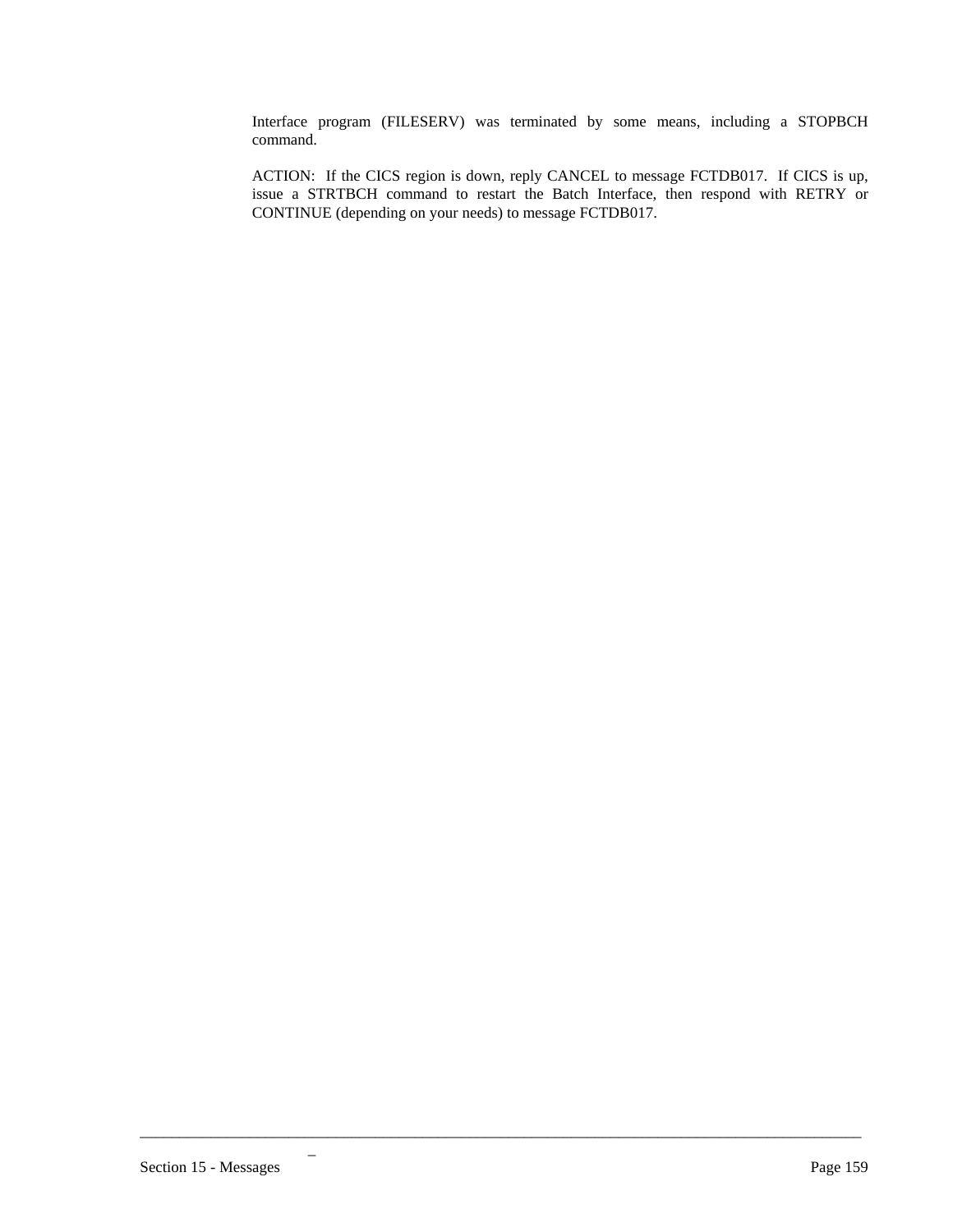## FCTDB017. REPLY CANCEL, EOJ, RETRY, DISP ? OR HELP FOR INSTRUCTIONS

This message is requesting directions for the condition reported by messages FCTDB015 and FCTDB016. 'CANCEL' will cause FCTDBCHT to ignore the unprocessed commands and go to end of job with a return code of eight. 'EOJ' will cause FCTDBCHT to ignore the unprocessed commands and go to end of job with a return code of zero. 'RETRY' will cause FCTDBCHT to wait for up to two more minutes for CICS to complete the listed commands. 'DISP ?' (where ? is 'A', 'U', 'S' or 'P') will redisplay 'A'll, 'U'nsuccessful, 'S'uccessful or 'P'ending messages. And 'HELP' will display a brief description of the available commands.

ACTION: Reply with the desired command.

## FCTDB018. TRANID NOT SUPPLIED WITH START CMD

When using the START command from the Batch Interface, you must code the transaction ID to be started with the TRANID keyword.

ACTION: Correct the statement and re-execute the command.

## FCTDB019. STOPBCH IS IN EFFECT FOR CICS - xxxxxxxx

The Batch Interface command could not complete because the CICS system indicated by xxxxxxxx has received a STOPBCH command, thereby deactivating the Batch Interface.

ACTION: A STRTBCH command must be issued for this CICS system before any Batch Interface commands will be accepted.

#### FCTDB020. NO DATA PASSED IN PARM STATEMENT

The PARM statement was found on the EXEC statement for the FCTDBCHT program, but no data was found between the quotes. The PARM is used to designate the user option table suffix code when the program is run as part of the CICS start-up JCL. The format of the PARM statement is

## $PARM='FTBI=xx'$

where xx is the user option table suffix code.

ACTION: Correct the statement and re-execute the program.

## FCTDB021. (FTBL=) KEYWORD NOT FOUND IN PARM STMT

The PARM statement on the EXEC command for the Batch Interface program did not contain the proper keyword for establishing the user option table suffix. The PARM is used to designate the user option table suffix code when the program is run as part of the CICS start-up JCL. The format of the PARM statement is:

## PARM='FTBL=xx'

where xx is the user option table suffix code.

ACTION: Correct the statement and re-execute the program.

\_\_\_\_\_\_\_\_\_\_\_\_\_\_\_\_\_\_\_\_\_\_\_\_\_\_\_\_\_\_\_\_\_\_\_\_\_\_\_\_\_\_\_\_\_\_\_\_\_\_\_\_\_\_\_\_\_\_\_\_\_\_\_\_\_\_\_\_\_\_\_\_\_\_\_\_\_\_\_\_\_\_\_\_\_\_\_\_\_\_\_\_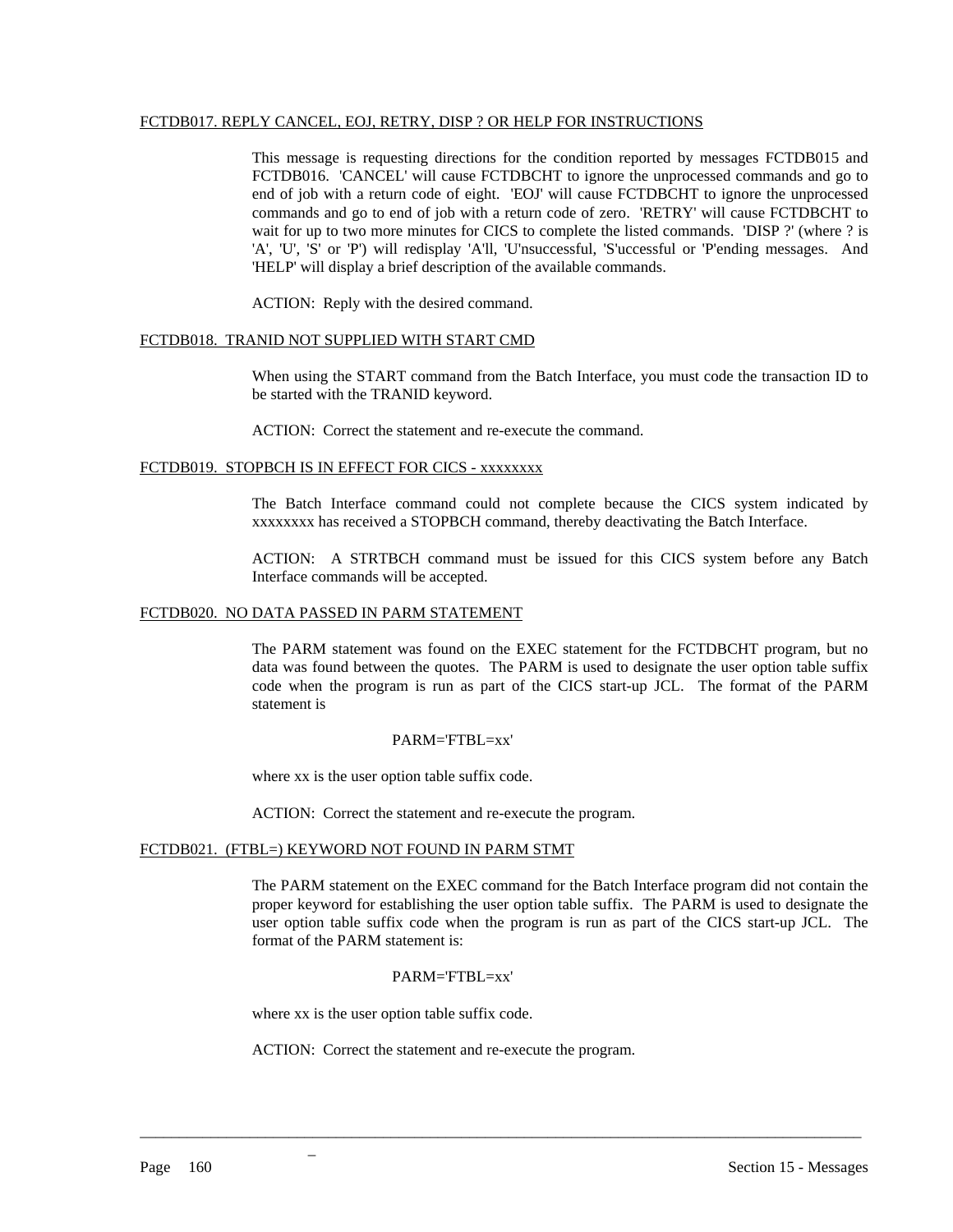#### FCTDB022. FAMILY RCD (XXXXXXXX) NOT FOUND

The Batch Interface command could not complete because the family record denoted by xxxxxxxx could not be found in the FILESERV control file.

ACTION: Ensure that the family name is a valid family and that it exists in the CICS that the batch interface was searching.

## FCTDB023. B/I CNTL RCD FOR (xxxxxxxx) NOT FOUND

The Batch Interface process could not complete because the control record for the CICS Application ID denoted by xxxxxxxx could not be found in the FILESERV control file.

ACTION: Ensure that the APPLID is a valid and that it exists in the FILESERV control file that the batch interface was searching.

\_\_\_\_\_\_\_\_\_\_\_\_\_\_\_\_\_\_\_\_\_\_\_\_\_\_\_\_\_\_\_\_\_\_\_\_\_\_\_\_\_\_\_\_\_\_\_\_\_\_\_\_\_\_\_\_\_\_\_\_\_\_\_\_\_\_\_\_\_\_\_\_\_\_\_\_\_\_\_\_\_\_\_\_\_\_\_\_\_\_\_\_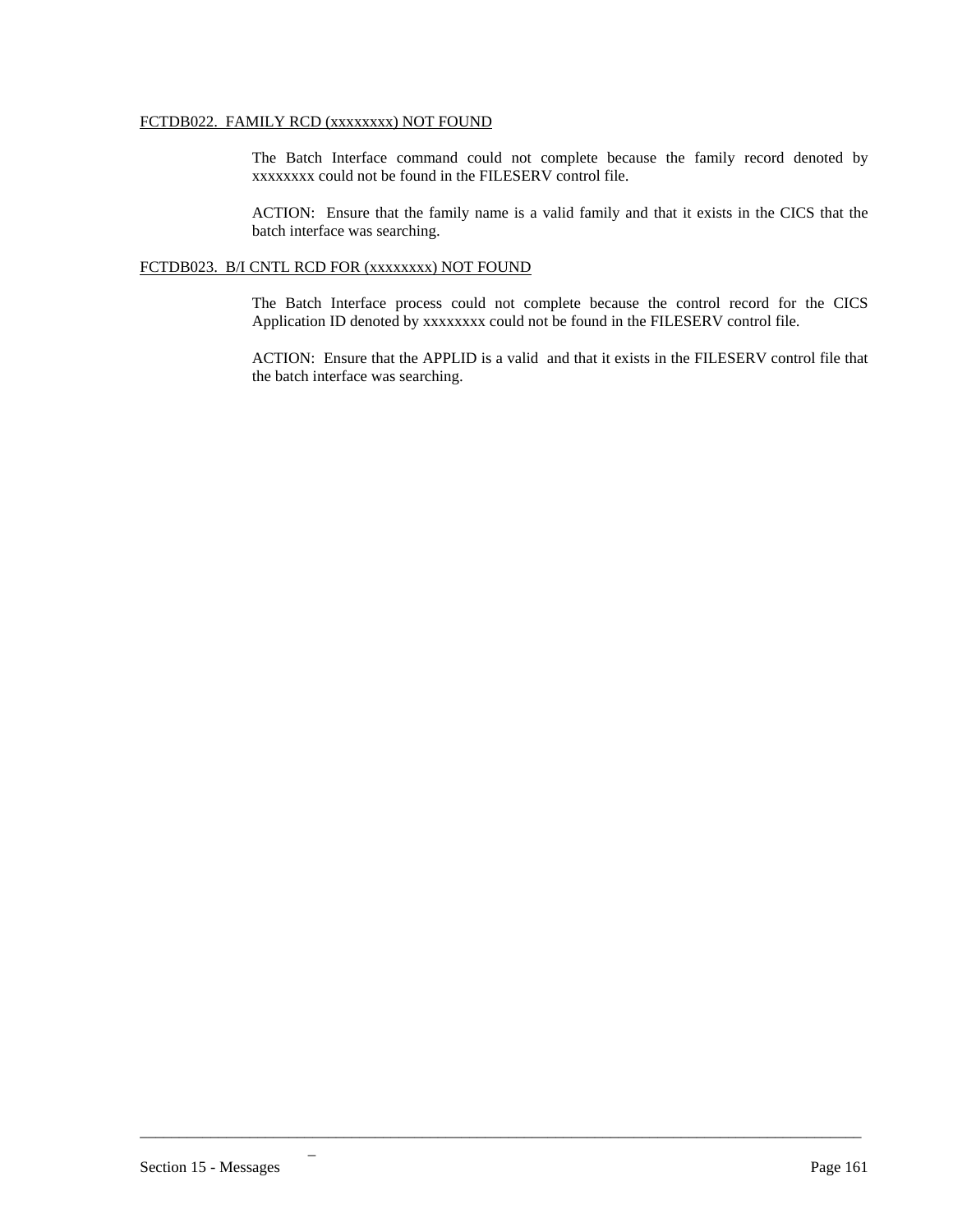# **ON-LINE OPERATIONAL MESSAGES (' F' PREFIX)**

The following messages are produced by program FCTD1000.

## F0104. REQUESTED SCREEN RECORD xxxxxxxx NOT ON FILE

This message will display if there is a problem with the installation of CICS-FILESERV. One of the screen maps, identified by xxxxxxxx, that FILESERV uses could not be found in the FILESERV control file.

ACTION: Re-check the installation for the following possibilities:

- 1) The FILESERV control file was not defined correctly either in the IDCAMS definition or in the DFHCSD file.
- 2) The IDCAMS REPRO step did not complete normally.

## F0105. FAMILY RECORD NOT FOUND - xxxxxxxx

The requested Family record record identified by the xxxxxxxx could not be found in the FILESERV control file.

ACTION: Check to see that you are requesting a family record that has been defined to FILESERV after entering the FAMILY PROCESSING selection from the main menu.

#### F0108. INVALID FUNCTION REQUEST

The command issued or the PF key pressed is not valid at this point in FILESERV operation.

ACTION: Review the available commands at whatever FILESERV screen is currently displayed and enter a valid command.

## F0118. VSAM ERROR, RC=rr, ERRCODE=X'cc'

 $\overline{a}$ 

A VSAM request error has occurred in the Dataset Definition File or the requested dataset. The VSAM return code is indicated by rr, and the error code is indicated in hex by cc.

ACTION: Look up the VSAM error code in the VSAM Messages Manual. If the problem is not obvious, review the installation parameters for the FILESERV control file. If everything is correct, run an IDCAMS LISTCAT to see if VSAM is reporting an error. If nothing can be determined, attempt to REPRO the file to a tape or another disk area, then delete and redefine the file and reload it.

If the problem is persistent, call SofTouch Systems Technical Support at 1-(405)-947-8080.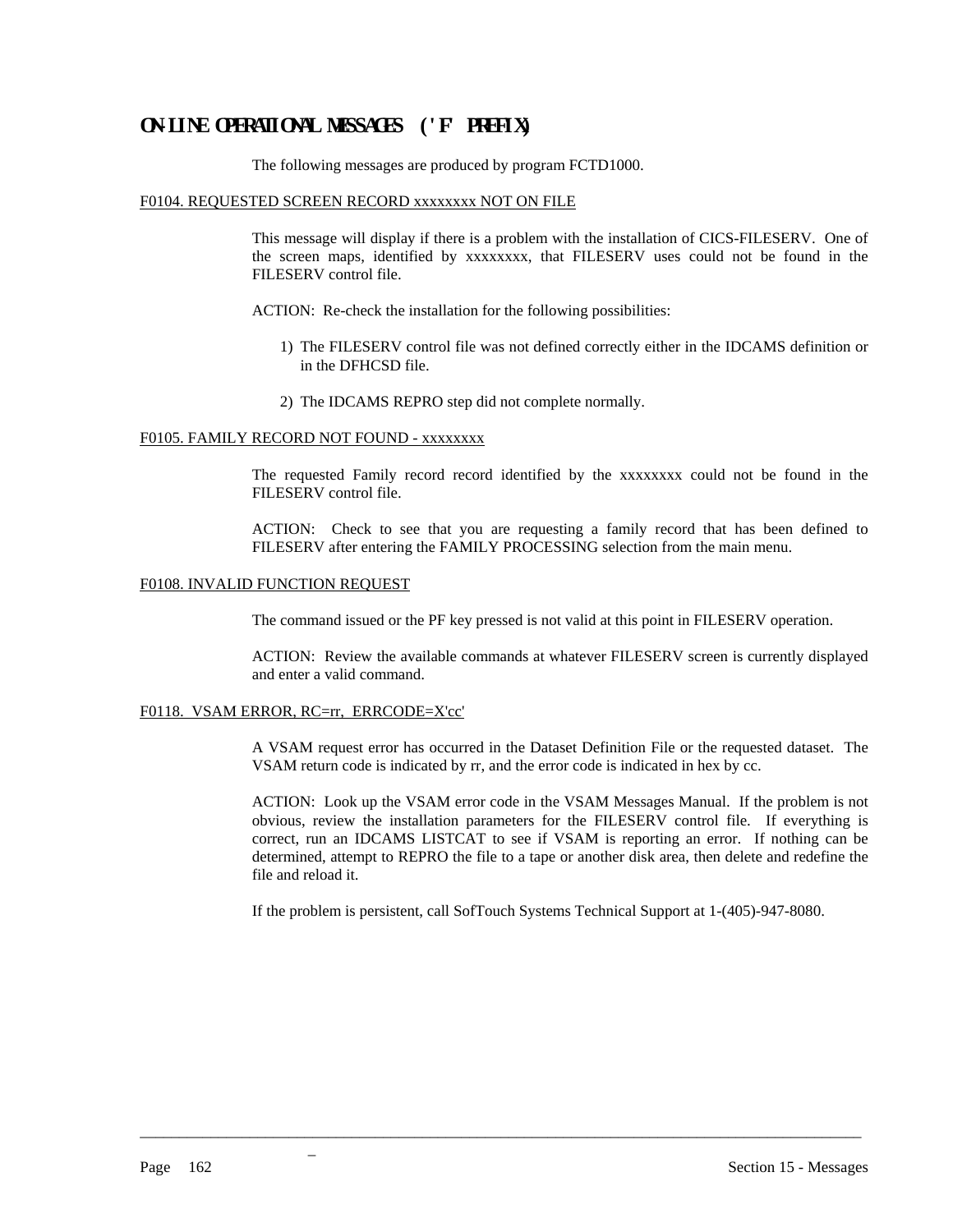#### F0132. SECURITY VIOLATION, TRANSACTION TERMINATED

The operator does not have the necessary security clearance to perform the requested command on the designated file definition. This may be due to one of the following types of security checks:

- 1) The operator security key in the CICS Sign-on Table does not match the security key specification in the Security Control Record for this dataset label.
- 2) The requested password is not valid for the dataset label.
- 3) The user-written Security Exit has returned a "not-authorized" code for the designated dataset label.

ACTION: If you should have access to this file definition, consult your System Programmer or review *Section 10 - THE SECURITY CONTROL SYSTEM*.

#### F0141. [ENABLE | DISABLE] COMPLETE FOR xx RESOURCES. (yy FAILURES)

In response to an ENABLE or DISABLE function of a Transaction/Program Family, this message verifies that xx transaction or programs were enabled/disabled, and that the enable/disable of yy transactions/programs failed.

ACTION: If there were zero failures, no action is required. If failures did occur, then the PPT or PCT entries could not be located.

#### F0142. MUST HAVE QUALIFIER OF "TRAN", "PROG" OR"GR???"

A family command was issued without the trailing qualifier.

ACTION: See *Section 3 - Grouping Files, Transactions and Programs* for correct command format.

#### F0905. ERROR xx HAS OCCURRED ON I/O FOR FCTDBCH

When accessing the Control Record (record key XFCTDBCH) in FCT\$FIL, error code XX was returned from CICS.

ACTION: The error code can be found in the CICS MACRO LEVEL PROGRAMMER'S REFERENCE MANUAL under Return Codes From File Control Operations. Determine the meaning of the code and correct the error condition, if possible. Otherwise call SofTouch Systems.

#### F0908. DFHIC ERROR, DEC RC=xxx

 $\overline{a}$ 

An error return code has been returned by CICS in response to an interval control command by FILESERV. The return code can be found in the MACRO LEVEL CICS APPLICATION PROGRAMMERS REFERENCE MANUAL under INTERVAL CONTROL RESPONSE CODES.

ACTION: Determine what the error code means, then if it is not clear what the problem is, call SofTouch Systems Technical Support at 1-(405)-947-8080.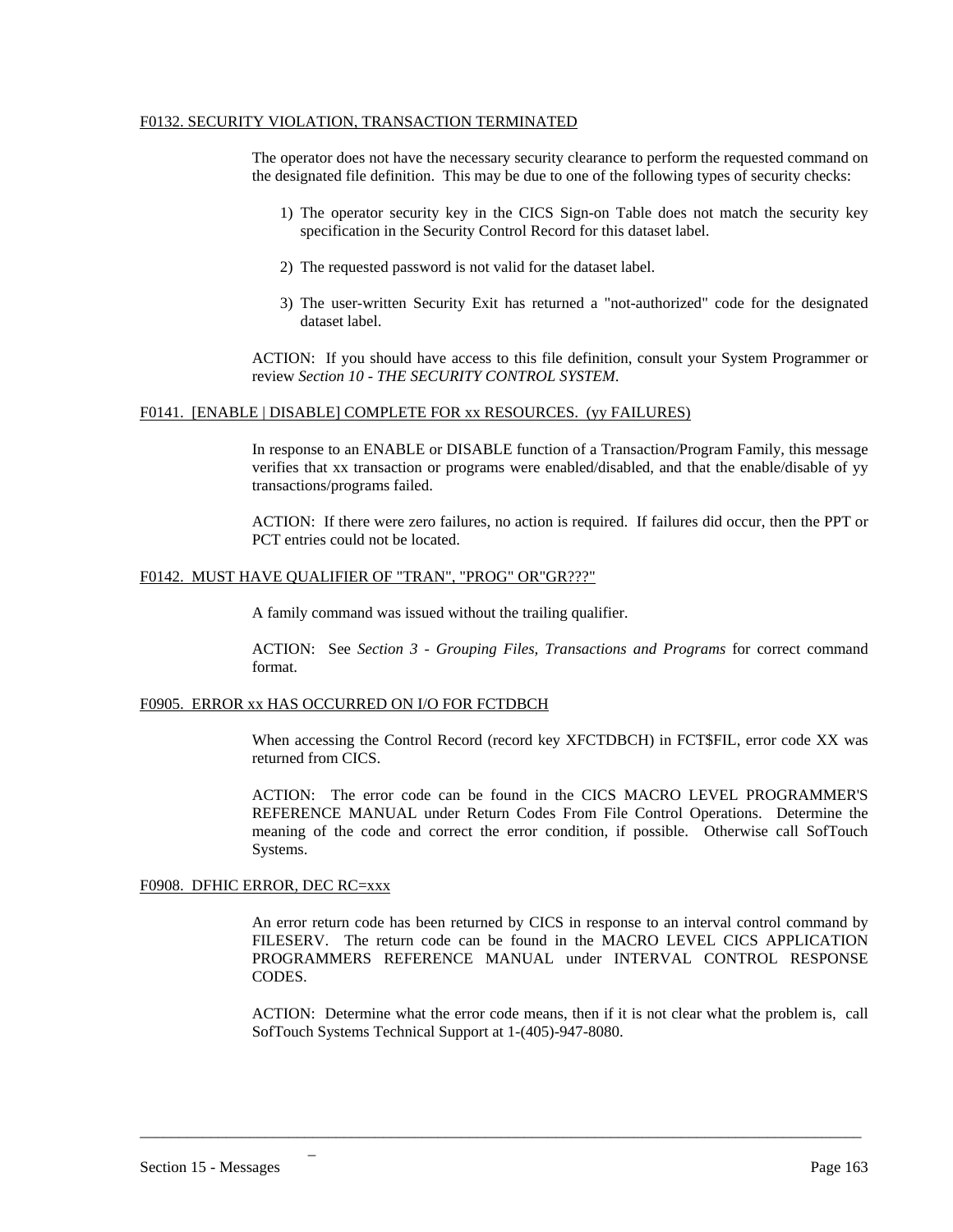#### F0909. xxxxxxxx IS CLOSED, B/I INTERVAL SET TO 120

When the batch interval program wakes up and finds the VSAM control file closed it issues this message. It then restarts the batch interface time interval at 120 seconds. It will continue to wake-up every 120 seconds and check the file until either the file is opened or a STOPBCH command is issued to deactivate the batch interface.

ACTION: Either open the file or do an FCTD Z STOPBCH command to deactivate the batch interface.

#### F0911. BATCH INTERFACE SUCCESSFULLY [ACTIVATED | DEACTIVATED]

This is an informational message confirming that the requested function was performed successfully.

ACTION: No action is required.

#### F0912. BATCH INTERFACE IS NOT CURRENTLY ACTIVE

A request to deactivate the Batch Interface was issued; however, it was not performed because the Batch Interface is already inactive.

ACTION: No action is required.

#### F0913. BATCH INTERFACE IS ALREADY ACTIVE

A request to activate the Batch Interface was issued; however, it was not performed because the Batch Interface is already active.

ACTION: No action is required.

#### F0914. CEMT  $R/C \Rightarrow (xxx)$

CEMT has returned an error condition for the request.

ACTION: The decimal return code can be found in the CICS MESSAGES MANUAL in the DFH30xx (DFHMTPA) MESSAGES section.

#### F0915. CEMT ABENDED ON FILE=xxxxxxxx. BCHTIMER CONTINUING.

CEMT encountered an abnormal termination for the file xxxxxxxx. The batch program will continue processing.

ACTION: Perform the command that failed in an on-line partition to receive the full error message.

## F0916. MUST HAVE QUALIFIER OF "TRAN", "PROG" OR "GR???"

The command was not executed because no valid qualifier was found.

ACTION: Review the appropriate section in this manual for correct command format.

\_\_\_\_\_\_\_\_\_\_\_\_\_\_\_\_\_\_\_\_\_\_\_\_\_\_\_\_\_\_\_\_\_\_\_\_\_\_\_\_\_\_\_\_\_\_\_\_\_\_\_\_\_\_\_\_\_\_\_\_\_\_\_\_\_\_\_\_\_\_\_\_\_\_\_\_\_\_\_\_\_\_\_\_\_\_\_\_\_\_\_\_

## F0917. xxxxxxxx FAMILY FILE RECORD NOT FOUND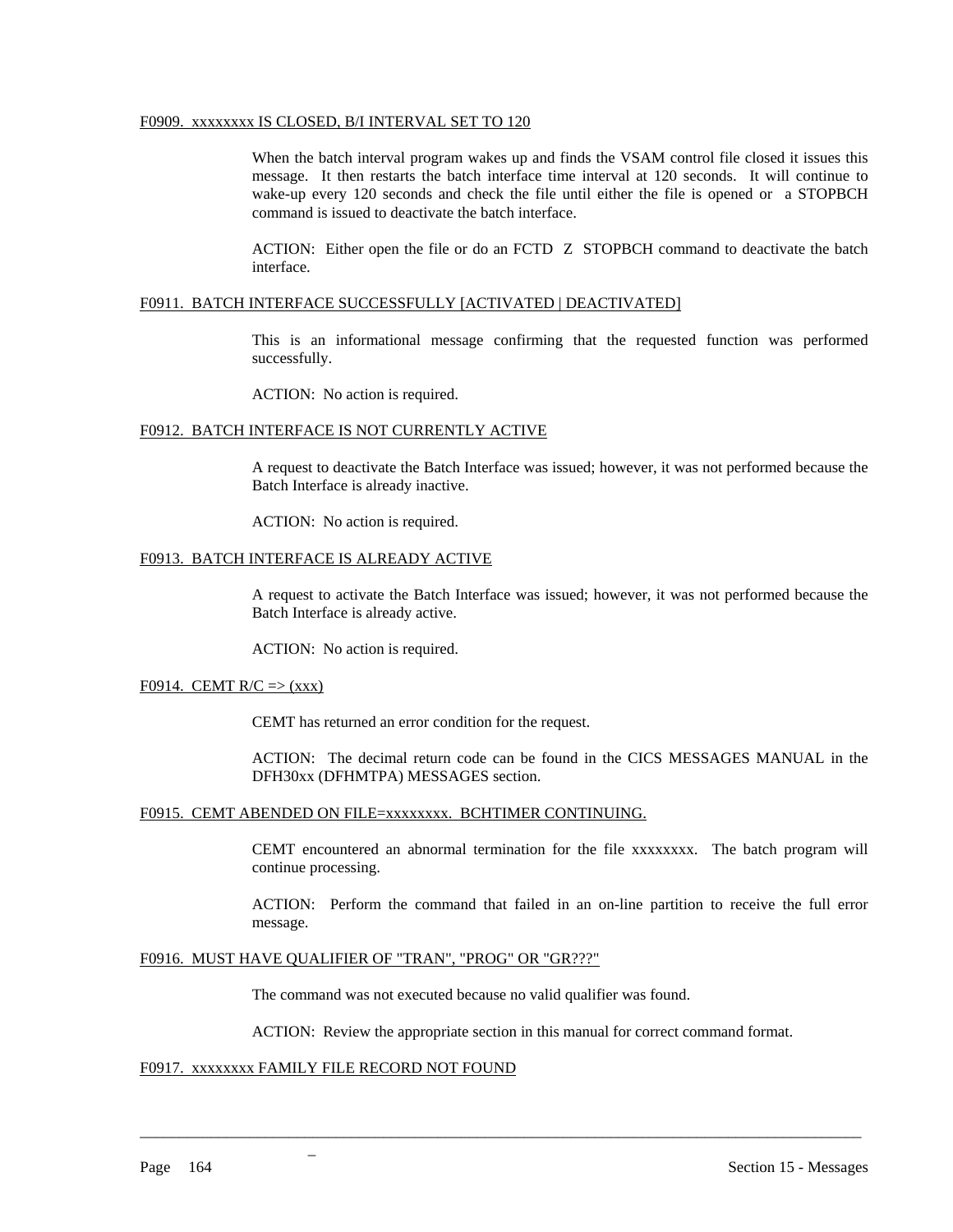The file family record xxxxxxxx could not be located in the FILESERV control file that was being searched.

ACTION: Ensure that the family does exist by viewing the list of families on the Family Directory Display and reissue the command.

#### F0918. xxxxxxxx FAMILY TRAN/PROG RECORD NOT FOUND

The transaction/program family record xxxxxxxx could not be located in the FILESERV control file that was being searched.

ACTION: Ensure that the family does exist by viewing the list of families on the Family Directory Display and reissue the command.

## F1002. xxxxxxxx FILE NOT OPEN

The FILESERV Control File denoted by xxxxxxxx, is closed.

ACTION: Determine why the file is closed or use CEMT or CSMT to open it.

#### F1011. FILESERV HAS BEEN UN-HOOKED

This message is merely to confirm that FILESERV has been successfully un-hooked, in response to a FCTD Z UNHOOK command.

ACTION: No action is required.

#### F1016. \*\* WARNING \*\* CICS-FILESERV EXPIRES IN xx DAYS

This message indicates that the end of the trial period for CICS-FILESERV is approaching. This message will start appearing within seven days of the expiration date.

ACTION: No action is required at this time; the product is still operational. If it is allowed to expire, however, it can no longer be used. Notify your sales representative at SofTouch Systems.

#### F1019. CICS-FILESERV PASSWORD ERROR == $>$  CODE(x)

This message indicates that the product has expired or cannot be used because of an installation error. The product is now inactive and cannot be used.

The "x" in the above message will be one of the following error codes:

- 1 The current date is greater than the password expiration date.
- 2 Module "STSPASS" could not be found in a library in the search string.
- 3 The product ID could not be located in STSPASS.
- 4 The password in STSPASS is invalid.

\_\_\_\_\_\_\_\_\_\_\_\_\_\_\_\_\_\_\_\_\_\_\_\_\_\_\_\_\_\_\_\_\_\_\_\_\_\_\_\_\_\_\_\_\_\_\_\_\_\_\_\_\_\_\_\_\_\_\_\_\_\_\_\_\_\_\_\_\_\_\_\_\_\_\_\_\_\_\_\_\_\_\_\_\_\_\_\_\_\_\_\_

- 5 Module "STS0100" could not be found in a library in the search string.
- 6 STSPASS contains a CPU ID that is invalid for the machine that it is installed on.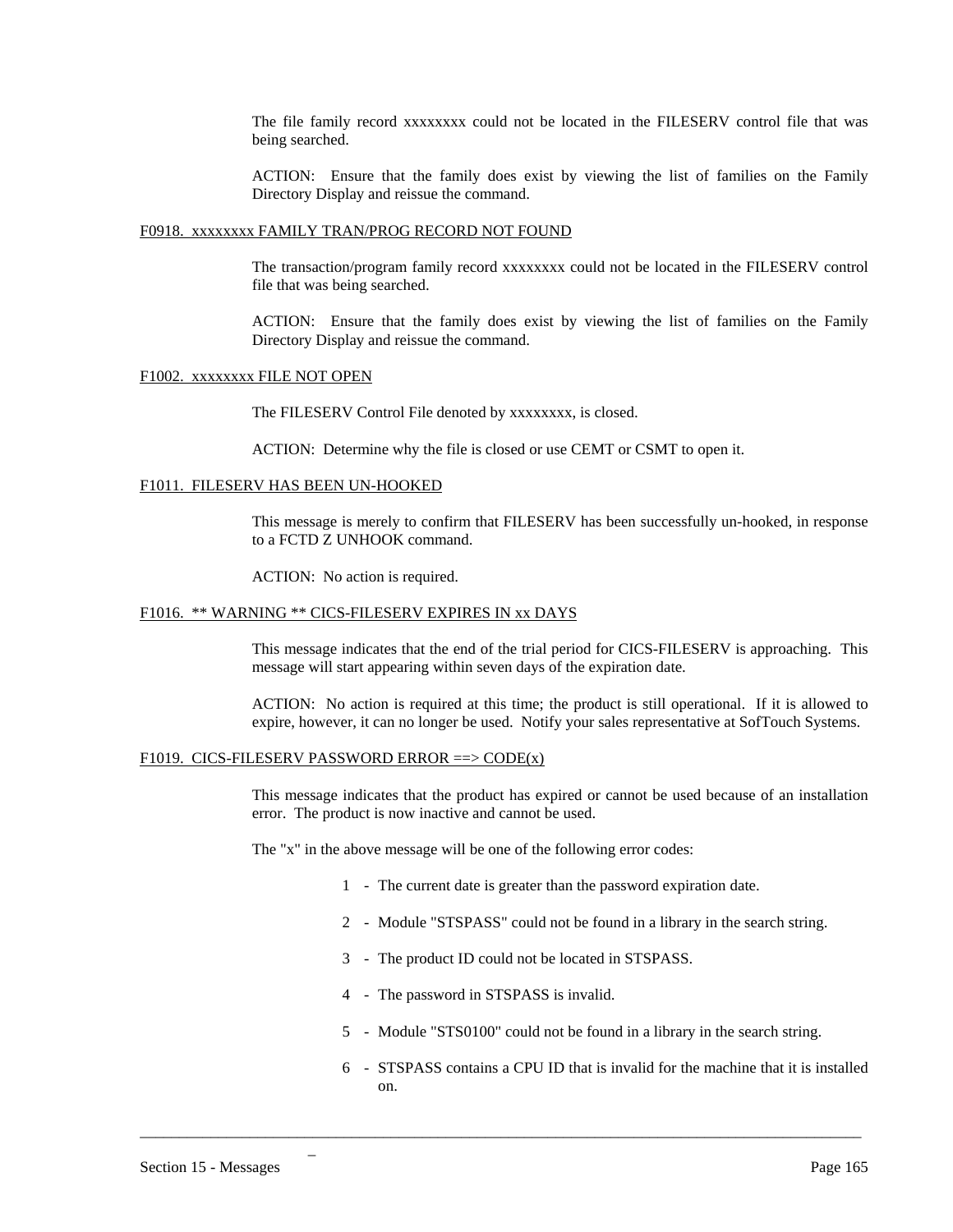- 7 The password entered is not valid for the requested product.
- 9 An undetermined error has been encountered. Please call SofTouch Systems Technical Support at 1-(405)-947-8080.

ACTION: Correct the error if possible, or call SofTouch Systems Technical Support at 1-(405)- 947-8080.

#### F1020. INCOMPATIBLE CICS RELEASE, WRONG VERSION OF FILESERV INSTALLED

This release of FILESERV does not support the version of CICS in which this message occurred.

ACTION: Contact your SofTouch Systems Sales Representative to make arrangements for receiving a version of FILESERV that will operate in your version of CICS.

#### F1021. CANNOT ALLOCATE/DEALLOCATE OPEN FILE

Open files are already allocated and cannot be de-allocated while the file is open.

ACTION: In order to de-allocate the file it must first be closed; or, instead of deallocation, you may want to backout the file, which can be performed on an open file.

### F1031. FILESERV SUCCESSFULLY UNHOOKED

This message is merely to confirm that FILESERV has successfully removed its interception points from CICS, in response to a FCTD Z UNHOOK command.

ACTION: No action is required. A CEMT NEWCOPY command may be performed if desired. Note that any FILESERV command will cause FILESERV to replace the interception points within CICS again.

#### F1034. FILESERV CANNOT BE INITIALIZED

One or more serious errors have occurred during the initialization step of CICS-FILESERV, which prevents successful initialization. These conditions are indicated by message appearing on the system console prior to this message.

ACTION: Refer to the previous message for an explanation of the error condition. Correct the condition(s) according to the recommended action for the message(s), then restart CICS.

#### F1037. FILESERV SUCCESSFULLY RE-HOOKED

This message is merely to confirm that FILESERV has been successfully re-hooked, in response to any FILESERV command while FILESERV is de-activated.

ACTION: No action is required.

#### F1040. FILE xxxxxxxx [OPENED | CLOSED] AT hh:mm BY TERM tttt

This message appears on the system console when a file is opened or closed by a terminal operator using the FCTD transaction.

\_\_\_\_\_\_\_\_\_\_\_\_\_\_\_\_\_\_\_\_\_\_\_\_\_\_\_\_\_\_\_\_\_\_\_\_\_\_\_\_\_\_\_\_\_\_\_\_\_\_\_\_\_\_\_\_\_\_\_\_\_\_\_\_\_\_\_\_\_\_\_\_\_\_\_\_\_\_\_\_\_\_\_\_\_\_\_\_\_\_\_\_

ACTION: No action is required.

## F1501. INVALID LABEL PARAMETER LIST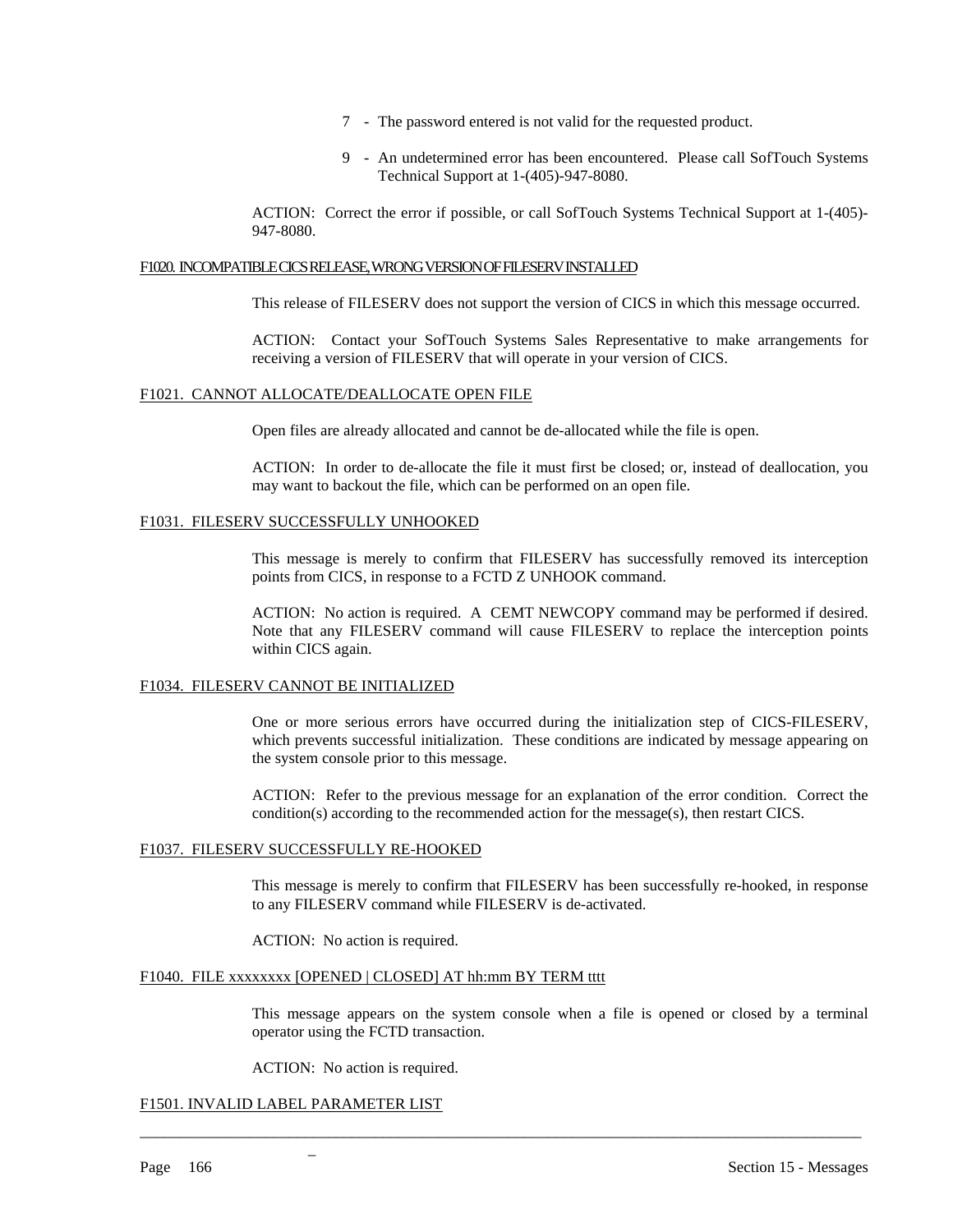This is an internal error which occurred during file label activation. It indicates some kind of problem in the CICS-FILESERV package, or some unique situation which cannot be properly handled.

ACTION: Notify SofTouch Systems Technical Support at 1-(405)-947-8080.

\_\_\_\_\_\_\_\_\_\_\_\_\_\_\_\_\_\_\_\_\_\_\_\_\_\_\_\_\_\_\_\_\_\_\_\_\_\_\_\_\_\_\_\_\_\_\_\_\_\_\_\_\_\_\_\_\_\_\_\_\_\_\_\_\_\_\_\_\_\_\_\_\_\_\_\_\_\_\_\_\_\_\_\_\_\_\_\_\_\_\_\_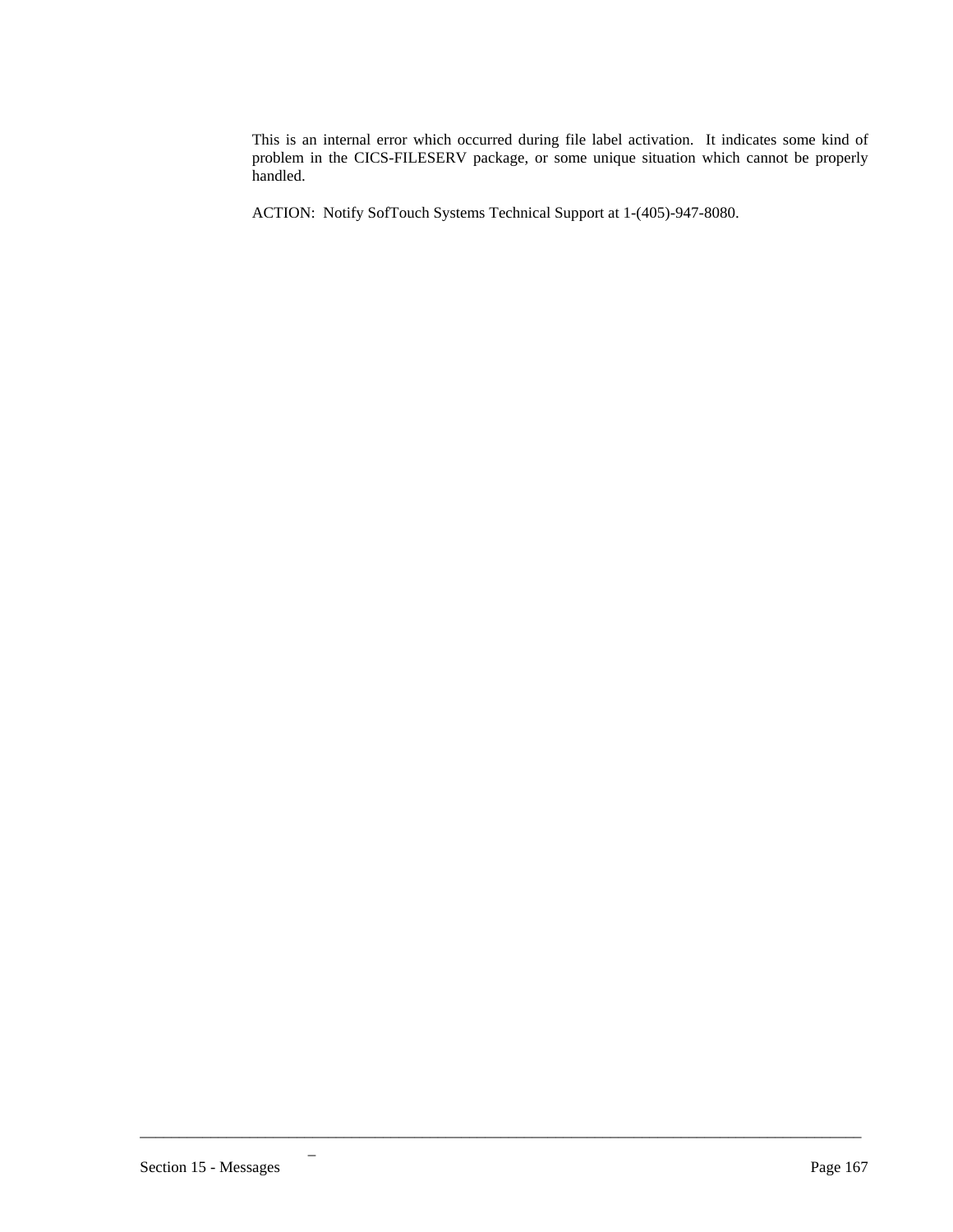# F1502. NO GETVIS STORAGE AVAILABLE FOR LABEL

There is insufficient GETVIS storage available to add another label.

ACTION: You can free some GETVIS storage by closing one or two CICS files. To prevent this situation, either decrease the SIZE parameter on the EXEC statement in the CICS start-up JCL or increase the partition size for CICS.

# F1503. EQUAL FILE LABEL IN LABEL AREA

For BDAM files, there is another label in either the standard label area or the User Label area which has the same seven-character file ID as the Dataset Name of this file definition, but with a different 44-character file label. If CICS-FILESERV creates a label for this file definition in the Partition Standard label area, there would be a label conflict which could effect CICS.

ACTION: Either remove the other label or change the dataset name of this definition to something else by deleting and re-creating this definition.

# F1504. REQUEST MUST FOLLOW ENDLBL FUNCTION

This is an internal error which occurred during file label activation. It indicates some kind of problem in the CICS-FILESERV package, or some unique situation which can not be properly handled.

ACTION: Notify SofTouch Systems Technical Support at 1-(405)-947-8080.

# F1505. REQUEST MUST FOLLOW MODGRPL FUNCTION

This is an internal error which occurred during file label activation. It indicates some kind of problem in the CICS-FILESERV package, or some unique situation which can not be properly handled.

ACTION: Notify SofTouch Systems Technical Support at 1-(405)-947-8080.

# F1506. NO SPACE AVAILABLE IN LABEL AREA

 $\overline{a}$ 

The Partition Standard Label area is full. No more labels can be added.

ACTION: Run LSERV to list all label areas. If you have permanent (NON-FILESERV) labels in the PARSTD area, move them to the Standard Label area or include them in the CICS start-up JCL to free up space in the PARSTD area. If all the PARSTD labels are FILESERV labels, provide DLBL statements for some or all of the FILESERV file and put the labels for those files somewhere other than the PARSTD area.

If This message is appearing when running the CICS-FILESERV Print Utility program (FCTDPRT), you may provide additional DLBL statements in the JCL for some or all of the FILESERV files, or you may specify // UPSI 1 to suppress the VSAM statistics on the report. This will stop FCTDPRT from opening the VSAM files, thus eliminating the need for labels.

You may optionally increase the size of the PARSTD label area by means of the DLA (Define Label Area) command in the ASI procedure at IPL. See the SYSTEM CONTROL STATEMENTS manual for an explanation of the DLA command.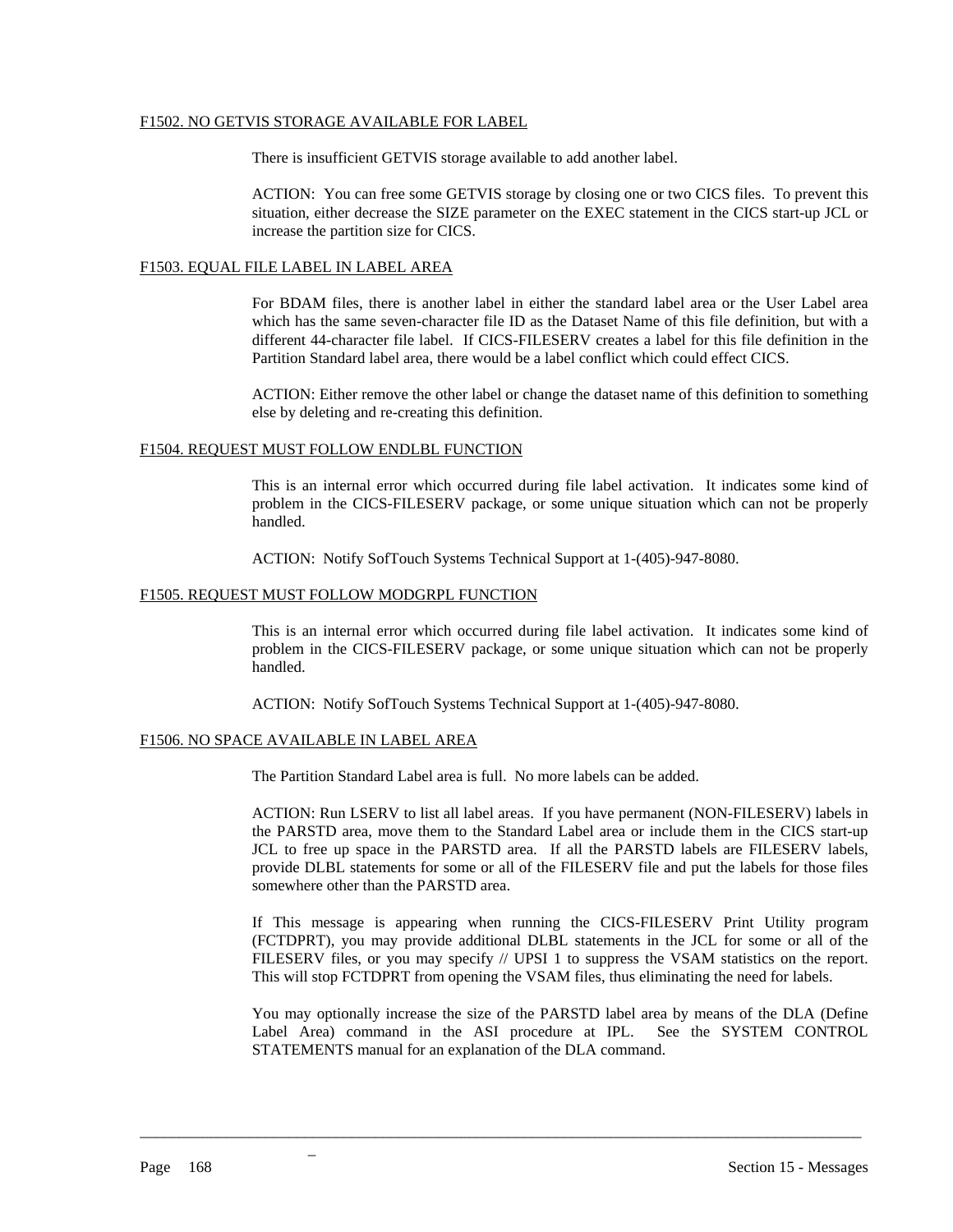## F1507. BAD RETURN FROM ENDLBL FUNCTION

This is an internal error which occurred during file label activation. It indicates some kind of problem in the CICS-FILESERV package, or some unique situation which can not be properly handled.

ACTION: Notify SofTouch Systems Technical Support at 1-(405)-947-8080.

#### F1508. DEVICE xxx NOT DEFINED IN PUB TABLE

The disk address defined in The Channel Units field for this BDAM file is not a valid device. xxx indicates the device in error.

ACTION: Correct The Channel Units field and issue the command again.

#### F1509. NO FREE LUB ENTRY FOUND

All of the Logical Unit Blocks in the CICS partition are in use, the disk address specified in Channel Units is not assigned and the assignment can not be made.

ACTION: Either assign the device using a temporary or permanent assignment or increase the number of LUBS for the CICS partition.

# F1510. DEVICE xxx NOT DEFINED IN PUB TABLE

The disk address defined in The Channel Units field for this BDAM file is not a valid device. xxx indicates the device in error.

ACTION: Correct The Channel Units field and issue the command again.

# F1511. DEVICE xxx NOT A DISK DEVICE

The device indicated by xxx is a valid device address but is not a disk.

ACTION: Correct the Channel Units field and issue the command again.

#### F1512. DEVICE xxx IS DOWN

The disk at Channel Unit address xxx is off-line or disconnected.

ACTION: If the device can not be made ready you must use a different disk.

\_\_\_\_\_\_\_\_\_\_\_\_\_\_\_\_\_\_\_\_\_\_\_\_\_\_\_\_\_\_\_\_\_\_\_\_\_\_\_\_\_\_\_\_\_\_\_\_\_\_\_\_\_\_\_\_\_\_\_\_\_\_\_\_\_\_\_\_\_\_\_\_\_\_\_\_\_\_\_\_\_\_\_\_\_\_\_\_\_\_\_\_

#### F1513. NO JIBS AVAILABLE FOR TEMP ASSIGN

One of the disk addresses in the Channel Units field must be assigned and there are no more Job Information Blocks available.

ACTION: Either assign the device using a temporary or permanent assignment or increase the number of JIBS for the CICS partition.

#### F1514. UNEXPECTED RETURN CODE FROM ASSIGN

 $\overline{a}$ 

This is an internal error which occurred during file label activation. It indicates some kind of problem in the CICS-FILESERV package, or some unique situation which cannot be properly handled.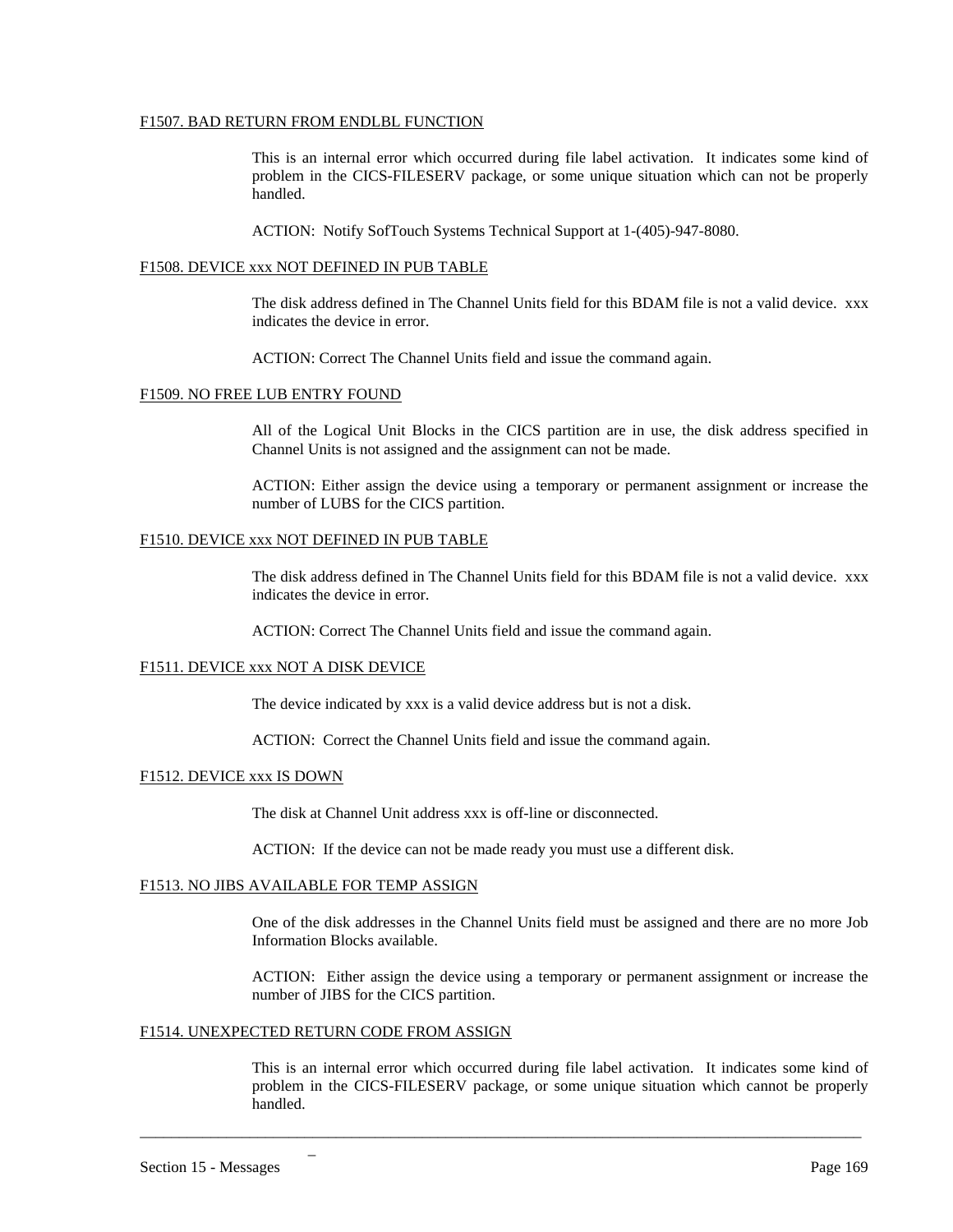# ACTION: Notify SofTouch Systems Technical Support at 1-(405)-947-8080.

# F1515. DEVICE xxx RESERVED OR MOUNT PENDING

The disk at Channel Unit address xxx is off-line or disconnected.

ACTION: If the device can not be made ready you must use a different disk.

# F1516. NO GETVIS STORAGE AVAILABLE FOR ASSIGN

There is insufficient GETVIS storage available to add another label.

ACTION: You can free some GETVIS storage by closing one or two CICS files. To prevent this situation, either decrease the SIZE parameter on the EXEC statement in the CICS start-up JCL or increase the partition size for CICS.

# F1517. I/O ERROR VTOC

An I/O error has occurred while reading the VTOC of the device specified in the Channel Units field.

ACTION: Try the command again. If the problem persists, it indicates a hardware error.

# F1518. NO FORMAT1 LABEL FOR xxx-----------xxx

There is no file present on the disk(s) specified in the Channel Units field with the label specified in the LABEL field.

ACTION: Insure that the label is specified correctly. If so, run a VTOC list on the specified disk(s). Either the file has been deleted or the disk address is incorrect.

# F1519. UNEXPECTED RETURN CODE FROM VTOC READ xx

This is an internal error which occurred during the label activation. It indicates some kind of problem in the CICS-FILESERV package, if some unique situation can not be properly handled.

ACTION: Notify SofTouch Systems Technical Support at 1-(405)-947-8080.

\_\_\_\_\_\_\_\_\_\_\_\_\_\_\_\_\_\_\_\_\_\_\_\_\_\_\_\_\_\_\_\_\_\_\_\_\_\_\_\_\_\_\_\_\_\_\_\_\_\_\_\_\_\_\_\_\_\_\_\_\_\_\_\_\_\_\_\_\_\_\_\_\_\_\_\_\_\_\_\_\_\_\_\_\_\_\_\_\_\_\_\_

## F1520. EXISTING LABEL USING SYSxxx ASSIGNED TO yyy, NOT zzz

There is an existing label with the same file ID and file label already present for this BDAM file. However, the existing label is using a sys number which is assigned to a different device than that specified in Channel Units. In the message, xxx indicates the sys number, yyy indicates the current assignment, zzz indicates the requested assignment.

ACTION: If the assignment for the existing label is correct, change the Channel Units field to the same address (yyy). Otherwise the existing label must be removed.

## F1522. ERROR OPENING VTOC ON xxx, RETURN CODE=yy

 $\overline{a}$ 

Some kind of error occurred during VTOC processing. In the message, xxx refers to the disk device and yy is the error code. These error codes are documented in the DOS/VSE message manual in Appendix X.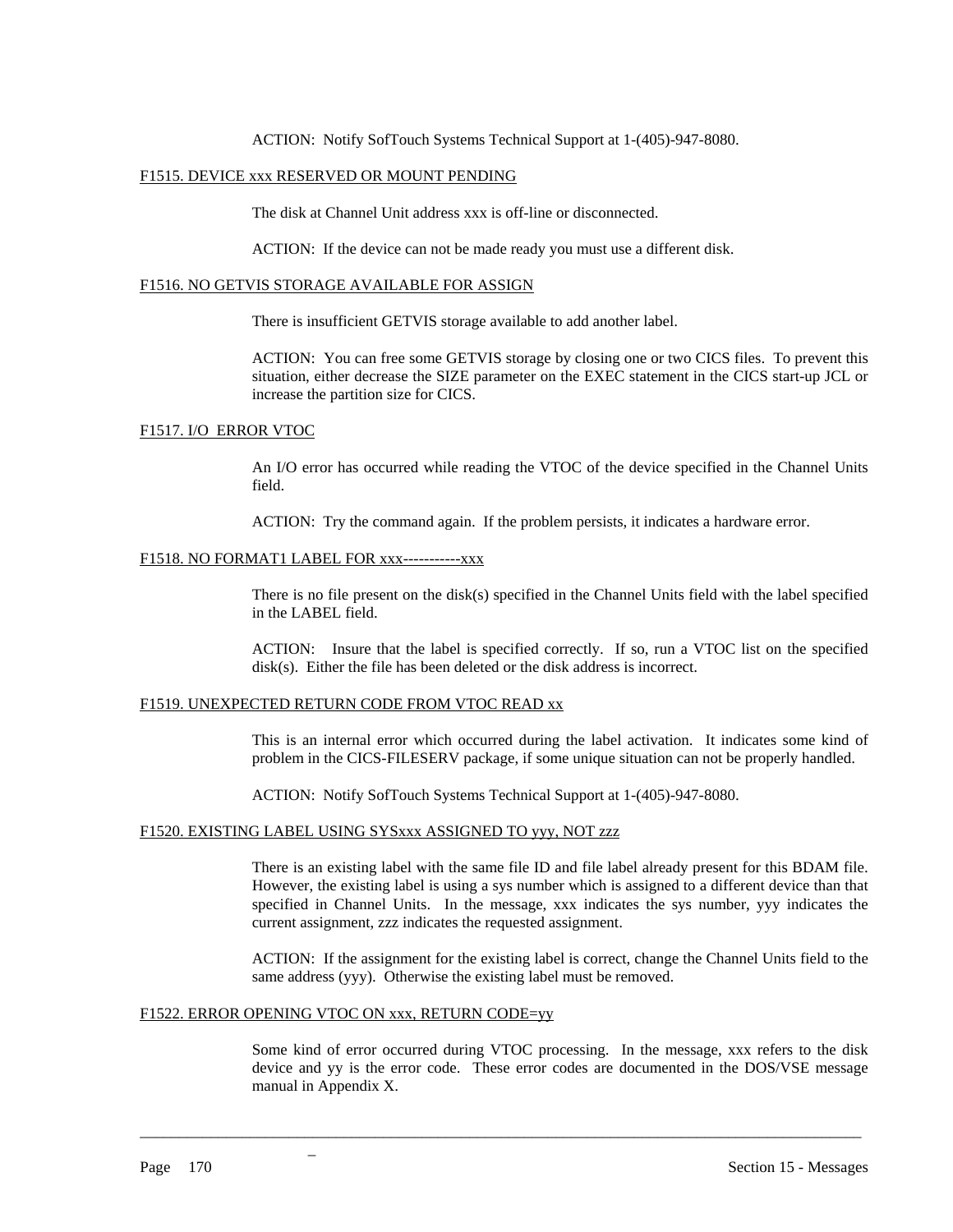ACTION: Determine what the error code means and if the problem is not obvious, notify SofTouch Systems Technical Support at 1-(405)-947-8080.

#### F1523. ERROR CLOSING VTOC ON xxx, RETURN CODE=yy

Some kind of error occurred during VTOC processing. In the message, xxx refers to the disk device and yy is the error code. These error codes are documented in the DOS/VSE message manual in Appendix X.

ACTION: Determine what the error code means and if the problem is not obvious, notify SofTouch Systems Technical Support at 1-(405)-947-8080.

#### F1524. ONLY VSAM FILES ARE ALLOWED ON FBA DEVICES.

You can not define a BDAM file on an FBA disk device since these are not supported by IBM.

ACTION: Re-define the file as VSAM.

#### F1525. THERE ARE MORE CHANNEL UNITS FOR THIS FILE THAT ARE NOT DEFINED

This BDAM file indicates multiple extents in the VTOC, but not all of the extents have been defined in the Channel Units field.

ACTION: Define the additional disk addresses and retry the command.

#### F1526. EXISTING SAM LABELS ARE NOT SUPPORTED.

There is an existing label present with the same file ID and file label but the type is 'SD' rather than 'DA'. You can define SAM files as BDAM, but you must either let CICS-FILESERV create the label or use a type 'DA' label.

ACTION: Either remove the 'SD' label or change the Dataset name by deleting and re-creating the file definition.

# F1527. UNSUPPORTED DEVICE TYPE

The specified disk device is not supported by CICS-FILESERV. Supported disk types are 2311, 2314, 2319, 3330, 3350, and 3380.

ACTION: Determine your disk device type and notify SofTouch Systems Technical Support at 1- (405)-947-8080.

#### F1528. REQUEST MUST FOLLOW GETLBL OR INVALID CHANGE

This error can occur on BDAM or SAM files if you open or activate the file, then either increase or decrease the number of disk device addresses in the CHANNEL-UNITS field, then open or activate the file again, after deactivating the file.

This error can also occur if there is an existing label with the same file ID as this file but a different file type. A BDAM label exists for a VSAM file, for instance.

ACTION: If this is the situation, you must either create the file definition again using a different DATASET NAME, then open or activate it, or you can bring CICS down, clear the conflicting label, then bring CICS back up and then open or activate the file again.

\_\_\_\_\_\_\_\_\_\_\_\_\_\_\_\_\_\_\_\_\_\_\_\_\_\_\_\_\_\_\_\_\_\_\_\_\_\_\_\_\_\_\_\_\_\_\_\_\_\_\_\_\_\_\_\_\_\_\_\_\_\_\_\_\_\_\_\_\_\_\_\_\_\_\_\_\_\_\_\_\_\_\_\_\_\_\_\_\_\_\_\_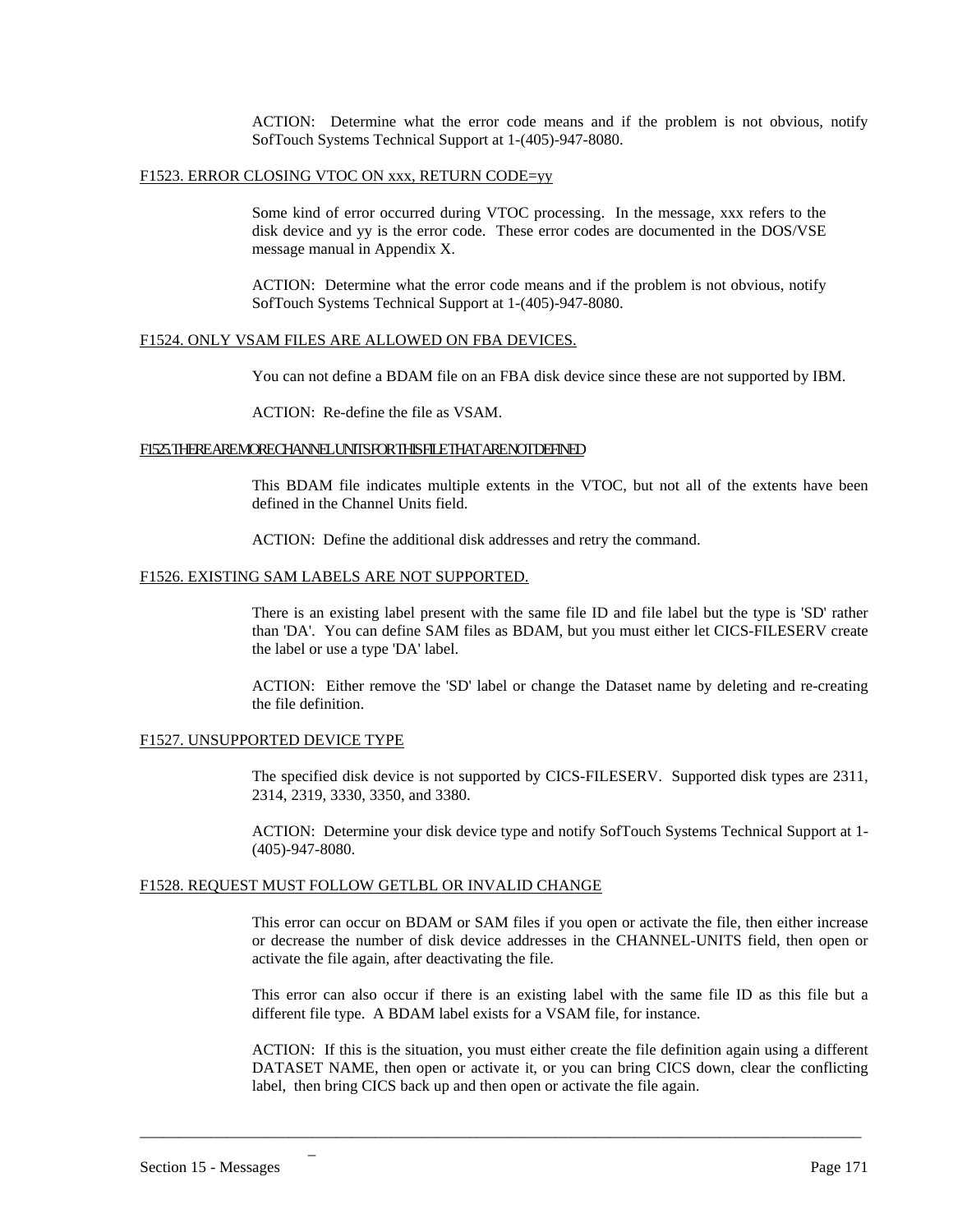#### F1529. DSN CONFLICT-xxxx.......xxxx

The following situation has been encountered, while attempting to dynamically allocate the dataset:

- 1) An existing allocation was found with the same DDNAME but a different DSNAME.
- 2) An attempt was made to deallocate the conflicting label but the attempt failed, thus preventing allocation of this dataset.

ACTION: To determine the cause of the deallocation failure, define a file using FILESERV with the same DDNAME and the conflicting DSNAME allocation (XXXX.......XXXX in the message). Issue a DEALLOCATE command for this file, which will return the error message from the deallocation routine.

If the conflicting allocation can not be cleared, you must define this dataset using a different DDNAME.

## F2001. HI-LIGHTED FIELDS ARE IN ERROR

An error has been detected while editting the input data.

ACTION: Correct the hi-lighted field and press enter.

#### F2002. FAMILY FILE COULD NOT BE LOCATED

The requested family file record could not be found in the FILESERV control file.

ACTION: Ensure the family file has been defined according to the procedures described in *Section 3 - Grouping Files, Transactions and Programs.*

#### F2003. END OF FILE ENCOUNTERED.

End of file was encountered while processing the family request.

ACTION: No action required.

# F2004. INVALID FUNCTION. PLEASE RE-ENTER

An invalid request was entered for a family file process.

ACTION: Re-enter the correct function code and press ENTER.

## F2005. THIS FUNCTION REQUIRES A FAMILY NAME

The entered function requires the entry of a valid family file name.

ACTION: Enter a valid family file name and press ENTER.

## F2006. XXXXXXXX ALREADY EXISTS.

 $\overline{a}$ 

The family name entered on a "NEW" function is already on the FILESERV control file.

\_\_\_\_\_\_\_\_\_\_\_\_\_\_\_\_\_\_\_\_\_\_\_\_\_\_\_\_\_\_\_\_\_\_\_\_\_\_\_\_\_\_\_\_\_\_\_\_\_\_\_\_\_\_\_\_\_\_\_\_\_\_\_\_\_\_\_\_\_\_\_\_\_\_\_\_\_\_\_\_\_\_\_\_\_\_\_\_\_\_\_\_

ACTION: Enter a new name for the family.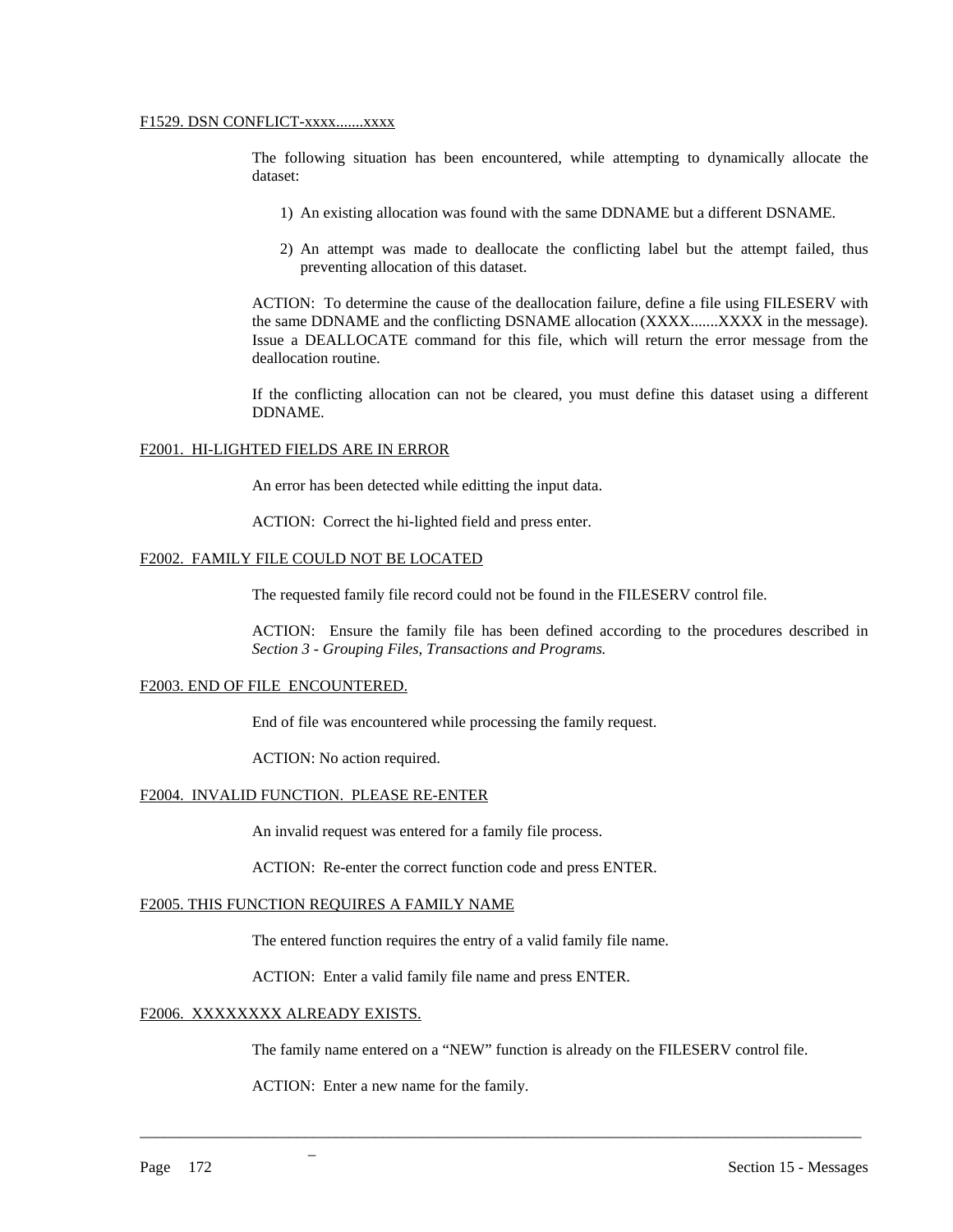## F0707. FILE DEFINITION (xxxxxxxx) NOT FOUND

FILESERV could not locate the requested file definition.

ACTION: Ensure that the definition was spelled correctly, or use the multiple file or family name summary screen accordingly, to find the only known definitions.

#### F2101. HI-LIGHTED FIELDS ARE IN ERROR

An error has been detected while editting the input data.

ACTION: Correct the hilighted field and press ENTER.

## F2102. FAMILY FILE COULD NOT BE LOCATED

The requested family file record could not be found in the FILESERV control file.

ACTION: Ensure the correct spelling of the family file, checking the FAMILY DIRECTORY if necessary.

# F2103. END OF FILE ENCOUNTERED.

End of file was encountered while processing the family request.

ACTION: No action required.

#### F2104. XXXX IS AN INVALID FUNCTION

An invalid request was entered for a family file process.

ACTION: Re-enter the correct function code and press enter.

## F2105. CURSOR NOT POSITIONED ON A FILE NAME

This function requires the cursor to be positioned within a file name field.

ACTION: Position the cursor within a file name field and reissue the command.

\_\_\_\_\_\_\_\_\_\_\_\_\_\_\_\_\_\_\_\_\_\_\_\_\_\_\_\_\_\_\_\_\_\_\_\_\_\_\_\_\_\_\_\_\_\_\_\_\_\_\_\_\_\_\_\_\_\_\_\_\_\_\_\_\_\_\_\_\_\_\_\_\_\_\_\_\_\_\_\_\_\_\_\_\_\_\_\_\_\_\_\_

## F2106. XXXXXXXX ERROR WHEN RE-WRITING RECORD

An error was returned when trying to re-write the family file record indicated by xxxxxxxx.

ACTION: Note the error code and call SofTouch Systems Technical Support at 1-(405)-947- 8080.

# F2107. CURRENTLY POSITIONED AT FIRST FAMILY FILE RECORD

This is an informational message informing you that the current display is positioned at the first family file record in the FILESERV control file.

ACTION: No action is required.

 $\overline{a}$ 

# F2108. CURRENTLY POSITIONED AT LAST FAMILY FILE RECORD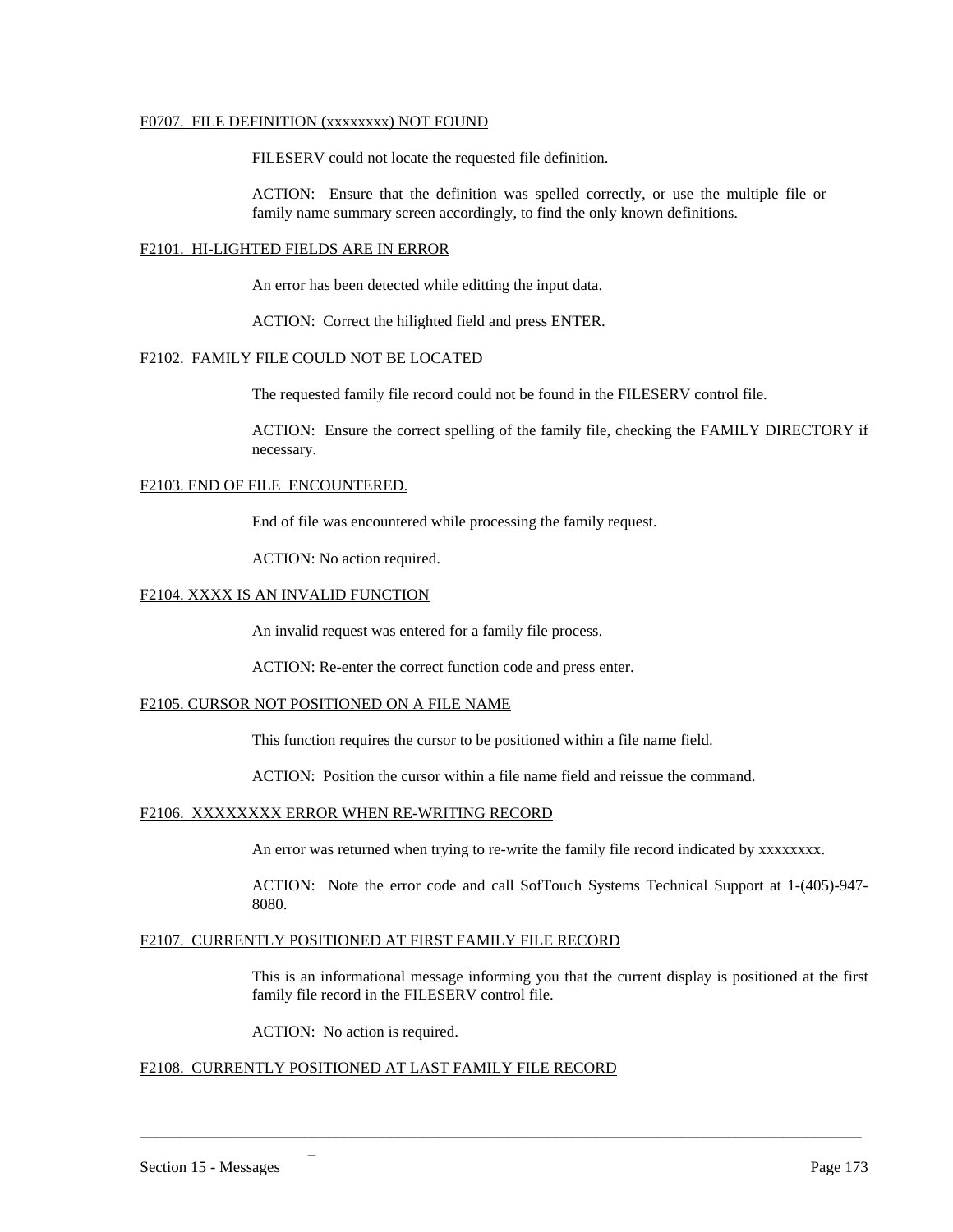This is an informational message informing you that the current display is positioned at the last family file record in the FILESERV control file.

ACTION: No action is required.

# F2201. HI-LIGHTED FIELDS ARE IN ERROR

An error has been detected while editting the input data.

ACTION: Correct the hi-lighted field and press enter.

# F2202. FAMILY FILE COULD NOT BE LOCATED

The requested family file record could not be found in the FILESERV control file.

ACTION: Ensure the correct spelling of the family file, checking the FAMILY DIRECTORY if necessary.

# F2203. END OF FILE ENCOUNTERED.

End of file was encountered while processing the family request.

ACTION: No action is required.

# F2204. XXXXX IS AN INVALID FUNCTION

An invalid request was entered for a family file process.

ACTION: Re-enter the correct function code and press ENTER.

## F2205. CURSOR NOT POSITIONED ON A RESOURCE NAME

This function requires the cursor to be positioned within a resource (tran/prog) name field.

ACTION: Position the cursor in a resource (tran/prog) name field and reissue the command.

## F2206. XXXXXXXX ERROR WHEN RE-WRITING RECORD

 $\overline{a}$ 

An error was returned when trying to re-write the family tran/prog record.

\_\_\_\_\_\_\_\_\_\_\_\_\_\_\_\_\_\_\_\_\_\_\_\_\_\_\_\_\_\_\_\_\_\_\_\_\_\_\_\_\_\_\_\_\_\_\_\_\_\_\_\_\_\_\_\_\_\_\_\_\_\_\_\_\_\_\_\_\_\_\_\_\_\_\_\_\_\_\_\_\_\_\_\_\_\_\_\_\_\_\_\_

ACTION: Note the error code and call SofTouch Systems Technical Support at 1-(405)-947- 8080.

# F2207. CURRENTLY POSITIONED AT FIRST FAMILY TRAN/PROG RECORD

This is an informational message informing you that the current display is positioned at the first family tran/prog record in the FILESERV control file.

ACTION: Note the error code and call SofTouch Systems Technical Support at 1-(405)-947- 8080.

# F2208. CURRENTLY POSITIONED AT LAST FAMILY TRAN/PROG RECORD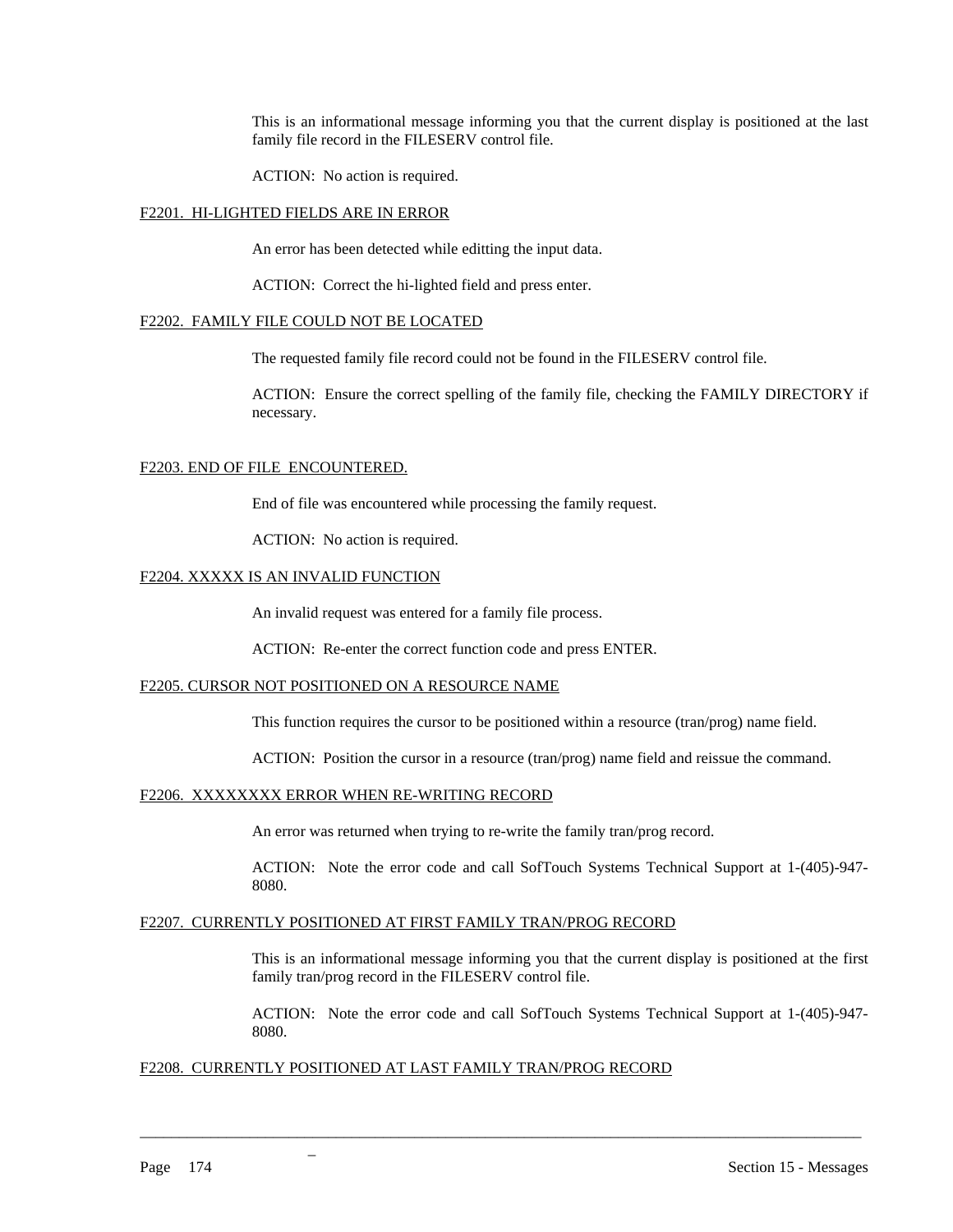This is an informational message informing you that the current display is positioned at the last family tran/prog record in the FILESERV control file.

ACTION: Note the error code and call SofTouch Systems Technical Support at 1-(405)-947- 8080.

\_\_\_\_\_\_\_\_\_\_\_\_\_\_\_\_\_\_\_\_\_\_\_\_\_\_\_\_\_\_\_\_\_\_\_\_\_\_\_\_\_\_\_\_\_\_\_\_\_\_\_\_\_\_\_\_\_\_\_\_\_\_\_\_\_\_\_\_\_\_\_\_\_\_\_\_\_\_\_\_\_\_\_\_\_\_\_\_\_\_\_\_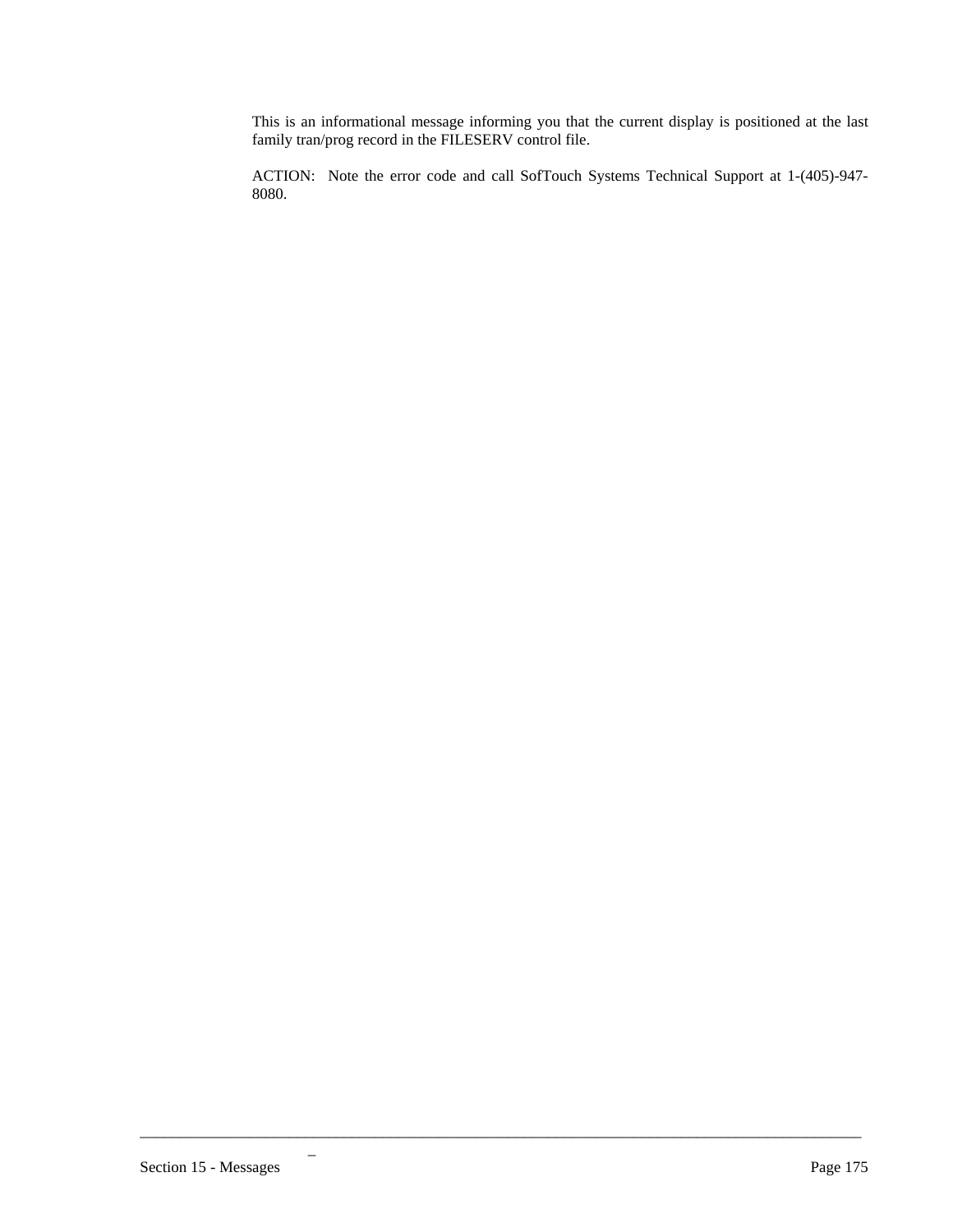# **FILESERV RDO INTERFACE**

# F5001. HI-LIGHTED FIELDS ARE IN ERROR

An error has been detected while editting the input data.

ACTION: Correct the hi-lighted field and press enter.

# F5002. DFHEDAP (CEDA) LINK ERROR

An error occurred while linking to DFHEDAP to perform the RDO function.

ACTION: Call SofTouch Systems Technical Support at 1-(405)-947-8080.

# F5003. CEDA COMPLETED SUCCESSFULLY

This is an informational message informing you that the RDO function just performed completed successfully.

ACTION: No action is required.

# F5004. FILE CANNOT BE LOCATED IN CICS FCT

The target file name could not be found in the existing FCT. Either it has not been defined to CICS via the DFHCSD file or it has not been installed.

ACTION: Define or install the file as required.

## F5005. END OF FILE ENCOUNTERED.

End of file was encountered while processing the family request.

ACTION: No action required.

## F5101. FCTDTBL "TOTFILS" SPECIFICATION HAS BEEN EXCEEDED

The "TOTFILS" value specified the last time the FCTDTBL macro was assembled has been exceeded. Although processing by FCTD can continue, it will not be able to track activity on any file installed or opened after this message.

ACTION: Increase the FCTDTB "TOTFILS" value and re-assemble the FCTDTBL macro.

## F5301. HI-LIGHTED FIELDS ARE IN ERROR

An error has been detected while editting the input data.

ACTION: Correct the hi-lighted field and press enter.

# F5302. DFHEDAP (CEDA) LINK ERROR

 $\overline{a}$ 

An error occurred while linking to DFHEDAP to perform the RDO function.

ACTION: Call SofTouch Systems Technical Support at 1-(405)-947-8080.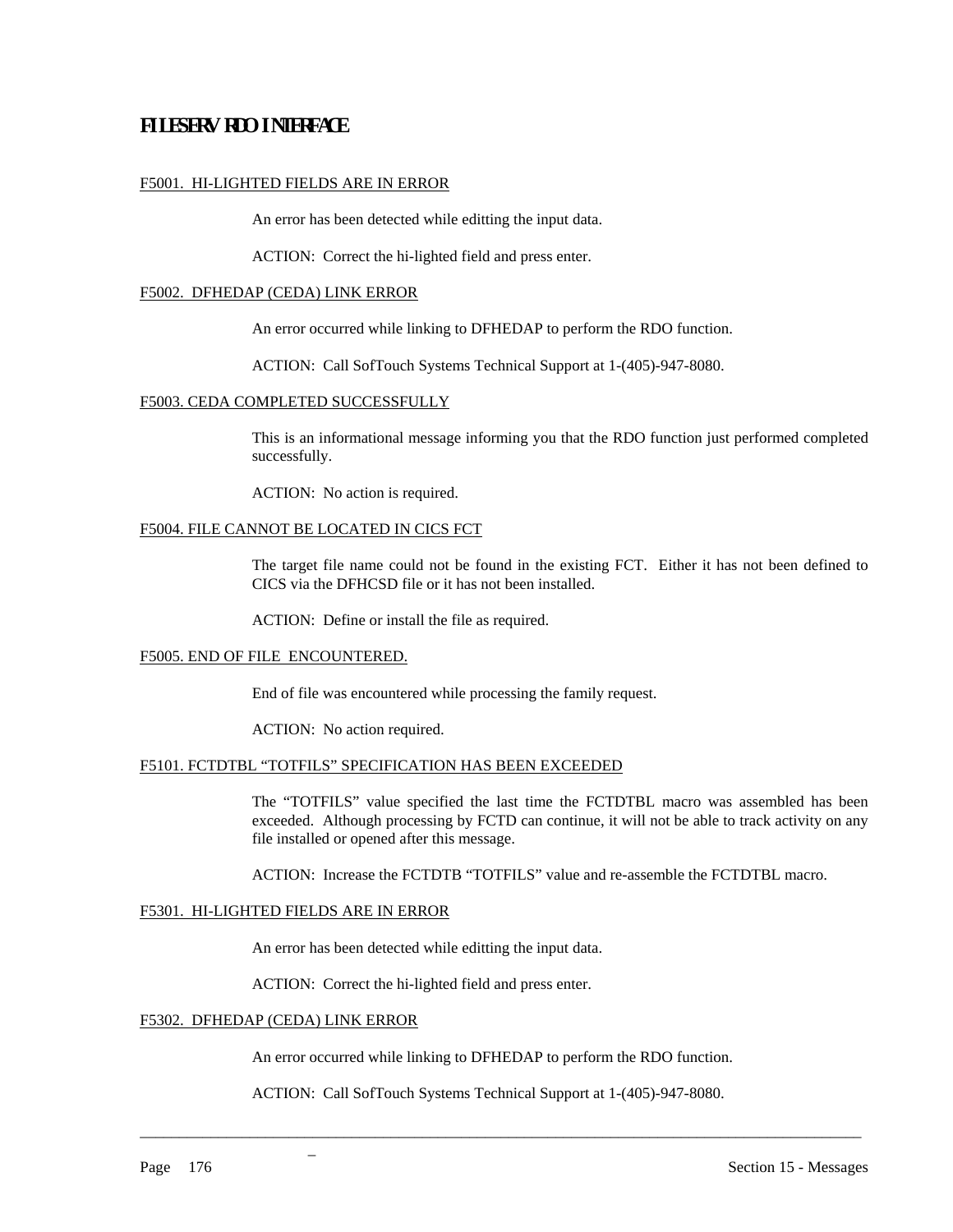# F5303. CEDA COMPLETED SUCCESSFULLY

This is an informational message informing you that the RDO function just performed completed successfully.

ACTION: No action required.

## F5304. FILE CANNOT BE LOCATED IN CICS FCT

The target file name could not be found in the existing FCT. Either it has not been defined to CICS via the DFHCSD file or it has not been installed.

ACTION: Define or install the file as required.

# F5305. END OF FILE ENCOUNTERED.

End of file was encountered while processing the family request.

ACTION: No action required.

# F5401. HI-LIGHTED FIELDS ARE IN ERROR

An error has been detected while editting the input data.

ACTION: Correct the hilighted field and press enter.

# F5403. FUNCTIONS COMPLETED SUCCESSFULLY

This is an informational message informing you that the function just performed completed successfully.

ACTION: No action required.

## F5404. FILE CANNOT BE LOCATED IN CICS FCT

The target file name could not be found in the existing FCT. Either it has not been defined to CICS via the DFHCSD file or it has not been installed.

ACTION: Define or install the file as required.

## F5405. END OF FILE ENCOUNTERED.

End of file was encountered while processing the family request.

\_\_\_\_\_\_\_\_\_\_\_\_\_\_\_\_\_\_\_\_\_\_\_\_\_\_\_\_\_\_\_\_\_\_\_\_\_\_\_\_\_\_\_\_\_\_\_\_\_\_\_\_\_\_\_\_\_\_\_\_\_\_\_\_\_\_\_\_\_\_\_\_\_\_\_\_\_\_\_\_\_\_\_\_\_\_\_\_\_\_\_\_

ACTION: No action required.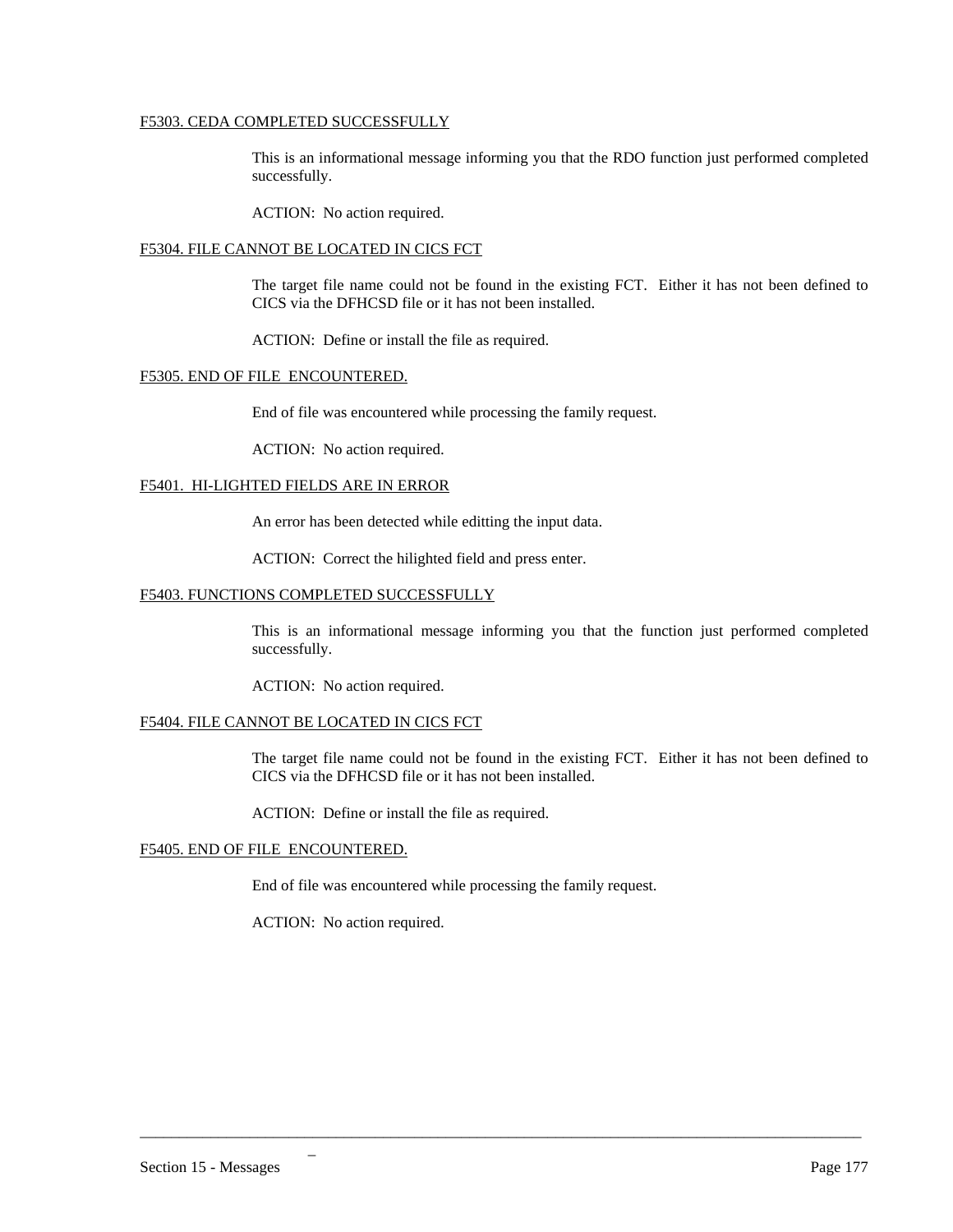# **FILESERV INITIALIZATION STAGE**

# F6001. DFHEDAP (CEDA) LINK ERROR

An error occurred while linking to DFHEDAP to perform the RDO function.

ACTION: Call SofTouch Systems Technical Support at 1-(405)-947-8080.

# F6002. CEDA COMPLETED SUCCESSFULLY

This is an informational message informing you that the RDO function just performed completed successfully.

ACTION: No action required.

# F6003. FILE CANNOT BE LOCATED IN CICS FCT

The target file name could not be found in the existing FCT. Either it has not been defined to CICS via the DFHCSD file or it has not been installed.

ACTION: Define or install the file as required.

# F6004. PROCESSING GROUP (XXXXXXXX)

This is an informational message informing you of the current DFHCSD group being processed by the FCTD initialization stage.

ACTION: No action required.

## F6005. FILESERV FILE TABLE PREPARATION COMPLETE

This is an informational message informing you that the FILESERV file table has been sucessfully built.

ACTION: No action required.

 $\overline{a}$ 

# F6006. "TOTFILS" ALLOCATION IN FCTDTBL IS TOO SMALL

This is an informational message informing you that the FILESERV file table has been sucessfully built, but certain files are inaccessible to FILESERV. The files exist in the DFHCSD file, but the total number of files in the DFHCSD file exceeds the number of files allocated to FILESERV.

ACTION: Increase the number of "TOTFILS" using the FCTDTBL macro, then deactivate FILESERV using the UNHOOK command as described in *Section 14 - Special Purpose Commands*. FILESERV may then be reactivated by issuing any valid FILESERV command.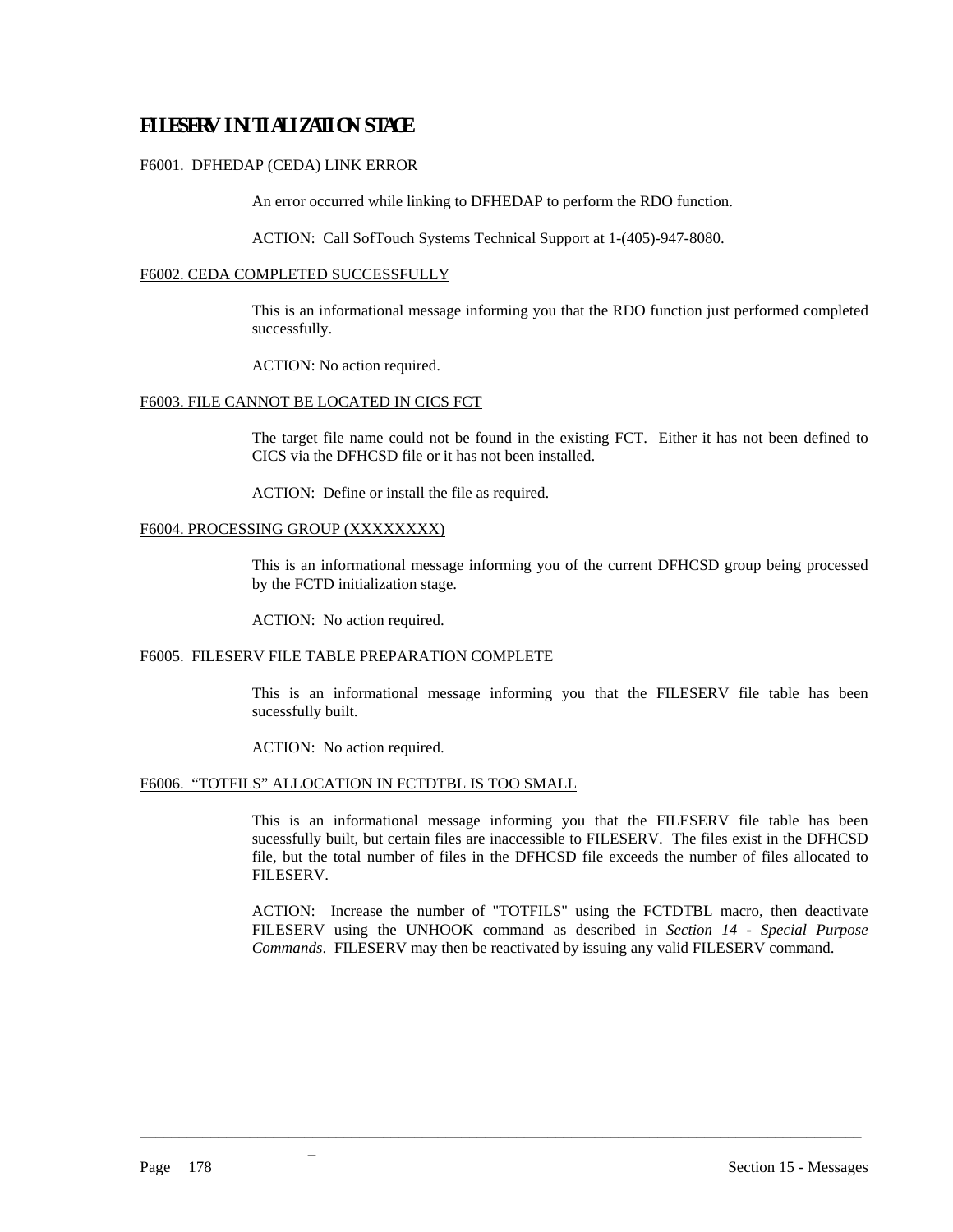# **LOCATE FUNCTION MESSAGES (' L' PREFIX)**

# L1000. END OF FILE HAS BEEN REACHED

The end of the input file has been reached during the record selection operation. The LOCATE function is terminated.

ACTION: Proceed with any terminal activity. If you re-enter the 'L' command at this point, the LOCATE specifications from the previous operation will be filled-in on the specifications screens.

## L1001. PRESS ENTER TO CONTINUE LOCATE, PF3 TO END LOCATE

For output disposition 1, DISPLAY THE RECORD AND OPTIONALLY CONTINUE THE SEARCH, this message indicates that a qualifying record has been found. The record is displayed, with the qualifying data highlighted.

ACTION: Press ENTER to continue the record selection operation with the next sequential record, or press PF3 to terminate the LOCATE operation. You may also perform any valid FSRV command at this time, then change the command back to 'L' and press ENTER to continue the LOCATE operation.

# L1002. PRESS ENTER TO ADD THIS RECORD, PF3 TO BYPASS

For one of the output dispositions involving optional record addition, this message indicates that a qualifying record has been found. The record is displayed, with the qualifying data highlighted.

ACTION: Press ENTER to add this record to the output file and continue the record selection operation with the next sequential record, or press PF3 to skip this record and continue. You may also perform any valid FSRV command at this time, then change the command back to 'L' and press ENTER to continue the LOCATE operation. If you wish to terminate the LOCATE operation, press CLEAR.

## L1003. PRESS ENTER TO REWRITE THIS RECORD, PF3 TO BYPASS

For the output dispositions involving optional record modification and rewrite, this message indicates that a qualifying record has been found. The record is displayed, with the qualifying data highlighted and the modifications in place.

ACTION: Press ENTER to rewrite this record in the input file and continue the record selection operation with the next sequential record, or press PF3 to skip this record and continue. You may also perform any valid FSRV command at this time, then change the command back to 'L' and press ENTER to continue the LOCATE operation. If you wish to terminate the LOCATE operation, press CLEAR.

## L1004. PRESS ENTER TO DELETE THIS RECORD, PF3 TO BYPASS

 $\overline{a}$ 

For the output disposition involving optional record deletion, this message indicates that a qualifying record has been found. The record is displayed, with the qualifying data highlighted and the modifications in place.

ACTION: Press ENTER to rewrite this record from the input file and continue the record selection operation with the next sequential record, or press PF3 to skip this record and continue. You may also perform any valid FSRV command at this time, then change the command back to 'L' and press ENTER to continue the LOCATE operation. If you wish to terminate the LOCATE operation, press CLEAR.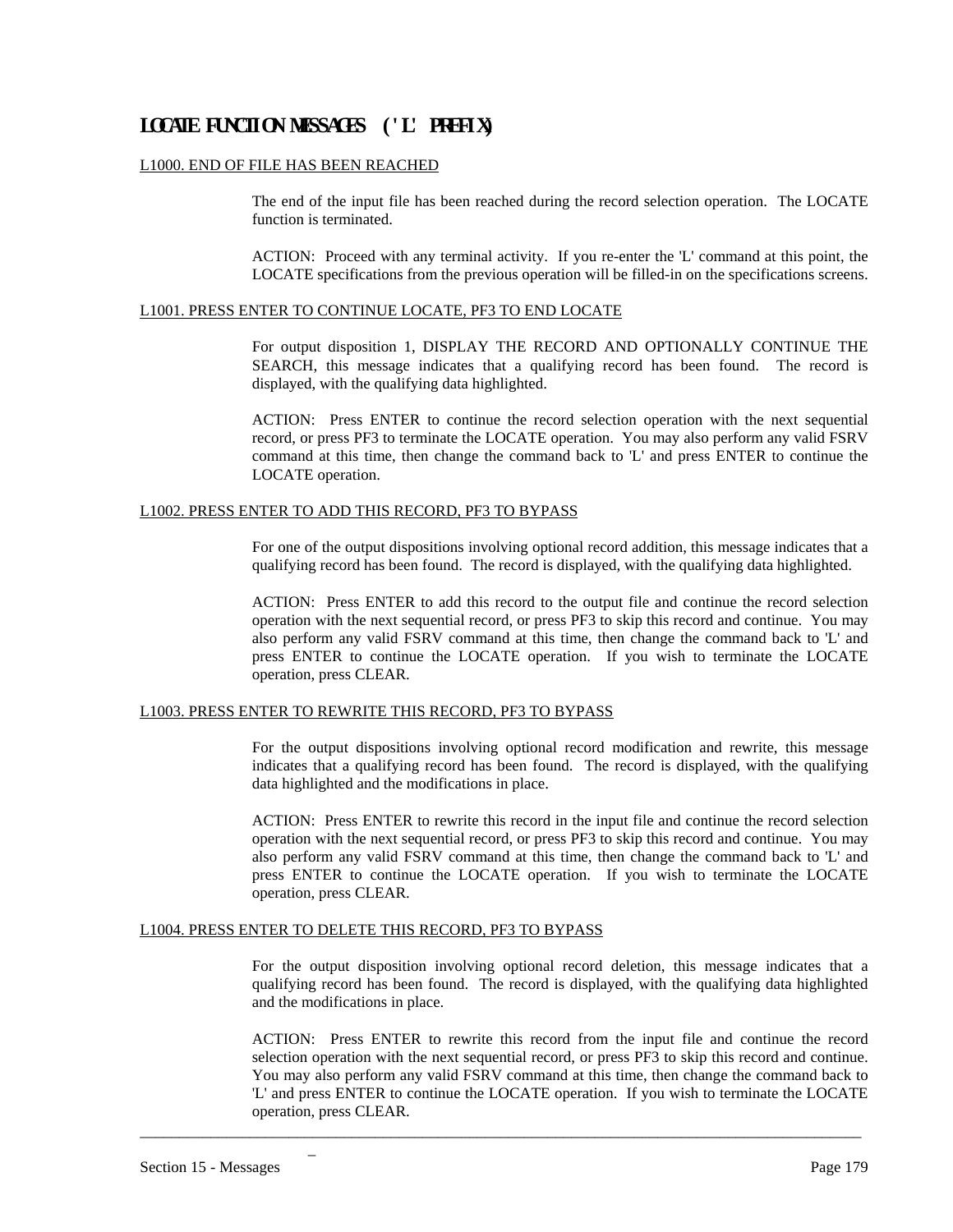# L1005. DUPLICATE FOUND, ENTER TO REPLACE, PF3 TO BYPASS

For one of the output dispositions involving record addition, this message indicates that a duplicate record has been found in the output file. The record from the output file is displayed. Note that you can avoid this message by selecting BYPASS or REPLACE as the DUPLICATE RECORD OPTION in the OUTPUT DISPOSITION INSTRUCTIONS screen.

ACTION: Press ENTER to replace this record with the input record and continue the record selection operation with the next sequential record, or press PF3 to skip this record and continue. You may also perform any valid FSRV command at this time, then change the command back to 'L' and press ENTER to continue the LOCATE operation. If you wish to terminate the LOCATE operation, press CLEAR.

# L1006. xxxx RECORDS REACHED WITH NO QUALIFIERS, ENTER TO CONTINUE, PF3 TO END

This message indicates that the number of consecutive records to read without pausing when no records match the input query has been reached. The xxxx in the message is the number of consecutive records which did not match the query. The current record is displayed.

ACTION: Press ENTER to continue the record selection operation with the next sequential record, or press PF3 to terminate the LOCATE operation. You may also perform any valid FSRV command at this time, then change the command back to 'L' and press ENTER to continue the LOCATE operation.

# L1007. LOCATE FUNCTION TERMINATED

This message displays then you press PF3 or enter 'R' at any Locate message where PF3 is an option to terminate the Locate operation.

ACTION: Proceed with any terminal activity. If you re-enter the 'L' command at this point, the LOCATE specifications from the previous operation will be filled-in on the specifications screens.

## L1008. NON-NUMERIC DATA AT POSITION xxxx, LENGTH yy, ENTER= CONTINUE, PF3=END

This message indicates that a numeric value was entered for the COMPARISON DATA on the Input Selection Specifications screen and during the record selection operation, a record was found which contained invalid numeric data at the specified position. The record in question is displayed. The xxxx in the message indicates the record position and yy indicates the length. CICS-FILESERV considers this record a non-qualifying record for the selection.

ACTION: Press ENTER to continue the record selection operation with the next sequential record, or press PF3 to terminate the LOCATE operation. You may also perform any valid FSRV command at this time, then change the command back to 'L' and press ENTER to continue the LOCATE operation. If you correct the invalid data with a CHANGE command at this point and want the record to be re-evaluated for selection, you must back up one record in the file using the 'B' command (or PF2), then change the command to 'L' and press ENTER.

# L1009. xxxx RECORDS SELECTED, PRINT STARTED

 $\overline{a}$ 

When using the record print option of the Output Dispositions, this message indicates that a qualifying record was found and a task has been started to print it on the on-line printer. The xxxx in the message is a running count of the number of records sent to the printer.

ACTION: No action is possible. The terminal is not available for input and will not be until end of file or a Locate pause occurs.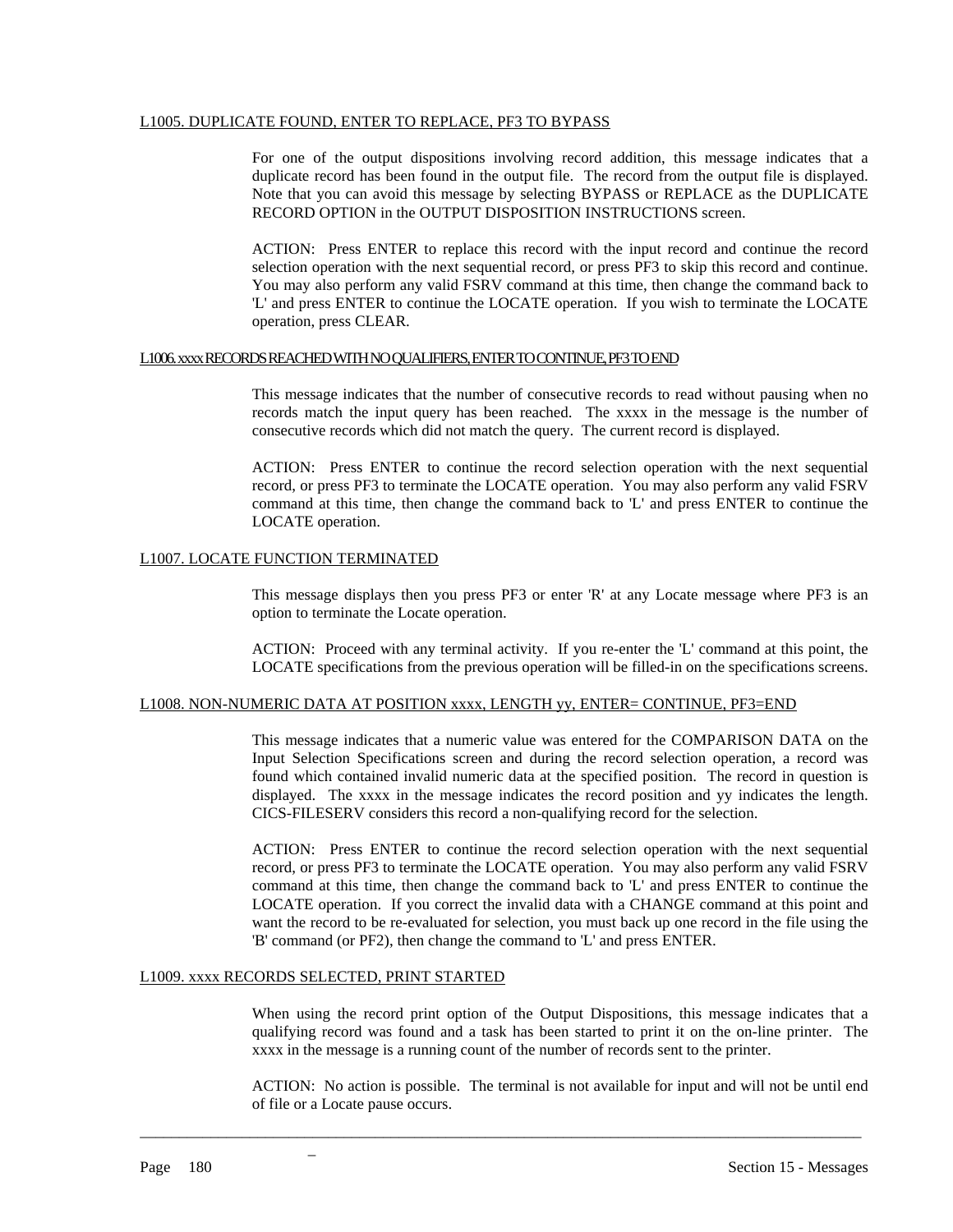# L1010. UNABLE TO START PRINT TASK, CODE =xx

When using the record print option of the Output Dispositions, this message indicates that an error occurred while attempting to start a task to print a record on the on-line printer. The xx in the message is the CICS return code for DFHIC commands.

ACTION: Look up the DFHIC code in the MACRO-LEVEL APPLICATION PROGRAMMERS REFERENCE MANUAL under INTERVAL CONTROL RESPONSE CODES. If the reason is not obvious, call SofTouch Systems Technical Support at 1-(405)-947-8080.

# L1011. ERROR HAS OCCURRED USING TEMP-STORAGE, CODE=xx

An error return code has been returned by CICS in response to a Temporary Storage GET or PUT command by FILESERV. This could be caused by using Auxiliary Temporary Storage with an insufficient record size or control interval size defined for the Auxiliary file. The return code can be found in the Macro Level CICS Application Programmers Reference Manual under Temporary Storage Response Codes.

ACTION: Determine what the error code means, then if it is not clear what the problem is, call SofTouch Systems Technical Support at 1-(405)-947-8080.

\_\_\_\_\_\_\_\_\_\_\_\_\_\_\_\_\_\_\_\_\_\_\_\_\_\_\_\_\_\_\_\_\_\_\_\_\_\_\_\_\_\_\_\_\_\_\_\_\_\_\_\_\_\_\_\_\_\_\_\_\_\_\_\_\_\_\_\_\_\_\_\_\_\_\_\_\_\_\_\_\_\_\_\_\_\_\_\_\_\_\_\_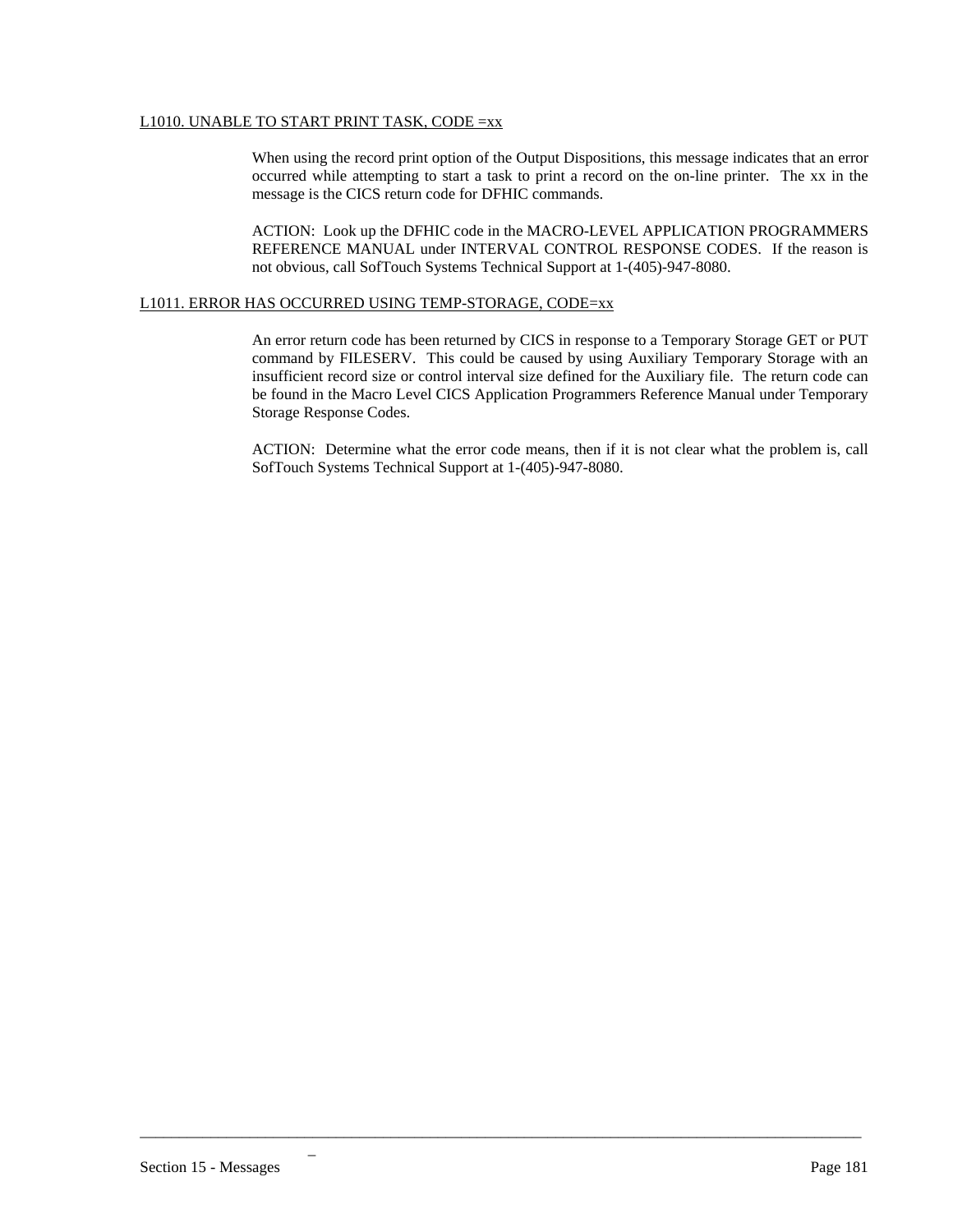# **FILE SERVICE UTILITY MESSAGES (' R' PREFIX)**

The following messages (those starting with 'R') pertain to the File Service Utility functions described in *Section 8 - THE FILE SERVICE FUNCTION OF CICS-FILESERV* of this guide. These messages are produced by program FSRV1000.

# R0001. KEY DATA AND PRESS ENTER TO ADD RECORD

This message is produced when an 'N' command has been issued to add a new record to the file.

ACTION: Key data in the character side, or issue the 'T'oggle command and key data in the hexadecimal side, then press ENTER to add the record to the file.

## R0002. TO MODIFY, MAKE CHANGES AND PRESS ENTER

This message is produced when a 'C' command has been issued to modify a file record.

ACTION: Make changes and press ENTER.

# R0003. PRESS ENTER TO DELETE THIS RECORD

This message is produced when a 'D' command has been issued to delete a record from a file.

ACTION: Press ENTER to delete the record, or change the command line.

## R0004. REQUESTED SCREEN RECORD xxxxxxxx NOT ON FILE

This message will display if there is a problem with the installation of CICS-FILESERV. One of the screen maps that FILESERV uses, identified by xxxxxxxx, could not be found in the Dataset Definition File.

ACTION: Re-check the installation for the following possibilities:

- 1) The Dataset Definition File was not defined correctly either in the IDCAMS definition or in the CICS FCT definition.
- 2) The IDCAMS REPRO step did not complete normally.

## R0005. DATA RECORD NOT FOUND - xxxxxxxx

The requested data record identified by the xxxxxxxx could not be found in the File.

ACTION: If the record key was mis-keyed, correct the command line and press ENTER. If it was keyed properly, ensure that the record has not been previously deleted.

# R0006. END OF FILE REACHED

This message occurs when moving forward or backward in the file and the end of the file is reached.

ACTION: Move forward or backward accordingly.

## R0007. REQUESTED MENU OPTION NOT DEFINED ON MENU

 $\overline{a}$ 

\_\_\_\_\_\_\_\_\_\_\_\_\_\_\_\_\_\_\_\_\_\_\_\_\_\_\_\_\_\_\_\_\_\_\_\_\_\_\_\_\_\_\_\_\_\_\_\_\_\_\_\_\_\_\_\_\_\_\_\_\_\_\_\_\_\_\_\_\_\_\_\_\_\_\_\_\_\_\_\_\_\_\_\_\_\_\_\_\_\_\_\_ This message occurs when requesting an option that is not valid for this menu.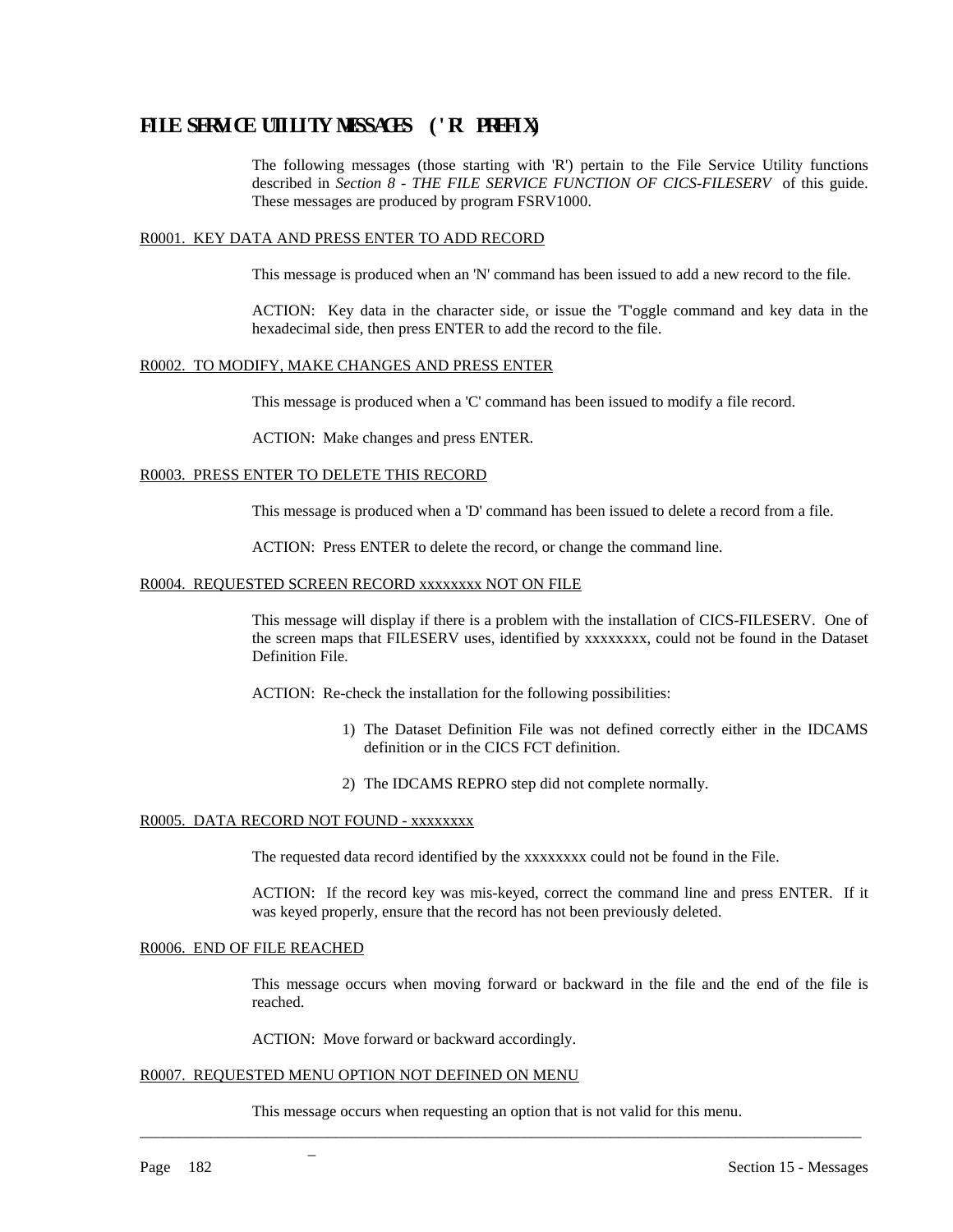#### ACTION: Review the options of the menu.

#### R0008. INVALID FUNCTION REQUEST

The command issued or the PF key pressed is not valid at this point in FILESERV operation.

ACTION: Review the available commands at whatever FILESERV screen is currently displayed and enter a valid command.

#### R0009. RECORD SUCCESSFULLY DELETED

This message occurs in response to a delete request, to inform that no errors were encountered.

ACTION: No action is required.

#### R0010. DUPLICATE DATA RECORD ON FILE

While attempting to add a data record, it could not be added because this would have created a record key that duplicated an already existing key.

ACTION: For the record to be added, it must posses a key that is distinctive. Change the key and press ENTER.

# R0011. UNSUPPORTED CICS FUNCTION FOR THIS FILE

This message indicates that one of the required service request parameters in the SERVREQ operand of the DFHFCT macro for the Dataset Definition File is not present. This is usually an installation problem.

ACTION: Review the CICS FCT definition for the Dataset Definition File, or display FCT\$FIL using CEMT to insure that all required service requests are present. The required options are UPD, ADD, BRO and DEL.

If the problem persists, call SofTouch Systems Technical Support at 1-(405)-947-8080.

#### R0012. I/O ERROR HAS OCCURRED

CICS has returned an I/O error return code in response to some kind of file request by FILESERV. This would usually indicate a damaged File, although it could also be caused by incorrectly defining the file either to VSAM or to CICS.

ACTION: Review the installation parameters for the file. If everything is correct, run an IDCAMS LISTCAT to see if VSAM is reporting an error. If nothing can be determined, attempt to REPRO the file to a tape or another disk area, then delete and redefine the file and reload it.

# R0013. DATA FILE IS FULL

No more space is available for record addition to this file.

\_\_\_\_\_\_\_\_\_\_\_\_\_\_\_\_\_\_\_\_\_\_\_\_\_\_\_\_\_\_\_\_\_\_\_\_\_\_\_\_\_\_\_\_\_\_\_\_\_\_\_\_\_\_\_\_\_\_\_\_\_\_\_\_\_\_\_\_\_\_\_\_\_\_\_\_\_\_\_\_\_\_\_\_\_\_\_\_\_\_\_\_

ACTION: Increase the size of the file.

# R0014. FILE IS CLOSED TO ONLINE USERS

 $\overline{a}$ 

The designated dataset is closed to CICS.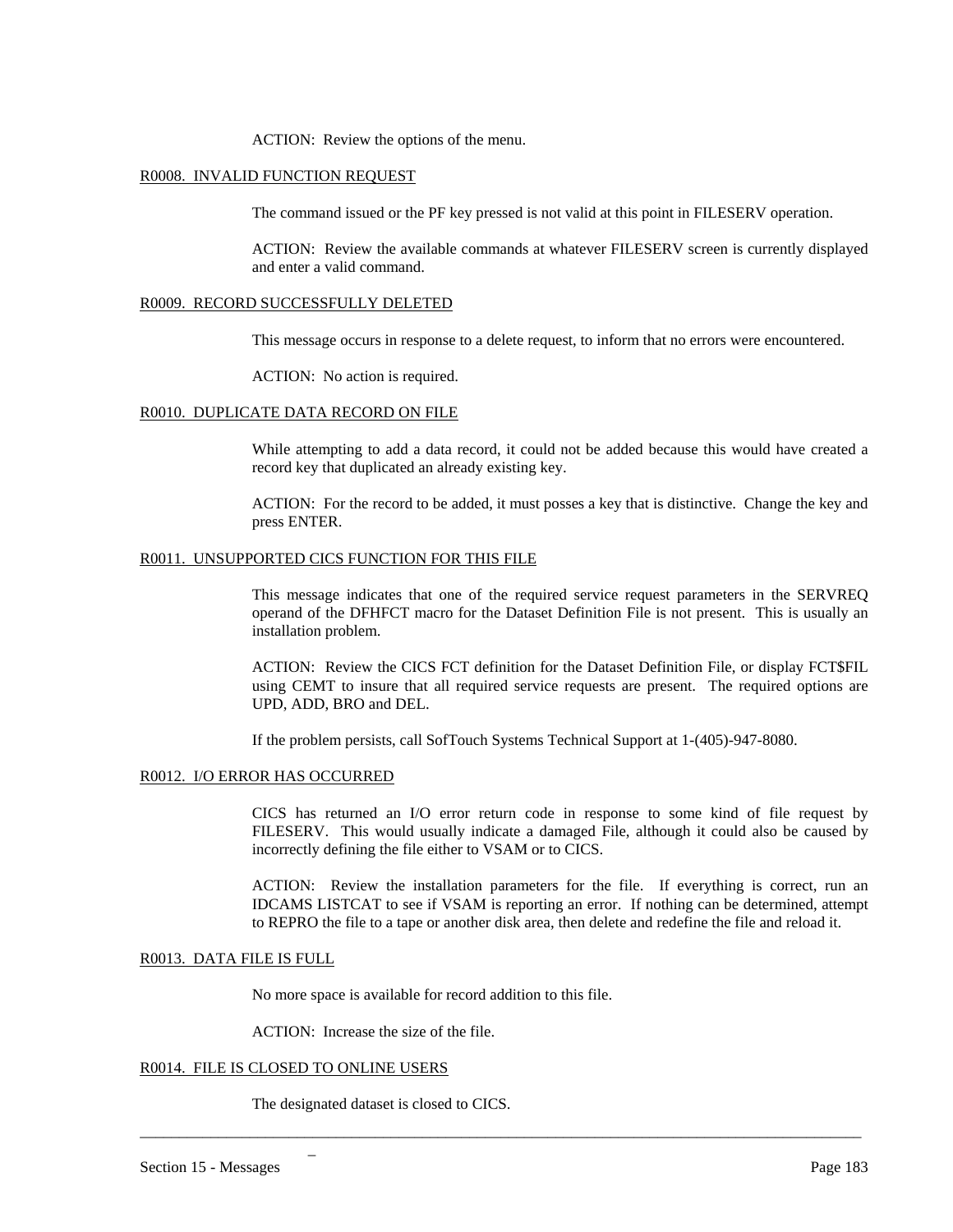ACTION: Determine why the file is closed or use CEMT or CSMT to open it.

\_\_\_\_\_\_\_\_\_\_\_\_\_\_\_\_\_\_\_\_\_\_\_\_\_\_\_\_\_\_\_\_\_\_\_\_\_\_\_\_\_\_\_\_\_\_\_\_\_\_\_\_\_\_\_\_\_\_\_\_\_\_\_\_\_\_\_\_\_\_\_\_\_\_\_\_\_\_\_\_\_\_\_\_\_\_\_\_\_\_\_\_

\_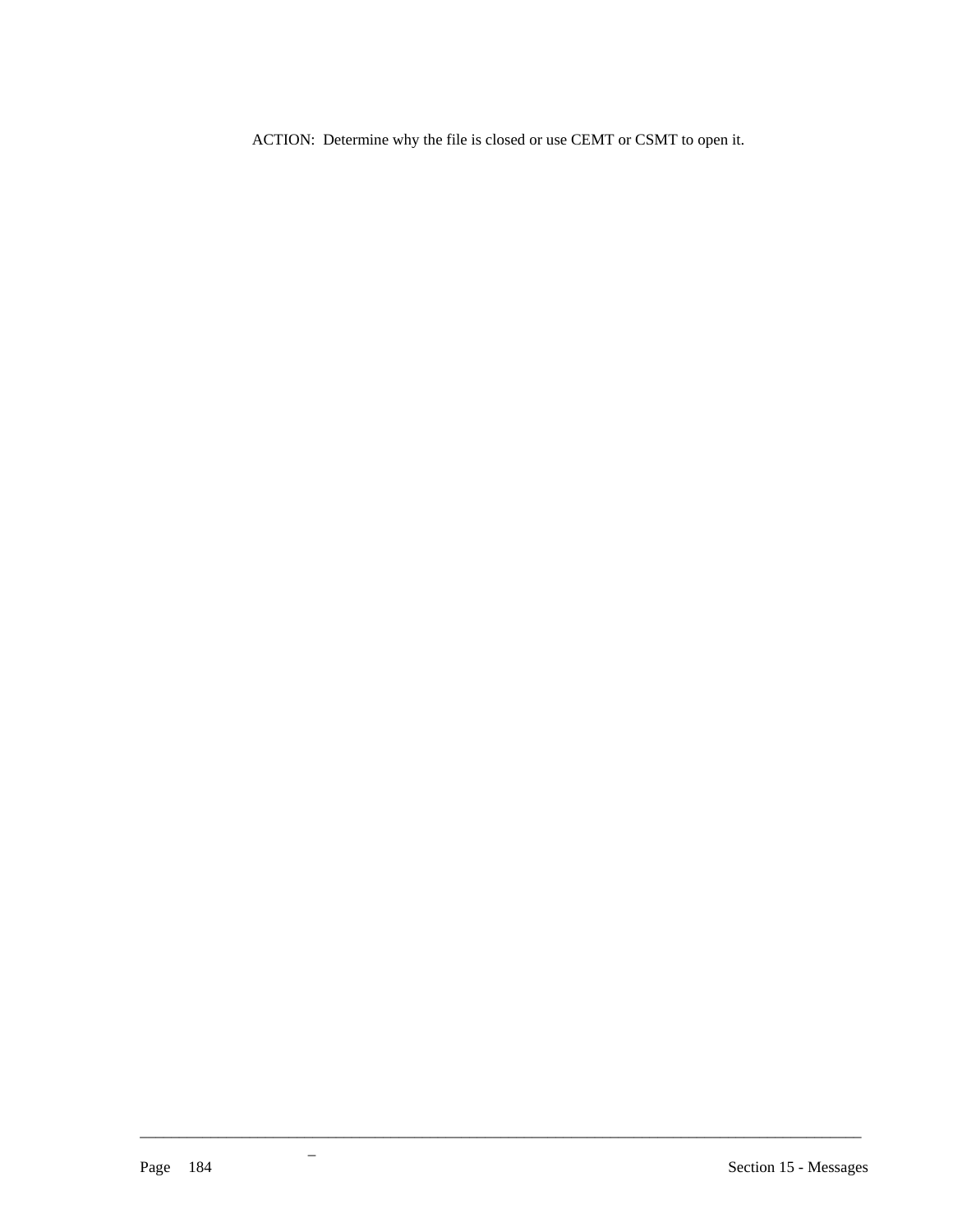#### R0015. FCT ENTRY NOT DEFINED FOR xxxxxxxx

This message indicates that the requested dataset is not known to CICS.

ACTION: Verify that the correct dataset name was used and if so, define the dataset to CICS with an FCTD NEW command.

#### R0016. RECORD ADDED SUCCESSFULLY

This message is issued in response to successfully completing an 'N' command to add a new record.

ACTION: No action is required.

#### R0017. UNKNOWN FILE RESPONSE, DEC. CODE=xxx

VSAM returned an unknown response.

ACTION: The decimal code can be found in the VSAM MESSAGES MANUAL for request macros.

#### R0018. VSAM ERROR, RC=rr, ERRCODE=X'cc'

A VSAM request error has occurred in the requested dataset. The VSAM return code is indicated by rr, and the error code is indicated in hex by cc.

ACTION: Look up the VSAM error code in the VSAM MESSAGES MANUAL. If the problem is not obvious, review the parameters for the file. If everything is correct, run an IDCAMS LISTCAT to see if VSAM is reporting an error. If nothing can be determined, attempt to REPRO the file to a tape or another disk area, then delete and redefine the file and reload it.

If the problem is persistent, call SofTouch Systems Technical Support at 1-(405)-947-8080.

## R0019. INVALID HEXADECIMAL DATA ENTERED

Data specified as hexadecimal (using X'...' delimiters), data was entered that was not valid hexadecimal data.

ACTION: Reenter the data using numbers 0-9 and letters A-F.

#### R0020. TEMPSTRNG ERROR, DEC RC=xxx

An error return code has been returned by CICS in response to a Temporary Storage GET or PUT command by FILESERV. This could be caused by using Auxiliary Temporary Storage with an insufficient record size or control interval size defined for the Auxiliary file. The return code can be found in the MACRO LEVEL CICS APPLICATION PROGRAMMERS REFERENCE MANUAL under TEMPORARY STORAGE RESPONSE CODES.

ACTION: Determine what the error code means, then if it is not clear what the problem is, call SofTouch Systems Technical Support at 1-(405)-947-8080.

#### R0021. ENTER DESIRED FILE NAME

 $\overline{a}$ 

An FSRV command has been entered but the dataset name was omitted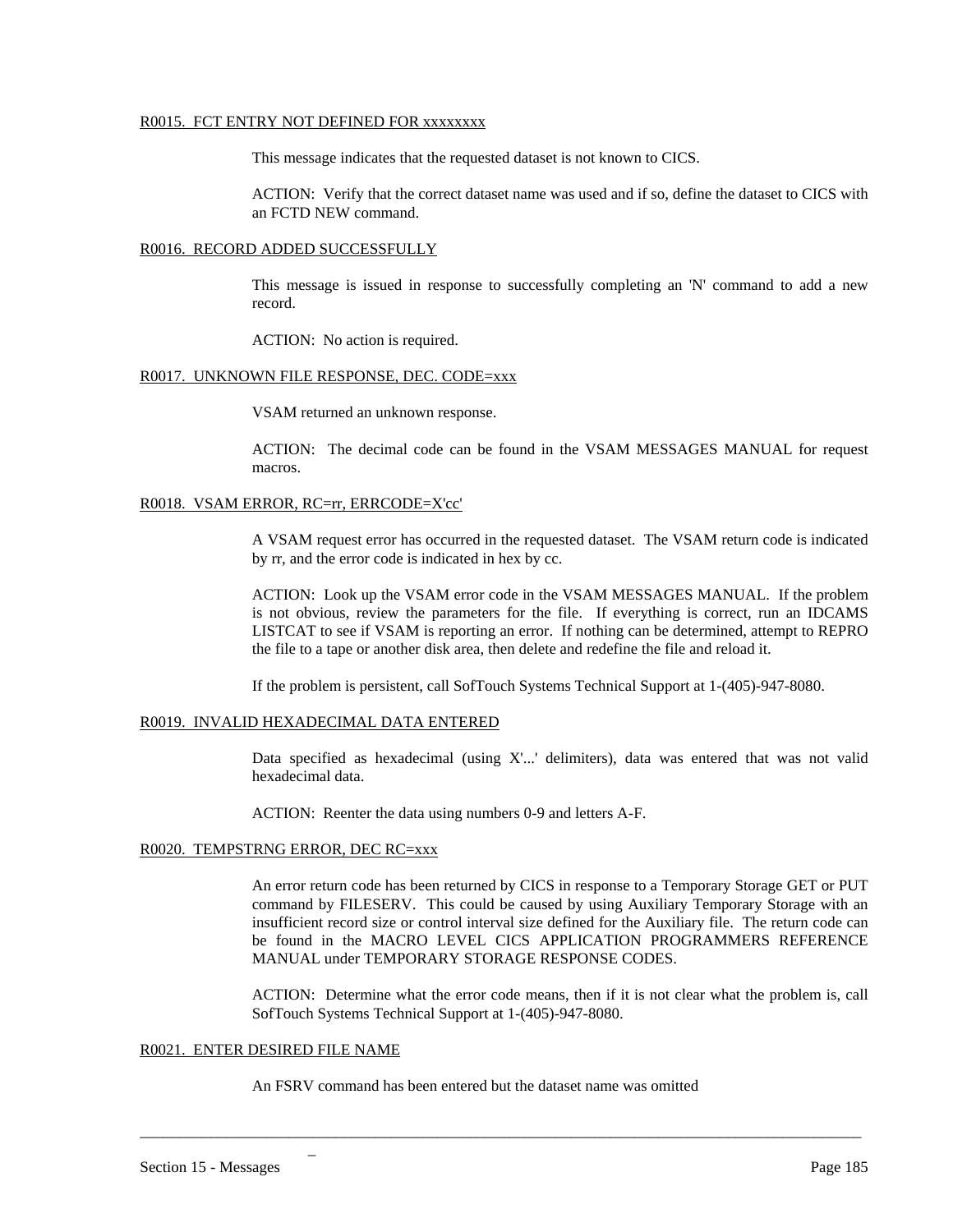# ACTION: Enter the dataset name.

# R0028. ENTER BLOCK AND RELATIVE RECORD R0028. ENTER RBA IN HEX , I.E. X'0050' R0028. ENTER RECORD KEY R0028. ENTER RELATIVE RECORD NUMBER

An FSRV command and dataset name have been entered but the record key was omitted. Depending on the type of file involved, you must enter a record key, a record number a relative byte address, or a combination block and relative record number.

ACTION: Enter the desired record key data. Refer to the subject entitled *GENERAL OPERATION* in *Section 8 - THE FILE SERVICE FUNCTIONS OF CICS-FILESERV*.

# R0029. ENTER SCAN DATA (X'...' IF ENTERED IN HEX)

This message is issued in response to a 'S' command.

ACTION: Enter the data that FILESERV is to search for in this record.

# R0030. SCAN DATA NOT FOUND IN THIS RECORD

The data that FILESERV searched for was not contained in this record as it was keyed.

ACTION: No action is required.

## R0031. INVALID LENGTH VALUE SPECIFIED

The entered length value is invalid.

ACTION: Re-enter a valid length.

## R0032. SECURITY VIOLATION, TRANSACTION TERMINATED

The operator does not have the necessary security clearance to perform the requested command on the designated dataset. This may be due to one of the following types of security checks:

- 1) The operator security key in the CICS Sign-on Table does not match the security key specification in the Security Control Record for this dataset label.
- 2) The requested password is not valid for the dataset label.
- 3) The user-written Security Exit has returned a "not-authorized" code for the designated dataset label.

ACTION: If you should have access to this dataset, consult your System Programmer or review *Section 10 - THE SECURITY CONTROL SYSTEM*.

# R0033. INVALID SPECIFICATION FOR BDAM, RRDS, OR ESDS FILE

The specification is not valid for the specified type of file.

\_\_\_\_\_\_\_\_\_\_\_\_\_\_\_\_\_\_\_\_\_\_\_\_\_\_\_\_\_\_\_\_\_\_\_\_\_\_\_\_\_\_\_\_\_\_\_\_\_\_\_\_\_\_\_\_\_\_\_\_\_\_\_\_\_\_\_\_\_\_\_\_\_\_\_\_\_\_\_\_\_\_\_\_\_\_\_\_\_\_\_\_

ACTION: No action is required.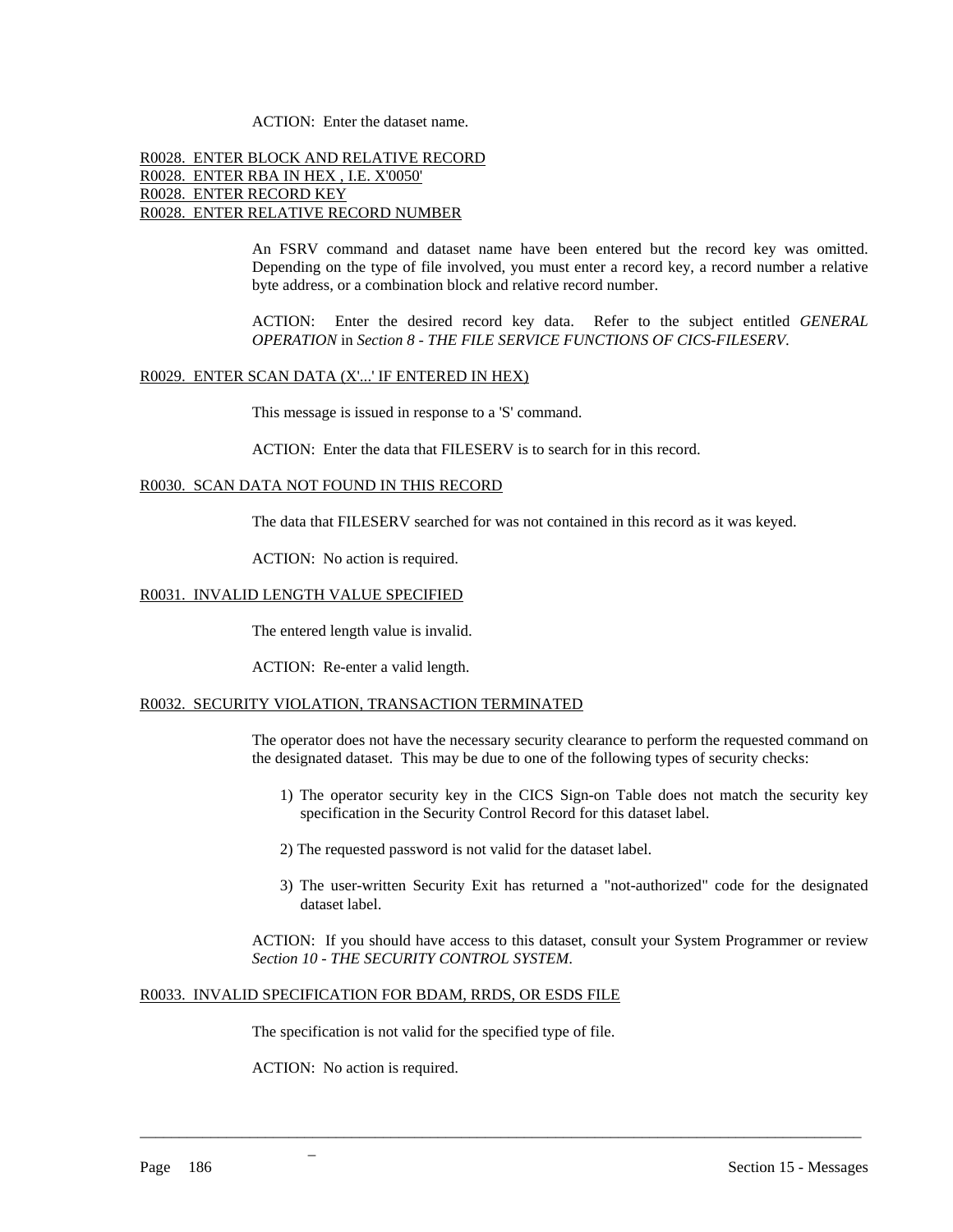# R0034. UNSUPPORTED DISK DEVICE TYPE

The disk device containing the requested file is not supported by FILESERV.

\_\_\_\_\_\_\_\_\_\_\_\_\_\_\_\_\_\_\_\_\_\_\_\_\_\_\_\_\_\_\_\_\_\_\_\_\_\_\_\_\_\_\_\_\_\_\_\_\_\_\_\_\_\_\_\_\_\_\_\_\_\_\_\_\_\_\_\_\_\_\_\_\_\_\_\_\_\_\_\_\_\_\_\_\_\_\_\_\_\_\_\_

ACTION: The file should be moved to a disk device that is supported.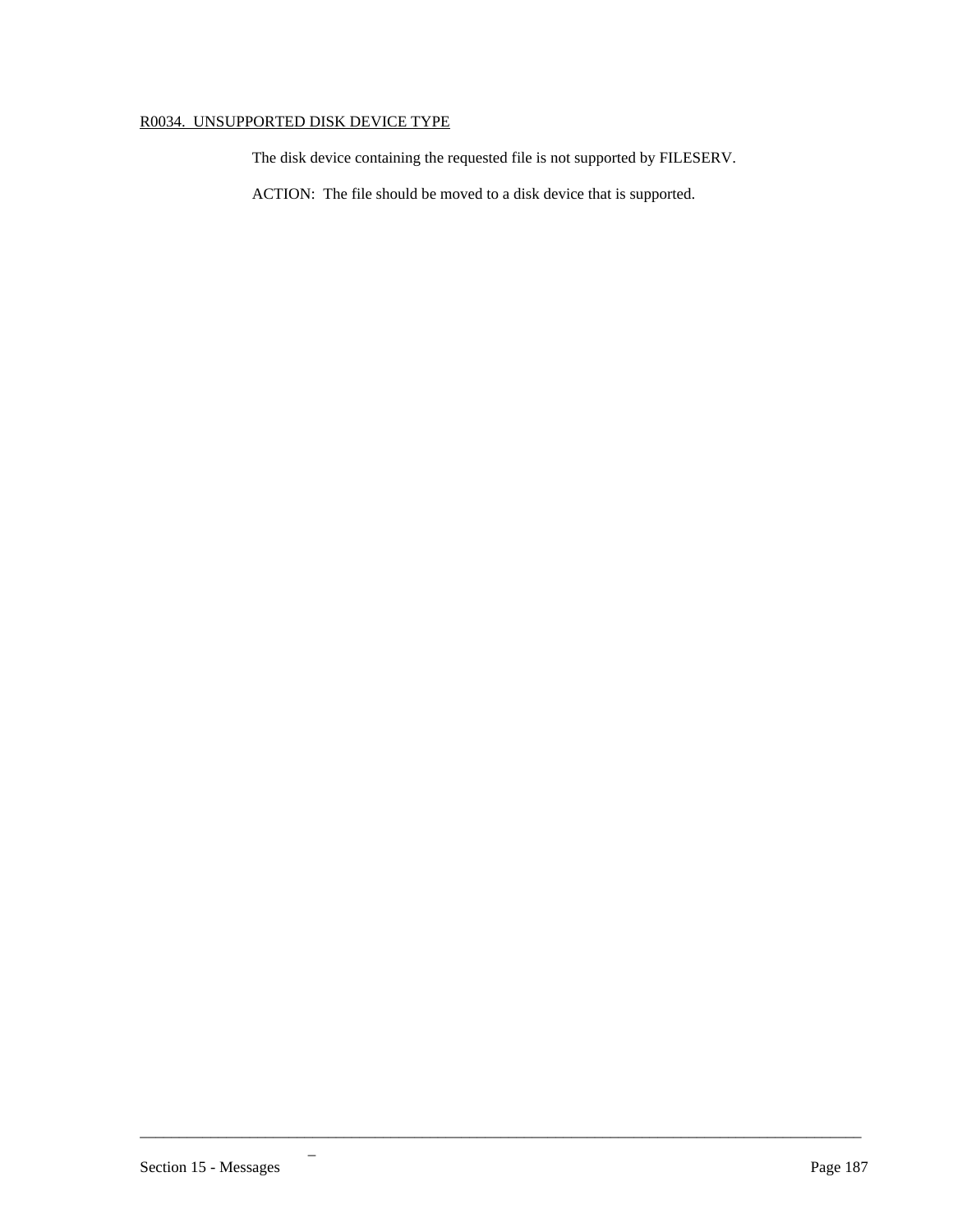# R0035. SUPPLY LOCATE SPECIFICATIONS AND PRESS ENTER

This message is displayed in response to an 'L' command.

ACTION: Key all required fields and press ENTER.

# R0036. PURGE LOCATE SPECIFICATIONS ? (Y/N)

This message occurs when exiting FILESERV while locate specifications are active.

ACTION: If you intend to use the current locate specifications upon returning to FILESERV, change the field to 'N' and press ENTER. Otherwise simply press ENTER to delete the specification.

# R0037. ENTER ON-LINE PRINTER ID

This message is displayed in response to the 'Q' command.

ACTION: Enter the ID of the terminal printer as it is known to CICS.

# R0039. RECORD PRINT SUCCESSFULLY STARTED

This message is merely to confirm that the record(s) have been sent to the printer.

ACTION: No action is required.

# R0040. INVALID TERMINAL ID REQUESTED

An invalid terminal ID was entered.

ACTION: Enter a terminal ID as it is known to CICS.

## R0044. \*\*\* WARNING \*\*\* CICS-FILESERV WILL EXPIRE IN xx DAYS

This message indicates that the end of the trial period for CICS-FILESERV is approaching. This message will start appearing within seven days of the expiration date.

ACTION: No action is required at this time; the product is still operational. If it is allowed to expire, however, it can no longer be used. Notify your sales representative at SofTouch Systems.

## R0045. YOU MUST BE IN NEW OR CHANGE MODE TO USE THIS COMMAND

The entered command is only valid when in data entry mode.

ACTION: No action is required.

# R0046. UPPER CASE TRANSLATION IS [ON | OFF]

In response to the X command, this message verifies the translation setting in the TCT.

\_\_\_\_\_\_\_\_\_\_\_\_\_\_\_\_\_\_\_\_\_\_\_\_\_\_\_\_\_\_\_\_\_\_\_\_\_\_\_\_\_\_\_\_\_\_\_\_\_\_\_\_\_\_\_\_\_\_\_\_\_\_\_\_\_\_\_\_\_\_\_\_\_\_\_\_\_\_\_\_\_\_\_\_\_\_\_\_\_\_\_\_

ACTION: No action is required.

# R0047. RESET UPPER CASE TRANSLATE ? (Y/N)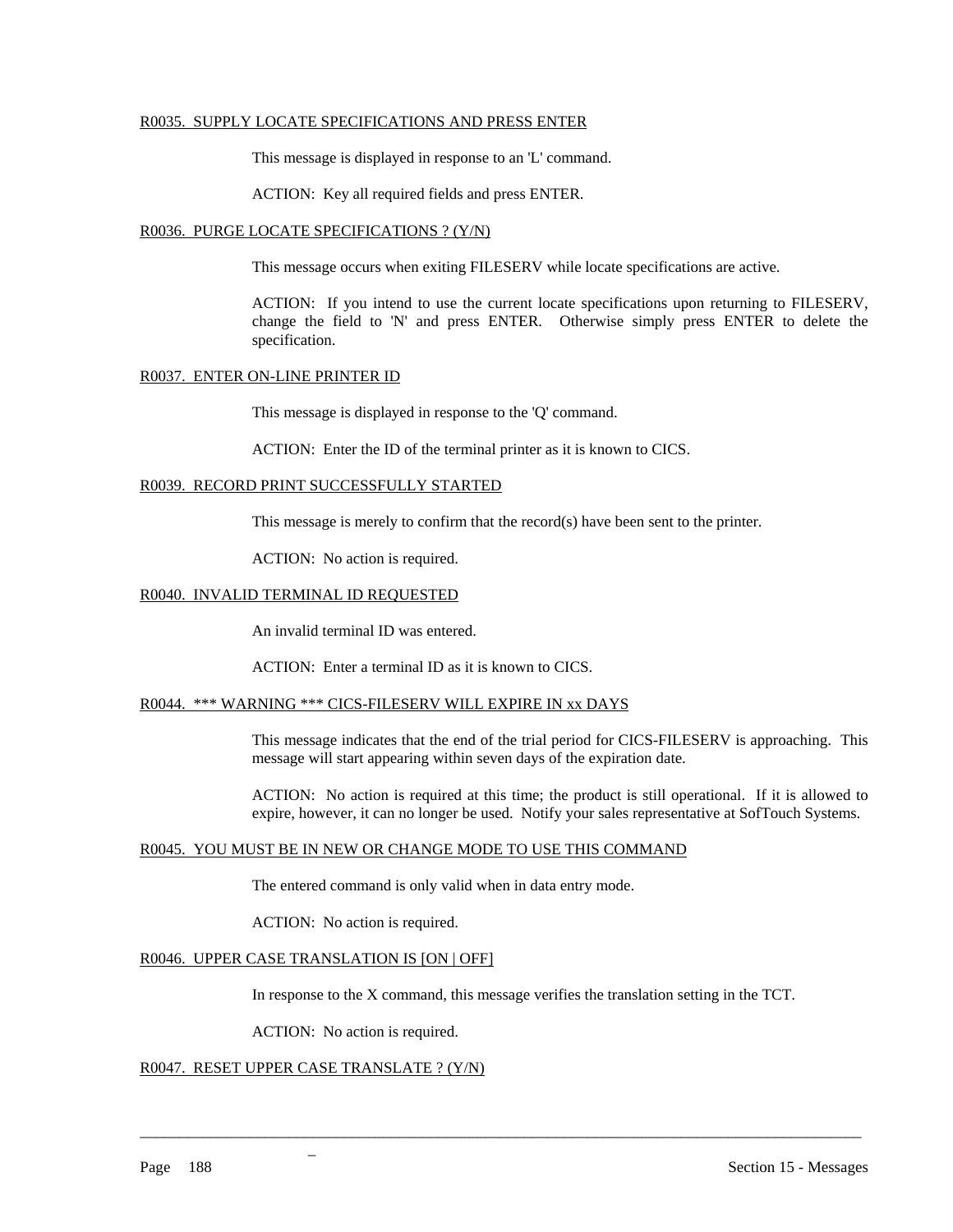During the operation of FILESERV, UPPER CASE TRANSLATE for this terminal was turned off, and upon exiting, FILESERV is asking if you wish to turn it back on.

ACTION: If for some reason you want to leave UPPER CASE TRANSLATE off, change the field to 'N' and press ENTER, otherwise simply press ENTER.

## R0048. KEYLEN GT 64 BYTES NOT SUPPORTED

Files with key lengths of greater than 64 bytes are not supported by FILESERV.

ACTION: No action is required.

#### R0049. INVALID BLOCK/RECNO SPECIFIED

The entered block or record number is not valid.

ACTION: Re-enter a valid specification.

# R0061. PGM FCTD1010 NOT FOUND OR DISABLED

The FCTD1010 program is either disabled or is not present in the PPT.

ACTION: Enable or install the program properly.

# R0062. TRANID FCTD NOT FOUND

The transaction ID 'FCTD' could not be located in the PCT.

ACTION: Ensure that the transaction ID is available in the PCT and that t is enabled.

# R0063. FUNCTION NOT ALLOWED FOR REMOTE DATASET

The attempted function is not valid for a dataset that is defined as remote.

ACTION: To perform the function, enter the command from a partition or region in which the desired dataset resides locally.

## R0064. STSHELP MODULE NOT AVAILABLE FOR HELP DISPLAY

HELP has been requested; however FILESERV cannot access the STSHELP program.

\_\_\_\_\_\_\_\_\_\_\_\_\_\_\_\_\_\_\_\_\_\_\_\_\_\_\_\_\_\_\_\_\_\_\_\_\_\_\_\_\_\_\_\_\_\_\_\_\_\_\_\_\_\_\_\_\_\_\_\_\_\_\_\_\_\_\_\_\_\_\_\_\_\_\_\_\_\_\_\_\_\_\_\_\_\_\_\_\_\_\_\_

ACTION: Ensure that STSHELP is enabled and available to CICS.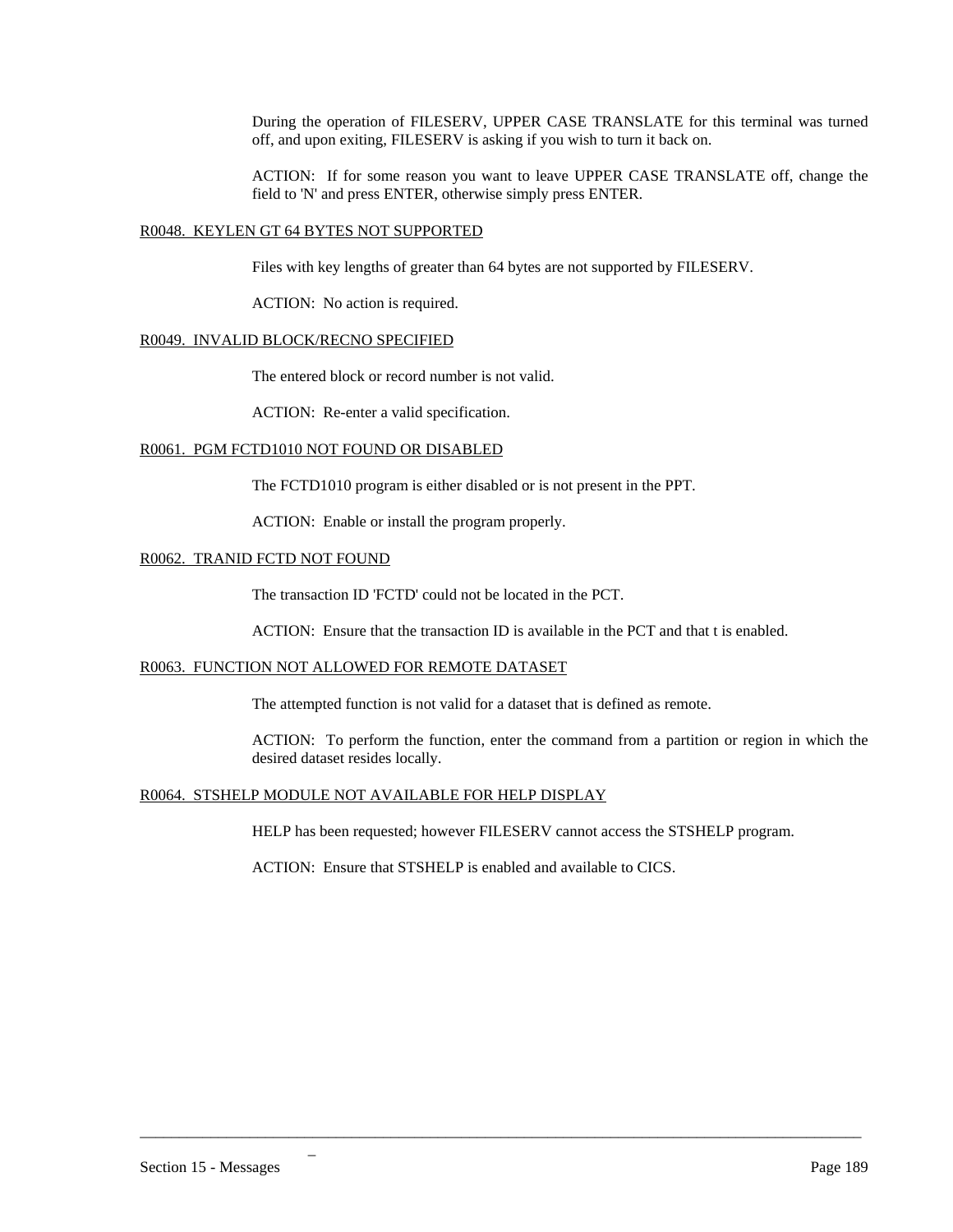# **SECURITY MAINTENANCE MESSAGES (' S' PREFIX)**

The following messages (those starting with 'S') pertain to the Security Control maintenance functions described in *Section 10 - SECURITY CONTROL SYSTEM* of this guide. These messages are produced by program FCTD1000.

# S1801. KEY DATA FIELDS AND PRESS ENTER

In the New Security Record function, the screen is ready to receive the record data.

ACTION: Enter the desired data in hex or character mode and press ENTER to add the security control record.

# S1803. "ENTER" TO DELETE RECORD OR "PF3" TO IGNORE

Security Control Record deletion has been requested and the requested record is displayed prior to deleting it.

ACTION: If deletion is not desired, press PF3. Otherwise, press ENTER to delete the record.

## S1805. SECURITY CONTROL RECORD NOT FOUND - xxxxxxx

The requested security control record indicated by the record key replacing xxxxxxx in the message is not present in the data file.

ACTION: Change the record key or dataset name and try the command again.

## S1806. END OF FILE REACHED

During forward or backward browse mode, the end (forward) or beginning (backward) of the file has been reached.

ACTION: No action is required. Issue any FILESERV command.

## S1807. CURSOR NOT POSITIONED ON VALID DSNAME ENTRY

A delete request has been issued, however it could not be completed because the security control record to be deleted was not specified by tabbing the cursor to that entry before issuing the command.

ACTION: Point to the security control record with the cursor and re-issue the delete request.

## S1808. INVALID FUNCTION. PLEASE RE-ENTER

 $\overline{a}$ 

An invalid function has been entered.

ACTION: Re-enter the correct function.

## S1809. SECURITY CONTROL RECORD SUCCESSFULLY DELETED

The security record at the cursor was successfully deleted.

\_\_\_\_\_\_\_\_\_\_\_\_\_\_\_\_\_\_\_\_\_\_\_\_\_\_\_\_\_\_\_\_\_\_\_\_\_\_\_\_\_\_\_\_\_\_\_\_\_\_\_\_\_\_\_\_\_\_\_\_\_\_\_\_\_\_\_\_\_\_\_\_\_\_\_\_\_\_\_\_\_\_\_\_\_\_\_\_\_\_\_\_

ACTION: No action is required.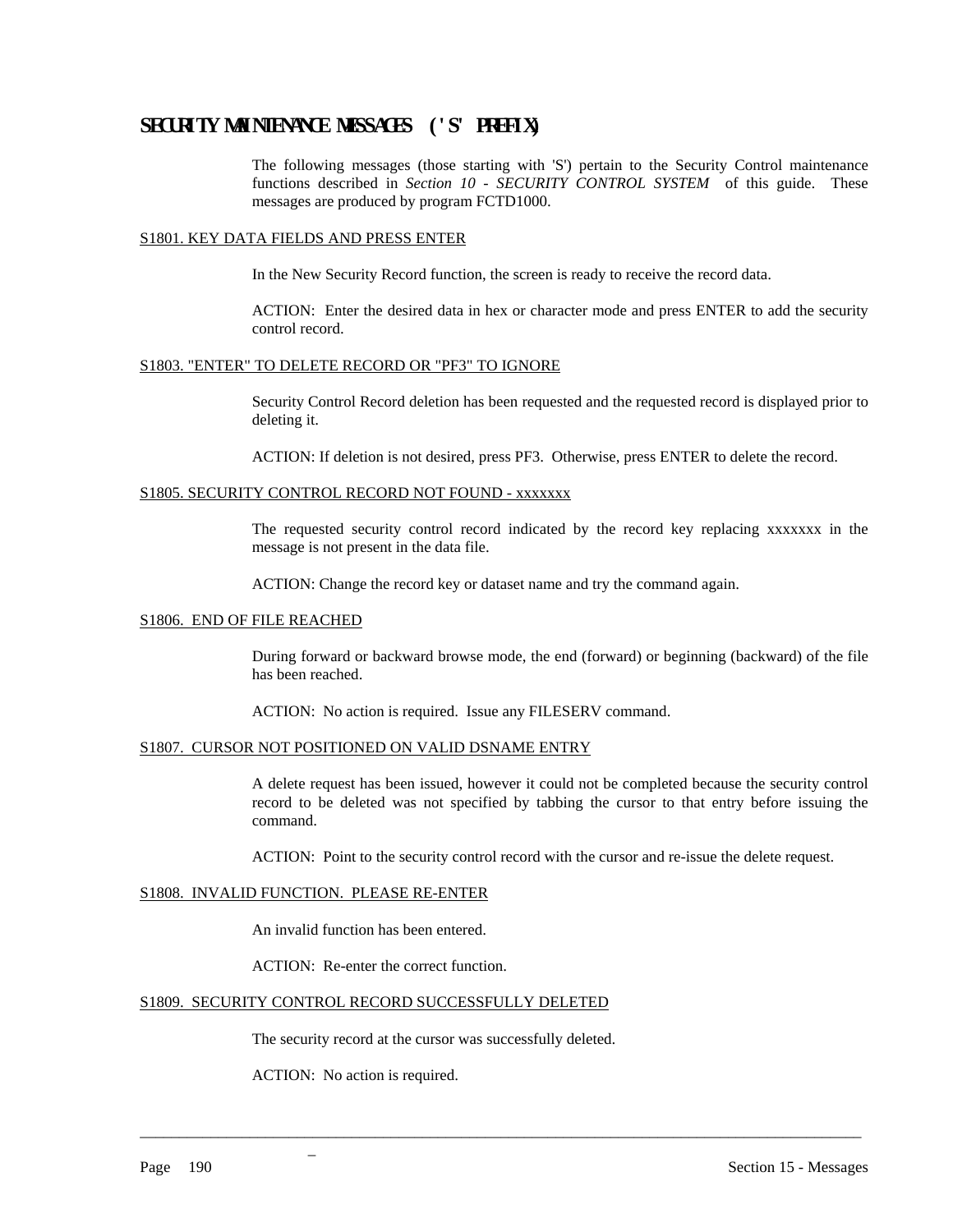#### S1810. MORE THAN 256 RECORDS WITH THE SAME KEY

Because dsnames can be upto 44 bytes in length and the control file is a 10 byte key length, the first 8 bytes of the dsname are used in conjunction with an "S" prefix and a one byte binary suffix. For this reason only 256 security records can be entered with the same starting 8 bytes of dsname.

ACTION: Assign a unique dsname.

#### S1811. HI-LIGHTED FIELDS ARE IN ERROR

Errors have been detected while editting the input.

ACTION: Correct the hi-lighted fields and press ENTER.

# S1813. END OF FILE ENCOUNTERED

While processing the file, End of File was detected.

ACTION: No action is required.

# S1815. THIS FUNCTION REQUIRES A DSNAME NAME

Security records must have a dsname.

ACTION: Enter a dsname and reissue the command.

#### S1816. XXXXXXXX ALREADY EXISTS

This security record key is already on the file.

ACTION: Assign a new security record key.

# S1821. OPERATOR NOT AUTHORIZED FOR SECURITY MAINTENANCE

The correct security maintenance keyword must be entered by the operator.

ACTION: Enter the correct security maintenance keyword.

#### S1822. GENERIC LABEL SECURITY TABLE IS FULL

The number of generic security table entries entered in the FCTDTBL macro have been exceeded.

ACTION: Increase the entry and re-compile the table.

# S1901. NOT AUTHORIZED FOR THIS FILE/FUNCTION

 $\overline{a}$ 

Your security authorization is inadequate for accessing this file or for the function you are trying to perform.

ACTION: Request another function or file.

#### S1912. I/O ERROR HAS OCCURRED.

An I/O error has occurred while accessing the FILESERV control file.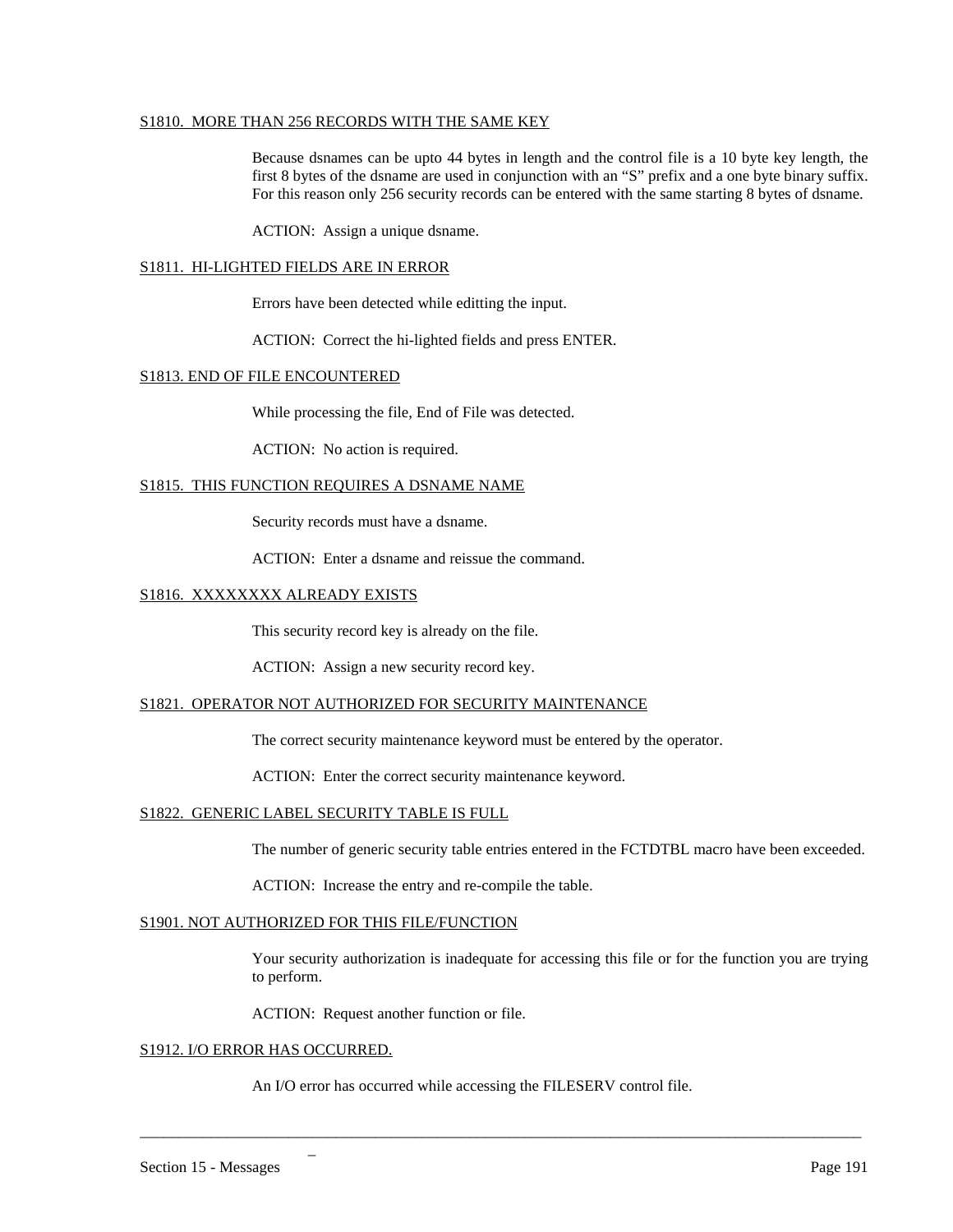ACTION: Call SofTouch Systems Technical Support at 1-(405)-947-8080.

\_\_\_\_\_\_\_\_\_\_\_\_\_\_\_\_\_\_\_\_\_\_\_\_\_\_\_\_\_\_\_\_\_\_\_\_\_\_\_\_\_\_\_\_\_\_\_\_\_\_\_\_\_\_\_\_\_\_\_\_\_\_\_\_\_\_\_\_\_\_\_\_\_\_\_\_\_\_\_\_\_\_\_\_\_\_\_\_\_\_\_\_

 $\equiv$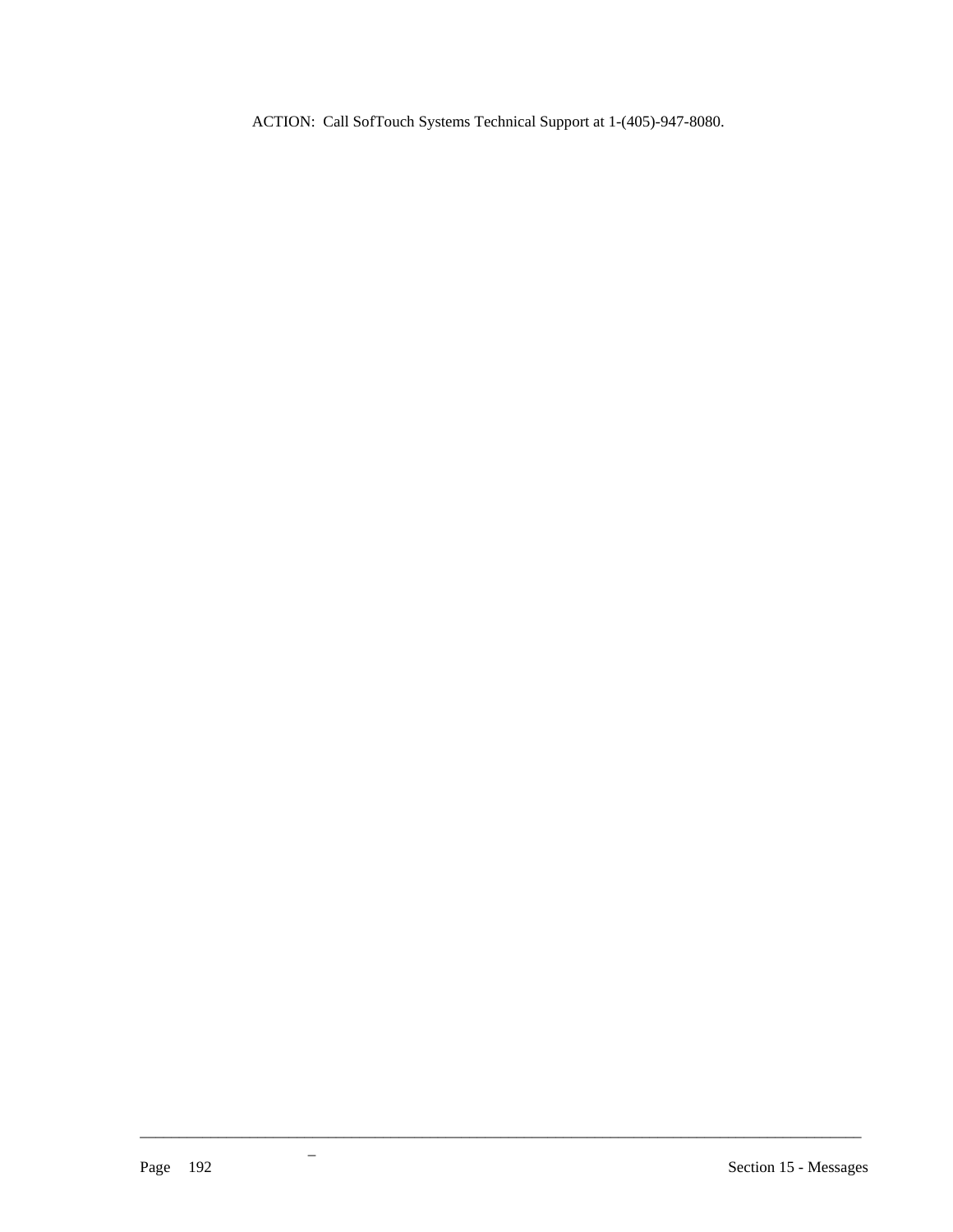## S1914. FILE IS CLOSED TO ON-LINE USERS.

The FILESERV control file has been closed and is unavailable for processing security checks.

ACTION: Open the FILESERV control file using CEMT.

# S1918. VSAM ERROR,  $RC = xx$ , ERRCODE = x'yy'

CICS has returned the ILLOGIC return code from an I/O request and this is a VSAM file, indicating a VSAM error from a Request Macro.

ACTION: Look up the error in the VSAM Error Messages Manual. xx is the Return Code, yy is the VSAM Error Code.

# S1923. USER SECURITY EXIT xxxxxxxx NOT FOUND

Either the global security exit program specified in the SECGBL keyword of the user option table or a local security exit program specified in the security control file could not be found in the library.

ACTION: Install the proper exit program, correct the name reference, or remove the name reference.

# S1924. PASSWORD REQUIRED FOR xxxxxxxx

The command being issued for this file definition is password protected in the security control file.

ACTION: Enter the correct password to continue operation.

\_\_\_\_\_\_\_\_\_\_\_\_\_\_\_\_\_\_\_\_\_\_\_\_\_\_\_\_\_\_\_\_\_\_\_\_\_\_\_\_\_\_\_\_\_\_\_\_\_\_\_\_\_\_\_\_\_\_\_\_\_\_\_\_\_\_\_\_\_\_\_\_\_\_\_\_\_\_\_\_\_\_\_\_\_\_\_\_\_\_\_\_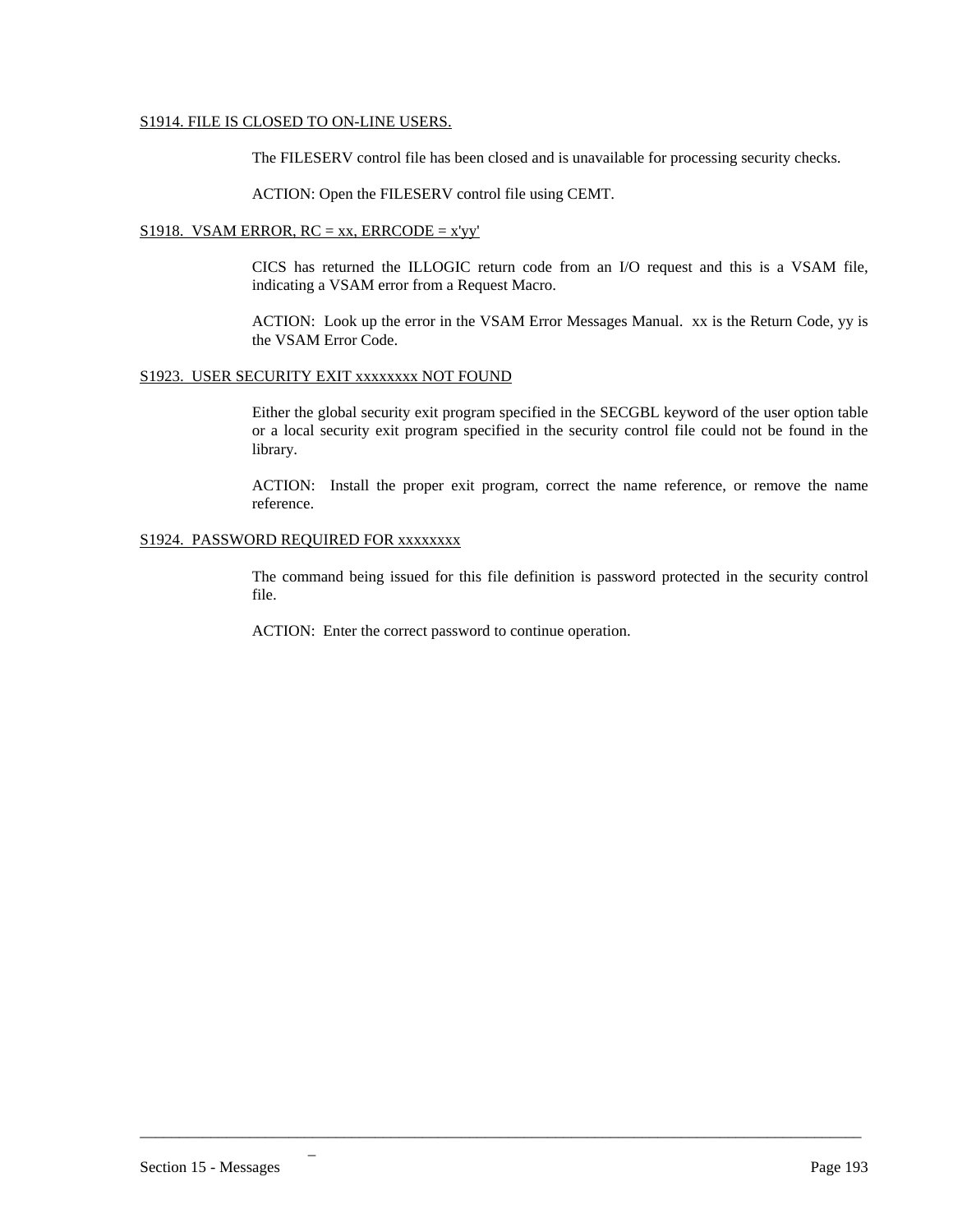# **AUTOMATIC-BACKOUT MESSAGES (' T' PREFIX)**

The following messages (those starting with 'T') pertain to the Automatic Backout functions described in *Section 5 - Automatic Open/Close* of this guide. These messages are produced by program FCTDTIME.

# T0001. TIMER BACKOUT SUCCESSFULLY STARTED

This message is issued in response to an attempt to start the Auto-backout program, and that Autobackout was successfully started.

ACTION: No action is required.

## T0002. TIMER BACKOUT SUCCESSFULLY STOPPED

This message is issued in response to an attempt to stop the Auto-backout program, and that Autobackout was successfully stopped.

ACTION: No action is required.

## T0004. TIMER BACKOUT NOT CURRENTLY ACTIVE

This message is issued in response to an attempt to stop the Auto-backout program, and that Autobackout was already inactive.

ACTION: No action is required.

## T0005. INTERVAL VALUE MUST BE NUMERIC

This message is issued after an unsuccessful attempt to change the Auto-backout interval if the entered interval contained non-numeric data.

ACTION: Re-attempt changing the interval using the format MMSS where MM is the total number of minutes and SS is the number of seconds.

## $T0006.$  DFHIC ERROR... DEC R/C =  $xxxx$

An error occured while attempting to cancel the timer task.

ACTION: RC is the EIBR CODE returned from the HANDLE CONDITION before the cancel.

## T0007. TRANID ( FCTT ) NOT FOUND OR DISABLED

 $\overline{a}$ 

The transaction ID 'FCTT' could not be located in the CICS PCT.

ACTION: Ensure that the transaction ID is available in the PCT and that it is enabled.

# T0009. SCREEN RCD NOT FOUND ==> CALL SOFTOUCH SYSTEMS

This message will display if there is a problem with the installation of CICS-FILESERV. One of the screen maps that FILESERV uses could not be found in the Dataset Definition File.

ACTION: Re-check the installation for the following possibilities: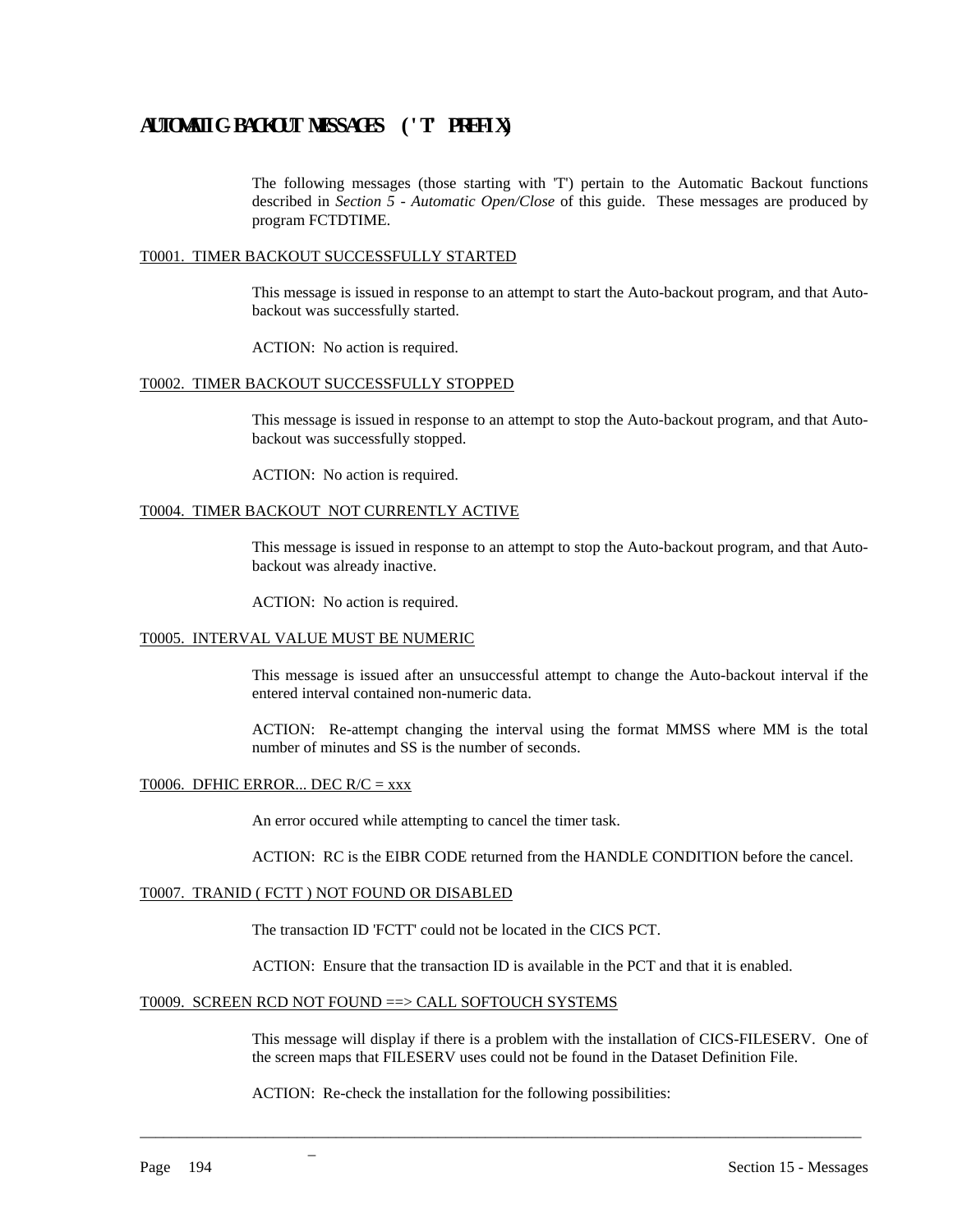- 1) The Dataset Definition File was not defined correctly either in the IDCAMS definition or in the DFHCD file.
- 2) The IDCAMS REPRO step did not complete normally.

# T0010. ERROR ON IC PUT  $R/C = xx$

An error occured while attempting to start the timer task.

ACTION: RC is the EIBR CODE returned from the HANDLE CONDITION.

\_\_\_\_\_\_\_\_\_\_\_\_\_\_\_\_\_\_\_\_\_\_\_\_\_\_\_\_\_\_\_\_\_\_\_\_\_\_\_\_\_\_\_\_\_\_\_\_\_\_\_\_\_\_\_\_\_\_\_\_\_\_\_\_\_\_\_\_\_\_\_\_\_\_\_\_\_\_\_\_\_\_\_\_\_\_\_\_\_\_\_\_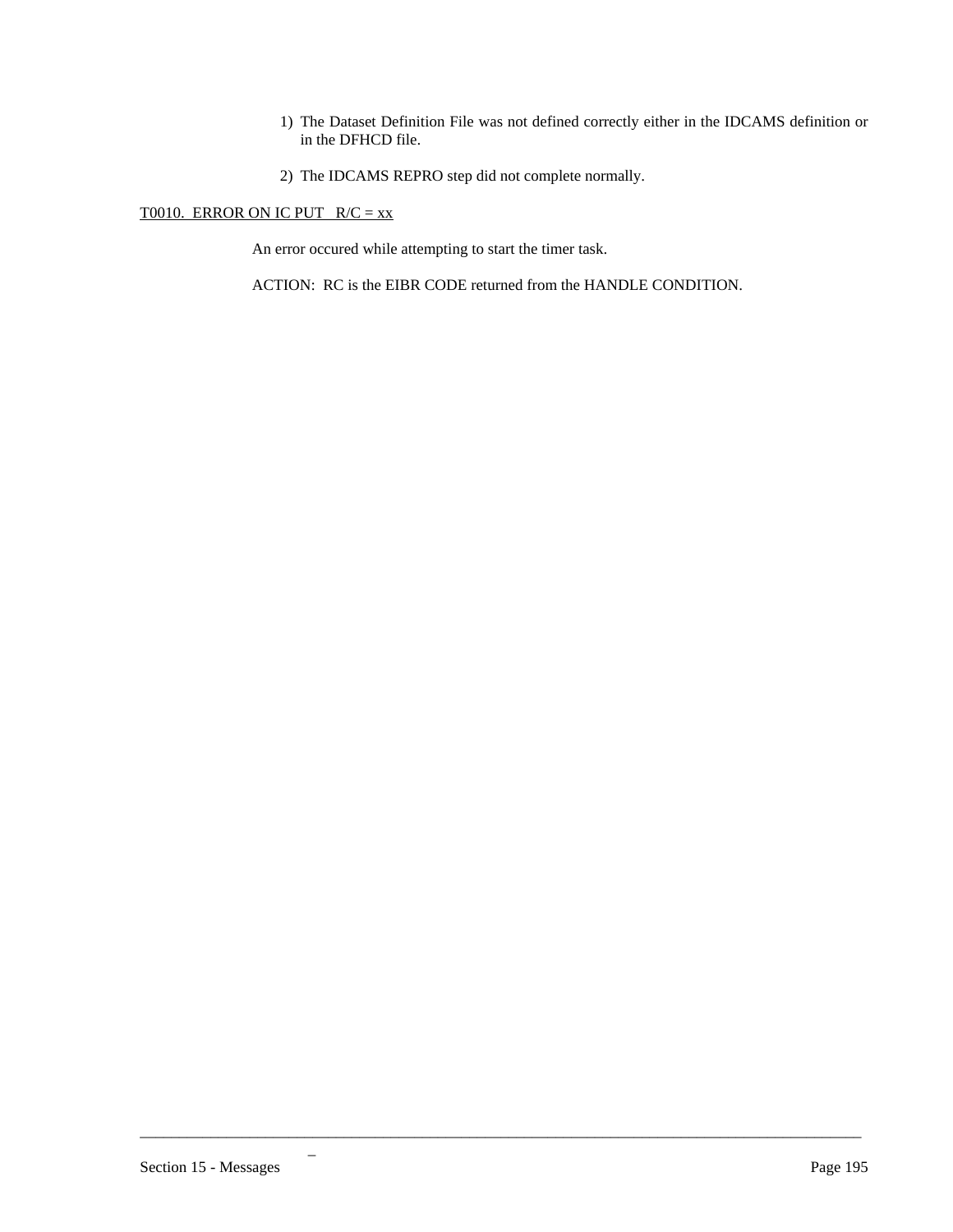# **DYNAMIC ALLOCATION MESSAGES: (' X' PREFIX)**

For MVS systems, all messages beginning with 'X' pertain to the dynamic allocation/deallocation function. These errors can occur during an OPEN, ACTIVATE, BACKOUT, ALLOCATE or DEALLOCATE command.

Following the 'X' prefix for each message is a four-position hexadecimal code which corresponds directly to the return code from the DYNALLOC Supervisor Call, followed by the message text. If the message text is not self-explanatory, these messages can be found in the MVS SYSTEM MACROS AND FACILITIES reference manual, under the heading SVC 99 RETURN CODES.

If an 'X' series message appears, it means that the allocation or deallocation function which was being attempted could not be completed. You must clear the error condition before attempting the command again.

# **UN-NUMBERED MESSAGES**

Certain error messages in CICS-FILESERV do not contain a prefixed number. These are editing errors that can occur as input fields are keyed for some input screens. Most of them concern the LOCATE function.

When these messages occur, one or more fields on the screen will be highlighted. The messages correspond to the highlighted fields.

These messages are listed below in alphabetical order. In every case, the action to be taken is to correct the field and re-enter, or press CLEAR to terminate the function.

## BASE NAME CAN NOT EQUAL FILE ID

The value entered in the BASE CLUSTER field (MVS only) is the same as the DATASET NAME (DDNAME) of this file.

Operation cannot continue until the field is corrected and ENTER is pressed. If you cannot correct the error at this time, press CLEAR to exit the FILESERV function.

# BOTH FIELDS MUST BE SAME LENGTH

The Low/High limits format is being used for the COMPARISON DATA on the Input Selection Specifications screen. Both the fields (on either side of the slash) must be the same number of characters.

# BOTH FIELDS MUST BE SAME TYPE

The Low/High limits format is being used for the COMPARISON DATA on the Input Selection Specifications screen. Both the fields (on either side of the slash) must be the same type. That is, they must both be a Character constant, Delimited character constant, Hexadecimal data or @FIELD specification.

## CANNOT = INPUT FILENAME

 $\overline{a}$ 

An output file name has been entered on the Output Dispositions screen which is the same as the input file name.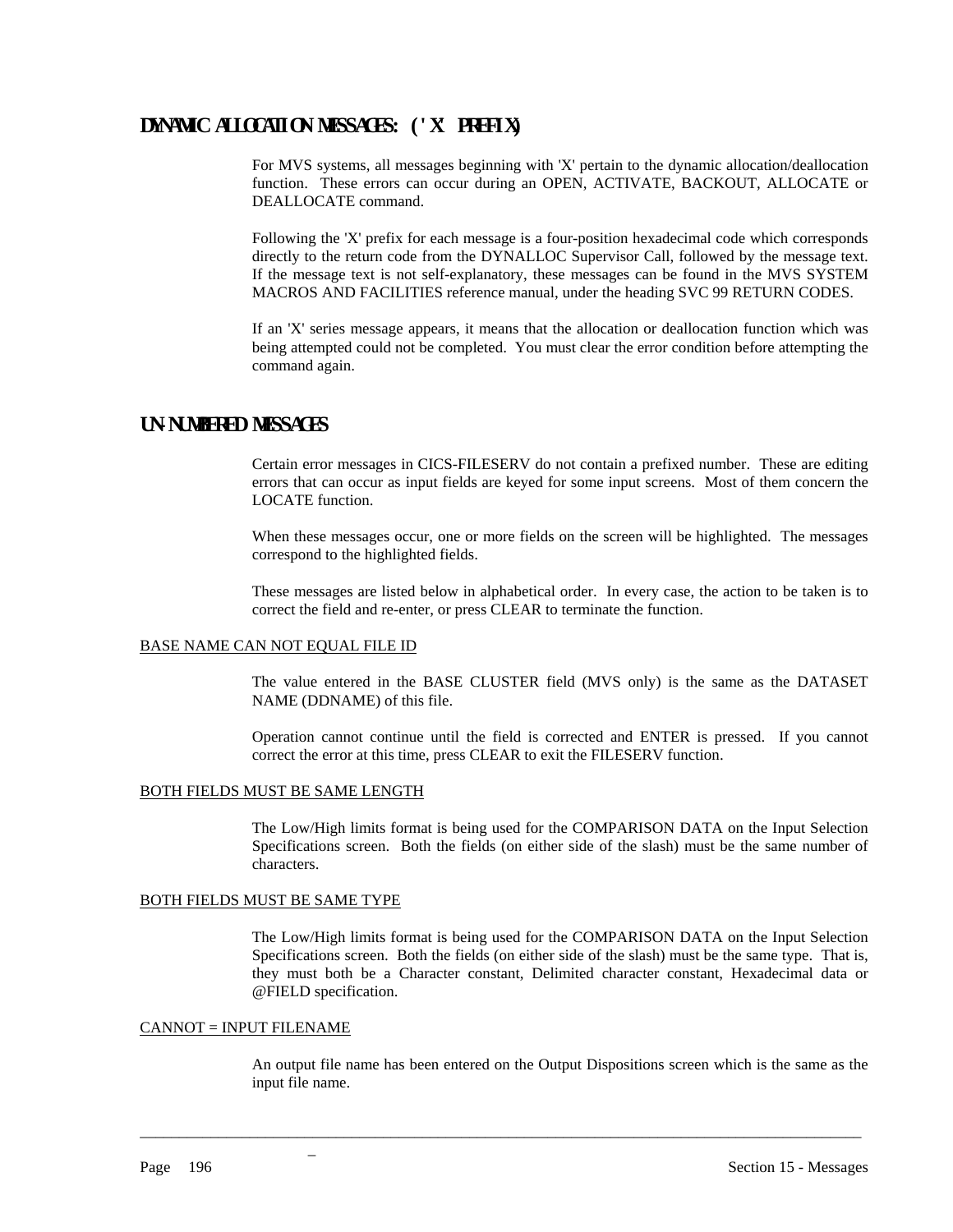# CANNOT ADD TO BDAM FILE

Adding records to a BDAM file is invalid.

# CANNOT DELETE FROM BDAM FILE

Deleting records from a BDAM file is not valid.

## CLOSE TOD MUST BE 0000 TO 2359

The CLOSE TIME OF DAY field on the Definition screen must contain a valid time.

# FIELD LENGTH REQUIRED

Data must be supplied for FIELD LENGTH for this entry.

# FILE IS NOT VARIABLE LENGTH

The record length change options on the Output Dispositions screen can only be used for variable length files.

## FILENAME DOES NOT EXIST

The specified output file name could not be located in CICS.

## FUNCTION NOT SUPPORTED FOR VAR/BLK BDAM

This function is not supported for variable blocked BDAM files.

# INPUT POS ENTERED

You cannot enter both COMPARISON DATA and INPUT POSITION on one line of the Input Selection Specifications screen. Choose one or the other.

## INVALID

The highlighted data is an invalid value for the field.

# INVALID BLKSIZE/RECSIZE

The value entered in the RECORD SIZE field must divide into the value entered in the BLOCK SIZE field evenly.

## INVALID DESTID

The destination ID is invalid.

# INVALID HEX

The entered hexadecimal data is invalid. Valid hex digits are 0-9 and A-F.

\_\_\_\_\_\_\_\_\_\_\_\_\_\_\_\_\_\_\_\_\_\_\_\_\_\_\_\_\_\_\_\_\_\_\_\_\_\_\_\_\_\_\_\_\_\_\_\_\_\_\_\_\_\_\_\_\_\_\_\_\_\_\_\_\_\_\_\_\_\_\_\_\_\_\_\_\_\_\_\_\_\_\_\_\_\_\_\_\_\_\_\_

## INVALID KEYLEN

The key length is invalid.

 $\overline{a}$ 

# NO OUTPUT OPTION SELECTED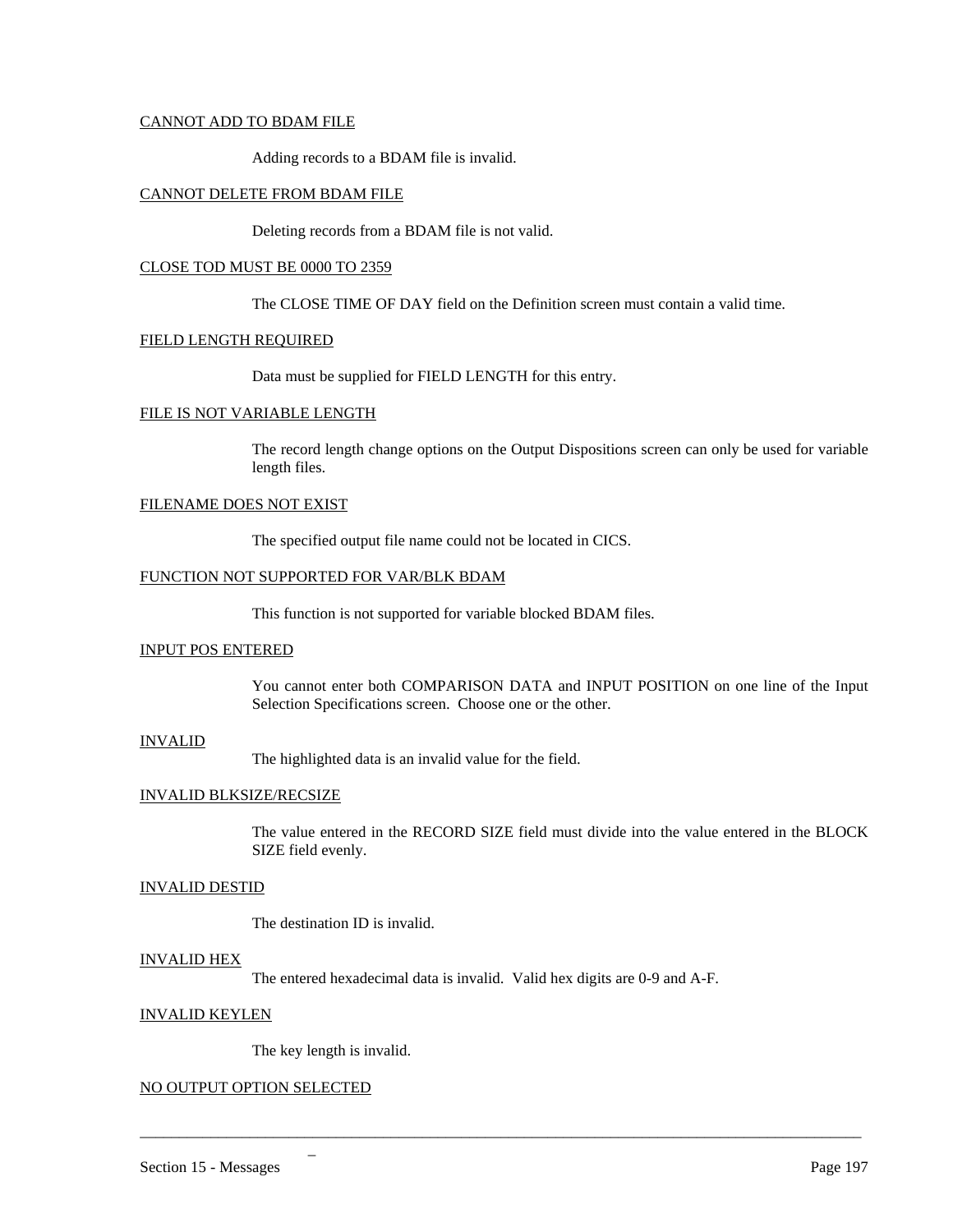On the Output Dispositions screen, one of the output options must be selected by keying a 'Y' in the field to the left of the option description.

## NUMERIC

Non-numeric data was entered for a numeric field.

# ONLY ONE OUTPUT OPTION CAN BE SELECTED

On the Output Dispositions screen, more than one of the output options has been selected. Only one option can be chosen.

# OPTION NOT 'Y'

On the Output Dispositions screen, one of the output options contains a character other than 'Y'.

# POSITION EXCEEDS RECORD LENGTH

The specified POSITION field is greater than the maximum record length for this file.

# POSITION + LENGTH EXCEEDS RECORD LENGTH

The specified POSITION field plus the corresponding LENGTH will exceed the maximum record length for this file.

# PRINTER ID DOES NOT EXIST

The specified printer ID on the Output Dispositions screen can not be located in CICS.

## RANGE ERR

The value (usually a number) is outside the range of acceptable values for this field.

## REQUIRED

The highlighted field is a required entry for this function.

# RSL MUST BE 00-24 OR "PU"

The Resource Security Level must be left blank or contain one of the following values:

 $00 = NO$  ACCESS  $nn = NUMBER FROM 1-24$ PU = PUBLIC (CICS 1.6 and above)

## STRNOG EXCEEDS STRNO

For MVS users, the value entered in GET-ONLY STRINGS (STRNOG) must be less than the value in MAXIMUM STRINGS (STRNO).

# SYNTAX ERROR FOR LOW-HIGH INPUT

 $\overline{a}$ 

The Low/High limit data in the COMPARISON DATA field is entered incorrectly.

\_\_\_\_\_\_\_\_\_\_\_\_\_\_\_\_\_\_\_\_\_\_\_\_\_\_\_\_\_\_\_\_\_\_\_\_\_\_\_\_\_\_\_\_\_\_\_\_\_\_\_\_\_\_\_\_\_\_\_\_\_\_\_\_\_\_\_\_\_\_\_\_\_\_\_\_\_\_\_\_\_\_\_\_\_\_\_\_\_\_\_\_

## TABLE ERR

The value in the field is not one of the acceptable values for this field.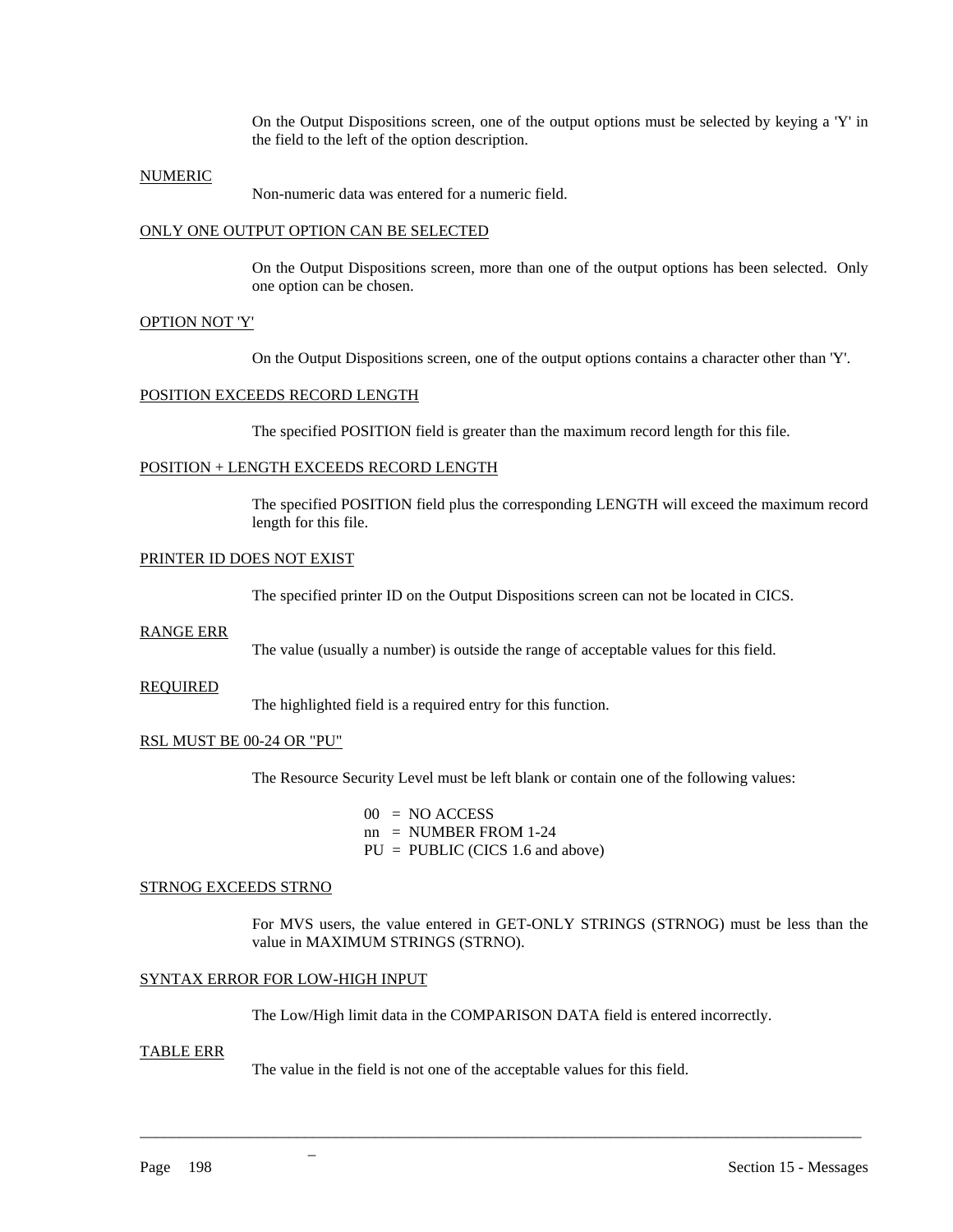# TOO LONG

The highlighted numeric value is too long for the requested function. Numeric fields in the COMPARISON DATA can not exceed 16 bytes, and the FIELD LENGTH of the Modify/Reformat specifications can not exceed 35. The value entered in DATASET NAME can not exceed 7 characters for DOS/VSE users.

# UNPAIRED QUOTE FOR X' MISSING

For hexadecimal specification, the ending quote is omitted.

\_\_\_\_\_\_\_\_\_\_\_\_\_\_\_\_\_\_\_\_\_\_\_\_\_\_\_\_\_\_\_\_\_\_\_\_\_\_\_\_\_\_\_\_\_\_\_\_\_\_\_\_\_\_\_\_\_\_\_\_\_\_\_\_\_\_\_\_\_\_\_\_\_\_\_\_\_\_\_\_\_\_\_\_\_\_\_\_\_\_\_\_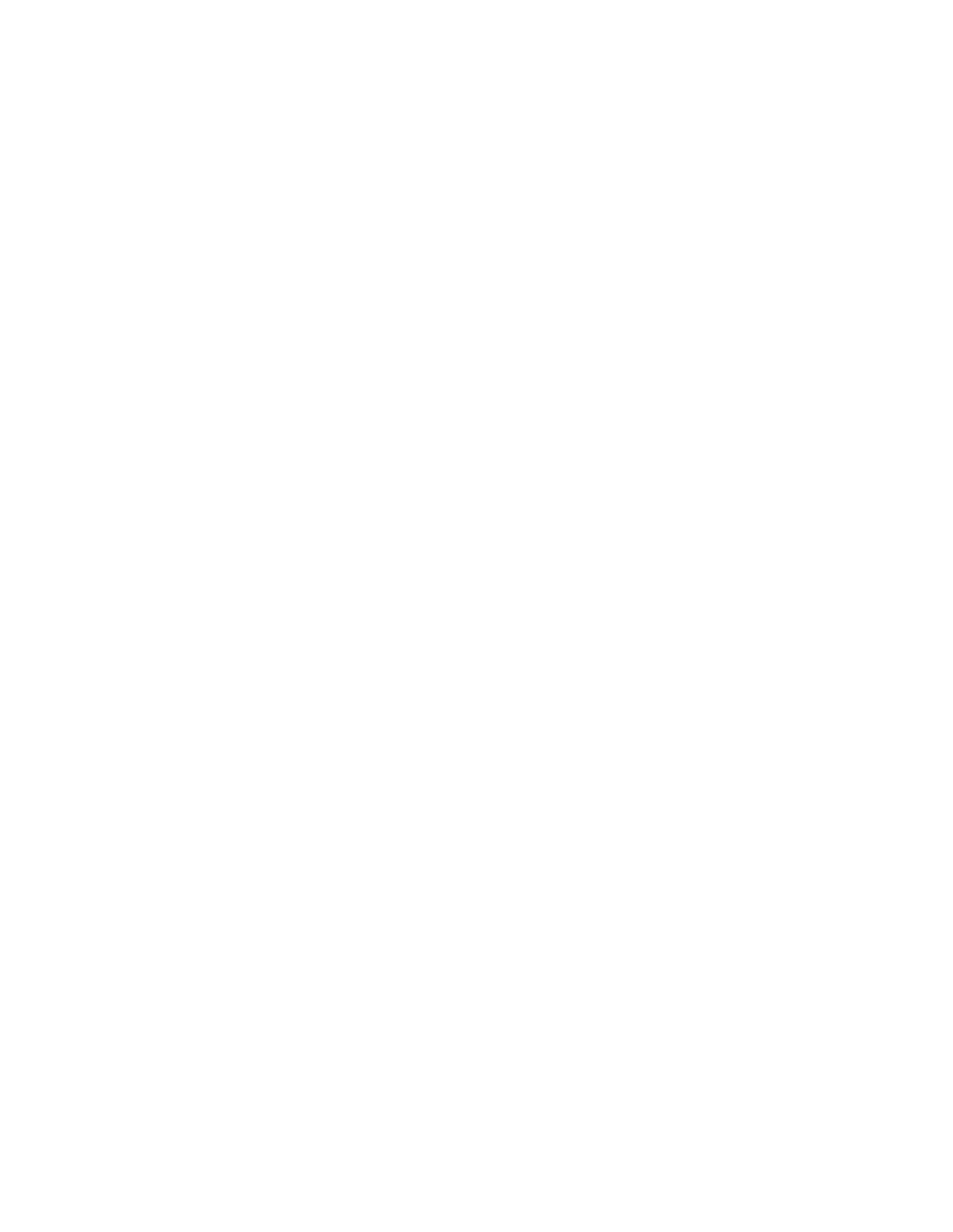# **APPENDIX A. SUMARY OF CICS-FILESERV COMANDS**

The following table describes the valid commands for the FILE CONTROL transaction. The alphabetic command code, its PF key equivalent and the description of the command are listed in alphabetic command code sequence.

| <b>ALPHA</b><br>PF<br><b>COMMAND</b><br><b>KEY</b> |                 | <b>DESCRIPTION</b>                                                   |
|----------------------------------------------------|-----------------|----------------------------------------------------------------------|
| <b>ALT</b>                                         | <b>PF13</b>     | Alter a file definition.                                             |
| ALL                                                | PF9             | Allocate a file.                                                     |
| <b>ACT</b>                                         | PF <sub>5</sub> | Activate a file.                                                     |
| <b>BACK</b>                                        | PF9             | Backout a file.                                                      |
| <b>DEL</b>                                         | <b>PF11</b>     | Delete a File Definition.                                            |
| DEF                                                | <b>PF14</b>     | Define a new file definition.                                        |
| <b>DIRE</b>                                        | PF16            | Display a directory of all files and their group names.              |
| <b>EXIT</b>                                        | PF3             | Return to the previous logical level.                                |
| H                                                  | PF1             | Display a Help screen.                                               |
| *INQ                                               | none            | Inquire (display) a File Definition.                                 |
| <b>INST</b>                                        | <b>PF15</b>     | Install a file or group.                                             |
| M                                                  | <b>PF12</b>     | Transfer to CEMT to display a FILESERV file as it exists in the CICS |
|                                                    |                 | FCT.                                                                 |
| $*$ NEW                                            | <b>PF10</b>     | Add a New File Definition.                                           |
| <b>PREV</b>                                        | PF7             | Browse backward in the Dataset Definition file.                      |
| STRTBCH none                                       |                 | Activate the Batch Interface                                         |
| STOPBCH none                                       |                 | Deactivate the Batch Interface                                       |
| UNHOOK none                                        |                 | Deactivate the FILESERV product                                      |
| †VARY                                              | none            | Vary the Service Request Values of a file.                           |
| <b>VIEW</b>                                        | PF <sub>2</sub> | View a file definition.                                              |
| Ζ                                                  | none            | Special-purpose commands.                                            |

\* These commands may be entered using the 'ALL' or generic dataset name, in addition to a single dataset name.

\_\_\_\_\_\_\_\_\_\_\_\_\_\_\_\_\_\_\_\_\_\_\_\_\_\_\_\_\_\_\_\_\_\_\_\_\_\_\_\_\_\_\_\_\_\_\_\_\_\_\_\_\_\_\_\_\_\_\_\_\_\_\_\_\_\_\_\_\_\_\_\_\_\_\_\_\_\_\_\_\_\_\_\_\_\_\_\_\_\_\_\_

† This command is only valid through the Batch Interface.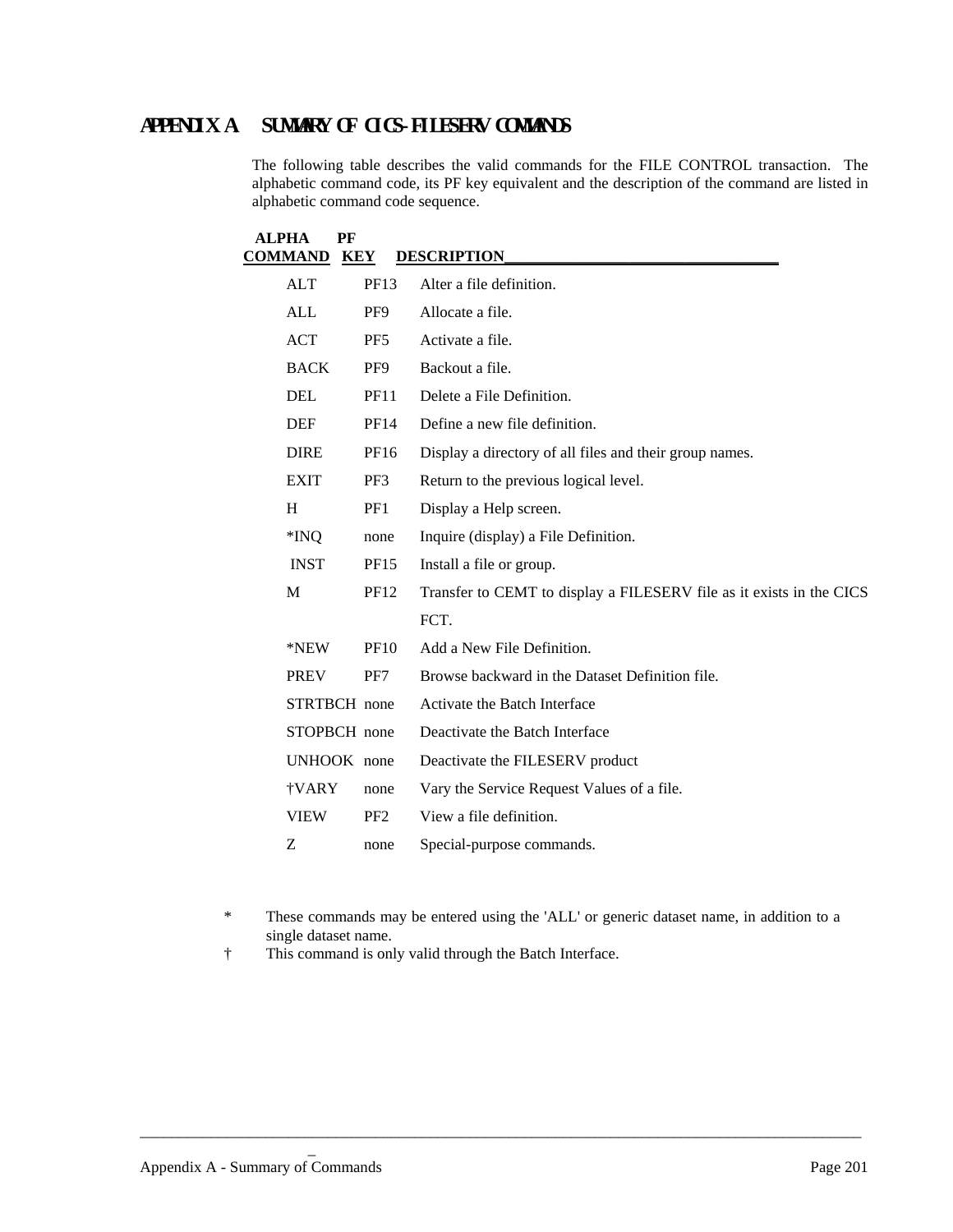The following table describes the valid commands for the FILE SERVICE transaction. The alphabetic command code, its PF key equivalent and the description of the command are listed in alphabetic command code sequence.

| <b>ALPHA</b><br>PF |                 |                                                              |
|--------------------|-----------------|--------------------------------------------------------------|
| <b>COMMAND KEY</b> |                 | <b>DESCRIPTION</b>                                           |
| B                  | PF7             | Browse backward through the file.                            |
| $\mathcal{C}$      | PF9             | Change (modify) a data record.                               |
| D                  | <b>PF11</b>     | Delete a data record.                                        |
| F                  | PF8             | Browse forward through the file.                             |
| H                  | PF1             | Display a Help screen.                                       |
| I                  | <b>PF17</b>     | Inquire (display) a data record.                             |
| L                  | <b>PF13</b>     | Locate and optionally modify data records.                   |
| N                  | <b>PF10</b>     | Add a New record to the file.                                |
| P                  | PF4             | Page through a large record.                                 |
| Q                  | <b>PF15</b>     | Print a data record on an on-line printer.                   |
| R                  | PF3             | Return to the previous logical level.                        |
| S                  | <b>PF12</b>     | Scan a data record for a hex or character string.            |
| T                  | PF <sub>5</sub> | Toggle between hexadecimal and character mode.               |
| $\mathbf{U}$       | PF <sub>2</sub> | Scroll the record display up one line.                       |
| W                  | PF <sub>6</sub> | Scroll the record display down one line.                     |
| X                  | <b>PF14</b>     | Toggle the uppercase translate off and on for this terminal. |

\_\_\_\_\_\_\_\_\_\_\_\_\_\_\_\_\_\_\_\_\_\_\_\_\_\_\_\_\_\_\_\_\_\_\_\_\_\_\_\_\_\_\_\_\_\_\_\_\_\_\_\_\_\_\_\_\_\_\_\_\_\_\_\_\_\_\_\_\_\_\_\_\_\_\_\_\_\_\_\_\_\_\_\_\_\_\_\_\_\_\_\_

 $\equiv$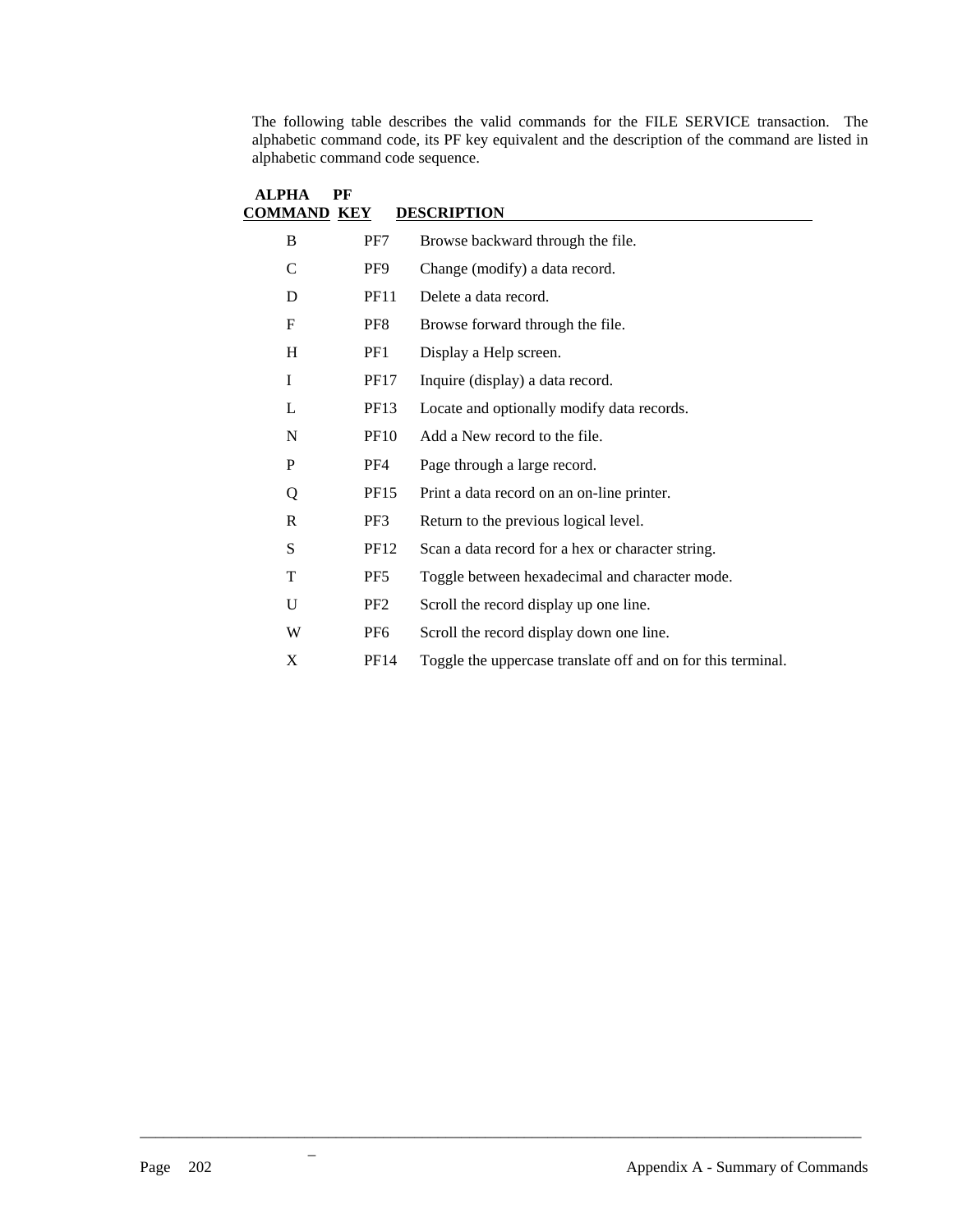# **APPENDIX B. SYSTEM REQUIREMENTS**

This appendix describes the system environment in which CICS-FILESERV will operate, the program modules involved, the CICS table entries required and the fixed and dynamic storage utilization involved.

# **OPERATING SYSTEM:**

MVS, CICS/ESA and above

## **TERMINAL TYPES:**

Any terminal using IBM 3270 data-stream technology. This includes personal computers accessing the mainframe via the IRMA board or some other interface. The terminal may be in a local or remote environment. Both BTAM and VTAM are supported.

#### **PROGRAM MODULES:**

| Core-Image/Load modules - | FCTD1000, FCTDTBL, FCTDBCHT, |
|---------------------------|------------------------------|
|                           | FSRV1000, STS0100,           |
|                           | <b>STSHELP, STSCORE</b>      |
|                           |                              |

Relocatable modules - none

Source modules - FCTDTBL macro, copybooks FCTDPCT, FCTDPPT, FCTDOPT and FCTDREC

**FILES:** VSAM file FCT\$FIL

# **CICS TABLE ENTRIES:**

- PCT Five entries: FCTD, FCTT, FSRV, FSPR, and STSC transactions.
- PPT Seven required entries: FCTD1000, FSRV1000, FCTDTBL, STS0100, STSPASS, STSHELP, STSCORE
- CSD One entry FCT\$FIL
- PLT One entry FCTD1000 (optional)

# **STORAGE REQUIREMENTS:**

Resident CICS storage -

 $\overline{a}$ 

FCTDTBL - 300 bytes + 11 bytes per generic dataset label security record 16 bytes per file entry in TOTFILS= option table entry.

\_\_\_\_\_\_\_\_\_\_\_\_\_\_\_\_\_\_\_\_\_\_\_\_\_\_\_\_\_\_\_\_\_\_\_\_\_\_\_\_\_\_\_\_\_\_\_\_\_\_\_\_\_\_\_\_\_\_\_\_\_\_\_\_\_\_\_\_\_\_\_\_\_\_\_\_\_\_\_\_\_\_\_\_\_\_\_\_\_\_\_\_

Dynamic storage - Approximately 4K per FCTD transaction.

VSAM file space - Softouch screen display records plus user's family and security records. (One cylinder on a 3380 would be exeptionally large).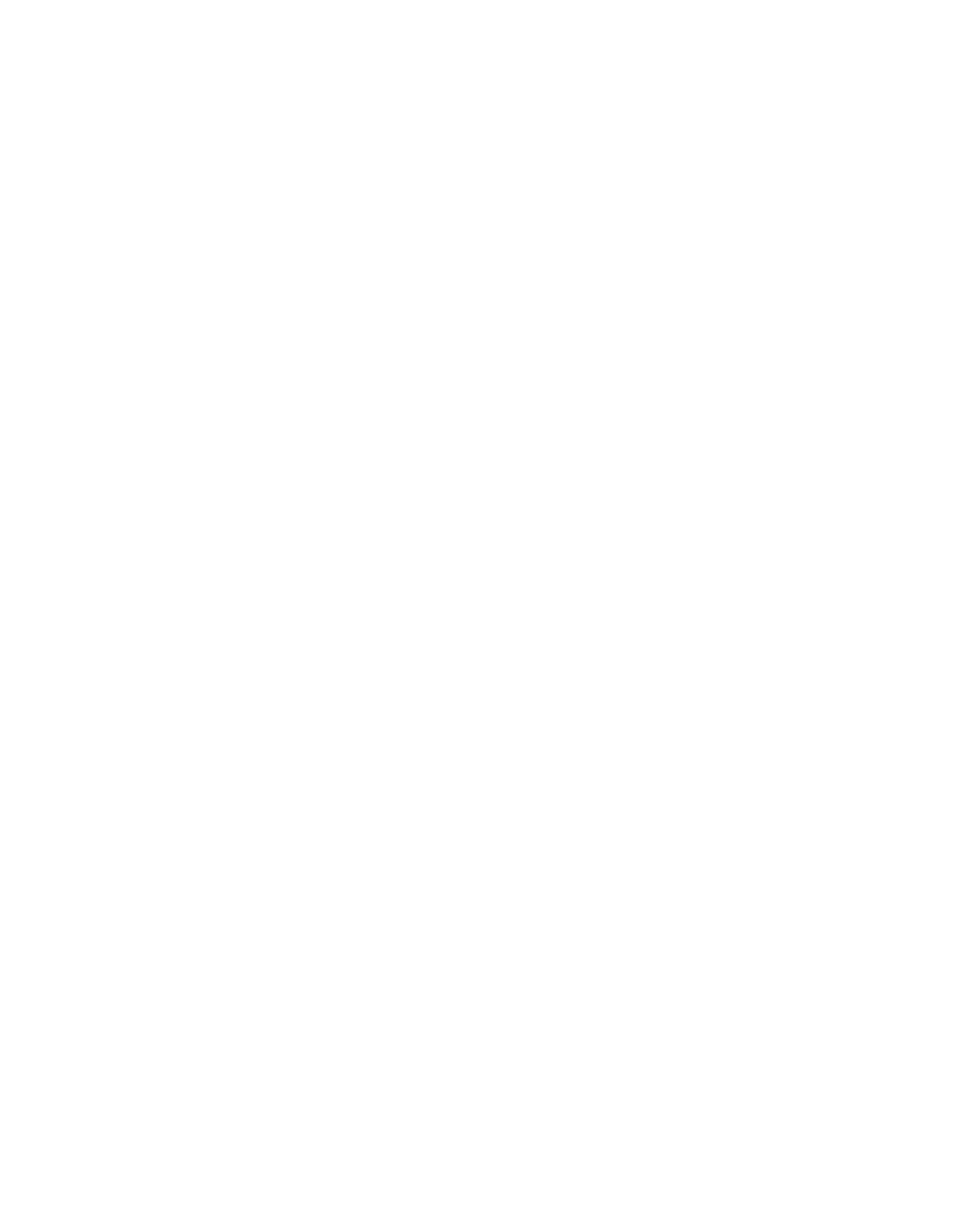#### **APPENDIX C. FILE DEFINITION RECORD FORMAT**

There are multiple record types in the FCT\$FIL control file. Each record contains an identifier in the first byte. These are:

- G File family record
- H Transaction/program family record

\_\_\_\_\_\_\_\_\_\_\_\_\_\_\_\_\_\_\_\_\_\_\_\_\_\_\_\_\_\_\_\_\_\_\_\_\_\_\_\_\_\_\_\_\_\_\_\_\_\_\_\_\_\_\_\_\_\_\_\_\_\_\_\_\_\_\_\_\_\_\_\_\_\_\_\_\_\_\_\_\_\_\_\_\_\_\_\_\_\_\_\_

- K Security record
- S Screen mapping record

x'00' - Batch interface control record

When browsing the file sequentially, a change in record type code indicates end-of-file for the previous record type.

The first 10 bytes are the VSAM record key.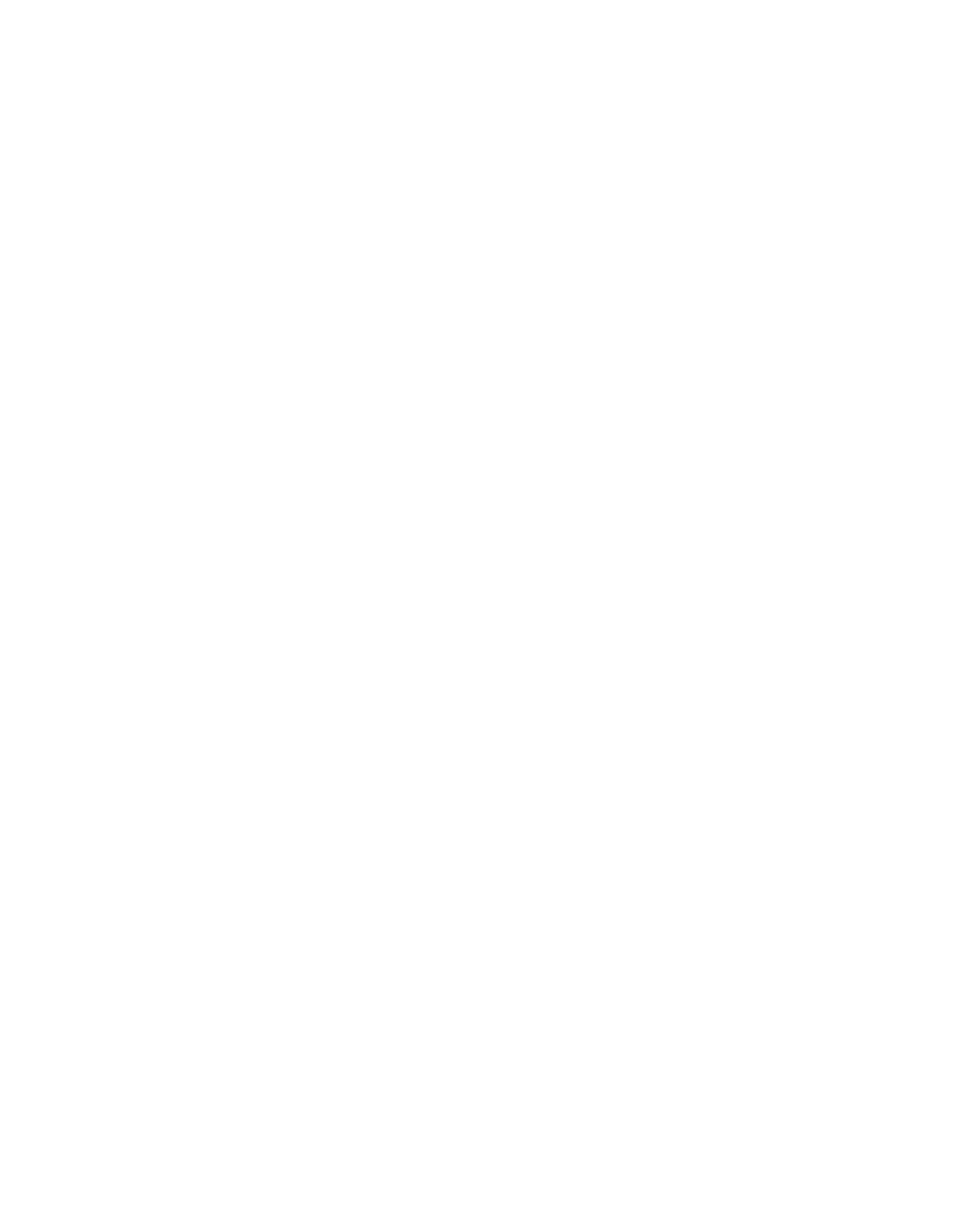#### **APPENDIX D. INSTALLATION DOCUMENTATION**

\*\*\*\*\*\*\*\*\*\*\*\*\*\*\*\*\*\*\*\*\*\*\*\*\*\*\*\*\*\*\*\*\*\*\*\*\*\*\*\*\*\*\*\*\*\*\*\*\*\*\*\*\*\*\*\*\*\*\*\*\*\*\*\*\*\*\*\*\*\*\*\* \* SYSTEM REOUIREMENTS \* \*\*\*\*\*\*\*\*\*\*\*\*\*\*\*\*\*\*\*\*\*\*\*\*\*\*\*\*\*\*\*\*\*\*\*\*\*\*\*\*\*\*\*\*\*\*\*\*\*\*\*\*\*\*\*\*\*\*\*\*\*\*\*\*\*\*\*\*\*\*\*\*

OPERATING SYSTEM: MVS, CICS/ESA and above.

TERMINAL TYPES: ANY TERMINAL USING IBM 3270 DATA-STREAM TECHNOLOGY. THIS INCLUDES PC's ACCESSING THE MAINFRAME VIA THE IRMA BOARD OR SOME OTHER INTERFACE. THE TERMINAL MAY BE IN A LOCAL OR REMOTE ENVIRONMENT. BTAM AND VTAM ARE SUPPORTED.

- PROGRAM MODULES: FCTD1000, FCTDTBL, FCTDBCHT, FCTDUTIL, FSRV1000, STS0100, STSHELP, STSPASS, STSCORE
- SOURCE MODULES: E.FCTDTBL, A.FCTDPCT, A.FCTDPPT, A.FCTDREC, A.FCTDOPT

FILES: 1 VSAM FILE (FCT\$FIL)

\*\*\*\*\*\*\*\*\*\*\*\*\*\*\*\*\*\*\*\*\*\*\*\*\*\*\*\*\*\*\*\*\*\*\*\*\*\*\*\*\*\*\*\*\*\*\*\*\*\*\*\*\*\*\*\*\*\*\*\*\*\*\*\*\*\*\*\*\*\*\*\* CICS REQUIREMENTS

\*\*\*\*\*\*\*\*\*\*\*\*\*\*\*\*\*\*\*\*\*\*\*\*\*\*\*\*\*\*\*\*\*\*\*\*\*\*\*\*\*\*\*\*\*\*\*\*\*\*\*\*\*\*\*\*\*\*\*\*\*\*\*\*\*\*\*\*\*\*\*\*

- TABLE ENTRIES: PCT FCTD, FCTT, FSRV, FSPR, STSC
	- PPT FCTD1000, FSRV1000, FCTDTIME, FCTDCEMT, FCTDTBL, STS0100, STSPASS, STSHELP, STSCORE
	- CSD FCT\$FIL
	- PLT FCTD1000

STORAGE REQUIREMENTS: RESIDENT CICS STORAGE - 16 BYTES PER file FILE defined in CICS.

DYNAMIC STORAGE: APPROX 4K PER FCTD TRANSACTION TEMPORARY STORAGE: APPROX 4K WHILE FCTD TRANSACTION IS ACTIVE, DELETED WHEN THE TRANSACTION ENDS

INSTALLATION STEPS:

\*\*\*\*\*\*\*\*\*\*\*\*\*\*\*\*\*\*\*\*\*\*\*\*\*\*\*\*\*\*\*\*\*\*\*\*\*\*\*\*\*\*\*\*\*\*\*\*\*\*\*\*\*\*\*\*\*\*\*\*\*\*\*\*\*\*\*\*\*\*\*\* \* PREPARATION OF THE FILESERV INSTALLATION JCL \* \*\*\*\*\*\*\*\*\*\*\*\*\*\*\*\*\*\*\*\*\*\*\*\*\*\*\*\*\*\*\*\*\*\*\*\*\*\*\*\*\*\*\*\*\*\*\*\*\*\*\*\*\*\*\*\*\*\*\*\*\*\*\*\*\*\*\*\*\*\*\*\*

USE WHATEVER MEANS ARE PROVIDED BY YOUR SYSTEM TO GET THE PUNCHED JCL MEMBER FROM THE INITIAL LINK/PRINT/PUNCH PROCESS. THIS IS THE OUTPUT FROM THE JCL KEYED FROM THE SOFTOUCH SYSTEMS INSTALLATION COVER LETTER.

DOS USERS WHO HAVE A FACILITY SUCH AS "GETP" IN ICCF FOR RETRIEVING MEMBERS FROM THE PUNCH QUEUE CAN MAKE USE OF THE JCL=INSTALL OR JCL=REINSTALL PARAMETER.

\_\_\_\_\_\_\_\_\_\_\_\_\_\_\_\_\_\_\_\_\_\_\_\_\_\_\_\_\_\_\_\_\_\_\_\_\_\_\_\_\_\_\_\_\_\_\_\_\_\_\_\_\_\_\_\_\_\_\_\_\_\_\_\_\_\_\_\_\_\_\_\_\_\_\_\_\_\_\_\_\_\_\_\_\_\_\_\_\_\_\_\_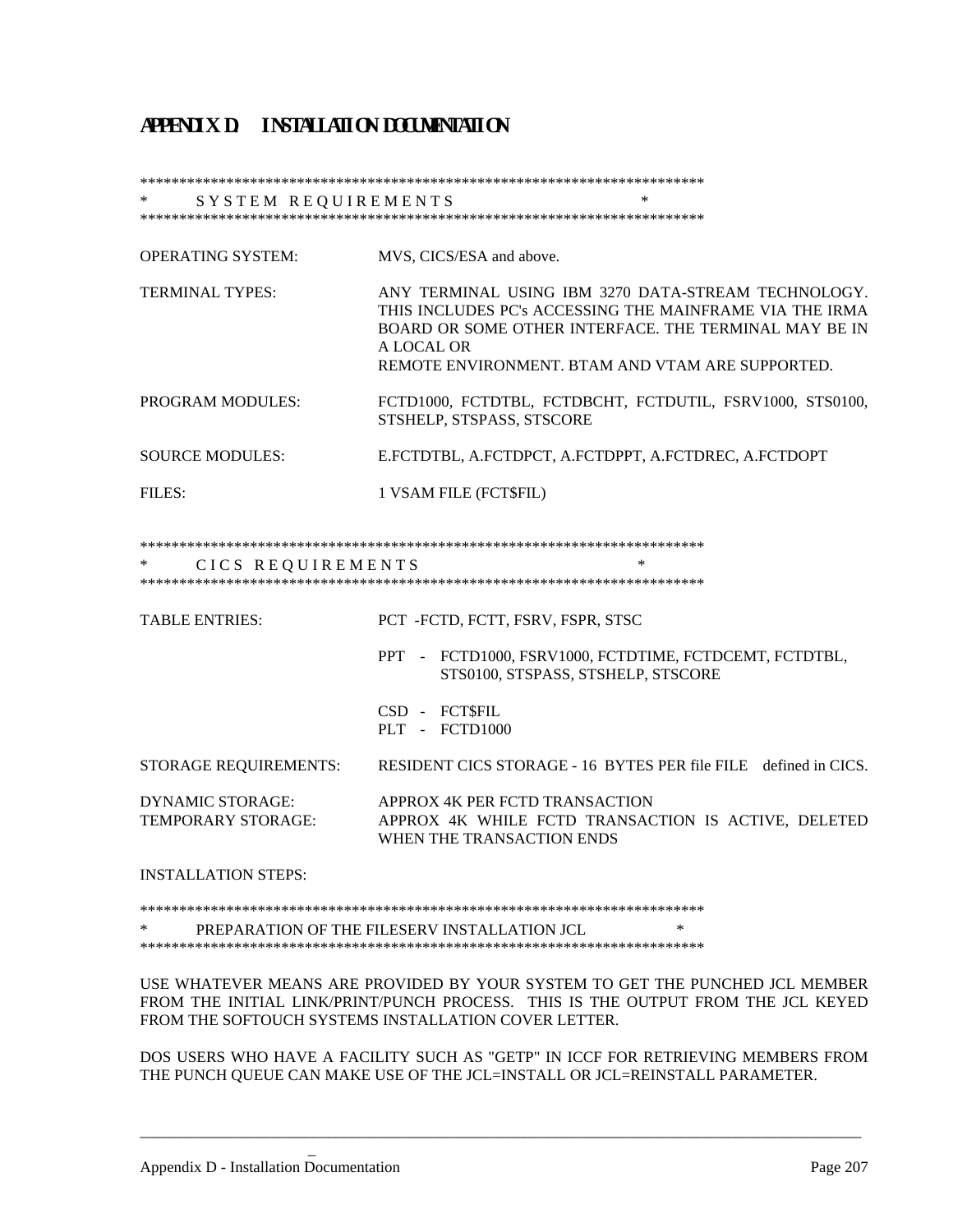MVS USERS CAN PUNCH THE INSTALLATION JCL INTO A PDS MEMBER BY SUPPLYING THE PDS NAME, MEMBER NAME, AND BLOCKSIZE OF THE PDS IN STEP 2 OF THE INSTALLATION COVER LETTER.

IF FOR SOME REASON YOU CANNOT OR DO NOT WANT TO USE THE INSTALLATION JCL FROM STEP 2 OF THE INSTALLATION INSTRUCTION, USE THE PRINTED OUTPUT FROM STEP 2 TO CREATE THE JCL IN ANY FASHION DESIRED.

AFTER CREATING THE JCL, BY WHAT EVER MEANS, MODIFY IT TO FIT YOUR SYSTEM'S SPECIFIC REQUIREMENTS. THE OPTIONAL ENTRIES ARE NOTED AND FILLED WITH QUESTION MARKS. WHEN THE MODIFIED JCL IS READY, SUBMIT IT ALONG WITH THE NECESSARY TAPE MOUNTS. MODIFY THE CICS TABLES AS INSTRUCTED AND FILESERV WILL BE READY FOR EXECUTION.

| // JOB STSINST                                                                                                                                                                                                                                                                                                     | PRINT INSTRUCTIONS AND PUNCH JCL                                                                    |                |
|--------------------------------------------------------------------------------------------------------------------------------------------------------------------------------------------------------------------------------------------------------------------------------------------------------------------|-----------------------------------------------------------------------------------------------------|----------------|
| ∗<br>$STEP$ 1.                                                                                                                                                                                                                                                                                                     | *<br><b>CREATE FILESERV INSTALL TAPE</b>                                                            |                |
| // ASSGN SYS011,???<br>// LIBDEF *, SEARCH=L.S<br>// EXEC STSINST<br>PRODUCT=FILESERV                                                                                                                                                                                                                              | <b>INPUT MASTER PRODUCT TAPE</b>                                                                    | $*$ NOTE 1 $*$ |
| MODE=CREATE<br>OPSYS=DOS<br>$CICS = ?$ .?<br>$LINES = 56$<br>/*                                                                                                                                                                                                                                                    | (CREATE A PRODUCT INSTALL TAPE)<br>(DOS, MVS, MVS/SP)<br>(1.6, 1.7, 2.1, )<br>(CAN BE FROM 1 TO 99) |                |
|                                                                                                                                                                                                                                                                                                                    |                                                                                                     |                |
| ∗<br>$STEP$ 2. $-$                                                                                                                                                                                                                                                                                                 | DEFINE FILESERV VSAM FILE                                                                           |                |
| // EXEC IDCAMS, SIZE=AUTO<br><b>DEFINE CLUSTER</b><br>(NAME(FILESERV.VSAM.FILE)<br>RECSZ(250 7200)<br><b>KEYS(100)</b><br>SHR(4)<br>VOLUMES(??????))<br>(NAME(FILESERV.VSAM.FILE.DATA)<br>CISZ(8192), CYL(51))<br><b>INDEX</b><br>(NAME(FILESERV.VSAM.FILE.INDX)<br>CISZ(512), TRK(21))<br>CATALOG(????????)<br>/* |                                                                                                     | $*$ N          |
|                                                                                                                                                                                                                                                                                                                    |                                                                                                     |                |
| $STEP$ 3. $-$                                                                                                                                                                                                                                                                                                      | LNKEDT THE FILESERV PHASES                                                                          |                |
| // ASSGN SYSIPT, ???<br>// MTC REW, SYSIPT                                                                                                                                                                                                                                                                         | $\Rightarrow$ OUTPUT TAPE FROM STEP 1                                                               | $*$ NOTE 3 $*$ |
| // LIBDEF PHASE, CATALOG=L.S<br>// OPTION CATAL<br><b>INCLUDE</b><br>// EXEC LNKEDT                                                                                                                                                                                                                                |                                                                                                     | $*$ NOTE 1 $*$ |

\_\_\_\_\_\_\_\_\_\_\_\_\_\_\_\_\_\_\_\_\_\_\_\_\_\_\_\_\_\_\_\_\_\_\_\_\_\_\_\_\_\_\_\_\_\_\_\_\_\_\_\_\_\_\_\_\_\_\_\_\_\_\_\_\_\_\_\_\_\_\_\_\_\_\_\_\_\_\_\_\_\_\_\_\_\_\_\_\_\_\_\_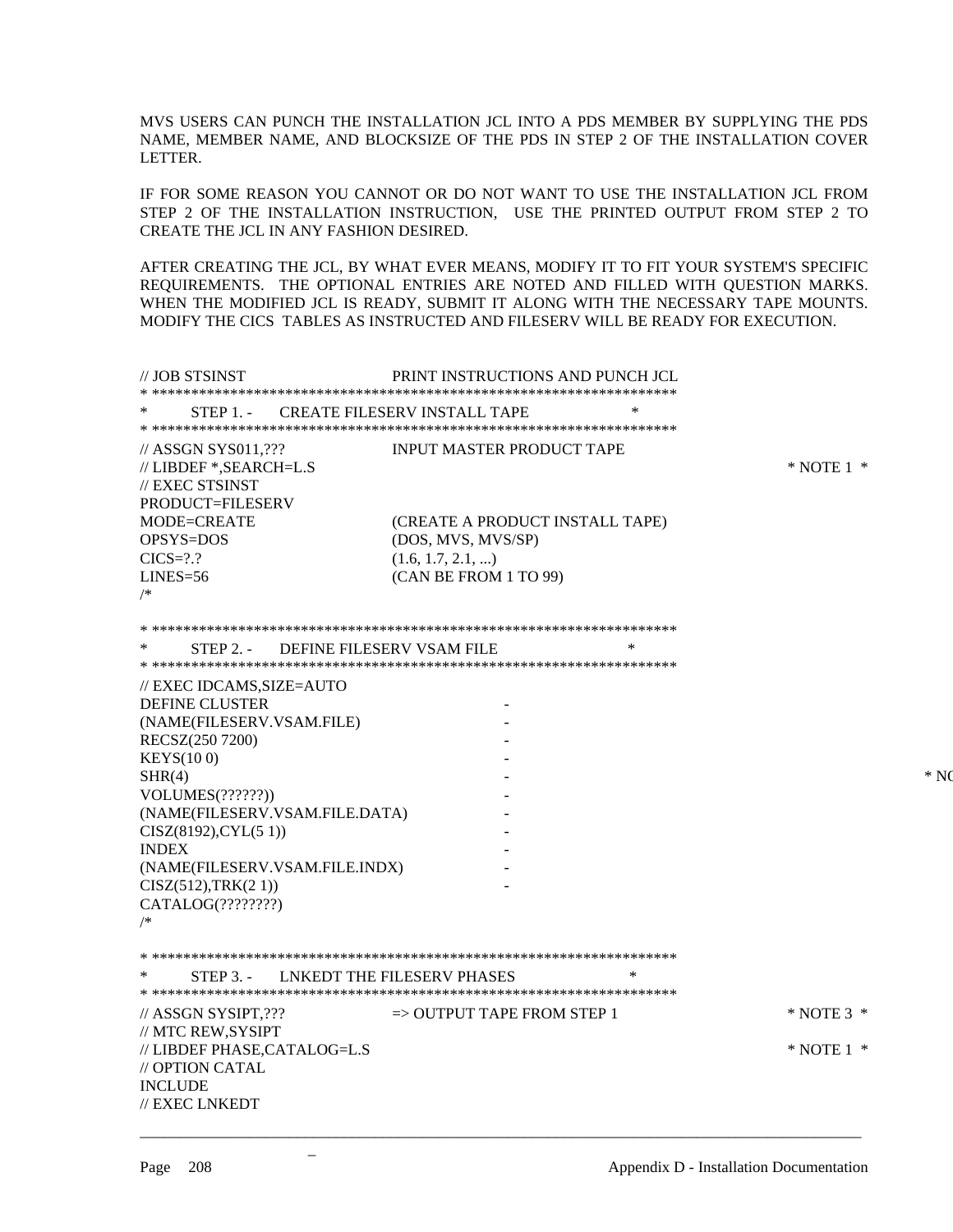|                         | STEP 4. - LOAD THE FILESERV MACROS<br>$\ast$                                                                                                                                                                  |                                  |
|-------------------------|---------------------------------------------------------------------------------------------------------------------------------------------------------------------------------------------------------------|----------------------------------|
| // MTC REW, SYSIPT      |                                                                                                                                                                                                               |                                  |
| // MTC FSF, SYSIPT, 1   | // EXEC LIBR, PARM='A S=L.S'                                                                                                                                                                                  | $*$ NOTE 4 $*$                   |
| /*<br>// RESET SYSIPT   |                                                                                                                                                                                                               |                                  |
|                         |                                                                                                                                                                                                               |                                  |
| ∗<br>$STEP$ 5 $-$       | ∗<br>LOAD THE FILESERV VSAM FILE                                                                                                                                                                              |                                  |
|                         | $\Rightarrow$ OUTPUT TAPE FROM STEP 1                                                                                                                                                                         |                                  |
| // ASSGN SYS011,???     | // DLBL FCT\$FIL, 'FILESERV.VSAM.FILE',, VSAM                                                                                                                                                                 | $*$ NOTE 3 $*$<br>$*$ NOTE 5 $*$ |
| // LIBDEF *, SEARCH=L.S |                                                                                                                                                                                                               | $*$ NOTE 1 $*$                   |
| // EXEC STSINST         |                                                                                                                                                                                                               |                                  |
| PRODUCT=FILESERV        | MODE=INSTALL REINSTALL                                                                                                                                                                                        | * NOTE 6 *                       |
| /*                      | FSRVFILE=FCT\$FIL BYPASS                                                                                                                                                                                      | $*$ NOTE 7 $*$                   |
|                         |                                                                                                                                                                                                               |                                  |
|                         | ∗<br>JCL NOTE EXPLANATIONS                                                                                                                                                                                    |                                  |
| <b>NOTE</b>             | 1) DEPENDING ON YOUR DOS SYSTEM :<br>$L.S = LIBRARY.SUB LIBRARY TO CONTAIN THE MODULES.$<br>$CL = CORE$ IMAGE LIBRARY TO CONTAIN THE MODULES.                                                                 |                                  |
|                         | 2) IF THE BATCH INTERFACE IS NOT TO BE USED, SHR(2) MAY BE USED. IN VM<br>ENVIRONMENT, IF FILE IS SHARED ACROSS GUEST MACHINES, THEN SET TO<br>SHR(3). (SEE THE BATCH INTERFACE TO CICS-FILESERV FOR DETAILS) |                                  |
| 3)                      | SYSIPT SHOULD BE ASSIGNED TO THE TAPE DRIVE THAT THE PRODUCT INSTALL<br>TAPE IS MOUNTED. (OUTPUT FROM THE "CREATE" RUN).                                                                                      |                                  |
| 4)                      | DEPENDING ON YOUR DOS SYSTEM :<br>$L.S = LIBRARY.SUB LIBRARY TO CONTAIN SOLRCE MODULES.$<br>$SL = SOLRCE LIBRARY TO CONTAIN THE SOLRCE MODULES.$                                                              |                                  |
|                         | 5) SHOULD BE THE CLUSTER NAME USED IN THE DEFINE STEP. CODE CLUSTER<br>NAME ACCORDING TO USER STANDARDS.                                                                                                      |                                  |
|                         | 6) MODE=INSTALL FOR A NEW INSTALLATION OF THE FILESERV PRODUCT. VSAM<br>FILE SHOULD BE EMPTY. MODE=REINSTALL FOR THE RE-INSTALLATION OF THE<br>FILESERV PRODUCT.                                              |                                  |
|                         | 7) FSRVFILE=FCT\$FIL - MUST BE THE 7-BYTE VSAM FILENAME.<br>FSRVFILE=BYPASS - WILL BYPASS THE FILE.                                                                                                           |                                  |
| $\frac{1}{*}$           | //STSINST_JOB_1,SOFTOUCH-SYSTEMS,MSGCLASS=X,CLASS=A                                                                                                                                                           |                                  |

 $^{11}$ 

CREATE THE FILESERV PRODUCT INSTALL TAPE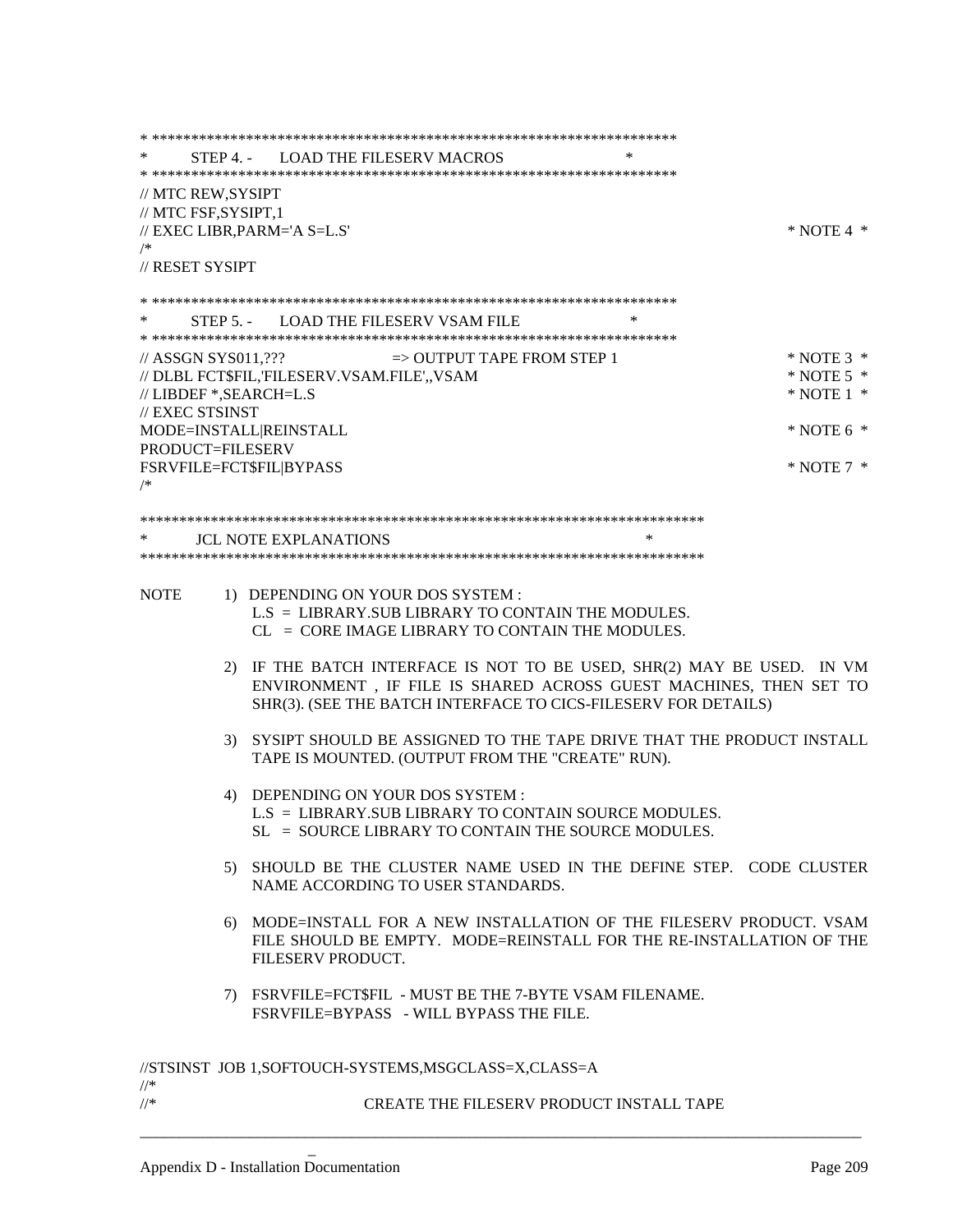| $\frac{1}{\ast}$          |                                        |                |
|---------------------------|----------------------------------------|----------------|
| $//$ STEP1                | EXEC PGM=STSINST                       |                |
| //SYSPRINT                | DD SYSOUT=*                            |                |
| //STEPLIB                 | DD DSN=????????,                       | $*$ NOTE 1 $*$ |
| $\frac{1}{2}$             | DISP=SHR                               |                |
| //MPRDIN                  | DD DSN=MASTER.TAPE, UNIT=TAPE,         | $*$ NOTE 2 $*$ |
| //                        | VOL=SER=MASTER,LABEL=(2,NL),           |                |
| $\frac{1}{2}$             | DCB=BLKSIZE=32000,DISP=SHR             |                |
| //MOBJOT                  | DD DSN=FSRV.LIB, UNIT=TAPE,            | $*$ NOTE 3 $*$ |
| $^{\prime\prime}$         | VOL=(,RETAIN,,,SER=FSRV),LABEL=(1,NL)  |                |
| //MMACOT                  | DD DSN=FSRV.LIB, UNIT=TAPE,            | $*$ NOTE $3*$  |
| $\frac{1}{2}$             | VOL=(,RETAIN,,,SER=FSRV),LABEL=(2,NL)  |                |
| //MTXTOT                  | DD DSN=FSRV.LIB, UNIT=TAPE,            | $*$ NOTE $3*$  |
| $\frac{1}{2}$             | VOL=(,RETAIN,,,SER=FSRV),LABEL=(3,NL)  |                |
| //SYSIN                   | $DD*$                                  |                |
| PRODUCT=FILESERV          | (PRODUCT=FILESERV)                     |                |
| MODE=CREATE               | (CREATE A PRODUCT INSTALL TAPE)        |                |
| OPSYS=MVS                 | (OPERATING SYSTEM)                     |                |
| $CICS = ?$ .?             | (1.6, 1.7, 2.1, )                      |                |
| $LINES = 56$              | (CAN BE 1 TO 99)                       |                |
| /*                        |                                        |                |
| $\frac{1}{\ast}$          |                                        |                |
| $/\!/\ast$                | LINK EDIT THE FILESERV MODULES         |                |
| $/\!/\ast$                |                                        |                |
| //STEP2                   | EXEC PGM=IEWL, PARM='LIST, LET, XREF'  |                |
| //SYSPRINT                | DD SYSOUT=*                            |                |
| $//$ SYSLIB               | DD DSN=????????,                       | $*$ NOTE 4 $*$ |
| //                        | DISP=SHR                               |                |
| //SYSLIN                  | DD DSN=FSRV.LIB, UNIT=TAPE,            | $*$ NOTE 5 $*$ |
| //                        | VOL=(,RETAIN,,,SER=FSRV),LABEL=(1,NL), |                |
| $\frac{1}{2}$             | DCB=BLKSIZE=3200,DISP=(SHR,PASS)       |                |
| //SYSUT1                  | DD UNIT=SYSDA, SPACE=(1024, (20, 20))  |                |
| //SYSLMOD                 | DD DSN=???????????,                    | $*$ NOTE 6 $*$ |
| /*                        |                                        |                |
| $\frac{1}{\ast}$          |                                        |                |
| $/\!/\ast$                | <b>CATALOG THE MACROS</b>              |                |
| $/\!/\ast$                |                                        |                |
| $//$ STEP3                | EXEC PGM=IEBUPDTE                      |                |
| //SYSPRINT                | DD SYSOUT=*                            |                |
| //SYSUT1                  | DD DSN=????????????,                   | $*$ NOTE 7 $*$ |
| $^{\prime\prime}$         | DISP=SHR                               |                |
| $\frac{\sqrt{S}YSUT2}{S}$ | DD DSN=????????????,                   | $*$ NOTE 7 $*$ |
| //                        | DISP=SHR                               |                |
| //SYSIN                   | DD DSN=FSRV.LIB, UNIT=TAPE,            | $*$ NOTE 5 $*$ |
| //                        | VOL=(,RETAIN,,,SER=FSRV),LABEL=(2,NL), |                |
| //                        | DCB=BLKSIZE=3200,DISP=(SHR,PASS)       |                |
| /*                        |                                        |                |
| $/\!/\ast$                |                                        |                |
| $/\!/\ast$                | DEFINE THE FILESERV VSAM FILE          |                |
| $/\!/\ast$                |                                        |                |
| //STEP4                   | EXEC PGM=IDCAMS                        |                |
| //SYSPRINT                | DD SYSOUT=*                            |                |
| //SYSIN                   | $DD*$                                  |                |
|                           | <b>DEFINE CLUSTER</b>                  |                |
|                           | (NAME(FILESERV.VSAM.FILE)              | $*$ NOTE 8 $*$ |
|                           |                                        |                |

 $\equiv$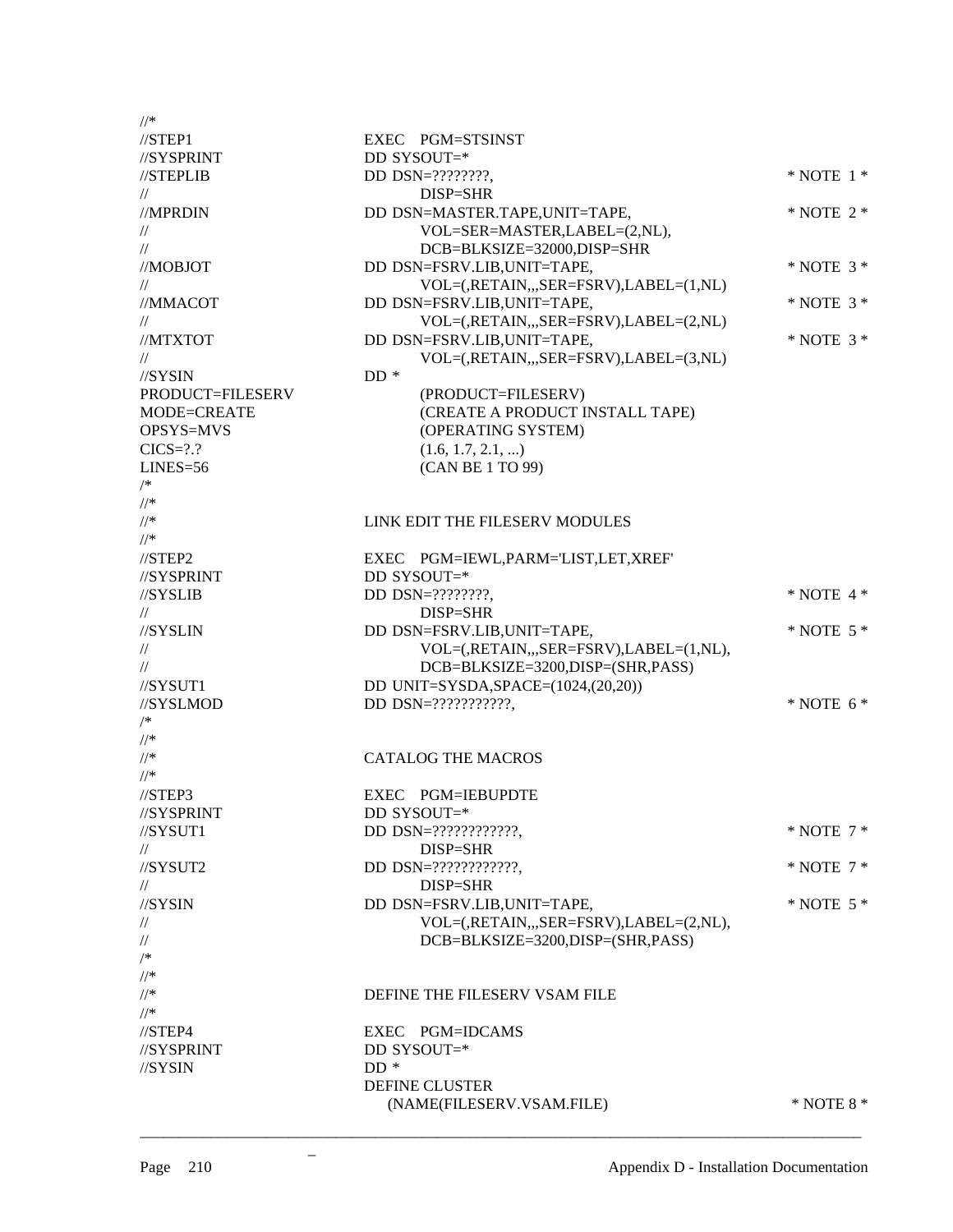|                                                 |                            | SHR(4,3)       | <b>KEYS(100)</b><br>RECSZ(250 7200)                                         |                                                                                                                                               |                 |
|-------------------------------------------------|----------------------------|----------------|-----------------------------------------------------------------------------|-----------------------------------------------------------------------------------------------------------------------------------------------|-----------------|
|                                                 |                            |                | VOL(???????)<br>DATA(NAME(FILESERV.VSAM.FILE.DATA)<br>CISZ(8192)<br>CYL(51) |                                                                                                                                               | $*$ NOTE 9 $*$  |
|                                                 |                            |                | INDEX(NAME(FILESERV.VSAM.FILE.INDEX)<br>CISZ(512)<br>TRACKS(2 1))           |                                                                                                                                               |                 |
| /*                                              |                            |                |                                                                             |                                                                                                                                               |                 |
| $/\!/\ast$<br>$\frac{1}{*}$<br>$/\!/\ast$       |                            |                | <b>LOAD FILESERV SCREEN CONTROL RECORDS</b>                                 |                                                                                                                                               |                 |
| $//$ STEP5<br>//SYSPRINT                        |                            | DD SYSOUT= $*$ | EXEC PGM=STSINST                                                            |                                                                                                                                               |                 |
| //STEPLIB<br>//                                 |                            |                | DD DSN=????????,<br>DISP=SHR                                                |                                                                                                                                               | $*$ NOTE 1 $*$  |
| //FCT\$FIL                                      |                            |                | DD DSN=FILESERV.VSAM.FILE,                                                  |                                                                                                                                               | $*$ NOTE 8 $*$  |
| //                                              |                            |                | DISP=SHR                                                                    |                                                                                                                                               |                 |
| //MPRDIN<br>//                                  |                            |                | DD DSN=FSRV.LIB, UNIT=TAPE,<br>VOL=(,RETAIN,,,SER=FSRV),LABEL=(3,NL),       |                                                                                                                                               | $*$ NOTE 5 $*$  |
| $\frac{1}{2}$                                   |                            |                | DCB=BLKSIZE=3200,DISP=(SHR,PASS)                                            |                                                                                                                                               |                 |
| $\frac{\sqrt{S}YSIN}{S}$                        |                            | $DD *$         |                                                                             |                                                                                                                                               |                 |
| PRODUCT=FILESERV                                | MODE=INSTALL REINSTALL     |                | (PRODUCT=FILESERV)<br>(CREATE FSRV FILES)                                   |                                                                                                                                               | $*$ NOTE 10 $*$ |
| OPSYS=MVS                                       |                            |                | (OPERATING SYSTEM)                                                          |                                                                                                                                               |                 |
| $LINES = 56$<br>FSRVFILE=FCT\$FIL<br>$\prime^*$ |                            |                | (CAN BE 1-99)                                                               |                                                                                                                                               |                 |
|                                                 |                            |                |                                                                             |                                                                                                                                               |                 |
|                                                 | JCL NOTE EXPLANATIONS      |                |                                                                             |                                                                                                                                               |                 |
| <b>NOTE</b><br>1)                               |                            |                | INITIAL JCL PROCESS FROM THE INSTALLATION GUIDE.                            | MUST BE THE LIBRARY THAT "STSINST" PHASE WAS LINK EDITED TO IN THE                                                                            |                 |
| 2)                                              |                            |                | RECEIVED FROM SOFTOUCH SYSTEMS.                                             | THIS TAPE DRIVE SHOULD HAVE THE MOUNTED PRODUCT MASTER TAPE                                                                                   |                 |
| 3)                                              |                            |                | REMAINDER OF THE INSTALL PROCESS.                                           | THIS TAPE DRIVE SHOULD BE A SCRATCH TAPE. THE FILESERV INSTALLATION<br>FILES WILL BE WRITTEN TO THIS DRIVE. IT THEN BECOMES THE INPUT FOR THE |                 |
| 4)                                              | INTERFACE MODULE "DFHEAI". |                |                                                                             | THIS IS THE CICS LIBRARY WHICH WOULD BE USED TO LINK EDIT A COMMAND<br>LEVEL ASSEMBLER PROGRAM. IT MUST CONTAIN THE COMMAND LEVEL             |                 |
| 5)                                              | (OUTPUT FROM STEP 1)       |                |                                                                             | THIS TAPE DRIVE SHOULD HAVE THE MOUNTED FILESERV INSTALLATION TAPE.                                                                           |                 |
| 6)                                              |                            |                | THE CONCATENATION FOR DFHRPL IN THE CICS STARTUP JCL.                       | THIS IS THE LOAD LIBRARY WHERE CICS PROGRAMS ARE KEPT. IT MUST BE IN                                                                          |                 |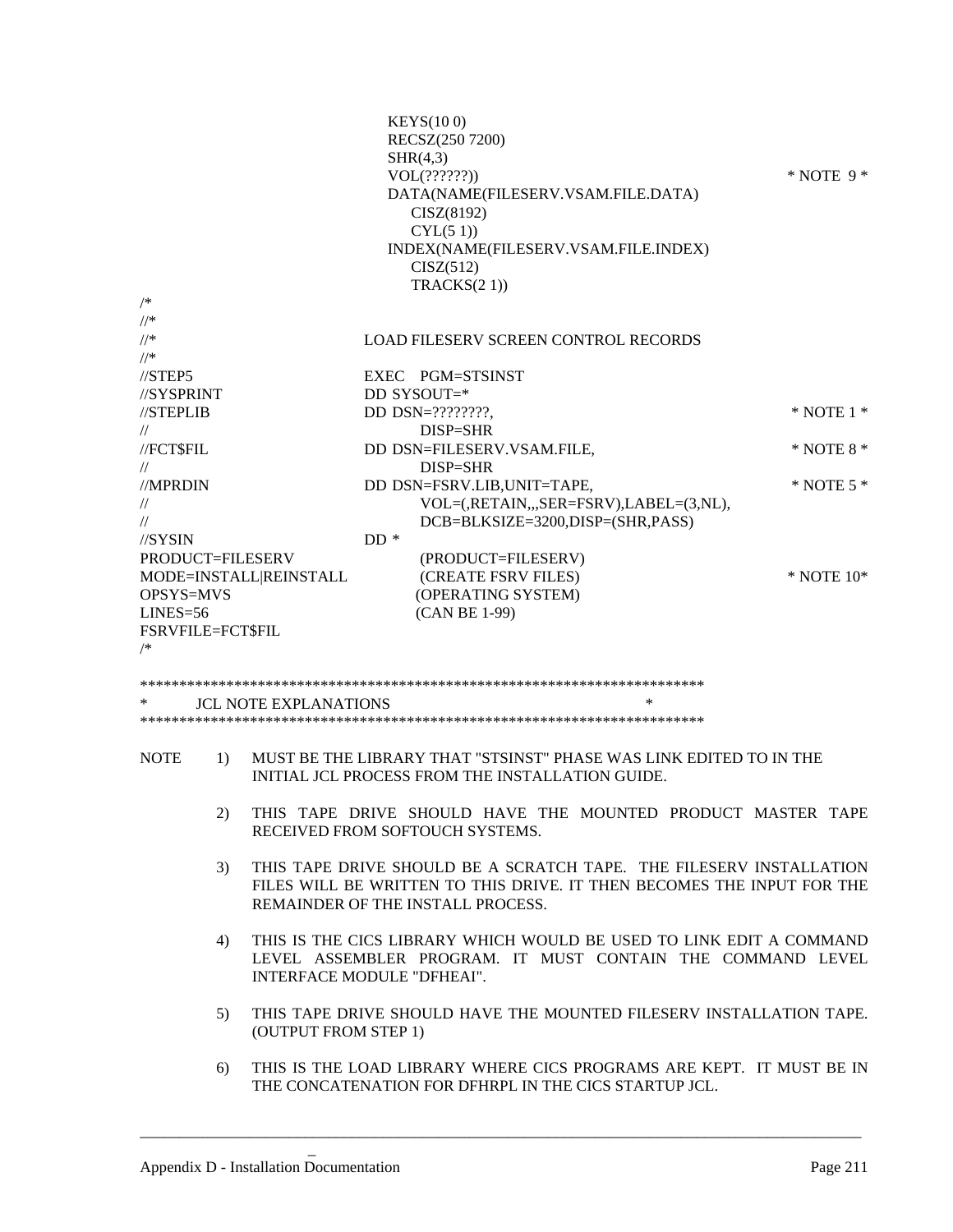- 7) SYSUT1 AND SYSUT2 SHOULD POINT TO A SOURCE PDS FOR MACROS. IF THE MACROS ALREADY EXIST, YOU SHOULD DELETE THEM BEFORE THE INSTALL/REINSTALL PROCESS.
- 8) THIS IS THE CLUSTER NAME USED IN DEFINING THE FILESERV VSAM FILE.
- 9) ASSIGN THE VOLUME THAT THE FILESERV VSAM FILE IS TO RESIDE.

 10) MODE=INSTALL MEANS YOU ARE INSTALLING FILESERV FOR THE FIRST TIME OR YOU ARE INITIALIZING THE FILESERV VSAM FILE AND LOADING THE SCREEN CONTROL RECORDS. THE FILE SHOULD BE EMPTY.

 MODE=REINSTALL MEANS YOU ARE REINSTALLING THE FILESERV PRODUCT. REINSTALL WILL REPLACE ANY EXISTING SCREEN RCDS BUT WILL LEAVE ANY EXISTING DATA RCDS IN TACT.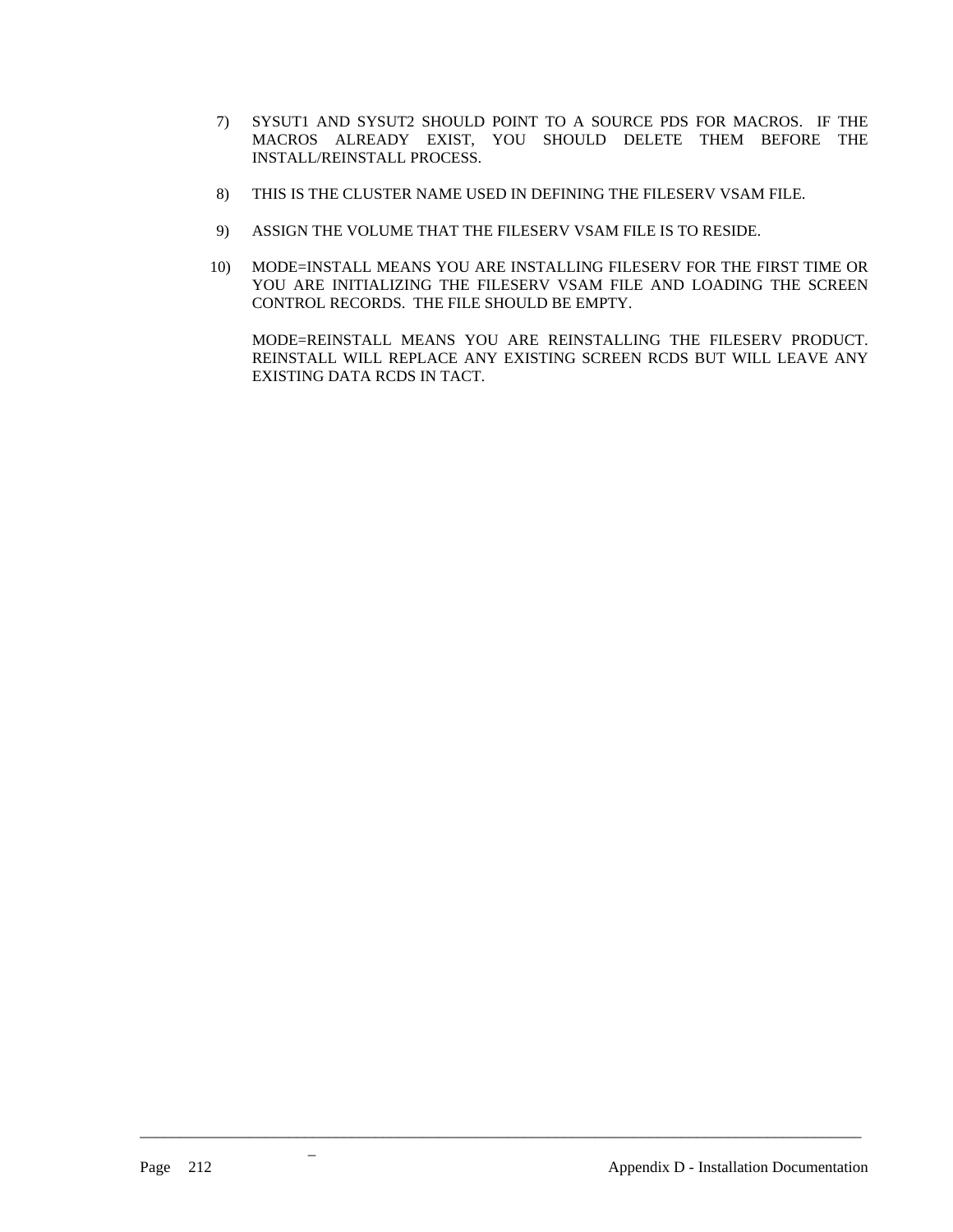| *           | FCPCT                                                             | $\ast$    |                |
|-------------|-------------------------------------------------------------------|-----------|----------------|
| ∗           | FILESERV PCT TABLE ENTRIES                                        | ∗         |                |
|             |                                                                   |           |                |
| <b>FCTD</b> | DFHPCT TYPE=ENTRY, TRANSID=FCTD,<br>PROGRAM=FCTD1000,TWASIZE=1500 |           | X              |
| <b>FSRV</b> | DFHPCT TYPE=ENTRY, TRANSID=FSRV,<br>PROGRAM=FSRV1000,TWASIZE=1500 |           | X              |
| <b>FCTT</b> | DFHPCT TYPE=ENTRY,TRANSID=FCTT,                                   |           | X              |
| <b>FSPR</b> | PROGRAM=FCTDTIME,TWASIZE=1500<br>DFHPCT TYPE=ENTRY, TRANSID=FSPR, |           | X              |
| <b>STSC</b> | PROGRAM=FSRV1000,TWASIZE=1500<br>DFHPCT TYPE=ENTRY,TRANSID=STSC,  |           | X              |
|             | PROGRAM=STSCORE, TWASIZE=0                                        |           |                |
|             |                                                                   |           |                |
|             | ∗<br>$FC$ P P T                                                   |           |                |
|             |                                                                   |           |                |
|             | FCTD1000 DFHPPT TYPE=ENTRY, PROGRAM=FCTD1000                      |           |                |
|             | FCTD1010 DFHPPT TYPE=ENTRY, PROGRAM=FCTD1010                      |           |                |
|             | FSRV1000 DFHPPT TYPE=ENTRY, PROGRAM=FSRV1000                      |           |                |
|             | FCTDTIME DFHPPT TYPE=ENTRY, PROGRAM=FCTDTIME                      |           |                |
|             | FCTDCEMT DFHPPT TYPE=ENTRY, PROGRAM=FCTDCEMT                      |           |                |
|             | DFHPLTXX DFHPPT TYPE=ENTRY, PROGRAM=DFHPLTXX                      |           | $*$ NOTE 1 $*$ |
|             | FCTDTBL DFHPPT TYPE=ENTRY, PROGRAM=FCTDTBL                        |           | $*$ NOTE 2 $*$ |
|             | STS0100 DFHPPT TYPE=ENTRY, PROGRAM=STS0100                        |           |                |
|             | STSPASS DFHPPT TYPE=ENTRY, PROGRAM=STSPASS                        |           |                |
|             | STSHELP DFHPPT TYPE=ENTRY, PROGRAM=STSHELP                        |           |                |
|             | STSHELP DFHPPT TYPE=ENTRY, PROGRAM=STSCORE                        |           |                |
|             |                                                                   |           |                |
| *           | FCFCT                                                             | ∗         |                |
| ∗           | FILE CONTROL TABLE ENTRY                                          | *         |                |
|             |                                                                   |           |                |
| ∗           |                                                                   | ∗         |                |
| *           | <b>FCTD CONTROL FILE</b>                                          | ∗         |                |
| $\ast$      | <b>CICS RELEASE 1.6 USERS</b>                                     | ∗<br>×    |                |
| ∗<br>∗      | NOTE 1 : DO NOT PUT FCT\$FIL IN LSR POOL.                         | ∗         |                |
| ∗           | NOTE 2 : KEY VALUE ON ACCMETH MAY BE OMITTED IF THE               | ∗         |                |
| ∗           | BATCH INTERFACE FEATURE IS NOT BEING USED.                        | ∗         |                |
| ∗           |                                                                   | $^{\ast}$ |                |
|             |                                                                   |           |                |
|             | $*$ NOTE $3*$<br>DFHFCT TYPE=DATASET,DATASET=FCT\$FIL,            |           | X              |
|             | ACCMETH=(VSAM,KSDS,KEY),                                          |           | $\mathbf X$    |
|             | FILSTAT=(ENABLED, OPENED),                                        |           | $\mathbf X$    |
|             | RECFORM=(VARIABLE, BLOCKED),                                      |           | $\mathbf X$    |
|             | SERVREQ=(UPDATE,NEWREC,BROWSE,DELETE),<br>STRNO=6                 |           | $\mathbf X$    |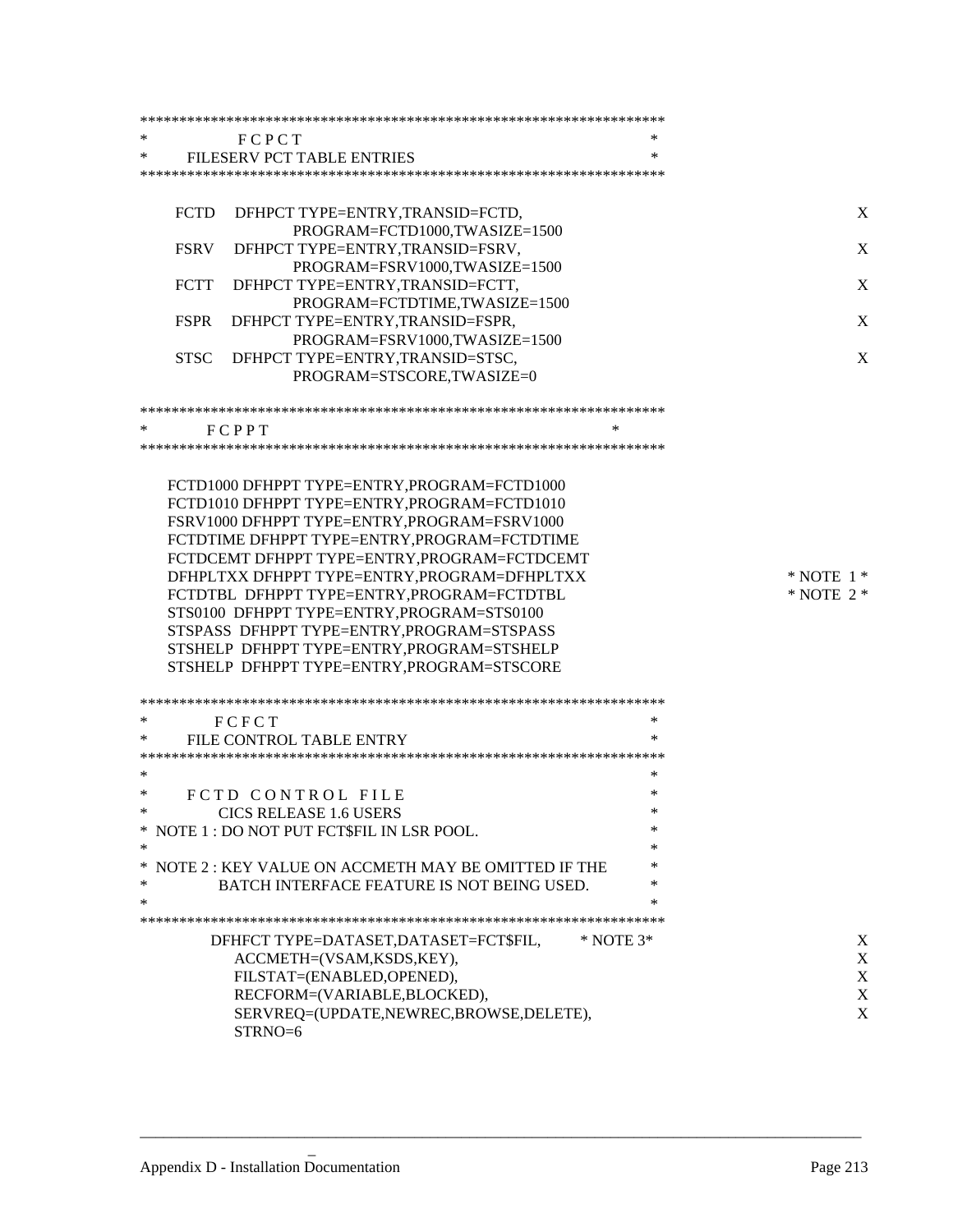| $\ast$<br>FCTD CONTROL FILE                            | $\ast$    |   |
|--------------------------------------------------------|-----------|---|
| CICS REL 1.7 AND ABOVE $*$<br>$\ast$                   |           |   |
|                                                        |           |   |
|                                                        |           |   |
| DFHFCT TYPE=DATASET,DATASET=FCT\$FIL,<br>$*$ NOTE $3*$ |           | X |
| FILSTAT=(ENABLED, OPENED),                             |           | X |
| RECFORM=(VARIABLE, BLOCKED),                           |           | X |
| SERVREQ=(UPDATE,ADD,BROWSE,DELETE),                    |           | X |
| LSRPOOL=NONE, X                                        |           |   |
| $STRNO=6$                                              |           |   |
|                                                        |           |   |
|                                                        |           |   |
|                                                        |           |   |
| $\ast$<br>FCTD POOL MACRO                              | $\ast$    |   |
| * NOTE : PLACE POOL MACRO PRIOR TO SHRCTL MACRO IF LSR | ∗         |   |
| (LOCAL SHARED RESOURCES) IS BEING USED.<br>∗           | $\ast$    |   |
|                                                        |           |   |
| <b>SPACE</b>                                           |           |   |
| FCTDTBL TYPE=POOL,<br>X                                |           |   |
| <b>TOTAL FILES ACTIVE IN CICS</b><br>TOTFILS=50,       |           | X |
| VSAMFIL=40, TOTAL VSAM FILES                           |           | X |
| $BDAMFIL=5$ ,<br><b>TOTAL BDAM FILES</b>               |           | X |
|                                                        |           |   |
|                                                        |           |   |
|                                                        |           |   |
| ∗                                                      | $^{\ast}$ |   |
| CICS NOTE EXPLANATIONS<br>∗                            | $\ast$    |   |
|                                                        |           |   |
|                                                        |           |   |

- IF YOU ALREADY HAVE A STARTUP PROGRAM LIST TABLE IN THE PPT, THIS ENTRY IS  $1)$ NOT NEEDED. IF NOT, THE XX IN THE MODULE NAME IS THE SUFFIX USED IN THE DFHPLT TYPE=INITIAL MACRO.
- THIS ENTRY IS REQUIRED IF YOU DEFINE THE FCTD USER OPTION TABLE, AS 2) DESCRIBED UNDER CUSTOMIZATION. IF YOU USE A SUFFIXED TABLE, THE PROGRAM NAME WILL BE FCTDTBXX ... WHERE XX IS THE SUFFIX .
- FCT\$FIL IS THE DEFAULT FILE NAME USED IN THE USER OPTION TABLE. THIS IS THE  $3)$ FCT FILENAME. (SEE CODING THE USER OPTION TABLE).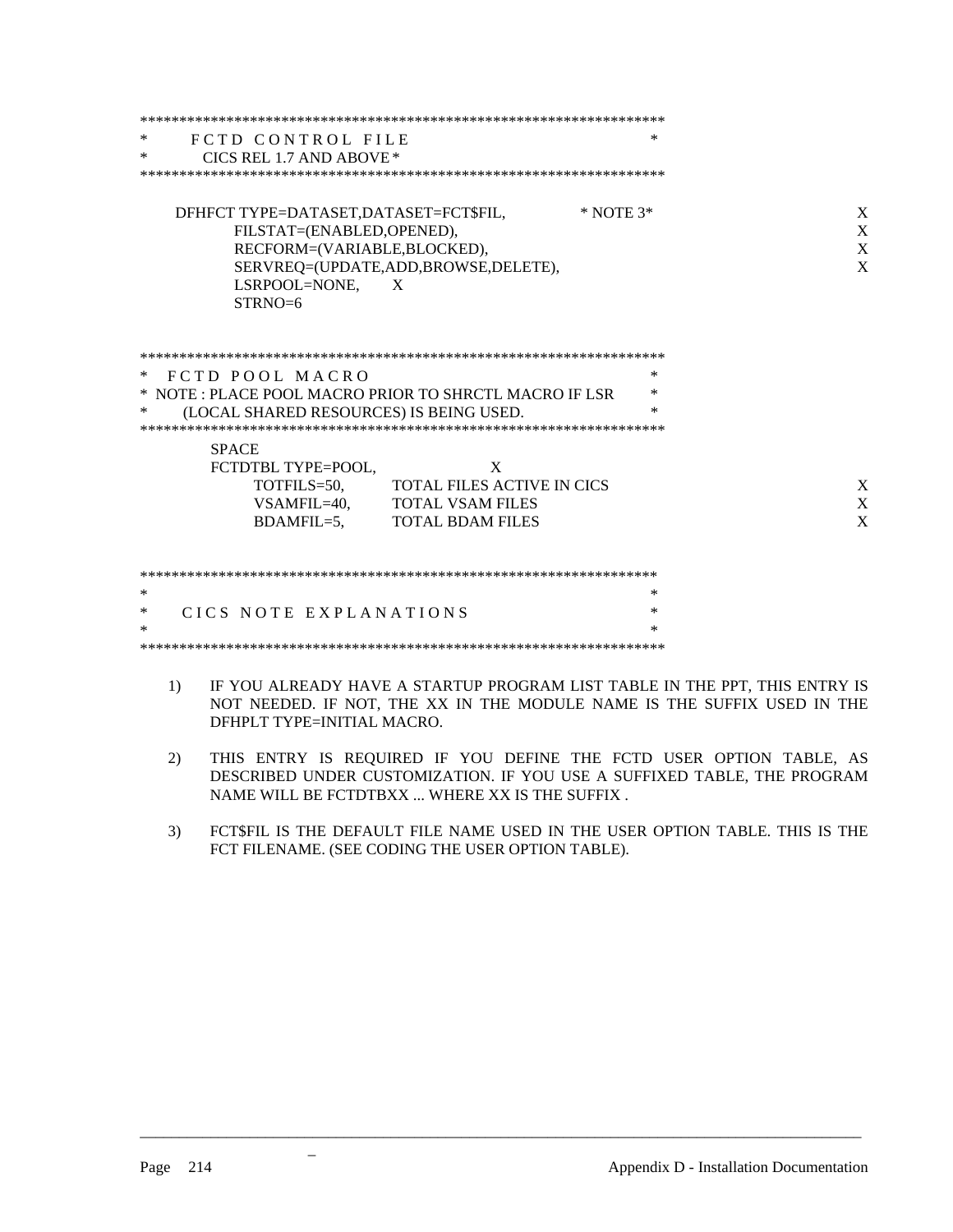#### **APPENDIX E. REPORTING PROBLEMS**

If a problem is encountered with **CICS-FILESERV** which can not be resolved by the information in this document, call SofTouch Systems at (405) 947-8080. You will be referred to a technical support representative who will take the information about the problem and resolve it then and there on the phone, if possible. Should a support person not be available when you call, you will be called back as soon as possible, usually the same day.

If the problem can not be resolved on the phone, the support representative may require that you run certain CICS diagnostic reports and send them to him. This will usually include an Auxiliary Trace of the transaction or series of transactions involved, a coredump if one is available, a listing of the CICS File Control Table and sometimes an IDCAMS PRINT of the Dataset Definition File.

When you call, please have the following information available:

- 1) Your Operating System
- 2) The release of CICS where CICS-FILESERV runs.
- 3) The release and PTF level number of CICS-FILESERV that you have. (This is displayed on any of the main menus)
- 4) Approximately how long CICS-FILESERV has been installed.

\_\_\_\_\_\_\_\_\_\_\_\_\_\_\_\_\_\_\_\_\_\_\_\_\_\_\_\_\_\_\_\_\_\_\_\_\_\_\_\_\_\_\_\_\_\_\_\_\_\_\_\_\_\_\_\_\_\_\_\_\_\_\_\_\_\_\_\_\_\_\_\_\_\_\_\_\_\_\_\_\_\_\_\_\_\_\_\_\_\_\_\_

5) Any message numbers involved in the problem, whether produced by CICS, CICS-FILESERV or the Operating System.

SofTouch Systems is committed to effective product support and we will make every effort to resolve your problem as quickly as possible.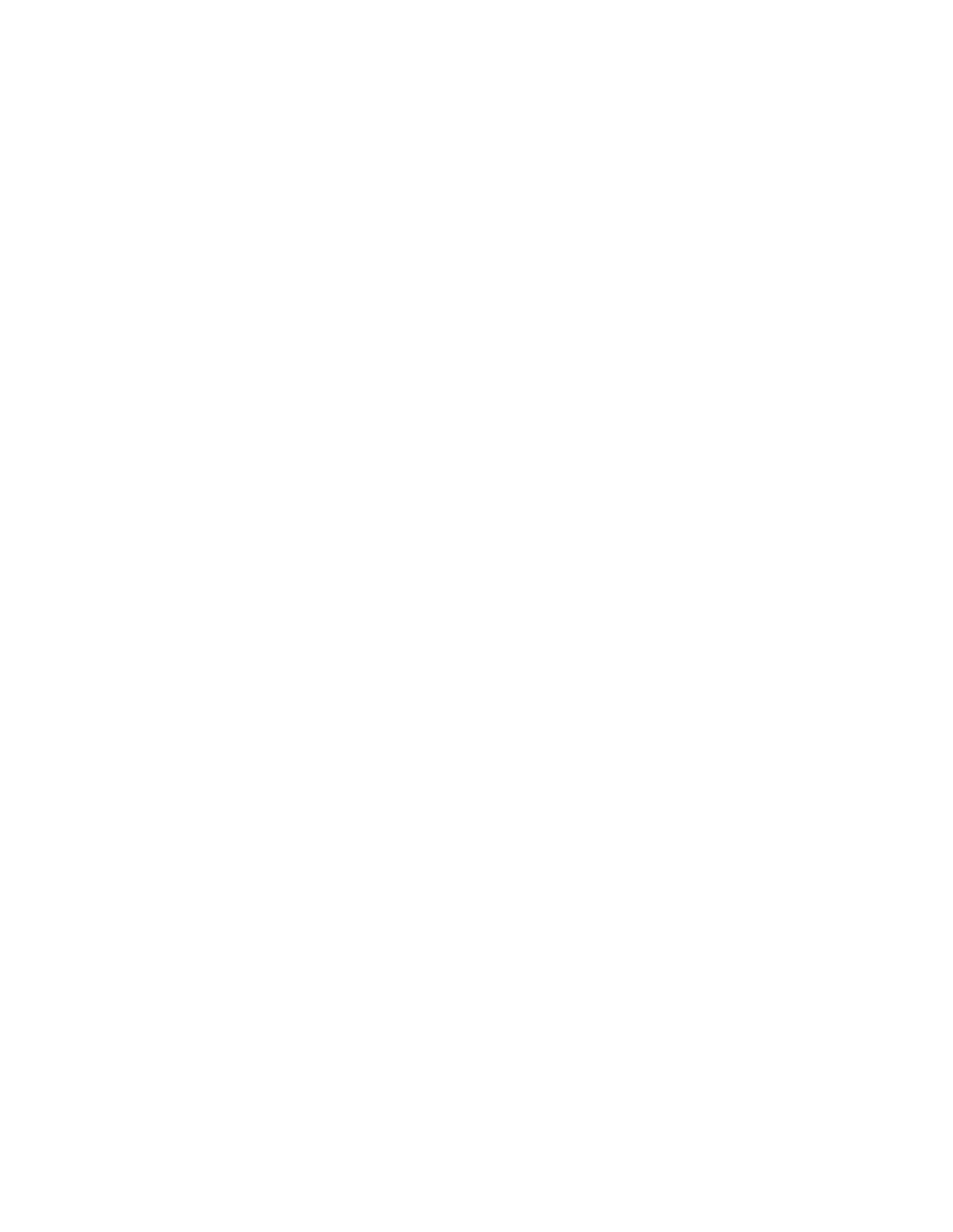#### **APPENDIX F - THE PRODUCT LINE**

This appendix briefly describes all of the products currently available from SofTouch Systems, Inc. These products are all available on the master installation tape and may be installed and evaluated if desired.

#### **CICS-WINDOWS**

CICS-WINDOWS is our top-of-the-line CICS-based session manager, providing full transaction session management within CICS. In addition, interactive windowing allows up to nine windows on one screen, each capable of operating transactions as if it were in a full screen.

CICS-WINDOWS allows the terminal operator to define their terminal as two, three...up to nine "logical", or "virtual" terminals. This means that a single terminal can operate more than one task at a time. A PF or PA key is used to "toggle" from one virtual terminal to another. When the operators toggles out of a transaction, the transaction screen and all pertinent information to restart the task is saved in off-line storage. When the operator returns, the screen is restored intact and the transaction may be continued as if it were not interrupted.

In addition, it is capable of "interactive windowing". This means that the terminal operator can divide the terminal screen into multiple parts, or windows, displaying a portion of each application task in each window. Operation of each task can continue while in window mode. Windows can be sized for best fit of the application screens, or the screen display can be "panned" left, right, up and down to view additional information. This feature makes it easy for the operator to work in one application while viewing another, thereby eliminating the need for external hard-copy reports or other media.

Two additional features of CICS-WINDOWS are outbound datastream compression, which can provide savings of up to 40 percent for all outbound terminal traffic, whether the terminal is using CICS-WINDOWS or not, and the "session view" feature, which allows an operator at one terminal to view the current display of another terminal in the network.

CICS-WINDOWS offers significant savings in operator time and productivity, due to the elimination of time-consuming transactions which are required to move from one application to another. Most users experience savings on the average of 30 minutes per day, per operator. This translates to thousands of dollars in time savings per day in many installations, where hundreds or even thousands of terminal operators are present.

Three separately licensed options are available with CICS-WINDOWS. These are:

\_\_\_\_\_\_\_\_\_\_\_\_\_\_\_\_\_\_\_\_\_\_\_\_\_\_\_\_\_\_\_\_\_\_\_\_\_\_\_\_\_\_\_\_\_\_\_\_\_\_\_\_\_\_\_\_\_\_\_\_\_\_\_\_\_\_\_\_\_\_\_\_\_\_\_\_\_\_\_\_\_\_\_\_\_\_\_\_\_\_\_\_

- 1). Menu Generation Create and maintain on-line menus for controlling application programs.
- 2). Message Broadcasting Send messages to terminals or users, queue and save messages, display messages in popup windows.
- 3). On-line Help Creation Build help windows attached to application screens at transaction, screen, or field level.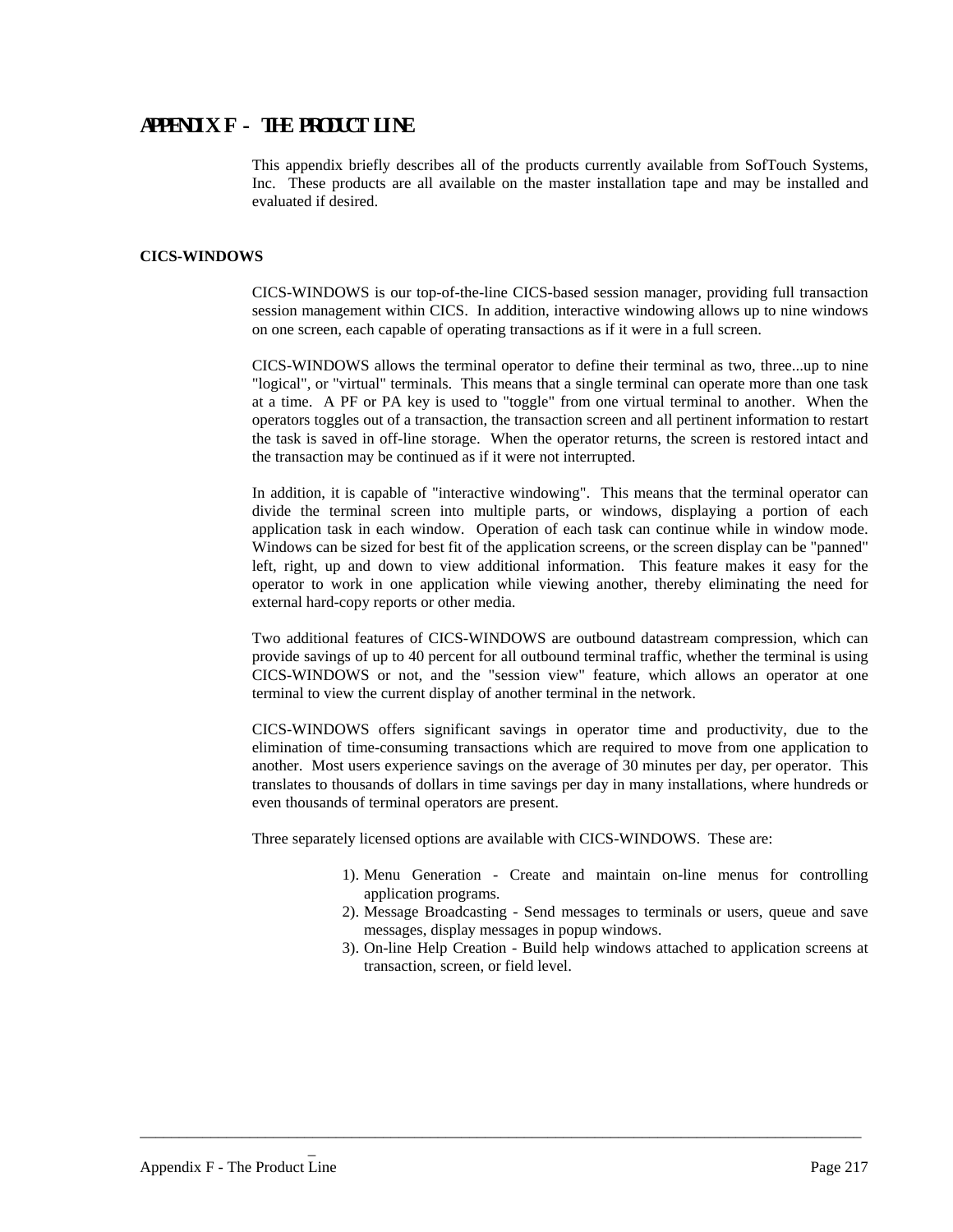#### **CICS-JUGGLER**

CICS-JUGGLER is our CICS session manager providing full transaction session management within CICS. It contains all of the major features of CICS-WINDOWS except for interactive windowing and outbound data compression.

For users who want session management in CICS but do not care about interactive windowing, this product can be a good fit. It is priced below CICS-WINDOWS, yet still offers support for all CICS environments and provides everything you need to take advantage of transaction session management.

#### **CICS-FILESERV**

CICS-FILESERV is a software tool for the systems programmer in a CICS installation. It enhances some of the basic file-handling features of CICS. It provides the ability to define files to CICS dynamically. That is, a programmer can add an on-line file to the system without bringing the system down, which would normally be required. This means that the operation of all terminal operators can continue undisturbed, whereas it would normally be interrupted for 30 minutes or so each time a new file is defined. In addition, it allows on-line files to be opened and closed from another region, thereby alleviating scheduling bottlenecks in operations. It also provides significant savings in storage utilization within the CICS system.

CICS-FILESERV also provides the ability to dynamically access any file in the CICS environment for on-line display or maintenance purposes. This means that a programmer can view or change data records without writing a program, which can result in hours or days of saved time. In addition it offers a powerful file search facility, allowing the formulation of complex boolean queries to extract selected data from a file.

CICS-FILESERV provides significant advantage over standard CICS file control services by offering the following features:

- Resource Definition On-line (RDO) for the FCT
- Batch interface to open and close CICS files from a batch region.
- Dynamic allocation and deallocation (both DOS/VSE and MVS).
- Automatic (first-access) file opens for all releases of CICS.
- Automatic file closes (after specified period of inactivity).
- Automatic file closes (at specified time of day).
- Automatic disable/enable of transactions and programs associated with a file.

\_\_\_\_\_\_\_\_\_\_\_\_\_\_\_\_\_\_\_\_\_\_\_\_\_\_\_\_\_\_\_\_\_\_\_\_\_\_\_\_\_\_\_\_\_\_\_\_\_\_\_\_\_\_\_\_\_\_\_\_\_\_\_\_\_\_\_\_\_\_\_\_\_\_\_\_\_\_\_\_\_\_\_\_\_\_\_\_\_\_\_\_

- Grouping of file names.
- Display, update, add or delete records of any file.
- Powerful file queries to locate and optionally extract, modify or reformat data records.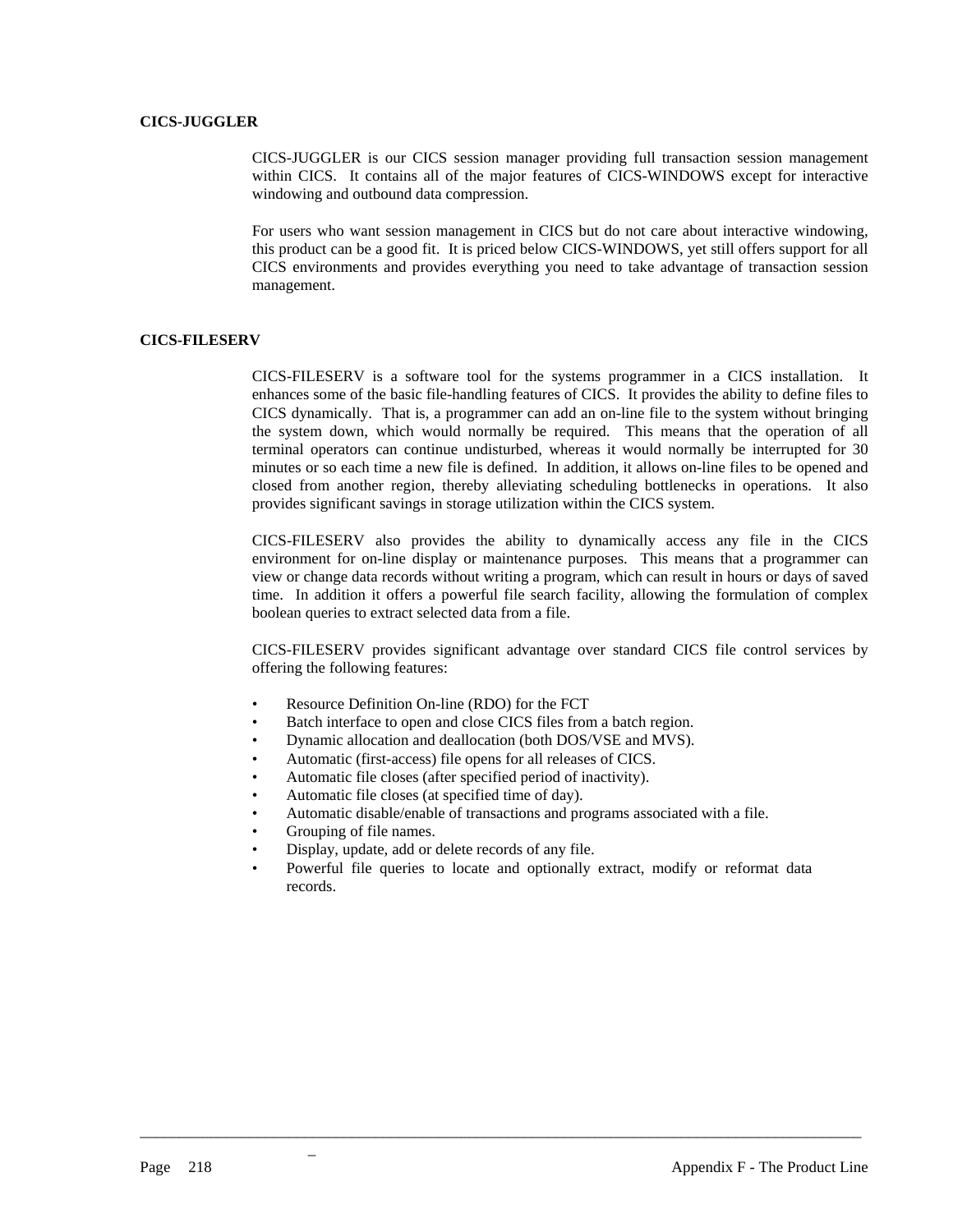#### **HELP-WINDOWS**

This product addresses the area of on-line documentation. It handles the two most-needed functions in this area, which are:

- a). Full on-line text maintenance. Complete manuals can be created and maintained on-line. Entire manuals or selected subjects may be printed on the system printer or displayed on the terminal in "list" form (as it appears when printed). Automatic page numbering, section titles, running headers and print extraction are supported. In addition, text from other systems can be imported into the HELP-WINDOWS text file.
- b). On-line retrieval of help text from application transactions. Selected sections of a manual, or stand-alone documents may be "keyed" to any application transaction in the on-line environment. A user-defined PF or PA key may be used to retrieve the associated text while operating the transaction. The associated text can be displayed either in full-screen mode or in a "window" on the screen, the position and size of which is defined by the text writer. No modifications to user programs are required to provide on-line help access. Help text can be created for any application - user-written transactions, vendor packages, fourth-generation languages, conversational programs, regardless of the method used by the application for building screens.

HELP-WINDOWS offers a "word-wrap" feature which allows text of any length to fully display in a window of any size. In addition, you can create help text with a user transaction by invoking the transaction screen, then using the cursor to "point" to the fields where help is to be made available. Help text can be associated at the transaction level, the screen level or the field level.

#### **VTAM-WINDOWS**

VTAM-WINDOWS is a multiple sessions manager operating at the VTAM level. It has full support for interactive windowing, just like CICS-JUGGLER. With VTAM-WINDOWS, you can toggle and window different VTAM applications, such as CICS, TSO, IMS, etc. A strategic feature of VTAM-WINDOWS is the use of an asynchronous VSAM file for saving screen buffers, which results in a significant reduction in storage overhead over most other VTAM session managers. Because of this feature, VTAM-WINDOWS can run very effectively in DOS/VSE, VSE/SP, VSE/ESA, MVS/SP, MVS/XA and MVS/ESA environments.

In addition to basic VTAM session management and interactive windowing, VTAM-WINDOWS offers the following features and benefits.

- Gate-way processing, provides a single entry-point to the system, with pass-through connection to VTAM applications.
- CICS-JUGGLER interface, automatic activation of CICS-JUGGLER using gateway.
- Automatic connection to an application in any or all sessions.
- Automatic sign-on to applications.
- Command stream processing, allows a series of transactions to be automatically sent to a VTAM application.
- Cut and paste, provides ability to copy data from one application screen into another.
- Session viewing, lets an operator at one terminal view the current display of any session of another terminal using VTAM-WINDOWS.

\_\_\_\_\_\_\_\_\_\_\_\_\_\_\_\_\_\_\_\_\_\_\_\_\_\_\_\_\_\_\_\_\_\_\_\_\_\_\_\_\_\_\_\_\_\_\_\_\_\_\_\_\_\_\_\_\_\_\_\_\_\_\_\_\_\_\_\_\_\_\_\_\_\_\_\_\_\_\_\_\_\_\_\_\_\_\_\_\_\_\_\_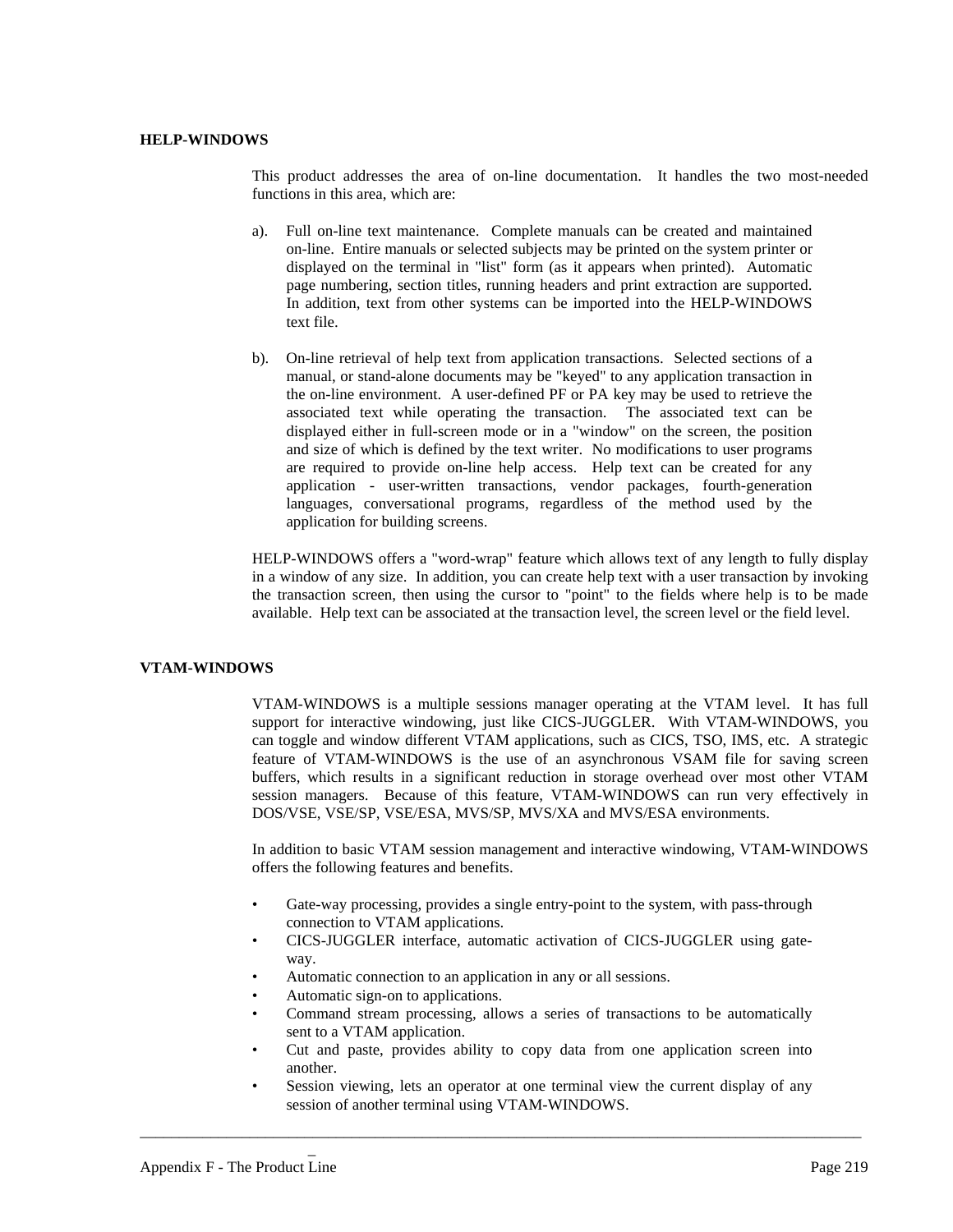• On-line profile changes, allows the operator to alter the choices of PF/PA key usage, window configuration and number of sessions that were set in the customization table.

\_\_\_\_\_\_\_\_\_\_\_\_\_\_\_\_\_\_\_\_\_\_\_\_\_\_\_\_\_\_\_\_\_\_\_\_\_\_\_\_\_\_\_\_\_\_\_\_\_\_\_\_\_\_\_\_\_\_\_\_\_\_\_\_\_\_\_\_\_\_\_\_\_\_\_\_\_\_\_\_\_\_\_\_\_\_\_\_\_\_\_\_

\_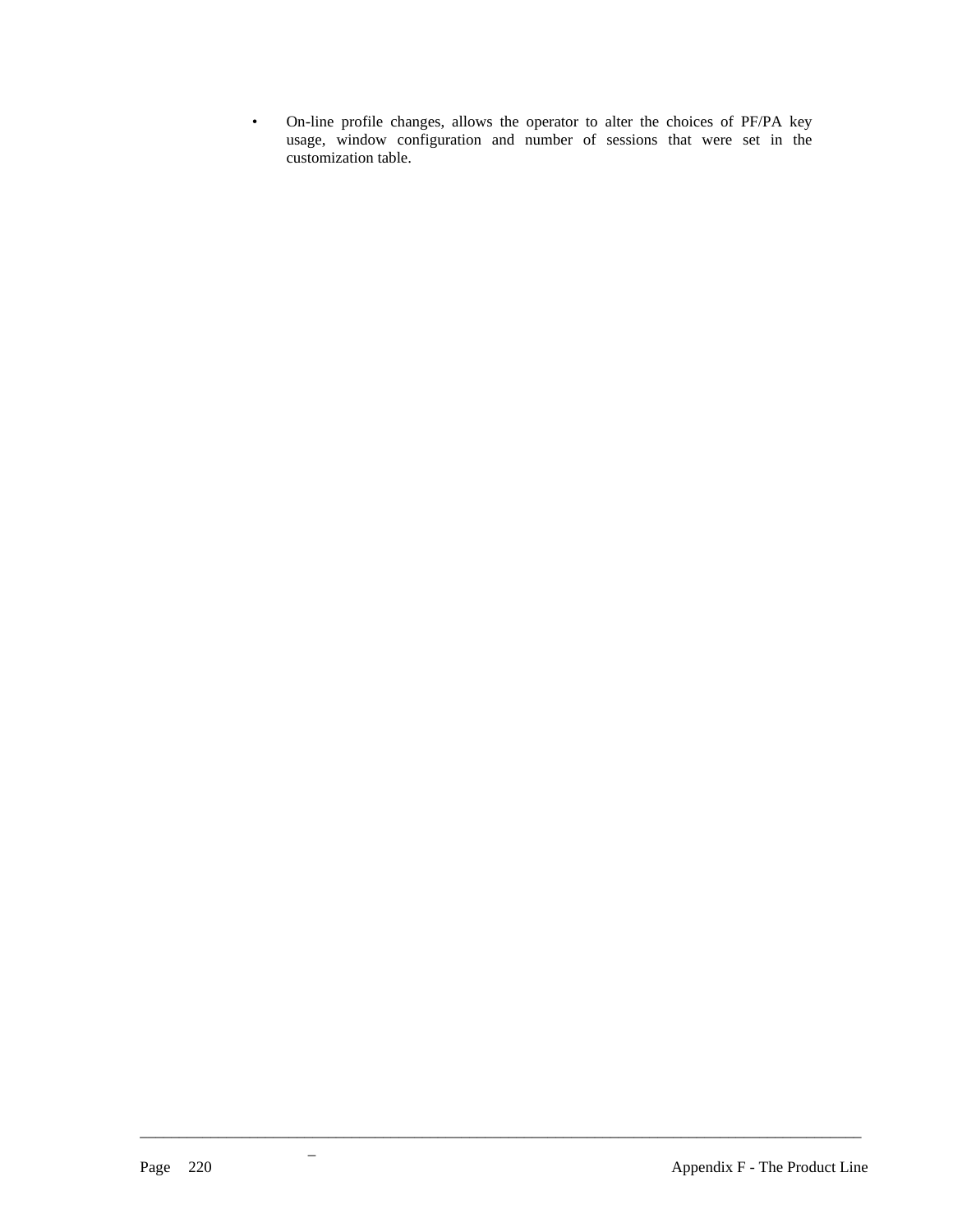#### **VTAM-EXPRESS**

VTAM-EXPRESS is a terminal datastream compression product which runs at the VTAM level. Its function is to eliminate, as much as possible, superfluous characters in datastreams that are transmitted to and from the host CPU and the terminals. Since the number of characters in a datastream is the major factor in determining the response time for an on-line transaction, the elimination of extra characters can significantly reduce that time. Most users experience a 55 to 80% reduction in terminal traffic with VTAM-EXPRESS, which results in dramatic savings both in time and cost of the computer installation usage.

With VTAM-EXPRESS you can have datastream compression for any VTAM application. CICS, IMS, TSO, any application system which communicates with terminals using VTAM can benefit. It does not require its own region or partition to operate.

VTAM-EXPRESS performs all three major types of datastream compression, that is:

- Elimination of repetitive duplicate characters.
- Outbound image saving, sending only the data fields which changed on this display.
- Inbound mirroring, removing MDT fields so that they do not re-transmit, unless they are actually modified.

\_\_\_\_\_\_\_\_\_\_\_\_\_\_\_\_\_\_\_\_\_\_\_\_\_\_\_\_\_\_\_\_\_\_\_\_\_\_\_\_\_\_\_\_\_\_\_\_\_\_\_\_\_\_\_\_\_\_\_\_\_\_\_\_\_\_\_\_\_\_\_\_\_\_\_\_\_\_\_\_\_\_\_\_\_\_\_\_\_\_\_\_

Customization options are available in VTAM-EXPRESS to exclude selected applications or terminals from compression, or control the various types of compression being performed. Statistics can be viewed from an on-line display and/or logged to a disk file for batch reporting.

An additional feature of VTAM-EXPRESS is an enhanced buffer trace, which will capture and print the entire buffer contents of VTAM send and receive requests for a designated terminal. IBM's standard VTAM buffer trace will only show you the first 256 bytes of data.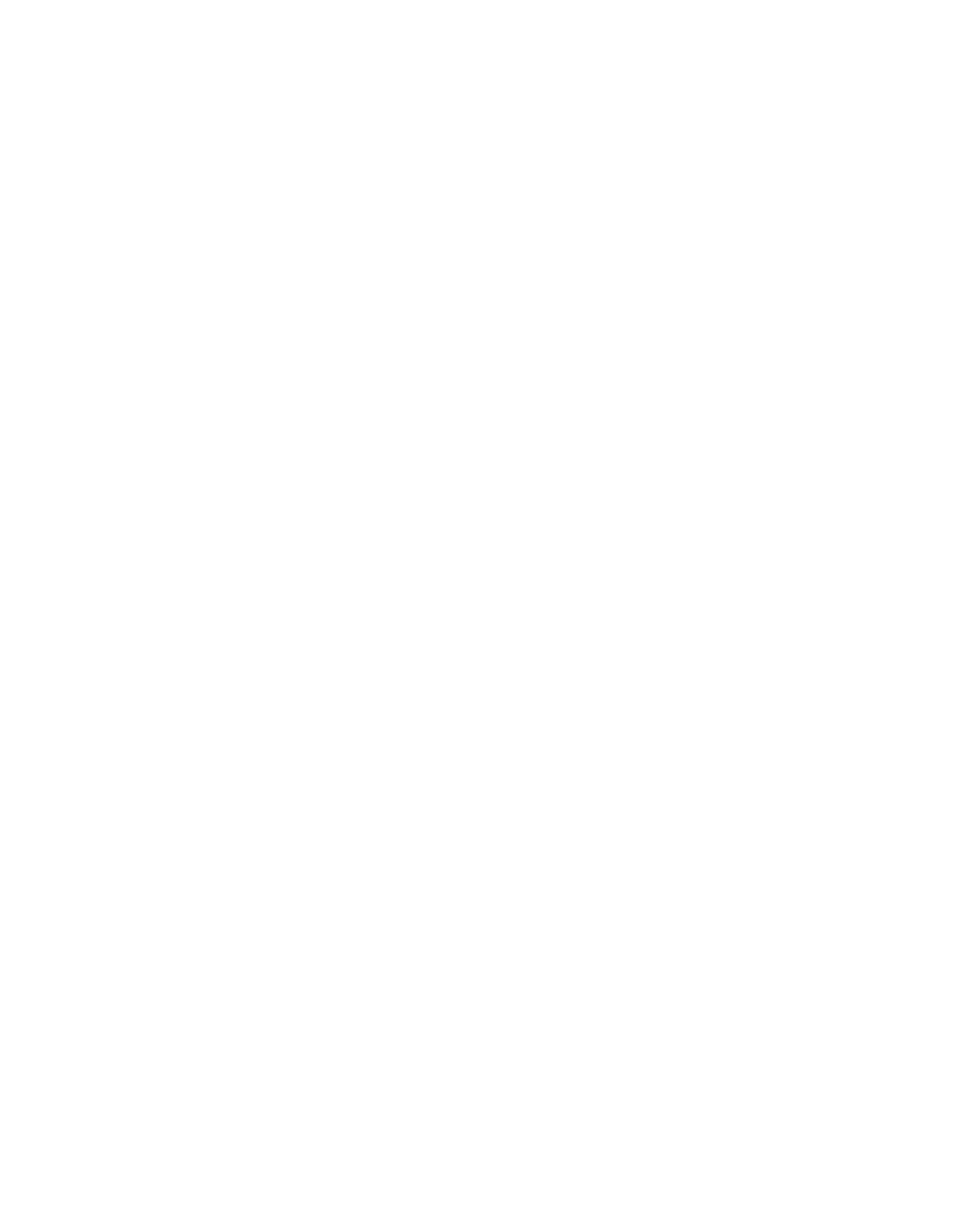#### **INDEX**

## **A**

ACTIVATE command for file family 17, 18, 20 from inquiry screen 9 from multiple file display 13 in batch interface 27 in programmer interface 37 addition for BDAM files 54 in FSRV, supported record types 54 of record with FSRV 52 ALLOCATE command description of 9 for file family 17, 18, 20 from multiple file display 13 in batch interface 27 in programmer interface 37 ALTER command description of 10 APPLID keyword description of 112 AUTBINT keyword description of 113 AUTBOUT keyword description of 112 authorized library requirement for 102 automatic backout control of 23 controlling 122 AUTOMSG keyword description of 113

### **B**

BACKOUT command for file family 18 from multiple file display 13 in batch interface 27 in programmer interface 37 BACKWARD (FSRV) command description of 47 batch interface commands with 27 controlling 33 deactivation of 122

enabling 28 examples of commands 32 programs of 28 re-activation of 122 technical information 36 batch interface statistics screen 33 BCHINTF keyword description of 113 BCHINTV keyword description of 113 BCHPLT keyword description of 113 BDAM files key entry in FSRV 42 BINTMSG keyword description of 113 boolean logic (in FSRV) (see LOCATE command, input selection

### **C**

**CEMT** new copy command 119 CEMT command description of 9 CEMTINQ keyword description of 113 CHANGE (FSRV) command description of 49 CICS start-up JCL 103 start-up with suffixed table 120 CICSNAM keyword description of 113 CLOSE command for file family 17, 18, 20 from inquiry screen 9 from multiple file display 13 in batch interface 27 in programmer interface 37 CLOSMSG keyword description of 113 command codes ACTIVATE 17, 18, 20, 27, 37

\_\_\_\_\_\_\_\_\_\_\_\_\_\_\_\_\_\_\_\_\_\_\_\_\_\_\_\_\_\_\_\_\_\_\_\_\_\_\_\_\_\_\_\_\_\_\_\_\_\_\_\_\_\_\_\_\_\_\_\_\_\_\_\_\_\_\_\_\_\_\_\_\_\_\_\_\_\_\_\_\_\_\_\_\_\_\_\_\_\_\_\_

ALLOCATE 9, 17, 18, 20, 27, 37 ALTER 10 BACKOUT 17, 18, 20, 27, 37 BACKWARD (FSRV) 47 CEMT 9 CHANGE (FSRV) 49 CLOSE 17, 18, 20, 27, 37 DEALLOCATE 9, 17, 18, 20, 27, 37 DEFINE 10 DELETE 9, 16, 17, 20 DIRECTORY 10 DOWN (FSRV) 47 ENABLE 27, 37 EXIT 9, 11, 17, 20 FORWARD 9, 11, 17, 20 FORWARD (FSRV) 47 INQUIRE 12, 17, 20 INQUIRE (FSRV) 47 INSTALL 10 LOCATE 57 NEW 17, 20 NEXT 9 OPEN 18, 27, 37 PAGE (FSRV) 47 PREVIOUS 9, 11, 12, 17, 20 QUEUE (FSRV) 56 QUIESCE 27, 37 RETURN (FSRV) 48 SCAN (FSRV) 48 START 27 START (FCTT) 23, 122 STATUS 10 STOP 23, 122 STOPBCH 121 STRTBCH 121 TOGGLE (FSRV) 50 TRANSLATE (FSRV) 51 UNHOOK 121 UP (FSRV) 47 VARY (FCTT) 30 VIEW 9, 11 Z 27, 121 commands file service functions 41 for file families 17, 20 for transaction/program families 19 format for FSRV 40 format of 7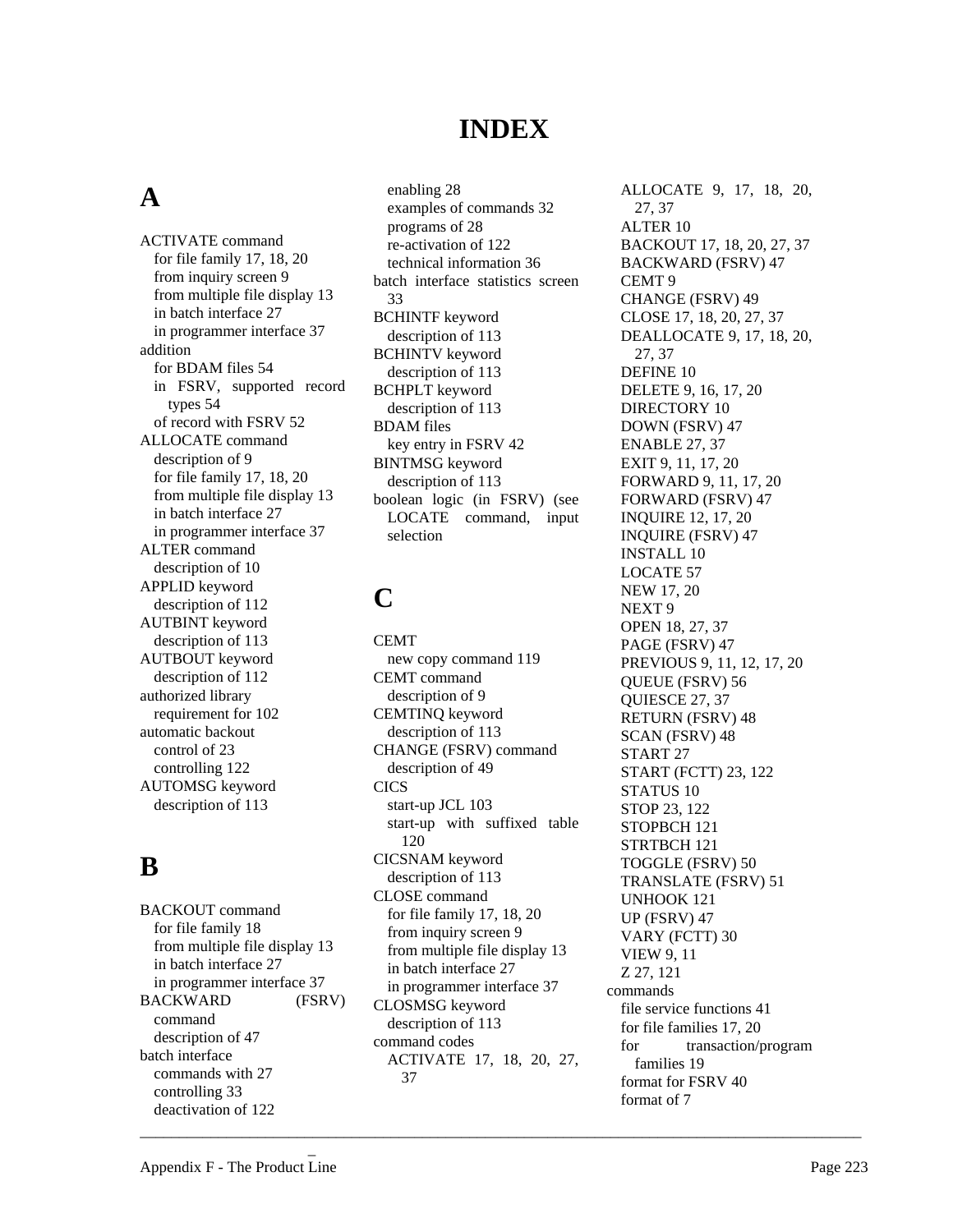from file family display 17, 20 from inquiry screen 9 from multiple file display 11, 12 from transaction/program family screen 20 in programmer interface 37 in security file maintenance 94 special-purpose 121 summary of for FCTD 161 summary of for FSRV 162 conversion utility description of 103

### **D**

DATA keyword description of 30 DATASET field in FSRV 41 DEALLOCATE command description of 9 for file family 17, 18, 20 from multiple file display 13 in batch interface 27 in programmer interface 37 DEFINE command description of 10 DELETE command description of 9 for file family 16, 17, 20 deletion of file family 16 of records in FSRV 55 **DIRECTORY** description of 10 DOWN (FSRV) command description of 47

#### **E**

ENABLE command in batch interface 27 in programmer interface 37 error messages automatic backout 155 dynamic allocation 157 locate 140, 143 operational 128 security maintenance 152 un-numbered 157

 $\overline{a}$ 

EXIT command description of 9, 11 for file family 17, 20 exits (see user exit)

## **F**

family definitions explanation of 15 file families commands available 17, 20 description of 17 display of 16 transaction/program command format 19 commands available 19 description of 19 FCT keyword description of 113 FCT\$FIL SHR(4) requirement 28 **FCTDTBL** coding format 112 default values of 115 installation of 115 keywords of (see keywords) skeleton version 112 suffixing of 120 FCTT transaction commands of 23 file definition duplication of 8 file families description of 17 file maintenance (see file service functions) file service functions description of 39 FILESERV benefits of 2 customization of 111 deactivation of 121 limitations of 119 programs of 163 re-activation of 121 security with 83 storage requirements 163 transaction operation 3 FORWARD (FSRV) command description of 47 FORWARD command description of 9, 11

\_\_\_\_\_\_\_\_\_\_\_\_\_\_\_\_\_\_\_\_\_\_\_\_\_\_\_\_\_\_\_\_\_\_\_\_\_\_\_\_\_\_\_\_\_\_\_\_\_\_\_\_\_\_\_\_\_\_\_\_\_\_\_\_\_\_\_\_\_\_\_\_\_\_\_\_\_\_\_\_\_\_\_\_\_\_\_\_\_\_\_\_

for file family 17, 20

FSRV transaction adding a record 52 data display screen 44 displaying a record 47 locate function 57 modifying a record 49 opening menu 40 record deletion 55 record printing 56 record types supported 54

# **H**

help displays invocation of 5

## **I**

INQUIRE (FSRV) command description of 47

INQUIRE command for file family 17, 20 for file famly 16 from multiple file display 12 INSTALL command description of 10 installation DOS/VSE 98 MVS 100 of other products 97 special notes 102 summary 104 tape contents 96 installation documentation 167

#### **J**

job control load install program DOS/VSE 98 MVS 100 product password install 108 running the install program DOS/VSE 99 MVS 101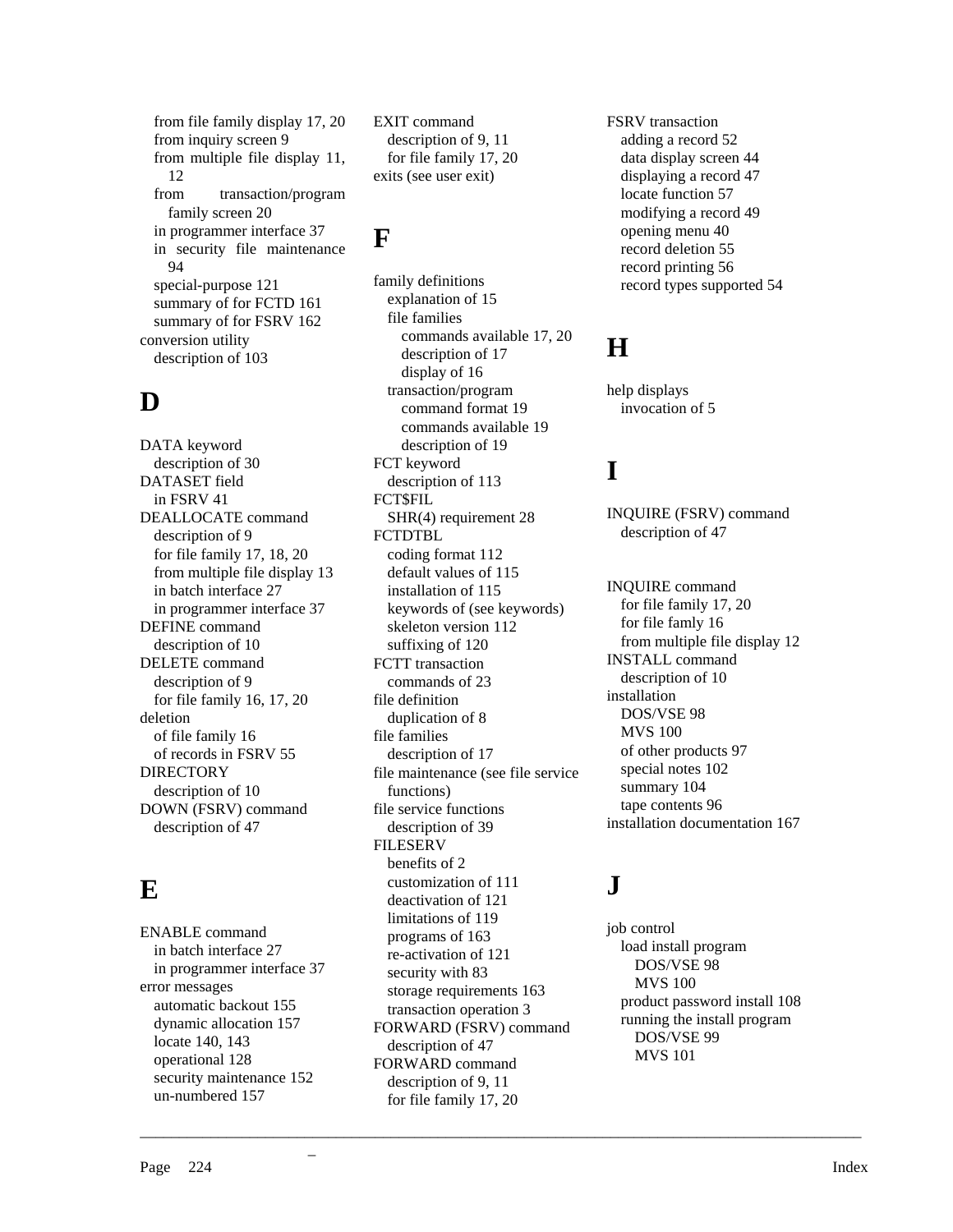# **K**

keywords APPLID 112 AUTBINT 113 AUTBOUT 112 AUTOMSG 113 BCHINTF 113 BCHINTV 113 BCHPLT 113 BINTMSG 113 CEMTINQ 113 CICSNAM 113 CLOSMSG 113 DATA 30 DIRECTORY 105 FCT 113 FSRVFILE 105 HELPSCRN 105 HELPTEXT 105 JCL 106 JUGLFILE 106 LINES 106 MODE 106 OPENMSG 114 OPSYS 106 RELEASE 114 SECGBL 114 SECGEN 114 SECPSW 114 Keywords (*cont'd*) SECURTY 114 SUFFIX 114 TERM 30 VARY 114 VTWOFILE 107 WNDOFILE 107

# $\mathbf{L}$

labels partition standard 119 local shared resources (see shared resources) LOCATE command description of 57 execution of different file types 81 error conditions 79 initiating 78 pause options 80

 $\overline{a}$ 

terminating and restarting 82 initial entry of 57 input selection comparison data 59 comparison operator 59 examples of 61 field connector 60 field length 58 notes on 61 record position 58 screen display 58 modify/reformat addition entry of 77 changing record length 77 clear fields option 77 constant data 76 field length 76 input position 76 output position 76 screen display 75 output disposition add to another file 67, 69 display and add 72 display and delete 73 display and rewrite 70 handling duplicates 68, 69, 72 modify and add 71 modify and rewrite 70 record deletion 73 record display 67 record printing 74 screen display 66 LOG option in FCT restriction of 102

lower case letters use of in FSRV 50

## **M**

messages automatic backout 155 dynamic allocation 157 locate 140, 143 operational 128 security maintenance 152 un-numbered 157 modification of file families 16

\_\_\_\_\_\_\_\_\_\_\_\_\_\_\_\_\_\_\_\_\_\_\_\_\_\_\_\_\_\_\_\_\_\_\_\_\_\_\_\_\_\_\_\_\_\_\_\_\_\_\_\_\_\_\_\_\_\_\_\_\_\_\_\_\_\_\_\_\_\_\_\_\_\_\_\_\_\_\_\_\_\_\_\_\_\_\_\_\_\_\_\_

#### **N**

NEW command for file family 17, 20 NEWCOPY command for FILESERV programs 119 NEXT command description of 9

## **O**

OPEN command error codes 13, 18 for file family 18 from inquiry screen 9 from multiple file display 13 in batch interface 27 in programmer interface 37 OPENMSG keyword description of 114

## **P**

PAGE (FSRV) command description of 47 PARM statement in FCTDBCHT 120 PARSTD area clearing 119 considerations for 119 password for product description of 108 fields of 110 installation of DOS/VSE 108 MVS 109 use of 84 PF keys at file family display 17, 20 at multiple file display 11, 12 at security control display 94 **PLTPI** definition of 103 PREVIOUS command description of 9, 11, 12 for file family 17, 20 printing of records in FSRV 56 programmer interface examples of 38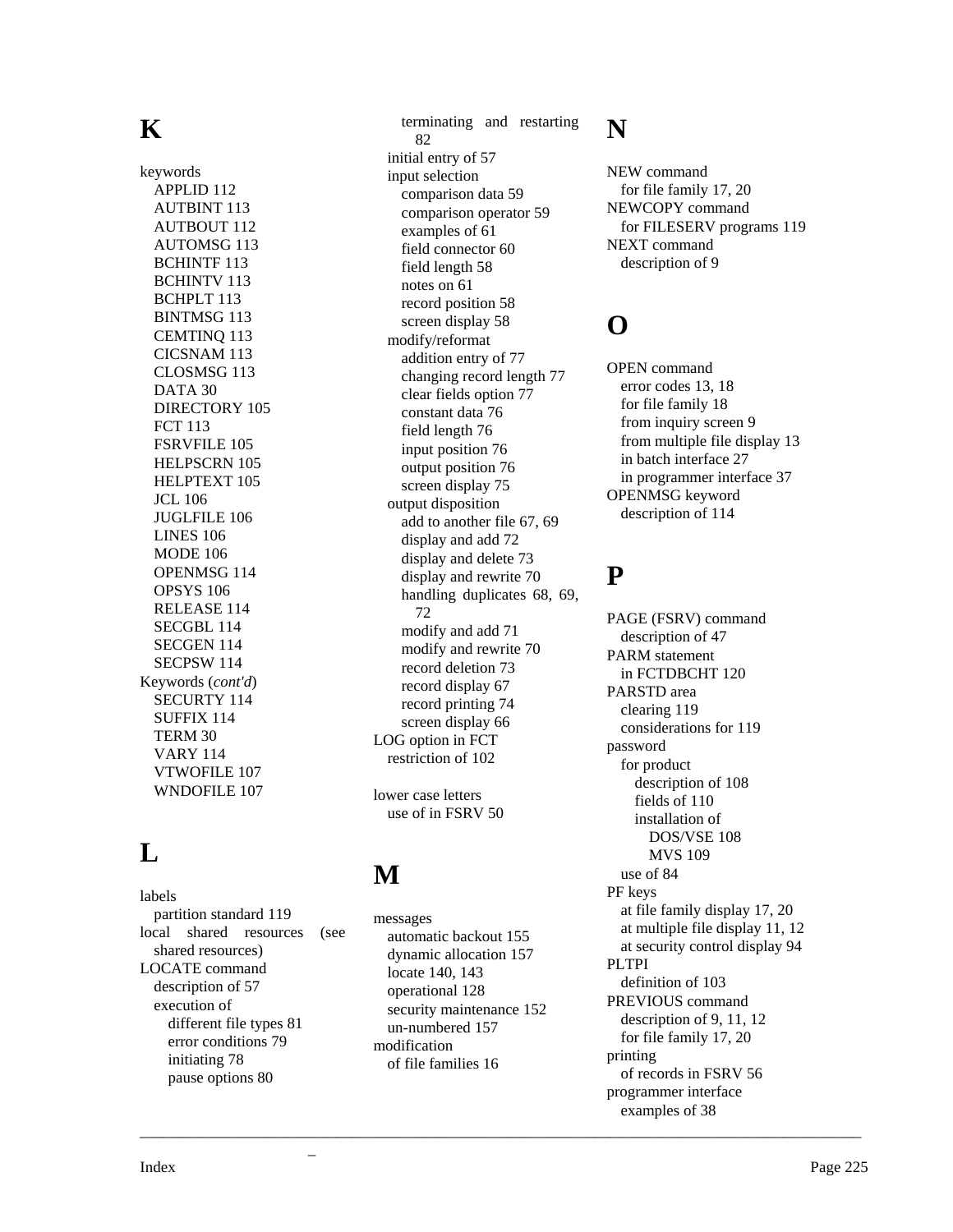rules for 37 programs FCTDBCHT JCL for 28

# **Q**

query (in FSRV) (see LOCATE command, input selection QUEUE (FSRV) command description of 56 QUIESCE command in batch interface 27 in programmer interface 37

## **R**

record key for BDAM files 43 for ESDS files 43, 54 for KSDS files 43, 54 for RRDS files 43, 54 for SAM files 43 format by file type 43 RELEASE keyword description of 114 RETURN (FSRV) command description of 48

# **S**

SAM files key entry in FSRV 42 SCAN (FSRV) command description of 48 screen file service manager menu 3

screen display family directory 15 FCTT statistics display 24 file 17 file definition display 9 FSRV data record display 44 FSRV opening menu 40 locate function

 $\overline{a}$ 

input selection 58 modify and reformat 75 output disposition 66 new file definition 7 security file maintenance 92 transaction/program family 19 searching of records in FSRV 57 SECGBL keyword description of 114 SECGEN keyword description of 114 SECPSW keyword description of 114 security file maintenance 92 in FILESERV 83 methods of controlling passwords 84 security keys 83 user exit 85 security control addition 93 deletion 94 update 94 security keys use of 83 SECURTY keyword description of 114 shared resources support for 102 START command in batch interface 27 START command (batch) description of 30 START command (FCTT) description of 23, 122 start-up JCL for CICS DOS/VSE 103 with suffixed table 120 STATUS command description of 10 STOP command description of 23, 122 STOPBCH command description of 121 STRTBCH command description of 121 STS0100 link-edit of DOS/VSE 98 **STSINST** 

link-edit of DOS/VSE 98

\_\_\_\_\_\_\_\_\_\_\_\_\_\_\_\_\_\_\_\_\_\_\_\_\_\_\_\_\_\_\_\_\_\_\_\_\_\_\_\_\_\_\_\_\_\_\_\_\_\_\_\_\_\_\_\_\_\_\_\_\_\_\_\_\_\_\_\_\_\_\_\_\_\_\_\_\_\_\_\_\_\_\_\_\_\_\_\_\_\_\_\_

MVS 100 **STSPASS** link-edit of DOS/VSE 98 MVS 100 suffix on DFHPLT entry 103 on user option table 120 SUFFIX keyword description of 114

## **T**

TERM keyword description of 30 TOGGLE (FSRV) command description of 50 transactions FCTT statistics description 24 use of 23, 122 FILESERV fast-path command 7 use of 3 FSRV use of 40 user attaching to terminal 31 starting from batch 30 TRANSLATE (FSRV) command description of 51

## **U**

UNHOOK command description of 121 effect of 121 use of 121 UP (FSRV) command description of 47 updating of record with FSRV 49 user exit examples of 88 installing 87 security 85 user option table default values of 115 format of 112 installation of 115